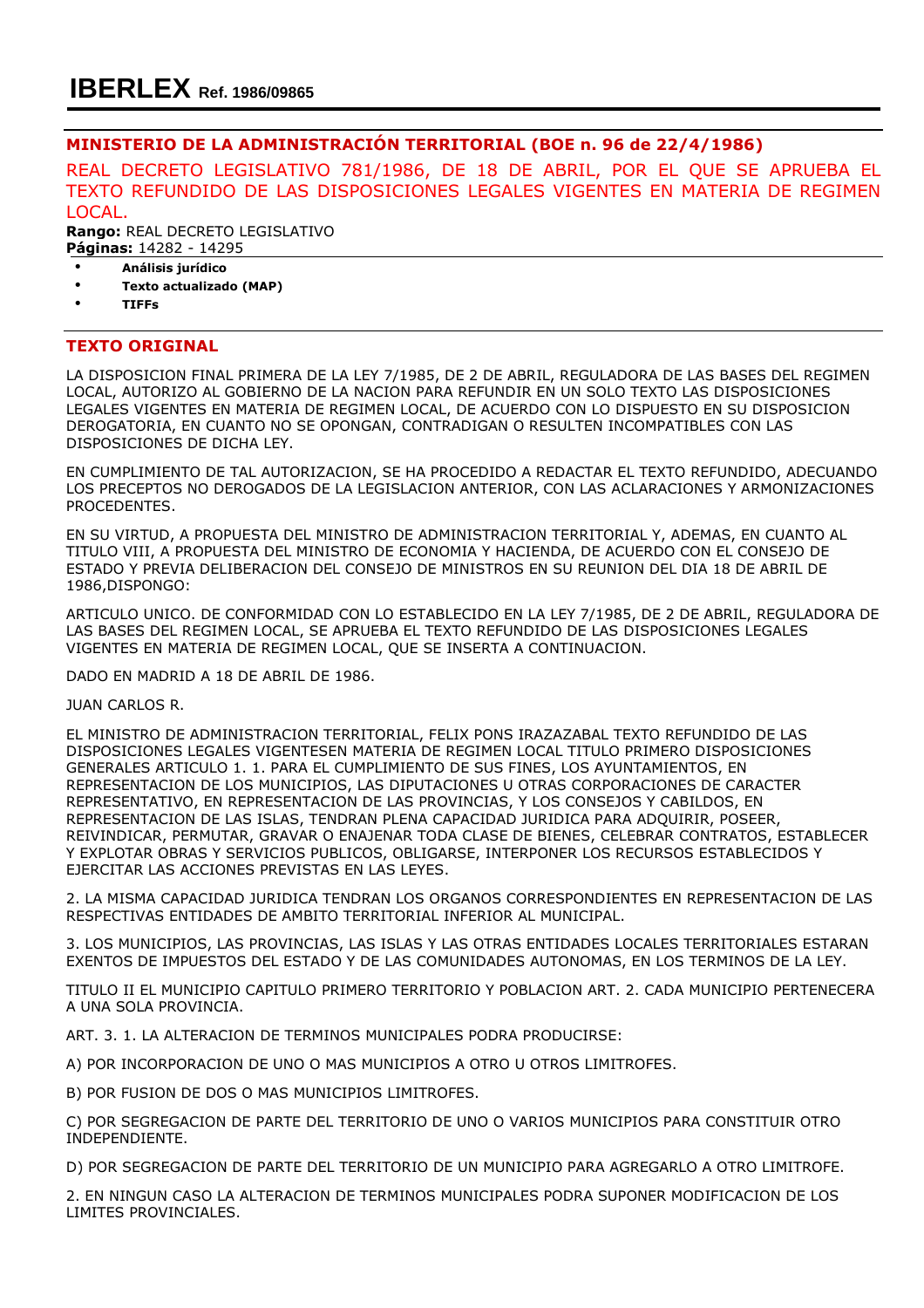ART. 4. LA INCORPORACION DE UNO O MAS MUNICIPIOS A OTRO U OTROS LIMITROFES SOLAMENTE PODRA ACORDARSE CUANDO SE DEN NOTORIOS MOTIVOS DE NECESIDAD O CONVENIENCIA ECONOMICA O ADMINISTRATIVA.

ART. 5. LA FUSION DE MUNICIPIOS LIMITROFES A FIN DE CONSTITUIR UNO SOLO PODRA REALIZARSE:

A) CUANDO SEPARADAMENTE CAREZCAN DE RECURSOS SUFICIENTES PARA ATENDER LOS SERVICIOS MINIMOS EXIGIDOS POR LA LEY.

B) CUANDO SE CONFUNDAN SUS NUCLEOS URBANOS COMO CONSECUENCIA DEL DESARROLLO URBANISTICO.

C) CUANDO EXISTAN NOTORIOS MOTIVOS DE NECESIDAD O CONVENIENCIA ECONOMICA O ADMINISTRATIVA.

ART. 6. LA SEGREGACION DE PARTE DEL TERRITORIO DE UNO O VARIOS MUNICIPIOS PARA CONSTITUIR OTRO INDEPENDIENTE PODRA REALIZARSE CUANDO EXISTAN MOTIVOS PERMANENTES DE INTERES PUBLICO, RELACIONADOS CON LA COLONIZACION INTERIOR, EXPLOTACION DE MINAS, INSTALACION DE NUEVAS INDUSTRIAS, CREACION DE REGADIOS, OBRAS PUBLICAS U OTRAS ANALOGAS.

ART. 7. LA SEGREGACION DE PARTE DEL TERRITORIO DE UN MUNICIPIO PARA AGREGARLO A OTRO LIMITROFE, PODRA REALIZARSE CUANDO CONCURRA ALGUNA DE LAS CAUSAS SEÑALADAS EN LOS APARTADOS B) Y C) DEL ARTICULO 5.

ART. 8. 1. NO PODRA SEGREGARSE PARTE DE UN MUNICIPIO SI CON ELLO SE PRIVARA A ESTE DE LAS CONDICIONES PREVISTAS EN EL ARTICULO 13.2 DE LA LEY 7/1985, DE 2 DE ABRIL.

TAMPOCO PODRA SEGREGARSE NINGUN NUCLEO DE POBLACION DE UN TERMINO MUNICIPAL CUANDO SE HALLE UNIDO POR CALLE O ZONA URBANA A OTRO DEL MUNICIPIO ORIGINARIO.

2. EN LOS SUPUESTOS DE SEGREGACION PARCIAL DE UN TERMINO MUNICIPAL, CONJUNTAMENTE CON LA DIVISION DEL TERRITORIO SE HARA LA DE LOS BIENES, DERECHOS Y ACCIONES, ASI COMO LA DE LAS DEUDAS Y CARGAS, EN FUNCION DEL NUMERO DE HABITANTES Y DE LA RIQUEZA IMPONIBLE DEL NUCLEO QUE SE TRATE DE SEGREGAR.

ART. 9. 1. EL PROCEDIMIENTO PARA LA ALTERACION DE LOS TERMINOS MUNICIPALES EN LOS SUPUESTOS PREVISTOS POR LOS ARTICULOS 4, 5, 6 Y 7. DE ESTA LEY, SE INICIARA DE OFICIO POR LA CORRESPONDIENTE COMUNIDAD AUTONOMA O A INSTANCIA DEL AYUNTAMIENTO INTERESADO, DE LA RESPECTIVA DIPUTACION O DE LA ADMINISTRACION DEL ESTADO. EN TODO CASO, SERA PRECEPTIVA LA AUDIENCIA DE LA DIPUTACION PROVINCIAL Y DE LOS AYUNTAMIENTOS INTERESADOS.

2. EN LOS SUPUESTOS DE FUSION O DE INCORPORACION VOLUNTARIA DE MUNICIPIOS LIMITROFES, EL PROCEDIMIENTO SE PROMOVERA POR ACUERDO DE LOS RESPECTIVOS AYUNTAMIENTOS, ADOPTADO CON EL VOTO FAVORABLE DE LAS DOS TERCERAS PARTES DEL NUMERO DE HECHO Y, EN TODO CASO, DE LA MAYORIA ABSOLUTA DEL NUMERO LEGAL DE MIEMBROS DE LA CORPORACION. LOS ACUERDOS SE SOMETERAN A INFORMACION PUBLICA, Y LAS ALEGACIONES Y RECLAMACIONES QUE PUEDAN FORMULARSE SERAN RESUELTAS POR LOS MISMOS AYUNTAMIENTOS CON IDENTICA MAYORIA.

3. EN LOS CASOS DE SEGREGACION PARCIAL DE CARACTER VOLUNTARIO SE CUMPLIRAN LOS MISMOS REQUISITOS DEL NUMERO ANTERIOR, SALVO QUE HAYA MEDIADO PREVIAMENTE PETICION ESCRITA DE LA MAYORIA DE LOS VECINOS RESIDENTES EN LA PORCION QUE HAYA DE SEGREGARSE, EN CUYO CASO EL EXPEDIENTE SE ELEVARA AL ORGANO COMPETENTE PARA SU RESOLUCION DEFINITIVA, AUN CUANDO LOS ACUERDOS MUNICIPALES NO HUBIERAN SIDO FAVORABLES.

4. EN TODOS LOS CASOS DE ALTERACION DE TERMINOS MUNICIPALES SERA NECESARIO EL PREVIO DICTAMEN DEL ORGANO CONSULTIVO SUPERIOR DEL CONSEJO DE GOBIERNO DE LA RESPECTIVA COMUNIDAD AUTONOMA, SI EXISTIERE O, EN SU DEFECTO, DEL CONSEJO DE ESTADO. SIMULTANEAMENTE A LA PETICION DEL DICTAMEN SE DARA CONOCIMIENTO DEL EXPEDIENTE A LA ADMINISTRACION DEL ESTADO.

5. LA RESOLUCION DEFINITIVA DEL PROCEDIMIENTO SE HARA POR DECRETO DEL CONSEJO DE GOBIERNO DE LA COMUNIDAD AUTONOMA CORRESPONDIENTE, DEL QUE SE DARA TRASLADO A LA ADMINISTRACION DEL ESTADO A EFECTOS DE LO PREVISTO EN EL ARTICULO 14.1 DE LA LEY 7/1985, DE 2 DE ABRIL.

ART. 10. LAS CUESTIONES QUE SE SUSCITEN ENTRE MUNICIPIOS SOBRE DESLINDE DE SUS TERMINOS MUNICIPALES SERAN RESUELTAS POR LA CORRESPONDIENTE COMUNIDAD AUTONOMA, PREVIO INFORME DEL INSTITUTO GEOGRAFICO NACIONAL Y DICTAMEN DEL ORGANO CONSULTIVO SUPERIOR DEL CONSEJO DE GOBIERNO DE AQUELLA, SI EXISTIERE O, EN SU DEFECTO, DEL CONSEJO DE ESTADO.

ART. 11. 1. LA ALTERACION DEL NOMBRE Y CAPITALIDAD DE LOS MUNICIPIOS PODRA LLEVARSE A EFECTO POR EL CONSEJO DE GOBIERNO DE LA COMUNIDAD AUTONOMA, PREVIO ACUERDO DEL AYUNTAMIENTO E INFORME DE LA DIPUTACION PROVINCIAL RESPECTIVA.

2. EL ACUERDO CORPORATIVO DEBERA SER ADOPTADO CON LA MAYORIA PREVISTA EN EL ARTICULO 47.2.D), DE LA LEY 7/1985, DE 2 DE ABRIL.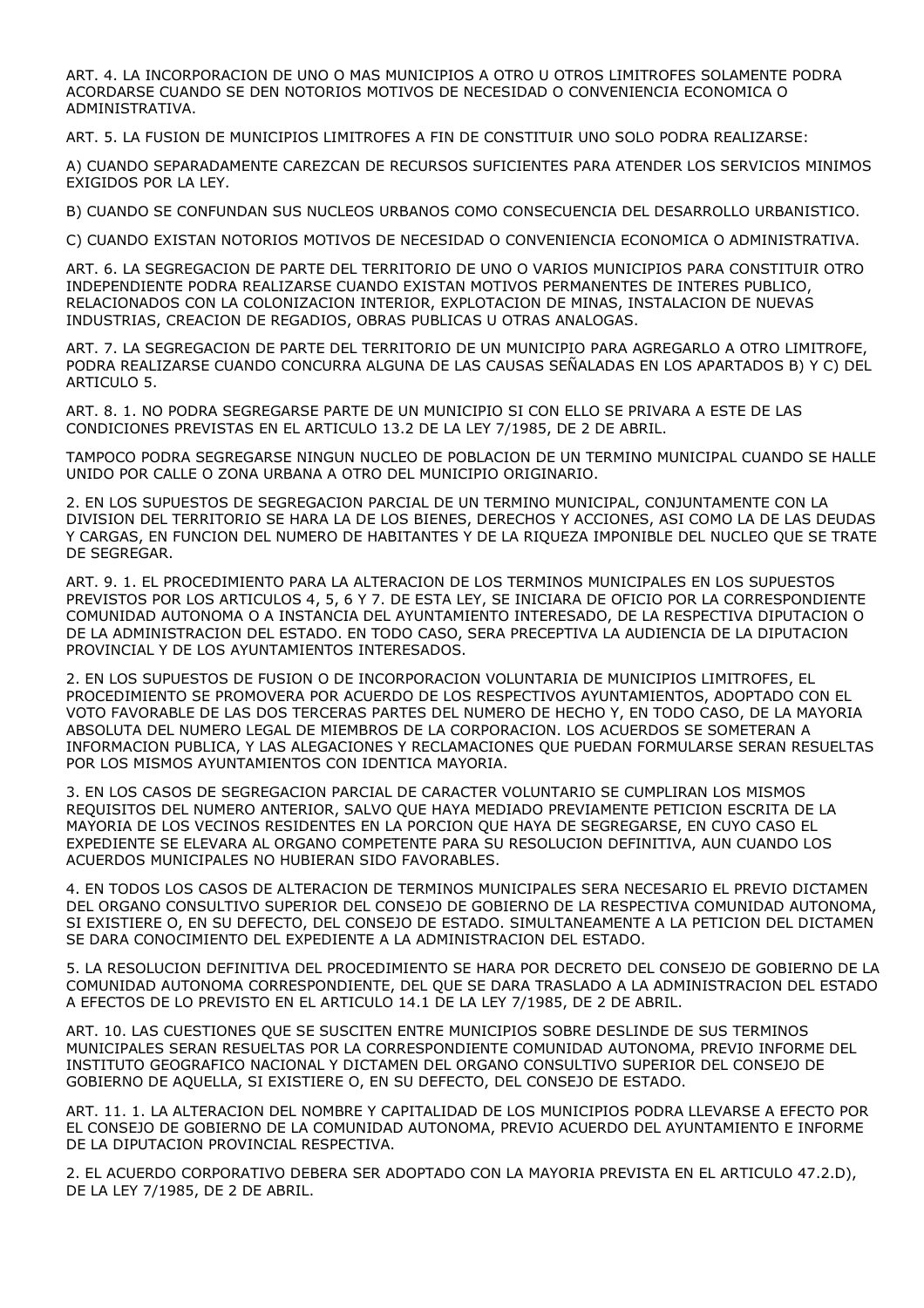3. DE LA RESOLUCION QUE ADOPTE EL CONSEJO DE GOBIERNO DE LA COMUNIDAD AUTONOMA DEBERA DARSE TRASLADO A LA ADMINISTRACION DEL ESTADO A LOS EFECTOS PREVISTOS EN EL ARTICULO 14.1 DE LA CITADA LEY.

ART. 12. LA OBLIGACION DE EMPADRONAMIENTO COMPRENDE A TODOS LOS QUE HABITEN EN EL TERMINO MUNICIPAL AL TIEMPO DE FORMARSE O RECTIFICARSE ANUALMENTE EL PADRON DE HABITANTES, ASI COMO A LOS QUE EN CUALQUIER TIEMPO CAMBIEN DE RESIDENCIA. RESPECTO DE LOS MENORES O INCAPACITADOS, LA OBLIGACION DE EMPADRONARLOS CORRESPONDE A LOS PADRES, TUTORES O RESIDENTES MAYORES DE EDAD CON LOS QUE HABITEN.

ART. 13. RESPECTO DE LOS RESIDENTES Y, EN SU CASO, LOS TRANSEUNTES DEBERAN CONSTAR EN EL PADRON MUNICIPAL NOMBRE Y APELLIDOS, EDAD Y NATURALEZA, PROFESION Y OCUPACION, ESTADO CIVIL Y CUANTOS OTROS DATOS SE EXIJAN DE ACUERDO CON LO PREVISTO EN EL ARTICULO 17.1 DE LA LEY 7/1985, DE 2 DE ABRIL.

ART. 14. 1. TODOS LOS AYUNTAMIENTOS FORMARAN SUS PADRONES MUNICIPALES DE HABITANTES CADA CINCO AÑOS, RECTIFICANDOLOS ANUALMENTE. EN LOS AÑOS TERMINADOS EN UNO, LA FECHA DE SU FORMACION COINCIDIRA CON LA SEÑALADA PARA LA DE LOS CENSOS DE POBLACION Y VIVIENDA. EN LOS AÑOS TERMINADOS EN SEIS, LA FECHA DE SU FORMACION SERA LA QUE SE SEÑALE POR REAL DECRETO ENTRE EL 1 DE MARZO Y EL 31 DE MAYO.

2. CORRESPONDE A LA ADMINISTRACION DEL ESTADO DICTAR LAS INSTRUCCIONES Y DIRECTRICES DE CARACTER TECNICO PARA LA FORMACION, MANTENIMIENTO Y RECTIFICACION DEL PADRON MUNICIPAL DE HABITANTES DE TODOS LOS AYUNTAMIENTOS.

3. LA APROBACION DEL PADRON MUNICIPAL AL SOLO EFECTO DE COMPROBAR LA OBSERVANCIA DE DICHAS DIRECTRICES CORRESPONDERA AL ORGANO DE LA ADMINISTRACION DEL ESTADO COMPETENTE EN MATERIA DE ESTADISTICA.

ART. 15. 1. EL ALCALDE DECLARARA DE OFICIO LA VECINDAD DE QUIENES AL FORMARSE O RECTIFICARSE EL PADRON LLEVEN POR LO MENOS DOS AÑOS DE RESIDENCIA EFECTIVA EN EL TERMINO MUNICIPAL. ASIMISMO, DECLARARA EN CUALQUIER MOMENTO LA VECINDAD DE QUIENES, RESIDIENDO EN EL PROPIO TERMINO, LO SOLICITAREN EN LOS TERMINOS DEL ARTICULO 15.1 DE LA LEY 7/1985, DE 2 DE ABRIL. EN ANALOGAS CONDICIONES PROCEDERA LA DECLARACION DE DOMICILIADOS.

2. EL PADRON Y SUS RECTIFICACIONES SERAN EXPUESTOS AL PUBLICO A EFECTOS DE QUE FORMULEN RECLAMACIONES LOS INTERESADOS.

3. CONTRA LA INCLUSION, EXCLUSION O CALIFICACION DE LOS HABITANTES EN EL PADRON MUNICIPAL LOS INTERESADOS PODRAN FORMULAR ALEGACIONES ANTE EL ALCALDE, CUYA RESOLUCION SERA RECURRIBLE EN REPOSICION ANTE EL MISMO, QUIEN RESOLVERA PREVIO INFORME DEL ORGANO DE LA ADMINISTRACION DEL ESTADO COMPETENTE EN MATERIA DE ESTADISTICA.

ART. 16. LOS ESPAÑOLES MENORES DE EDAD EMANCIPADOS O JUDICIALMENTE HABILITADOS TENDRAN IGUALES DERECHOS QUE LOS VECINOS, SALVO LOS DE CARACTER POLITICO.

ART. 17. PARA CUANTO SE REFIERE A LA ADMINISTRACION ECONOMICA LOCAL Y AL REGIMEN DE DERECHOS Y OBLIGACIONES QUE DE ELLA EMANEN PARA LOS RESIDENTES, LOS PROPIETARIOS AUSENTES TENDRAN OBLIGACION DE COMUNICAR A LA ALCALDIA EL NOMBRE DE LA PERSONA QUE LOS REPRESENTE. FALTANDO ESTA COMUNICACION, TENDRAN LA CONSIDERACION DE REPRESENTANTES DE LOS PROPIETARIOS POR LAS FINCAS QUE LABREN, OCUPEN O ADMINISTREN:

1. LOS ADMINISTRADORES, APODERADOS O ENCARGADOS DE LOS PROPIETARIOS FORASTEROS.

2. EN DEFECTO DE LOS ANTERIORES, LOS COLONOS, ARRENDATARIOS O APARCEROS DE LAS FINCAS RUSTICAS CUANDO SUS PROPIETARIOS O ADMINISTRADORES NO RESIDIERAN EN EL TERMINO MUNICIPAL.

3. LOS INQUILINOS DE FINCAS URBANAS CUANDO CADA UNA DE ELLAS ESTUVIERE ARRENDADA A UNA SOLA PERSONA O NO RESIDIERE EN LA LOCALIDAD EL DUEÑO, ADMINISTRADOR O ENCARGADO.

CAPITULO II ORGANIZACION ART. 18. ANTES DE COMENZAR EL EJERCICIO DE SUS FUNCIONES, EL ALCALDE DEBERA JURAR O PROMETER EL CARGO ANTE EL AYUNTAMIENTO PLENO.

ART. 19. LOS ALCALDES DE MADRID Y BARCELONA TENDRAN TRATAMIENTO DE EXCELENCIA; LOS DE LAS DEMAS CAPITALES DE PROVINCIA, TRATAMIENTO DE ILUSTRISIMA,Y LOS DE LOS MUNICIPIOS RESTANTES, TRATAMIENTO DE SEÑORIA. SE RESPETAN, NO OBSTANTE, LOS TRATAMIENTOS QUE RESPONDAN A TRADICIONES RECONOCIDAS POR DISPOSICIONES LEGALES.

ART. 20. 1. EN CADA UNO DE LOS POBLADOS Y BARRIADAS SEPARADOS DEL CASCO URBANO Y QUE NO CONSTITUYAN ENTIDAD LOCAL, EL ALCALDE PODRA NOMBRAR UN REPRESENTANTE PERSONAL ENTRE LOS VECINOS RESIDENTES EN EL MISMO.

2. TAMBIEN PODRA NOMBRAR EL ALCALDE DICHOS REPRESENTANTES EN AQUELLAS CIUDADES EN QUE EL DESENVOLVIMIENTO DE LOS SERVICIOS ASI LO ACONSEJE. EL REPRESENTANTE HABRA DE ESTAR AVECINDADO EN EL PROPIO NUCLEO EN EL QUE EJERZA SUS FUNCIONES.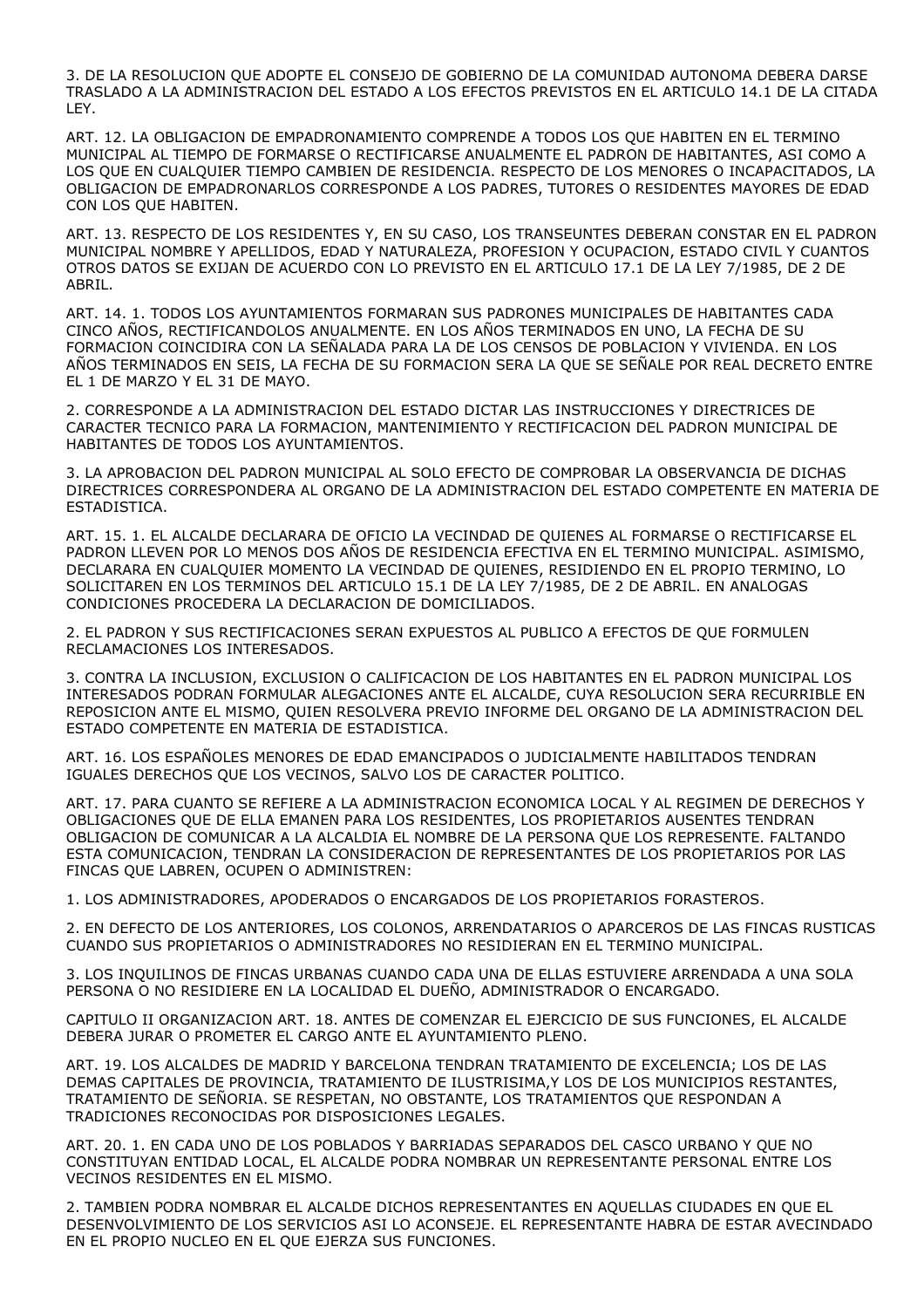3. LO DISPUESTO EN LOS DOS NUMEROS ANTERIORES SOLO SERA DE APLICACION EN LOS TERMINOS QUE DISPONGA EL REGLAMENTO ORGANICO PROPIO DE LA CORPORACION.

ART. 21. CUANDO EL ALCALDE SE AUSENTE DEL TERMINO MUNICIPAL POR MAS DE VEINTICUATRO HORAS SIN HABER CONFERIDO LA DELEGACION, O CUANDO POR UNA CAUSA IMPREVISTA LE HUBIERE RESULTADO IMPOSIBLE OTORGARLA, LE SUSTITUIRA EL TENIENTE DE ALCALDE A QUIEN CORRESPONDA, QUIEN DEBERA DAR CUENTA DE ELLO AL RESTO DE LA CORPORACION.

ART. 22. EN LOS MUNICIPIOS CON COMISION DE GOBIERNO, EL NUMERO DE TENIENTES DE ALCALDE NO PODRA EXCEDER DEL NUMERO DE MIEMBROS DE AQUELLA. EN AQUELLOS OTROS EN QUE NO EXISTA TAL COMISION, EL NUMERO DE TENIENTES DE ALCALDE NO PODRA EXCEDER DEL TERCIO DEL NUMERO LEGAL DE LOS MIEMBROS DE LA CORPORACION.

ART. 23. 1. ADEMAS DE LAS SEÑALADAS EN EL ARTICULO 22 DE LA LEY 7/1985, DE 2 DE ABRIL, CORRESPONDEN AL PLENO, UNA VEZ CONSTITUIDO CONFORME A LO DISPUESTO EN LA LEGISLACION ELECTORAL, LAS SIGUIENTES ATRIBUCIONES:

A) LA ADQUISICION DE BIENES Y DERECHOS DEL MUNICIPIO Y LA TRANSACCION SOBRE LOS MISMOS, SALVO QUE LAS COMPETENCIAS ESTEN ATRIBUIDAS EXPRESAMENTE POR LA LEY A OTROS ORGANOS.

B) LA REGULACION DEL APROVECHAMIENTO DE LOS BIENES COMUNALES EN LOS TERMINOS PREVISTOS EN LA LEGISLACION APLICABLE.

C) LA CONTRATACION DE OBRAS, SERVICIOS Y SUMINISTROS CUYA DURACION EXCEDA DE UN AÑO O EXIJA CREDITOS SUPERIORES A LOS CONSIGNADOS EN EL PRESUPUESTO ANUAL.

D) LA APROBACION DE LOS PROYECTOS DE OBRAS CUANDO LA CONTRATACION DE SU EJECUCION SEA DE SU COMPETENCIA, CONFORME AL APARTADO ANTERIOR.

E) EL RECONOCIMIENTO EXTRAJUDICIAL DE CREDITOS, SIEMPRE QUE NO EXISTA DOTACION PRESUPUESTARIA, OPERACIONES DE CREDITO O CONCESION DE QUITA Y ESPERA.

F) LA DEFENSA EN LOS PROCEDIMIENTOS INCOADOS CONTRA EL AYUNTAMIENTO.

2. EL EJERCICIO DE LAS ATRIBUCIONES ESTABLECIDAS EN EL NUMERO ANTERIOR SERA DELEGABLE, SALVO EN LOS SUPUESTOS PREVISTOS EN EL ARTICULO 47 DE LA LEY 7/1985, DE 2 DE ABRIL.

ART. 24. ADEMAS DE LAS PREVISTAS EN EL ARTICULO 21.1 DE LA LEY 7/1985, DE 2 DE ABRIL, EL ALCALDE EJERCERA LAS SIGUIENTES ATRIBUCIONES:

A) DECIDIR LOS EMPATES CON VOTO DE CALIDAD.

B) LA ORGANIZACION DE LOS SERVICIOS ADMINISTRATIVOS DE LA CORPORACION, EN EL MARCO DEL REGLAMENTO ORGANICO.

C) LA CONTRATACION Y CONCESION DE OBRAS, SERVICIOS Y SUMINISTROS, QUE EXCEDIENDO DE LA CUANTIA SEÑALADA EN EL ARTICULO 21.1.1) DE LA LEY 7/1985, DE 2 DE ABRIL, TENGAN UNA DURACION NO SUPERIOR A UN AÑO O NO EXIJAN CREDITOS SUPERIORES AL CONSIGNADO EN EL PRESUPUESTO ANUAL.

D) TODAS LAS ATRIBUCIONES EN MATERIA DE PERSONAL QUE NO COMPETAN AL PLENO.

E) LA CONCESION DE LICENCIAS, SALVO QUE LAS ORDENANZAS O LAS LEYES SECTORIALES LA ATRIBUYAN EXPRESAMENTE AL PLENO O A LA COMISION DE GOBIERNO.

F) EL DESARROLLO Y LA GESTION ECONOMICA CONFORME AL PRESUPUESTO APROBADO.

G) PUBLICAR, EJECUTAR Y HACER CUMPLIR LOS ACUERDOS DEL AYUNTAMIENTO.

H) PRESIDIR LAS SUBASTAS Y CONCURSOS PARA VENTAS, ARRENDAMIENTOS, SUMINISTROS Y TODA CLASE DE ADJUDICACIONES DE SERVICIOS Y OBRAS MUNICIPALES.

TITULO III LA PROVINCIA CAPITULO PRIMERO DISPOSICIONES GENERALES ART. 25. 1. EL TERRITORIO DE LA NACION ESPAÑOLA SE DIVIDE EN CINCUENTA PROVINCIAS CON LOS LIMITES, DENOMINACION Y CAPITALES QUE TIENEN ACTUALMENTE.

2. SOLO MEDIANTE LEY APROBADA POR LAS CORTES GENERALES PUEDE MODIFICARSE LA DENOMINACION Y CAPITALIDAD DE LAS PROVINCIAS. CUALQUIER ALTERACION DE SUS LIMITES REQUERIRA LEY ORGANICA.

CAPITULO II ORGANIZACION ART. 26. ANTES DE COMENZAR EL EJERCICIO DE SUS FUNCIONES, EL PRESIDENTE DE LA DIPUTACION DEBERA JURAR O PROMETER EL CARGO ANTE EL PLENO DE LA MISMA.

ART. 27. LOS PRESIDENTES DE LAS DIPUTACIONES PROVINCIALES TENDRAN EL TRATAMIENTO DE ILUSTRISIMA, SALVO EL DE LA DE BARCELONA, QUE TENDRA EL DE EXCELENCIA. SE RESPETAN, NO OBSTANTE, LOS TRATAMIENTOS QUE RESPONDAN A TRADICIONES RECONOCIDAS POR DISPOSICIONES LEGALES.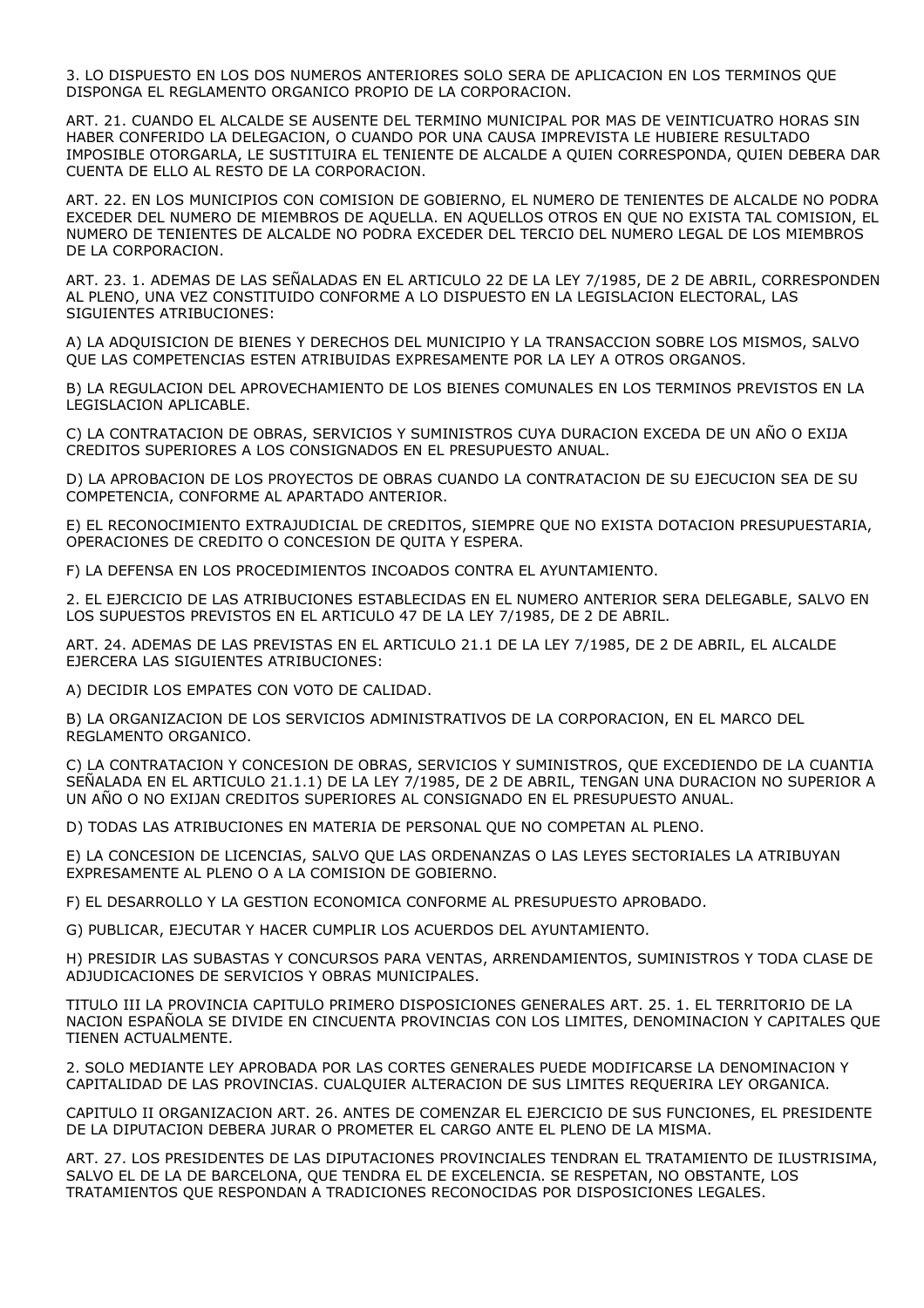CAPITULO III COMPETENCIAS ART. 28. 1. ADEMAS DE LAS SEÑALADAS EN EL ARTICULO 33.2 DE LA LEY 7/1985, DE 2 DE ABRIL, CORRESPONDEN AL PLENO DE LA DIPUTACION,UNA VEZ CONSTITUIDO CONFORME A LO DISPUESTO EN LA LEGISLACION ELECTORAL, LAS SIGUIENTES FUNCIONES:

A) LA CREACION, MODIFICACION Y DISOLUCION DE ORGANISMOS Y ESTABLECIMIENTOS PROVINCIALES.

B) INFORMAR EN LOS EXPEDIENTES DE FUSION, AGREGACION O SEGREGACION DE MUNICIPIOS DE SU TERRITORIO.

C) LA ADQUISICION DE BIENES Y DERECHOS, LA TRANSACCION SOBRE LOS MISMOS, Y LA CONCESION DE QUITA Y ESPERA, SALVO QUE LAS COMPETENCIAS ESTEN ATRIBUIDAS EXPRESAMENTE POR LEY A OTROS ORGANOS.

D) LA CONTRATACION DE OBRAS, SERVICIOS Y SUMINISTROS, CUANDO SU CUANTIA EXCEDA DEL 5 POR 100 DE LOS RECURSOS ORDINARIOS, HAYAN DE DURAR MAS DE UN AÑO O EXIJAN RECURSOS SUPERIORES A LOS CONSIGNADOS EN EL PRESUPUESTO ANUAL.

E) LA PROVINCIALIZACION DE SERVICIOS.

F) LA APROBACION DE PLANES GENERALES DE CARRETERAS Y EL ESTABLECIMIENTO DE SERVICIOS DE COMUNICACIONES PROVINCIALES Y DE SUMINISTRO DE ENERGIA ELECTRICA.

2. EL EJERCICIO DE LAS ATRIBUCIONES ESTABLECIDAS EN EL NUMERO ANTERIOR SERA DELEGABLE, SALVO LAS DE LOS APARTADOS A), B), E) Y F).

ART. 29. ADEMAS DE LAS ESTABLECIDAS EN EL ARTICULO 34 DE LA LEY 7/1985, DE 2 DE ABRIL, CORRESPONDEN AL PRESIDENTE DE LA DIPUTACION LAS SIGUIENTES ATRIBUCIONES:

A) TODAS LAS FACULTADES EN MATERIA DE PERSONAL QUE NO TENGA ATRIBUIDAS EL B) PRESIDIR LAS SUBASTAS Y ADJUDICAR PROVISIONALMENTE EL REMATE.

C) EL DESARROLLO DE LA GESTION ECONOMICA CONFORME AL PRESUPUESTO APROBADO.

D) RENDIR CUENTAS DE LAS OPERACIONES EFECTUADAS EN CADA EJERCICIO ECONOMICO.

E) EL CUMPLIMIENTO DE LAS CARGAS QUE IMPONGAN LAS LEYES A LA ADMINISTRACION PROVINCIAL.

ART. 30. 1. LA DIPUTACION COOPERARA A LA EFECTIVIDAD DE LOS SERVICIOS MUNICIPALES, PREFERENTEMENTE DE LOS OBLIGATORIOS, APLICANDO A TAL FIN:

A) LOS MEDIOS ECONOMICOS PROPIOS DE LA MISMA QUE SE ASIGNEN.

B) LAS SUBVENCIONES O AYUDAS FINANCIERAS QUE CONCEDAN EL ESTADO O LA COMUNIDAD AUTONOMA.

C) LAS SUBVENCIONES O AYUDAS DE CUALQUIER OTRA PROCEDENCIA.

D) EL PRODUCTO DE OPERACIONES DE CREDITO.

2. LA COOPERACION PODRA SER TOTAL O PARCIAL, SEGUN ACONSEJEN LAS CIRCUNSTANCIAS ECONOMICAS DE LOS MUNICIPIOS INTERESADOS.

3. LOS SERVICIOS A QUE DEBE ALCANZAR LA COOPERACION SERAN, EN TODO CASO, LOS RELACIONADOS COMO MINIMOS EN EL ARTICULO 26 DE LA LEY 7/1985, DE 2 DE ABRIL.

4. LA PREFERENCIA ENTRE LOS DISTINTOS SERVICIOS MINIMOS A QUE ALUDE EL NUMERO ANTERIOR, SE DETERMINARA SOBRE LA BASE DE LOS OBJETIVOS A QUE SE REFIERE EL ARTICULO 36.2.A) DE LA LEY 7/1985, DE 2 DE ABRIL, ATENDIENDO A LAS CIRCUNSTANCIAS DE CADA MUNICIPIO Y CON RESPETO DE LAS PRIORIDADES SECTORIALES QUE SE DETERMINAN EN LA FORMA ESTABLECIDA EN EL ARTICULO 59 DE DICHA LEY.

5. TAMBIEN COOPERARA LA DIPUTACION EN LA ELABORACION DE PLANES TERRITORIALES Y URBANISTICOS, REDACCION DE PROYECTOS, DIRECCION DE OBRAS O INSTALACIONES, INFORMES TECNICOS PREVIOS AL OTORGAMIENTO DE LICENCIAS Y GESTION TRIBUTARIA, CONSTRUCCION Y CONSERVACION DE CAMINOS Y VIAS RURALES Y DEMAS OBRAS Y SERVICIOS DE LA COMPETENCIA MUNICIPAL.

6. LAS FORMAS DE COOPERACION SERAN:

A) LA ASISTENCIA ADMINISTRATIVA EN EL EJERCICIO DE LAS FUNCIONES PUBLICAS NECESARIAS.

B) EL ASESORAMIENTO JURIDICO, ECONOMICO Y TECNICO.

C) AYUDAS DE IGUAL CARACTER EN LA REDACCION DE ESTUDIOS Y PROYECTOS.

D) SUBVENCIONES A FONDO PERDIDO.

E) EJECUCION DE OBRAS E INSTALACION DE SERVICIOS.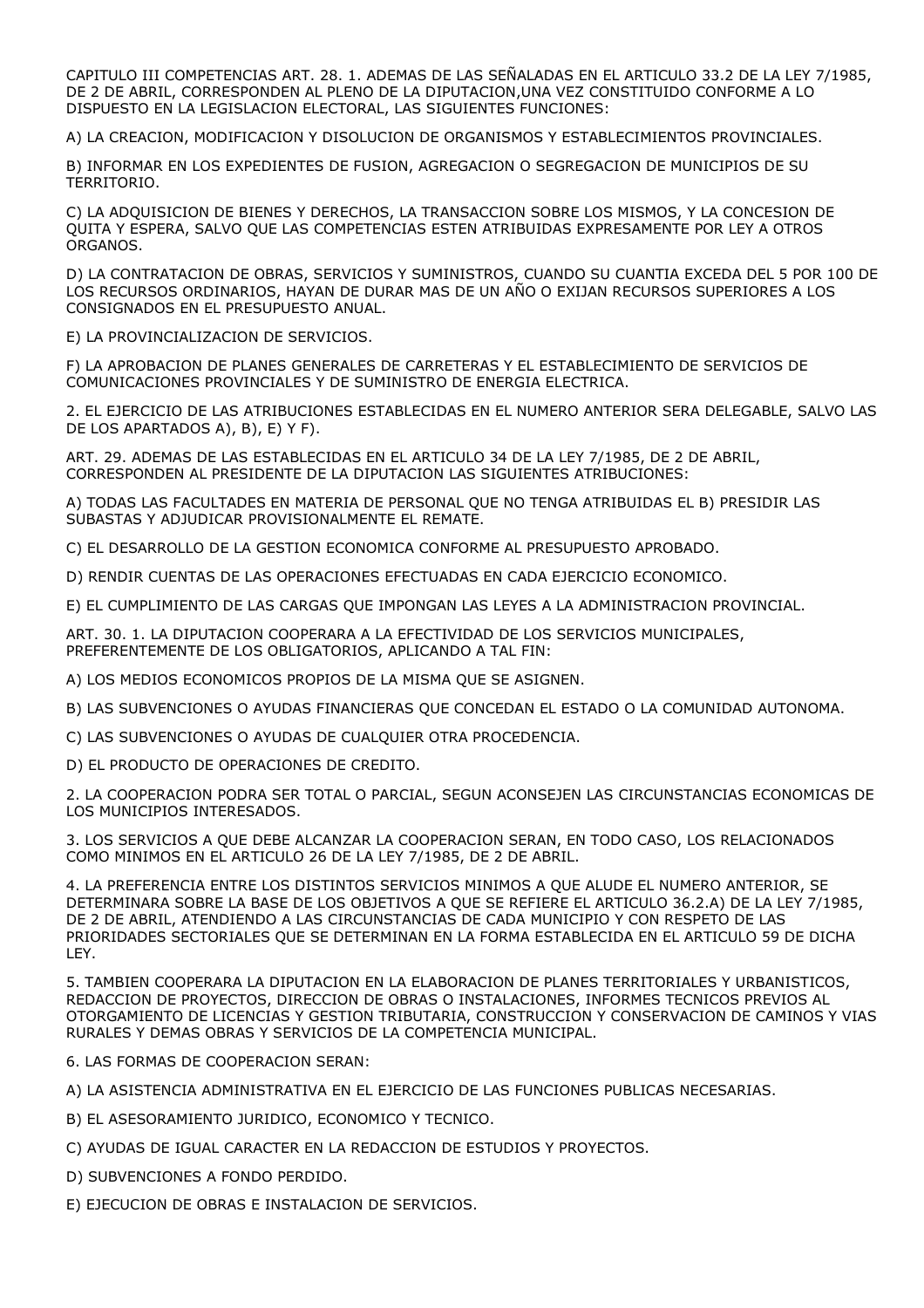F) LA CONCESION DE CREDITOS Y LA CREACION DE CAJAS DE CREDITO PARA FACILITAR AYUNTAMIENTOS OPERACIONES DE ESTE TIPO.

G) LA CREACION DE CONSORCIOS U OTRAS FORMAS ASOCIATIVAS LEGALMENTE AUTORIZADAS.

H) LA SUSCRIPCION DE CONVENIOS ADMINISTRATIVOS.

I) CUALESQUIERA OTRAS QUE ESTABLEZCA LA DIPUTACION CON ARREGLO A LA LEY.

ART. 31 LA APORTACION DE LOS MUNICIPIOS PARA EL ESTABLECIMIENTO DE SERVICIOS POR EL SISTEMA DE COOPERACION, SE FIJARA EN CADA CASO CON ARREGLO A SU CAPACIDAD ECONOMICA, PUDIENDO HACERSE EFECTIVA CON CARGO A SUS PROPIOS INGRESOS O POR CREDITOS DE LA DIPUTACION PROVINCIAL. EN ESTE ULTIMO SUPUESTO, Y SIN PERJUICIO DE CUALESQUIERA OTRAS GARANTIAS, LOS INGRESOS QUE PRODUZCA EL SERVICIO ESTABLECIDO QUEDARAN AFECTOS PRECEPTIVAMENTE AL REINTEGRO DE LOS MISMOS HASTA SU TOTAL EXTINCION.

ART. 32. 1. PARA EL DESARROLLO DE LA COOPERACION, LAS DIPUTACIONES, CON PARTICIPACION DE LOS AYUNTAMIENTOS, REDACTARAN LOS PLANES PROVINCIALES ESTABLECIDOS EN EL ARTICULO 36 DE LA LEY 7/1985, DE 2 DE ABRIL.

2. SU CONTENIDO PODRA DIFERENCIARSE POR SERVICIOS O ZONAS.

3. DICHOS PLANES SE INSERTARAN EN EL <BOLETIN OFICIAL> Y <BOLETIN OFICIAL DE LA PROVINCIA> FORMULARSE ALEGACIONES Y RECLAMACIONES SOBRE LOS MISMOS DURANTE UN PLAZO DE DIEZ DIAS.

4. LOS PLANES DE COOOPERACION SERAN APROBADOS POR LAS DIPUTACIONES DESPUES DE HABER DADO PARTICIPACION A LAS ADMINISTRACIONES DEL ESTADO Y DE LA COMUNIDAD AUTONOMA, Y PREVIO INFORME DE LA COMISION PROVINCIAL DE COLABORACION CON LAS CORPORACIONES LOCALES.

5. APROBADOS DEFINITIVAMENTE LOS PLANES, CUALQUIER MODIFICACION REQUERIRA EL CUMPLIMIENTO DE LOS MISMOS TRAMITES PREVENIDOS EN ESTE ARTICULO.

ART. 33. EN LA FORMACION Y EJECUCION DE LOS PLANES SE OBSERVARAN LAS SIGUIENTES REGLAS:

1. LA SUBVENCION ESTATAL PARA SU FINANCIACION SE LIBRARA A LAS DIPUTACIONES.

2. LA EJECUCION CORRESPONDE A LA DIPUTACION SIN PERJUICIO DE LA POSIBILIDAD DE QUE LA ASUMAN LOS MUNICIPIOS AFECTADOS, SIEMPRE QUE ASI LO SOLICITEN.

3. LAS OBRAS Y ADQUISICIONES SE EFECTUARAN POR LOS PROCEDIMIENTOS SEÑALADOS EN LA LEGISLACION SOBRE CONTRATACION DE LAS ENTIDADES LOCAL PUDIENDO AGRUPAR LOS PROYECTOS POR SERVICIOS O ZONAS, A FIN DE OBTENER VENTAJAS ECONOMICAS Y FACILITAR LA CONCURRENCIA DE LICITADORES DE RECONOCIDA SOLVENCIA.

4. EFECTUADA LA RECEPCION DEFINITIVA DE LAS OBRAS QUE SE EJECUTEN POR LAS DIPUTACIONES, SE ENTREGARAN LAS MISMAS A LA ENTIDAD LOCAL QUE CORRESPONDA, A CUYO CARGO CORRERA SU CONSERVACION Y MANTENIMIENTO.

ART. 34. CON INDEPENDENCIA DE LAS CUENTAS GENERALES QUE HAYAN DE REMITIR LAS DIPUTACIONES, ENVIARAN AL MINISTERIO DE ADMINISTRACION TERRITORIAL, CON LA PERIODICIDAD QUE REGLAMENTARIAMENTE SE ESTABLEZCA, UN ESTADO COMPRENSIVO DEL DESARROLLO ECONOMICO DE LOS CREDITOS DESTINADOS A COOPERACION, ASI COMO UNA MEMORIA DETALLADA DE LAS REALIZACIONES CONSEGUIDAS EN EL AÑO ANTERIOR.

TITULO IV OTRAS ENTIDADES LOCALES ART. 35. 1. PARA QUE LOS MUNICIPIOS SE MANCOMUNEN NO SERA INDISPENSABLE QUE PERTENEZCAN A LA MISMA PROVINCIA NI QUE EXISTA ENTRE ELLOS CONTINUIDAD TERRITORIAL, SI ESTA NO ES REQUERIDA POR LA NATURALEZA DE LOS FINES DE LA MANCOMUNIDAD.

2. LAS MANCOMUNIDADES NO PODRAN ASUMIR LA TOTALIDAD DE LAS COMPETENCIAS ASIGNADAS A LOS RESPECTIVOS MUNICIPIOS.

3. DE ACUERDO CON LO DISPUESTO EN EL ARTICULO 47.3 B) DE LA LEY 7/1985, DE 2 DE ABRIL, LOS ACUERDOS APROBATORIOS DE LA CONSTITUCION Y ESTATUTOS DE LA MANCOMUNIDAD DEBERAN ADOPTARSE POR CADA AYUNTAMIENTO CON EL VOTO FAVORABLE DE LA MAYORIA ABSOLUTA DEL NUMERO LEGAL DE MIEMBROS DE LA CORPORACION, PREVIA INFORMACION PUBLICA POR PLAZO DE UN MES. CUANDO SE TRATE DE MUNICIPIOS QUE SEAN DE DISTINTAS PROVINCIAS HABRA DE DARSE AUDIENCIA A LAS DIPUTACIONES PROVINCIALES RESPECTIVAS.

4. EL ORGANO DE GOBIERNO DE LA MANCOMUNIDAD ESTARA INTEGRADO POR REPRESENTANTES DE LOS MUNICIPIOS MANCOMUNADOS EN LA FORMA QUE DETERMINEN LOS CORRESPONDIENTES ESTATUTOS.

ART. 36. LOS ESTATUTOS DE LAS MANCOMUNIDADES MUNICIPALES HABRAN DE EXPRESAR AL MENOS: 1.

LOS MUNICIPIOS QUE COMPRENDEN.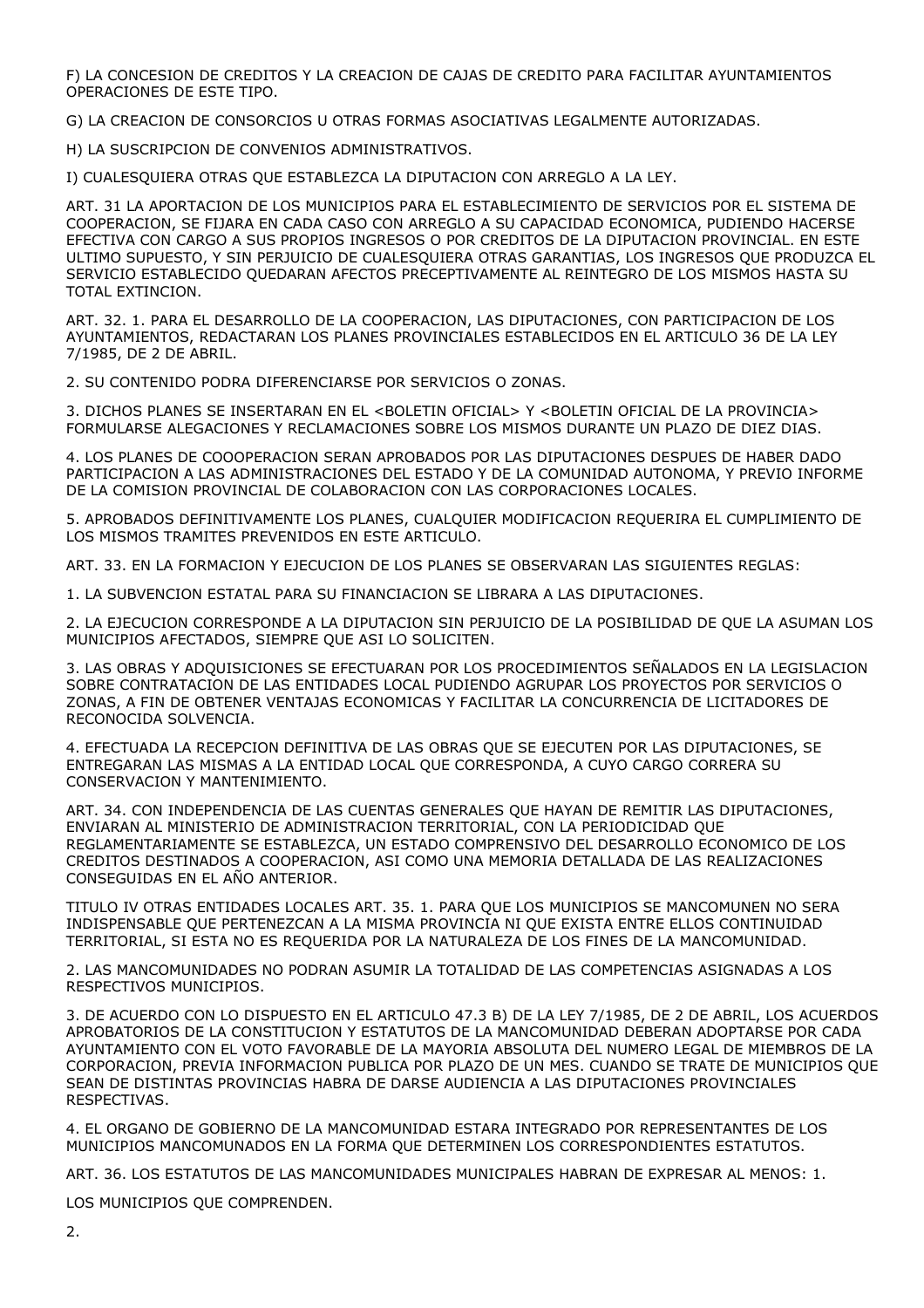EL LUGAR EN QUE RADIQUEN SUS ORGANOS DE GOBIERNO Y ADMINISTRACION.

3.

EL NUMERO Y FORMA DE DESIGNACION DE LOS REPRESENTANTES DE LOS AYUNTAMIENTOS QUE HAN DE INTEGRAR LOS ORGANOS DE GOBIERNO DE LA MANCOMUNIDAD.

4.

LOS FINES DE ESTA.

5.

LOS RECURSOS ECONOMICOS.

6.

EL PLAZO DE VIGENCIA.

7.

EL PROCEDIMIENTO PARA MODIFICAR LOS ESTATUTOS, Y 8.

LAS CAUSAS DE DISOLUCION.

ART. 37. LAS ENTIDADES CONOCIDAS CON LAS DENOMINACIONES DE MANCOMUNIDADES O COMUNIDADES DE TIERRA O DE VILLA Y TIERRA, O DE CIUDAD Y TIERRA, ASOCIOS, REALES SEÑORIOS, UNIVERSIDADES, COMUNIDADES DE PASTOS, LEÑAS, AGUAS, Y OTRAS ANALOGAS, CONTINUARAN RIGIENDOSE POR SUS NORMAS CONSUETUDINARIAS O TRADICIONALES Y, SIN PERJUICIO DE LA AUTONOMIA DE QUE DISFRUTAN, DEBERAN AJUSTAR SU REGIMEN ECONOMICO A LO PRESCRITO EN LA LEGISLACION DE REGIMEN LOCAL SOBRE FORMACION DE PRESUPUESTOS Y RENDICION DE CUENTAS, LIQUIDACIONES, INVENTARIOS Y BALANCES.

ART. 38. LAS ENTIDADES LOCALES DE AMBITO TERRITORIAL INFERIOR AL MUNICIPAL TENDRAN LAS SIGUIENTES COMPETENCIAS:

A) LA CONSTRUCCION, CONSERVACION Y REPARACION DE FUENTES, LAVADEROS Y ABREVADEROS.

B) LA POLICIA DE CAMINOS RURALES, MONTES, FUENTES Y RIOS.

C) LA LIMPIEZA DE CALLES.

D) LA MERA ADMINISTRACION Y CONSERVACION DE SU PATRIMONIO, INCLUIDO EL FORESTAL, Y LA REGULACION DEL APROVECHAMIENTO DE SUS BIENES COMUNALES.

E) LA EJECUCION DE OBRAS Y LA PRESTACION DE SERVICIOS COMPRENDIDOS EN LA COMPETENCIA MUNICIPAL Y DE EXCLUSIVO INTERES DE LA ENTIDAD, CUANDO NO ESTE A CARGO DEL RESPECTIVO MUNICIPIO.

ART. 39. EL ALCALDE PEDANEO, ORGANO UNIPERSONAL EJECUTIVO DE LA ENTIDAD LOCAL, PRESIDE LA JUNTA O ASAMBLEA VECINAL Y ES ELEGIDO CONFORME A LA LEY ELECTORAL.

ART. 40. EL ALCALDE PEDANEO TENDRA LAS ATRIBUCIONES QUE LA LEY SEÑALE AL ALCALDE, CIRCUNSCRITAS A LA ADMINISTRACION DE SU ENTIDAD, Y EN PARTICULAR LAS SIGUIENTES:

A) CONVOCAR Y PRESIDIR LAS SESIONES DE LA JUNTA O ASAMBLEA VECINAL, DIRIGIR SUS DELIBERACIONES Y DECIDIR LOS EMPATES CON VOTO DE CALIDAD.

B) EJECUTAR Y HACER CUMPLIR LOS ACUERDOS DE LA JUNTA O ASAMBLEA VECINAL.

C) APLICAR EL PRESUPUESTO DE LA ENTIDAD, ORDENANDO PAGOS CON CARGO AL MISMO, Y RENDIR CUENTAS DE SU GESTION.

D) VIGILAR LA CONSERVACION DE CAMINOS RURALES, FUENTES PUBLICAS Y MONTES, ASI COMO LOS SERVICIOS DE POLICIA URBANA Y DE SUBSISTENCIAS.

E) TODAS LAS DEMAS FACULTADES DE ADMINISTRACION DE LA ENTIDAD NO RESERVADAS EXPRESAMENTE A LA JUNTA O ASAMBLEA VECINAL.

ART. 41. 1. LA JUNTA O ASAMBLEA VECINAL TENDRA LAS SIGUIENTES ATRIBUCIONES:

A) LA APROBACION DE PRESUPUESTOS Y ORDENANZAS DE EXACCIONES, LA CENSURA DE CUENTAS Y EL RECONOCIMIENTO DE CREDITOS, SIEMPRE QUE NO EXISTA DOTACION PRESUPUESTARIA.

B) LA ADMINISTRACION Y CONSERVACION DE BIENES Y DERECHOS PROPIOS DE LA ENTIDAD Y LA REGULACION DEL APROVECHAMIENTO DE BIENES COMUNALES.

C) EL EJERCICIO DE ACCIONES JUDICIALES Y ADMINISTRATIVAS.

D) EN GENERAL, CUANTAS ATRIBUCIONES SE ASIGNAN POR LA LEY AL AYUNTAMIENTO PLENO CON RESPECTO A LA ADMINISTRACION DEL MUNICIPIO, EN EL AMBITO DE LA ENTIDAD.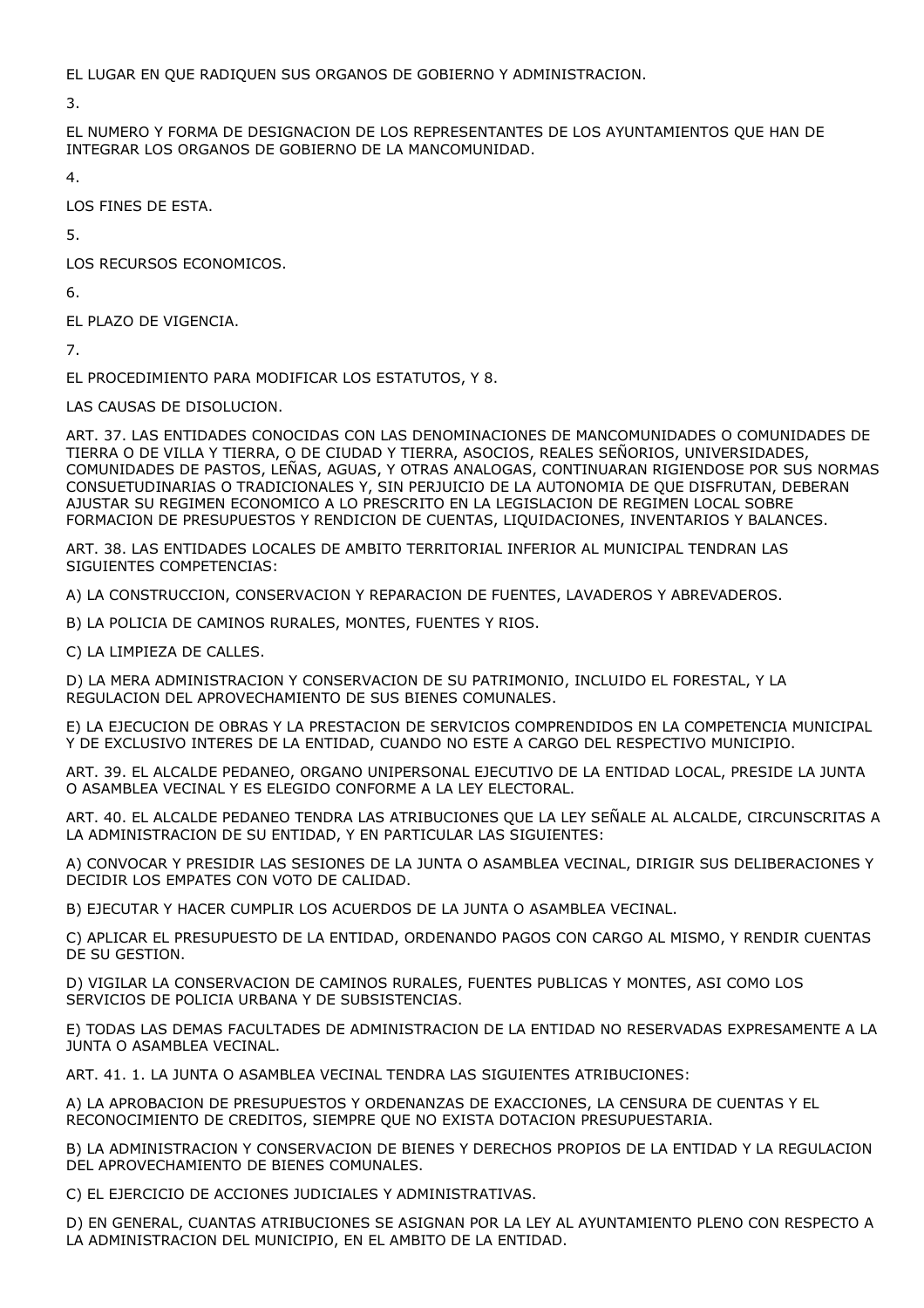2. LOS ACUERDOS DE LA JUNTA O ASAMBLEA VECINAL SOBRE DISPOSICIONES DE BIENES Y OPERACIONES DE CREDITO Y EXPROPIACION FORZOSA DEBERAN SER RATIFICADOS POR EL AYUNTAMIENTO RESPECTIVO.

ART. 42. 1. LA CONSTITUCION DE NUEVAS ENTIDADES LOCALES DE AMBITO TERRITORIAL INFERIOR AL MUNICIPAL ESTARA SUJETA AL CUMPLIMIENTO DE LOS SIGUIENTES REQUISITOS:

A) PETICION ESCRITA DE LA MAYORIA DE LOS VECINOS RESIDENTES EN EL TERRITORIO QUE HAYA DE SER BASE DE LA ENTIDAD, O ALTERNATIVAMENTE ACUERDO DEL AYUNTAMIENTO.

B) INFORMACION PUBLICA VECINAL.

C) INFORME DEL AYUNTAMIENTO, Y D) RESOLUCION DEFINITIVA POR EL CONSEJO DE GOBIERNO DE LA COMUNIDAD AUTONOMA.

2. NO PODRA CONSTITUIRSE EN ENTIDAD LOCAL DE AMBITO TERRITORIAL INFERIOR AL MUNICIPIO EL NUCLEO TERRITORIAL EN QUE RESIDA EL AYUNTAMIENTO.

ART. 43. 1. UNA VEZ CONSTITUIDA LA ENTIDAD SE ESTABLECERAN SUS LIMITES TERRITORIALES Y SE HARA LA SEPARACION PATRIMONIAL.

2. LOS ACUERDOS MUNICIPALES EN ESTA MATERIA REQUERIRAN LA APROBACION DEL ORGANO COMPETENTE DE LA COMUNIDAD AUTONOMA, QUE SE ENTENDERA OTORGADA SI NO RESOLVIERE EN EL TERMINO DE TRES MESES.

ART. 44.

LA MODIFICACION Y SUPRESION DE ENTIDADES LOCALES DE AMBITO TERRITORIAL INFERIOR AL MUNICIPAL PODRA LLEVARSE A EFECTO:

A) A PETICION DE LA PROPIA ENTIDAD CUMPLIENDO LOS REQUISITOS CONSIGNADOS EN EL ARTICULO 42.

B) POR ACUERDO DEL CONSEJO DE GOBIERNO DE LA RESPECTIVA COMUNIDAD AUTONOMA ADOPTADO PREVIA AUDIENCIA DE LAS ENTIDADES Y AYUNTAMIENTOS INTERESADOS, CON INFORME DEL ORGANO CONSULTIVO SUPERIOR DE AQUEL, DONDE EXISTIERE O, EN SU DEFECTO, DEL CONSEJO DE ESTADO Y CONFORME A LO DISPUESTO EN EL ARTICULO SIGUIENTE.

ART. 45. PARA QUE EL CONSEJO DE GOBIERNO DE LA COMUNIDAD AUTONOMA ACUERDE LA SUPRESION DE ENTIDADES LOCALES DE AMBITO TERRITORIAL INFERIOR AL MUNICIPAL, SERA NECESARIO INSTRUIR EL OPORTUNO EXPEDIENTE EN EL QUE SE DEMUESTRE LA INSUFICIENCIA DE RECURSOS PARA SOSTENER LOS SERVICIOS MINIMOS QUE LE ESTEN ATRIBUIDOS, O SE APRECIEN NOTORIOS MOTIVOS DE NECESIDAD ECONOMICA O ADMINISTRATIVA.

TITULO V DISPOSICIONES COMUNES A LAS ENTIDADES LOCALES CAPITULO PRIMERO REGIMEN DE FUNCIONAMIENTO ART. 46. LAS COMISIONES MUNICIPALES Y PROVINCIALES DE GOBIERNO CELEBRARAN SESION ORDINARIA CON LA PERIODICIDAD QUE ESTABLEZCA EL REGLAMENTO ORGANICO DE LA CORPORACION.

CORRESPONDE AL PRESIDENTE DE CADA COMISION FIJAR EL DIA EN QUE DEBA CELEBRARSE LA SESION.

ART. 47. 1. LAS CORPORACIONES LOCALES PODRAN ESTABLECER ELLAS MISMAS SU REGIMEN DE SESIONES. LOS DIAS DE LAS REUNIONES ORDINARIAS SERAN FIJADOS PREVIAMENTE POR ACUERDO DE LA CORPORACION.

2. SALVO EN CASOS DE URGENCIA, NO SE TRATARAN MAS ASUNTOS QUE LOS SEÑALADOS EN EL ORDEN DEL DIA DE CADA SESION, QUE FORMARA EL PRESIDENTE Y SE DISTRIBUIRA A LOS MIEMBROS DE LA CORPORACION CON ANTELACION MINIMA DE DOS DIAS HABILES.

ART. 48. LAS CORPORACIONES LOCALES CELEBRARAN SESION EXTRAORDINARIA:

1. CUANDO LA CUARTA PARTE DE LOS MIEMBROS QUE LEGALMENTE INTEGRAN LA CORPORACION SOLICITE LA CELEBRACION DE SESION EXTRAORDINARIA DEL PLENO, EL PRESIDENTE VENDRA OBLIGADO A CONVOCARLA DENTRO DE LOS CUATRO DIAS SIGUIENTES LA SOLICITUD.

2. LA CONVOCATORIA DE SESION EXTRAORDINARIA DEL PLENO DE LAS CORPORACIONES LOCALES HABRA DE HACERSE, AL MENOS, CON DOS DIAS DE ANTELACION AL DE SU CELEBRACION, SALVO EN SUPUESTOS DE URGENCIA DEBIDAMENTE MOTIVADA Y CON EXPRESION DE LOS ASUNTOS A QUE SE HAN DE CIRCUNSCRIBIR LAS DELIBERACIONES Y ACUERDOS, SIN QUE PUEDAN TRATARSE OTROS DISTINTOS.

ART. 49. LAS SESIONES SE CELEBRARAN EN LA CASA CONSISTORIAL O EN EL PALACIO PROVINCIAL QUE CONSTITUYA LA SEDE DE LA RESPECTIVA CORPORACION. EN LOS CASOS DE FUERZA MAYOR, PODRAN CELEBRARSE EN EDIFICIO HABILITADO AL EFECTO.

ART. 50. DE CADA SESION SE EXTENDERA ACTA POR EL SECRETARIO DE LA CORPORACION O, EN SU CASO, DEL ORGANO CORRESPONDIENTE, HACIENDO CONSTAR, COMO MINIMO, LA FECHA Y HORA DE COMIENZO Y FIN; LOS NOMBRES DEL PRESIDENTE Y DEMAS ASISTENTES; LOS ASUNTOS TRATADOS; EL RESULTADO DE LOS VOTOS EMITIDOS Y LOS ACUERDOS ADOPTADOS. EN LAS SESIONES PLENARIAS DEBERAN RECOGERSE SUCINTAMENTE LAS OPINIONES EMITIDAS.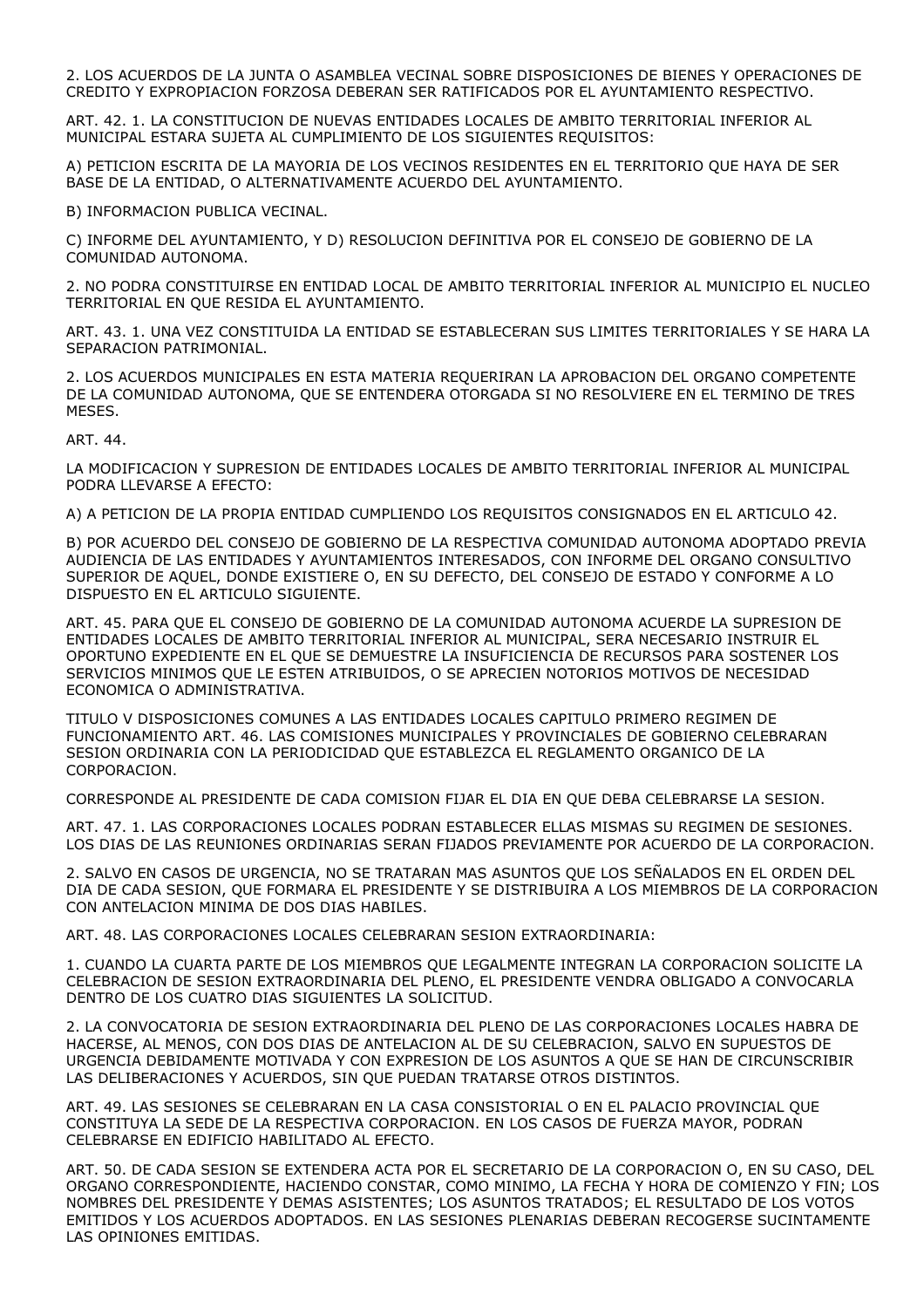ART. 51. SERAN NULOS LOS ACUERDOS ADOPTADOS EN SESIONES EXTRAORDINARIAS SOBRE ASUNTOS NO COMPRENDIDOS EN SU CONVOCATORIA, ASI COMO LOS QUE SE ADOPTEN EN SESIONES ORDINARIAS SOBRE MATERIAS NO INCLUIDAS EN EL RESPECTIVO ORDEN DEL DIA, SALVO ESPECIAL Y PREVIA DECLARACION DE URGENCIA HECHA POR EL ORGANO CORRESPONDIENTE, CON EL VOTO FAVORABLE DE LA MAYORIA PREVISTA EN EL ARTICULO 47.3 DE LA LEY 7/1985, DE 2 DE ABRIL.

ART. 52. 1. EL LIBRO DE ACTAS TIENE LA CONSIDERACION DE INSTRUMENTO PUBLICO SOLEMNE, Y DEBERA LLEVAR EN TODAS SUS HOJAS, DEBIDAMENTE FOLIADAS, LA RUBRICA DEL PRESIDENTE Y EL SELLO DE LA CORPORACION.

2. NO SERAN VALIDOS LOS ACUERDOS NO REFLEJADOS EN EL CORRESPONDIENTE LIBRO DE ACTAS QUE REUNA LOS REQUISITOS EXPRESADOS EN EL APARTADO ANTERIOR. ART. 53.

LAS JUNTAS O ASAMBLEAS VECINALES DE LAS ENTIDADES LOCALES DE AMBITO TERRITORIAL INFERIOR AL MUNICIPAL AJUSTARAN, TAMBIEN, SU FUNCIONAMIENTO A LO DISPUESTO EN

LOS ARTICULOS ANTERIORES, QUE SE APLICARAN, ASIMISMO, PARA LAS ASAMBLEAS VECINALES EN EL REGIMEN DE CONCEJO ABIERTO EN TODO AQUELLO QUE NO SEA ESPECIFICO DE ESTE REGIMEN NI SE OPONGA A LOS USOS, COSTUMBRES O TRADICIONES LOCALES. LOS ACUERDOS SE ADOPTARAN SIEMPRE POR MAYORIA DE VOTOS.

ART. 54. 1. SERA NECESARIO EL INFORME PREVIO DEL SECRETARIO, Y, ADEMAS, EN SU CASO, DEL INTERVENTOR O DE QUIENES LEGALMENTE LES SUSTITUYAN, PARA LA ADOPCION DE LOS SIGUIENTES ACUERDOS:

A) EN AQUELLOS SUPUESTOS EN QUE ASI LO ORDENE EL PRESIDENTE DE LA CORPORACION O CUANDO LO SOLICITE UN TERCIO DE SUS MIEMBROS CON ANTELACION SUFICIENTE A LA CELEBRACION DE LA SESION EN QUE HUBIEREN DE TRATARSE.

B) SIEMPRE QUE SE TRATE DE ASUNTOS SOBRE MATERIAS PARA LAS QUE SE EXIJA UNA MAYORIA ESPECIAL.

2. LOS INFORMES QUE SE EMITAN DEBERAN SEÑALAR LA LEGISLACION, EN CADA CASO APLICABLE Y LA ADECUACION A LA MISMA DE LOS ACUERDOS EN PROYECTO.

3. LOS ACUERDOS PARA EL EJERCICIO DE ACCIONES NECESARIAS PARA LA DEFENSA DE LOS BIENES Y DERECHOS DE LAS ENTIDADES LOCALES DEBERAN ADOPTARSE PREVIO DICTAMEN DEL SECRETARIO, O, EN SU CASO, DE LA ASESORIA JURIDICA Y, EN DEFECTO DE AMBOS, DE UN LETRADO.

4. EN CUANTO A LA REPRESENTACION Y DEFENSA EN JUICIO DE LAS ENTIDADES LOCALES, SE ESTARA A LO DISPUESTO POR LA LEY ORGANICA DEL PODER JUDICIAL.

ART. 55. EN LA ESFERA DE SU COMPETENCIA, LAS ENTIDADES LOCALES PODRAN APROBAR ORDENANZAS Y REGLAMENTOS, Y LOS ALCALDES DICTAR BANDOS. EN NINGUN CASO CONTENDRAN PRECEPTOS OPUESTOS A LAS LEYES.

ART. 56. LA APROBACION DE LAS ORDENANZAS LOCALES SE AJUSTARA AL PROCEDIMIENTO ESTABLECIDO EN EL ARTICULO 49 DE LA LEY 7/1985, DE 2 DE ABRIL.

PARA LA MODIFICACION DE LAS ORDENANZAS Y REGLAMENTOS DEBERAN OBSERVARSE LOS MISMOS TRAMITES QUE PARA SU APROBACION.

ART. 57. SERAN DE APLICACION A LAS INFRACCIONES DE LAS ORDENANZAS, REGLAMENTOS Y BANDOS LOS PLAZOS DE PRESCRIPCION QUE ESTABLECE EL CODIGO PENAL PARA LAS FALTAS, SIN PERJUICIO DE LO QUE, EN CADA CASO, ESTABLEZCAN LAS LEYES.

ART. 58. PARA LA EXACCION DE MULTAS POR INFRACCION DE ORDENANZAS, EN DEFECTO DE PAGO VOLUNTARIO, SE SEGUIRA EL PROCEDIMIENTO ADMINISTRATIVO DE APREMIO.

ART. 59. LAS MULTAS POR INFRACCION DE ORDENANZAS NO PODRAN EXCEDER, SALVO PREVISION LEGAL DISTINTA, DE 25.000 PESETAS EN MUNICIPIOS DE MAS DE 500.000 HABITANTES; DE 15.000 PESETAS EN LOS DE 50.001 A 500.000; DE 10.000 PESETAS EN LOS DE 20.001 A 50.000; DE 5.000 PESETAS EN LOS DE 5.001 A 20.000, Y DE 500 PESETAS EN LOS DEMAS MUNICIPIOS.

ART. 60. LAS AUTORIDADES Y FUNCIONARIOS DE CUALQUIER ORDEN QUE, POR DOLO O CULPA O NEGLIGENCIA, ADOPTEN RESOLUCIONES O REALICEN ACTOS CON INFRACCION DE LAS DISPOSICIONES LEGALES, ESTARAN OBLIGADOS A INDEMNIZAR A LA CORPORACION LOCAL LOS DAÑOS Y PERJUICIOS QUE SEAN CONSECUENCIA DE AQUELLOS, CON INDEPENDENCIA DE LA RESPONSABILIDAD PENAL O DISCIPLINARIA QUE LES PUEDA CORRESPONDER.

CAPITULO II RELACIONES INTERADMINISTRATIVAS ART. 61. LA ADMINISTRACION DEL ESTADO COLABORARA CON LAS ENTIDADES LOCALES EN LOS TERMINOS Y PARA LOS FINES PREVISTOS EN LA LEY 7/1985, DE 2 DE ABRIL.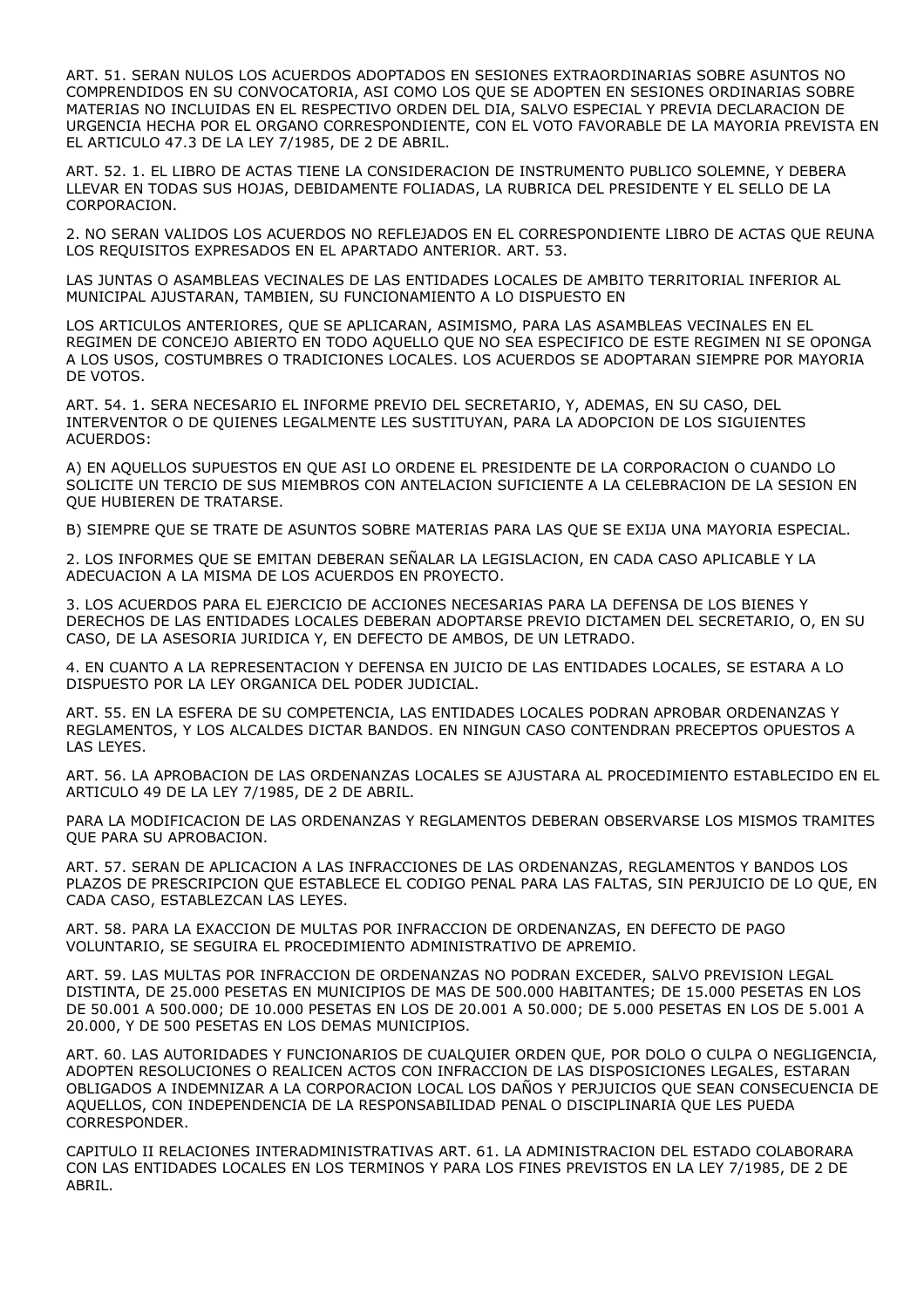ART. 62. LA ASISTENCIA TECNICA CONSISTIRA EN CUALQUIER AYUDA PREVISTA POR LAS LEYES,Y, EN ESPECIAL, LA ELABORACION DE ESTUDIOS Y PROYECTOS RELATIVOS A LA EJECUCION DE OBRAS, PRESTACION DE SERVICIOS O CUALQUIER OTRA ACTIVIDAD PROPIA DE LAS ENTIDADES LOCALES O DE INTERES COMUN.

ART. 63. 1. LA AYUDA FINANCIERA SE LLEVARA A CABO MEDIANTE SUBVENCIONES INCLUIDAS EN LOS PRESUPUESTOS GENERALES DEL ESTADO O EN LOS DE OTROS ORGANISMOS ESTATALES.

2. SERAN CONDICIONES INDISPENSABLES PARA LA CONCESION DE SUBVENCIONES:

A) QUE TENGAN POR OBJETO LA REALIZACION DE OBRAS O PRESTACION DE SERVICIOS CUYOS EFECTOS SOCIALES O ADMINISTRATIVOS SE CONTRAIGAN AL TERRITORIO DE LA ENTIDAD LOCAL SUBVENCIONADA.

B) QUE TALES OBRAS O SERVICIOS SEAN GESTIONADOS POR LAS CORPORACIONES LOCALES, SEGUN LAS FORMAS DETERMINADAS EN EL ARTICULO 85 DE LA LEY 7/1985, DE 2 DE ABRIL.

ART. 64. LA CONSTITUCION CON LAS ENTIDADES LOCALES DE ENTES DE GESTION DE CARACTER PUBLICO O PRIVADO SE REGIRA POR LA LEGISLACION DE REGIMEN LOCAL.

ART. 65. LA COLABORACION DE LA ADMINISTRACION DEL ESTADO SERA OBJETO DE ESPECIAL CONSIDERACION CUANDO SE TRATE DE MUNICIPIOS QUE SE ENCUENTREN EN ALGUNA DE LAS CIRCUNSTANCIAS OBJETIVAS SIGUIENTES: A) LOS DE RECONOCIDO VALOR HISTORICO-ARTISTICO.

B) LOS DE MARCADO INTERES TURISTICO.

C) LOS QUE, POR EL EMPLAZAMIENTO O FORMA DE ASENTAMIENTO DE SU POBLACION, EXPERIMENTEN UN MAYOR COSTO EN LOS SERVICIOS CONSIDERADOS ESENCIALES.

D) LOS QUE PRESENTEN UN INDICE DE EXPANSION EXTRAORDINARIO EN EL ASPECTO INDUSTRIAL O URBANO, Y E) LOS QUE HAYAN SUFRIDO LAS CONSECUENCIAS DE FENOMENOS CATASTROFICOS QUE, POR LA MAGNITUD DE LOS DAÑOS, VOLUMEN DE LA POBLACION AFECTADA Y CARENCIA DE RECURSOS LOCALES, EXIJAN ASISTENCIA ESPECIAL TEMPORAL.

ART. 66. EL ESTADO Y LAS COMUNIDADES AUTONOMAS PODRAN DELEGAR EN LAS ENTIDADES LOCALES LA REALIZACION DE OBRAS, EJECUCION DE SERVICIOS Y, EN GENERAL, EL EJERCICIO DE ACTIVIDADES PROPIAS DE SU COMPETENCIA. LOS MUNICIPIOS PODRAN RECIBIR DELEGACIONES DE LAS OTRAS ENTIDADES LOCALES.

ART. 67. 1. LA DELEGACION HABRA DE REFERIRSE A FUNCIONES EN CUYA GESTION SEA CONVENIENTE LA PARTICIPACION DE LOS REPRESENTANTES DE LOS INTERESES LOCALES, POR RAZON DE SU TRASCENDENCIA MUNICIPAL O PROVINCIAL.

2. AL ACORDARSE LA DELEGACION, SE DETERMINARAN LAS FACULTADES DE DIRECCION Y FISCALIZACION QUE SE RESERVE LA ADMINISTRACION DELEGANTE EN LOS TERMINOS DE LOS ARTICULOS 7.3 Y 27.2 DE LA LEY 7/1985, DE 2 DE ABRIL.

3. LA DELEGACION PODRA ACORDARSE EN FAVOR DE UNA O DE VARIAS ENTIDADES LOCALES VINCULADAS ENTRE SI, SIEMPRE QUE ESTAS CUENTEN CON LOS MEDIOS TECNICOS Y DE GESTION CONVENIENTES, Y QUE LES SEAN CEDIDOS LOS NECESARIOS MEDIOS FINANCIEROS. LA ACEPTACION EXPRESA DE LAS ENTIDADES DELEGADAS SERA INDISPENSABLE PARA QUE LA DELEGACION SE PRODUZCA VALIDAMENTE, SALVO EN LO DISPUESTO EN EL ARTICULO 27.3 DE LA LEY 7/1985, DE 2 DE ABRIL.

4. EL EJERCICIO DE LAS FACULTADES DELEGADAS SE REALIZARA CONFORME AL ORDENAMIENTO ESTATAL O AUTONOMICO, SEGUN DE QUIEN PROCEDA LA DELEGACION, Y SIN PERJUICIO DE QUE LAS ENTIDADES LOCALES SE ATENGAN AL ORDENAMIENTO LOCAL PARA SU EJECUCION. ART. 68. 1. A PETICION DE LAS ENTIDADES LOCALES INTERESADAS, EL GOBIERNO O EL CONSEJO DE GOBIERNO DE LAS COMUNIDADES AUTONOMAS PODRAN DELEGAR EN AQUELLAS LA REALIZACION DE FUNCIONES, OBRAS O SERVICIOS. EL ACUERDO PREVERA LA OPORTUNA DOTACION ECONOMICA CON CARGO A LOS PRESUPUESTOS DEL ESTADO O DE LAS COMUNIDADES AUTONOMAS.

2. ADEMAS DE LAS FACULTADES DE DIRECCION Y FISCALIZACION, LA ADMINISTRACION DEL ESTADO O DE LA COMUNIDAD AUTONOMA DELEGANTE, PODRA RESERVARSE POTESTADES DECISORIAS EN MAYOR O MENOR GRADO, APRECIADAS LAS CIRCUNSTANCIAS DE CADA CASO, Y, ESPECIALMENTE, LA TRASCENDENCIA MUNICIPAL O PROVINCIAL DE LAS FUNCIONES, LA CONVENIENCIA DE PARTICIPACION EN SU EJERCICIO DE LAS ENTIDADES LOCALES, LOS MEDIOS TECNICOS Y DE GESTION CON QUE CUENTEN ESTAS Y LOS RECURSOS FINANCIEROS QUE TENGAN O LES SEAN CEDIDOS.

ART. 69. LAS COMPETENCIAS COMPARTIDAS O CONCURRENTES PODRAN SER EJERCIDAS CONJUNTAMENTE POR LA ADMINISTRACION DEL ESTADO O DE LA COMUNIDAD AUTONOMA Y LA LOCAL, MEDIANTE LA CONSTITUCION DE ENTES INSTRUMENTALES DE CARACTER PUBLICO O PRIVADO, CONFORME A LO DISPUESTO EN EL ARTICULO 61 DE ESTA LEY.

ART. 70. MEDIANTE EL CORRESPONDIENTE ACUERDO, LAS ENTIDADES LOCALES PODRAN TAMBIEN ASUMIR, O, EN SU CASO, COLABORAR EN LA REALIZACION DE OBRAS O EN LA GESTION DE SERVICIOS DEL ESTADO, INCLUIDOS LOS DE LA SEGURIDAD SOCIAL, A TRAVES DE CUALQUIERA DE LAS FORMAS DE GESTION PREVISTAS POR LAS LEYES, Y, EN TODO CASO, MEDIANTE CONSORCIO O CONVENIO.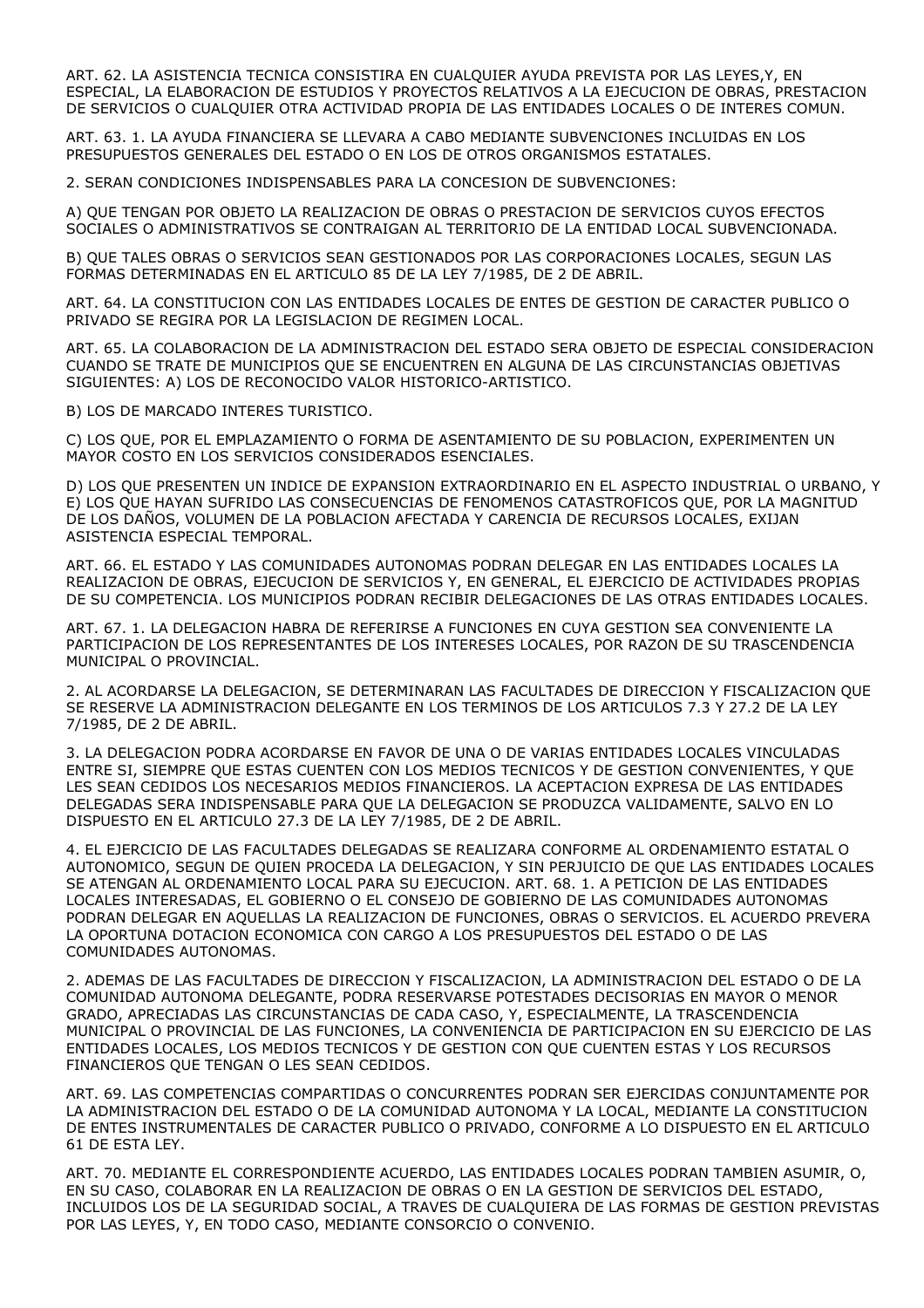ART. 71. SIN PERJUICIO DE LOS SUPUESTOS DE FINANCIACION CONCURRENTES PREVISTOS POR LEY, LAS CORPORACIONES LOCALES NO COSTEARAN SERVICIOS DEL ESTADO O DE LAS COMUNIDADES AUTONOMAS, SALVO LAS FORMULAS DE COLABORACION VOLUNTARIA A LA PRESTACION DE LOS MISMOS.

CAPITULO III ESTATUTO DE LOS MIEMBROS DE LAS CORPORACIONES LOCALES ART. 72. 1. LOS MIEMBROS DE LAS CORPORACIONES LOCALES ESTAN OBLIGADOS A CONCURRIR A TODAS LAS SESIONES, SALVO JUSTA CAUSA QUE SE LO IMPIDA, QUE DEBERAN COMUNICAR CON LA ANTELACION NECESARIA AL PRESIDENTE DE LA RACION.

2. LAS AUSENCIAS FUERA DEL TERMINO MUNICIPAL QUE EXCEDAN DE OCHO DIAS DEBERAN SER PUESTAS EN CONOCIMIENTO DE LOS RESPECTIVOS PRESIDENTES.

ART. 73. LOS LIMITES DE LAS SANCIONES QUE PODRAN IMPONER LOS PRESIDENTES DE LAS CORPORACIONES LOCALES A LOS MIEMBROS DE LAS MISMAS SERAN LOS ESTABLECIDOS EN EL ARTICULO 59 DE ESTA LEY SIN PERJUICIO DE LO QUE DETERMINEN LAS LEYES DE LAS COMUNIDADES AUTONOMAS, DE ACUERDO CON EL ARTICULO 78.4 DE LA LEY 7/1985, DE 2 DE ABRIL.

TITULO VI BIENES, ACTIVIDADES Y SERVICIOS Y CONTRATACION.

CAPITULO PRIMERO.

 ART. 74. 1. SON BIENES DE USO PUBLICO LOCAL LOS CAMINOS Y CARRETERAS, PLAZAS, CALLES, PASEOS, PARQUES, AGUAS, FUENTES, CANALES, PUENTES Y DEMAS OBRAS PUBLICAS DE APROVECHAMIENTO O UTILIZACION GENERALES CUYA CONSERVACION Y POLICIA SEAN DE LA COMPETENCIA DE LA ENTIDAD LOCAL.

2. SON BIENES DE SERVICIO PUBLICO LOS DESTINADOS AL CUMPLIMIENTO DE BIENES PUBLICOS DE RESPONSABILIDAD DE LAS ENTIDADES LOCALES, TALES COMO CASAS CONSISTORIALES, PALACIOS PROVINCIALES Y, EN GENERAL, EDIFICIOS QUE SEAN SEDE DE LAS MISMAS, MATADEROS, MERCADOS, LONJAS, HOSPITALES, HOSPICIOS, MUSEOS, ASI COMO LOS MONTES CATALOGADOS DE PROPIEDAD PROVINCIAL.

ART. 75. 1. EL APROVECHAMIENTO Y DISFRUTE DE BIENES COMUNALES SE EFECTUARA PREFERENTEMENTE EN REGIMEN DE EXPLOTACION COLECTIVA O COMUNAL.

2. CUANDO ESTE APROVECHAMIENTO Y DISFRUTE GENERAL SIMULTANEO DE BIENES COMUNALES FUERE IMPRACTICABLE, REGIRA LA COSTUMBRE U ORDENANZA LOCAL, AL RESPECTO Y, EN SU DEFECTO, SE EFECTUARAN ADJUDICACIONES DE LOTES O SUERTES A LOS VECINOS, EN PROPORCION DIRECTA AL NUMERO DE FAMILIARES A SU CARGO E INVERSA A SU SITUACION ECONOMICA.

3. SI ESTA FORMA DE APROVECHAMIENTO Y DISFRUTE FUERE IMPOSIBLE, EL ORGANO COMPETENTE DE LA COMUNIDAD AUTONOMA PODRA AUTORIZAR SU ADJUDICACION EN PUBLICA SUBASTA, MEDIANTE PRECIO, DANDO PREFERENCIA EN IGUALDAD DE CONDICIONES A LOS POSTORES QUE SEAN VECINOS.

4. LOS AYUNTAMIENTOS Y JUNTAS VECINALES QUE, DE ACUERDO CON NORMAS CONSUETUDINARIAS U ORDENANZAS LOCALES TRADICIONALMENTE OBSERVADAS, VINIESEN ORDENANDO EL DISFRUTE Y APROVECHAMIENTO DE BIENES COMUNALES, MEDIANTE CONCESIONES PERIODICAS DE SUERTES O CORTAS DE MADERA A LOS VECINOS, PODRAN EXIGIR A ESTOS, COMO CONDICION PREVIA PARA PARTICIPAR EN LOS APROVECHAMIENTOS FORESTALES INDICADOS, DETERMINADAS CONDICIONES DE VINCULACION Y ARRAIGO O DE PERMANENCIA, SEGUN COSTUMBRE LOCAL, SIEMPRE QUE TALES CONDICIONES Y LA CUANTIA MAXIMA DE LAS SUERTES O LOTES SEAN FIJADAS EN ORDENANZAS ESPECIALES, APROBADAS POR EL ORGANO COMPETENTE DE LA COMUNIDAD AUTONOMA, PREVIO DICTAMEN DEL ORGANO CONSULTIVO SUPERIOR DEL CONSEJO DE GOBIERNO DE AQUELLA, SI EXISTIERE, O, EN OTRO CASO, DEL CONSEJO DE ESTADO.

ART. 76. SON BIENES PATRIMONIALES O DE PROPIOS LOS QUE, SIENDO PROPIEDAD DE LA ENTIDAD LOCAL, NO ESTEN DESTINADOS A USO PUBLICO NI AFECTADOS A ALGUN SERVICIO PUBLICO Y PUEDAN CONSTITUIR FUENTE DE INGRESOS PARA EL ERARIO DE LA ENTIDAD.

ART. 77. EN CASOS EXTRAORDINARIOS, Y PREVIO ACUERDO MUNICIPAL, ADOPTADO POR LA MAYORIA ABSOLUTA DEL NUMERO LEGAL DE MIEMBROS DE LA CORPORACION, PODRA FIJARSE UNA CUOTA ANUAL QUE DEBERAN ABONAR LOS VECINOS POR LA UTILIZACION DE LOS LOTES QUE SE LES ADJUDIQUEN, PARA COMPENSAR ESTRICTAMENTE LOS GASTOS QUE ORIGINE LA CUSTODIA, CONSERVACION Y ADMINISTRACION DE LOS BIENES.

ART. 78. 1. LOS BIENES COMUNALES QUE POR SU NATURALEZA INTRINSECA O POR OTRAS CAUSAS, NO HUBIEREN SIDO OBJETO DE DISFRUTE DE ESTA INDOLE DURANTE MAS DE DIEZ AÑOS, AUNQUE EN ALGUNO DE ELLOS SE HAYA PRODUCIDO ACTO AISLADO DE APROVECHAMIENTO, PODRAN SER DESPROVISTOS DE SU CARACTER COMUNAL MEDIANTE ACUERDO DE LA ENTIDAD LOCAL RESPECTIVA. ESTE ACUERDO, REQUERIRA, PREVIA INFORMACION PUBLICA, EL VOTO FAVORABLE DE LA MAYORIA ABOSOLUTA DEL NUMERO LEGAL DE MIEMBROS DE LA CORPORACION Y POSTERIOR APROBACION DE LA COMUNIDAD AUTONOMA.

2. EN EL SUPUESTO DE QUE TALES BIENES RESULTASEN CALIFICADOS COMO PATRIMONIALES Y FUEREN SUSCEPTIBLES DE APROVECHAMIENTO AGRICOLA, DEBERAN SER ARRENDADOS A QUIENES SE COMPROMETIEREN A SU EXPLOTACION, OTORGANDO PREFERENCIA A LOS VECINOS DEL MUNICIPIO.

ART. 79. 1. TODA ENAJENACION, GRAVAMEN O PERMUTA DE BIENES INMUEBLES HABRA DE COMUNICARSE AL ORGANO COMPETENTE DE LA COMUNIDAD AUTONOMA. SI SU VALOR EXCEDIERA DEL 25 POR 100 DE LOS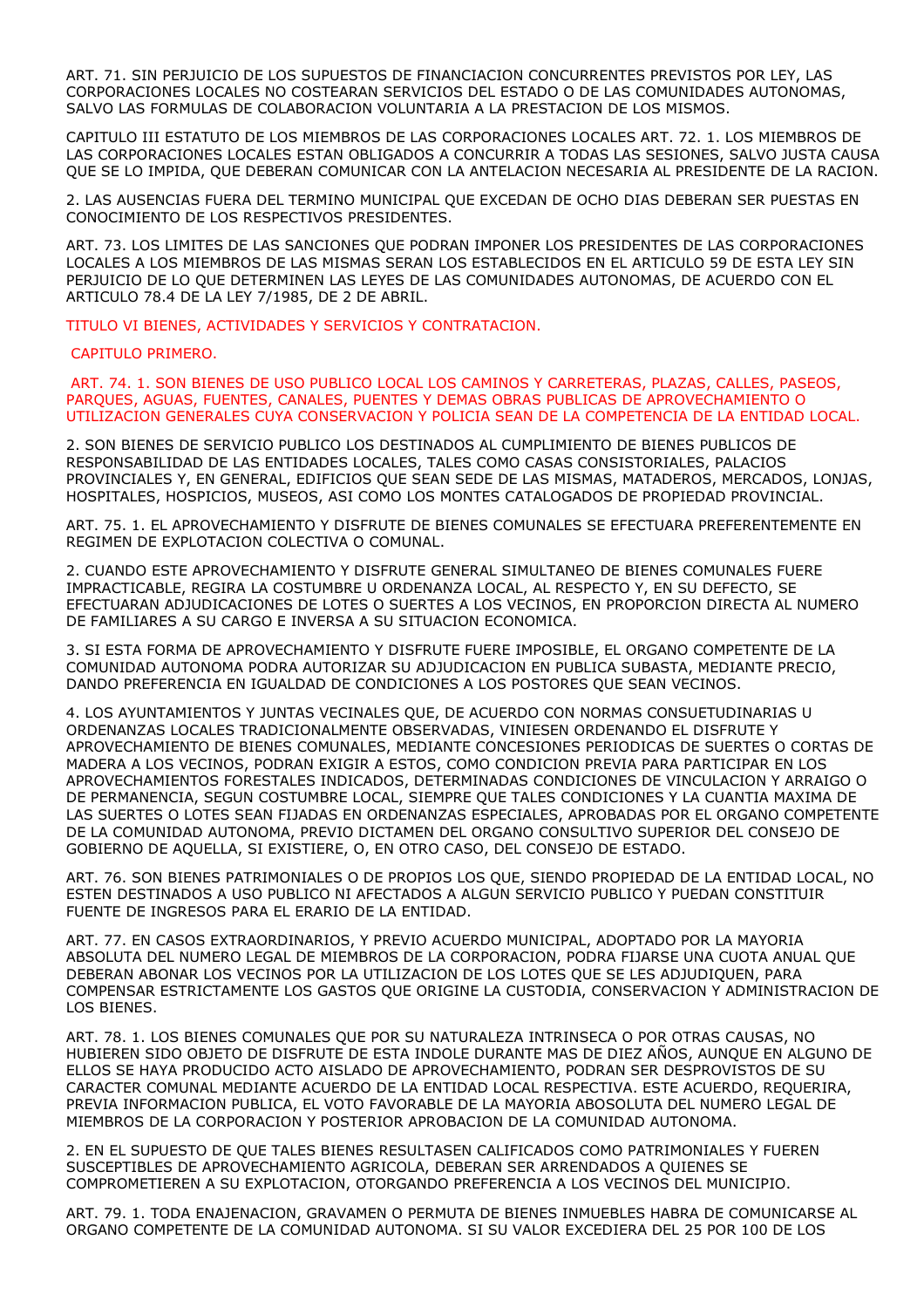RECURSOS ORDINARIOS DEL PRESUPUESTO ANUAL DE LA CORPORACION REQUERIRA, ADEMAS, AUTORIZACION DE AQUEL.

2. LOS BIENES INMUEBLES PATRIMONIALES NO PODRAN CEDERSE GRATUITAMENTE SALVO A ENTIDADES O INSTITUCIONES PUBLICAS Y PARA FINES QUE REDUNDEN EN BENEFICIO DE LOS HABITANTES DEL TERMINO MUNICIPAL ASI COMO A LAS INSTITUCIONES PRIVADAS DE INTERES PUBLICO SIN ANIMO DE LUCRO.

ART. 80. LAS ENAJENACIONES DE BIENES PATRIMONIALES HABRAN DE REALIZARSE POR SUBASTA PUBLICA. SE EXCEPTUA EL CASO DE ENAJENACION MEDIANTE PERMUTA CON OTROS BIENES DE CARACTER INMOBILIARIO.

ART. 81. CUANDO SE TRATE DE ENAJENACIONES O GRAVAMENES QUE SE REFIERAN A MONUMENTOS, EDIFICIOS U OBJETOS DE INDOLE ARTISTICA O HISTORICA, SERA NECESARIO EL INFORME PREVIO DEL ORGANO ESTATAL O AUTONOMICO COMPETENTE DE O CON LA LEGISLACION SOBRE PATRIMONIO HISTORICO Y ARTISTICO.

ART. 82. 1. NO IMPLICARAN ENAJENACION NI GRAVAMEN LAS CESIONES DE PARCELAS DE TERRENOS DEL PATRIMONIO MUNICIPAL A FAVOR DE VECINOS BRACEROS, AUNQUE EL DISFRUTE DE ESTOS HAYA DE DURAR MAS DE DIEZ AÑOS, NI LAS QUE SE OTORGUEN A VECINOS PARA PLANTAR ARBOLADO EN TERRENOS DEL MISMO PATRIMONIO NO CATALOGADOS COMO DE UTILIDAD PUBLICA.

2. DICHAS CESIONES HABRAN DE SER ACORDADAS POR EL AYUNTAMIENTO PLENO CON EL VOTO FAVORABLE DE LA MAYORIA ABSOLUTA DEL NUMERO LEGAL DE MIEMBROS DE LA CORPORACION.

3. LOS VECINOS CESIONARIOS SE HARAN, EN SU CASO, DUEÑOS DEL ARBOLADO QUE CULTIVEN, Y DURANTE LOS CINCO AÑOS PRIMEROS PODRAN ACOTAR LAS PARCELAS PLANTADAS PARA PRESERVARLAS DE LOS GANADOS. SI ESTA ACOTACION PERJUDICARA APROVECHAMIENTOS COMUNALES Y HUBIERA RECLAMACIONES DE VECINOS, QUEDARA EN SUSPENSO LA CESION HASTA QUE SOBRE ELLA RECAIGA NUEVAMENTE ACUERDO DEL AYUNTAMIENTO PLENO.

ART. 83. EL ARRENDAMIENTO DE BIENES PATRIMONIALES DE LAS ENTIDADES LOCALES SE REGIRA, EN TODO CASO, EN CUANTO A SU PREPARACION Y ADJUDICACION POR LAS NORMAS JURIDICO-PUBLICAS QUE REGULEN LA CONTRATACION.

ART. 84. 1. LAS ENTIDADES LOCALES TENDRAN LA FACULTAD DE EXPLOTAR LOS MONTES DE SU PROPIEDAD Y REALIZARAN EL SERVICIO DE CONSERVACION Y FOMENTO DE LOS MISMOS, TODO ELLO CON ARREGLO A LO ESTABLECIDO EN LA LEGISLACION ESPECIFICA SOBRE MONTES Y APROVECHAMIENTOS FORESTALES.

2. CORRESPONDE A LAS ENTIDADES LOCALES LA REPOBLACION FORESTAL, ORDENACION Y MEJORA DE LOS MONTES DE SU PERTENENCIA, ESTEN O NO DECLARADOS DE UTILIDAD PUBLICA, CON INTERVENCION DE LA ADMINISTRACION DEL ESTADO O DE LA COMUNIDAD AUTONOMA EN LOS PLANES Y TRABAJOS DE ACUERDO CON LA LEGISLACION DE MONTES.

3. SI PARA EL CUMPLIMIENTO DE TALES FINES PRECISAREN AQUELLAS ENTIDADES AUXILIO O COLABORACION DE LA ADMINISTRACION DEL ESTADO O DE LA COMUNIDAD AUTONOMA, PODRAN ESTABLECERSE CON ESTAS O CON LAS ENTIDADES PUBLICAS QUE EJERZAN SUS DERECHOS FORESTALES LOS ACUERDOS QUE CREAN CONVENIENTES.

4. LAS ENTIDADES LOCALES POSEEDORAS DE MONTES, DECLARADOS O NO DE UTILIDAD PUBLICA, DESPOBLADOS EN SUPERFICIE IGUAL O SUPERIOR A CIEN HECTAREAS, DEBERAN PROCEDER CON SUS PROPIOS MEDIOS O CON EL AUXILIO O LA COLABORACION ANTES MENCIONADA A LA REPOBLACION DE LA CUARTA PARTE DE DICHA SUPERFICIE, CONFORME A LAS NORMAS DICTADAS POR LA ADMINISTRACION COMPETENTE EN MATERIA DE AGRICULTURA. 5. SI NO LO HICIESEN, A PESAR DE LA COLABORACION DE LAS ADMINISTRACIONES DEL ESTADO O DE LA COMUNIDAD AUTONOMA, ESTAS PODRAN EFECTUAR POR SU CUENTA LA REPOBLACION A QUE VIENE OBLIGADA LA ENTIDAD LOCAL, CONCEDIENDO A LA MISMA OPCION PARA ADQUIRIR LA PROPIEDAD DEL MONTE FORMADO, MEDIANTE EL REINTEGRO CON O SIN INTERES DEL CAPITAL INVERTIDO, DEDUCCION HECHA, EN SU CASO, DE LA PARTE CONCEDIDA COMO SUBVENCION O RESERVANDOSE UNA PARTICIPACION EN LAS MASAS ARBOREAS CREADAS CON ARREGLO AL VALOR DEL SUELO.

ART. 85. LAS ENTIDADES LOCALES DEBERAN INSCRIBIR EN EL REGISTRO DE LA PROPIEDAD SUS BIENES INMUEBLES Y DERECHOS REALES, SIENDO SUFICIENTE EFECTO LA CERTIFICACION QUE, CON RELACION AL INVENTARIO APROBADO POR LA RESPECTIVA CORPORACION, EXPIDA EL SECRETARIO, CON EL VISTO BUENO DEL ALCALDE O PRESIDENTE Y QUE PRODUCIRA IGUALES EFECTOS QUE UNA ESCRITURA PUBLICA.

ART. 86. LAS ENTIDADES LOCALES ESTAN OBLIGADAS A FORMAR INVENTARIO VALORADO DE TODOS LOS BIENES Y DERECHOS QUE LES PERTENECEN, DEL QUE SE REMITIRA COPIA A LAS ADMINISTRACIONES DEL ESTADO Y DE LA COMUNIDAD AUTONOMA Y QUE SE RECTIFICARA ANUALMENTE, COMPROBANDOSE SIEMPRE QUE SE RENUEVE LA CORPORACION.

ART. 87. LOS VALORES MOBILIARIOS PODRAN DEPOSITARSE, POR ACUERDO PLENARIO, EN ESTABLECIMIENTOS BANCARIOS EN QUE EXISTA INTERVENCION DEL ESTADO. LOS RESGUARDOS DE DEPOSITO SE CONSERVARAN EN LA CAJA DE LA ENTIDAD LOCAL.

CAPITULO II ACTIVIDADES Y SERVICIOS ART. 88. TENDRAN LA CONSIDERACION DE OBRAS LOCALES TODAS LAS DE NUEVA PLANTA, REFORMA, REPARACION O ENTRETENIMIENTO QUE EJECUTEN LAS ENTIDADES LOCALES,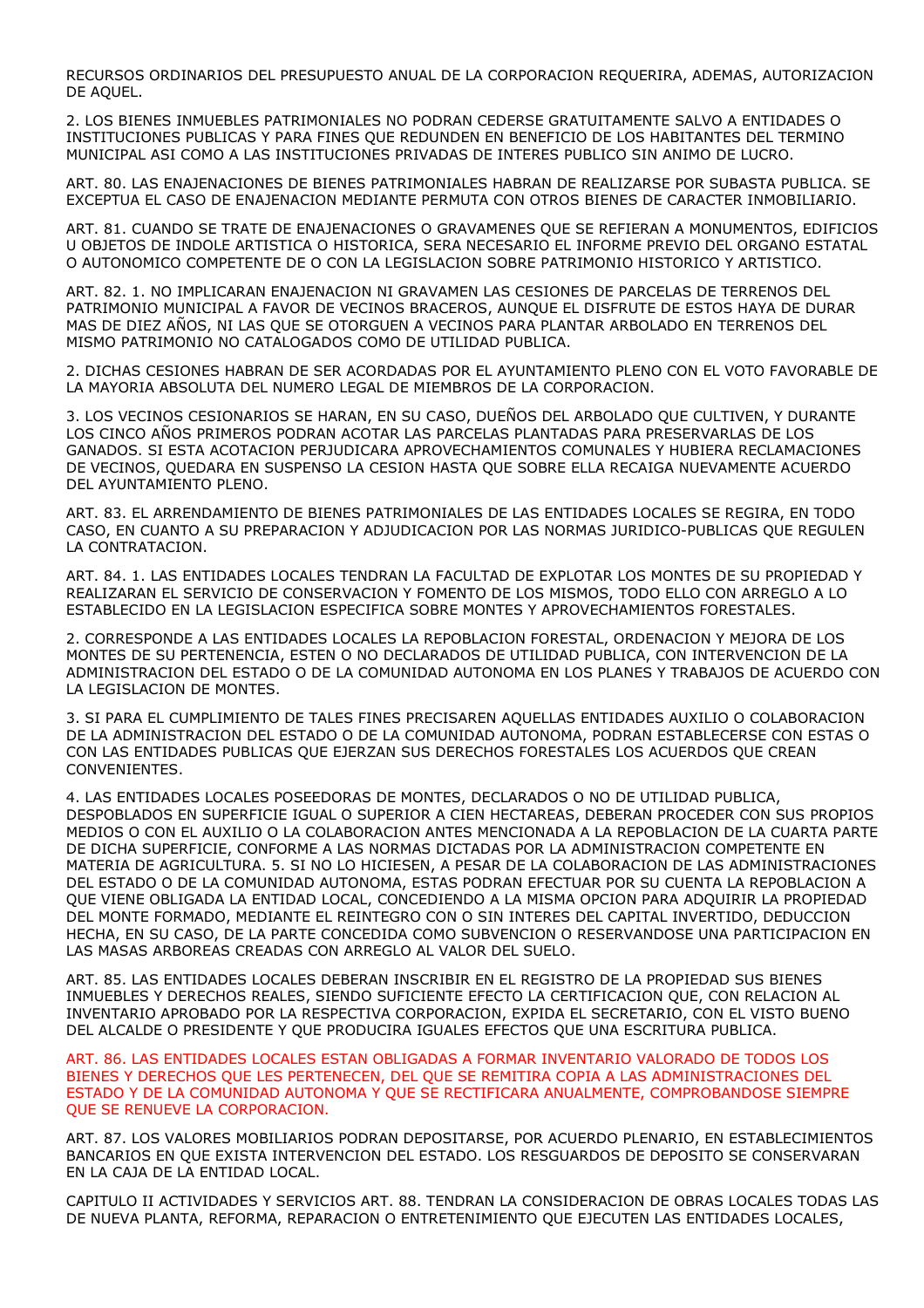TANTO CON SUS PROPIOS FONDOS COMO CON AUXILIO DE OTRAS ENTIDADES PUBLICAS PARTICULARES PARA LA REALIZACION DE SERVICIOS DE SU COMPETENCIA.

ART. 89. LAS OBRAS MUNICIPALES PODRAN SER DE URBANIZACION U ORDINARIAS. LAS PRIMERAS SE RIGEN POR LA LEGISLACION URBANISTICA.

ART. 90. TODO PROYECTO DE OBRA DEBERA CONSTAR DE PLANOS, PRESUPUESTO DE REALIZACION Y MEMORIA EN QUE SE INCLUYA RELACION DETALLADA Y VALORACION APROXIMADA DE TERRENOS Y CONSTRUCCIONES QUE HAYAN DE OCUPARSE Y, EN SU CASO, EXPROPIARSE, ASI COMO CONDICIONES ECONOMICAS Y FACULTATIVAS, LAS CUALES PODRAN SER AMPLIADAS CON ANTERIORIDAD AL ANUNCIO DE LA SUBASTA O CONCURSO.

ART. 91. LOS PLANES DE ORDENACION URBANA, LOS PROYECTOS DE OBRAS Y DE INSTALACION DE SERVICIOS, CUANDO LOS AYUNTAMIENTOS CAREZCAN DE PERSONAL TECNICO, ESTARAN A CARGO DE LA RESPECTIVA DIPUTACION PROVINCIAL.

ART. 92. SE ESTIMARAN EXPROPIABLES LOS EDIFICIOS RESPECTO A LOS CUALES EL MUNICIPIO TENGA ADQUIRIDO COMPROMISO FIRME DE CEDER EN EL MOMENTO OPORTUNO AL ESTADO, PROVINCIA O ENTIDAD PUBLICA, PARA DESTINARLOS A FINES QUE REDUNDEN EN PRO DE LOS INTERESES DE LA COMUNIDAD MUNICIPAL. LA CESION HABRA DE SER AUTORIZADA, EN SU CASO, POR EL ORGANO COMPETENTE DE LA COMUNIDAD AUTONOMA.

ART. 93. LA APROBACION DE LOS PROYECTOS DE OBRAS PROVINCIALES SE AJUSTARA AL PROCEDIMIENTO LEGALMENTE ESTABLECIDO. EN TODO CASO, LAS PROVINCIALES, UNA VEZ TOMADOS EN CONSIDERACION LOS PROYECTOS POR LA DIPUTACION PROVINCIAL, SERAN SOMETIDOS A INFORMACION PUBLICA CON CARACTER PREVIO A SU RESOLUCION DEFINITIVA. ART. 94. LAS OBRAS COMPRENDIDAS EN LOS PLANES DE OBRAS Y SERVICIOS LOCALES, INCLUIDOS LOS PLANES PROVINCIALES DE COOPERACION, LLEVARAN ANEJA LA DECLARACION DE UTILIDAD PUBLICA Y LA NECESIDAD DE OCUPACION DE LOS TERRENOS Y EDIFICIOS EN ELLOS COMPRENDIDOS A EFECTOS DE SU EXPROPIACION FORZOSA.

ART. 95. 1. LOS SERVICIOS PUBLICOS LOCALES, INCLUSO LOS EJERCIDOS EN VIRTUD DE LA INICIATIVA PUBLICA PREVISTA EN EL ARTICULO 86 DE LA LEY 7/1985, DE 2 DE ABRIL, PODRAN SER GESTIONADOS DIRECTA O INDIRECTAMENTE. SIN EMBARGO, LOS SERVICIOS QUE IMPLIQUEN EJERCICIO DE AUTORIDAD SOLO PODRAN SER EJERCIDOS POR GESTION DIRECTA.

2. SOLO PODRAN SER OBJETO DE ARRENDAMIENTO LOS SERVICIOS CUYA INSTALACION SE HAYA HECHO DIRECTAMENTE POR LA CORPORACION, O QUE SEAN PROPIEDAD DE ESTA.

ART. 96. LA INICIATIVA DE LAS ENTIDADES LOCALES PARA EL EJERCICIO DE ACTIVIDADES ECONOMICAS, CUANDO LO SEA EN REGIMEN DE LIBRE CONCURRENCIA, PODRA RECAER SOBRE CUALQUIER TIPO DE ACTIVIDAD QUE SEA DE UTILIDAD PUBLICA Y SE PRESTE DENTRO DEL TERMINO MUNICIPAL Y EN BENEFICIO DE SUS HABITANTES.

ART. 97. 1. PARA EL EJERCICIO DE ACTIVIDADES ECONOMICAS POR LAS ENTIDADES LOCALES SE REQUIERE:

A) ACUERDO INICIAL DE LA CORPORACION, PREVIA DESIGNACION DE UNA COMISION DE ESTUDIO COMPUESTA POR MIEMBROS DE LA MISMA Y POR PERSONAL TECNICO.

B) REDACCION POR DICHA COMISION DE UNA MEMORIA RELATIVA A LOS ASPECTOS SOCIAL, JURIDICO, TECNICO Y FINANCIERO DE LA ACTIVIDAD ECONOMICA DE QUE SE TRATE, EN LA QUE DEBERA DETERMINARSE LA FORMA DE GESTION, ENTRE LAS PREVISTAS POR LA LEY, Y LOS CASOS EN QUE DEBE CESAR LA PRESTACION DE LA ACTIVIDAD.

ASIMISMO, DEBERA ACOMPAÑARSE UN PROYECTO DE PRECIOS DEL SERVICIO, PARA CUYA FIJACION SE TENDRA EN CUENTA QUE ES LICITA LA OBTENCION DE BENEFICIOS APLICABLE A LAS NECESIDADES GENERALES DE LA ENTIDAD LOCAL COMO INGRESO DE SU PRESUPUESTO, SIN PERJUICIO DE LA CONSTITUCION DE FONDOS DE RESERVA Y AMORTIZACIONES.

C) EXPOSICION PUBLICA DE LA MEMORIA DESPUES DE SER TOMADA EN CONSIDERACION POR LA CORPORACION, Y POR PLAZO NO INFERIOR A TREINTA DIAS NATURALES, DURANTE LOS CUALES PODRAN FORMULAR OBSERVACIONES LOS PARTICULARES Y ENTIDADES, Y D) APROBACION DEL PROYECTO POR EL PLENO DE LA ENTIDAD LOCAL.

2. PARA LA EJECUCION EFECTIVA EN REGIMEN DE MONOPOLIO DE LAS ACTIVIDADES RESERVADAS DE ACUERDO CON LO DISPUESTO EN EL ARTICULO 86.3 DE LA LEY 7/1985, DE 2 DE ABRIL, SE REQUERIRA EL CUMPLIMIENTO DE LOS TRAMITES PREVISTOS EN EL NUMERO ANTERIOR REFERIDOS A LA CONVENIENCIA DEL REGIMEN DE MONOPOLIO, SI BIEN EL ACUERDO A QUE SE REFIERE SU APARTADO D) DEBERA SER OPTADO POR MAYORIA ABSOLUTA DEL NUMERO LEGAL DE MIEMBROS DE LA CORPORACION.

RECAIDO ACUERDO DE LA CORPORACION, SE ELEVARA EL EXPEDIENTE COMPLETO AL ORGANO COMPETENTE DE LA COMUNIDAD AUTONOMA. EL CONSEJO DE GOBIERNO DE ESTA DEBERA RESOLVER SOBRE SU APROBACION EN EL PLAZO DE TRES MESES.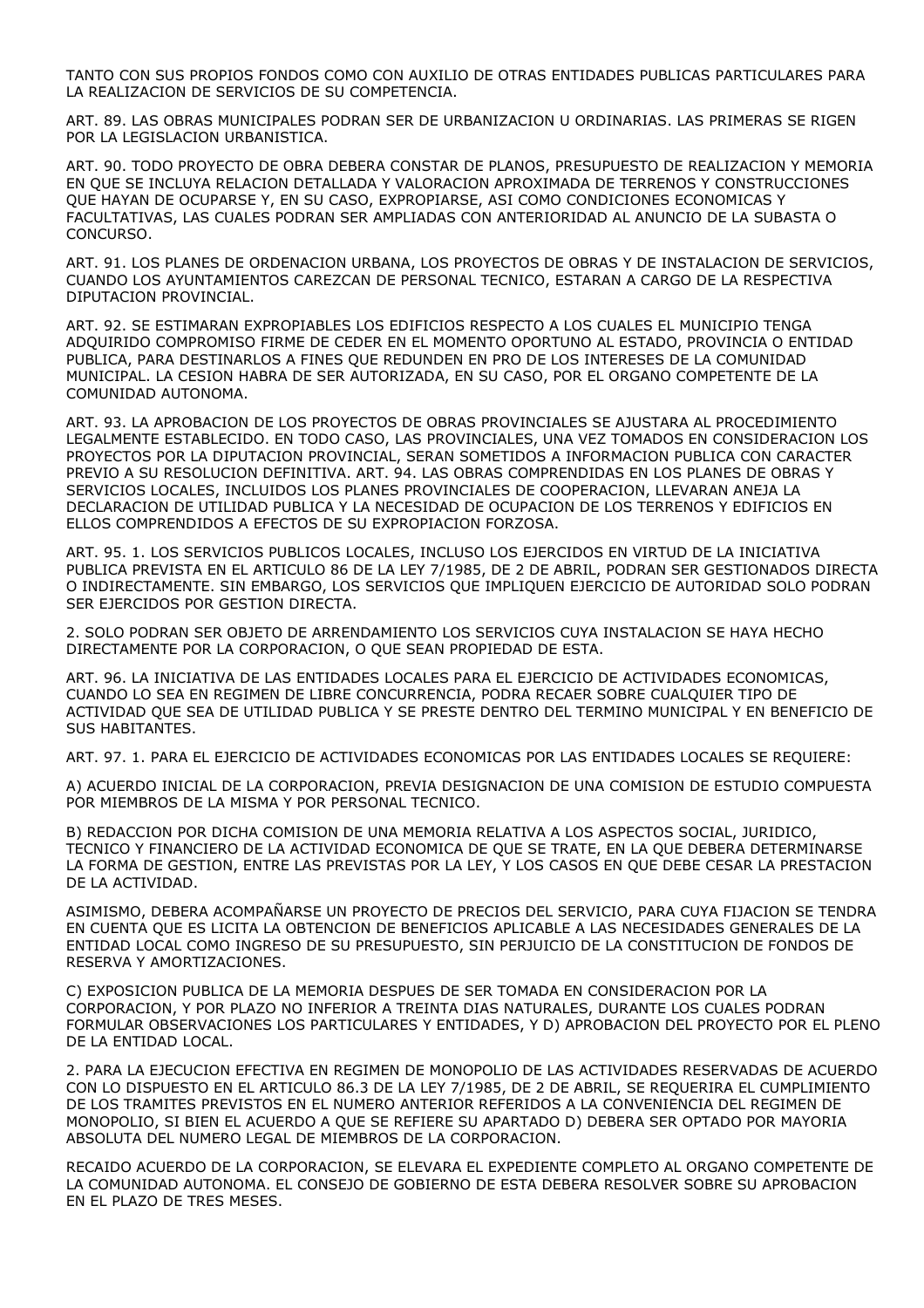SI SE SOLICITASE DICTAMEN DEL CONSEJO DE ESTADO O DEL ORGANO CONSULTIVO SUPERIOR DEL CONSEJO DE GOBIERNO DE LA COMUNIDAD AUTONOMA, DONDE EXISTIESE, NO SE COMPUTARA EL TIEMPO INVERTIDO EN EVACUAR LA CONSULTA.

ART. 98. TODO ACUERDO POR EL QUE SE DISPONGA LA EFECTIVA EJECUCION EN REGIMEN DE MONOPOLIO DE ALGUNA DE LAS ACTIVIDADES A QUE SE REFIERE EL ARTICULO 86.3 DE LA LEY 7/1985, DE 2 DE ABRIL, LLEVARA ANEJA, CUANDO REQUIERA LA EXPROPIACION DE EMPRESAS, LA DECLARACION DE UTILIDAD PUBLICA Y LA NECESIDAD DE OCUPACION DE LOS BIENES AFECTOS AL SERVICIO.

ART. 99. 1. EN LOS CASOS EN QUE SE REQUIERA LA EXPROPIACION DE EMPRESAS INDUSTRIALES O COMERCIALES O EL RESCATE DE CONCESIONES, SE DARA AVISO A LOS INTERESADOS CON SEIS MESES DE ANTICIPACION, POR LO MENOS.

2. PARA LA DETERMINACION DEL JUSTO PRECIO SE SEGUIRAN LAS REGLAS Y EL PROCEDIMIENTO ESTABLECIDOS EN EL CAPITULO III DEL TITULO II DE LA LEY DE EXPROPIACION FORZOSA DE 16 DE DICIEMBRE DE 1954, SI BIEN EN EL JURADO PROVINCIAL DE EXPROPIACION EL FUNCIONARIO TECNICO A QUE SE REFIERE EL APARTADO B) DEL ARTICULO 32 DE LA MISMA SERA DESIGNADO POR LA CORPORACION LOCAL INTERESADA ART. 100. LOS SERVICIOS MONOPOLIZADOS EN LOS TERMINOS DEL ARTICULO 86.3 DE LA LEY 7/1985, DE 2 DE ABRIL, PODRAN SER PRESTADOS POR GESTION DIRECTA A CARGO DE PERSONAL DIRECTAMENTE DEPENDIENTE EN SU ACTUACION DE LOS ACUERDOS Y ACTOS DE LOS ORGANOS DE GOBIERNO DE LA CORPORACION LOCAL.

ART. 101. 1. CUANDO LA GESTION DIRECTA DE LOS SERVICIOS SE REALICE MEDIANTE UNA ORGANIZACION ESPECIALIZADA, HABRA DE CONSTITUIRSE UN CONSEJO DE ADMINISTRACION QUE SERA PRESIDIDO POR UN MIEMBRO DE LA CORPORACION.

2. A PROPUESTA DE DICHO CONSEJO, EL ALCALDE O PRESIDENTE DESIGNARA AL GERENTE. ART. 102. 1. LA ORGANIZACION ESPECIALIZADA TENDRA, DENTRO DEL PRESUPUESTO UNICO PREVISTO EN EL ARTICULO 112 DE LA LEY 7/1985, DE 2 DE ABRIL, SECCION PRESUPUESTARIA PROPIA, CONSTITUIDA POR LAS PARTIDAS CONSIGNADAS A TAL FIN Y NUTRIDA POR EL PRODUCTO DE LA PRESTACION Y POR LAS SUBVENCIONES O AUXILIOS QUE SE RECIBIESEN.

2. LOS SERVICIOS PRESTADOS MEDIANTE UNA ORGANIZACION ESPECIALIZADA LLEVARAN, CON INDEPENDENCIA DE LA CONTABILIDAD GENERAL DE LA ENTIDAD LOCAL, UNA CONTABILIDAD ESPECIAL, DEBIENDO PUBLICARSE LOS BALANCES Y LAS LIQUIDACIONES.

3. LA LIQUIDACION O COMPENSACION DE LAS PERDIDAS SE HARA EN LA FORMA PREVISTA EN EL ACUERDO DE ESTABLECIMIENTO. CON CARGO A LAS GANANCIAS SE CONSTITUIRAN FONDOS DE RESERVA EN LA CUANTIA QUE ESTABLEZCAN LAS ORDENANZAS.

ART. 103. 1. EN LOS CASOS EN QUE EL SERVICIO O ACTIVIDAD SE GESTIONE DIRECTAMENTE EN FORMA DE EMPRESA PRIVADA, HABRA DE ADOPTARSE UNA DE LAS FORMAS DE SOCIEDAD MERCANTIL DE RESPONSABILIDAD LIMITADA. LA SOCIEDAD SE CONSTITUIRA Y ACTUARA CONFORME A LAS DISPOSICIONES LEGALES MERCANTILES, Y EN LA ESCRITURA DE CONSTITUCION CONSTARA EL CAPITAL, QUE DEBERA SER APORTADO INTEGRAMENTE POR LA ENTIDAD LOCAL, LA FORMA DE CONSTITUIR EL CONSEJO DE ADMINISTRACION Y LA DETERMINACION DE QUIENES TENGAN DERECHO A EMITIR VOTO REPRESENTANDO AL CAPITAL SOCIAL.

2. CUANDO LAS PERDIDAS EXCEDAN DE LA MITAD DEL CAPITAL SOCIAL, SERA OBLIGATORIA LA DISOLUCION DE LA SOCIEDAD, Y LA CORPORACION RESOLVERA SOBRE LA CONTINUIDAD Y FORMA DE PRESTACION DEL SERVICIO.

ART. 104. 1. PARA LA GESTION INDIRECTA DE LOS SERVICIOS PODRAN LAS ENTIDADES LOCALES UTILIZAR LAS FORMAS DE SOCIEDAD MERCANTIL O COOPERATIVA CUYO CAPITAL SOCIAL SOLO PARCIALMENTE PERTENEZCA A LA ENTIDAD.

2. EN EL ACUERDO CONSTITUTIVO PODRAN ESTABLECERSE LAS ESPECIALIDADES INTERNAS TANTO ESTRUCTURALES COMO FUNCIONALES QUE, SIN PERJUICIO DE TERCEROS, EXCEPTUEN LA LEGISLACION SOCIETARIA APLICABLE, EN LA MEDIDA NECESARIA PARA PROMOVER Y DESARROLLAR LA EMPRESA MIXTA DE CARACTER MERCANTIL O COOPERATIVO.

EN TODO CASO, DEBERA DETERMINARSE SI LA PARTICIPACION DE LOS PARTICULARES HA DE OBTENERSE UNICAMENTE POR SUSCRIPCION DE ACCIONES, PARTICIPACIONES O APORTACIONES DE LA EMPRESA QUE SE CONSTITUYA O PREVIO CONCURSO EN QUE LOS CONCURSANTES FORMULEN PROPUESTAS RESPECTO A LA COOPERACION MUNICIPAL Y A LA PARTICULAR EN LA FUTURA SOCIEDAD, FIJANDO EL MODO DE CONSTITUIR EL CAPITAL SOCIAL Y LA PARTICIPACION QUE SE RESERVE LA ENTIDAD LOCAL EN LA DIRECCION DE LA SOCIEDAD Y EN SUS POSIBLES BENEFICIOS O PERDIDAS Y DEMAS PARTICULARES QUE FIGUREN EN LA CONVOCATORIA.

3. LAS ENTIDADES LOCALES PODRAN APORTAR EXCLUSIVAMENTE LA CONCESION, DEBIDAMENTE VALORADA A EFECTOS DE RESPONSABILIDAD ECONOMICA, U OTRA CLASE DE DERECHOS, ASI COMO INSTALACIONES, EQUIPAMIENTOS O NUMERARIO, SIEMPRE QUE TENGAN LA CONDICION DE BIENES PATRIMONIALES. LA ESCRITURA DE CONSTITUCION CONSIGNARA, EN TODO CASO, LAS FACULTADES RESERVADAS A QUIENES REPRESENTEN EN LA EMPRESA A LA ENTIDAD LOCAL, ASI COMO LOS CASOS EN QUE PROCEDA LA DISOLUCION. 4. EN ESTAS EMPRESAS PODRAN PARTICIPAR COMO SOCIOS, JUNTO A LA ENTIDAD LOCAL, CUALESQUIERA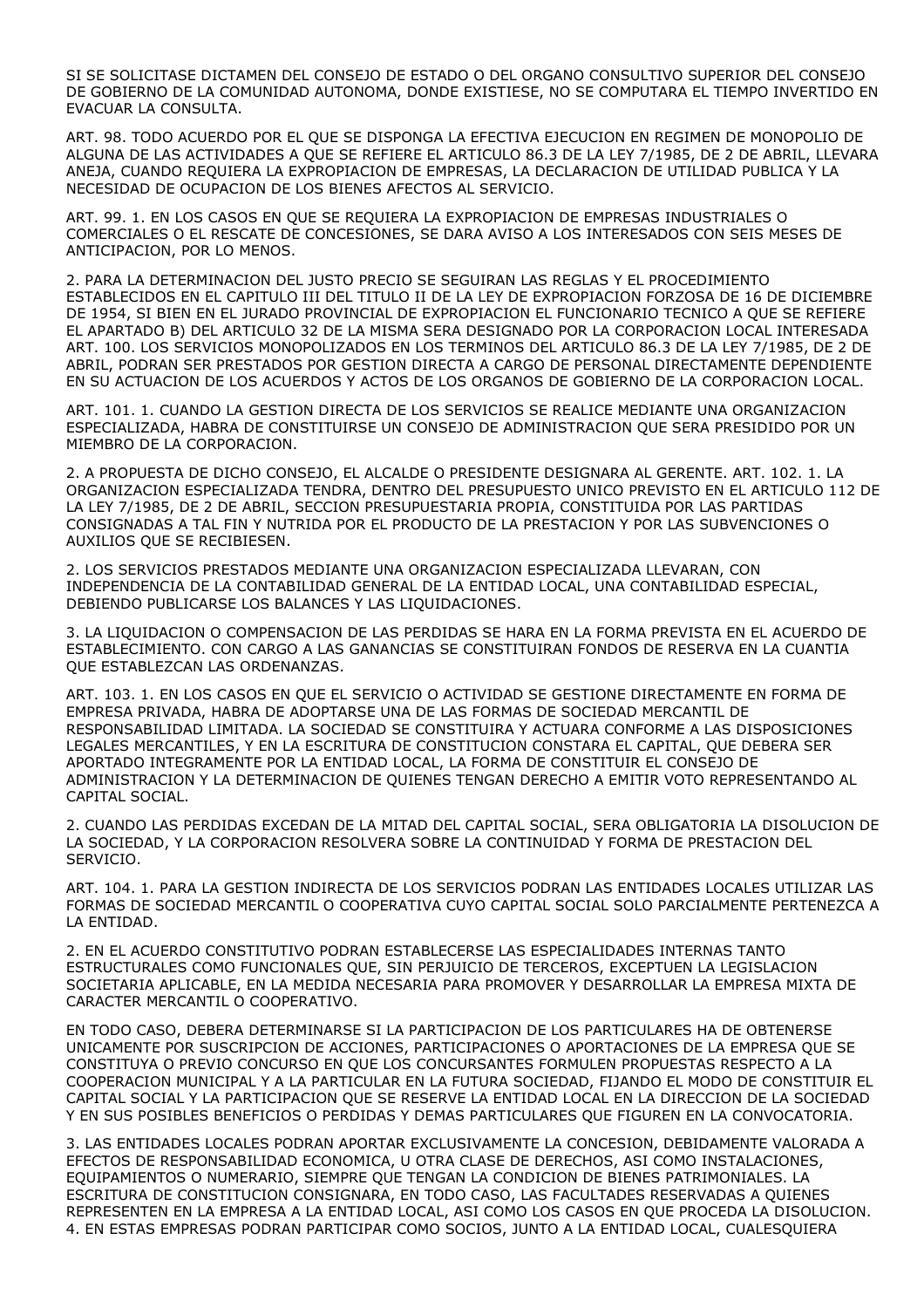PERSONAS FISICAS O JURIDICAS, SEA CUAL FUERE LA CLASE Y EL NIVEL O GRADO DE LA SOCIEDAD RESULTANTE.

ART. 105. EN LAS SOCIEDADES MERCANTILES O COOPERATIVAS A QUE SE REFIERE EL ARTICULO ANTERIOR, LA RESPONSABILIDAD DE LA ENTIDAD LOCAL SE LIMITARA A LO QUE EXPRESAMENTE CONSTE EN LA ESCRITURA DE CONSTITUCION, SIN QUE, EN NINGUN CASO, SEA INFERIOR AL VALOR DE LOS BIENES O DERECHOS APORTADOS POR AQUELLA.

ART. 106. LOS ACTOS DE GESTION DEL SERVICIO EN SUS RELACIONES CON LOS USUARIOS ESTARAN SOMETIDOS A LAS NORMAS DEL PROPIO SERVICIO Y, EN SU CASO, A LA LEGISLACION DEL ESTADO Y DE LA COMUNIDAD AUTONOMA QUE REGULE LA MATERIA.

ART. 107. 1. LA DETERMINACION DE LAS TARIFAS DE LOS SERVICIOS QUE, CON ARREGLO A LA LEGISLACION SOBRE POLITICA GENERAL DE PRECIOS, DEBAN SER AUTORIZADOS POR LAS COMUNIDADES AUTONOMAS U OTRA ADMINISTRACION COMPETENTE, DEBERA IR PRECEDIDA DEL OPORTUNO ESTUDIO ECONOMICO. TRANSCURRIDOS TRES MESES DESDE LA FECHA DE ENTRADA DEL EXPEDIENTE EN LA ADMINISTRACION AUTORIZANTE SIN QUE HAYA RECAIDO RESOLUCION, LAS TARIFAS SE ENTENDERAN APROBADAS.

2. LAS TARIFAS DEBERAN SER SUFICIENTES PARA LA AUTOFINANCIACION DEL SERVICIO DE QUE SE TRATE. NO OBSTANTE, CUANDO LAS CIRCUNSTANCIAS ACONSEJAREN MANTENER LA CUANTIA DE LAS TARIFAS CON MODULOS INFERIORES A LOS EXIGIDOS POR LA REFERIDA AUTOFINANCIACION, LA COMUNIDAD AUTONOMA O ADMINISTRACION COMPETENTE PODRA ACORDARLO ASI, AUTORIZANDO SIMULTANEAMENTE LAS COMPENSACIONES ECONOMICAS PERTINENTES.

ART. 108. EN LOS CASOS DE PRESTACION INDIRECTA DE LA ACTIVIDAD, CON LA UNICA EXCEPCION DE LOS SERVICIOS CONCEDIDOS, REGIRAN LAS SIGUIENTES NORMAS:

A) SE FIJARA EL TERMINO DEL CONVENIO DE ACUERDO CON LAS CARACTERISTICAS DEL SERVICIO, SIN QUE EN NINGUN CASO PUEDA EXCEDER DE CINCUENTA AÑOS.

B) SE DETERMINARAN LOS PRECIOS DE PRESTACION DEL SERVICIO, ASI COMO LOS PLAZOS Y CONDICIONES DE SU REVISION.

C) SE ESTABLECERAN LAS GARANTIAS PRECISAS PARA QUE, AL TERMINO DEL CONVENIO, LAS INSTALACIONES, BIENES Y MATERIAL INTEGRANTE DEL SERVICIO REVIERTAN AL PATRIMONIO DE LA ENTIDAD EN CONDICIONES NORMALES DE USO.

D) SE SEÑALARAN LAS CONDICIONES DE RESCISION DE LOS CONTRATOS Y E) SE FIJARA, EN SU CASO, EL CANON ANUAL QUE HAYA DE SATISFACERSE A LA CORPORACION, DETERMINANDOSE, ADEMAS, LA PARTICIPACION QUE LA ENTIDAD LOCAL TENGA EN LA DIRECCION DE LA EMPRESA, ASI COMO EN SUS BENEFICIOS Y PERDIDAS.

EN CUALQUIER CASO, SERA NECESARIO OBTENER LA PREVIA AUTORIZACION DE LA CORPORACION PARA INTRODUCIR MEJORAS EN LA PRESTACION DEL SERVICIO, SIN PERJUICIO DE QUE TALES MEJORAS PUEDAN SER IMPUESTAS POR AQUELLA CORPORACION MEDIANTE ADECUADA INDEMNIZACION.

ART. 109. SI EL MONOPOLIO DE UN SERVICIO AFECTA A VARIOS TERMINOS MUNICIPALES, DEBERAN ADOPTAR EL ACUERDO TODOS LOS AYUNTAMIENTOS RESPECTIVOS, AUN CUANDO EL SERVICIO HAYA DE SER PRESTADO A TRAVES DE MANCOMUNIDADES U OTRAS FORMAS ASOCIATIVAS.

ART. 110. 1. LAS ENTIDADES PUEDEN CONSTITUIR CONSORCIOS CON OTRAS ADMINISTRACIONES PUBLICAS PARA FINES DE INTERES COMUN O CON ENTIDAD PRIVADAS SIN ANIMO DE LUCRO QUE PERSIGAN FINES DE INTERES PUBLICO CONCURRENTES CON LOS DE LAS ADMINISTRACIONES PUBLICAS.

2. LOS CONSORCIOS GOZARAN DE PERSONALIDAD JURIDICA PROPIA.

3. LOS ESTATUTOS DE LOS CONSORCIOS DETERMINARAN LOS FINES DE LOS MISMOS, ASI COMO LAS PARTICULARIDADES DEL REGIMEN ORGANICO, FUNCIONAL Y FINANCIERO.

4. SUS ORGANOS DE DECISION ESTARAN INTEGRADOS POR REPRESENTANTES DE TODAS LAS ENTIDADES CONSORCIADAS, EN LA PROPORCION QUE SE FIJE EN LOS ESTATUTOS RESPECTIVOS.

5. PARA LA GESTION DE LOS SERVICIOS DE SU COMPETENCIA PODRAN UTILIZARSE CUALQUIERA DE LAS FORMAS PREVISTAS EN LA LEGISLACION DE REGIMEN LOCAL.

CAPITULO III CONTRATACION ART. 111. LAS ENTIDADES LOCALES PODRAN CONCERTAR LOS CONTRATOS, PACTOS O CONDICIONES QUE TENGAN POR CONVENIENTE, SIEMPRE QUE NO SEAN CONTRARIOS AL INTERES PUBLICO, AL ORDENAMIENTO JURIDICO O A LOS PRINCIPIOS DE BUENA ADMINISTRACION, Y DEBERAN CUMPLIRLOS A TENOR DE LOS MISMOS, SIN PERJUICIO DE LAS PRERROGATIVAS ESTABLECIDAS, EN SU CASO, EN FAVOR DE DICHAS ENTIDADES.

ART. 112. 1. LOS CONTRATOS DE LAS ENTIDADES LOCALES SE RIGEN POR LA LEGISLACION DEL ESTADO, Y, EN SU CASO, POR LA DE LAS COMUNIDADES AUTONOMAS EN LOS TERMINOS DEL ARTICULO 149.1.18.

DE LA CONSTITUCION, Y POR LAS ORDENANZAS DE CADA ENTIDAD.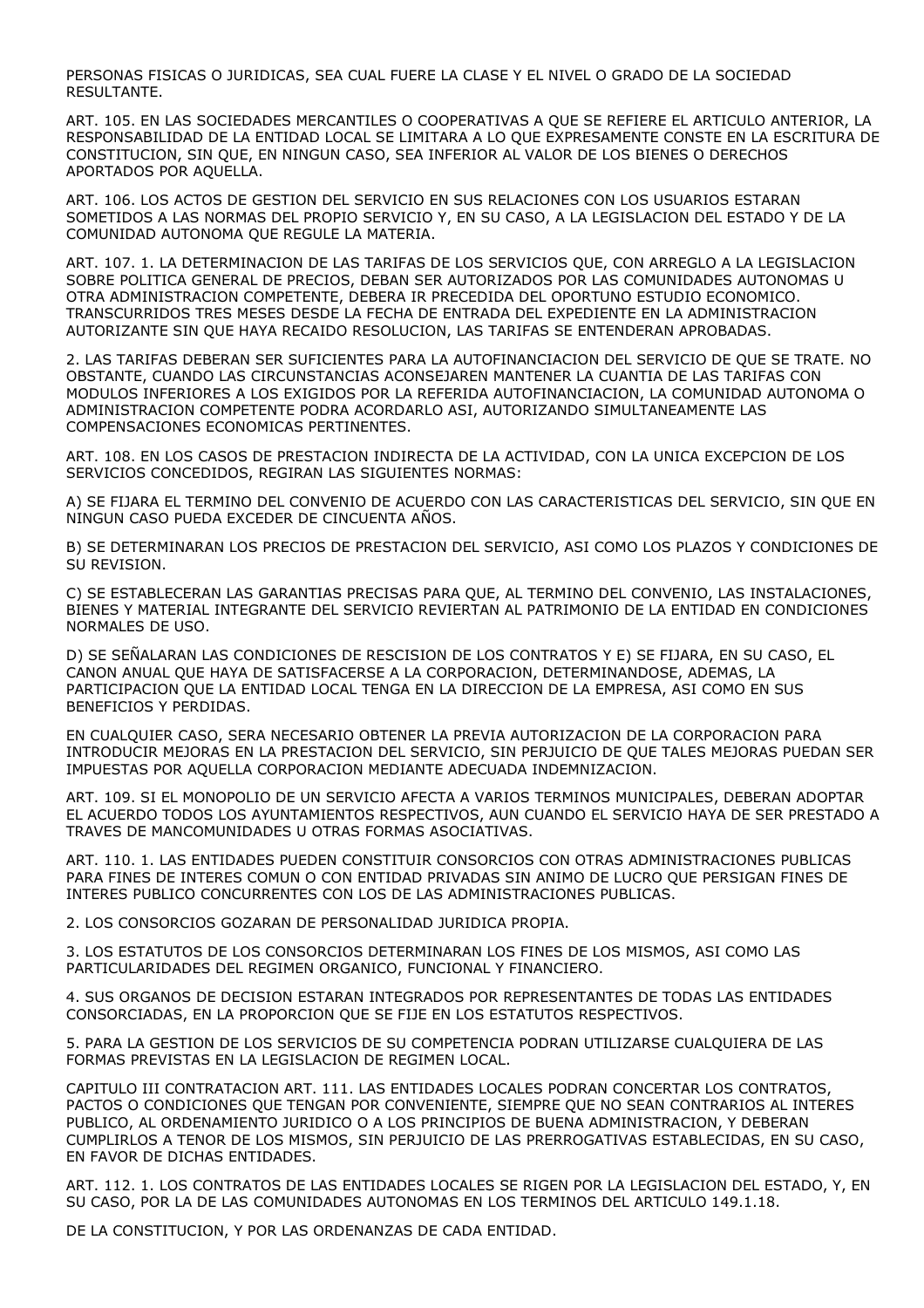EN LOS TERMINOS DE LA PRESENTE LEY, LOS CONTRATOS DE LAS ENTIDADES LOCALES SE REGIRAN POR PRINCIPIOS COMUNES A LA CONTRATACION DEL ESTADO Y, EN CUALQUIER CASO, POR LOS DEL DERECHO DE LAS COMUNIDADES EUROPEAS RELATIVOS A LA CONTRATACION ADMINISTRATIVA.

2. EL REGIMEN JURIDICO DE LOS CONTRATOS QUE CELEBREN LAS ENTIDADES LOCALES SE AJUSTARA A LAS SIGUIENTES REGLAS:

1.

LOS CONTRATOS CUYO OBJETO DIRECTO SEA LA EJECUCION DE OBRAS Y LA GESTION DE SERVICIOS PUBLICOS A CARGO DE LAS ENTIDADES LOCALES, ASI COMO LA PRESTACION DE SUMINISTROS A LAS MISMAS, TIENEN EL CARACTER DE ADMINISTRATIVOS, Y SU PREPARACION, ADJUDICACION, EFECTOS Y EXTINCION SE REGIRAN POR LA PRESENTE LEY Y SUS DISPOSICIONES REGLAMENTARIAS, ASI COMO POR LA RESTANTE LEGISLACION DEL ESTADO Y, SUPLETORIAMENTE, POR LAS DEMAS NORMAS DEL DERECHO ADMINISTRATIVO. EN DEFECTO DE ESTE ULTIMO, SERAN DE APLICACION LAS NORMAS DEL DERECHO PRIVADO.

2.

LOS CONTRATOS DISTINTOS DE LOS ANTERIORES, DE CONTENIDO PATRIMONIAL, DE PRESTAMO, DEPOSITO, TRANSPORTE, ARREDAMIENTO, SOCIEDAD Y CUALESQUIERA OTROS QUE TENGAN CARACTER ADMINISTRATIVO POR DECLARARLO ASI UNA LEY, POR SU DIRECTA VINCULACION AL DESENVOLVIMIENTO REGULAR DE UN SERVICIO PUBLICO O POR REVESTIR CARACTERISTICAS INTRINSECAS QUE HAGAN PRECISA UNA ESPECIAL TUTELA DEL INTERES PUBLICO PARA EL DESARROLLO DEL CONTRATO, SE REGIRAN POR SUS NORMAS ADMINISTRATIVAS ESPECIFICAS; EN SU DEFECTO, Y POR ANALOGIA, POR LAS DISPOSICIONES DE LA PRESENTE LEY Y RESTANTE LEGISLACION SOBRE CONTRATOS DEL ESTADO Y, FINALMENTE, POR LAS DEMAS NORMAS DEL DERECHO ADMINISTRATIVO; Y EN DEFECTO DE ESTAS ULTIMAS, SERAN APLICABLES LAS DEL DERECHO PRIVADO.

3.

LOS CONTRATOS A QUE SE REFIERE LA REGLA ANTERIOR QUE NO TENGAN CARACTER ADMINISTRATIVO POR NO ESTAR INCLUIDOS EN LOS SUPUESTOS PREVISTOS EN LA MISMA, SE REGIRAN:

A) EN CUANTO A SU PREPARACION Y ADJUDICACION, POR LAS NORMAS PREVISTAS EN LA REGLA 1.

B) EN CUANTO A SUS EFECTOS Y EXTINCION, POR LAS NORMAS DEL DERECHO PRIVADO QUE LES SEAN APLICABLES EN CADA CASO, EN DEFECTO DE SUS NORMAS ESPECIALES, SI LAS HUBIERE.

3. LA NORMAS DEL DERECHO PRIVADO SE APLICARAN COMO SUPLETORIAS DEL ORDENAMIENTO ADMINISTRATIVO.

ART. 113. PARA LA APLICACION A LAS ENTIDADES LOCALES DE LA LEGISLACION ESTATAL SOBRE CONTRATACION ADMINISTRATIVA DEBERAN TENERSE EN CUENTA LAS SIGUIENTES REGLAS:

1.

LA COMPETENCIA PARA CONTRATAR DE LOS DISTINTOS ORGANOS SE REGIRA POR LO DISPUESTO EN LA LEY 7/1985, DE 2 DE ABRIL, Y EN LA PRESENTE LEY O, EN SU CASO, EN LA LEGISLACION DE LAS COMUNIDADES AUTONOMAS.

EN TODO CASO, EL ACUERDO APROBATORIO DEL EXPEDIENTE DE CONTRATACION Y DE APERTURA DEL PROCEDIMIENTO DE ADJUDICACION CORRESPONDERA AL ORGANO QUE SEA COMPETENTE, CONFORME A LA LEY, PARA ORDENAR EL GASTO. COMPRENDERA LA APROBACIONDEL PLIEGO DE CLAUSULAS ECONOMICO-ADMINISTRATIVAS E IRA PRECEDIDO DE LOS INFORMES DEL SECRETARIO Y DEL INTERVENTOR DE LA CORPORACION.

SERA POTESTATIVA LA CONSTITUCION DE JUNTAS DE COMPRAS EN AQUELLAS CORPORACIONES EN LAS QUE LA IMPORTANCIA DE LOS SUMINISTROS LO JUSTIFIQUE. EL ACUERDO DE CONSTITUCION LO ADOPTARA EL PLENO, QUE DETERMINARA TAMBIEN SU COMPOSICION.

2.

LOS SUPUESTOS DE INCAPACIDAD E INCOMPATIBILIDAD PARA CONTRATAR CON LAS ENTIDADES LOCALES SERAN LOS DETERMINADOS POR LAS NORMAS DE DESARROLLO DE LA PRESENTE LEY, DE CONFORMIDAD CON LA LEGISLACION DEL ESTADO.

3.

DE LA MESA DE CONTRATACION SERA PRESIDENTE EL QUE LO SEA DE LA CORPORACION, O MIEMBRO DE ESTA EN QUIEN DELEGUE, Y FORMARAN PARTE DE DICHA MESA EL SECRETARIO DE LA CORPORACION Y, EN SU CASO, LOS VOCALES QUE SE DETERMINEN REGLAMENTARIAMENTE.

4.

LOS INFORMES QUE LA LEY ASIGNA A LAS ASESORIAS JURIDICAS SE EVACUARAN POR LA SECRETARIA DE LA CORPORACION.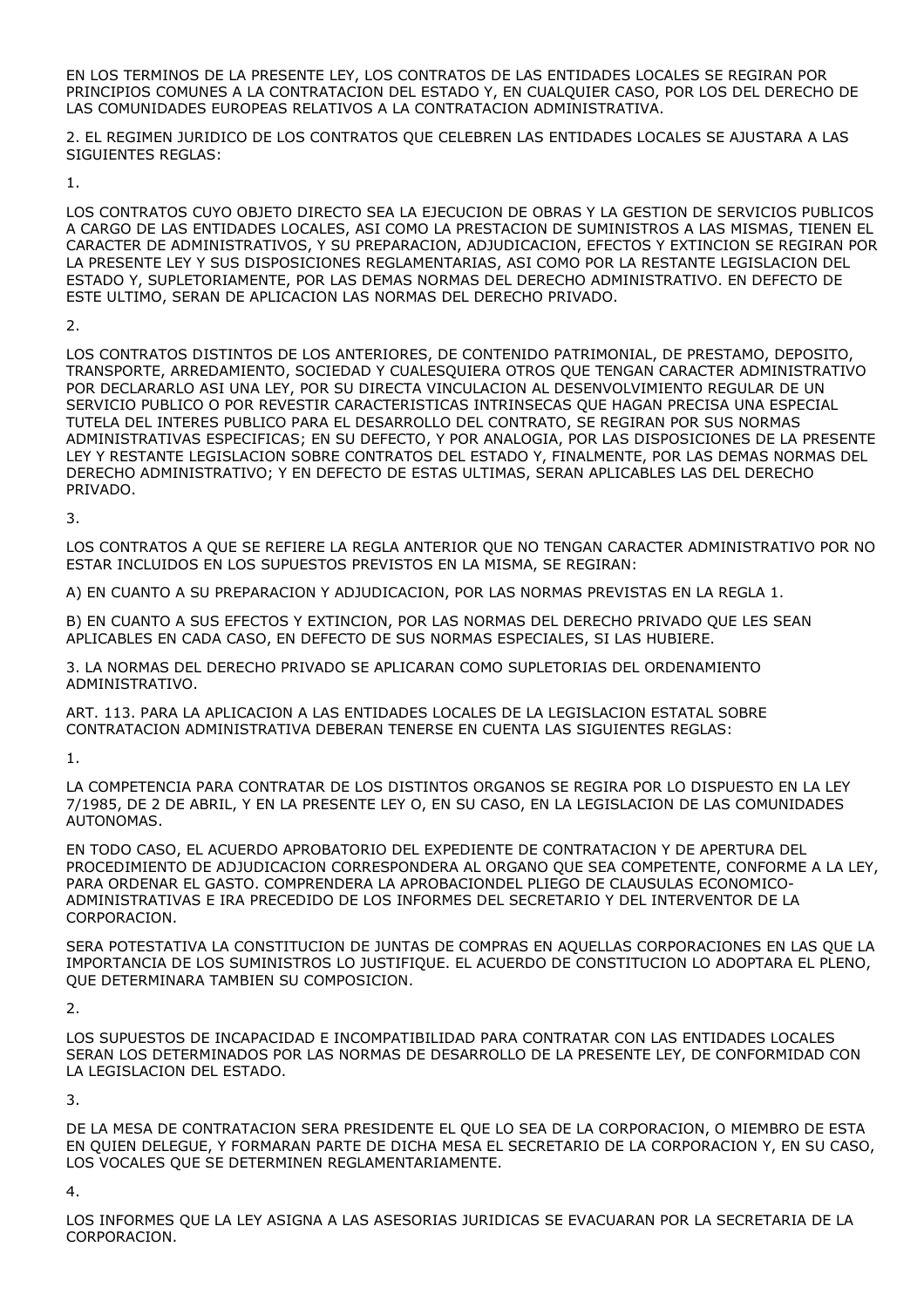5.

LOS ACTOS DE FISCALIZACION QUE EN EL ESTADO SE EJERCEN POR LA INTERVENCION GENERAL LO SERAN POR EL INTERVENTOR DE LA ENTIDAD.

6.

EL CONTRATO SE FORMALIZARA EN ESCRITURA PUBLICA O EN DOCUMENTO ADMINISTRATIVO, DANDO FE, EN ESTE CASO, EL SECRETARIO DE LA CORPORACION.

7.

LAS FIANZAS DE LOS CONTRATISTAS DEBERAN DEPOSITARSE EN LA CAJA DE LA CORPORACION CONTRATANTE.

SE ADMITIRA EL AVAL BANCARIO COMO MEDIO DE GARANTIA PARA CONSTITUIR LA FIANZA DEFINITIVA DE LOS CONTRATISTAS.

8.

EL REGISTRO DE CONTRATISTAS SE DETERMINARA REGLAMENTARIAMENTE CONFORME A LA LEGISLACION DEL ESTADO.

ART. 114. 1. EL ORGANO DE LA ENTIDAD LOCAL COMPETENTE PARA CONTRATAR SEGUN LA LEY OSTENTA TAMBIEN LA PRERROGATIVA DE INTERPRETAR LOS CONTRATOS ADMINISTRATIVOS Y RESOLVER LAS DUDAS QUE OFREZCA SU CUMPLIMIENTO. IGUALMENTE, PODRA MODIFICAR, POR RAZON DE INTERES PUBLICO, LOS CONTRATOS CELEBRADOS Y ACORDAR SU RESOLUCION DENTRO DE LOS LIMITES Y CON SUJECION A LOS REQUISITOS Y EFECTOS SEÑALADOS LEGALMENTE.

2. LAS FACULTADES ESTABLECIDAS EN EL NUMERO ANTERIOR SE ENTIENDEN SIN PERJUICIO DE LA OBLIGADA AUDIENCIA DEL CONTRATISTA Y DE LAS RESPONSABILIDADES E INDEMNIZACIONES A QUE HUBIERE LUGAR.

3. LOS ACUERDOS QUE, PREVIO INFORME DE LA SECRETARIA Y DE LA INTERVENCION DE LA CORPORACION, DICTE EL ORGANO COMPETENTE, EN CUANTO A LA INTERPRETACION, MODIFICACION Y RESOLUCION DE LOS CONTRATOS SERAN INMEDIATAMENTE EJECUTIVOS.

EN LOS CASOS DE INTERPRETACION Y RESOLUCION, CUANDO EL PRECIO DEL CONTRATO EXCEDA DE LA CANTIDAD FIJADA POR LA LEGISLACION ESTATAL SOBRE CONTRATACION ADMINISTRATIVA, Y EN LOS DE MODIFICACION DE ESTOS ULTIMOS, CUANDO LA CUANTIA DE AQUELLA EXCEDA DEL 20 POR 100 DEL PRECIO DEL CONTRATO, SERA, ADEMAS, PRECEPTIVO EL DICTAMEN DEL ORGANO CONSULTIVO SUPERIOR DE LA COMUNIDAD AUTONOMA, SI EXISTIERE O, EN SU DEFECTO, DEL CONSEJO DE ESTADO.

ART. 115. LOS EXPEDIENTES DE CONTRATACION PODRAN SER DE TRES CLASES:

1.

DE TRAMITACION ORDINARIA.

2.

DE TRAMITACION URGENTE, PARA LAS OBRAS, SERVICIOS, SUMINISTROS O ADQUISICIONES QUE REVISTAN ESTE CARACTER.

3.

DE REGIMEN EXCEPCIONAL, PARA LAS OBRAS, SERVICIOS, SUMINISTROS O ADQUISICIONES DE EMERGENCIA.

ART. 116. PODRAN SER OBJETO DE TRAMITACION URGENTE LOS EXPEDIENTES QUE SE REFIERAN A OBRAS, SERVICIOS, SUMINISTROS O ADQUISICIONES DE RECONOCIDA E INAPLAZABLE NECESIDAD, O CUYA ADJUDICACION CONVENGA ACELERAR POR RAZONES DE INTERES PUBLICO. LA DECLARACION DE URGENCIA CORRESPONDE AL ORGANO COMPETENTE PARA LA CONTRATACION, Y LOS EXPEDIENTES ASI CALIFICADOS SEGUIRAN EL TRAMITE ABREVIADO QUE PREVE LA LEGISLACION DEL ESTADO SOBRE CONTRATACION ADMINISTRATIVA.

ART. 117. 1. CUANDO LAS ENTIDADES LOCALES TENGAN QUE REALIZAR OBRAS, SERVICIOS, ADQUISICIONES O SUMINISTROS DE EMERGENCIA, A CAUSA DE ACONTECIMIENTOS CATASTROFICOS, SITUACIONES QUE SUPONGAN GRAVE PELIGRO O NECESIDADES QUE AFECTEN DIRECTAMENTE A LA SEGURIDAD PUBLICA, SE ESTARA AL SIGUIENTE REGIMEN EXCEPCIONAL:

1. EL PLENO DE LA CORPORACION PODRA ORDENAR LA DIRECTA EJECUCION DE LAS OBRAS, PRESTACION DE LOS SERVICIOS O REALIZACION DE ADQUISICIONES O SUMINISTROS INDISPENSABLES O CONTRATARLOS LIBREMENTE, EN TODO O EN PARTE, SIN SUJETARSE A LOS REQUISITOS FORMALES LEGALMENTE ESTABLECIDOS.

PODRA, IGUALMENTE, EJERCER DICHA FACULTAD EL PRESIDENTE DE LA CORPORACION LOCAL, DEBIENDO DAR CONOCIMIENTO AL PLENO DE LA CORPORACION EN LA PRIMERA SESION QUE SE CELEBRE.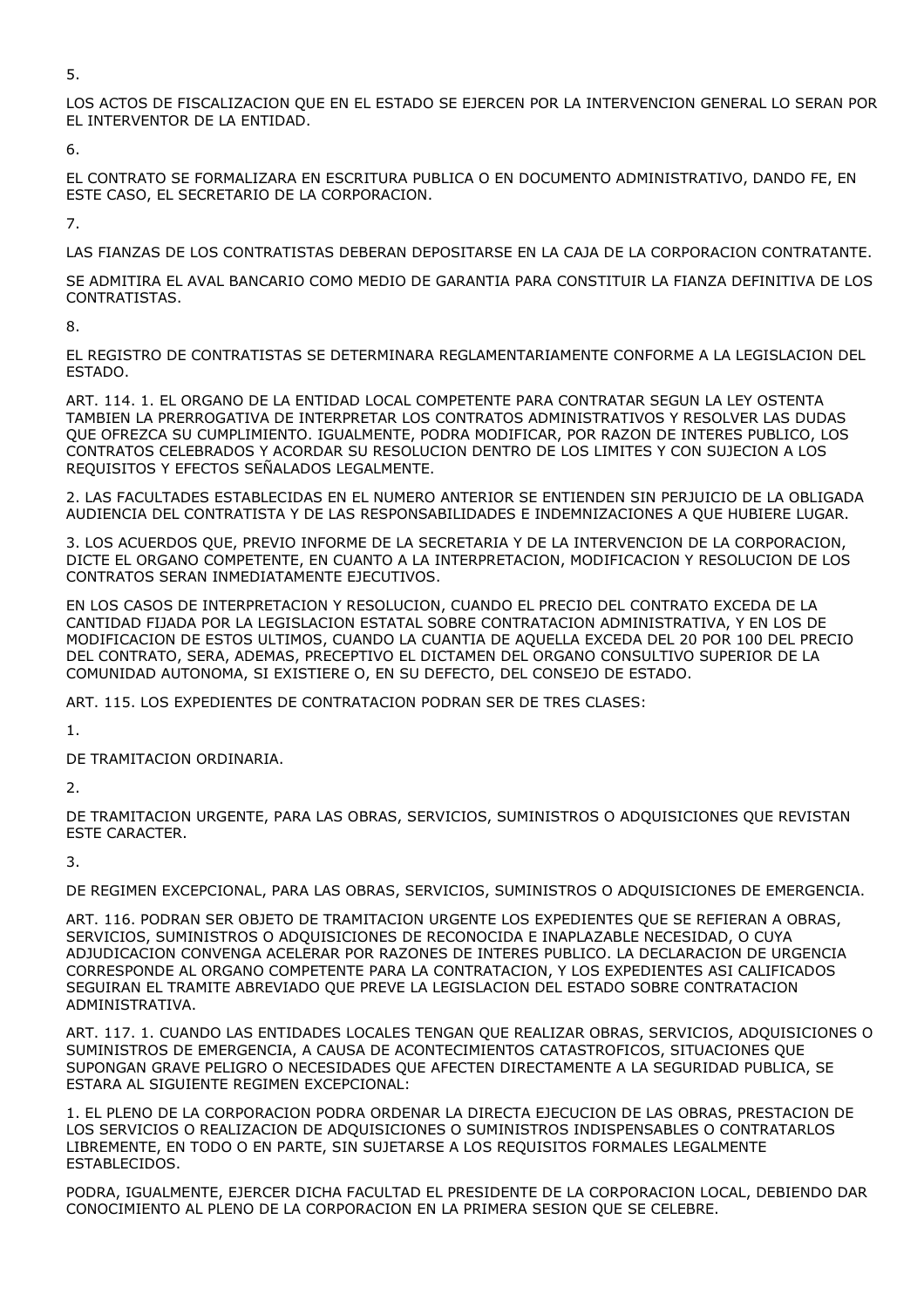2. SIMULTANEAMENTE, SE AUTORIZARA EL LIBRAMIENTO DE LOS FONDOS PRECISOS PARA HACER FRENTE A LOS GASTOS CON EL CARACTER DE A JUSTIFICAR, SIN PERJUICIO DE INSTRUIR EL OPORTUNO EXPEDIENTE DE MODIFICACION DE CREDITOS, CUANDO FUERE NECESARIO.

2. EL RESTO DE LAS OBRAS, SERVICIOS, SUMINISTROS O ADQUISICIONES QUE PUEDAN SER NECESARIOS SE CONTRATARA DE CONFORMIDAD CON LOS REQUISITOS FORMALES LEGALMENTE ESTABLECIDOS.

ART. 118. 1. LAS FORMAS DE ADJUDICACION DE LOS CONTRATOS DE LAS ENTIDADES LOCALES SERAN LAS SIGUIENTES: 1.

SUBASTA.

2.

CONCURSO.

3.

CONTRATACION DIRECTA.

2. CUANDO SE TRATE DE OBRAS PROCEDERA, CON CARACTER GENERAL, LA SUBASTA.

3. LOS CONTRATOS DE GESTION DE SERVICIOS PUBLICOS Y LOS DE ADQUISICIONES SUMINISTROS SE ADJUDICARAN ORDINARIAMENTE MEDIANTE EL PROCEDIMIENTO DE CONCURSO.

ART. 119. 1. SE CELEBRARAN MEDIANTE CONCURSO LOS CONTRATOS EN LOS QUE CONCURRA ALGUNA DE LAS CIRCUNSTANCIAS SIGUIENTES, QUE DEBERAN JUSTIFICARSE DEBIDAMENTE EN EL EXPEDIENTE:

1.

LOS QUE SE REFIEREN A LA EJECUCION DE OBRAS CUYOS PROYECTOS O PRESCRIPCIONES TECNICAS NO HAYAN PODIDO SER ESTABLECIDOS PREVIAMENTE POR LA ADMINISTRACION Y CUYOS ANTEPROYECTOS DEBEN PRESENTAR LOS LICITADORES.

2.

CUANDO EL ORGANO DE CONTRATACION CONSIDERE QUE EL PROYECTO APROBADO POR LA ADMINISTRACION ES SUSCEPTIBLE DE SER MEJORADO POR OTRAS SOLUCIONES TECNICAS, A PROPONER POR LOS LICITADORES.

3.

AQUELLOS PARA CUYA REALIZACION LA ADMINISTRACION FACILITE MATERIALES O MEDIOS AUXILIARES CUYA BUENA UTILIZACION EXIJA GARANTIAS ESPECIALES POR PARTE DE LOS CONTRATISTAS.

4.

LOS RELATIVOS A OBRAS DE TECNOLOGIA ESPECIALMENTE AVANZADA O CUYA EJECUCION SEA PARTICULARMENTE COMPLEJA, SIEMPRE QUE LA ANUALIDAD MEDIA SEA SUPERIOR, EN AMBOS CASOS, A LA CIFRA QUE REGLAMENTARIAMENTE SE DETERMINE.

2. SI LA ENTIDAD LOCAL CONSIDERA CONVENIENTE EN LOS SUPUESTOS ANTERIORES LA ADMISION PREVIA DE LOS LICITADORES AL CONCURSO, EL ORGANO DE CONTRATACION PODRA ACORDAR UN TRAMITE DE ADMISION PREVIA DE LOS MISMOS EN LOS CASOS Y TERMINOS LEGALMENTE ESTABLECIDOS.

ART. 120. 1. LA CONTRATACION DIRECTA SOLO PODRA ACORDARSE EN LOS SIGUIENTES CASOS, QUE DEBERAN JUSTIFICARSE DEBIDAMENTE EN EL EXPEDIENTE, SIN PERJUICIO DE AQUELLOS EN QUE PROCEDA PARA EL CONTRATO DE SUMINISTROS:

1.

PARA LOS CONTRATOS CUYA EJECUCION, POR RAZONES TECNICAS O RELATIVAS A LA PROTECCION DE DERECHOS DE EXCLUSIVA NO PUEDAN SER CONFIADOS MAS QUE A UN EMPRESARIO DETERMINADO, Y AQUELLOS FUERA DEL AMBITO DE LAS NORMAS COMUNITARIAS EN QUE NO SEA POSIBLE PROMOVER LA CONCURRENCIA EN LA OFERTA O EN QUE POR CIRCUNSTANCIAS TECNICAS O EXCEPCIONALES NO CONVENGA PROMOVERLA.

2.

LOS DE RECONOCIDA URGENCIA, SURGIDA COMO CONSECUENCIA DE NECESIDADES APREMIANTES QUE DEMANDARA UNA PRONTA EJECUCION, QUE NO PUEDA LOGRARSE POR MEDIO DE LA TRAMITACION URGENTE REGULADA EN EL ARTICULO 116, CON INFORME DEL SECRETARIO Y DEL INTERVENTOR Y ACUERDO DEL PLENO, DEL ALCALDE O PRESIDENTE, SEGUN EL ORDEN DE COMPETENCIAS ESTABLECIDO POR LA LEY 7/1985, DE 2 DE ABRIL.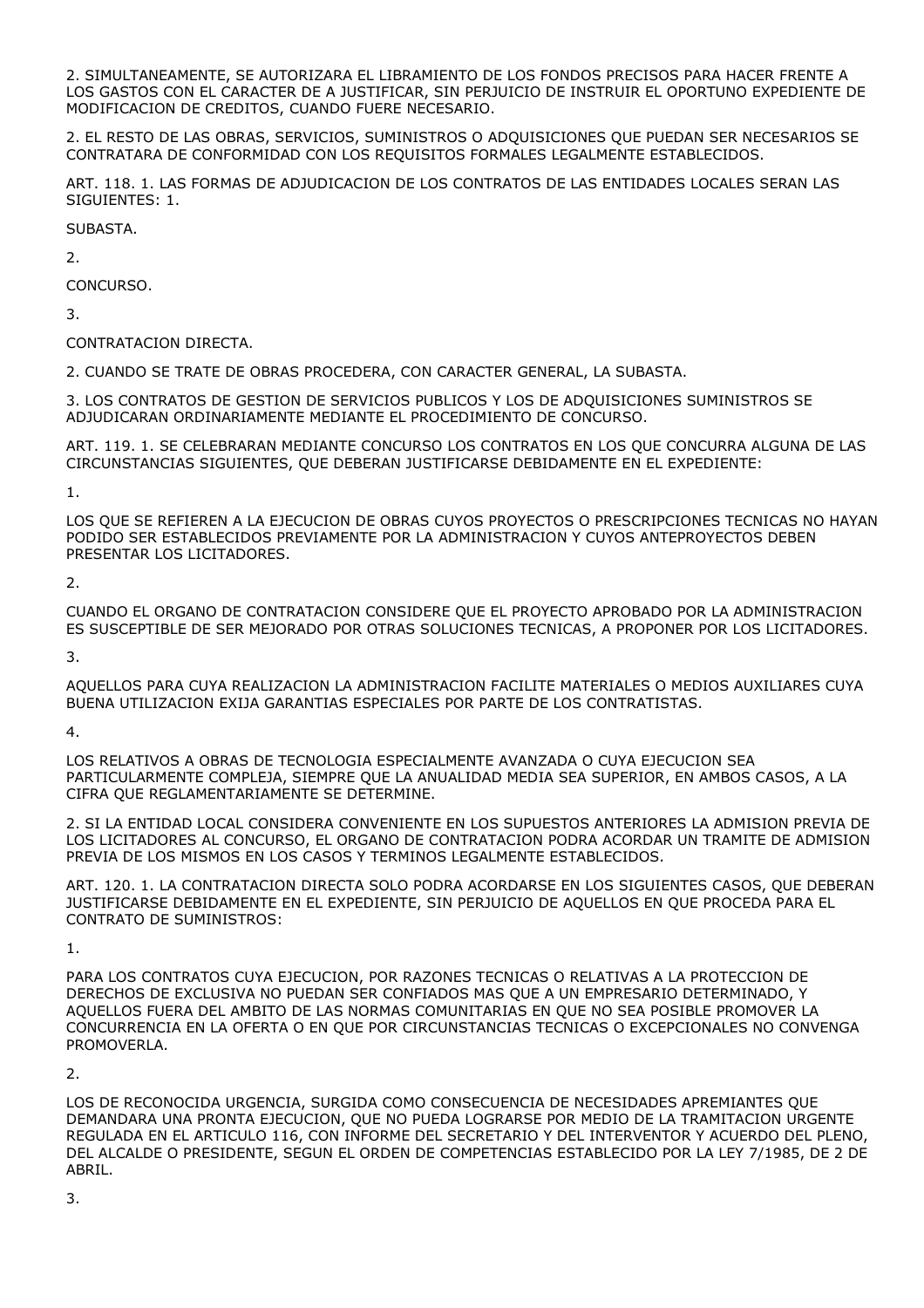AQUELLOS CUYA CUANTIA NO EXCEDA DEL LIMITE ESTABLECIDO CON CARACTER GENERAL PARA LA CONTRATACION DIRECTA EN LA ADMINISTRACION DEL ESTADO Y SIEMPRE QUE NO EXCEDA DEL 5 POR 100 DE LOS RECURSOS ORDINARIOS QUE FIGUREN EN EL PRESUPUESTO DE LA CORPORACION.

4.

LAS OBRAS QUE SE DECLAREN DE NOTORIO CARACTER ARTISTICO, CON ARREGLO AL DICTAMEN DE ORGANISMOS COMPETENTES.

5.

AQUELLOS QUE POR AFECTAR A LA SEGURIDAD DEL ESTADO PRECISAN DE GARANTIAS ESPECIALES O CUYO EXPEDIENTE HAYA SIDO DECLARADO SECRETO, Y QUE, SALVO EN EL CASO DE SUMINISTROS, NO PUEDAN REALIZARSE DIRECTAMENTE POR LA ADMINISTRACION.

6.

LOS QUE NO LLEGARAN A ADJUDICARSE POR FALTA DE LICITADORES, PORQUE LAS PROPOSICIONES PRESENTADAS NO SE HAYAN DECLARADO ADMISIBLES, O PORQUE, HABIENDO SIDO ADJUDICADAS, EL EMPRESARIO NO CUMPLA LAS CONDICIONES NECESARIAS PARA LLEVAR A CABO LA FORMALIZACION DEL CONTRATO, SIEMPRE, EN TODOS LOS CASOS INDICADOS, QUE SE ACUERDEN CON SUJECION A LAS MISMAS CONDICIONES Y PRECIO NO SUPERIOR A LOS ANUNCIADOS, A NO SER QUE POR LA CORPORACION SE ACUERDE SACARLOS NUEVAMENTE A LA LICITACION EN LAS CONDICIONES QUE EN CADA CASO SE ESTABLEZCAN.

LOS QUE TENGAN POR FINALIDAD CONTINUAR LA EJECUCION DE OBRAS CUYOS CONTRATOS HAYAN SIDO RESUELTOS, CON LOS MISMOS REQUISITOS DEL PARRAFO ANTERIOR, SIN PERJUICIO DE LA APLICACION EN SU CASO DEL APARTADO 2 DE ESTE MISMO ARTICULO.

7.

LOS QUE TENGAN POR OBJETO LA INVESTIGACION, EL ENSAYO, EL ESTUDIO O LA PUESTA A PUNTO.

2. EXCEPTO EN LOS SUPUESTOS DE LOS NUMEROS 1.

Y 5.

DEL APARTADO ANTERIOR DE ESTE ARTICULO, EL ORGANO DE CONTRATACION DEBERA CONSULTAR ANTES DE REALIZAR LA ADJUDICACION, AL MENOS A TRES EMPRESAS, SI ELLO ES POSIBLE, CAPACITADAS PARA LA EJECUCION DE LAS OBRAS, Y FIJAR CON LA SELECCIONADA EL PRECIO JUSTO DEL CONTRATO, DEJANDO CONSTANCIA DE TODO ELLO EN EL EXPEDIENTE.

ART. 121. 1. LAS ENTIDADES LOCALES PODRAN EJECUTAR DIRECTAMENTE POR ADMINISTRACION LAS OBRAS EN QUE CONCURRAN ALGUNA DE LAS CIRCUNSTANCIAS ESTABLECIDAS EN LA LEY DE CONTRATOS DEL ESTADO, SIN PERJUICIO DE LAS LIMITACIONES QUE REGLAMENTARIAMENTE SE ESTABLEZCAN, ATENDIDAS LAS CARACTERISTICAS DE LA ENTIDAD Y DE LA OBRA A REALIZAR.

2. EL PROCEDIMIENTO DE ADJUDICACION DE LOS TRABAJOS A EJECUTAR POR TERCEROS SE AJUSTARA, ASIMISMO, A DICHA LEGISLACION EN LOS SUPUESTOS DEL APARTADO ANTERIOR.

ART. 122. 1. LOS PLIEGOS DE CONDICIONES, DESPUES DE APROBADOS POR EL PLENO DE LA CORPORACION, SE EXPONDRAN AL PUBLICO DURANTE UN PLAZO DE OCHO DIAS, ANUNCIANDOSE ASI EN EL <BOLETIN OFICIAL DE LA PROVINCIA> PARA QUE PUEDAN PRESENTARSE RECLAMACIONES, LAS CUALES SERAN RESUELTAS POR LA MISMA CORPORACION. ESTA PREVISION NO SERA DE APLICACION EN EL SUPUESTO DE QUE PREVIAMENTE HAYAN SIDO APROBADOS PLIEGOS GENERALES.

2. DENTRO DEL PLAZO DE DICHA EXPOSICION PODRA PUBLICARSE TAMBIEN EL ANUNCIO PREVISTO EN EL ARTICULO SIGUIENTE, SI BIEN EN TAL CASO LA LICITACION SE APLAZARA CUANDO RESULTE NECESARIO, EN EL SUPUESTO DE QUE SE FORMULASEN RECLAMACIONES CONTRA LOS PLIEGOS DE CONDICIONES.

ART. 123. 1. TANTO LAS SUBASTAS COMO LOS CONCURSOS SE ANUNCIARAN EN EL <BOLETIN OFICIAL DE LA PROVINCIA>, EN EL <BOLETIN OFICIAL DE LA COMUNIDAD AUTONOMA>, Y, ADEMAS, EN EL <BOLETIN OFICIAL DEL ESTADO>, CUANDO EL TIPO DE LICITACION REBASE LA CIFRA QUE REGLAMENTARIAMENTE SE ESTABLEZCA. EL ANUNCIO SE PUBLICARA CON VEINTE DIAS DE ANTELACION, EXPRESANDOSE EL PLAZO Y HORAS EN QUE PUEDAN PRESENTARSE LAS PROPOSICIONES EN LA SECRETARIA DE LA CORPORACION, DONDE DEBERA ESTAR A DISPOSICION DE LOS FUTUROS PROPONENTES EL PLIEGO DE CONDICIONES, LUGAR, DIA Y HORA EN QUE HAN DE CELEBRARSE, MODELO DE PROPOSICION, EXTRACTO DE PLIEGO DE CONDICIONES Y FIANZA PROVISIONAL EXIGIBLE PARA TOMAR PARTE EN LA SUBASTA O CONCURSO, ASI COMO LA DEFINITIVA A CONSTITUIR EN CASO DE ADJUDICACION, PARA GARANTIA DE LAS OBLIGACIONES QUE HAYA DE CUMPLIR. 2. IGUALMENTE, SE PUBLICARAN EN EL <DIARIO OFICIAL DE LAS COMUNIDADES EUROPEAS> CUANDO ASI PROCEDA, POR RAZON DE LA CUANTIA, Y CONFORME REGLAMENTARIAMENTE SE DETERMINE, DE ACUERDO CON LAS NORMAS COMUNITARIAS VIGENTES EN LA MATERIA.

ART. 124. 1. LA ADJUDICACION DE LOS CONTRATOS DE OBRAS, CUALQUIERA QUE SEA EL PROCEDIMIENTO SEGUIDO AL EFECTO, DEBERA PUBLICARSE EN EL <BOLETIN OFICIAL DE LA PROVINCIA>, EN EL <BOLETIN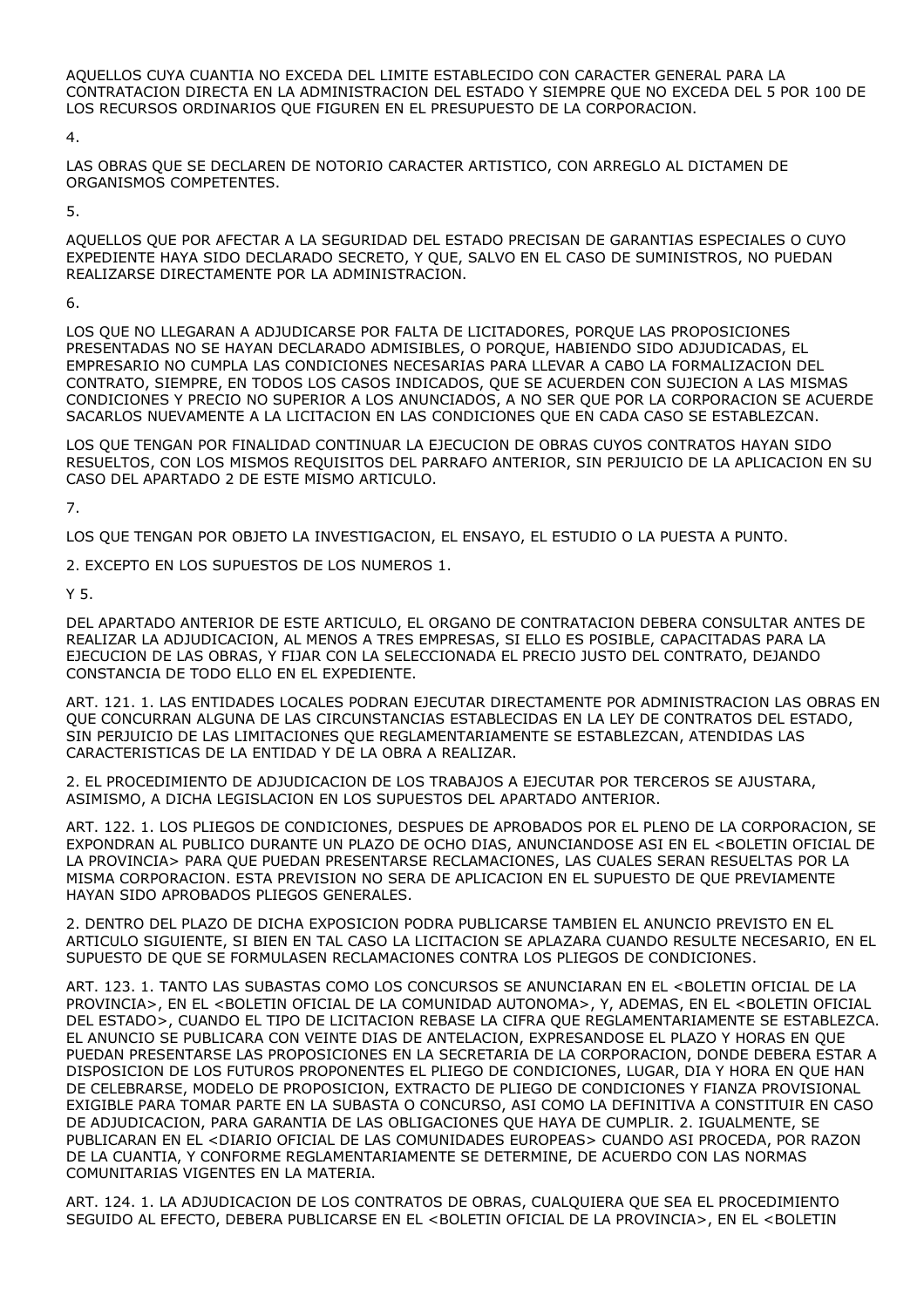OFICIAL DEL ESTADO>, Y EN EL <BOLETIN OFICIAL DE LA COMUNIDAD AUTONOMA>, SI LO HUBIERA SIDO EL ANUNCIO DE LICITACION, UNA VEZ QUE SEA APROBADO POR EL ORGANO COMPETENTE.

2. NO SERA NECESARIA LA PUBLICACION CUANDO EL IMPORTE DEL CONTRATO SEA INFERIOR A LA CIFRA QUE REGLAMENTARIAMENTE SE ESTABLEZCA.

3. LAS ACTAS DE LOS CONCURSOS Y DE LAS SUBASTAS SERAN AUTORIZADAS POR EL SECRETARIO DE LA CORPORACION.

ART. 125. 1. EL OBJETO DE LOS CONTRATOS NO PODRA FRACCIONARSE EN PARTES O GRUPOS, SALVO QUE SEAN SUSCEPTIBLES DE UTILIZACION INDEPENDIENTE O PUEDAN SER SUSTANCIALMENTE DEFINIDOS.

2. EN LOS CONTRATOS CUYO PERIODO DE EJECUCION EXCEDA AL DE UN PRESUPUESTO ANUAL, PODRAN REDACTARSE PROYECTOS INDEPENDIENTES RELATIVOS A CADA UNA DE LAS PARTES DE LA OBRA, SIEMPRE QUE ESTAS SEAN SUSCEPTIBLES DE UTILIZACION INDEPENDIENTE EN EL SENTIDO DEL USO GENERAL O DEL SERVICIO, O PUEDAN SER SUSTANCIALMENTE DEFINIDAS Y PRECEDA AUTORIZACION CONCEDIDA POR EL PLENO DE LA CORPORACION ADOPTADA POR EL VOTO FAVORABLE DE LA MAYORIA ABSOLUTA LEGAL DE SUS MIEMBROS.

TITULO VII PERSONAL AL SERVICIO DE LAS ENTIDADES LOCALES CAPITULO PRIMERO DISPOSICIONES GENERALES ART. 126. 1. LAS PLANTILLAS, QUE DEBERAN COMPRENDER TODOS LOS PUESTOS DE TRABAJO DEBIDAMENTE CLASIFICADOS RESERVADOS A FUNCIONARIOS, PERSONAL LABORAL Y EVENTUAL, SE APROBARAN ANUALMENTE CON OCASION DE LA APROBACION DEL PRESUPUESTO Y HABRAN DE RESPONDER A LOS PRINCIPIOS ENUNCIADOS EN EL ARTICULO 90.1 DE LA LEY 7/1985, DE 2 DE ABRIL. A ELLAS SE UNIRAN LOS ANTECEDENTES, ESTUDIOS Y DOCUMENTOS ACREDITATIVOS DE QUE SE AJUSTAN A LOS MENCIONADOS PRINCIPIOS.

2. LAS PLANTILLAS PODRAN SER AMPLIADAS EN LOS SIGUIENTES SUPUESTOS:

A) CUANDO EL INCREMENTO DEL GASTO QUEDE COMPENSADO MEDIANTE LA REDUCCION DE OTRAS UNIDADES O CAPITULOS DE GASTOS CORRIENTES NO AMPLIABLES.

B) SIEMPRE QUE EL INCREMENTO DE LAS DOTACIONES SEA CONSECUENCIA DEL ESTABLECIMIENTO O AMPLIACION DE SERVICIOS DE CARACTER OBLIGATORIO QUE RESULTEN IMPUESTOS POR DISPOSICIONES LEGALES.

LO ESTABLECIDO EN ESTE APARTADO SERA SIN PERJUICIO DE LAS LIMITACIONES ESPECIFICAS CONTENIDAS EN LEYES ESPECIALES O COYUNTURALES.

3. LA MODIFICACION DE LAS PLANTILLAS DURANTE LA VIGENCIA DEL PRESUPUESTO REQUERIRA EL CUMPLIMIENTO DE LOS TRAMITES ESTABLECIDOS PARA LA MODIFICACION DE AQUEL.

4. LAS RELACIONES DE LOS PUESTOS DE TRABAJO, QUE TENDRAN EN TODO CASO EL CONTENIDO PREVISTO EN LA LEGISLACION BASICA SOBRE FUNCION PUBLICA, SE CONFECCIONARAN CON ARREGLO A LAS NORMAS PREVISTAS EN EL ARTICULO 90.2 DE LA LEY 7/1985, DE 2 DE ABRIL.

ART. 127. UNA VEZ APROBADA LA PLANTILLA Y LA RELACION DE PUESTOS DE TRABAJO, SE REMITIRA COPIA A LA ADMINISTRACION DEL ESTADO Y, EN SU CASO, A LA DE LA COMUNIDAD AUTONOMA RESPECTIVA, DENTRO DEL PLAZO DE TREINTA DIAS, SIN PERJUICIO DE SU PUBLICACION INTEGRA EN EL <BOLETIN OFICIAL DE LA PROVINCIA>, JUNTO CON EL RESUMEN DEL PRESUPUESTO.

ART. 128. 1. LAS CORPORACIONES LOCALES APROBARAN Y PUBLICARAN ANUALMENTE, DENTRO DEL PLAZO DE UN MES DESDE LA APROBACION DE SU PRESUPUESTO, LA OFERTA DE EMPLEO PUBLICO PARA EL AÑO CORRESPONDIENTE, AJUSTANDOSE A LA LEGISLACION BASICA DEL ESTADO SOBRE FUNCION PUBLICA Y A LOS CRITERIOS QUE REGLAMENTARIAMENTE SE ESTABLEZCAN EN DESARROLLO DE LA NORMATIVA BASICA ESTATAL PARA SU DEBIDA COORDINACION CON LAS OFERTAS DE EMPLEO DEL RESTO DE LAS ADMINISTRACIONES PUBLICAS.

2. NO PODRA NOMBRARSE PERSONAL INTERINO PARA PLAZAS QUE NO SE HAYAN INCLUIDO EN LA OFERTA DE EMPLEO PUBLICO, SALVO CUANDO SE TRATE DE VACANTES REALMENTE PRODUCIDAS CON POSTERIORIDAD A SU APROBACION.

EL PERSONAL QUE OSTENTARE LA CONDICION DE INTERINO CESARA AUTOMATICAMENTE AL TOMAR POSESION COMO FUNCIONARIOS DE CARRERA LOS ASPIRANTES APROBADOS EN LA RESPECTIVA CONVOCATORIA. SOLO PODRA PROCEDERSE AL NOMBRAMIENTO DEL NUEVO PERSONAL INTERINO PARA LAS PLAZAS QUE CONTINUEN VACANTES UNA VEZ CONCLUIDOS LOS CORRESPONDIENTES PROCESOS SELECTIVOS.

ART. 129. 1. CORRESPONDE AL GOBIERNO, A PROPUESTA DEL MINISTRO DE ADMINISTRACION TERRITORIAL:

A) ESTABLECER LOS LIMITES MAXIMOS Y MINIMOS DE LAS RETRIBUCIONES COMPLEMENTARIAS DE LOS FUNCIONARIOS DE ADMINISTRACION LOCAL.

B) ESTABLECER LIMITES DE CARACTER GENERAL A LOS GASTOS DE PERSONAL DE LAS ENTIDADES LOCALES, SIN PERJUICIO DE LOS QUE PUEDAN ESTABLECERSE EN LAS LEYES DE PRESUPUESTOS GENERALES DEL ESTADO O EN OTRAS LEYES.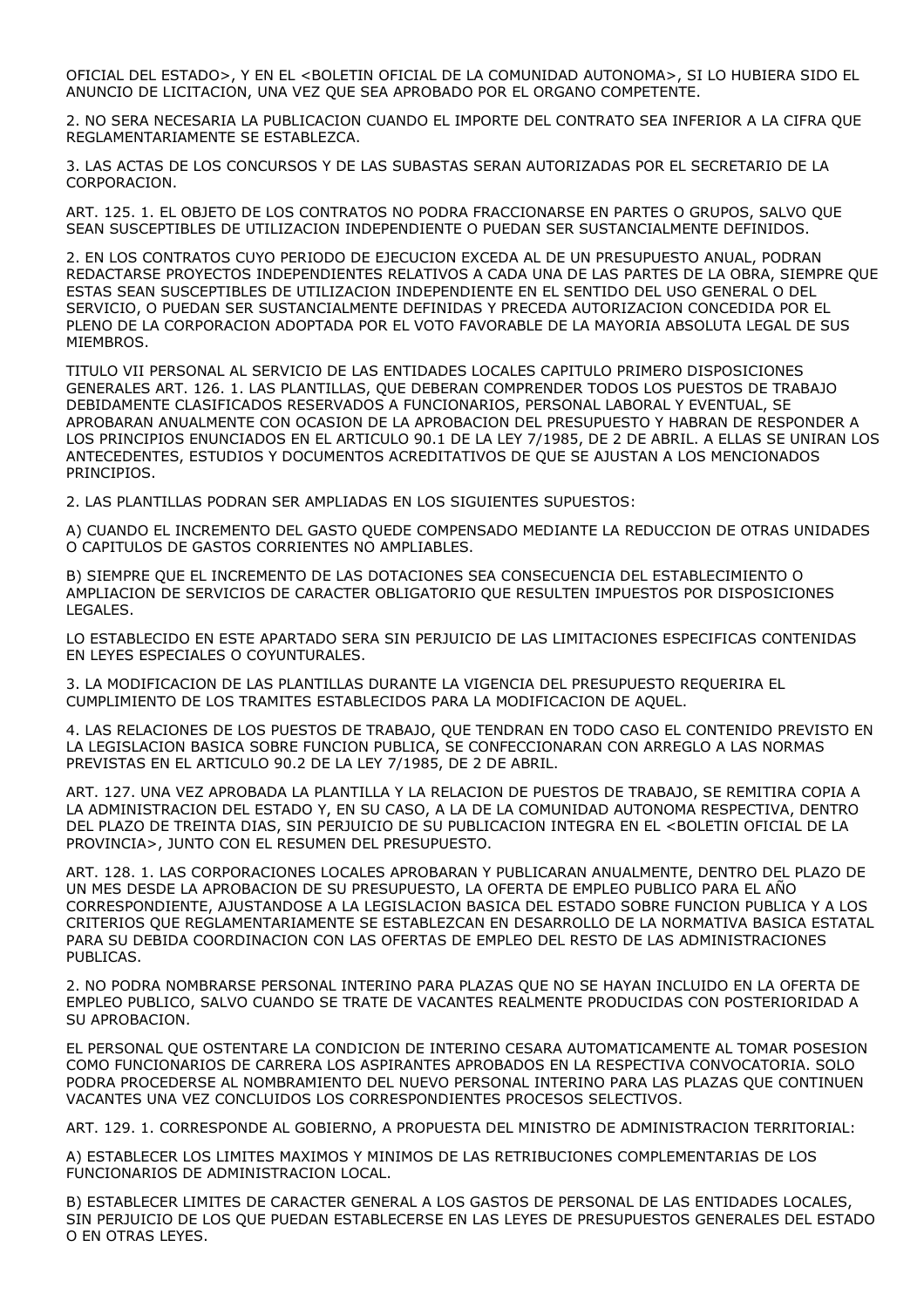C) ESTABLECER LAS NORMAS BASICAS ESPECIFICAS DE LA CARRERA ADMINISTRATIVA, ESPECIALMENTE EN CUANTO SE REFIERE A LA PROMOCION Y MOVILIDAD.

D) APROBAR LOS DEMAS PROYECTOS DE NORMAS BASICAS DE APLICACION A LA FUNCION PUBLICA LOCAL QUE DEBAN REVESTIR LA FORMA DE REAL DECRETO.

2. CORRESPONDE AL MINISTERIO DE ADMINISTRACION TERRITORIAL:

A) ESTABLECER LAS NORMAS CON ARREGLO A LAS CUALES HAYAN DE CONFECCIONARSE EN LAS ENTIDADES LOCALES LAS RELACIONES DE PUESTOS DE TRABAJO, LA DESCRIPCION DE PUESTOS DE TRABAJO TIPO Y LAS CONDICIONES REQUERIDAS PARA SU CREACION.

B) EN RELACION CON LOS FUNCIONARIOS CON HABILITACION DE CARACTER NACIONAL:

1.

EL DESARROLLO DE SU REGIMEN LEGAL GENERAL.

 $\overline{2}$ 

LA CONVOCATORIA DE LAS PRUEBAS SELECTIVAS PARA EL ACCESO A LOS CURSOS PARA LA OBTENCION DE LA HABILITACION Y LA APROBACION DE LAS BASES Y PROGRAMAS CORRESPONDIENTES.

3.

LA EXPEDICION DE LOS TITULOS ACREDITATIVOS DE LA HABILITACION DE CARACTER NACIONAL A QUIENES SUPEREN LOS CURSOS DE FORMACION.

4.

EL ESTABLECIMIENTO DE LAS NORMAS BASICAS DE LOS CONCURSOS PARA LA PROVISION DE LAS PLAZAS RESERVADAS A FUNCIONARIOS CON HABILITACION DE CARACTER NACIONAL, INCLUYENDO LOS MERITOS GENERALES DE PRECEPTIVA VALORACION.

5.

LA DETERMINACION DE LA FECHA EN QUE DEBERAN CONVOCARSE POR LAS ADMINISTRACIONES DE LAS COMUNIDADES AUTONOMAS LOS CONCURSOS ANUALES A QUE SE REFIERE EL APARTADO ANTERIOR, Y, EN SU CASO, LA CONVOCATORIA DE LOS MISMOS CON CARACTER SUPLETORIO.

6.

EL NOMBRAMIENTO DEFINITIVO DE ESTOS FUNCIONARIOS PARA EL PUESTO DE TRABAJO CORRESPONDIENTE, A LA VISTA DE LA PROPUESTA FORMULADA POR LA RESPECTIVA CORPORACION.

7.

LOS NOMBRAMIENTOS INTERINOS, ACUMULACIONES Y COMISIONES DE SERVICIOS DE FUNCIONARIOS CON HABILITACION DE CARACTER NACIONAL.

8.

ACORDAR LA DESTITUCION DEL CARGO O LA SEPARACION DEL SERVICIO DE LOS FUNCIONARIOS CON HABILITACION DE CARACTER NACIONAL PREVIO EXPEDIENTE INSTRUIDO AL EFECTO EN LA FORMA PREVISTA EN LOS ARTICULOS 149 Y 150 DE ESTA 3. CORRESPONDE A LOS ORGANOS DE LA CORPORACION LOCAL, SEGUN LA DISTRIBUCION DE COMPETENCIAS PREVISTA EN LA LEY 7/1985, DE 2 DE ABRIL, LAS RESTANTES COMPETENCIAS EN MATERIA DE PERSONAL A SU SERVICIO Y, EN PARTICULAR, LAS SIGUIENTES:

A) LA APROBACION DE PLANTILLAS Y RELACIONES DE PUESTOS DE TRABAJO Y SUS MODIFICACIONES B) EL ESTABLECIMIENTO DE ESCALAS, SUBESCALAS Y CLASES DE FUNCIONARIOS Y LA CLASIFICACION DE LOS MISMOS.

C) LA DETERMINACION DEL PROCEDIMIENTO DE INGRESO EN LAS SUBESCALAS DE ADMINISTRACION ESPECIAL.

LOS ACUERDOS DE LAS CORPORACIONES QUE VERSEN SOBRE ESTAS MATERIAS DEBERAN SER COMUNICADOS AL MINISTERIO DE ADMINISTRACION TERRITORIAL, Y AL ORGANO COMPETENTE EN MATERIA DE REGIMEN LOCAL DE LA COMUNIDAD AUTONOMA, DENTRO DEL PLAZO DE TREINTA DIAS, A PARTIR DEL SIGUIENTE A LA FECHA DE SU ADOPCION, Y SIN PERJUICIO DEL DEBER GENERAL DE COMUNICACION DE ACUERDOS A QUE SE REFIERE EL ARTICULO 56.1 DE LA LEY 7/1985, DE 2 DE ABRIL. CAPITULO II DISPOSICIONES COMUNES A LOS FUNCIONARIOS DE CARRERA ART. 130. 1. SON FUNCIONARIOS DE LA ADMINISTRACION LOCAL LAS PERSONAS VINCULADAS A ELLA POR UNA RELACION DE SERVICIOS PROFESIONALES Y RETRIBUIDOS, REGULADA POR EL DERECHO ADMINISTRATIVO.

2. SON FUNCIONARIOS DE CARRERA DE LA ADMINISTRACION LOCAL LOS QUE, EN VIRTUD DE NOMBRAMIENTO LEGAL, DESEMPEÑEN SERVICIOS DE CARACTER PERMANENTE EN UNA ENTIDAD LOCAL, FIGUREN EN LAS CORRESPONDIENTES PLANTILLAS Y PERCIBAN SUELDOS O ASIGNACIONES FIJAS CON CARGO A LAS CONSIGNACIONES DE PERSONAL DEL PRESUPUESTO DE LAS CORPORACIONES.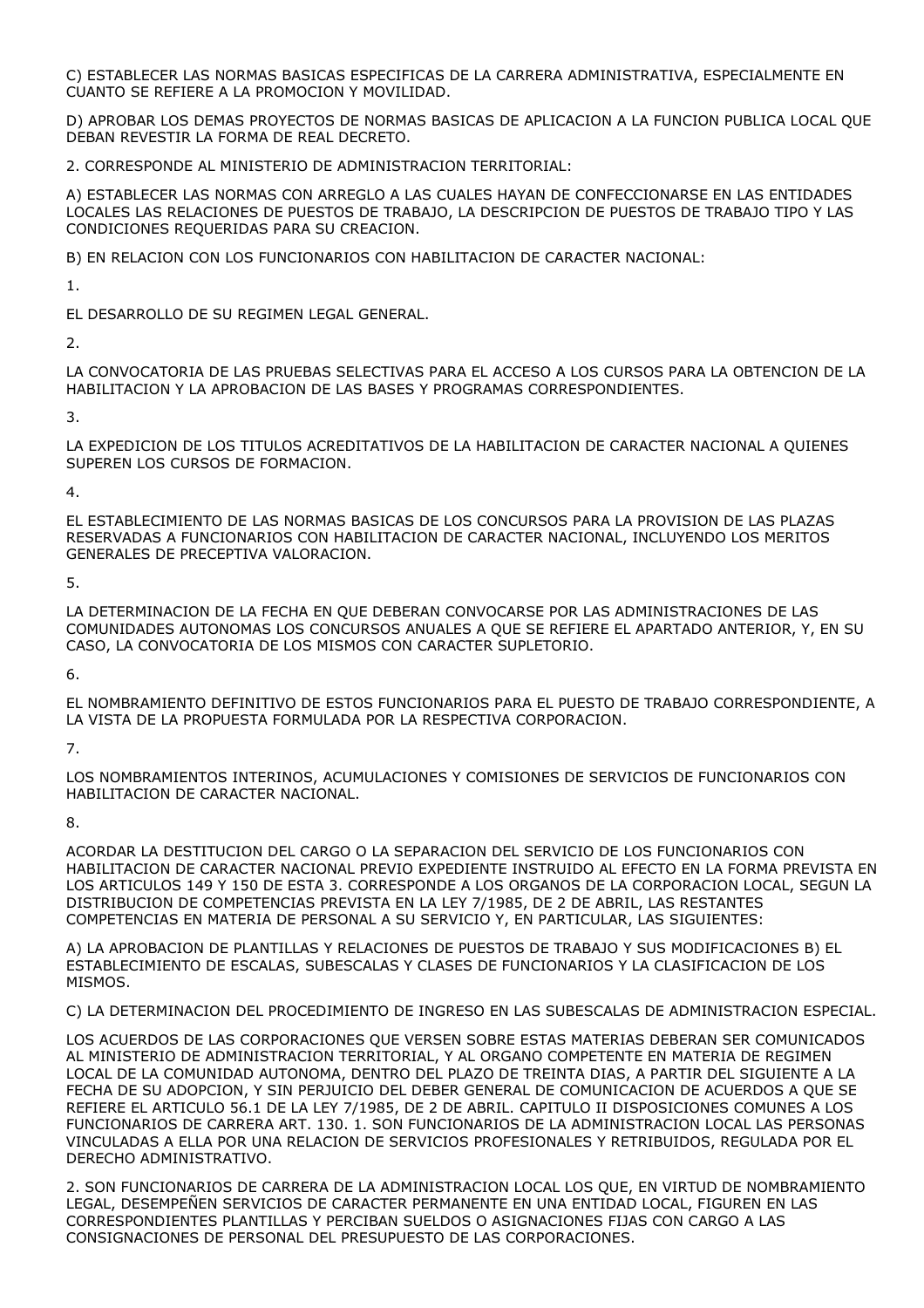ART. 131. 1. LOS FUNCIONARIOS DE CARRERA QUE NO OCUPEN PUESTOS DE TRABAJO RESERVADOS A FUNCIONARIOS CON HABILITACION DE CARACTER NACIONAL SE INTEGRARAN EN LAS ESCALAS, SUBESCALAS, CLASES Y CATEGORIAS DE CADA CORPORACION, CON ARREGLO A LO QUE SE PREVIENE EN LA PRESENTE LEY.

2. LAS SUBESCALAS, CLASES Y CATEGORIAS QUEDARAN AGRUPADAS CONFORME A LA LEGISLACION BASICA DEL ESTADO EN LOS GRUPOS QUE ESTA DETERMINE, DE ACUERDO CON LA TITULACION EXIGIDA PARA SU INGRESO.

ART. 132. CORRESPONDE A LOS FUNCIONARIOS DE CARRERA EL DESEMPEÑO DE LOS PUESTOS DE TRABAJO QUE TENGAN ATRIBUIDAS LAS FUNCIONES SEÑALADAS EN EL ARTICULO 92.2 DE LA LEY 7/1985, DE 2 DE ABRIL, ASI COMO LAS QUE EN SU DESARROLLO SE DETERMINEN POR LAS NORMAS ESTATALES SOBRE CLASIFICACION DE PUESTOS DE TRABAJO, Y CONFORME SE DISPONE EN TALES NORMAS EN ORDEN A LAS RELACIONES DE PUESTOS DE TRABAJO Y DESCRIPCION DE PUESTOS DE TRABAJO TIPO.

ART. 133. EL PROCEDIMIENTO DE SELECCION DE LOS FUNCIONARIOS DE ADMINISTRACION LOCAL SE AJUSTARA A LA LEGISLACION BASICA DEL ESTADO, SOBRE FUNCION PUBLICA, Y SE ESTABLECERA TENIENDO EN CUENTA LA CONEXION ENTRE EL TIPO DE PRUEBAS A SUPERAR Y LA ADECUACION A LOS PUESTOS DE TRABAJO QUE SE HAYAN DE DESEMPEÑAR, INCLUYENDO A TAL EFECTO LAS PRUEBAS PRACTICAS QUE SEAN PRECISAS.

ART. 134. 1. LAS CONVOCATORIAS SERAN SIEMPRE LIBRES. NO OBSTANTE, PODRAN RESERVARSE PARA PROMOCION INTERNA HASTA UN MAXIMO DEL 50 POR 100 DE LAS PLAZAS CONVOCADAS PARA FUNCIONARIOS QUE REUNAN LA TITULACION Y DEMAS REQUISITOS EXIGIDOS EN LA CONVOCATORIA.

2. SERAN APLICABLES LAS NORMAS DE LA PRESENTE LEY, Y LAS QUE DICTE EL ESTADO EN USO DE LAS AUTORIZACIONES CONTENIDAS EN LOS ARTICULOS 98.1 Y 100.2 DE LA LEY 7/1985, DE 2 DE ABRIL; EN LO NO PREVISTO EN ELLAS, LA REGLAMENTACION QUE PARA EL INGRESO EN LA FUNCION PUBLICA ESTABLEZCA LA RESPECTIVA COMUNIDAD AUTONOMA, Y SUPLETORIAMENTE, EL REAL DECRETO 2223/1984, DE 19 DE DICIEMBRE, POR EL QUE SE APRUEBA EL REGLAMENTO GENERAL DE INGRESO DEL PERSONAL AL SERVICIO DE LA ADMINISTRACION DEL ESTADO.

ART. 135. PARA SER ADMITIDO A LAS PRUEBAS PARA EL ACCESO A LA FUNCION PUBLICA LOCAL SERA NECESARIO: A) SER ESPAÑOL.

B) TENER CUMPLIDOS DIECIOCHO AÑOS DE EDAD, Y NO EXCEDER DE AQUELLA EN QUE FALTEN MENOS DE DIEZ AÑOS PARA LA JUBILACION FORZOSA POR EDAD DETERMINADA POR LA LEGISLACION BASICA EN MATERIA DE FUNCION PUBLICA.

C) ESTAR EN POSESION DEL TITULO EXIGIBLE, O EN CONDICIONES DE OBTENERLO, EN LA FECHA EN QUE TERMINE EL PLAZO DE PRESENTACION DE INSTANCIAS, EN CADA CASO.

D) NO PADECER ENFERMEDAD O DEFECTO FISICO QUE IMPIDA EL DESEMPEÑO DE LAS CORRESPONDIENTES FUNCIONES.

E) NO HABER SIDO SEPARADO, MEDIANTE EXPEDIENTE DISCIPLINARIO, DEL SERVICIO AL ESTADO, A LAS COMUNIDADES AUTONOMAS, O A LAS ENTIDADES LOCALES, NI HALLARSE INHABILITADO PARA EL EJERCICIO DE FUNCIONES PUBLICAS.

ART. 136. 1. EL NOMBRAMIENTO DE LOS ASPIRANTES QUE SUPEREN LAS PRUEBAS ESTABLECIDAS Y, EN SU CASO, LOS CORRESPONDIENTES CURSOS SELECTIVOS, CORRESPONDERA AL ALCALDE O PRESIDENTE, O AL MIEMBRO DE LA CORPORACION, QUE, POR DELEGACION DE AQUEL, OSTENTE LA JEFATURA DIRECTA DE PERSONAL.

2. SERA NULO EL NOMBRAMIENTO COMO FUNCIONARIO DE LA ENTIDAD LOCAL DE QUIENES ESTEN INCURSOS EN CAUSAS DE INCAPACIDAD ESPECIFICA, CONFORME A LA NORMATIVA VIGENTE. IDENTICAS REGLAS SERAN DE APLICACION AL PERSONAL INTERINO A QUE SE REFIERE EL ARTICULO 128.2.

ART. 137. LA CONDICION DE FUNCIONARIO DE CARRERA SE ADQUIERE POR EL CUMPLIMIENTO SUCESIVO DE LOS SIGUIENTES REQUISITOS:

A) SUPERAR LAS PRUEBAS DE SELECCION Y, EN SU CASO, LOS CURSOS DE FORMACION PRECEPTIVOS.

- B) NOMBRAMIENTO CONFERIDO POR LA AUTORIDAD COMPETENTE.
- C) PRESTAR JURAMENTO O PROMESA EN LA FORMA LEGALMENTE ESTABLECIDA.
- D) TOMAR POSESION DENTRO DEL PLAZO SEÑALADO REGLAMENTARIAMENTE.

ART. 138. 1. LA CONDICION DE FUNCIONARIO DE CARRERA DE LA ADMINISTRACION LOCAL SE PIERDE EN VIRTUD DE ALGUNA DE LAS CAUSAS SIGUIENTES:

A) RENUNCIA.

- B) PERDIDA DE LA NACIONALIDAD ESPAÑOLA.
- C) SANCION DISCIPLINARIA DE SEPARACION DEL SERVICIO.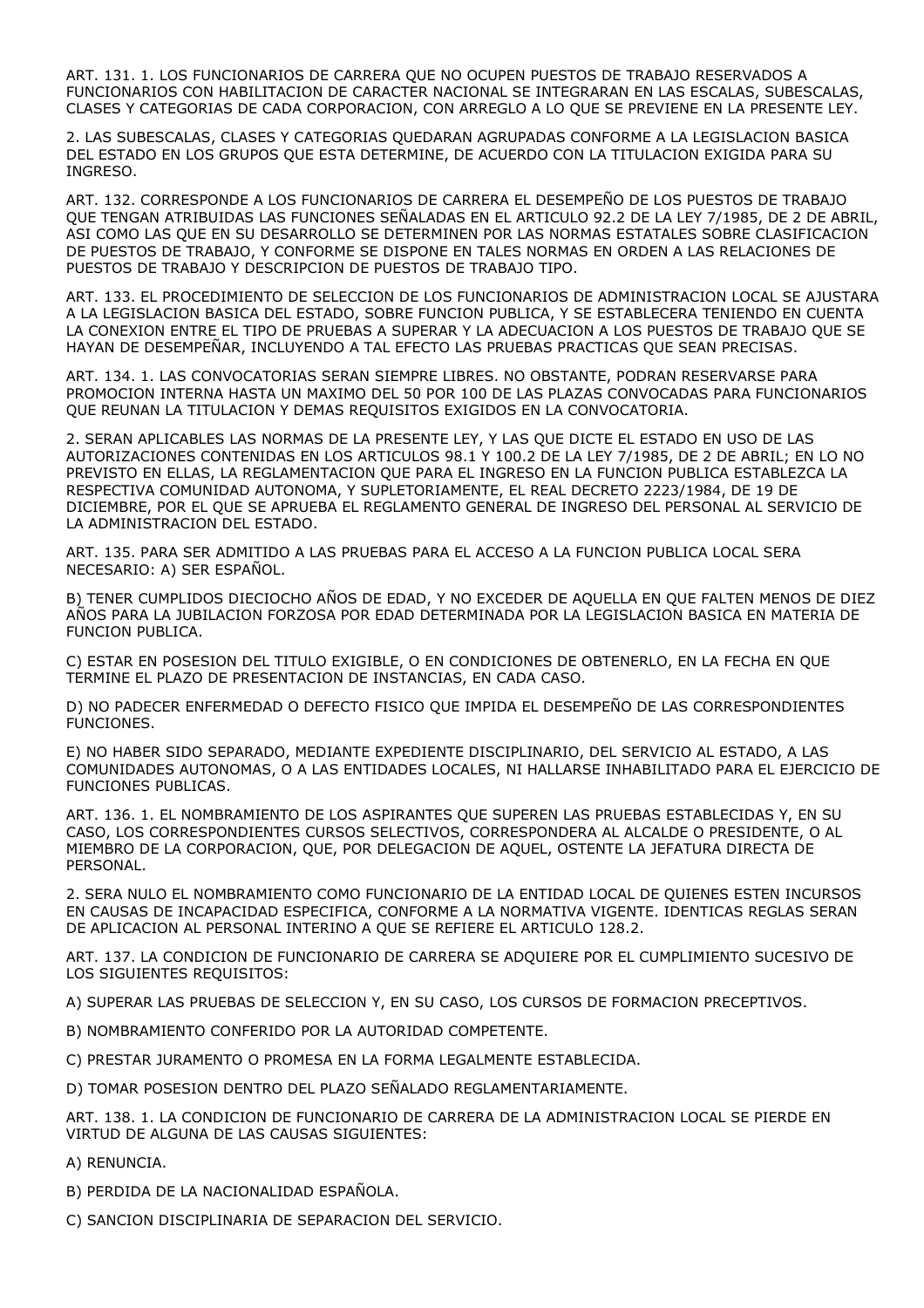D) POR IMPOSICION DE LA PENA DE INHABILITACION ABSOLUTA O INHABILITACION ESPECIAL.

E) POR JUBILACION FORZOSA O VOLUNTARIA.

2. LA RENUNCIA A LA CONDICION DE FUNCIONARIO NO INHABILITA PARA NUEVO INGRESO AL SERVICIO DE LA ADMINISTRACION LOCAL.

3. EN EL CASO DE RECUPERACION DE LA NACIONALIDAD ESPAÑOLA SE PODRA SOLICITAR LA REHABILITACION DE LA CUALIDAD DE FUNCIONARIO DE LA ADMINISTRACION LOCAL.

4. LA PERDIDA DE LA CONDICION DE FUNCIONARIO, PREVISTA EN LOS APARTADOS C) Y D) DEL NUMERO 1 TIENE CARACTER DEFINITIVO, SIN PERJUICIO DE LOS SUPUESTOS DE REHABILITACION.

5. LA RELACION FUNCIONARIAL CESA DURANTE EL TIEMPO DE LA CONDENA A LA PENA DE SUSPENSION DE CARGO PUBLICO.

ART. 139. 1. LA JUBILACION DE LOS FUNCIONARIOS TENDRA LUGAR:

A) FORZOSAMENTE POR CUMPLIMIENTO DE LA EDAD.

B) DE OFICIO O A PETICION DEL INTERESADO, POR INCAPACIDAD PERMANENTE PARA EL EJERCICIO DE SUS FUNCIONES.

C) A INSTANCIA DEL INTERESADO, POR HABER CUMPLIDO SESENTA AÑOS DE EDAD Y HABER COMPLETADO TREINTA AÑOS DE SERVICIOS EFECTIVOS.

2. LA JUBILACION FORZOSA SE DECLARARA DE OFICIO AL CUMPLIR EL FUNCIONARIO LOS SESENTA Y CINCO AÑOS DE EDAD.

3. LOS DERECHOS PASIVOS DE LOS FUNCIONARIOS DE ADMINISTRACION LOCAL SE REGIRAN POR SU LEGISLACION ESPECIFICA. NO OBSTANTE, CUANDO SE TRATE DE FUNCIONARIOS CON JORNADA REDUCIDA, SE APLICARAN PRINCIPIOS ANALOGOS A LOS ESTABLECIDOS PARA LOS FUNCIONARIOS DEL ESTADO.

ART. 140. 1. LAS SITUACIONES EN QUE PUEDEN HALLARSE LOS FUNCIONARIOS DE CARRERA DE LA ADMINISTRACION LOCAL SERAN LAS SIGUIENTES: A) SERVICIO ACTIVO.

B) SERVICIO EN COMUNIDADES AUTONOMAS.

C) EXCEDENCIA FORZOSA O VOLUNTARIA.

D) SERVICIOS ESPECIALES.

E) SUSPENSION.

2. DICHAS SITUACIONES SE REGULARAN POR LA NORMATIVA BASICA ESTATAL, Y POR LA LEGISLACION DE FUNCION PUBLICA DE LA RESPECTIVA COMUNIDAD AUTONOMA Y, SUPLETORIAMENTE, POR LA LEGISLACION DE LOS FUNCIONARIOS DE LA ADMINISTRACION DEL ESTADO, TENIENDOSE EN CUENTA LAS PECULIARIDADES DEL REGIMEN LOCAL.

ART. 141. 1. SE ASEGURA A LOS FUNCIONARIOS DE CARRERA EN LAS ENTIDADES LOCALES EL DERECHO AL CARGO, SIN PERJUICIO DE SU ADSCRIPCION A UNOS U OTROS PUESTOS DE TRABAJO, EFECTUADA DENTRO DE SUS COMPETENCIAS RESPECTIVAS POR LOS DISTINTOS ORGANOS COMPETENTES EN MATERIA DE FUNCIONARIOS PUBLICOS LOCALES.

LOS FUNCIONARIOS CON HABILITACION DE CARACTER NACIONAL GOZARAN, ASIMISMO, DEL DERECHO A LA INAMOVILIDAD EN LA RESIDENCIA. TAMBIEN ESTARAN ASISTIDOS DEL DERECHO DE INAMOVILIDAD EN LA RESIDENCIA LOS DEMAS FUNCIONARIOS, EN CUANTO EL SERVICIO LO CONSIENTA.

2. LAS CORPORACIONES LOCALES DISPENSARAN A SUS FUNCIONARIOS LA PROTECCION QUE REQUIERE EL EJERCICIO DE SUS CARGOS, Y LES OTORGARAN LOS TRATAMIENTOS Y CONSIDERACIONES SOCIALES DEBIDOS A SU RANGO Y A LA DIGNIDAD DE LA FUNCION PUBLICA.

ART. 142. LOS FUNCIONARIOS DE LA ADMINISTRACION LOCAL TENDRAN DERECHO A LAS RECOMPENSAS, PERMISOS, LICENCIAS Y VACACIONES RETRIBUIDAS PREVISTAS EN LA LEGISLACION SOBRE FUNCION PUBLICA DE LA COMUNIDAD AUTONOMA RESPECTIVA Y, SUPLETORIAMENTE, EN LA APLICABLE A LOS FUNCIONARIOS DE LA ADMINISTRACION DEL ESTADO.

ART. 143. LAS ENTIDADES LOCALES, SIN PERJUICIO DE LO ESTABLECIDO EN LA DISPOSICION ADICIONAL DE ESTA LEY Y DISPOSICIONES DICTADAS EN SU DESARROLLO, ESTARAN OBLIGADAS EN LOS TERMINOS DE LA LEGISLACION VIGENTE A FACILITAR A SUS FUNCIONARIOS UNA ADECUADA ASISTENCIA MEDICO-FARMACEUTICA, QUE INCLUIRA LA QUIRURGICA Y DE ESPECIALIDADES.

ART. 144. LOS FUNCIONARIOS DE ADMINISTRACION LOCAL TIENEN LAS OBLIGACIONES DETERMINADAS POR LA LEGISLACION SOBRE FUNCION PUBLICA DE LA CORRESPONDIENTE COMUNIDAD AUTONOMA Y, EN TODO CASO, LAS PREVISTAS EN LA LEGISLACION BASICA DEL ESTADO SOBRE FUNCION PUBLICA.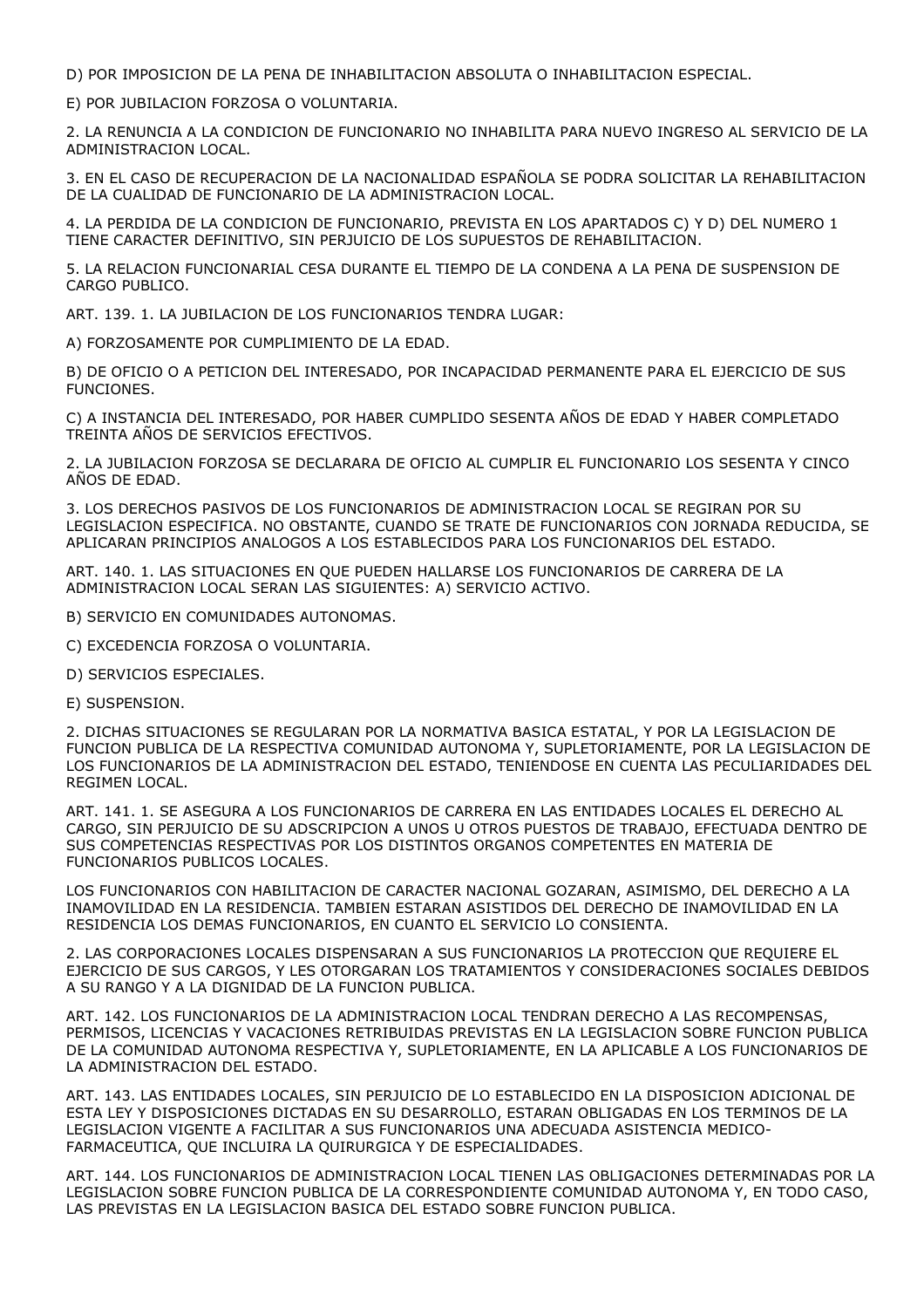ART. 145. EL REGIMEN DE INCOMPATIBILIDADES DE LOS FUNCIONARIOS DE LA ADMINISTRACION LOCAL ES EL ESTABLECIDO CON CARACTER GENERAL PARA LA FUNCION PUBLICA EN LA LEY 53/1984, DE 26 DE DICIEMBRE, Y EN LAS NORMAS QUE SE DICTEN POR EL ESTADO PARA SU APLICACION A LOS FUNCIONARIOS DE LA ADMINISTRACION LOCAL.

ART. 146. 1. LAS FALTAS COMETIDAS POR LOS FUNCIONARIOS DE LA ADMINISTRACION LOCAL EN EL EJERCICIO DE SUS CARGOS SERAN CALIFICADAS DE LEVES, GRAVES Y MUY GRAVES.

2. LAS FALTAS LEVES PRESCRIBIRAN AL MES; LAS GRAVES, A LOS DOS AÑOS, Y LAS MUY GRAVES, A LOS SEIS AÑOS.

3. REGLAMENTARIAMENTE SE DETERMINARA LA FORMA DE COMPUTAR DICHOS PLAZOS DE PRESCRIPCION.

ART. 147. 1. LAS FALTAS MUY GRAVES SERAN LAS TIPIFICADAS POR LA LEGISLACION BASICA DE LA FUNCION PUBLICA.

2. LAS FALTAS GRAVES Y LEVES SERAN LAS ESTABLECIDAS EN LA LEGISLACION DE FUNCION PUBLICA DE LA RESPECTIVA COMUNIDAD AUTONOMA Y SUPLETORIAMENTE EN LA LEGISLACION DE FUNCIONARIOS CIVILES DEL ESTADO.

ART. 148. 1. POR RAZON DE LAS FALTAS A QUE SE REFIERE EL ARTICULO ANTERIOR PODRAN IMPONERSE LAS SANCIONES SIGUIENTES: A) APERCIBIMIENTO.

B) DEDUCCION PROPORCIONAL DE LAS RETRIBUCIONES.

C) SUSPENSION DE FUNCIONES.

D) DESTITUCION DEL CARGO.

E) SEPARACION DEL SERVICIO.

LAS FALTAS LEVES SOLO PODRAN CORREGIRSE CON LAS SANCIONES QUE SE SEÑALAN EN LOS APARTADOS A) Y B) DEL NUMERO 1 DE ESTE ARTICULO.

LAS FALTAS DE PUNTUALIDAD Y LAS DE ASISTENCIA, CUANDO CONSTITUYAN FALTAS LEVES, SE SANCIONARAN CON LA DEDUCCION PROPORCIONAL DE LAS RETRIBUCIONES.

3. LAS SANCIONES DE LOS APARTADOS B), C) Y D) DE DICHO NUMERO SE IMPONDRAN POR LA COMISION DE FALTAS GRAVES.

4. LAS FALTAS MUY GRAVES SE CORREGIRAN CON LAS SANCIONES DE LOS APARTADOS C), D) Y E) DEL MISMO NUMERO.

5. LA SANCION DEL APARTADO D) SOLO SERA DE APLICACION A LOS FUNCIONARIOS CON HABILITACION DE CARACTER NACIONAL. NO SE LES APLICARA, EN CAMBIO, LA SUSPENSION DE FUNCIONES POR MAS DE UN AÑO, QUE SERA SUSTITUIDA POR LA DESTITUCION DEL CARGO, CON PROHIBICION DE OBTENER NUEVO DESTINO EN EL PLAZO QUE SE FIJE, CON EL MAXIMO DE TRES AÑOS.

6. LA SUSPENSION FIRME DETERMINA LA PERDIDA DEL PUESTO DE TRABAJO, QUE SERA CUBIERTO REGLAMENTARIAMENTE SIN PERJUICIO DE LO ESTABLECIDO EN EL NUMERO ANTERIOR PARA LOS FUNCIONARIOS CON HABILITACION DE CARACTER NACIONAL.

7. NO SE ENTENDERA COMO SANCION LA FACULTAD DE LAS CORPORACIONES PARA ADSCRIBIR Y REMOVER DE LOS DISTINTOS PUESTOS DE TRABAJO A LOS FUNCIONARIOS SIN HABILITACION DE CARACTER NACIONAL.

ART. 149. 1. NO SE PODRAN IMPONER SANCIONES POR FALTAS GRAVES O MUY GRAVES SINO EN VIRTUD DE EXPEDIENTE INSTRUIDO AL EFECTO CON AUDIENCIA DEL INTERESADO. LA TRAMITACION DEL EXPEDIENTE SE REGIRA POR LAS DISPOSICIONES REGLAMENTARIAS CORRESPONDIENTES.

2. LAS FALTAS LEVES PODRAN SER CORREGIDAS SIN NECESIDAD DE INSTRUIR EXPEDIENTE, DANDO AUDIENCIA, EN TODO CASO, AL INTERESADO.

ART. 150. 1. SON ORGANOS COMPETENTES PARA LA INCOACION DE EXPEDIENTES DISCIPLINARIOS A LOS FUNCIONARIOS DE LA ADMINISTRACION LOCAL LOS SIGUIENTES:

A) EL PRESIDENTE DE LA CORPORACION, EN TODO CASO, O EL MIEMBRO DE ESTA QUE, POR DELEGACION DE AQUEL, OSTENTE LA JEFATURA DIRECTA DEL PERSONAL.

B) LA DIRECCION GENERAL DE ADMINISTRACION LOCAL, CUANDO SE TRATE DE FUNCIONARIOS CON HABILITACION DE CARACTER NACIONAL, POR FALTAS COMETIDAS EN CORPORACION DISTINTA DE AQUELLA EN LA QUE SE ENCUENTREN PRESTANDO SERVICIOS, O CUANDO, POR LA GRAVEDAD DE LOS HECHOS DENUNCIADOS, PUDIERA DAR LUGAR A SANCION DE DESTITUCION O SEPARACION DEL SERVICIO.

2. EL ORGANO COMPETENTE PARA ACORDAR LA INCOACION DEL EXPEDIENTE, LO SERA TAMBIEN PARA NOMBRAR INSTRUCTOR DEL MISMO Y DECRETAR O ALZAR LA SUSPENSION PROVISIONAL DEL EXPEDIENTADO, ASI COMO PARA INSTRUIR DILIGENCIAS PREVIAS ANTES DE DECIDIR SOBRE TAL INCOACION.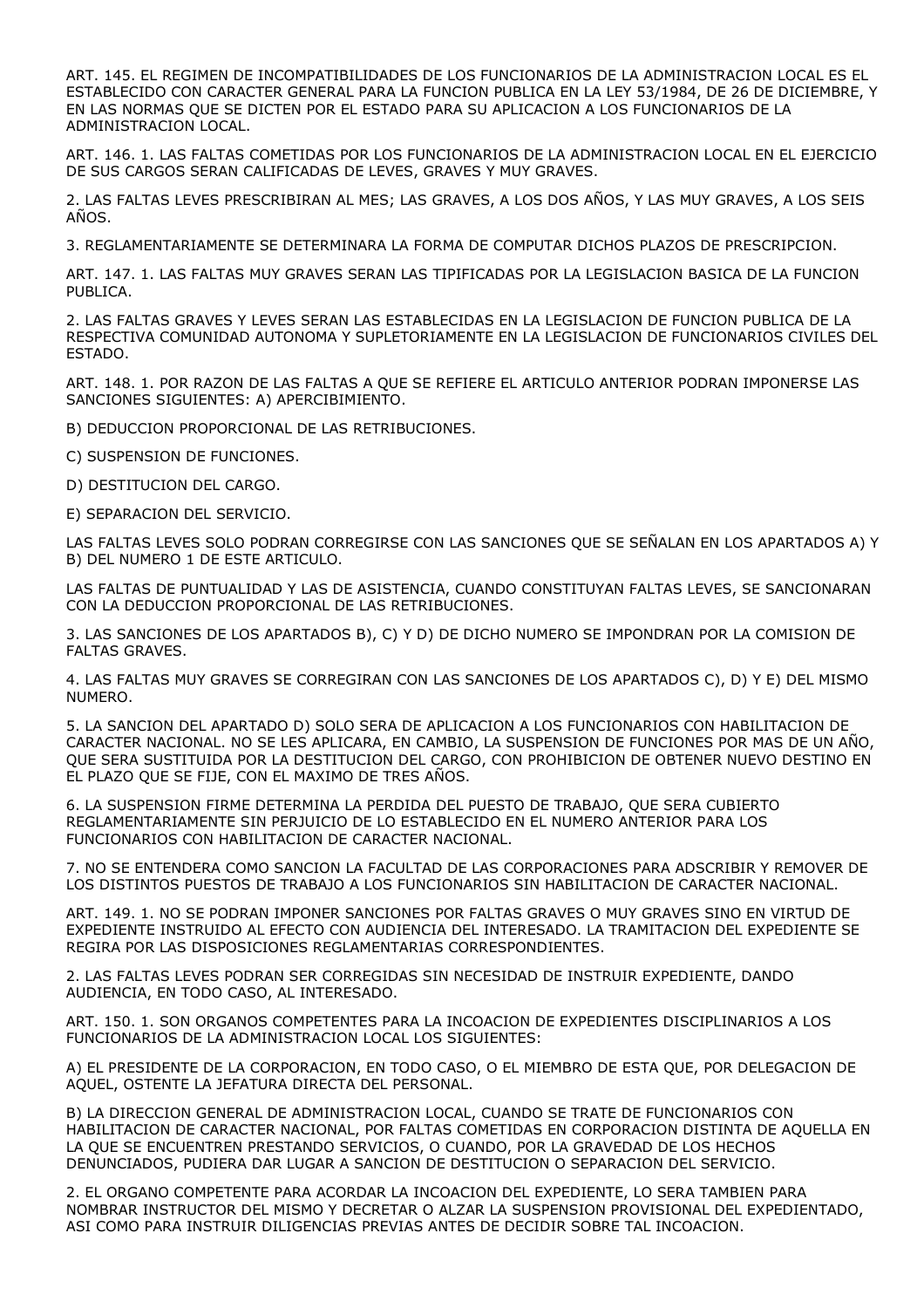3. EN CUALQUIER CASO, DECRETADA POR EL PRESIDENTE DE LA CORPORACION LA INSTRUCCION DE EXPEDIENTE DISCIPLINARIO A FUNCIONARIO CON HABILITACION DE CARACTER NACIONAL, AQUEL PODRA SOLICITAR DE LA DIRECCION GENERAL DE ADMINISTRACION LOCAL LA INSTRUCCION DEL MISMO SI LA CORPORACION CARECIERA DE MEDIOS PERSONALES PARA SU TRAMITACION.

4. LA TRAMITACION DEL EXPEDIENTE SE AJUSTARA A LO QUE ESTABLEZCA LA LEGISLACION DE LA COMUNIDAD AUTONOMA RESPECTIVA Y SUPLETORIAMENTE EL REGLAMENTO DISCIPLINARIO DE LOS FUNCIONARIOS DE LA ADMINISTRACIONCIVIL DEL ESTADO.

ART. 151. SON ORGANOS COMPENTENTES PARA LA IMPOSICION DE SANCIONES POR FALTAS GRAVES O MUY GRAVES AL RESOLVER EL EXPEDIENTE DISCIPLINARIO:

A) EL MINISTRO DE ADMINISTRACION TERRITORIAL, CUANDO SE TRATE DE IMPONER SANCIONES QUE SUPONGAN LA DESTITUCION DEL CARGO O LA SEPARACION DEFINITIVA

DEL SERVICIO DE FUNCIONARIOS CON HABILITACION DE CARACTER NACIONAL.

B) EL PLENO DE LA CORPORACION, CUANDO SE TRATE DE SANCIONES A FUNCIONARIOS CON HABILITACION DE CARACTER NACIONAL NO COMPRENDIDAS EN EL PARRAFO ANTERIOR O DE LA SEPARACION DEL SERVICIO DE OTROS FUNCIONARIOS CUYO NOMBRAMIENTO ESTE ATRIBUIDO A LA CORPORACION.

ART. 152. 1. LAS SANCIONES DISCIPLINARIAS QUE SE IMPONGAN A LOS FUNCIONARIOS SE ANOTARAN EN SUS HOJAS DE SERVICIOS Y, EN TODO CASO, EN EL REGISTRO DE PERSONAL, CON INDICACION DE LAS FALTAS QUE LAS MOTIVARON. LA CANCELACION SE REGIRA POR LA LEGISLACION DE FUNCION PUBLICA DE LA RESPECTIVA COMUNIDAD AUTONOMA Y SUPLETORIAMENTE POR LA LEGISLACION DE FUNCIONARIOS CIVILES DEL ESTADO 2. LOS FUNCIONARIOS DE ADMINISTRACION LOCAL PODRAN SER REHABILITADOS CUANDO HAYAN SIDO SEPARADOS DEL SERVICIO POR SANCION DISCIPLINARIA, ACREDITANDO LA CANCELACION DE ANTECEDENTES PENALES, EN SU CASO, EL CUMPLIMIENTO DE LAS RESPONSABILIDADES EN QUE HUBIERAN INCURRIDO Y QUE OBSERVEN CONDUCTA QUE LES HAGA ACREEDORES A DICHO BENEFICIO A JUICIO DE LA AUTORIDAD QUE DEBA DECIDIR.

ART. 153. 1. LOS FUNCIONARIOS DE ADMINISTRACION LOCAL SOLO SERAN REMUNERADOS POR LAS CORPORACIONES RESPECTIVAS, POR LOS CONCEPTOS ESTABLECIDOS EN EL ARTICULO 23 DE LA LEY 30/1984, DE 2 DE AGOSTO.

2. EN SU VIRTUD, NO PODRAN PARTICIPAR EN LA DISTRIBUCION DE FONDOS DE NINGUNA CLASE NI PERCIBIR REMUNERACIONES DISTINTAS A LAS COMPRENDIDAS EN DICHA LEY NI, INCLUSO, POR CONFECCION DE PROYECTOS, O DIRECCION O INSPECCION DE OBRAS, O PRESUPUESTOS, ASESORIAS O EMISION DE DICTAMENES E INFORMES.

LAS CANTIDADES PROCEDENTES DE LOS INDICADOS FONDOS SE INCLUIRAN EN EL PRESUPUESTO DE INGRESOS DE LAS CORPORACIONES.

3. LA ESTRUCTURA, CRITERIOS DE VALORACION OBJETIVA, EN SU CASO, Y CUANTIAS DE LAS DIVERSAS RETRIBUCIONES DE LOS FUNCIONARIOS DE ADMINISTRACION LOCAL, SE REGIRAN POR LO DISPUESTO EN EL ARTICULO 93 DE LA LEY 7/1985, DE 2 DE ABRIL.

ART. 154. 1. LA LEY DE PRESUPUESTOS GENERALES DEL ESTADO PARA CADA AÑO FIJARA LOS LIMITES AL INCREMENTO DE LAS RETRIBUCIONES O GASTOS DE PERSONAL DE LAS CORPORACIONES LOCALES.

CUANDO TALES LIMITES HAGAN REFERENCIA A LA CUANTIA GLOBAL DE LAS RETRIBUCIONES DE LOS FUNCIONARIOS, SE ENTENDERAN SIN PERJUICIO DE LAS AMPLIACIONES DE PLANTILLAS QUE PUEDAN EFECTUARSE, DE ACUERDO CON LO DISPUESTO EN EL ARTICULO 126.3 DE ESTA LEY.

2. LO DISPUESTO EN EL PARRAFO SEGUNDO DEL NUMERO ANTERIOR NO OBSTARA A QUE, POR LA LEY DE PRESUPUESTOS O POR OTRAS LEYES ESPECIALES O COYUNTURALES, PUEDAN ESTABLECERSE REGLAS ESPECIFICAS PARA CIERTOS CASOS O LIMITACIONES A LA CUANTIA DE LAS RETRIBUCIONES INDIVIDUALES.

3. LA ORDENACION DEL PAGO DE GASTOS DE PERSONAL TENDRA PREFERENCIA SOBRE CUALQUIER OTRO QUE DEBA REALIZARSE CON CARGO A LOS FONDOS DE LA RESPECTIVA ENTIDAD. REGLAMENTARIAMENTE SE REGULARA EL PROCEDIMIENTO SUSTITUTIVO PARA EL PERCIBO POR LOS INTERESADOS DE LAS CANTIDADES QUE INDEBIDAMENTE HAYAN DEJADO DE SATISFACERSE.

ART. 155. 1. EN EL CASO DE QUE UN FUNCIONARIO PRESTE SUS SERVICIOS SUCESIVAMENTE EN DISTINTOS CUERPOS O, EN SU CASO, SUBESCALAS, CLASES O CATEGORIAS, TENDRA DERECHO A SEGUIR PERCIBIENDO LOS TRIENIOS DEVENGADOS EN LOS ANTERIORES.

2. CUANDO UN FUNCIONARIO CAMBIE DE CUERPO O, EN SU CASO, DE SUBESCALA, CLASE O CATEGORIA, ANTES DE COMPLETAR UN TRIENIO, LA FRACCION DE TIEMPO TRANSCURRIDO SE CONSIDERARA COMO TIEMPO DE SERVICIO PRESTADO EN EL NUEVO A QUE PASE A PERTENECER.

ART. 156. EL DISFRUTE DE LAS RETRIBUCIONES COMPLEMENTARIAS NO CREARA DERECHOS ADQUIRIDOS EN FAVOR DE LOS FUNCIONARIOS, SALVO LO ESTABLECIDO LEGALMENTE RESPECTO DEL GRADO CONSOLIDADO EN RELACION CON EL NIVEL DE COMPLEMENTO DE DESTINO.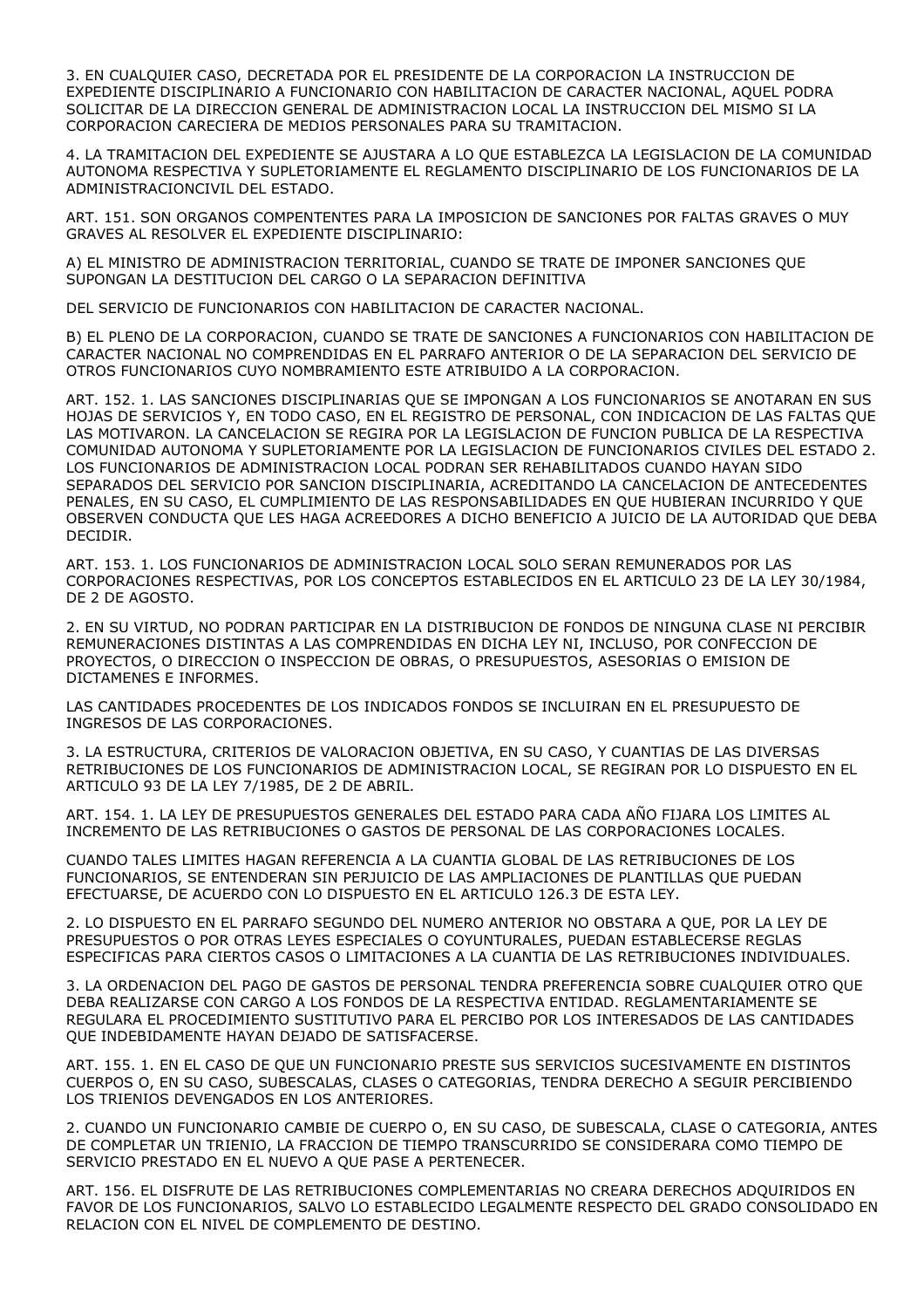ART. 157. LA AYUDA FAMILIAR, LAS INDEMNIZACIONES POR RAZON DEL SERVICIO O POR RESIDENCIA EN CIERTOS LUGARES DEL TERRITORIO NACIONAL DEL PERSONAL AL SERVICIO DE LAS CORPORACIONES LOCALES QUE TENGAN DERECHO A ELLAS, SERAN LAS MISMAS QUE CORRESPONDAN AL PERSONAL AL SERVICIO DE LA ADMINISTRACION DEL ESTADO. EN NINGUN CASO, HABRA DERECHO A PERCIBIR INDEMNIZACION POR CASA-HABITACION.

CAPITULO III DISPOSICIONES ESPECIFICAS PARA LOS FUNCIONARIOS CON HABILITACION DE CARACTER NACIONAL ART. 158. LA OBTENCION DE LA HABILITACION DE CARACTER NACIONAL SE REGIRA POR LO DISPUESTO EN EL ARTICULO 98 DE LA LEY 7/1985, DE 2 DE ABRIL, Y NORMAS REGLAMENTARIAS QUE LA DESARROLLEN.

ART. 159. 1. LA CREACION, CLASIFICACION Y SUPRESION DE PUESTOS DE TRABAJO RESERVADOS A FUNCIONARIOS CON HABILITACION DE CARACTER NACIONAL, SERA DE COMPETENCIA DEL MINISTERIO DE ADMINISTRACION TERRITORIAL, DE ACUERDO CON LOS LIMITES DE POBLACION, PRESUPUESTO Y DEMAS CIRCUNSTANCIAS GENERALES Y OBJETIVAS QUE SE ESTABLEZCAN REGLAMENTARIAMENTE.

2. EN LOS MUNICIPIOS DONDE EXISTA POBLACION MUY SUPERIOR A LA RESIDENTE DURANTE IMPORTANTES TEMPORADAS DEL AÑO O EN LOS QUE CONCURRAN LAS CONDICIONES DE CENTRO DE COMARCA O DE LOCALIZACION DE ACTIVIDADES O DE ACCION URBANISTICA MUY SUPERIOR A LA NORMAL, U OTRAS OBJETIVAS ANALOGAS, EL MINISTERIO DE ADMINISTRACION TERRITORIAL PODRA ACORDAR QUE EL PUESTO DE TRABAJO SE CLASIFIQUE EN CATEGORIA SUPERIOR A LA QUE CORRESPONDA POR SU POBLACION.

3. SE REGULARA REGLAMENTARIAMENTE LA SITUACION EN QUE HAYAN DE QUEDAR LOS FUNCIONARIOS QUE DESEMPEÑEN PUESTOS DE TRABAJO CUYA CLASIFICACION SEA ALTERADA, PUDIENDO PREVERSE, EN DETERMINADOS CASOS, QUE CONTINUEN COMO FUNCIONARIOS DE ADMINISTRACION GENERAL DE LA RESPECTIVA CORPORACION, CON RESPETO DE SUS RETRIBUCIONES BASICAS.

ART. 160. 1. LA PROVISION DE PUESTOS DE TRABAJO VACANTES RESERVADOS A FUNCIONARIOS CON HABILITACION DE CARACTER NACIONAL, SE REGIRA POR LO DISPUESTO EN EL ARTICULO 99 DE LA LEY 7/1985, DE 2 DE ABRIL, Y SUS NORMAS DE DESARROLLO.

2. PARA LA PROVISION DE ESTOS PUESTOS DE TRABAJO EN LOS AYUNTAMIENTOS DE Y BARCELONA SE TENDRA EN CUENTA LO ESTABLECIDO EN LA DISPOSICION ADICIONAL SEXTA DE LA LEY 7/1985, DE 2 DE ABRIL.

ART. 161. EN TODAS LAS ENTIDADES LOCALES EXISTIRA, AL MENOS, UN PUESTO DE TRABAJO QUE TENGA RETRIBUIDA LA RESPONSABILIDAD ADMINISTRATIVA DE LA FUNCION A QUE SE REFIERE EL ARTICULO 92.3, A), DE LA LEY 7/1985, DE 2 DE ABRIL.

NO OBSTANTE LO DISPUESTO EN EL PARRAFO ANTERIOR, REGLAMENTARIAMENTE SE DETERMINARAN POR LA ADMINISTRACION DEL ESTADO LOS SUPUESTOS, REQUISITOS Y CONDICIONES EN QUE PROCEDA LA AGRUPACION DE MUNICIPIOS U OTRAS ENTIDADES LOCALES A EFECTOS DE SOSTENIMIENTO EN COMUN DE DICHO PUESTO DE TRABAJO QUE, EN TAL CASO, SERA UN PUESTO UNICO PARA EL CONJUNTO DE LOS MUNICIPIOS O ENTIDADES AGRUPADAS. TALES AGRUPACIONES SERAN EN TODO CASO ACORDADAS POR EL ORGANO COMPETENTE DE LA RESPECTIVA COMUNIDAD AUTONOMA, SIN PERJUICIO DE LA COMPETENCIA DE LA ADMINISTRACION DEL ESTADO PARA LA CLASIFICACION DE LOS PUESTOS RESULTANTES DE LAS MISMAS.

IGUALMENTE DETERMINARA LA ADMINISTRACION DEL ESTADO LOS SUPUESTOS, REQUISITOS Y CONDICIONES EN QUE LOS MUNICIPIOS U OTRAS ENTIDADES LOCALES QUE CAREZCAN DE MEDIOS PARA SOSTENER EL PUESTO DE TRABAJO A QUE SE REFIERE EL PARRAFO PRIMERO Y NO SE HALLEN AGRUPADOS A TAL EFECTO A OTROS, QUEDARAN DISPENSADOS DE LA OBLIGACION DE SOSTENER DICHO PUESTO CUYAS FUNCIONES SERAN EN TALES CASOS EJERCIDAS POR LOS SERVICIOS DE ASISTENCIA DE LA RESPECTIVA PROVINCIA.

ART. 162. 1. LA FUNCION DE LA SECRETARIA COMPRENDE:

A) EL ASESORAMIENTO LEGAL PRECEPTIVO DE LA CORPORACION, ASI COMO DE SU PRESIDENCIA Y COMISIONES.

B) LA FE PUBLICA DE TODOS LOS ACTOS Y ACUERDOS.

2. EL ALCANCE Y CONTENIDO DE LA EXPRESADA FUNCION SERA DETERMINADO REGLAMENTARIAMENTE PARA LA ADMINISTRACION DEL ESTADO.

ART. 163. 1. EN LAS ENTIDADES LOCALES EN QUE ASI SE ESTABLEZCA REGLAMENTARIAMENTE POR LA ADMINISTRACION DEL ESTADO, EXISTIRA AL MENOS UN PUESTO DE TRABAJO DISTINTO DEL PREVISTO EN EL ARTICULO 161 QUE TENGA ATRIBUIDA LA RESPONSABILIDAD ADMINISTRATIVA DE LAS FUNCIONES DE CONTROL Y CALIZACION INTERNA DE LA GESTION ECONOMICO-FINANCIERA Y PRESUPUESTARIA Y DE LA CONTABILIDAD, CON EL ALCANCE Y CONTENIDO QUE EN AQUELLAS NORMAS SE DETERMINE.

2. EN LAS RESTANTES ENTIDADES LOCALES LAS FUNCIONES A QUE SE REFIERE EL NUMERO 1 DE ESTE ARTICULO FORMARAN PARTE DE LAS FUNCIONES QUE LEGALMENTE CORRESPONDEN A LOS PUESTOS DE TRABAJO A QUE SE REFIERE EL ARTICULO 161 DE ESTE LEY.

ART. 164. 1. EN LAS ENTIDADES LOCALES A QUE SE REFIERE EL NUMERO 1 DEL ARTICULO ANTERIOR EXISTIRA TAMBIEN UN PUESTO DE TRABAJO ESPECIFICO QUE TENGA ATRIBUIDA LA RESPONSABILIDAD ADMINISTRATIVA DE LAS FUNCIONES DE TESORERIA, QUE INCLUYE EL MANEJO Y CUSTODIA DE FONDOS Y VALORES DE LA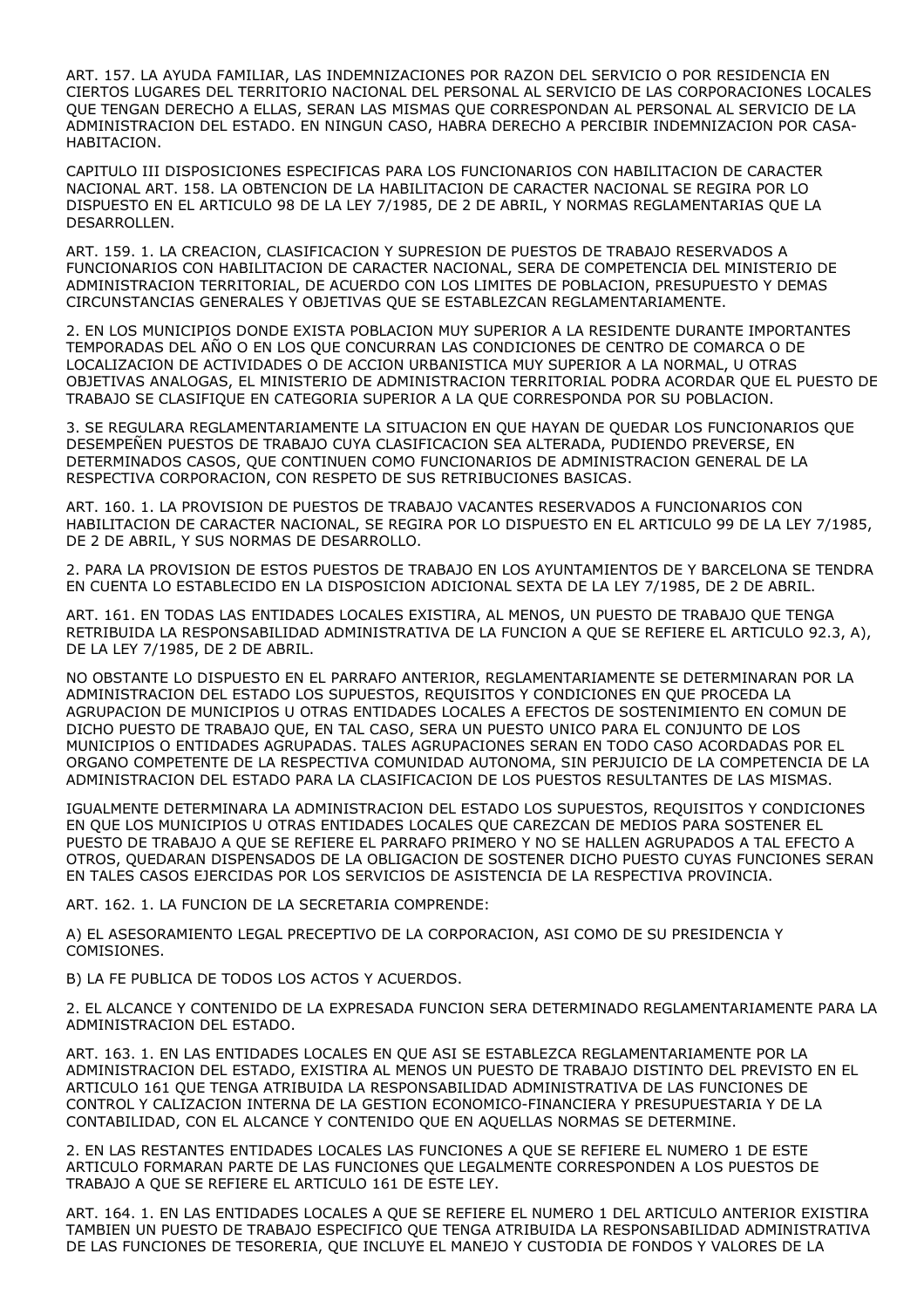ENTIDAD, Y RECAUDACION, QUE IMPLICA LA JEFATURA DE LOS SERVICIOS CORRESPONDIENTES, CON EL ALCANCE Y CONTENIDO QUE SE DETERMINEN REGLAMENTARIAMENTE POR LA ADMINISTRACION DEL ESTADO.

2. EL FUNCIONARIO CON HABILITACION DE CARACTER NACIONAL QUE DESEMPEÑE DICHO PUESTO DE TRABAJO, ANTES DE ENTRAR EN POSESION DEL MISMO, DEBERA CONSTITUIR EN LA FORMA PREVISTA POR LAS DISPOSICIONES VIGENTES. IGUAL OBLIGACION ALCANZARA A CUALQUIER OTRO FUNCIONARIO O MIEMBRO DE LA CORPORACION QUE, DE ACUERDO CON LO DISPUESTO EN EL ARTICULO 92.4 DE LA LEY 7/1985, DE 2 DE ABRIL, SE HAGA CARGO DE LA RESPONSABILIDAD A QUE SE REFIERE EL NUMERO ANTERIOR.

ART. 165. 1. ADEMAS DE LOS PUESTOS DE TRABAJO MINIMOS RESERVADOS A FUNCIONARIOS CON HABILITACION DE CARACTER NACIONAL A QUE SE REFIEREN LOS ARTICULOS ANTERIORES, LAS CORPORACIONES LOCALES, EN LOS TERMINOS QUE REGLAMENTARIAMENTE SE DETERMINEN POR LA ADMINISTRACION DEL ESTADO, PODRAN CREAR OTROS PUESTOS DE TRABAJO RESERVADOS IGUALMENTE A FUNCIONARIOS QUE POSEAN DICHA HABILITACION, CUYA CLASIFICACION CORRESPONDERA AL MINISTERIO DE ADMINISTRACION TERRITORIAL.

2. EN TODO CASO LA PROVISION DE ESTOS PUESTOS SE AJUSTARA AL SISTEMA GENERAL PREVISTO EN EL ARTICULO 99 DE LA LEY 7/1985, DE 2 DE ABRIL.

ART. 166. 1. LO DISPUESTO EN LOS ARTICULOS ANTERIORES NO IMPEDIRA LA ASIGNACION, A LOS PUESTOS DE TRABAJO A QUE LOS MISMOS SE REFIEREN, DE OTRAS FUNCIONES DISTINTAS O COMPLEMENTARIAS.

2. LA ASIGNACION DE FUNCIONES COMPLEMENTARIAS A DICHOS PUESTOS SE REALIZARA A TRAVES DE LA RELACION DE PUESTOS DE TRABAJO, SIN PERJUICIO DE QUE MIENTRAS ESTA NO HAYA SIDO APROBADA POR EL PLENO DE LA CORPORACION PUEDA EL PRESIDENTE ENTIDAD, EN USO DE SUS ATRIBUCIONES BASICAS EN ORDEN A LA DIRECCION DE LA ADMINISTRACION DE LA MISMA, ENCOMENDAR A LOS FUNCIONARIOS QUE DESEMPEÑAN DICHOS PUESTOS LA REALIZACION DE ESTE TIPO DE FUNCIONES.

CAPITULO IV DE LOS DEMAS FUNCIONARIOS DE CARRERA ART. 167. 1. LOS FUNCIONARIOS DE CARRERA DE LA ADMINISTRACION LOCAL QUE NO TENGAN HABILITACION DE CARACTER NACIONAL SE INTEGRARAN EN LAS ESCALAS DE ADMINISTRACION GENERAL Y ADMINISTRACION ESPECIAL DE CADA CORPORACION, QUE QUEDARAN AGRUPADAS CONFORME A LO DISPUESTO EN LA LEGISLACION BASICA DEL ESTADO SOBRE FUNCION PUBLICA, EN LOS GRUPOS QUE ESTE DETERMINE, DE ACUERDO CON LA TITULACION EXIGIDA PARA SU INGRESO.

2. LA ESCALA DE ADMINISTRACION GENERAL SE DIVIDE EN LAS SUBESCALAS SIGUIENTES: A) TECNICA.

- B) ADMINISTRATIVA.
- C) AUXILIAR.
- D) SUBALTERNA.

3. LA ESCALA DE ADMINISTRACION ESPECIAL SE DIVIDE EN LAS SUBESCALAS SIGUIENTES: A) TECNICA.

B) DE SERVICIOS ESPECIALES.

4. LA CREACION DE ESCALAS, SUBESCALAS Y CLASES DE FUNCIONARIOS Y LA CLASIFICACION DE LOS MISMOS DENTRO DE CADA UNA DE ELLAS, SE HARA POR CADA CORPORACION, DE ACUERDO CON LO PREVISTO EN ESTA LEY.

ART. 168. LA PROVISION DE PUESTOS DE TRABAJO QUE, DE CONFORMIDAD CON LA RELACION APROBADA, ESTEN RESERVADOS O PUEDAN SER DESEMPEÑADOS POR FUNCIONARIOS DE CARRERA, SE REGIRA POR LAS NORMAS QUE, EN DESARROLLO DE LA LEGISLACION BASICA EN MATERIA DE FUNCION PUBLICA LOCAL, DICTE LA ADMINISTRACION DEL ESTADO.

ART. 169. 1. CORRESPONDE A LOS FUNCIONARIOS DE LA ESCALA DE ADMINISTRACION GENERAL EL DESEMPEÑO DE LAS FUNCIONES COMUNES AL EJERCICIO DE LA ACTIVIDAD ADMINISTRATIVA. EN CONSECUENCIA, LOS PUESTOS DE TRABAJO PREDOMINANTEMENTE BUROCRATICOS HABRAN DE SER DESEMPEÑADOS POR FUNCIONARIOS TECNICOS, ADMINISTRATIVOS O AUXILIARES DE ADMINISTRACION GENERAL.

LA ADMINISTRACION DEL ESTADO FIJARA LOS CRITERIOS DE POBLACION, CLASIFICACION DE LA SECRETARIA RESPECTIVA Y DEMAS QUE SIRVAN PARA LA DETERMINACION DE LAS CORPORACIONES EN QUE PUEDAN EXISTIR PUESTOS DE TRABAJO A DESEMPEÑAR POR FUNCIONARIOS DE CADA UNA DE LAS SUBESCALAS DE LA ESCALA DE ADMINISTRACION GENERAL.

A) PERTENECERAN A LA SUBESCALA TECNICA DE ADMINISTRACION GENERAL, LOS FUNCIONARIOS QUE REALICEN TAREAS DE GESTION, ESTUDIO Y PROPUESTA DE CARACTER ADMINISTRATIVO DE NIVEL SUPERIOR.

B) PERTENECERAN A LA SUBESCALA ADMINISTRATIVA DE ADMINISTRACION GENERAL, LOS FUNCIONARIOS QUE REALICEN TAREAS ADMINISTRATIVAS, NORMALMENTE DE TRAMITE Y COLABORACION.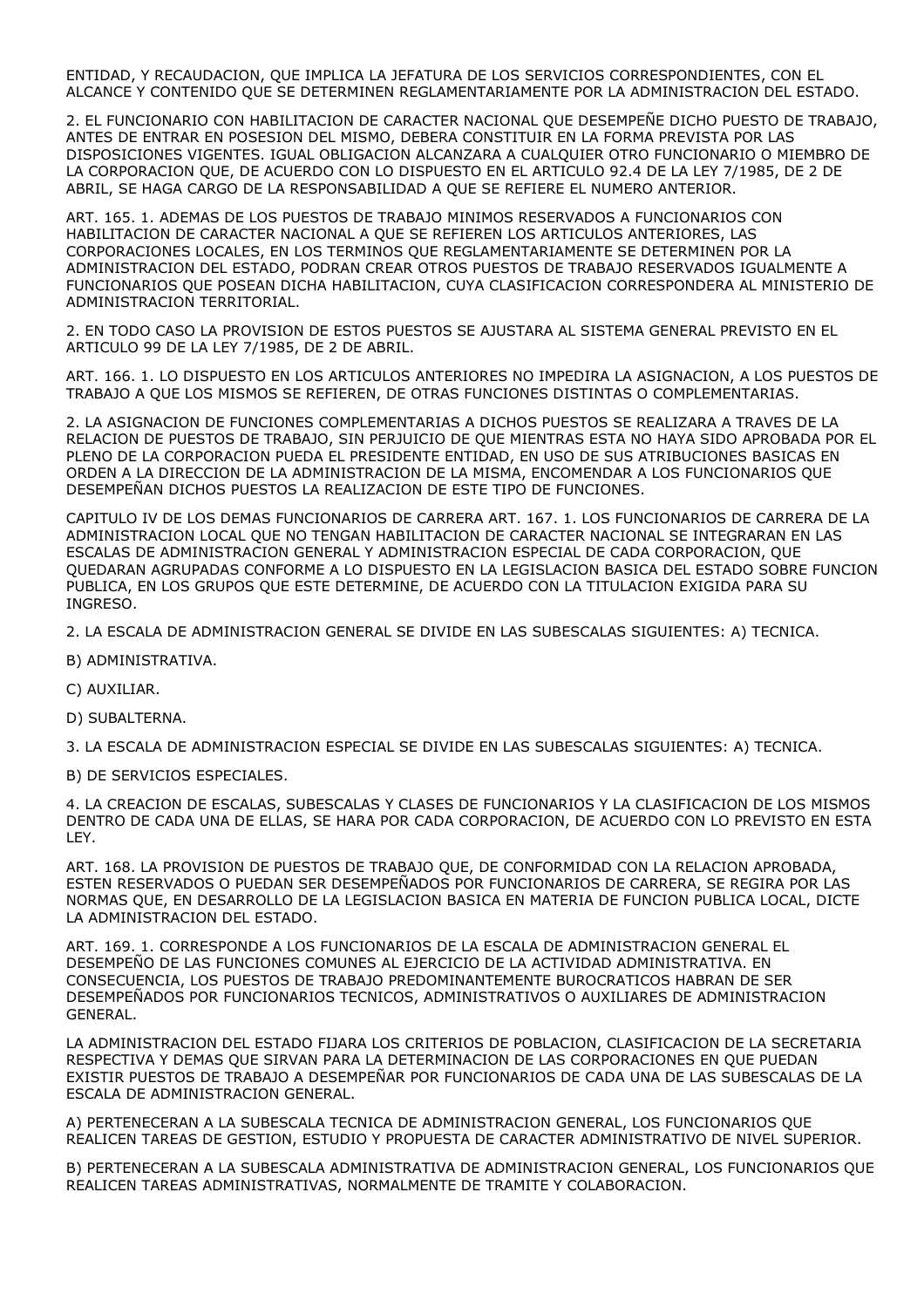C) PERTENECERAN A LA SUBESCALA AUXILIAR DE ADMINISTRACION GENERAL, LOS FUNCIONARIOS QUE REALICEN TAREAS DE MECANOGRAFIA, TAQUIGRAFIA, DESPACHO DE CORRESPONDENCIA, CALCULO SENCILLO, MANEJO DE MAQUINAS, ARCHIVO DE DOCUMENTOS Y OTROS SIMILARES.

D) PERTENECERAN A LA SUBESCALA DE SUBALTERNOS DE ADMINISTRACION GENERAL, LOS FUNCIONARIOS QUE REALICEN TAREAS DE VIGILANCIA Y CUSTODIA INTERIOR DE OFICINAS, ASI COMO MISIONES DE CONSERJE, UJIER, PORTERO U OTRAS ANALOGAS EN EDIFICIOS Y SERVICIOS DE LA CORPORACION.

PODRA ESTABLECERSE LA NORMATIVA ADECUADA PARA QUE LOS PUESTOS DE TRABAJO ATRIBUIDOS A ESTA SUBESCALA PUEDAN SER DESEMPEÑADOS POR FUNCIONARIOS DE SERVICIOS ESPECIALES QUE, POR EDAD U OTRAS RAZONES, TENGAN DISMINUIDA SU CAPACIDAD PARA MISIONES DE PARTICULAR ESFUERZO O PENOSIDAD, PERO QUE CONSERVEN LA REQUERIDA PARA LAS TAREAS DE SUBALTERNO.

2. HASTA TANTO SE DICTEN LAS NORMAS REGLAMENTARIAS PREVISTAS EN EL ARTICULO 100.2 DE LA LEY 7/1985, DE 2 DE ABRIL, LA SELECCION DE LOS FUNCIONARIOS A QUE SE REFIERE EL NUMERO ANTERIOR SE AJUSTARA A LAS SIGUIENTES REGLAS:

A) EL INGRESO EN LA SUBESCALA TECNICA SE HARA POR OPOSICION LIBRE Y SE PRECISARA ESTAR EN POSESION DEL TITULO DE LICENCIADO EN DERECHO, EN CIENCIAS POLITICAS, ECONOMICAS O EMPRESARIALES, INTENDENTE MERCANTIL O ACTUARIO.

NO OBSTANTE, SE RESERVARAN PARA PROMOCION INTERNA EL 25 POR 100 DE LOS PUESTOS DE TRABAJO PARA ADMINISTRATIVOS DE LA PROPIA CORPORACION QUE POSEAN LA TITULACION INDICADA, CUENTEN, COMO MINIMO, CON CINCO AÑOS DE SERVICIOS EN LA SUBESCALA DE PROCEDENCIA Y SUPEREN LAS PRUEBAS SELECTIVAS CORRESPONDIENTES.

B) EL INGRESO EN LA SUBESCALA ADMINISTRATIVA SE HARA POR OPOSICION LIBRE, Y SE PRECISARA ESTAR EN POSESION DEL TITULO DE BACHILLER, FORMACION PROFESIONAL DE SEGUNDO GRADO, O EQUIVALENTE.

NO OBSTANTE, SE RESERVARAN PARA PROMOCION INTERNA EL 50 POR 100 DE LOS PUESTOS DE TRABAJO EXISTENTES PARA LOS PERTENECIENTES A LA SUBESCALA DE AUXILIARES DE ADMINISTRACION GENERAL QUE POSEAN LA TITULACION INDICADA, Y CUENTEN CON CINCO AÑOS DE SERVICIOS EN LA SUBESCALA.

C) EL INGRESO EN LA SUBESCALA AUXILIAR SE HARA POR OPOSICION LIBRE, CON EXIGENCIA, EN TODO CASO, DE TITULO DE GRADUADO ESCOLAR, FORMACION PROFESIONAL DE PRIMER GRADO, O EQUIVALENTE.

D) EL INGRESO EN LA SUBESCALA SUBALTERNA SE HARA POR CONCURSO, OPOSICION O CONCURSO-OPOSICION LIBRE, SEGUN ACUERDO DE LA CORPORACION, Y CON EXIGENCIA DEL CERTIFICADO DE ESCOLARIDAD.

ART. 170. 1. TENDRAN LA CONSIDERACION DE FUNCIONARIOS DE ADMINISTRACION ESPECIAL LOS QUE TENGAN ATRIBUIDO EL DESEMPEÑO DE LAS FUNCIONES QUE CONSTITUYEN EL OBJETO PECULIAR DE UNA CARRERA, PROFESION, ARTE U OFICIO.

2. LOS PUESTOS DE TRABAJO A DESEMPEÑAR POR FUNCIONARIOS DE SERVICIOS ESPECIALES PODRAN EXISTIR EN CUALQUIER CLASE DE CORPORACION.

3. EL PERSONAL QUE FORME PARTE DE LOS SERVICIOS DE INFORMATICA DE LAS CORPORACIONES LOCALES, QUE NO RESULTE INCLUIDO EN LAS SUBESCALAS DE ADMINISTRACION GENERAL, SERA CLASIFICADO SEGUN LA NATURALEZA DE SU ESPECIALIDAD Y LOS TITULOS EXIGIDOS PARA SU INGRESO, EN LA CLASE QUE CORRESPONDA DE LAS SUBESCALAS TECNICAS O DE SERVICIOS ESPECIALES.

ART. 171. 1. PERTENECERAN A LA SUBESCALA TECNICA DE ADMINISTRACION ESPECIAL, LOS FUNCIONARIOS QUE DESARROLLEN TAREAS QUE SON OBJETO DE UNA CARRERA PARA CUYO EJERCICIO EXIGEN LAS LEYES ESTAR EN POSESION DE DETERMINADOS TITULOS ACADEMICOS O PROFESIONALES.

EN ATENCION AL CARACTER Y NIVEL DEL TITULO EXIGIDO, DICHOS FUNCIONARIOS SE DIVIDEN EN TECNICOS SUPERIORES, MEDIOS Y AUXILIARES, Y, A SU VEZ, CADA CLASE PODRA COMPRENDER DISTINTAS RAMAS Y ESPECIALIDADES.

2. EL INGRESO EN ESTA SUBESCALA SE HARA POR OPOSICION, CONCURSO O CONCURSO-OPOSICION LIBRE, SEGUN ACUERDE LA CORPORACION RESPECTIVA, Y SE REQUERIRA ESTAR EN POSESION DEL TITULO ACADEMICO O PROFESIONAL CORRESPONDIENTE A LA CLASE O ESPECIALIDAD DE QUE SE TRATE; TODO ELLO SIN PERJUICIO DE LAS NORMAS QUE PUEDA DICTAR LA ADMINISTRACION DEL ESTADO, EN USO DE LA AUTORIZACION CONTENIDA EN EL ARTICULO 100.2 DE LA LEY 7/1985, DE 2 DE ABRIL.

3. EN TODO CASO, LA PROVISION DE PLAZAS DE MEDICOS DE LA BENEFICENCIA PROVINCIAL PODRA HACERSE DE ACUERDO CON SU REGULACION ESPECIFICA O MEDIANTE LOS PROCEDIMIENTOS REGULADOS EN ESTE ARTICULO.

ART. 172. 1. PERTENECERAN A LA SUBESCALA DE SERVICIOS ESPECIALES, LOS FUNCIONARIOS QUE DESARROLLEN TAREAS QUE REQUIERAN UNA APTITUD ESPECIFICA, Y PARA CUYO EJERCICIO NO SE EXIJA, CON CARACTER GENERAL, LA POSESION DE TITULOS ACADEMICOS O PROFESIONALES DETERMINADOS.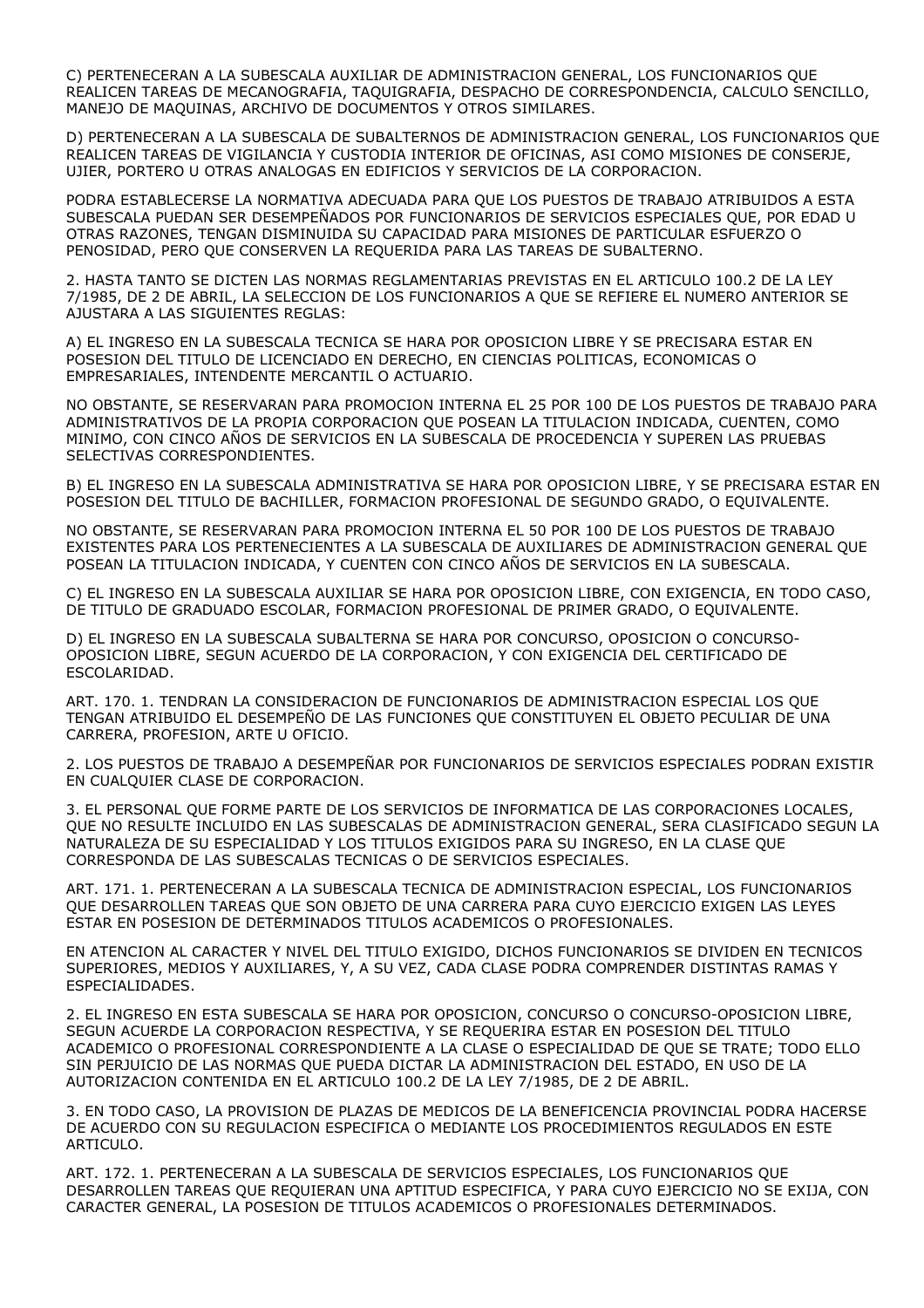2. SE COMPRENDERAN EN ESTA SUBESCALA, Y SIN PERJUICIO DE LAS PECULIARIDADES DE CADA CORPORACION, LAS SIGUIENTES CLASES: A) POLICIA LOCAL Y SUS AUXILIARES.

B) SERVICIO DE EXTINCION DE INCENDIOS.

C) PLAZAS DE COMETIDOS ESPECIALES.

D) PERSONAL DE OFICIOS.

3. EL INGRESO EN LA SUBESCALA DE SERVICIOS ESPECIALES SE HARA POR OPOSICION, CONCURSO O CONCURSO-OPOSICION LIBRE, SEGUN ACUERDE LA CORPORACION RESPECTIVA, SIN PERJUICIO DE LO QUE DISPONGAN LAS NORMAS ESPECIFICAS DE APLICACION A LOS FUNCIONARIOS DE POLICIA LOCAL Y DEL SERVICIO DE EXTINCION DE INCENDIOS.

ART. 173. LA POLICIA LOCAL EJERCERA SUS FUNCIONES DE ACUERDO CON LO PREVISTO EN LA LEY ORGANICA DE FUERZAS Y CUERPOS DE SEGURIDAD.

ART. 174. SE COMPRENDERAN EN LA CLASE DE COMETIDOS ESPECIALES AL PERSONAL DE LAS BANDAS DE MUSICA Y LOS RESTANTES FUNCIONARIOS QUE REALICEN TAREAS DE CARACTER PREDOMINANTEMENTE NO MANUAL, NO COMPRENDIDAS EN EL ARTICULO 171.1, EN LAS DIVERSAS RAMAS O SECTORES DE ACTUACION DE LAS CORPORACIONES LOCALES, SUBDIVIDIENDOLAS EN CATEGORIAS, SEGUN EL NIVEL DE TITULACION EXIGIDO.

ART. 175. 1. SE INTEGRARAN EN LA CLASE DE PERSONAL DE OFICIOS, LOS FUNCIONARIOS QUE REALICEN TAREAS DE CARACTER PREDOMINANTEMENTE MANUAL, EN LOS DIVERSOS SECTORES DE ACTUACION DE LAS CORPORACIONES LOCALES, REFERIDAS A UN DETERMINADO OFICIO, INDUSTRIA O ARTE.

2. SE CLASIFICARAN, DENTRO DE CADA OFICIO, INDUSTRIA O ARTE, EN ENCARGADO, MAESTRO, OFICIAL, AYUDANTE Y OPERARIO, SEGUN EL GRADO DE RESPONSABILIDAD O DE ESPECIALIZACION, Y SIENDO NECESARIO, EN TODO CASO, POSEER LA TITULACION EXIGIDA PARA EL INGRESO, CONFORME A LO DISPUESTO POR LA LEGISLACION BASICA DE FUNCION PUBLICA.

3. LO DISPUESTO EN LOS APARTADOS ANTERIORES SE ENTIENDE SIN PERJUICIO DE QUE ESTAS TAREAS NO TENGAN LA CONSIDERACION DE FUNCIONES PUBLICAS A QUE SE REFIERE EL ARTICULO 92.2 DE LA LEY 7/1985, DE 2 DE ABRIL.

CAPITULO V.

PERSONAL EVENTUAL Y LABORAL ART. 176. 1. EL PERSONAL EVENTUAL SE RIGE POR LO ESTABLECIDO EN EL ARTICULO 104 DE LA LEY 7/1985, DE 2 DE ABRIL.

2. LOS PUESTOS DE TRABAJO RESERVADOS A ESTE TIPO DE PERSONAL DEBERAN FIGURAR EN LA PLANTILLA DE PERSONAL DE LA CORPORACION.

3. PODRAN SER DESEMPEÑADOS POR PERSONAL EVENTUAL DETERMINADOS PUESTOS DE TRABAJO DE CARACTER DIRECTIVO, INCLUIDOS EN LA RELACION DE PUESTOS DE TRABAJO DE LA CORPORACION, DE ACUERDO CON LO QUE DISPONGAN LAS NORMAS QUE DICTE EL ESTADO PARA SU CONFECCION. EN ESTOS SUPUESTOS, EL PERSONAL EVENTUAL DEBERA REUNIR LAS CONDICIONES ESPECIFICAS QUE SE EXIJAN A LOS FUNCIONARIOS QUE PUEDAN DESEMPEÑAR DICHOS PUESTOS.

4. EN NINGUN CASO EL DESEMPEÑO DE UN PUESTO DE TRABAJO RESERVADO A PERSONAL EVENTUAL CONSTITUIRA MERITO PARA EL ACCESO A LA FUNCION PUBLICA O A LA PROMOCION INTERNA.

ART. 177. 1. LA SELECCION DEL PERSONAL LABORAL SE RIGE POR LO ESTABLECIDO EN EL ARTICULO 103 DE LA LEY 7/1985, DE 2 DE ABRIL.

2. LA CONTRATACION LABORAL PUEDESER POR TIEMPO INDEFINIDO, DE DURACION DETERMINADA, A TIEMPO PARCIAL, Y DEMAS MODALIDADES PREVISTAS EN LA LEGISLACION LABORAL.

EL REGIMEN DE TALES RELACIONES SERA, EN SU INTEGRIDAD, EL ESTABLECIDO EN LAS NORMAS DE DERECHO LABORAL.

3. SERA NULO EL CONTRATO LABORAL POR TIEMPO INDEFINIDO CELEBRADO POR UNA ENTIDAD LOCAL CON PERSONA INCURSA EN ALGUNA DE LAS CAUSAS DE INCAPACIDAD ESPECIFICA QUE SEAN DE APLICACION A LOS FUNCIONARIOS Y AL PERSONAL INTERINO.

TITULO VIII HACIENDAS LOCALES CAPITULO PRIMERO PRINCIPIOS GENERALES SECCION PRIMERA. PRELIMINAR ART. 178. 1. CONSTITUYEN LOS MEDIOS ECONOMICOS DE LAS ENTIDADES LOCALES EL PRODUCTO DE LOS RECURSOS RECONOCIDOS POR LAS LEYES Y LAS PROPIEDADES, VALORES Y DERECHOS PERTENECIENTES A LAS MISMAS.

2. LA GESTION ECONOMICA DE LAS ENTIDADES LOCALES TENDRA POR OBJETO LA ADMINISTRACION DE LOS BIENES, RENTAS, TRIBUTOS, DERECHOS Y ACCIONES QUE LES PERTENEZCAN, A CUYO FIN LES CORRESPONDEN LAS FUNCIONES SIGUIENTES:

A) LA ADMINISTRACION Y APROVECHAMIENTO DEL PATRIMONIO.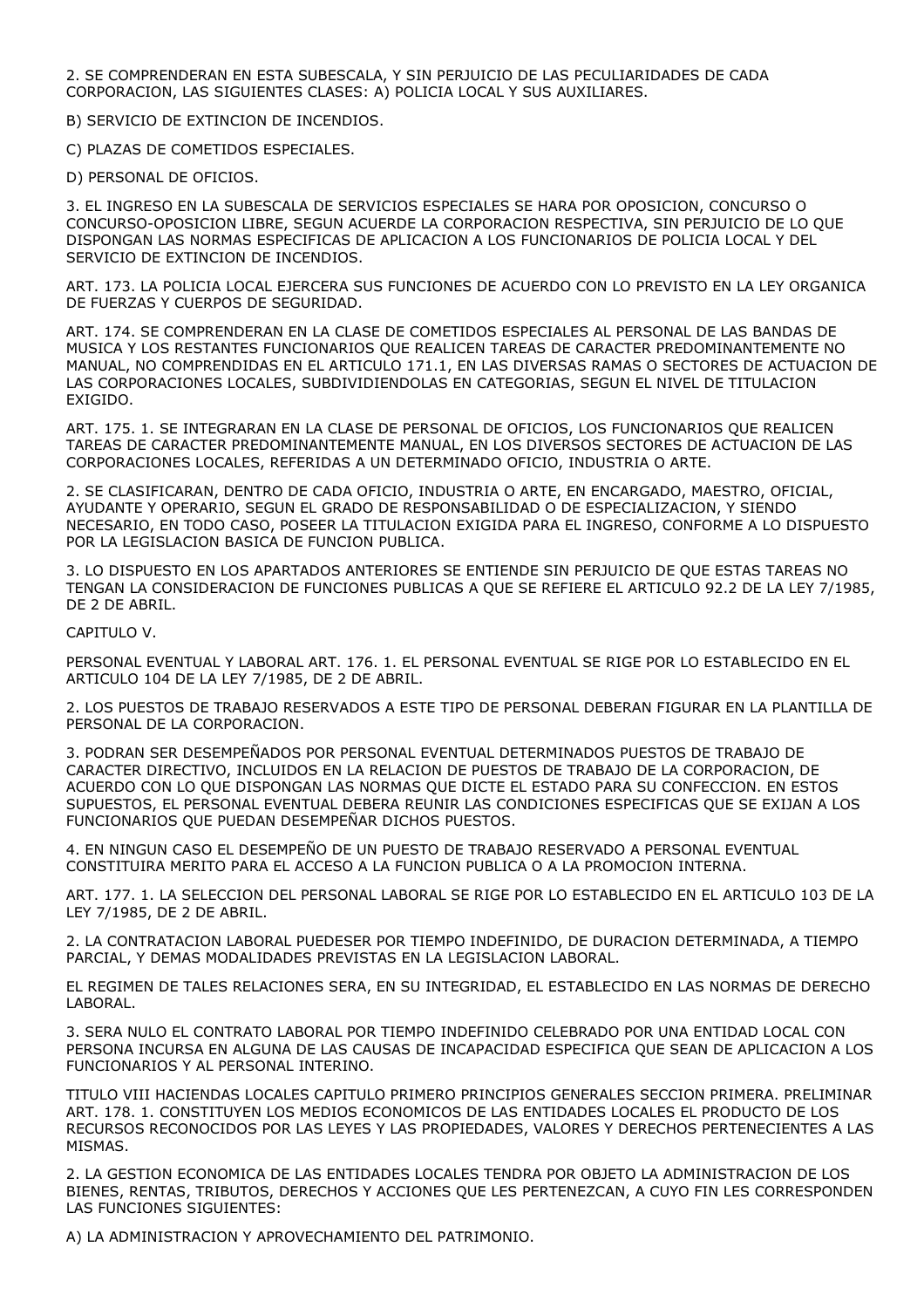B) LA IMPOSICION Y ORDENACION DE LOS RECURSOS AUTORIZADOS POR LA LEY.

C) EL RECONOCIMIENTO, GESTION, LIQUIDACION, INSPECCION Y RECAUDACION DE LOS TRIBUTOS, RENTAS Y DEMAS DERECHOS ECONOMICOS.

D) LA SANCION DE INFRACCIONES.

E) LA ORDENACION DE GASTOS Y EL RECONOCIMIENTO, LIQUIDACION Y PAGO DE OBLIGACIONES.

F) LA PLANIFICACION Y PROGRAMACION DE SU ACTIVIDAD ECONOMICA.

G) LA FORMACION, APROBACION, EJECUCION Y LIQUIDACION DE LOS PRESUPUESTOS.

H) LA CONTABILIDAD Y RENDICION DE CUENTAS.

I) EL EJERCICIO DE DERECHOS, ADOPCION DE MEDIDAS E IMPLANTACION Y ORGANIZACION DE SERVICIOS PARA EL CUMPLIMIENTO DE LAS FUNCIONES ECONOMICO-ADMINISTRATIVAS QUE LA LEY LES ASIGNA.

J) LA ACCION ANTE LOS TRIBUNALES EN DEFENSA DE LOS DERECHOS E INTERESES DE SUS HACIENDAS.

ART. 179. LA ADMINISTRACION DEL ESTADO PODRA COMPROBAR EL DESTINO DADO POR LAS CORPORACIONES LOCALES A LOS FONDOS PROCEDENTES DE LAS ASIGNACIONES PRESUPUESTARIAS Y PARTICIPACIONES EN INGRESOS DE CARACTER FINALISTA, Y OBTENER INFORMACION SOBRE EL GRADO DE UTILIZACION DE SUS RECURSOS TRIBUTARIOS PROPIOS Y EL NIVEL DE PRESTACION DE SERVICIOS PUBLICOS DE CARACTER BASICO.

SECCION SEGUNDA. DE LOS DERECHOS ECONOMICOS DE LA HACIENDA LOCAL ART. 180. 1. LAS ENTIDADES LOCALES NO PODRAN ENAJENAR O HIPOTECAR SUS DERECHOS Y PROPIEDADES NI CONCEDER EXENCIONES, PERDONES, REBAJAS O MORATORIAS PARA EL PAGO DE SUS RECURSOS O DE LOS CREDITOS POR CUALQUIER CONCEPTO QUE TUVIESEN LIQUIDADOS A SU FAVOR, EXCEPTO EN LOS CASOS PREVISTOS POR LAS 2. LAS TRANSACCIONES Y ARBITRAJES PREVISTOS EN EL ARTICULO 39 DE LA LEY GENERAL PRESUPUESTARIA REQUERIRAN, CUANDO AFECTEN A DERECHOS DE LAS HACIENDAS DE LAS ENTIDADES LOCALES, EL ACUERDO DEL ORGANO DE GOBIERNO DE LA COMUNIDAD AUTONOMA CORRESPONDIENTE QUE TUVIERA ASUMIDA ESA COMPETENCIA.

ART. 181. 1. EN LOS PROCEDIMIENTOS PARA EL REINTEGRO A LAS HACIENDAS LOCALES EN LOS CASOS DE ALCANCE, DESFALCOS Y MALVERSACIONES DE FONDOS Y EFECTOS O FALTAS EN LOS MISMOS, CUALQUIERA QUE SEA SU DENOMINACION, SERA DE APLICACION LO PREVISTO EN LOS ARTICULOS 140 A 146 DE LA LEY GENERAL PRESUPUESTARIA, CORRESPONDIENDO AL PRESIDENTE DE LA CORPORACION LA INSTRUCCION DE LAS DILIGENCIAS PREVIAS, ADOPCION DE MEDIDAS DE ASEGURAMIENTO Y LA COMUNICACION AL TRIBUNAL DE CUENTAS.

2. CUANDO EN TALES PROCEDIMIENTOS, LOS BIENES EMBARGADOS AL FUNCIONARIO O AL RESPONSABLE NO BASTARAN A CUBRIR EL DESFALCO O ALCANCE Y SE OBSERVARE QUE AL APROBARSE LA FIANZA SE VALORO POR CUANTIA SUPERIOR A LA QUE LE CORRESPONDIERA CON ARREGLO A LOS TIPOS ESTABLECIDOS O POR MENOR CANTIDAD DE LA SEÑALADA PARA LA GARANTIA, SE PROCEDERA SOLAMENTE POR LA DIFERENCIA DE VALORES QUE RESULTE DE MENOS CONTRA LOS MIEMBROS DE LA CORPORACION QUE HUBIERAN CALIFICADO Y APROBADO LA FIANZA, EN LOS TERMINOS DEL ARTICULO 78.2 DE LA LEY 7/1985, DE 2 DE ABRIL.

3. EL ACUERDO DE INCOACION DEL EXPEDIENTE DE RESPONSABILIDAD ADMINISTRATIVA QUE SEA PROCEDENTE, ASI COMO EL NOMBRAMIENTO DE JUEZ INSTRUCTOR SE ADOPTARA POR EL PRESIDENTE DE LA ENTIDAD LOCAL RESPECTIVA.

SECCION TERCERA. DE LAS OBLIGACIONES ART. 182. 1. LAS DEUDAS CONTRAIDAS POR LAS ENTIDADES LOCALES NO PODRAN SER EXIGIDAS POR EL PROCEDIMIENTO DE APREMIO, A EXCEPCION DE LAS ASEGURADAS CON PRENDA O HIPOTECA, NO PUDIENDO NINGUNA AUTORIDAD NI TRIBUNAL DESPACHAR MANDAMIENTO DE EJECUCION NI DICTAR PROVIDENCIA DE EMBARGO, CONTRA BIENES Y DERECHOS DE DICHAS ENTIDADES.

2. AQUELLOS CREDITOS QUE LOS SEAN A FAVOR DE LAS HACIENDAS ESTATAL Y AUTONOMICA PODRAN EXTINGUIRSE POR LA VIA DE LA COMPENSACION, EN LOS TERMINOS QUE ESTABLECE EL ARTICULO 109 DE LA LEY 7/1985, DE 2 DE ABRIL.

3. SOLO SERAN EXIGIBLES A LAS ENTIDADES LOCALES LAS OBLIGACIONES DE PAGO QUE RESULTEN DE LA EJECUCION DE SUS RESPECTIVOS PRESUPUESTOS O LOS DERIVADOS DE SENTENCIA JUDICIAL FIRME, A CUYO CUMPLIMIENTO SE PROCEDERA DE INMEDIATO, TRAS LA NOTIFICACION O CONOCIMIENTO FEHACIENTE DE LA MISMA.

4. CUANDO EL CUMPLIMIENTO DE RESOLUCION DE AUTORIDAD O TRIBUNAL IMPLICASE ABONO DE CANTIDADES PARA EL QUE NO FUERA POSIBLE ALLEGAR RECURSOS POR CUALQUIERA DE LAS VIAS PRESUPUESTARIAS NORMALES, PODRA FRACCIONARSE SU PAGO HASTA UN MAXIMO DE CINCO ANUALIDADES, CONSIGNANDOSE EN LOS RESPECTIVOS PRESUPUESTOS EL PRINCIPAL MAS LOS INTERESES DE DEMORA.

5. LAS ENTIDADES LOCALES ESTARAN EXCEPTUADAS DE LA PRESENTACION DE CAUCIONES, FIANZAS O DEPOSITOS ANTE LOS TRIBUNALES DE CUALQUIER JURISDICCION Y ORGANISMOS DE LA ADMINISTRACION.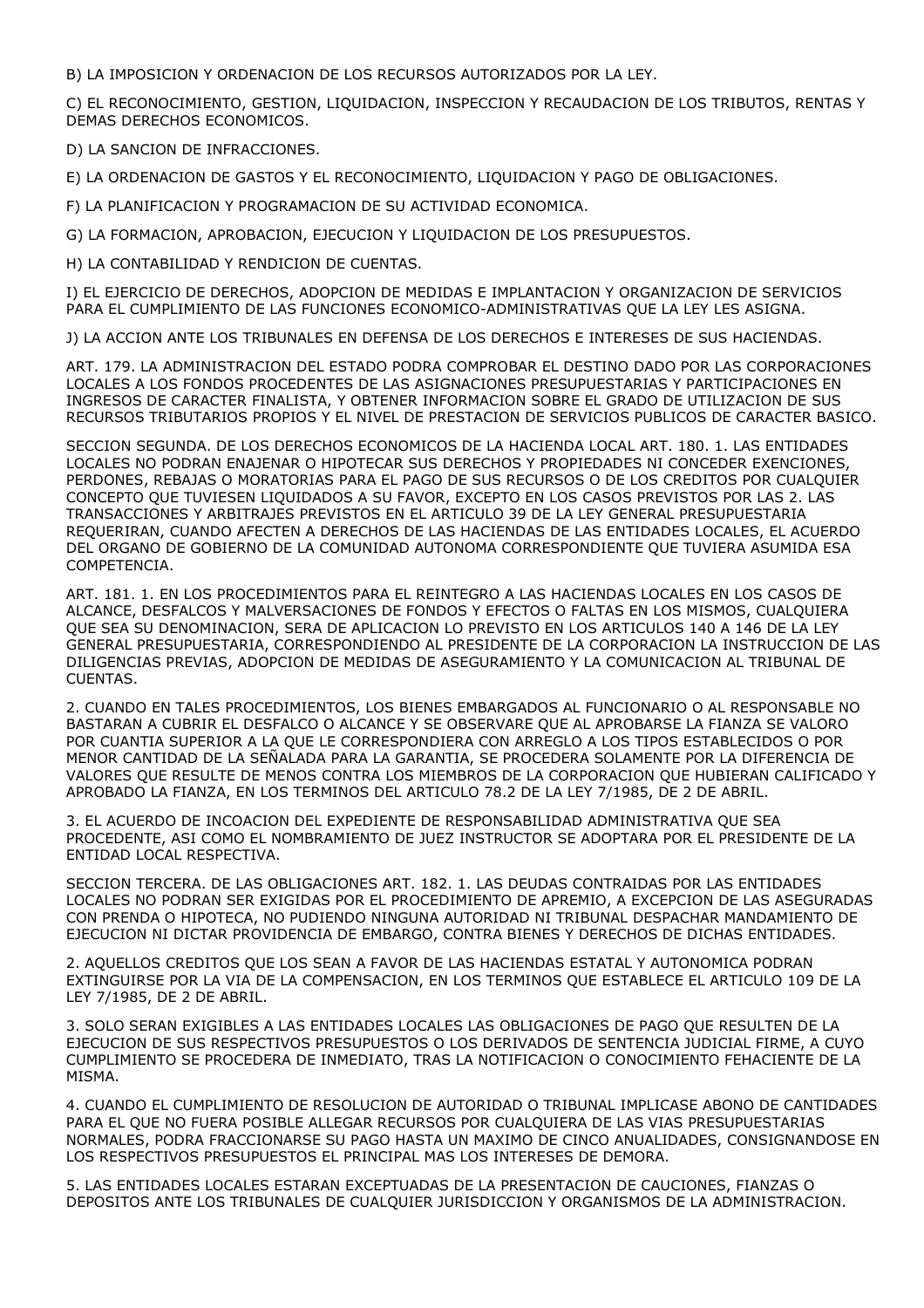6. LAS ACTUACIONES INSPECTORAS DE LOS DISTINTOS ORGANISMOS ESTATALES Y AUTONOMICOS COMPETENTES CERCA DE LAS ENTIDADES LOCALES SE PONDRAN EN CONOCIMIENTO DE LOS PRESIDENTES MEDIANTE COMUNICACION EN LA QUE, DE FORMA RAZONADA, SE EXPONGA EL OBJETO DE LA MISMA.

7. EN CASO DE DISCONFORMIDAD CON LA REALIZACION DE LA INSPECCION, LAS MOCIONES A QUE SE REFIERE EL PARRAFO ANTERIOR SERAN RESUELTAS POR EL MINISTRO A QUIEN CORRESPONDA EL SERVICIO AFECTADO, O AUTORIDAD CORRESPONDIENTE DE LA RESPECTIVA COMUNIDAD AUTONOMA.

ART. 183. SOLO POR MEDIO DE UNA LEY SE PODRAN ESTABLECER SERVICIOS QUE REPRESENTEN CARGAS ECONOMICAS PARA LAS ENTIDADES LOCALES O DETERMINAR OBLIGACIONES QUE TENGAN POR OBJETO COSTEAR O SUBVENCIONAR ATENCIONES DE LAS RESTANTES ADMINISTRACIONES PUBLICAS.

SECCION CUARTA. DE LOS BENEFICIOS FISCALES ART. 184. LAS ENTIDADES LOCALES Y SUS ORGANISMOS AUTONOMOS, ASI COMO LOS CONSORCIOS EN LOS QUE PARTICIPEN GOZARAN DE LOS BENEFICIOS FISCALES PREVISTOS EN LAS LEYES.

CAPITULO II NORMAS TRIBUTARIAS COMUNES SECCION PRIMERA. IMPOSICION Y ORDENACION DE TRIBUTOS ART. 185. 1. SALVO EN LOS SUPUESTOS EXPRESAMENTE PREVISTOS EN LAS LEYES, LAS ENTIDADES LOCALES ACORDARAN LA IMPOSICION DE SUS TRIBUTOS PROPIOS Y APROBARAN, SIMULTANEAMENTE, LAS CORRESPONDIENTES ORDENANZAS PARA SU APLICACION, CON EL VOTO FAVORABLE DE LA MAYORIA ABSOLUTA DEL NUMERO LEGAL DE SUS MIEMBROS.

2. DE IGUAL FORMA PODRAN APROBAR ORDENANZAS GENERALES DE GESTION, RECAUDACION E INSPECCION.

3. EN TODO CASO, LAS ORDENANZAS REGULADORAS DE LOS TRIBUTOS LOCALES DEBERAN CONTENER: A) LA DETERMINACION DEL HECHO IMPONIBLE, DEL SUJETO PASIVO Y DE LAS EXENCIONES, REDUCCIONES Y DEMAS BENEFICIOS LEGALMENTE APLICABLES.

B) LAS BASES, LOS TIPOS DE GRAVAMEN APLICABLES O LAS CUOTAS EXIGIBLES, ASI COMO LOS DEMAS ELEMENTOS DETERMINANTES DE LA CUANTIA DE LA DEUDA TRIBUTARIA.

C) LOS PLAZOS Y FORMA DE DECLARACION E INGRESOS.

D) EL REGIMEN DE INFRACCIONES Y SANCIONES.

E) LAS FECHAS DE SU APROBACION Y DEL COMIENZO DE SU VIGENCIA.

F) LAS DEMAS PARTICULARIDADES QUE DETERMINEN LAS LEYES Y DEMAS DISPOSICIONES DICTADAS PARA SU EJECUCION Y LAS QUE LA ENTIDAD LOCAL ESTIME PERTINENTES.

ART. 186. LAS ENTIDADES LOCALES, AL ACORDAR LA ORDENACION E IMPOSICION DE SUS TRIBUTOS PROPIOS DEBERAN TENER INEXCUSABLEMENTE EN CUENTA:

A) QUE CUANDO LAS LEYES OTORGUEN EXENCIONES A CONDICION DE RECIPROCIDAD INTERNACIONAL, LAS ENTIDADES LOCALES HABRAN DE APLICARLAS EN SU CASO, NO PUDIENDO CONSIDERARLAS ANULADAS POR FALTA DE ELLA SIN PREVIA DECLARACION DEL GOBIERNO.

B) QUE LA SOLA IDENTIDAD DEL OBJETO, DE LA BASE O DEL CONTRIBUYENTE Y AUN LA DE TODOS DICHOS ELEMENTOS, DE DOS O MAS TRIBUTOS DE CARACTER LOCAL, NO INVALIDAN NINGUNO DE ESTOS, SIEMPRE QUE LOS CONCEPTOS DE IMPOSICION SEAN DIFERENTES.

ART. 187. 1. CUANDO EL ESTADO OTORGUE EXENCION EN EL PAGO DE TRIBUTOS LOCALES A ALGUNA EMPRESA O ENTIDAD, QUEDARA SUBROGADO EN LA OBLIGACION DE ABONAR A LA ENTIDAD LOCAL RESPECTIVA EL IMPORTE DE LOS MISMOS CON ARREGLO A LOS TIPOS DE GRAVAMEN VIGENTES EN LA FECHA DEL OTORGAMIENTO, SALVO DISPOSICION LEGAL EN CONTRARIO.

2. LAS LEYES QUE AUTORICEN LA DESGRAVACION TOTAL O PARCIAL DE IMPUESTOS LOCALES, PROVEERAN A LA PERTINENTE SUSTITUCION POR OTROS DE RENDIMIENTO Y CARACTERISTICAS SIMILARES.

ART. 188. 1. LOS ACUERDOS ADOPTADOS POR LAS ENTIDADES LOCALES EN MATERIA DE IMPOSICION Y ORDENACION DE TRIBUTOS PROPIOS, ASI COMO SUS MODIFICACIONES, SE SOMETERAN A INFORMACION PUBLICA Y AUDIENCIA A LOS INTERESADOS POR EL PLAZO MINIMO DE TREINTA DIAS, MEDIANTE EXPOSICION PUBLICA EN EL TABLON DE ANUNCIOS DE LA ENTIDAD, DURANTE CUYO PLAZO PODRAN EXAMINAR EL EXPEDIENTE Y PRESENTAR LAS RECLAMACIONES Y SUGERENCIAS QUE ESTIMEN OPORTUNAS.

2. LAS ENTIDADES LOCALES PUBLICARAN ANUNCIOS DE TALES ACUERDOS EN EL <BOLETIN OFICIAL> DE LA PROVINCIA Y EN EL DE LA PROPIA CORPORACION, SI LO HUBIERE.

ART. 189. 1. FINALIZADO EL PLAZO DE EXPOSICION PUBLICA A QUE SE REFIERE EL ARTICULO ANTERIOR, LAS ENTIDADES LOCALES ADOPTARAN, EN EL PLAZO DE UN MES, LOS ACUERDOS DEFINITIVOS QUE PROCEDAN, RESOLVIENDO LAS RECLAMACIONES Y SUGERENCIAS PRESENTADAS.

2. EN EL SUPUESTO DE QUE NO SE HUBIERAN PRESENTADO RECLAMACIONES O SUGERENCIAS, SE ENTENDERA DEFINITIVAMENTE ADOPTADO EL ACUERDO DE IMPOSICION DE TRIBUTOS Y DE APROBACION O MODIFICACION DE LAS ORDENANZAS FISCALES.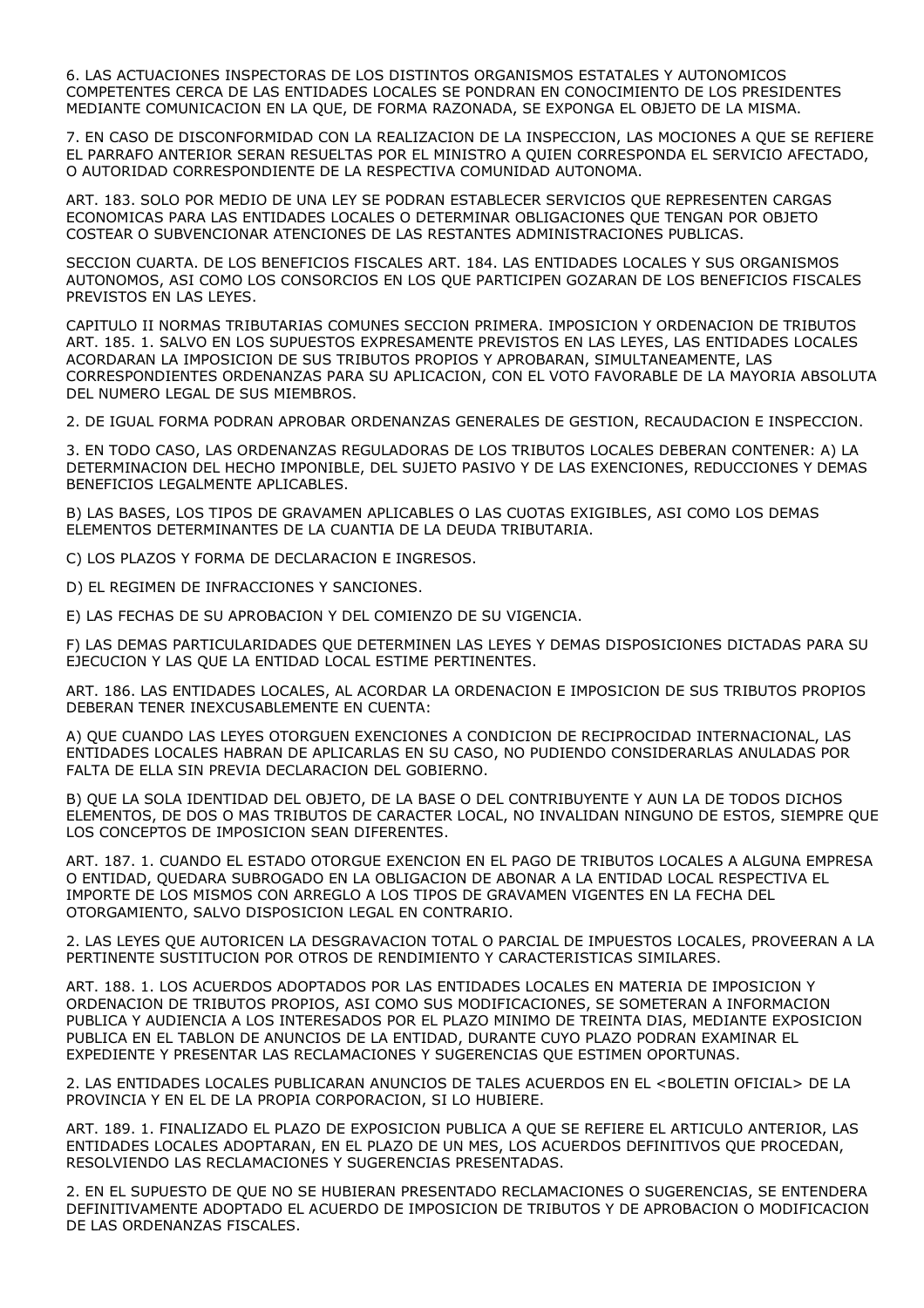ART. 190. 1. LOS ACUERDOS DEFINITIVOS DEIMPOSICION DE TRIBUTOS Y LAS CORRESPONDIENTES ORDENANZAS REGULADORAS, ASI COMO SUS MODIFICACIONES, SE PUBLICARAN INTEGRAMENTE EN EL <BOLETIN OFICIAL DE LA PROVINCIA>.

2. DE LOS EXPRESADOS ACUERDOS Y ORDENANZAS SE REMITIRA COPIA A LA ADMINISTRACION DEL ESTADO Y DE LA COMUNIDAD AUTONOMA, DENTRO DE LOS TREINTA DIAS SIGUIENTES A SU APROBACION, Y NO ENTRARAN EN VIGOR HASTA QUE SE HAYA PUBLICADO INTEGRAMENTE SU TEXTO CONFORME A LO PREVISTO EN EL APARTADO ANTERIOR Y HAYA TRANSCURRIDO EL PLAZO PREVISTO EN EL ARTICULO 65.2 DE LA LEY 7/1985, DE 2 DE ABRIL.

3. LAS DIPUTACIONES PROVINCIALES Y LOS MUNICIPIOS CON POBLACION SUPERIOR A 20.000 HABITANTES, DEBERAN EDITAR EL TEXTO INTEGRO DE LAS ORDENANZAS DENTRO DEL PRIMER CUATRIMESTRE DEL EJERCICIO ECONOMICO.

4. CONTRA LOS ACUERDOS DEFINITIVOS DE LAS ENTIDADES LOCALES EN MATERIA DE IMPOSICION DE TRIBUTOS O APROBACION Y MODIFICACION DE ORDENANZAS FISCALES, LOS INTERESADOS PODRAN INTERPONER DIRECTAMENTE EL RECURSO CONTENCIOSO-ADMINISTRATIVO, EL CUAL NO SUSPENDERA, POR SI SOLO, LA APLICACION DE DICHAS ORDENANZAS.

SECCION SEGUNDA. DE LA GESTION TRIBUTARIA ART. 191. LA GESTION E INSPECCION DE LOS TRIBUTOS LOCALES SE REALIZARA POR LAS ENTIDADES LOCALES CONFORME A LO PREVISTO EN LA PRESENTE LEY Y, EN TODO CASO, EN LA LEY GENERAL TRIBUTARIA Y LA LEGISLACION ESTATAL REGULADORA DE LA MATERIA.

ART. 192. 1. CONTRA LOS ACTOS DE LAS CORPORACIONES LOCALES SOBRE APLICACION Y EFECTIVIDAD DE LOS TRIBUTOS LOCALES PODRAN FORMULARSE ANTE EL MISMO ORGANO QUE LOS DICTO EL CORRESPONDIENTE RECURSO DE REPOSICION PREVIO AL CONTENCIOSO-ADMINISTRATIVO EN EL PLAZO DE UN MES A CONTAR DESDE LA NOTIFICACION EXPRESA O LA EXPOSICION PUBLICA DE LOS CORRESPONDIENTES PADRONES O MATRICULAS DE CONTRIBUYENTES.

2. PARA INTERPONER RECURSO DE REPOSICION CONTRA LOS ACTOS SOBRE APLICACION Y EFECTIVIDAD DE LOS TRIBUTOS LOCALES, NO SE REQUERIRA EL PREVIO PAGO DE LA CANTIDAD EXIGIDA; PERO LA RECLAMACION NO DETENDRA, EN NINGUN CASO, LA ACCION ADMINISTRATIVA PARA LA COBRANZA, A MENOS QUE EL INTERESADO SOLICITE DENTRO DEL PLAZO PARA INTERPONER EL RECURSO, LA SUSPENSION DE LA EJECUCION DEL ACTO IMPUGNADO, A CUYO EFECTO SERA INDISPENSABLE PARA SOLICITAR LA SUSPENSION DEL ACTO IMPUGNADO, ACOMPAÑAR GARANTIA QUE CUBRA EL TOTAL DE LA DEUDA TRIBUTARIA.

3. NO SE ADMITIRAN OTRAS GARANTIAS QUE LAS SIGUIENTES, A ELECCION DEL RECLAMANTE:

A) INGRESO EN EFECTIVO EN LA CAJA GENERAL DE DEPOSITOS DEL ESTADO, EN LA CAJA DE LA ENTIDAD ACREEDORA, EN EL BANCO DE ESPAÑA O SUCURSAL CORRESPONDIENTE, A DISPOSICION DEL PRESIDENTE DE LA ENTIDAD.

B) DEPOSITO EN CUALQUIERA DE LOS ESTABLECIMIENTOS INDICADOS DE DEUDA PUBLICA DEL ESTADO O DE LA ENTIDAD ACREEDORA, SIEMPRE POR SU VALOR EFECTIVO, SEA CUAL FUERE SU CLASE, Y C) FIANZA SOLIDARIA PRESENTADA POR UN BANCO OFICIAL O PRIVADO, O POR UNA CAJA DE AHORROS, A SATISFACCION DE LA ENTIDAD LOCAL CORRESPONDIENTE.

4. EN CASOS MUY CALIFICADOS Y EXCEPCIONALES, PODRAN, SIN EMBARGO, LAS ENTIDADES ACREEDORES ACORDAR DISCRECIONALMENTE, A INSTANCIA DE PARTE, LA SUSPENSION DEL PROCEDIMIENTO, SIN PRESTACION DE GARANTIA ALGUNA, CUANDO EL RECLAMANTE ALEGARE Y JUSTIFICARE EN SU SOLICITUD LA IMPOSIBILIDAD DE PRESTARLA. 5. LA CONCESION DE LA SUSPENSION LLEVARA SIEMPRE APAREJADA LA OBLIGACION DE SATISFACER INTERESES DE DEMORA POR TODO EL TIEMPO DE AQUELLA Y SOLO PRODUCIRA EFECTOS EN EL RECURSO DE REPOSICION.

ART. 193. 1. LA TESORERIA INCLUIRA LA JEFATURA DE LOS SERVICIOS DE RECAUDACION Y CORRESPONDERA AL INTERVENTOR LA FISCALIZACION DE LOS MISMOS.

2. LAS ENTIDADES LOCALES NOMBRARAN A LOS RECAUDADORES Y AGENTES EJECUTIVOS QUE ESTIMEN NECESARIO CON SUJECION A LAS NORMAS REGULADORAS DEL PERSONAL AL SERVICIO DE LAS MISMAS Y FIJARAN LA FIANZA QUE DEBAN PRESTAR. LOS RECAUDADORES EN VIA DE APREMIO Y AGENTES EJECUTIVOS DEBERAN, ADEMAS, OSTENTAR LA CONDICION DE FUNCIONARIO.

ART. 194. 1. LOS PROCEDIMIENTOS PARA LA COBRANZA DE TODOS LOS RECURSOS Y CREDITOS LIQUIDADOS A FAVOR DE LAS ENTIDADES LOCALES, SERAN SOLO ADMINISTRATIVOS Y SE EJECUTARAN POR SUS AGENTES EN LA FORMA PREVISTA EN LAS NORMAS A QUE SE REFIERE EL ARTICULO 191 DE ESTA LEY.

2. LAS CERTIFICACIONES DE DEBITOS DE AQUELLA PROCEDENCIA QUE EXPIDAN LOS INTERVENTORES, TENDRAN LA MISMA FUERZA EJECUTIVA QUE LAS SENTENCIAS JUDICIALES PARA PROCEDER CONTRA LOS BIENES Y DERECHOS DE LOS DEUDORES.

3. UNA VEZ INICIADO EL PROCEDIMIENTO DE APREMIO NO SE SUSPENDERA, SALVO EN LOS SUPUESTOS Y CON LAS GARANTIAS PREVISTOS EN EL ARTICULO 192 DE ESTA LEY Y EN EL REGLAMENTO GENERAL DE RECAUDACION.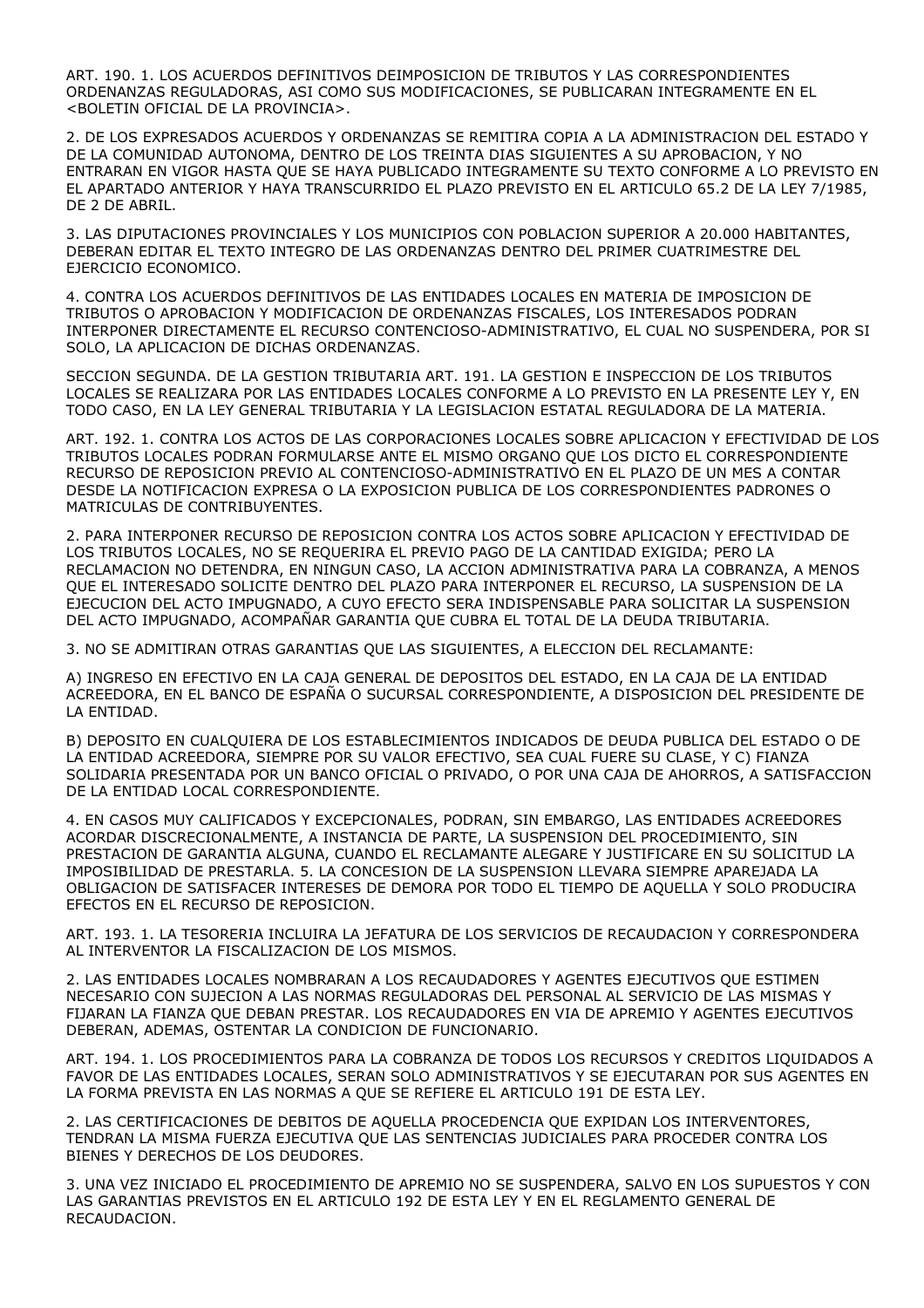ART. 195. 1. LAS CUOTAS TRIBUTARIAS ADEUDADAS A LAS ENTIDADES LOCALES DEVENGARAN, CON INDEPENDENCIA DE LOS RECARGOS QUE PROCEDAN, EL INTERES DE DEMORA PREVISTO EN EL ARTICULO 58.2.B) DE LA LEY GENERAL TRIBUTARIA.

2. LOS SUJETOS PASIVOS O RESPONSABLES Y SUS HEREDEROS O CAUSAHABIENTES TENDRAN DERECHO A LA DEVOLUCION DE LOS INGRESOS QUE HUBIERAN REALIZADO INDEBIDAMENTE CON OCASION DEL PAGO DE DEUDAS TRIBUTARIAS, CON ABONO DEL INTERES PREVISTO EN EL ARTICULO 155.1 DE LA LEY GENERAL TRIBUTARIA.

ART. 196. 1. EL PRODUCTO DE LA RECAUDACION DE TODA CLASE DE RECURSOS QUE CONSTITUYEN LA HACIENDA LOCAL, SE INGRESARA INTEGRAMENTE EN LA CAJA DE LA ENTIDAD LOCAL RESPECTIVA.

2. NINGUNA CUOTA DE TRIBUTOS LOCALES PODRA SER RECARGADA EN CONCEPTO DE GASTOS DE ADMINISTRACION, INVESTIGACION, COBRANZA, O POR PARTIDAS FALLIDAS.

3. CON EXCEPCION DE LAS DEVOLUCIONES DE INGRESOS INDEBIDOS, NO PODRA, EN NINGUN CASO, MINORARSE LOS INGRESOS DEL ERARIO LOCAL.

CAPITULO III DE LOS INGRESOS MUNICIPALES SECCION PRIMERA. DE LOS INGRESOS MUNICIPALES EN GENERAL ART. 197. 1. LA HACIENDA DE LOS MUNICIPIOS ESTARA CONSTITUIDA POR LOS SIGUIENTES RECURSOS: A) INGRESOS DE DERECHO PRIVADO.

B) SUBVENCIONES Y OTROS INGRESOS DE DERECHO PUBLICO.

C) TASAS.

D) CONTRIBUCIONES ESPECIALES.

E) IMPUESTOS.

F) RECARGOS Y PARTICIPACIONES EN LOS TRIBUTOS DEL ESTADO Y PARTICIPACIONES EN LOS DE LAS COMUNIDADES AUTONOMAS.

G) INGRESOS PROCEDENTES DE OPERACIONES DE CREDITO.

H) TRIBUTOS CON FINES NO FISCALES.

I) MULTAS.

2. LOS MUNICIPIOS QUE REUNAN LAS CONDICIONES ESTABLECIDAS PODRAN IMPONER TAMBIEN LA PRESTACION PERSONAL Y DE TRANSPORTES.

SECCION SEGUNDA. INGRESOS DE DERECHO PRIVADO ART. 198. 1. TENDRAN LA CONSIDERACION DE INGRESOS DE DERECHO PRIVADO:

A) LOS FRUTOS, RENTAS O INTERESES DE LOS BIENES Y DERECHOS DE CUALQUIER CLASE QUE TENGAN LA CONDICION DE PROPIOS CON ARREGLO A LA LEGISLACION VIGENTE, ASI COMO TAMBIEN LOS INGRESOS PROCEDENTES DE LA ENAJENACION Y GRAVAMENES DE DICHOS BIENES Y DERECHOS.

B) LOS RENDIMIENTOS, INGRESOS, PARTICIPACIONES Y BENEFICIOS LIQUIDOS PROCEDENTES DE CENTROS, ESTABLECIMIENTOS, BIENES, ACTIVIDADES Y SERVICIOS, QUE NO ESTEN ESPECIALMENTE REGULADOS EN ESTA LEY.

C) LAS DONACIONES, HERENCIAS, LEGADOS Y AUXILIOS DE TODA INDOLE, PROCEDENTES DE PARTICULARES, ACEPTADOS POR EL MUNICIPIO.

2. EN NINGUN CASO TENDRAN LA CONSIDERACION DE INGRESOS DE DERECHO PRIVADO LOS QUE PROCEDAN, POR CUALQUIER CONCEPTO, DE LOS BIENES DE DOMINIO PUBLICO MUNICIPAL.

3. LOS INGRESOS DERIVADOS DE LA ENAJENACION O GRAVAMEN DE BIENES Y DERECHOS QUE TENGAN LA CONDICION DE PATRIMONIALES NO PODRAN DESTINARSE A LA FINANCIACION DE GASTOS CORRIENTES, SALVO QUE SE TRATE DE PARCELAS SOBRANTES DE VIAS PUBLICAS NO EDIFICABLES O DE EFECTOS NO UTILIZABLES EN SERVICIOS MUNICIPALES.

SECCION TERCERA. TASAS MUNICIPALES ART. 199. LOS AYUNTAMIENTOS PODRAN ESTABLECER TASAS:

A) POR LA UTILIZACION PRIVATIVA O POR EL APROVECHAMIENTO ESPECIAL DE BIENES O INSTALACIONES DE USO PUBLICO MUNICIPAL.

B) POR LA PRESTACION DE SERVICIOS O LA REALIZACION DE ACTIVIDADES DE LA COMPETENCIA MUNICIPAL, QUE BENEFICIEN ESPECIALMENTE A PERSONAS DETERMINADAS O, AUNQUE NO LES BENEFICIEN, LES AFECTEN DE MODO PARTICULAR, SIEMPRE QUE, EN ESTE ULTIMO CASO, LA ACTIVIDAD MUNICIPAL HAYA SIDO MOTIVADA POR DICHAS PERSONAS, DIRECTA O INDIRECTAMENTE.

SUBSECCION PRIMERA. DISPOSICIONES COMUNES ART. 200. 1. EL ESTABLECIMIENTO DE TASAS POR APROVECHAMIENTO ESPECIAL EXIGIRA QUE SE DE ALGUNA DE LAS CONDICIONES SIGUIENTES; A) QUE EL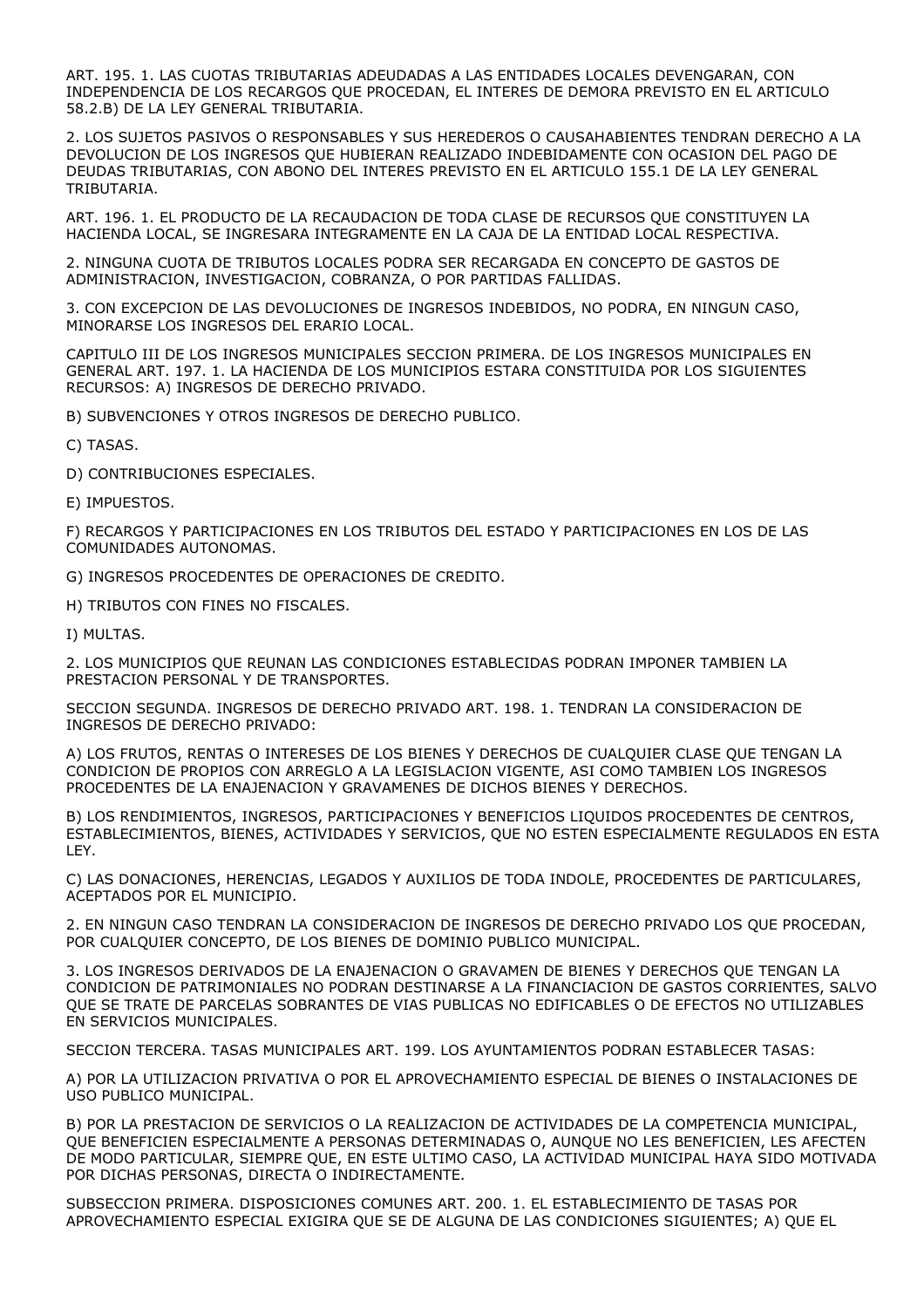APROVECHAMIENTO PRODUZCA RESTRICCIONES DEL USO PUBLICO O ESPECIAL DEPRECIACION DE LOS BIENES O INSTALACIONES.

B) QUE EL APROVECHAMIENTO TENGA POR FIN UN BENEFICIO PARTICULAR, AUNQUE NO PRODUZCA RESTRICCIONES DE USO PUBLICO NI DEPRECIACION ESPECIAL DE BIENES O INSTALACIONES.

2. EN LAS TASAS A QUE SE REFIERE EL APARTADO B) DEL ARTICULO ANTERIOR, SE ENTENDERA QUE EXISTE MOTIVACION DIRECTA O INDIRECTA POR PARTE DE LOS PARTICULARES CUANDO CON SUS ACTUACIONES O NEGLIGENCIAS OBLIGUEN A LOS AYUNTAMIENTOS A REALIZAR DE OFICIO ACTIVIDADES O A PRESTAR SERVICIOS POR RAZONES DE SEGURIDAD, SALUBRIDAD O MORALIDAD CIUDADANAS, DE ABASTECIMIENTO DE LA POBLACION O DE ORDEN URBANISTICO.

ART. 201. NO ESTARAN SUJETAS LAS UTILIZACIONES PRIVATIVAS O LOS APROVECHAMIENTOS ESPECIALES DE BIENES O INSTALACIONES DE USO PUBLICO MUNICIPAL QUE EFECTUEN LOS TITULARES DE CONCESIONES DE SERVICIOS DE TRANSPORTES COLECTIVOS URBANOS DE VIAJEROS OTORGADOS POR LOS MUNICIPIOS, SIEMPRE QUE ESTEN DIRECTAMENTE RELACIONADOS CON DICHOS SERVICIOS.

ART. 202. 1. EL ESTADO, LA COMUNIDAD AUTONOMA, LA PROVINCIA QUE EL MUNICIPIO PERTENEZCA Y LA MANCOMUNIDAD, AREA METROPOLITANA U OTRA ENTIDAD QUE AGRUPE VARIOS MUNICIPIOS Y LOS CONSORCIOS EN QUE FIGURE EL MUNICIPIO DE LA TRIBUTACION ESTARAN EXENTOS DE LAS TASAS POR TODOS LOS APROVECHAMIENTOS INHERENTES A LOS SERVICIOS PUBLICOS DE COMUNICACIONES QUE EXPLOTEN DIRECTAMENTE Y POR TODOS LOS QUE INMEDIATAMENTE INTERESEN A LA SEGURIDAD Y DEFENSA NACIONAL.

2. SALVO LOS SUPUESTOS ESTABLECIDOS EN EL NUMERO ANTERIOR, NO SE ADMITIRA, EN MATERIA DE TASAS, BENEFICIO TRIBUTARIO ALGUNO.

ART. 203. 1. SON SUJETOS PASIVOS DE LAS TASAS, EN CONCEPTO DE CONTRIBUYENTES, LAS PERSONAS FISICAS Y JURIDICAS, USUARIAS DE LOS BIENES O INSTALACIONES Y LAS QUE RESULTEN BENEFICIADAS O AFECTADAS POR LOS SERVICIOS O ACTIVIDADES MUNICIPALES, ASI COMO LAS HERENCIAS YACENTES, COMUNIDADES DE BIENES Y DEMAS ENTIDADES QUE, CARENTES DE PERSONALIDAD JURIDICA, CONSTITUYEN UNA UNIDAD ECONOMICA O UN PATRIMONIO SEPARADO SUSCEPTIBLES DE IMPOSICION.

2. EN LAS TASAS ESTABLECIDAS POR APROVECHAMIENTOS ESPECIALES QUE AFECTEN A VIVIENDAS LOCALES O POR RAZON DE SERVICIOS O ACTIVIDADES QUE BENEFICIEN A SUS OCUPANTES, SERAN SUSTITUTOS DEL CONTRIBUYENTE LOS PROPIETARIOS DE DICHOS INMUEBLES, QUIENES PODRAN REPERCUTIR, EN SU CASO, LAS CUOTAS SOBRE LOS RESPECTIVOS BENEFICIARIOS.

3. EN LA TASA DE PRESTACION DEL SERVICIO DE EXTINCION DE INCENDIOS, SERA SUSTITUTO DEL CONTRIBUYENTE LA ENTIDAD O SOCIEDAD ASEGURADORA DEL RIESGO.

4. CUANDO SE TRATE DE ASISTENCIA O ESTANCIA EN HOSPITALES, SANATORIOS, DISPENSARIOS, CLINICAS Y, EN GENERAL, CENTROS SANITARIOS O ASISTENCIALES, SERAN SUSTITUTOS DEL CONTRIBUYENTE LAS PERSONAS O ENTIDADES QUE TENGAN LA OBLIGACION LEGAL O PACTADA DE ATENDER A LOS USUARIOS DEL SERVICIO.

5. EN LAS LICENCIAS URBANISTICAS EXIGIDAS POR EL ARTICULO 178 DE LA LEY DEL SUELO, SERAN SUSTITUTOS DEL CONTRIBUYENTE LOS CONSTRUCTORES Y CONTRATISTAS DE ART. 204. PARA LA FIJACION DE LAS TARIFAS DE LAS TASAS CUYAS CARACTERISTICAS LO PERMITAN SE TENDRA EN CUENTA LA CAPACIDAD ECONOMICA DE LAS PERSONAS QUE DEBAN SATISFACERLAS.

ART. 205. 1. LAS TASAS SE DEVENGARAN DESDE QUE SE INICIE LA PRESTACION DEL SERVICIO O SE REALICE LA ACTIVIDAD Y DESDE QUE SE CONCEDA LA UTILIZACION PRIVATIVA O EL APROVECHAMIENTO ESPECIAL, PERO LOS AYUNTAMIENTOS PODRAN EXIGIR EL DEPOSITO PREVIO DE LAS TASAS CORRESPONDIENTES.

2. NO OBSTANTE, LAS TASAS DE ADMINISTRACION QUE GRAVEN DOCUMENTOS QUE EXPIDAN O DE QUE ENTIENDAN LA ADMINISTRACION O LAS AUTORIDADES MUNICIPALES, A INSTANCIA DE PARTE, SE DEVENGARAN CON LA PRESENTACION DE LA SOLICITUD QUE INICIE EL EXPEDIENTE, QUE NO SERA TRAMITADA SIN AQUEL REQUISITO.

ART. 206. CUANDO LAS TASAS SE DEVENGUEN PERIODICAMENTE, UNA VEZ NOTIFICADA LA LIQUIDACION CORRESPONDIENTE AL ALTA EN EL RESPECTIVO REGISTRO, PADRON O MATRICULA, PODRAN NOTIFICARSE COLECTIVAMENTE LAS SUCESIVAS LIQUIDACIONES MEDIANTE EDICTOS EN QUE ASI LO ADVIERTAN.

ART. 207. LOS PRODUCTOS DE LAS TASAS NO TENDRAN PARA LAS ENTIDADES MUNICIPALES LA CONSIDERACION DE RENTAS NI DE PRECIOS, SALVO QUE LOS SERVICIOS SEAN PRESTADOS CON ARREGLO A FORMAS DE DERECHO PRIVADO Y, EN ESPECIAL, POR SOCIEDAD MERCANTIL MUNICIPAL, ARRENDAMIENTO O CONCIERTO.

SUBSECCION SEGUNDA. TASAS POR UTILIZACIONES PRIVATIVAS O APROVECHAMIENTOS ESPECIALES ART. 208. SE ENTENDERAN COMPRENDIDOS EN EL ARTICULO 199, A), LAS UTILIZACIONES O APROVECHAMIENTOS SIGUIENTES:

1. SACA DE ARENAS Y DE OTROS MATERIALES DE CONSTRUCCION, EN TERRENOS PUBLICOS DEL TERRITORIO MUNICIPAL.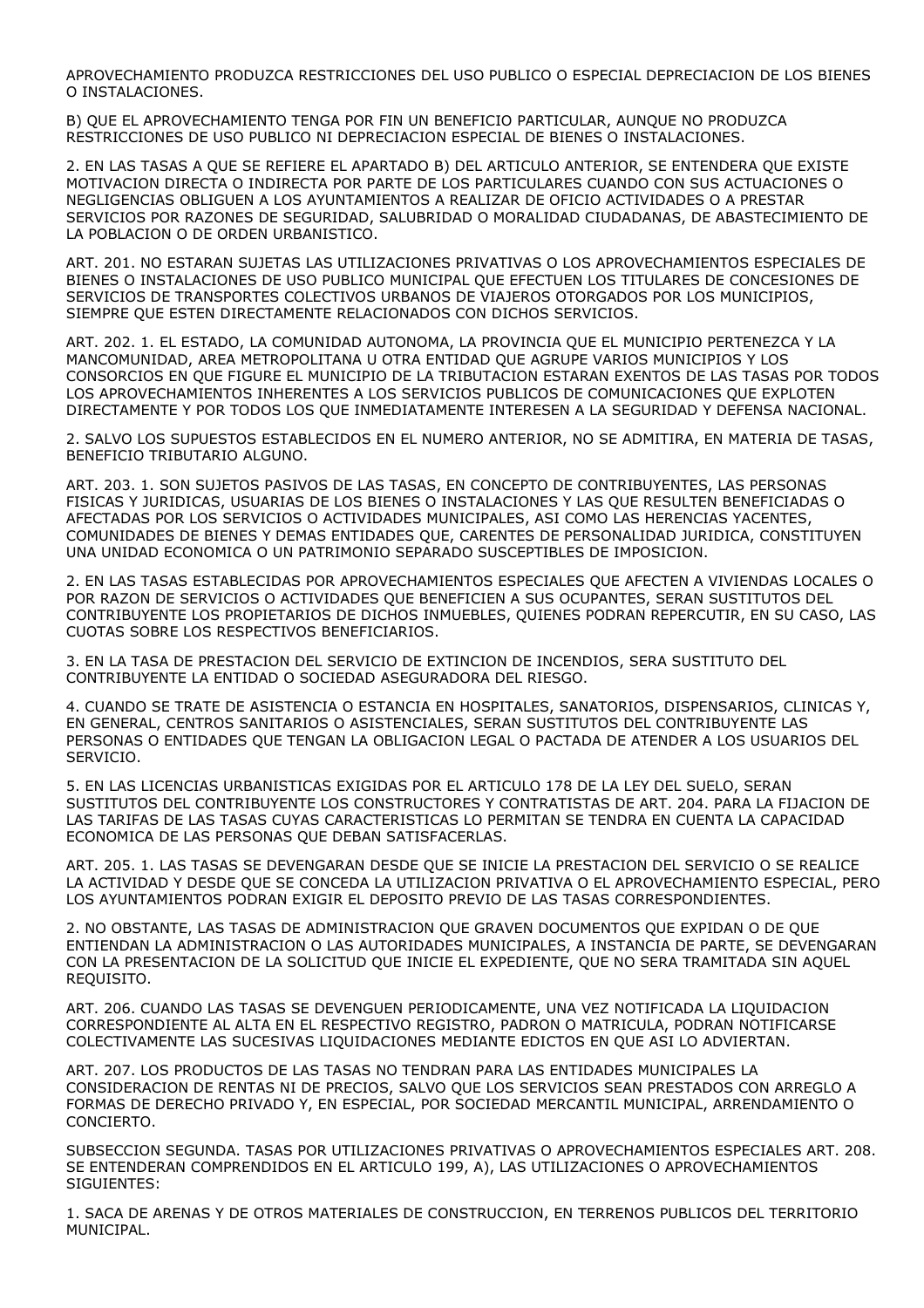2. CONSTRUCCION EN TERRENOS DE USO PUBLICO DE POZOS DE NIEVE Y DE CISTERNAS O ALJIBES DONDE SE RECOGEN LAS AGUAS PLUVIALES.

3. BALNEARIOS Y OTROS DISFRUTES DE AGUAS QUE NO CONSISTAN EN EL USO COMUN DE LAS PUBLICAS.

4. DESAGUE DE CANALONES Y OTRAS INSTALACIONES ANALOGAS EN TERRENOS DE USO PUBLICO.

5. OCUPACION DEL SUBSUELO DE TERRENOS DE USO PUBLICO.

6. APERTURA DE CALICATAS O ZANJAS EN TERRENOS DE USO PUBLICO Y CUALQUIER REMOCION DEL PAVIMENTO O ACERAS EN LA VIA PUBLICA.

7. OCUPACION DE TERRENOS DE USO PUBLICO CON MERCANCIAS, MATERIALES DE CONSTRUCCION, ESCOMBROS, VALLAS, PUNTALES, ASNILLAS, ANDAMIOS Y OTRAS INSTALACIONES ANALOGAS.

8. ENTRADAS DE VEHICULOS A TRAVES DE LAS ACERAS Y LAS RESERVAS DE VIA PUBLICA PARA APARCAMIENTO EXCLUSIVO, CARGA O DESCARGA DE MERCANCIAS DE CUALQUIER CLASE.

9. REJAS DE PISOS, LUCERNARIOS, RESPIRADEROS, PUERTAS DE ENTRADA, BOCAS DE CARGA O ELEMENTOS ANALOGOS SITUADOS EN EL PAVIMENTO O ACERADO DE LA VIA PUBLICA PARA DAR LUCES, VENTILACION, ACCESO DE PERSONAS O ENTRADA DE ARTICULOS A SOTANOS O SEMISOTANOS.

10. ELEMENTOS CONSTRUCTIVOS CERRADOS, TERRAZAS, MIRADORES, BALCONES, MARQUESINAS, TOLDOS, PARAVIENTOS Y OTRAS INSTALACIONES SEMEJANTES, VOLADIZAS SOBRE LA VIA PUBLICA O QUE SOBRESALGAN DE LA LINEA DE FACHADA.

11. RIELES, POSTES, CABLES, PALOMILLAS, CAJAS DE AMARRE, DE DISTRIBUCION O DE REGISTRO, BASCULAS, APARATOS PARA VENTA AUTOMATICA Y OTROS ANALOGOS, QUE SE ESTABLEZCAN SOBRE LA VIA PUBLICA O VUELEN SOBRE LA MISMA.

12. OCUPACION DE TERRENOS DE USO PUBLICO POR MESAS Y SILLAS CON FINALIDAD LUCRATIVA.

13. COLOCACION DE TABLADOS Y TRIBUNAS EN TERRENOS DE USO PUBLICO.

14. QUIOSCOS EN LA VIA PUBLICA.

15. PUESTOS, BARRACAS, CASETAS DE VENTA, ESPECTACULOS O ATRACCIONES SITUADOS EN TERRENOS DE USO PUBLICO E INDUSTRIAS CALLEJERAS Y AMBULANTES Y RODAJE CINEMATOGRAFICO.

16. PORTADAS, ESCAPARATES Y VITRINAS.

17. RODAJE Y ARRASTRE DE VEHICULOS QUE NO SE ENCUENTREN GRAVADOS POR EL IMPUESTO MUNICIPAL SOBRE LA CIRCULACION.

18. TRANSITO DE GANADOS.

19. CUALESQUIERA OTROS APROVECHAMIENTOS ESPECIALES O UTILIZACIONES PRIVATIVAS, SIEMPRE QUE SE DEN LAS CIRCUNSTANCIAS PREVISTAS EN EL ARTICULO 200.1 DE ESTA LEY.

ART. 209. 1. EXCEPTO EN LOS CASOS EN QUE LA IMPOSICION DE TASAS TENGA POR UNICO FUNDAMENTO LA DEPRECIACION O EL DESGASTE EXTRAORDINARIO PRODUCIDOS EN LOS BIENES O INSTALACIONES MUNICIPALES, EN TODO APROVECHAMIENTO ESPECIAL O UTILIZACION PRIVATIVA QUE LLEVE APAREJADA DESTRUCCION O DETERIORO DE AQUELLOS, EL BENEFICIARIO, SIN PERJUICIO DE LAS TASAS A QUE HUBIERE LUGAR, ESTARA OBLIGADO AL REINTEGRO DEL COSTE TOTAL DE LOS RESPECTIVOS GASTOS DE RECONSTRUCCION O REPARACION Y AL DEPOSITO PREVIO DE SU IMPORTE.

2. SI LOS DAÑOS FUEREN IRREPARABLES, EL AYUNTAMIENTO SERA INDEMNIZADO. LA INDEMNIZACION SE FIJARA EN UNA SUMA IGUAL AL VALOR DE LAS COSAS DESTRUIDAS O AL IMPORTE DE LA DEPRECIACION DE LAS DAÑADAS. EN PARTICULAR SERAN CONSIDERADOS A ESTE EFECTO COMO IRREPARABLES LOS DAÑOS QUE SE PRODUZCAN EN MONUMENTOS DE INTERES ARTISTICO O HISTORICO Y LOS QUE CONSISTAN EN LA DESTRUCCION DE ARBOLES DE MAS DE VEINTE AÑOS.

3. LOS AYUNTAMIENTOS NO PODRAN CONDONAR TOTAL NI PARCIALMENTE LAS INDEMNIZACIONES Y REINTEGROS A QUE SE REFIERE EL PRESENTE ARTICULO.

4. LA OBLIGACION DE INDEMNIZAR O DE REINTEGRAR SUBSISTIRA AUN EN LOS CASOS DE EXENCION DE LAS TASAS CORRESPONDIENTES AL APROVECHAMIENTO ESPECIAL O UTILIZACION PRIVATIVA.

ART. 210. 1. EL IMPORTE DE LAS TASAS POR LA UTILIZACION PRIVATIVA O POR EL APROVECHAMIENTO ESPECIAL DE BIENES O INSTALACIONES DE USO PUBLICO MUNICIPAL NO PODRA EXCEDER DEL VALOR DEL APROVECHAMIENTO.

2. POR VALOR DEL APROVECHAMIENTO SE ENTENDERA LA CANTIDAD QUE PODRIA OBTENERSE DE LOS BIENES E INSTALACIONES CITADOS SI ESTOS FUERAN DE PROPIEDAD PRIVADA.

ART. 211. CUANDO SE TRATE DE TASAS POR UTILIZACION PRIVATIVA O APROVECHAMIENTOS ESPECIALES CONSTITUIDOS EN EL SUELO, SUBSUELO O VUELO DE LA VIA PUBLICA MUNICIPAL EN FAVOR DE EMPRESAS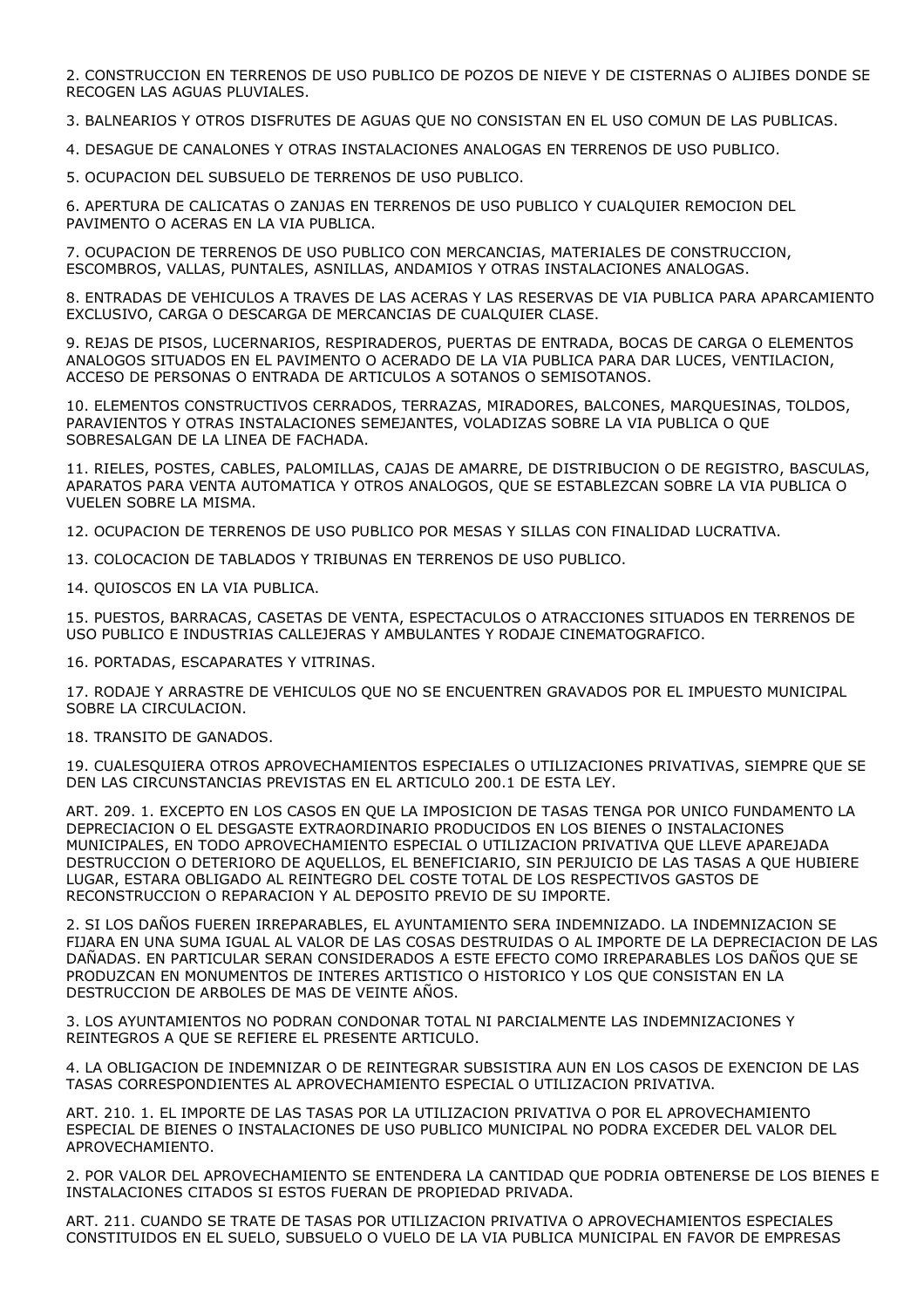EXPLOTADORAS DE SERVICIOS, QUE AFECTEN A LA GENERALIDAD O A UNA PARTE IMPORTANTE DEL VECINDARIO, LOS AYUNTAMIENTOS, EN LA ORDENANZA FISCAL CORRESPONDIENTE, PODRAN ESTABLECER LA POSIBILIDAD DE CONCERTAR CON DICHAS EMPRESAS LA CANTIDAD A SATISFACER, TOMANDO COMO BASE EL VALOR MEDIO DE LOS APROVECHAMIENTOS DE ACUERDO CON LO QUE REGLAMENTARIAMENTE SE ESTABLEZCA.

SUBSECCION TERCERA. TASAS POR PRESTACION DE SERVICIOS Y REALIZACION DE ACTIVIDADES ART. 212. SE ENTENDERAN COMO COMPRENDIDOS EN EL ARTICULO 199, B), LOS SERVICIOS Y ACTIVIDADES SIGUIENTES:

1. LOS DOCUMENTOS QUE EXPIDAN O DE QUE ENTIENDAN LA ADMINISTRACION O LAS AUTORIDADES MUNICIPALES, A INSTANCIA DE PARTE.

2. AUTORIZACION PARA UTILIZAR EN PLACAS, PATENTES Y OTROS DISTINTIVOS ANALOGOS, EL ESCUDO DEL MUNICIPIO.

3. OTORGAMIENTO DE LICENCIAS Y AUTORIZACIONES ADMINISTRATIVAS DE AUTO-TAXIS Y DEMAS VEHICULOS DE ALQUILER.

4. GUARDERIA RURAL.

5. VOZ PUBLICA.

6. VIGILANCIA ESPECIAL DE LOS ESTABLECIMIENTOS QUE LO SOLICITEN.

7. SERVICIOS DE COMPETENCIA MUNICIPAL QUE ESPECIALMENTE SEAN MOTIVADOS POR LA CELEBRACION DE ESPECTACULOS PUBLICOS, GRANDES TRANSPORTES, PASO DE CARAVANAS Y CUALESQUIERA OTRAS ACTIVIDADES QUE EXIJAN LA PRESTACION DE DICHOS SERVICIOS ESPECIALES.

8. OTORGAMIENTO DE LICENCIAS URBANISTICAS EXIGIDAS POR EL ARTICULO 78 DE LA LEY DEL SUELO.

9. LICENCIA DE APERTURA DE ESTABLECIMIENTOS.

10. INSPECCION DE VEHICULOS, CALDERAS DE VAPOR, MOTORES, TRANSFORMADORES, ASCENSORES, MONTACARGAS Y OTROS APARATOS O INSTALACIONES ANALOGAS Y DE ESTABLECIMIENTOS INDUSTRIALES Y COMERCIALES.

11. SERVICIOS DE PREVENCION Y EXTINCION DE INCENDIOS, DE PREVENCION DE RUINAS, DE CONSTRUCCIONES, DERRIBOS, SALVAMENTOS Y OTROS ANALOGOS.

2. SERVICIOS DE INSPECCION SANITARIA EN GENERAL Y LOS DE ANALISIS QUIMICOS, BACTERIOLOGICOS Y CUALESQUIERA OTROS DE NATURALEZA ANALOGA.

13. SERVICIOS DE SANIDAD PREVENTIVA, DESINFECTACION, DESINSECTACION, DESRATIZACION Y DESTRUCCION DE CUALQUIER CLASE DE MATERIAS Y PRODUCTOS CONTAMINANTES O PROPAGADORES DE GERMENES NOCIVOS PARA LA SALUD PUBLICA, PRESTADOS A DOMICILIO O POR ENCARGO.

14. ASISTENCIAS Y ESTANCIAS EN HOSPITALES, SANATORIOS, DISPENSARIOS, CLINICAS, CENTROS DE RECUPERACION Y REHABILITACION, AMBULANCIAS SANITARIAS Y OTROS SERVICIOS ANALOGOS.

15. ASISTENCIAS Y ESTANCIAS EN HOGARES Y RESIDENCIAS DE ANCIANOS, GUARDERIAS INFANTILES, ALBERGUES Y OTROS ESTABLECIMIENTOS DE NATURALEZA ANALOGA.

16. CASAS DE BAÑOS, DUCHAS, PISCINAS E INSTALACIONES MUNICIPALES ANALOGAS.

17. CEMENTERIOS MUNICIPALES, CONDUCCION DE CADAVERES Y OTROS SERVICIOS FUNEBRES DE CARACTER MUNICIPAL.

18. COLOCACION DE TUBERIAS, HILOS CONDUCTORES Y CABLES EN POSTES O EN GALERIAS DE SERVICIO DEL AYUNTAMIENTO.

19. SERVICIOS DEALCANTARILLADO, INCLUIDA LA VIGILANCIA ESPECIAL DE ALCANTARILLAS PARTICULARES.

20. RECOGIDA DOMICILIARIA DE BASURAS O RESIDUOS SOLIDOS URBANOS, MONDA DE POZOS NEGROS Y LIMPIEZA EN CALLES PARTICULARES.

21. SUMINISTRO MUNICIPAL DE AGUA, GAS Y ELECTRICIDAD.

22. SERVICIO DE MATADERO, LONJAS Y MERCADOS, ASI COMO EL ACARREO DE CARNES SI HUBIERA DE UTILIZARSE DE UN MODO OBLIGATORIO.

23. SERVICIOS DE INSPECCION EN MATERIA DE ABASTOS, INCLUIDA LA UTILIZACION DE MEDIOS DE PESAR Y MEDIR.

24. ENSEÑANZAS ESPECIALES EN ESTABLECIMIENTOS MUNICIPALES.

25. VISITAS A MUSEOS, EXPOSICIONES, BIBLIOTECAS, MONUMENTOS HISTORICOS O ARTISTICOS, PARQUES ZOOLOGICOS Y OTROS CENTROS O LUGARES ANALOGOS.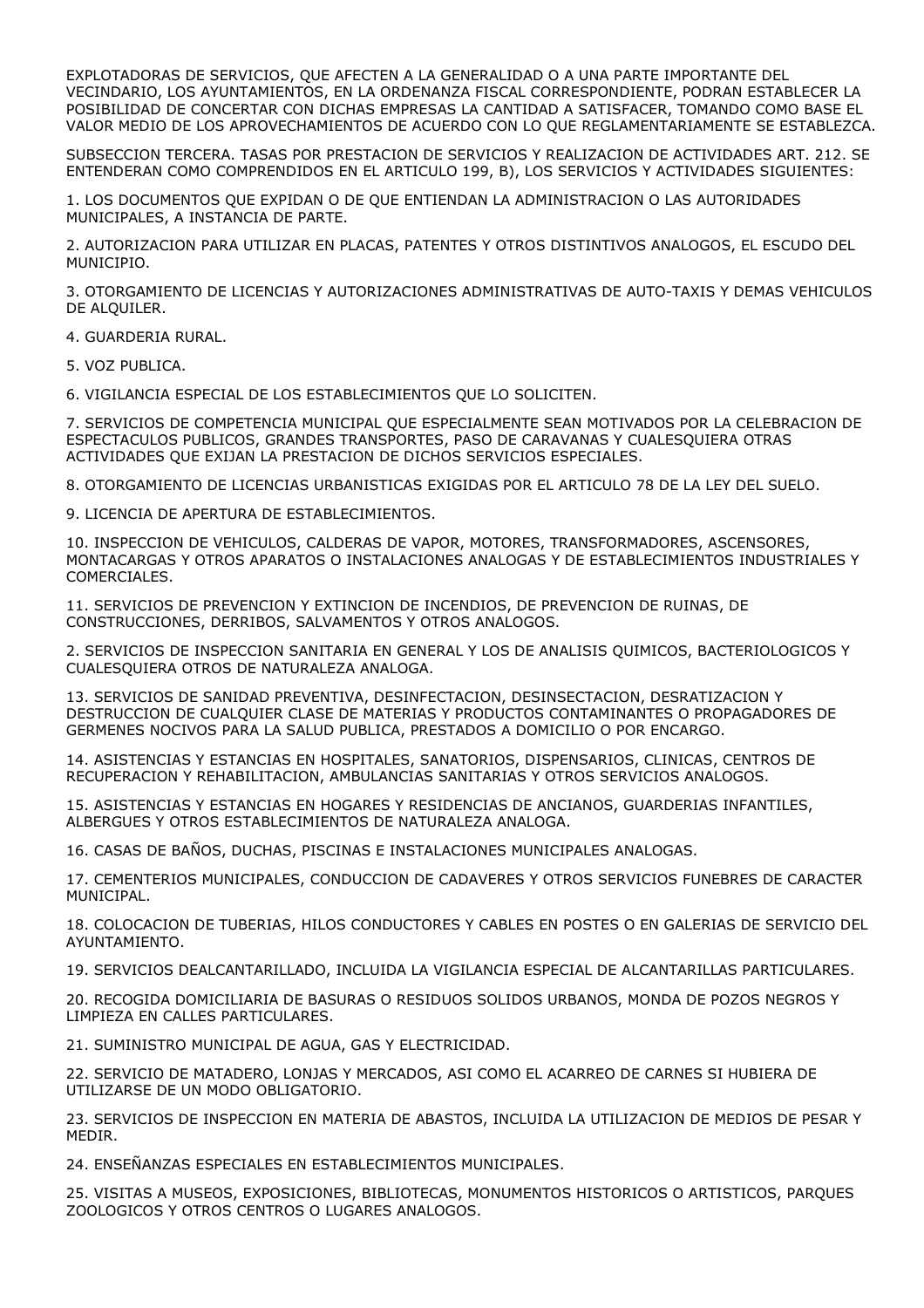26. UTILIZACION DE COLUMNAS, CARTELES Y OTRAS INSTALACIONES MUNICIPALES ANALOGAS PARA LA EXHIBICION DE ANUNCIOS.

27. ENARENADO DE VIAS PUBLICAS A SOLICITUD DE LOS PARTICULARES.

28. CUALESQUIERA OTROS SERVICIOS O ACTIVIDADES, SIEMPRE QUE SE DEN LAS CIRCUNSTANCIAS PREVISTAS EN EL ARTICULO 199, B).

ART. 213. NO PODRAN EXIGIRSE TASAS POR LOS SERVICIOS SIGUIENTES:

A) ABASTECIMIENTO DE AGUAS EN FUENTES PUBLICAS.

B) ALUMBRADO, SALVO LAS INSTALACIONES ESPECIALES QUE EL AYUNTAMIENTO ACORDARE EN DETERMINADAS VIAS A SOLICITUD DE LOS INTERESADOS.

C) VIGILANCIA PUBLICA EN GENERAL.

D) LIMPIEZA DE LA VIA PUBLICA.

E) CONDUCCION Y ENTERRAMIENTO DE LAS PERSONAS INCLUIDAS EN LA BENEFICENCIA MUNICIPAL.

F) ENSEÑANZA EN LOS CICLOS DE EDUCACION PREESCOLAR Y EDUCACION GENERAL BASICA, SIN ALCANZAR ESTA PROHIBICION A LAS ESTANCIAS DE LOS ALUMNOS REGIMEN DE INTERNADO O MEDIA PENSION.

G) ASISTENCIA MEDICA DE URGENCIA.

H) ASISTENCIA Y ESTANCIA EN CENTROS SANITARIOS Y ASISTENCIALES POR LAS PERSONAS INCLUIDAS EN LA BENEFICENCIA MUNICIPAL.

I) EXPEDICION DE DOCUMENTOS O EXPEDIENTES DE LOS QUE ENTIENDA LA ADMINISTRACION O LAS AUTORIDADES MUNICIPALES, CUANDO LA PERSONA OBLIGADA AL PAGO SE HALLE ACOGIDA A LA BENEFICENCIA MUNICIPAL O SE TRATE DE AUTORIZACIONES A MENORES PARA CONCERTAR CONTRATOS LABORALES, ASI COMO CUANDO DICHOS DOCUMENTOS SE EXPIDIEREN A INSTANCIA DE AUTORIDADES CIVILES, MILITARES O JUDICIALES, PARA SURTIR EFECTO EN ACTUACIONES DE OFICIO.

ART. 214. LA FIJACION DE LAS TARIFAS DE LAS TASAS POR PRESTACION DE SERVICIOS Y REALIZACION DE ACTIVIDADES SE EFECTUARA DE FORMA QUE SU RENDIMIENTO TOTAL CUBRA EL COSTE DE AQUELLOS, PARA CUYA DETERMINACION SE TENDRAN EN CUENTA TANTO LOS COSTES DIRECTOS COMO EL PORCENTAJE DE COSTES

GENERALES QUE LES SEA IMPUTABLE.

A TAL FIN, EN EL EXPEDIENTE DE MODIFICACION DE TARIFAS SE INCLUIRA UNA EVALUACION ECONOMICA Y FINANCIERA DEL COSTE Y RENDIMIENTO DE LOS RESPECTIVOS SERVICIOS O ACTIVIDADES. IGUALMENTE, AL PROYECTO DE PRESUPUESTO DE CADA AÑO SE ACOMPAÑARA UN ANEXO DETALLANDO LOS ELEMENTOS DEL COSTE DE AQUELLAS ACTIVIDADES O SERVICIOS QUE SE FINANCIEN MEDIANTE TASAS.

ART. 215. LAS TASAS POR PRESTACION DE SERVICIOS MUNICIPALES NO EXCLUYEN LA EXACCION DE CONTRIBUCIONES ESPECIALES PARA LA INSTALACION, AMPLIACION O RENOVACION DE LOS MISMOS.

SECCION CUARTA. CONTRIBUCIONES ESPECIALESDE LOS MUNICIPIOS ART. 216. 1. PROCEDERA LA IMPOSICION DE CONTRIBUCIONES ESPECIALES PARA LA EJECUCION DE OBRAS O PARA EL ESTABLECIMIENTO, AMPLIACION O MEJORA DE SERVICIOS MUNICIPALES, SIEMPRE QUE A CONSECUENCIA DE AQUELLAS O DE ESTOS, ADEMAS DE ATENDER AL INTERES COMUN O GENERAL, SE BENEFICIE ESPECIALMENTE A PERSONAS DETERMINADAS AUNQUE DICHO BENEFICIO NO PUEDA FIJARSE EN UNA CANTIDAD CONCRETA.

2. EL AUMENTO DE VALOR DE DETERMINADAS FINCAS COMO CONSECUENCIA DE TALES OBRAS O SERVICIOS TENDRA, A ESTOS EFECTOS, LA CONSIDERACION DE BENEFICIO ESPECIAL.

ART. 217. LAS CONTRIBUCIONES ESPECIALES SE FUNDARAN EN LA MERA EJECUCION DE LAS OBRAS O SERVICIOS Y SERAN INDEPENDIENTES DEL HECHO DE LA UTILIZACION DE UNAS Y OTROS POR LOS INTERESADOS.

ART. 218. 1. TENDRAN LA CONSIDERACION DE OBRAS Y SERVICIOS MUNICIPALES:

A) LOS QUE REALICEN LOS AYUNTAMIENTOS DENTRO DEL AMBITO DE SU COMPETENCIA PARA CUMPLIR LOS FINES QUE LES ESTEN ATRIBUIDOS, EXCEPCION HECHA DE LOS QUE AQUELLOS EJECUTEN EN CONCEPTO DE DUEÑOS DE SUS BIENES PATRIMONIALES.

B) LOS QUE REALICEN LOS AYUNTAMIENTOS POR HABERLES SIDO CONCEDIDOS O DELEGADOS POR OTRAS ADMINISTRACIONES PUBLICAS Y AQUELLOS CUYA TITULARIDAD HAYAN ASUMIDO DE ACUERDO CON LA LEY.

C) LOS QUE REALICEN OTRAS ADMINISTRACIONES PUBLICAS, INCLUSO LA PROVINCIA, MANCOMUNIDAD U OTRA ENTIDAD LOCAL O CONSORCIO, LOS CONCESIONARIOS DE LAS MISMAS CON APORTACIONES ECONOMICAS MUNICIPALES.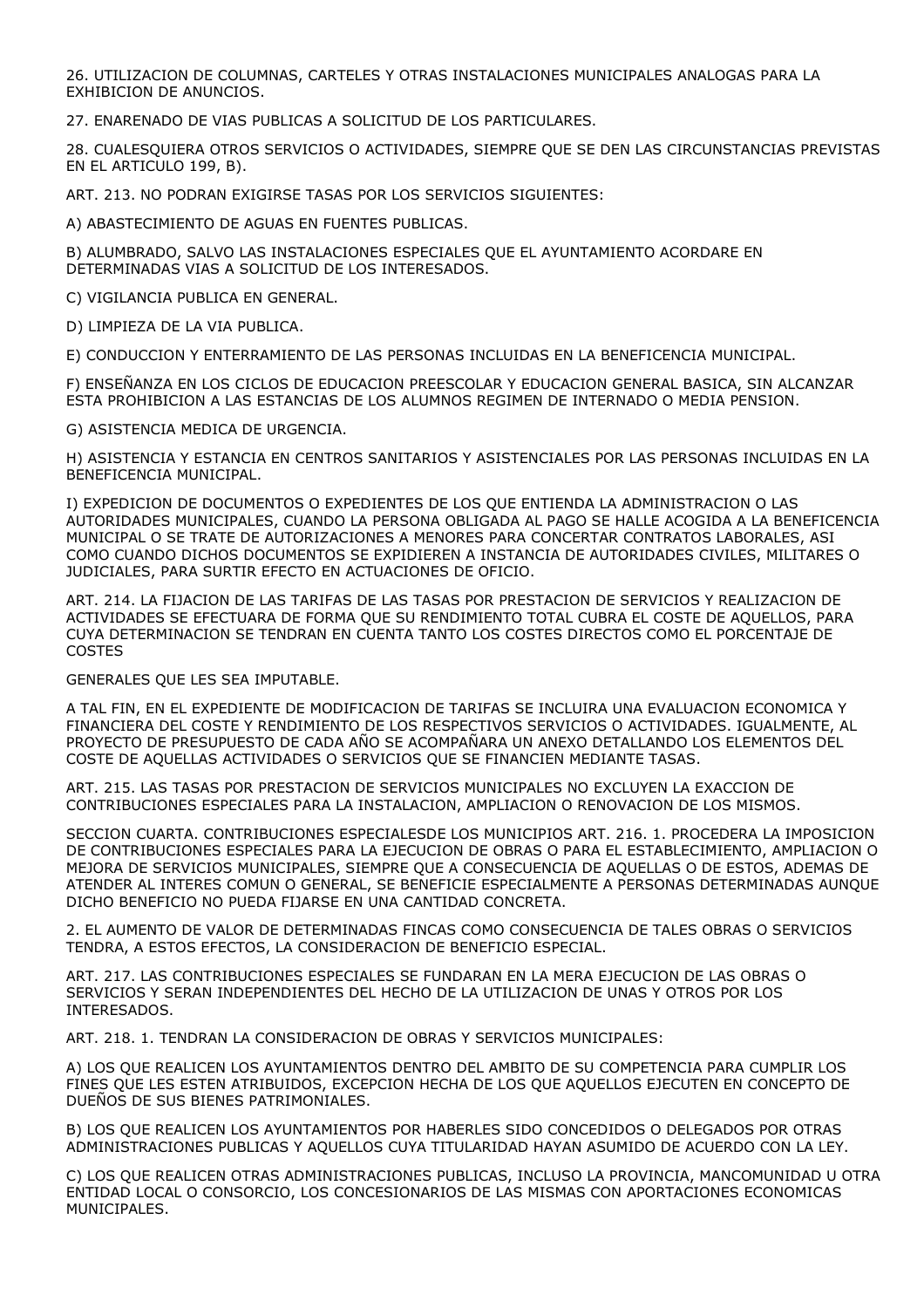2. NO PERDERAN LA CONSIDERACION DE OBRAS O SERVICIOS MUNICIPALES LOS COMPRENDIDOS EN EL APARTADO A) DEL NUMERO ANTERIOR AUNQUE SEAN REALIZADOS POR ORGANISMOS AUTONOMOS U OTRAS PERSONAS JURIDICAS DEPENDIENTES DEL AYUNTAMIENTO, INCLUSO CUANDO ESTEN ORGANIZADOS EN FORMA DE SOCIEDAD MERCANTIL, POR CONCESIONARIOS CON APORTACIONES MUNICIPALES O POR LAS ASOCIACIONES ADMINISTRATIVAS DE CONTRIBUYENTES A QUE SE REFIERE ESTA SECCION.

ART. 219. 1. SERA OBLIGATORIA LA EXIGENCIA DE CONTRIBUCIONES ESPECIALES POR LAS OBRAS Y SERVICIOS SIGUIENTES:

A) APERTURA DE CALLES Y PLAZAS Y LA PRIMERA PAVIMENTACION DE LAS CALZADAS Y ACERAS.

B) PRIMERA INSTALACION DE REDES DE DISTRIBUCION DE AGUA, DE REDES DE ALCANTARILLADO Y DESAGUES DE AGUAS RESIDUALES.

C) ESTABLECIMIENTO DE ALUMBRADO PUBLICO.

2. LOS AYUNTAMIENTOS, POTESTATIVAMENTE, PODRAN ACORDAR LA IMPOSICION DE CONTRIBUCIONES ESPECIALES POR CUALQUIER OTRA CLASE DE OBRAS Y SERVICIOS SIEMPRE QUE SE DEN LAS CIRCUNSTANCIAS PREVISTAS EN EL NUMERO 1 DEL ARTICULO 216. ENTRE OTROS, PODRAN IMPONERSE DICHAS CONTRIBUCIONES EN LOS SIGUIENTES A) ENSANCHAMIENTO Y NUEVAS ALINEACIONES DE LAS CALLES Y PLAZAS YA ABIERTAS Y PAVIMENTADAS, ASI COMO LA MODIFICACION DE RASANTES.

B) SUSTITUCION DE CALZADAS, ACERAS, ABSORBEDEROS Y BOCAS DE RIEGO DE LAS VIAS PUBLICAS URBANAS.

C) RENOVACION, SUSTITUCION Y MEJORA DE LAS REDES DE DISTRIBUCION DE AGUA ASI COMO DE ALCANTARILLADO Y DESAGUES DE AGUAS RESIDUALES.

D) INSTALACION DE REDES DE DISTRIBUCION DE ENERGIA ELECTRICA Y SUSTITUCION O MEJORA DE ALUMBRADO PUBLICO.

E) ESTABLECIMIENTO Y MEJORA DEL SERVICIO DE EXTINCION DE INCENDIOS.

F) CONSTRUCCION DE EMBALSES, CANALES Y OTRAS OBRAS PARA LA IRRIGACION DE FINCAS.

G) OBRAS DE CAPTACION, EMBALSE, DEPOSITO, CONDUCCION Y DEPURACION DE AGUAS PARA EL ABASTECIMIENTO.

H) ESTACIONES DEPURADORAS DE AGUAS RESIDUALES Y COLECTORES GENERALES.

I) PLANTACION DE ARBOLADO EN CALLES Y PLAZAS, ASI COMO CONSTRUCCION Y MEJORA DE PARQUES Y JARDINES QUE SEAN DE INTERES DE UN DETERMINADO SECTOR.

J) DESMONTE, TERRAPLENADO Y CONSTRUCCION DE MUROS DE CONTENCION.

K) OBRAS DE DESECACION Y SANEAMIENTO DE DEFENSA DE TERRENOS CONTRA AVENIDAS E INUNDACIONES, ASI COMO LA REGULACION Y DESVIACION DE CURSOS DE AGUA.

L) CONSTRUCCION DE GALERIAS SUBTERRANEAS PARA EL ALOJAMIENTO DE REDES Y TUBERIAS DE DISTRIBUCION DE AGUA, GAS, ELECTRICIDAD Y OTROS FLUIDOS PARA LOS SERVICIOS DE COMUNICACION E INFORMACION.

ART. 220. 1. SERAN SUJETOS PASIVOS DE LAS CONTRIBUCIONES ESPECIALES LAS PERSONAS ESPECIALMENTE BENEFICIADAS POR LA EJECUCION DE LAS OBRAS O POR EL ESTABLECIMIENTO, AMPLIACION O MEJORA DE LOS SERVICIOS MUNICIPALES QUE ORIGINAN LA OBLIGACION DE CONTRIBUIR.

2. SE CONSIDERARAN PERSONAS ESPECIALMENTE BENEFICIADAS:

A) EN LAS CONTRIBUCIONES ESPECIALES POR EJECUCION DE OBRAS O ESTABLECIMIENTOS, AMPLIACION O MEJORA DE SERVICIOS MUNICIPALES QUE AFECTEN A BIENES INMUEBLES, LOS PROPIETARIOS DE LOS MISMOS.

B) EN LAS CONTRIBUCIONES ESPECIALES CORRESPONDIENTES A OBRAS Y SERVICIOS REALIZADOS POR RAZON DE EXPLOTACIONES INDUSTRIALES Y COMERCIALES, LA PERSONA O ENTIDAD TITULAR DE ESTAS.

C) EN LAS CONTRIBUCIONES ESPECIALES POR EL ESTABLECIMIENTO, LA AMPLIACION O MEJORA DEL SERVICIO MUNICIPAL DE EXTINCION DE INCENDIOS, LAS COMPAÑIAS DE SEGUROS QUE DESARROLLEN SU ACTIVIDAD EN EL TERMINO MUNICIPAL.

D) EN LAS CONTRIBUCIONES ESPECIALES POR CONSTRUCCION DE GALERIAS SUBTERRANEAS, LAS EMPRESAS SUMINISTRADORAS QUE DEBAN UTILIZARLAS.

3. ESTAN EXENTAS DE LA OBLIGACION DE CONTRIBUCIONES ESPECIALES LA SANTA SEDE, LA CONFERENCIA EPISCOPAL, LAS DIOCESIS, LAS PARROQUIAS Y OTRAS CIRCUNSCRIPCIONES TERRITORIALES, LAS ORDENES Y CONGREGACIONES RELIGIOSAS Y LOS INSTITUTOS DE VIDA CONSAGRADA Y SUS PROVINCIAS Y SUS CASAS EN RELACION A LOS BIENES DE SU TITULARIDAD QUE GOCEN DE EXENCION EN LA CONTRIBUCION TERRITORIAL URBANA, CONFORME A LO DISPUESTO EN EL ARTICULO 258.1 DE ESTA LEY.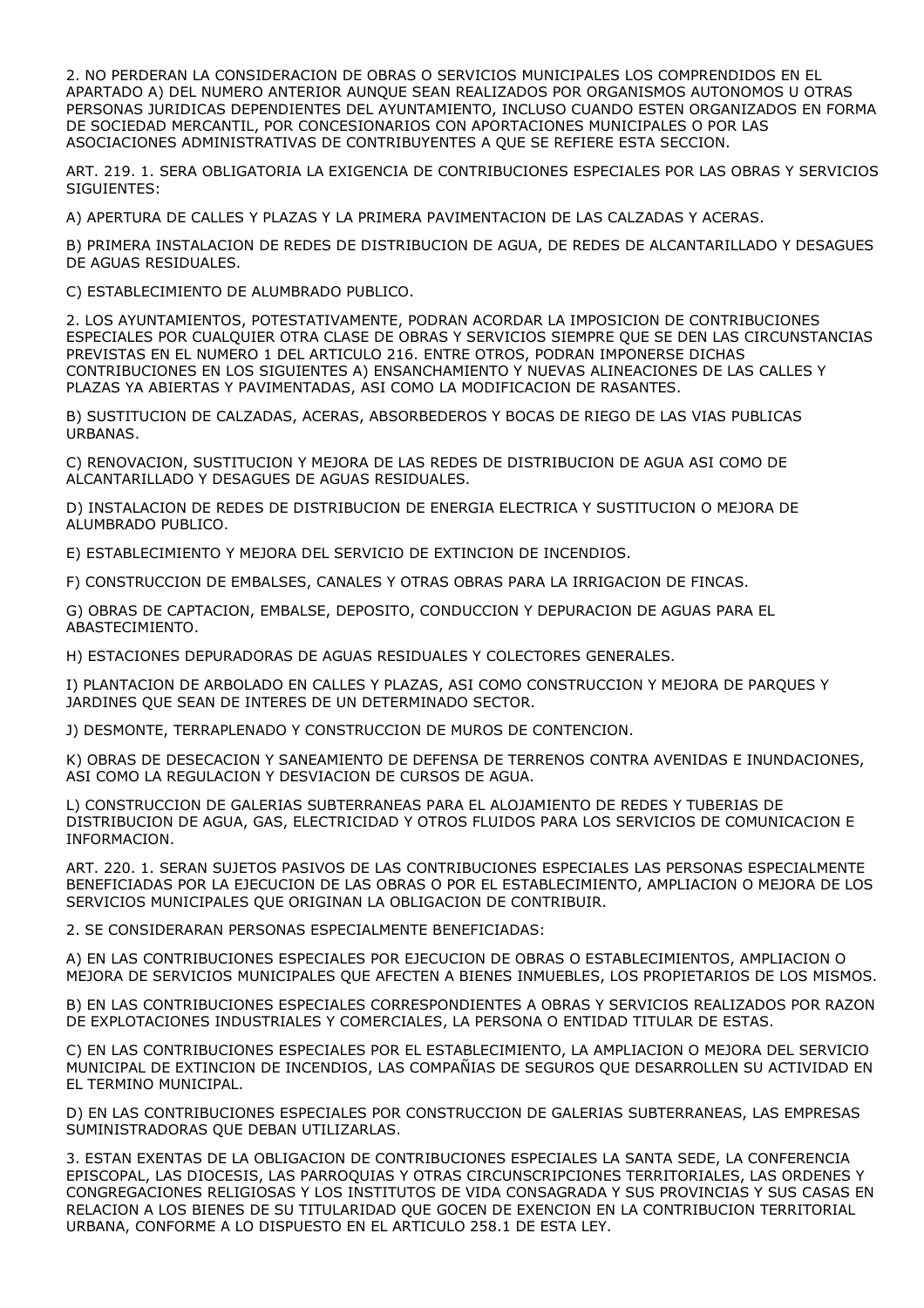ART. 221. 1. EL IMPORTE DE LAS CONTRIBUCIONES ESPECIALES SE DETERMINARA POR LOS AYUNTAMIENTOS EN FUNCION DEL COSTE TOTAL PRESUPUESTADO DE LAS OBRAS O DE LOS SERVICIOS QUE SE ESTABLEZCAN, AMPLIEN O MEJOREN. TAL IMPORTE NO EXCEDERA, EN NINGUN CASO, DEL 90 POR 100 DEL COSTE DE LA OBRA QUE EL MUNICIPIO SOPORTE, ENTENDIENDO POR TAL LA DIFERENCIA ENTRE EL COSTE TOTAL DE LAS OBRAS O SERVICIOS Y LAS SUBVENCIONES QUE OBTENGA EL ESTADO O DE CUALQUIER OTRA PERSONA O ENTIDAD PUBLICA O PRIVADA.

2. EL COSTE DE LA OBRA O DEL SERVICIO ESTARA INTEGRADO POR LOS SIGUIENTES CONCEPTOS:

A) EL VALOR REAL DE LOS TRABAJOS PERICIALES, DE REDACCION DE PROYECTOS, PLANES Y PROGRAMAS TECNICOS O SU VALOR ESTIMADO, CUANDO NO HAYA LUGAR A REMUNERACION ESPECIAL ALGUNA.

B) EL IMPORTE DE LAS OBRAS A REALIZAR O DE LOS SERVICIOS QUE SE ESTABLEZCAN, AMPLIEN O MEJOREN. DENTRO DEL CITADO IMPORTE SE COMPUTARA, EN SU CASO, EL VALOR DE LA PRESTACION PERSONAL Y DE TRANSPORTES.

C) EL VALOR DE LOS TERRENOS QUE HUBIEREN DE OCUPAR PERMANENTEMENTE LAS OBRAS O SERVICIOS, SALVO QUE SE TRATE DE BIENES DE USO PUBLICO O DE TERRENOS CEDIDOS GRATUITA Y OBLIGATORIAMENTE AL MUNICIPIO.

D) LAS INDEMNIZACIONES PROCEDENTES POR EL DERRIBO DE CONSTRUCCIONES, DESTRUCCION DE PLANTACIONES, OBRAS O INSTALACIONES, ASI COMO LAS QUE PROCEDAN A LOS ARRENDATARIOS DE BIENES QUE HAN DE SER DERRUIDOS U OCUPADOS.

3. EL COSTE TOTAL PRESUPUESTADO DE LAS OBRAS O SERVICIOS TENDRA CARACTER DE MERA PREVISION. EN CONSECUENCIA, SI EL COSTE EFECTIVO FUESE MAYOR O MENOR QUE EL PREVISTO, SE RECTIFICARA COMO PROCEDA EL SEÑALAMIENTO DE LAS CUOTAS CORRESPONDIENTES.

4. CUANDO SE TRATE DE OBRAS O SERVICIOS A QUE SE REFIERE EL ARTICULO 218, NUMERO 1, C), O DE LAS REALIZADAS POR CONCESIONARIOS CON APORTACIONES MUNICIPALES A QUE SE REFIERE EL NUMERO 2 DEL MISMO ARTICULO, EL IMPORTE DE LAS CONTRIBUCIONES ESPECIALES SE DETERMINARA EN FUNCION DEL IMPORTE DE LAS APORTACIONES MUNICIPALES, SIN PERJUICIO DE LAS QUE PUEDAN IMPONER OTRAS ADMINISTRACIONES PUBLICAS POR RAZON DE LA MISMA OBRA O SERVICIO.

5. EN EL CASO DE QUE UN CONTRIBUYENTE EFECTUE APORTACION A LA REALIZACION DE UNA OBRA O SERVICIO SUJETA A COMPENSACION CON LAS CUOTAS QUE ESTUVIERE OBLIGADO A SATISFACER POR RAZON DE LA MISMA, SOLO TENDRA LA CONSIDERACION DE SUBVENCION EL EXCESO DE LA APORTACION SOBRE ESTAS ULTIMAS, Y SU IMPORTE SE DESTINARA, EN PRIMER LUGAR, A CUBRIR EL PORCENTAJE DEL COSTE DE LA OBRA IMPUTABLE AL MUNICIPIO, Y CON EL RESTO, SI LO HUBIERE, SE BONIFICARAN, A PRORRATA, LAS CUOTAS DE LOS CONTRIBUYENTES.

ART. 222. 1. EL IMPORTE TOTAL DE LAS CONTRIBUCIONES ESPECIALES SE REPARTIRA ENTRE LAS PERSONAS BENEFICIADAS, TENIENDO EN CUENTA LA CLASE Y NATURALEZA DE LAS OBRAS O SERVICIOS, CON SUJECION A LAS SIGUIENTES REGLAS:

A) CON CARACTER GENERAL SE APLICARAN CONJUNTA O AISLADAMENTE, COMO MODULOS DE REPARTO, LOS METROS LINEALES DE FACHADA DE LOS INMUEBLES, SU SUPERFICIE, EL VOLUMEN EDIFICABLE Y LAS BASES IMPONIBLES DE LAS CONTRIBUCIONES TERRITORIALES RUSTICA Y URBANA DE LAS FINCAS BENEFICIADAS.

B) SI SE TRATA DEL SERVICIO DEL APARTADO E) DEL NUMERO 2 DEL ARTICULO 219, PODRAN SER DISTRIBUIDAS ENTRE LAS ENTIDADES O SOCIEDADES QUE CUBRAN EL RIESGO POR BIENES SITOS EN EL MUNICIPIO DE LA IMPOSICION, PROPORCIONALMENTE AL IMPORTE DE LAS PRIMAS RECAUDADAS EN EL AÑO INMEDIATAMENTE ANTERIOR. SI LA CUOTA EXIGIBLE A CADA SUJETO PASIVO FUERA SUPERIOR AL 5 POR 100 DEL IMPORTE DE LAS PRIMAS RECAUDADAS POR EL MISMO, EL EXCESO SE TRASLADARA A LOS EJERCICIOS SUCESIVOS HASTA SU TOTAL AMORTIZACION.

C) SI SE TRATA DE OBRAS COMPRENDIDAS EN EL APARTADO F) DEL NUMERO 2 DEL ARTICULO 219, SE APLICARA COMO MODULO LA BASE IMPONIBLE DE LAS CONTRIBUCIONES TERRITORIALES, RUSTICA Y URBANA DE LOS INMUEBLES BENEFICIADOS.

D) EN EL CASO DE OBRAS COMPRENDIDAS EN EL APARTADO 1) DEL NUMERO 2 DEL ARTICULO 219, EL IMPORTE TOTAL DE LA CONTRIBUCION ESPECIAL SERA DISTRIBUIDO ENTRE LAS COMPAÑIAS O EMPRESAS QUE HAYAN DE UTILIZARLAS EN RAZON AL ESPACIO RESERVADO A CADA UNA O EN PROPORCION A LA TOTAL SECCION DE LAS MISMAS, AUN CUANDO NO LAS USEN INMEDIATAMENTE.

2. EN LOS CASOS DE LOS APARTADOS G) Y H) DEL NUMERO 2 DEL ARTICULO 219, LOS AYUNTAMIENTOS APLICARAN COMO MODULOS DE DISTRIBUCION, CONJUNTA O AISLADAMENTE, CUALESQUIERA DE LOS PREVISTOS EN EL APARTADO A) DEL NUMERO ANTERIOR, PUDIENDO DELIMITAR ZONAS CON ARREGLO AL GRADO DE BENEFICIO QUE REPORTEN LAS OBRAS O SERVICIOS, CON EL FIN DE APLICAR INDICES CORRECTORES EN RAZON INVERSA A LA DISTANCIA QUE CADA ZONA GUARDE CON REFERENCIA AL EMPLAZAMIENTO DE AQUELLOS.

ART. 223. 1. LA OBLIGACION DE CONTRIBUIR POR CONTRIBUCIONES ESPECIALES NACE DESDE EL MOMENTO EN QUE LAS OBRAS SE HAN EJECUTADO O DESDE QUE EL SERVICIO HAYA COMENZADO A PRESTARSE. SI LAS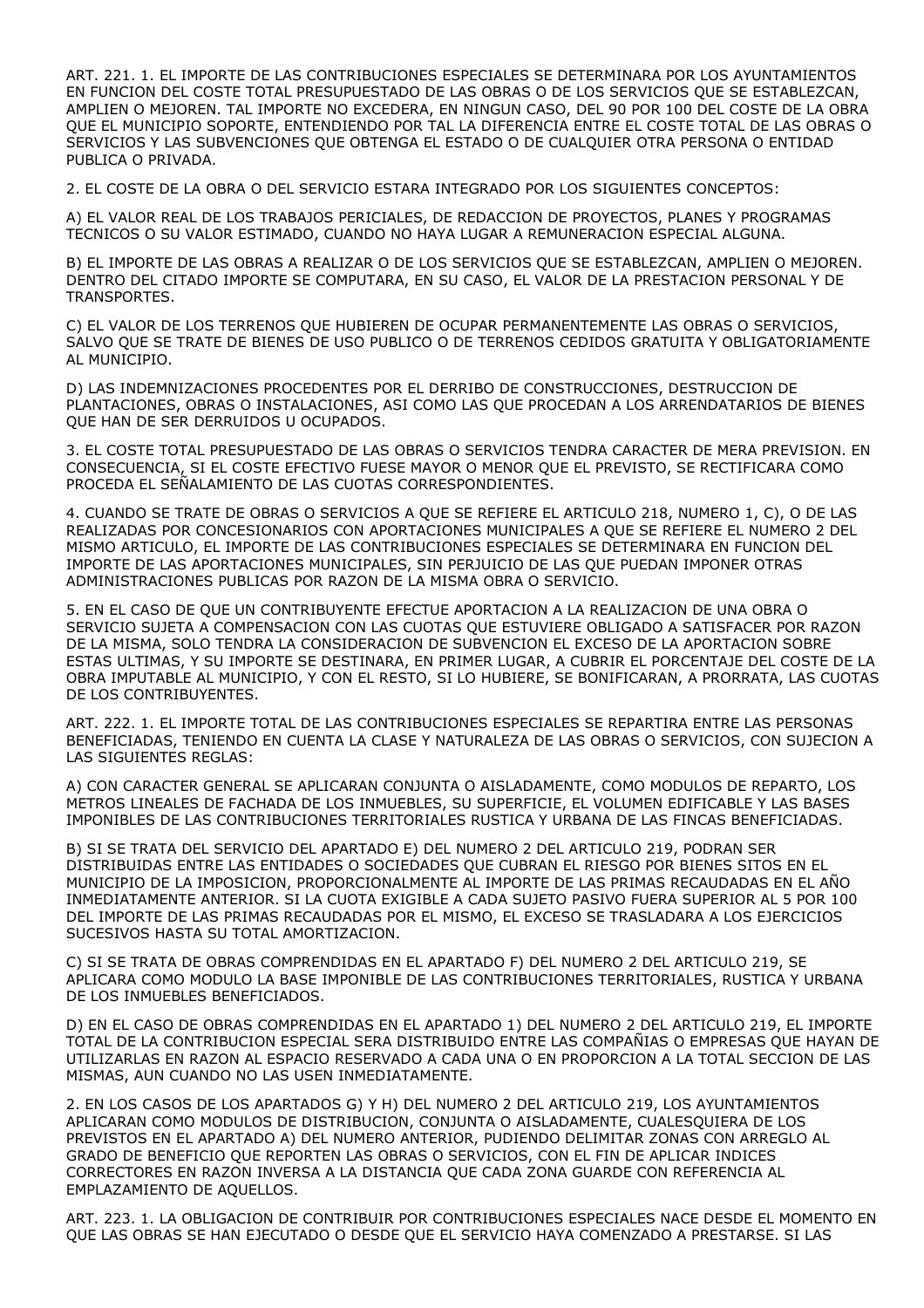OBRAS FUERAN FRACCIONABLES, LA OBLIGACION DE CONTRIBUIR PARA CADA UNO DE LOS CONTRIBUYENTES NACERA DESDE QUE SE HAYAN EJECUTADO LAS CORRESPONDIENTES A CADA TRAMO O FRACCION DE LA OBRA. 2. SIN PERJUICIO DE LO DISPUESTO EN EL NUMERO ANTERIOR, UNA VEZ APROBADO EL EXPEDIENTE DE APLICACION PRECEPTUADO POR ESTAS NORMAS, EL AYUNTAMIENTO PODRA EXIGIR POR ANTICIPADO EL PAGO DE LAS CONTRIBUCIONES ESPECIALES EN FUNCION DEL IMPORTE DE LOS GASTOS PREVISTOS PARA LOS PROXIMOS SEIS MESES. NO PODRA EXIGIRSE EL ANTICIPO DE UN NUEVO SEMESTRE SIN QUE HAYAN SIDO EJECUTADAS LAS OBRAS PARA LAS CUALES SE EXIGIO EL CORRESPONDIENTE ANTICIPO.

3. SE TENDRA EN CUENTA EL MOMENTO DEL NACIMIENTO DE LA OBLIGACION DE CONTRIBUIR A LOS EFECTOS DE DETERMINAR LA PERSONA OBLIGADA AL PAGO, DE CONFORMIDAD CON LO DISPUESTO EN EL ARTICULO 220 DE ESTA LEY, AUN CUANDO EN EL EXPEDIENTE DE APLICACION FIGURE COMO CONTRIBUYENTE QUIEN LO SEA CON REFERENCIA A LA FECHA DEL ACUERDO DE SU APROBACION Y DE QUE EL MISMO HUBIERE ANTICIPADO EL PAGO DE LAS CUOTAS, DE CONFORMIDAD A LO DISPUESTO EN EL NUMERO 2 DE ESTE ARTICULO. CUANDO LA PERSONA QUE FIGURE COMO CONTRIBUYENTE EN EL EXPEDIENTE HUBIERE TRANSMITIDO LOS DERECHOS SOBRE LOS BIENES O EXPLOTACIONES QUE MOTIVAN LA IMPOSICION EN EL PERIODO COMPRENDIDO ENTRE LA APROBACION DE DICHO EXPEDIENTE Y EL DEL NACIMIENTO DE LA OBLIGACION DE CONTRIBUIR, ESTARA OBLIGADA A DAR CUENTA A LA ADMINISTRACION MUNICIPAL, DENTRO DEL PLAZO DE UN MES, DE LA TRANSMISION EFECTUADA, Y SI NO LO HICIERA, DICHA ADMINISTRACION PODRA DIRIGIR LA ACCION PARA EL COBRO, INCLUSO POR VIA DE APREMIO ADMINISTRATIVO, CONTRA QUIEN FIGURABA COMO CONTRIBUYENTE EN DICHO EXPEDIENTE.

ART. 224. 1. LA EXACCION DE LAS CONTRIBUCIONES ESPECIALES CUYA EXIGENCIA SEA OBLIGATORIA NO PRECISARA LA PREVIA ADOPCION DEL ACUERDO DE IMPOSICION EN CADA CASO CONCRETO, BASTANDO LA EXISTENCIA DE LA ORDENANZA REGULADORA DE DICHAS CONTRIBUCIONES.

2. PARA LAS CONTRIBUCIONES ESPECIALES QUE LOS AYUNTAMIENTOS PUEDAN IMPONER CON CARACTER POTESTATIVO, ADEMAS DE LO QUE DISPONGA LA ORDENANZA REGULADORA A QUE SE REFIERE EL NUMERO ANTERIOR, LOS AYUNTAMIENTOS HABRAN DE ADOPTAR EL ACUERDO DE IMPOSICION EN EL QUE CONSTARA, ENTRE OTROS, LOS DATOS REFERENTES A LA CANTIDAD QUE ACUERDE DISTRIBUIR ENTRE LOS BENEFICIARIOS Y BASES DE REPARTO.

3. EL ACUERDO RELATIVO A LA REALIZACION DE UNA OBRA O DE UN SERVICIO QUE DEBE COSTEARSE MEDIANTE CONTRIBUCIONES ESPECIALES NO PODRA EJECUTARSE HASTA QUE SE HAYA APROBADO LA APLICACION DE ESTAS.

4. EL EXPEDIENTE DE APLICACION DE CONTRIBUCIONES ESPECIALES, QUE SERA DE INEXCUSABLE TRAMITACION, TANTO EN LAS DE CARACTER OBLIGATORIO, COMO EN LAS POTESTATIVAS, CONSTARA DE LOS DOCUMENTOS RELATIVOS A LA DETERMINACION DEL COSTE DE LAS OBRAS Y SERVICIOS, DE LA CANTIDAD A REPARTIR ENTRE LOS BENEFICIARIOS, DE LAS BASES DE REPARTO Y DE LAS CUOTAS ASIGNADAS A CADA CONTRIBUYENTE.

5. EN LAS OBRAS O SERVICIOS CUYOS PRESUPUESTOS SUPEREN LAS CUANTIAS ESTABLECIDAS EN EL NUMERO 1 DEL ARTICULO 225, UNA VEZ TERMINADO EL EXPEDIENTE DE APLICACION DE CONTRIBUCIONES ESPECIALES, Y ANTES DE SOMETERLO A LA APROBACION DE LA CORPORACION MUNICIPAL,SE EXPONDRA AL PUBLICO MEDIANTE ANUNCIO PUBLICADO EN EL <BOLETIN OFICIAL DE LA PROVINCIA>, A LOS EFECTOS QUE, EN EL PLAZO DE QUINCE DIAS SIGUIENTES, LOS POSIBLES AFECTADOS PUEDAN SOLICITAR LA CONSTITUCION DE LA ASOCIACION ADMINISTRATIVA DE CONTRIBUYENTES. 6. EN LOS CASOS PREVISTOS EN EL NUMERO ANTERIOR, EL ACUERDO MUNICIPAL DE APROBACION DEL EXPEDIENTE DE APLICACION DE CONTRIBUCIONES ESPECIALES, NO PODRA SER ADOPTADO HASTA TRANSCURRIDO EL INDICADO PLAZO O HASTA LA CONSTITUCION DE LA ASOCIACION ADMINISTRATIVA DE CONTRIBUYENTES CUANDO HAYA SIDO SOLICITADA Y PROCEDA SU CONSTITUCION.

7. UNA VEZ APROBADO EL EXPEDIENTE DE APLICACION DE CONTRIBUCIONES ESPECIALES, LAS CUOTAS QUE CORRESPONDAN A CADA CONTRIBUYENTE SERAN NOTIFICADAS INDIVIDUALMENTE SI EL INTERESADO FUERA CONOCIDO O, EN SU CASO, POR EDICTOS. LOS INTERESADOS PODRAN FORMULAR RECURSO DE REPOSICION ANTE EL AYUNTAMIENTO, QUE PODRA VERSAR SOBRE LA PROCEDENCIA DE LAS CONTRIBUCIONES ESPECIALES, EL PORCENTAJE DEL COSTE QUE DEBAN SATISFACER LAS PERSONAS ESPECIALMENTE BENEFICIADAS O LAS CUOTAS ASIGNADAS.

ART. 225. 1. LOS AFECTADOS POR OBRAS Y SERVICIOS QUE DEBAN FINANCIARSE CON CONTRIBUCIONES ESPECIALES PODRAN SOLICITAR LA CONSTITUCION DE LA ASOCIACION ADMINISTRATIVA DE CONTRIBUYENTES, EN EL PLAZO PREVISTO EN EL NUMERO 5 DEL ARTICULO 224, CUANDO EL PRESUPUESTO TOTAL DE LAS OBRAS O SERVICIOS A REALIZAR SEA SUPERIOR A 50.000.000 DE PESETAS, SI SE TRATA DE MUNICIPIOS DE MAS DE 100.000 HABITANTES; DE 25.000.000 DE PESETAS, SI SE TRATA DE MUNICIPIOS DE MAS DE 5.000 A 100.000 HABITANTES, Y DE 10.000.000 DE PESETAS EN LOS RESTANTES. EN TALES SUPUESTOS, SU CONSTITUCION SERA PROCEDENTE CUANDO HAYA SIDO SOLICITADA POR LA MAYORIA ABSOLUTA DE CONTRIBUYENTES, QUE, A SU VEZ, REPRESENTEN LOS DOS TERCIOS DE LA PROPIEDAD AFECTADA.

2. EL FUNCIONAMIENTO Y COMPETENCIAS DE LAS ASOCIACIONES DE CONTRIBUYENTES SE ACOMODARA A LO QUE DISPONGAN LAS DISPOSICIONES REGLAMENTARIAS. EN TODO CASO, LOS ACUERDOS QUE ADOPTE LA ASOCIACION DE CONTRIBUYENTES POR MAYORIA ABSOLUTA DE ESTOS Y QUE REPRESENTEN LOS DOS TERCIOS DE LA PROPIEDAD AFECTADA, OBLIGARAN A LOS DEMAS. SI DICHA ASOCIACION, CON EL INDICADO QUORUM,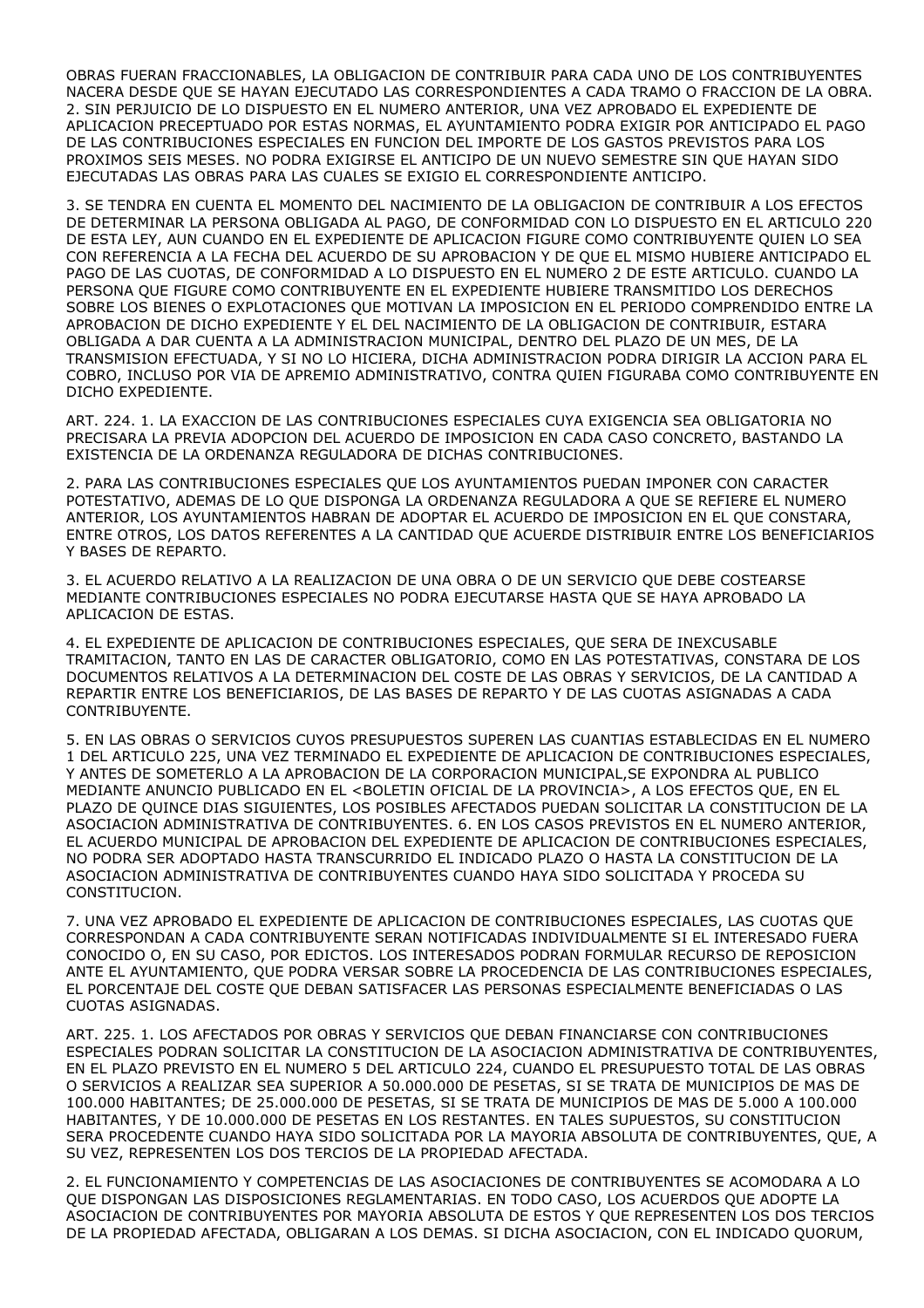DESIGNARA DENTRO DE ELLA UNA COMISION O JUNTA EJECUTIVA, LOS ACUERDOS ADOPTADOS POR ESTA TENDRAN FUERZA PARA OBLIGAR A TODOS LOS INTERESADOS.

ART. 226. CON LOS REQUISITOS DE MAYORIA ESTABLECIDA EN EL ARTICULO ANTERIOR, LOS PROPIETARIOS O TITULARES AFECTADOS Y CONSTITUIDOS EN ASOCIACIONES ADMINIS TRATIVAS PODRAN PROMOVER, POR SU PROPIA INICIATIVA, LA EJECUCION DE OBRAS O EL ESTABLECIMIENTO, AMPLIACION O MEJORA DE SERVICIOS MUNICIPALES, COMPROMETIENDOSE A SUFRAGAR LA PARTE QUE CORRESPONDA APORTAR AL AYUNTAMIENTO CUANDO LA SITUACION FINANCIERA DE ESTE NO LO PERMITIERA, ADEMAS DE LA QUE LES CORRESPONDA SEGUN LA NATURALEZA DE LA OBRA O SERVICIO.

ART. 227. 1. LAS ASOCIACIONES ADMINISTRATIVAS DE CONTRIBUYENTES, CONSTITUIDAS CON ARREGLO A LO DISPUESTO EN EL ARTICULO 225, PODRAN RECABAR DEL AYUNTAMIENTO LA EJECUCION DIRECTA Y COMPLETA DE LAS OBRAS Y SERVICIOS.

2. A LOS EFECTOS DE LA EJECUCION DE LAS OBRAS O SERVICIOS POR LAS ASOCIACIONES ADMINISTRATIVAS DE CONTRIBUYENTES, SE TENDRAN EN CUENTA LOS SIGUIENTES REQUISITOS:

A) LA EJECUCION HABRA DE LLEVARSE A CABO CON SUJECION A LAS CONDICIONES Y PLAZOS DEL PROYECTO ELABORADO POR LA ADMINISTRACION MUNICIPAL O, AL MENOS, SOBRE EL PROYECTO PRESENTADO POR LA ASOCIACION Y APROBADO POR EL AYUNTAMIENTO.

B) DICHA EJECUCION, EN TODO CASO, SE HARA BAJO LA DIRECCION DE LOS TECNICOS DESIGNADOS POR EL AYUNTAMIENTO.

C) LA ASOCIACION SERA RESPONSABLE DE LOS DAÑOS Y PERJUICIOS QUE PUEDAN ORIGINAR TANTO A LOS INTERESES PUBLICOS COMO PRIVADOS, ASI COMO, TAMBIEN, DEL RETRASO EN LA EJECUCION Y DE LOS VICIOS OCULTOS QUE SE PONGAN DE MANIFIESTO EN LOS CINCO AÑOS SIGUIENTES A LA RECEPCION DEFINITIVA.

D) QUEDAN FACULTADOS LOS AYUNTAMIENTOS PARA ACEPTAR O RECHAZAR LAS PROPOSICIONES QUE HAGAN LAS ASOCIACIONES ADMINISTRATIVAS DE CONTRIBUYENTES EN ORDEN A LA EJECUCION DE LAS REFERIDAS OBRAS Y SERVICIOS.

ART. 228. LAS CANTIDADES RECAUDADAS POR CONTRIBUCIONES ESPECIALES SOLO PODRAN DESTINARSE A SUFRAGAR LOS GASTOS DE LA OBRA O DEL SERVICIO POR CUYA RAZON SE HUBIESEN EXIGIDO.

ART. 229. UNA VEZ DETERMINADA LA CUOTA A SATISFACER, EL AYUNTAMIENTO PODRA CONCEDER, A SOLICITUD DEL CONTRIBUYENTE, EL FRACCIONAMIENTO O APLAZAMIENTO DE AQUELLA POR UN PLAZO MAXIMO DE CINCO AÑOS, EN LAS CONDICIONES QUE REGLAMENTARIAMENTE SE DETERMINEN, DE CONFORMIDAD CON LO ESTABLECIDO EN LA LEY GENERAL TRIBUTARIA.

SECCION QUINTA: IMPUESTOS SUBSECCION PRIMERA: DISPOSICIONES GENERALES ART. 230. 1. SON IMPUESTOS MUNICIPALES:

A) LA CONTRIBUCION TERRITORIAL RUSTICA Y PECUARIA.

B) LA CONTRIBUCION TERRITORIAL URBANA.

C) LA LICENCIA FISCAL DE ACTIVIDADES COMERCIALES E INDUSTRIALES.

D) LA LICENCIA FISCAL DE ACTIVIDADES PROFESIONALES Y DE ARTISTAS.

E) EL IMPUESTO SOBRE LA RADICACION.

F) EL IMPUESTO SOBRE SOLARES.

G) EL IMPUESTO SOBRE EL INCREMENTO DEL VALOR DE LOS TERRENOS.

H) EL IMPUESTO SOBRE LA CIRCULACION DE LOS VEHICULOS.

I) EL IMPUESTO SOBRE GASTOS SUNTUARIOS J) EL IMPUESTO SOBRE LA PUBLICIDAD.

2. LA GESTION DE LOS IMPUESTOS REFERIDOS EN LOS APARTADOS A), B), C) Y D), ESTARA A CARGO DEL ESTADO, CON LA COLABORACION DE LAS CORPORACIONES LOCALES EN LA FORMA QUE SE ESTABLEZCA REGLAMENTARIAMENTE.

3. EL CENTRO DE GESTION Y COOPERACION TRIBUTARIA TENDRA COMPETENCIAS PARA:

A) LA REALIZACION DE LOS TRABAJOS TECNICOS DE FORMACION, CONSERVACION Y REVISION DE LOS CATASTROS RUSTICO Y URBANO.

B) LA GESTION E INSPECCION DE LAS CONTRIBUCIONES TERRITORIALES, RUSTICA Y PECUARIA Y URBANA.

C) LA COLABORACION EN LA REALIZACION DE VALORACIONES INMOBILIARIAS A EFECTOS TRIBUTARIOS LOCALES.

ART. 231. 1. ES POTESTATIVO PARA LOS MUNICIPIOS EL ESTABLECIMIENTO DE LOS IMPUESTOS DE GASTOS SUNTUARIOS Y PUBLICIDAD, ASI COMO DEL IMPUESTO DE RADICACION, SIN PERJUICIO DE LAS EXIGENCIAS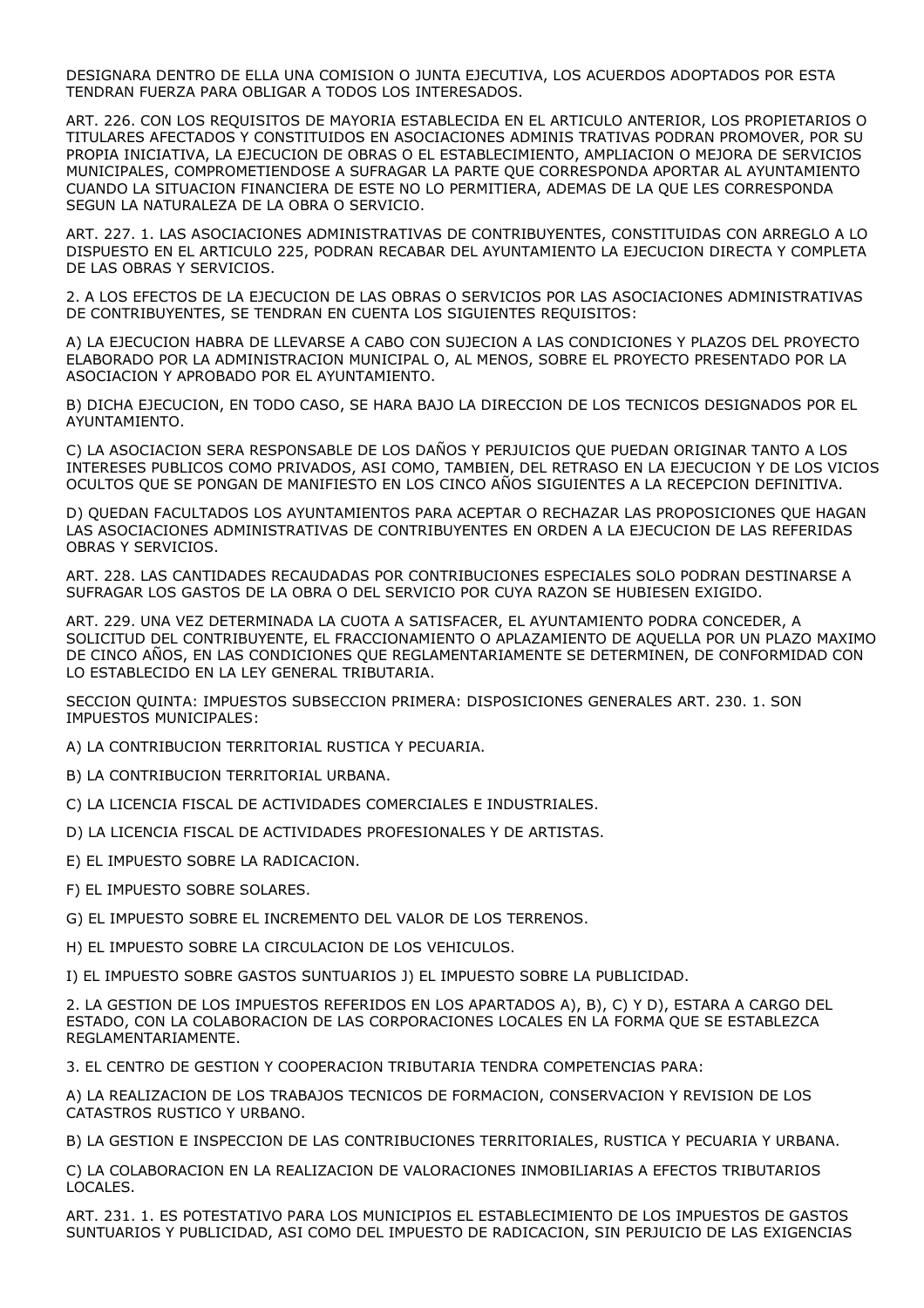SEÑALADAS EN EL ARTICULO 318 DE ESTA LEY. TAMBIEN SON POTESTATIVOS LOS DE SOLARES E INCREMENTO DEL VALOR DE LOS TERRENOS EN LOS MUNICIPIOS CON POBLACION DE DERECHO INFERIOR A 20.000 HABITANTES,SALVO QUE EL GOBIERNO, A PROPUESTA CONJUNTA DE LOS MINISTERIOS DE ECONOMIA Y HACIENDA Y DE ADMINISTRACION TERRITORIAL, ACUERDE EL ESTABLECIMIENTO OBLIGATORIO DE LOS MISMOS.

2. LOS DEMAS IMPUESTOS MUNICIPALES SON DE IMPOSICION OBLIGATORIA.

SUBSECCION SEGUNDA: CONTRIBUCION TERRITORIAL RUSTICA Y PECUARIA NATURALEZA Y AMBITO DE APLICACION ART. 232. 1. LA CONTRIBUCION TERRITORIAL RUSTICA Y PECUARIA CONSTITUYE UN TRIBUTO LOCAL DE CARACTER REAL QUE RECAE SOBRE EL IMPORTE DE LAS RENTAS QUE ANUALMENTE PRODUCEN, REAL O POTENCIALMENTE, LOS BIENES Y ACTIVIDADES CALIFICADOS TRIBUTARIAMENTE COMO RUSTICOS Y PECUARIOS. 2. DICHA CONTRIBUCION SE EXIGIRA SEGUN LAS NORMAS CONTENIDAS EN ESTA LEY Y EN LAS DISPOSICIONES QUE LA REGLAMENTEN.

3. NO OBSTANTE, QUEDAN SOMETIDAS A LOS RESPECTIVOS REGIMENES TRIBUTARIOS ESPECIALES, LAS RENTAS DE LOS BIENES SITOS Y ACTIVIDADES EJERCIDAS EN EL PAIS VASCO Y NAVARRA.

HECHO IMPONIBLE ART. 233. 1. EL HECHO IMPONIBLE DE ESTE TRIBUTO SE ORIGINA:

A) POR LA PERCEPCION, DEVENGO O SUSCEPTIBILIDAD DE OBTENCION DE LOS RENDIMIENTOS DE LOS BIENES, DERECHOS Y ACTIVIDADES CALIFICADOS TRIBUTARIAMENTE DE NATURALEZA RUSTICA O PECUARIA.

B) POR LA UTILIZACION, GOCE, O POSESION DE LOS BIENES QUE PRODUZCAN O PUEDAN PRODUCIR LOS EXPRESADOS RENDIMIENTOS.

2. GRAVARA CONCRETAMENTE ESTE TRIBUTO:

A) LAS RENTAS REALES O POTENCIALES QUE CORRESPONDAN A LA PROPIEDAD O POSESION DE LOS BIENES Y DERECHOS CALIFICADOS TRIBUTARIAMENTE DE NATURALEZA RUSTICA Y PECUARIA, O EL MERO EJERCICIO DE ACTIVIDADES AGRICOLAS, FORESTALES, GANADERAS O MIXTAS.

B) LAS RENTAS REALES O POTENCIALES DEL GANADO DEPENDIENTE DE LAS FINCAS, ATENDIENDO A LA CAPACIDAD PRODUCTIVA DE LAS RESPECTIVAS PARCELAS, CON EXCEPCION DE AQUELLOS CASOS EN QUE CONSTITUYAN ACTIVIDAD GANADERA INDEPENDIENTE, SEGUN LO PREVENIDO EN EL SIGUIENTE APARTADO C). LA TENENCIA DE GANADO DE LABOR QUE SEA NECESARIO PARA LAS ACTIVIDADES AGRICOLAS O FORESTALES NO TENDRA LA CONSIDERACION DE ACTIVIDAD GANADERA, A LOS EFECTOS DE ESTE APARTADO.

C) EL EJERCICIO DE LA ACTIVIDAD GANADERA INDEPENDIENTE, ESTIMANDOSE COMO TAL AL CONJUNTO DE CABEZAS DE GANADO QUE SE ENCUENTRE COMPRENDIDO EN ALGUNO DE LOS CASOS SIGUIENTES:

1) QUE PASTE O SE ALIMENTE FUNDAMENTALMENTE EN TIERRAS QUE NO SEAN EXPLOTADAS AGRICOLA O FORESTALMENTE POR EL DUEÑO DEL GANADO.

2. EL ESTABULADO FUERA DE LAS FINCAS RUSTICAS.

3. EL TRASHUMANTE O TRASTERMINANTE, Y 4. AQUEL QUE SE ALIMENTE FUNDAMENTALMENTE CON PIENSOS NO PRODUCIDOS EN LA FINCA QUE SE CRIE.

ART. 234. 1. SE CONSIDERARAN, A EFECTOS TRIBUTARIOS, BIENES Y DERECHOS DE NATURALEZA RUSTICA Y PECUARIA: A) LAS FINCAS RUSTICAS.

B) LA GANADERIA.

C) LAS CANTERAS, LAS TIERRAS QUE CONSTITUYAN PRIMERA MATERIA PARA ACTIVIDAD FABRIL Y LAS AGUAS SALINAS.

D) LAS EDIFICACIONES DE CARACTER AGRARIO QUE, SITUADAS EN PREDIOS RUSTICOS, SEAN INDISPENSABLES PARA LA EXPLOTACION DE LOS MISMOS.

E) LOS TERRENOS OCUPADOS POR CANALES DE NAVEGACION Y DE RIEGO Y PANTANOS, INCLUSO SUS ALVEOS Y RIBERAS; LOS DIQUES Y MURALLAS DE PIEDRA O DE TIERRA, LOS EMBARCADEROS CON MURALLA ADYACENTE Y LOS DEMAS TERRENOS ACCESORIOS OCUPADOS EN SERVICIO DE LOS MISMOS CANALES O PANTANOS, O SEA, TODOS LOS TERRENOS QUE COMPRENDAN LOS PLANOS APROBADOS PARA LA EJECUCION DE LAS OBRAS, ASI COMO LAS ALBUFERAS.

F) LOS TERRENOS OCUPADOS POR VIAS NO INCLUIDAS EN EL LLAMADO DEMANIO NATURAL.

G) LOS CENSOS, FOROS, SUBFOROS, PENSIONES Y CUALQUIER OTRO GRAVAMEN QUE TENGA CARACTER PERPETUO, ESTABLECIDOS SOBRE TERRENOS RUSTICOS EXENTOS DE ESTA CONTRIBUCION, CUALQUIERA QUE SEA LA PERSONA FISICA O JURIDICA OBLIGADA A SATISFACERLOS.

H) LAS AGUAS QUE SE UTILICEN MEDIANTE RETRIBUCION EN EL RIEGO DE FINCAS AJENAS, SIEMPRE QUE NO SE TRATE DE UNA RENTA DE CAPITALES INVERTIDOS EN LAS OBRAS DE CANALIZACION O APROVECHAMIENTO DE AQUELLAS AGUAS QUE ESTEN EXCEPTUADAS DE TRIBUTACION CON ARREGLO A LA VIGENTE LEGISLACION DE AGUAS.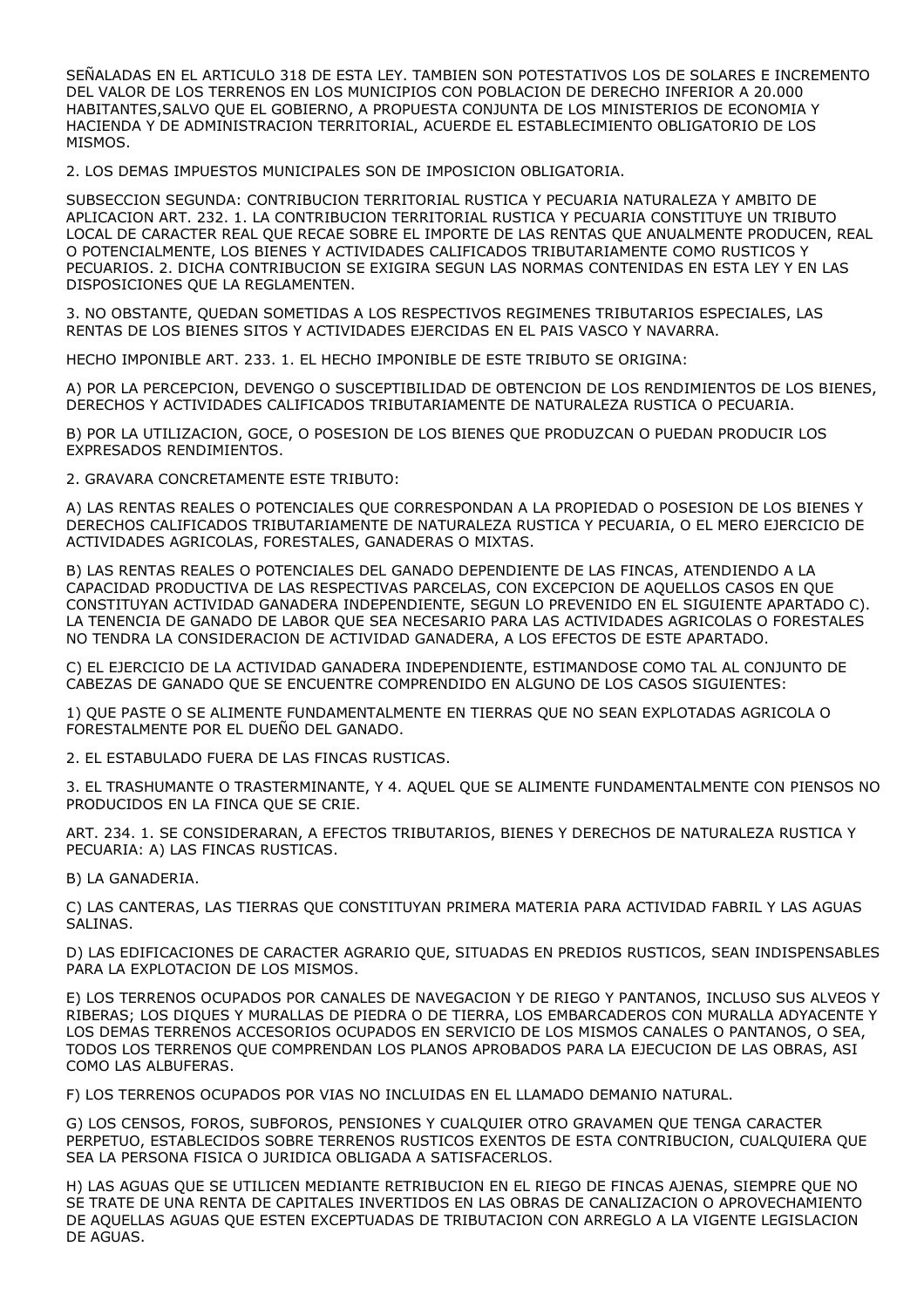2. A EFECTOS DE LA DEBIDA DELIMITACION DEL HECHO IMPONIBLE, NO TENDRAN LA CONSIDERACION DE BIENES DE NATURALEZA RUSTICA LOS GRAVADOS EN LA CONTRIBUCION TERRITORIAL URBANA.

EXENCIONES Y BONIFICACIONES TRIBUTARIAS ART. 235. DISFRUTARAN DE EXENCION SUBJETIVA PERMANENTE DE LA CONTRIBUCION LOS BIENES DE NATURALEZA RUSTICA Y PECUARIA QUE A CONTINUACION SE EXPRESAN, DE LOS QUE SEAN PROPIETARIOS O USUFRUCTUARIOS:

1. EL ESTADO ESPAÑOL CUALQUIERA QUE SEA EL DESTINO O UTILIZACION DADO A LOS BIENES, Y LOS SIGUIENTES ORGANISMOS O ENTIDADES EQUIPARADOS AL MISMO EN SU CONSIDERACION TRIBUTARIA: A) EL PATRIMONIO NACIONAL.

B) EL INSTITUTO NACIONAL PARA LA CONSERVACION DE LA NATURALEZA (ICONA) POR SUS MONTES, BIENES Y DERECHOS Y POR LOS QUE ADQUIERA DIRECTAMENTE O MEDIANTE CONSORCIO U OTROS CONVENIOS PARA LA REPOBLACION FORESTAL PUBLICA O PRIVADA.

C) LA MANCOMUNIDAD DE LOS CANALES DE TAIBILLA.

D) LOS ORGANISMOS Y ENTIDADES CUYOS BIENES SE ENCUENTREN EQUIPARADOS EN EL ORDEN TRIBUTARIO A LOS DE LA BENEFICIENCIA GENERAL DEL ESTADO.

2. LA SANTA SEDE, LA CONFERENCIA EPISCOPAL, LAS DIOCESIS, LAS PARROQUIAS Y OTRAS CIRCUNSCRIPCIONES TERRITORIALES, LAS ORDENES Y CONGREGACIONES RELIGIOSAS Y LOS INSTITUTOS DE VIDA CONSAGRADA Y SUS PROVINCIAS Y SUS CASAS.

ESTA EXENCION NO ALCANZARA A LOS RENDIMIENTOS QUE PUDIERAN OBTENERSE POR EL EJERCICIO DE EXPLOTACIONES ECONOMICAS NI A LOS DERIVADOS DE SU PATRIMONIO CUANDO SU USO SE HALLE CEDIDO.

3. LOS GOBIERNOS EXTRANJEROS, POR LOS DESTINADOS A SU REPRESENTACION DIPLOMATICA O CONSULAR, O A SUS ORGANISMOS OFICIALES, A TITULO DE RECIPROCIDAD. 4. AQUELLOS ORGANISMOS O ENTIDADES A LOS QUE SEA DE APLICACION LA EXENCION EN VIRTUD DE CONVENIOS INTERNACIONALES O DE PACTOS SOLEMNES CON EL ESTADO.

5. EL BANCO DE ESPAÑA, INSTITUTO DE CREDITO OFICIAL Y LAS ENTIDADES OFICIALES DE CREDITO, SIEMPRE QUE OSTENTEN LA CONDICION DE CONTRIBUYENTES.

6. LAS CAJAS GENERALES DE AHORRO POPULAR, RESPECTO DE LOS DE SU PROPIEDAD DESTINADOS A MONTES DE PIEDAD Y A OBRAS BENEFICO-SOCIALES.

7. EL INSTITUTO NACIONAL DE REFORMA Y DESARROLLO AGRARIO, POR LOS DESTINADOS A LA CREACION Y FUNCIONAMIENTO DE CENTROS TECNICOS DE COLONIZACION Y OTROS SERVICIOS PROPIOS DEL CUMPLIMIENTO DE SUS FINES, NO ESTANDO COMPRENDIDAS EN ESTA EXENCION LAS FINCAS RUSTICAS ADQUIRIDAS CON DESTINO A LA PARCELACION.

8. LA CONFEDERACION HIDROGRAFICA DEL SEGURA, POR LOS PROCEDENTES DE LA ANTIGUA COMUNIDAD DE DUEÑOS DE AGUA DE LORCA, EN TANTO QUE LAS RENTAS QUE SE OBTENGAN SE INVIERTAN PRECISAMENTE EN LA MEJORA, CONSERVACION Y OBRAS NUEVAS QUE ASEGUREN EL PERFECTO REGADIO PARA EL QUE FUERON ADQUIRIDAS POR LA MENCIONADA CONFEDERACION.

9. LA CRUZ ROJA ESPAÑOLA, POR LOS QUE NO LE PRODUZCAN RENTA.

ART. 236. DISFRUTARAN DE EXENCION OBJETIVA PERMANENTE DE LA CONTRIBUCION, SIN CONSIDERACION A LA PERSONALIDAD DE SU TITULAR, LOS SIGUIENTES BIENES DE NATURALEZA RUSTICA: 1. LOS DE USO PUBLICO.

2. LOS DE SERVICIO PUBLICO, SIEMPRE QUE NO PRODUZCAN RENTA, NO CONSIDERANDOSE, A ESTOS EFECTOS, COMO TALES LAS TASAS Y TARIFAS DE DERECHO PUBLICO.

3. LOS COMUNALES.

4. LOS CAMINOS PUBLICOS, PUENTES Y CANALES DE NAVEGACION Y DE RIEGO CONSTRUIDOS POR EMPRESAS PARTICULARES, CUANDO POR CONTRATO ESTAN ADJUDICADOS A DICHAS EMPRESAS LOS PRODUCTOS CON EXENCION DE LA CONTRIBUCION.

5. LOS OCUPADOS POR LAS LINEAS DE FERROCARRILES, YA SEAN GENERALES O TRANSVERSALES, O POR CUALQUIER OTRO SERVICIO INDISPENSABLE PARA LA EXPLOTACION DE DICHAS VIAS.

6. LOS OCUPADOS POR MINAS, INCLUSO LAS DE SAL, SIEMPRE QUE DICHAS MINAS HAYAN SIDO OBJETO DE CONCESION CON ARREGLO A LA LEGISLACION SOBRE MINERIA Y QUE LOS CONCESIONARIOS CUMPLAN TODAS LA OBLIGACIONES QUE GRAVAN LOS RENDIMIENTOS MINEROS.

7. LOS QUE SE DEDIQUEN A COTO ESCOLAR DE PREVISION DE CARACTER PREDOMINANTEMENTE FORESTAL.

8. LOS PERTENECIENTES A LAS EMPRESAS QUE SE DEDIQUEN A LA INVESTIGACION Y EXPLOTACION DE LOS HIDROCARBUROS NATURALES, LIQUIDOS Y GASEOSOS EN TERRITORIO NACIONAL.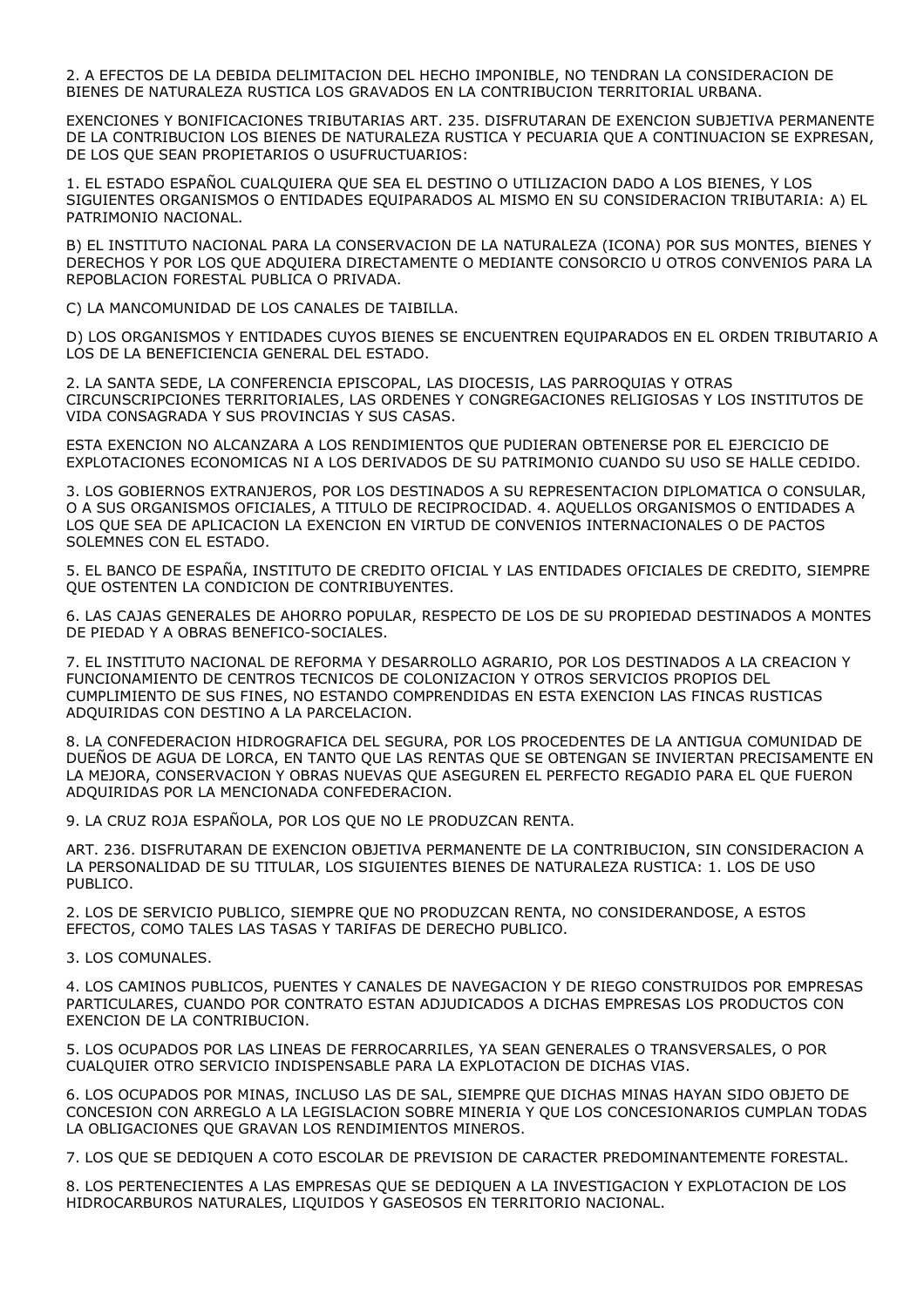9. LOS OCUPADOS POR LAS FERIAS INTERNACIONALES, NACIONALES, REGIONALES, PROVINCIALES O LOCALES QUE ACTUALMENTE TENGAN RECONOCIDO O SE LES RECONOZCA EN LO SUCESIVO EL CARACTER DE INSTITUCIONES OFICIALES DEPENDIENTES DEL MINISTERIO DE ECONOMIA Y HACIENDA Y DE ASOCIACIONES DE UTILIDAD PUBLICA, SIEMPRE QUE TALES BIENES NO TENGAN OTRO DESTINO QUE EL DE SU UTILIZACION PARA ESTOS CERTAMENES Y NO PRODUZCAN RENTA, NO ESTIMANDOSE COMO TALES LAS CANTIDADES QUE EL PATRONATO, COMITE EJECUTIVO O CORPORACION PROPIETARIA PERCIBA POR LA CESION DE EDIFICACIONES, INSTALACIONES O SERVICIOS, SIEMPRE QUE EL TOTAL IMPORTE DE DICHAS REMUNERACIONES SE INVIERTA EN LA REPARACION DE LOS REFERIDOS BIENES O EN LA AMPLIACION DE LOS MISMOS.

10. LOS MONTES VECINALES EN MANO COMUN.

ART. 237. QUEDARAN EXENTOS PERMANENTEMENTE DE ESTE TRIBUTO LAS PARCELAS QUE, PERTENECIENTES A UN MISMO PROPIETARIO, NO TENGAN ASIGNADOS EN CONJUNTO BASES IMPONIBLES SUPERIORES A 12.000 PESETAS. ESTE MINIMO EXENTO PODRA SER REVISADO POR LA LEY DE PRESUPUESTOS CON EFECTOS PARA EL PERIODO DE VIGENCIA.

ART. 238. ESTARA EXENTO DE ESTA CONTRIBUCION EL EJERCICIO DE LA ACTIVIDAD GANADERA INDEPENDIENTE, EN EL CASO DE QUE EL RENDIMIENTO MEDIO PRESUNTO DE AQUELLA NO EXCEDA DE 35.000 PESETAS PARA CADA TITULAR. LA LEY DE OS, DENTRO DE SU PERIODO DE VIGENCIA, PODRA REVISAR EL MINIMO EXENTO ANTERIOR.

ART. 239. ESTARAN EXENTOS TEMPORALMENTE DE ESTE TRIBUTO:

1. LA PARTE REPOBLADA DE LAS FINCAS EN QUE LAS CORPORACIONES, ENTIDADES Y PARTICULARES REALIZARAN REPOBLACIONES FORESTALES, HASTA QUE EL MONTE EMPIECE A PRODUCIR, DISFRUTARAN DE EXENCION TEMPORAL DE LA CONTRIBUCION.

EL PLAZO DE EXENCION SERA FIJADO POR LA ADMINISTRACION FORESTAL COMPETENTE SIN QUE PUEDA SER INFERIOR A DOCE AÑOS PARA LAS ESPECIES DE CRECIMIENTO RAPIDO, NI DE VEINTICINCO PARA LAS DE LENTO.

2. LOS TRAMOS EN REGENERACION DE MASAS ARBOLADAS SUJETAS A PROYECTOS DE ORDENACION O PLANES TECNICOS APROBADOS POR LA ADMINISTRACION, ESTARAN EXENTOS DE PAGO DE ESTA CONTRIBUCION.

A TALES EFECTOS, LAS BASES INPONIBLES DE LA SUPERFICIE TOTAL DE LOS MONTES AFECTADOS SE REDUCIRAN EN EL 15 POR 100, SI ESTUVIESEN PREVISTAS LAS CORTAS A HECHO, Y EN EL 20 POR 100, EN TODOS LOS DEMAS CASOS.

PARA QUE LA REDUCCION CONSIGNADA TENGA LUGAR, SERA NECESARIO Y SUFICIENTE QUE SE SOLICITE DE LA ADMINISTRACION TRIBUTARIA ACREDITANDO TANTO LA EXISTENCIA DE PROYECTO O PLAN APROBADO POR LA ADMINISTRACION FORESTAL COMPETENTE CON EL METODO DE CORTA.

ADEMAS DE LO PRECEPTUADO EN EL PARRAFO ANTERIOR, SERA PRECISO QUE EL MONTE AFECTADO NO SE ENCUENTRE YA ACOGIDO A LOS BENEFICIOS QUE CONCEDE EL NUMERO ANTERIOR.

LA REDUCCION CONSIGNADA SURTIRA EFECTO DESDE EL EJERCICIO SIGUIENTE A AQUEL EN QUE SE REALIZARE LA SOLICITUD.

ART. 240. 1. GOZARAN DE BONIFICACION DEL 95 POR 100 DE LA CONTRIBUCION LOS TERRENOS DESTINADOS DIRECTAMENTE A LA ENSEÑANZA, SIEMPRE QUE ESTEN INCORPORADOS A CENTROS QUE CUENTEN CON AUTORIZACION DE LA ADMINISTRACION EDUCATIVA COMPETENTE Y QUE LA PROPIEDAD PERTENEZCA A DICHOS CENTROS O A ENTIDADES QUE PONGAN AL SERVICIO DE LOS MISMOS LOS TERRENOS, SIN RELACION ARRENDATICIA NI PERCIBO DE RENTA ALGUNA.

2. LAS FINCAS ADQUIRIDAS POR EL INSTITUTO NACIONAL DE REFORMA Y DESARROLLO AGRARIO PARA EL CUMPLIMIENTO DE SUS FINES DISFRUTARAN UNA BONIFICACION DEL 95 POR 100 DE LA CONTRIBUCION. UNA VEZ APROBADO EL PROYECTO DE PARCELACION CORRESPONDIENTE CESARA LA BONIFICACION CONSIDERANDOSE DIVIDIDAS DICHAS FINCAS, A EFECTOS TRIBUTARIOS, EN LAS UNIDADES DE EXPLOTACION QUE EN DICHO PROYECTO ESTABLEZCA.

ART. 241. EN LOS TERRITORIOS DE CEUTA Y MELILLA Y SUS DEPENDENCIAS DE ALHUCEMAS, VELEZ DE LA GOMERA Y CHAFARINAS, LA CONTRIBUCION SE LIQUIDARA A RAZON DEL 50 POR 100 DE LA CUOTA EXIGIDA EN LA PENINSULA.

SUJETO PASIVO ART. 242. SON SUJETOS PASIVOS DE ESTE TRIBUTO:

1. EL PROPIETARIO O USUFRUCTUARIO DE LOS BIENES OBJETO DE LA MISMA O QUIENES LEGITIMAMENTE REPRESENTEN SUS DERECHOS.

2. LAS HERENCIAS YACENTES, COMUNIDADES DE BIENES Y DEMAS ENTIDADES QUE, AUN CARENTES DE PERSONALIDAD JURIDICA, CONSTITUYAN UNA UNIDAD ECONOMICA O UN PATRIMONIO SEPARADO SUSCEPTIBLES DE IMPOSICION.

3. EL QUE EJERZA EL DOMINIO DIRECTO CUANDO HAYA SEPARACION DE DOMINIOS CON CARACTER TEMPORAL.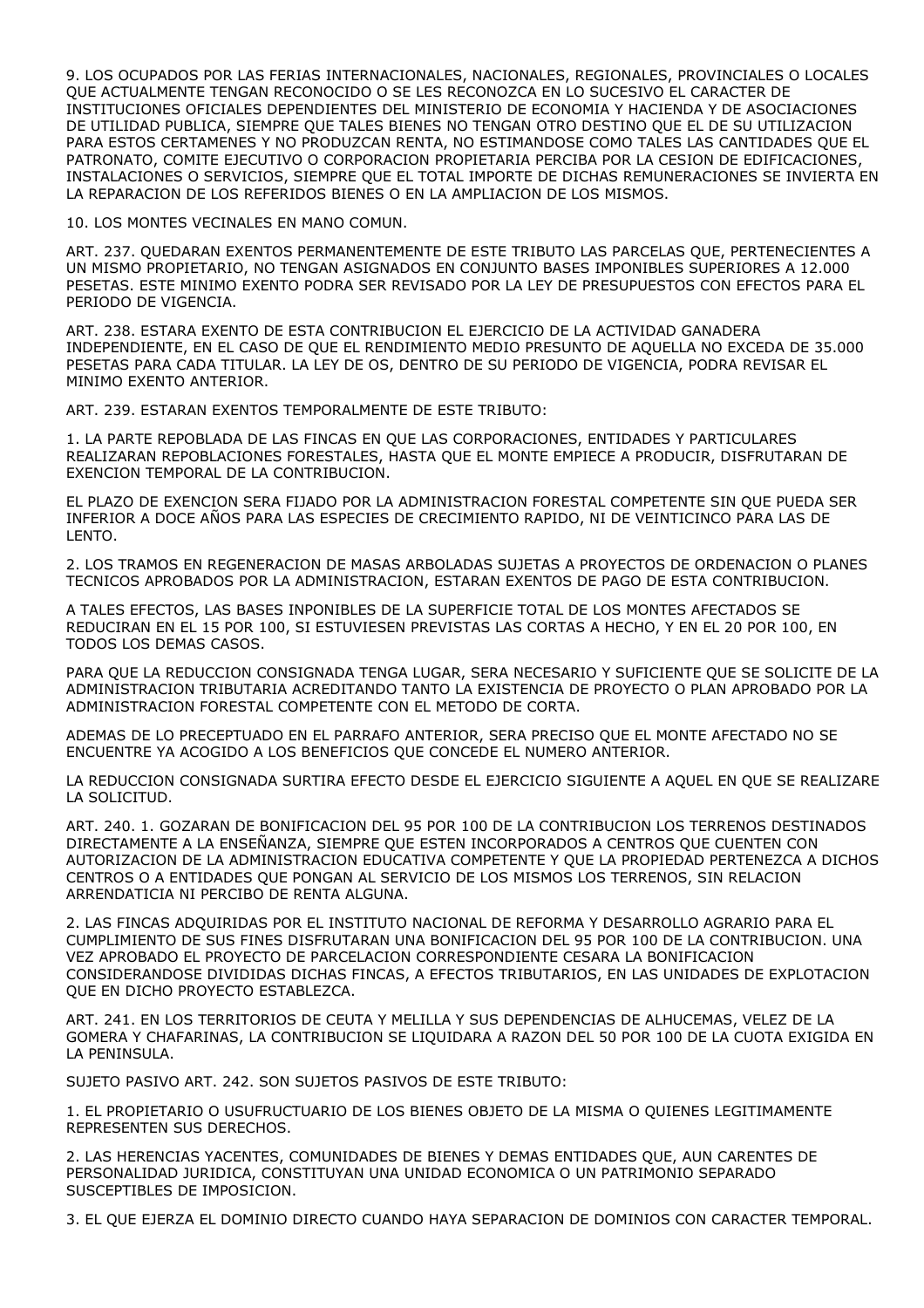4. EL CENSATARIO, CUANDO LA SEPARACION DE DOMINIOS SEA DE CARACTER PERPETUO O POR TIEMPO INDEFINIDO, CONSTITUYENDO FOROS, CENSOS Y GRAVAMENES ANALOGOS.

5. LOS PROPIETARIOS DE CADA UNA DE LAS PARTES CUYAS RESPECTIVAS BASES IMPONIBLES SE CALCULEN POR SEPARADO A LOS EFECTOS TRIBUTARIOS, EN EL CASO DE EXISTIR CONTRATOS POR VIRTUD DE LOS CUALES HAYA SEPARACION DE DOMINIOS TALES COMO SUELO Y VUELO, PASTOS Y CULTIVO Y OTROS ANALOGOS.

6. LOS PERCEPTORES DE CENSOS, TRIBUTOS O CUALQUIERA OTRA IMPOSICION ESTABLECIDA ESPECIALMENTE SOBRE TERRENOS O FINCAS EXCEPTUADOS EN ABSOLUTO DEL PAGO DE ESTA CONTRIBUCION.

ART. 243. 1. TRATANDOSE DE PARCELAS ARRENDADAS, LA CONTRIBUCION SE EXIGIRA AL ARRENDADOR Y SERA REPERCUTIBLE SOBRE EL ARRENDATARIO EN LA PARTE QUE CORRESPONDA A LA BASE LIQUIDABLE QUE EXCEDA DE LAS RENTAS QUE PERCIBA EL

## PROPIETARIO.

2. A TALES EFECTOS, NO SE CONSIDERARA COMO CONTRIBUCION LA CUOTA EMPRESARIAL DEL REGIMEN ESPECIAL AGRARIO DE LA SEGURIDAD SOCIAL, QUE CONTINUARA INTEGRAMENTE A CARGO DEL ARRENDATARIO.

BASE IMPONIBLE ART. 244. LA BASE IMPONIBLE EN ESTA CONTRIBUCION SERA EL PRODUCTO LIQUIDO DE LA TIERRA Y EL RENDIMIENTO DE LA GANADERIA, ESTIMADOS CON ARREGLO A LAS NORMAS DEL PRESENTE TEXTO. EN PARTICULAR, LA BASE IMPONIBLE COMPRENDERA LA SUMA DE LAS CANTIDADES SIGUIENTES:

A) LA QUE EN CONCEPTO DE RENTA CORRESPONDA AL PROPIETARIO DE LA TIERRA ACRECIDA EN EL INTERES DE LOS CAPITALES INVERTIDOS ANUALMENTE EN EL CULTIVO.

B) LA QUE EN CONCEPTO DE BENEFICIO CORRESPONDA AL QUE CULTIVA LA TIERRA.

C) LA QUE EN CONCEPTO DE BENEFICIO Y DE INTERES DE LOS CAPITALES INVERTIDOS ANUALMENTE EN LA EXPLOTACION PECUARIA CORRESPONDA AL SUJETO PASIVO DEL TRIBUTO. ART. 245. 1. LA BASE IMPONIBLE DE CADA PARCELA CATASTRAL SERA RESULTANTE DE APLICAR A LA MISMA LOS PRODUCTOS O RENDIMIENTOS LIQUIDOS QUE SE CALCULEN PARA UNA HECTAREA DE CADA UNO DE LOS CULTIVOS O APROVECHAMIENTOS EN CADA UNA DE LAS INTENSIDADES PRODUCTIVAS QUE SE RECONOZCAN EN UN TERMINO MUNICIPAL, COMARCA O ZONA.

2. LA BASE IMPONIBLE DE LA ACTIVIDAD GANADERA INDEPENDIENTE SE FIJARA EN FUNCION DEL RENDIMIENTO NETO PRESUNTO POR AÑO Y CABEZA.

3. EN LA BASE IMPONIBLE PARA LA CONTRIBUCION DE LAS FINCAS RUSTICAS SE INCLUIRAN, EN SU CASO, LAS RENTAS ANUALES O POTENCIALES DEL GANADO DEPENDIENTE DE LAS MISMAS, CON ARREGLO A LA CAPACIDAD PRODUCTIVA DE LAS PARCELAS INTEGRANTES DE AQUELLAS.

4. LA BASE IMPONIBLE EN LAS PARCELAS DEDICADAS A EXPLOTACIONES FORESTALES CON CICLO EN PRODUCCION SUPERIOR AL AÑO SE FIJARA EN EL COCIENTE QUE RESULTE DE DIVIDIR LOS RENDIMIENTOS TOTALES A OBTENER EN SU CICLO DE PRODUCCION, POR EL NUMERO DE AÑOS QUE INTEGRAN EL CITADO CICLO.

ART. 246. 1. CADA CINCO AÑOS SE RECTIFICARAN LAS BASES IMPONIBLES DE LA CONTRIBUCION, TANTO POR LO QUE RESPECTA A LAS FINCAS RUSTICAS COMO AL EJERCICIO DE LA ACTIVIDAD GANADERA INDEPENDIENTE.

2. LA RECTIFICACION DE LAS BASES IMPONIBLES DE LA CUOTA FIJA DE LA CONTRIBUCION Y DE LAS TARIFAS PARA EL EJERCICIO DE LA ACTIVIDAD GANADERA INDEPENDIENTE SE REALIZARA CONFORME A ESTUDIOS ECONOMICOS QUE TENGAN EN CUENTA LOS RENDIMIENTOS MEDIOS DEL QUINQUENIO ANTERIOR Y LOS PRECIOS PAGADOS Y PERCIBIDOS EN EL AÑO ANTERIOR.

BASE LIQUIDABLE ART. 247. LAS BASES LIQUIDABLES DE LAS PARCELAS AGRICOLAS Y FORESTALES Y DE LA ACTIVIDAD GANADERA INDEPENDIENTE, EN EL AÑO EN QUE TENGA EFECTO LA RECTIFICACION Y EN LOS CUATRO SIGUIENTES, SE FIJARAN, COMO MAXIMO, EN EL 50 POR 100 DE LAS BASES IMPONIBLES.

ART. 248. LAS BASES LIQUIDABLES DE LAS PARCELAS SUJETAS A ESTA CONTRIBUCION EN QUE SE HUBIERAN REALIZADO LAS MEJORAS QUE SE INDICAN SERAN LAS MISMAS QUE LES HUBIESEN CORRESPONDIDO DE NO HABERSE REALIZADO AQUELLAS, DURANTE LOS SIGUIENTES PERIODOS DE TIEMPO:

1. TRES AÑOS. LAS PLANTACIONES NUEVAS, REALIZADAS ANUAL Y CONSECUTIVAMENTE EN DICHO TIEMPO, DE CEREALES, PLANTAS LEGUMINOSAS, FORRAJERAS, TEXTILES, BULBOS Y TUBERCULOS, SIENDO CONDICION PRECISA LA ALTERNATIVA NO INTERRUMPIDA DE TALES CULTIVOS Y QUE ESTOS SE ESTABLEZCAN SOBRE TERRENOS EN QUE ANTES HABIA VIÑEDOS.

2. CINCO AÑOS. PARA LOS TERRENOS REDUCIDOS A CULTIVO O PASTO POR EFECTO DE LA DESECACION DE LAGUNAS, MARISMAS O TERRENOS PANTANOSOS.

3. DIEZ AÑOS: A) PARA LAS NUEVAS PLANTACIONES DE ARBOLES FRUTALES.

B) PARA LOS TERRENOS TRANSFORMADOS EN REGADIO.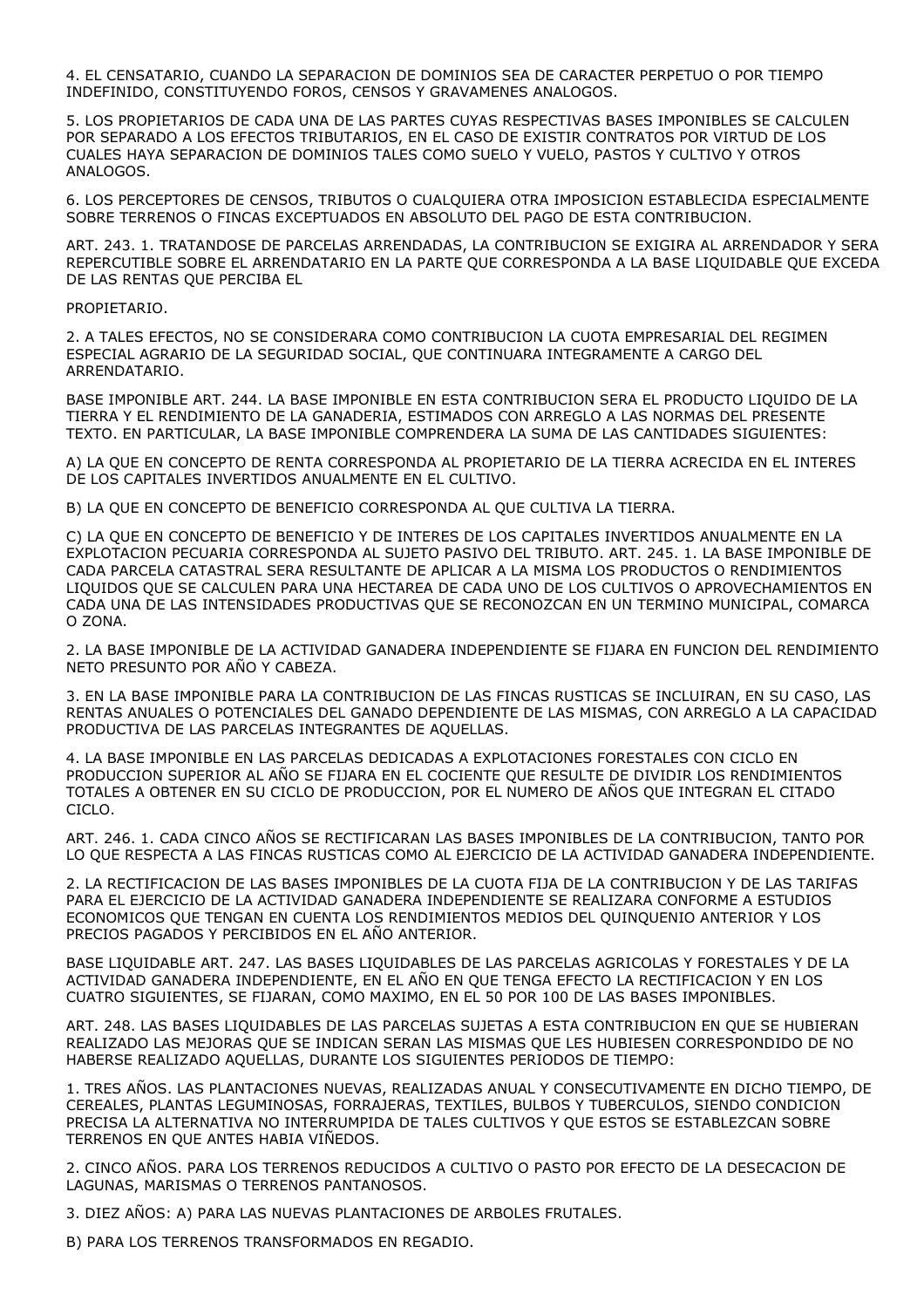4. LOS PLAZOS INDICADOS SE CONTARAN SIEMPRE A PARTIR DE LA FECHA DE TERMINACION DE LA PLANTACION U OBRAS DE MEJORA.

ART. 249. LAS BASES IMPONIBLES DE LAS PARCELAS CATASTRALES QUE SEAN OBJETO DE CONCENTRACION PARCELARIA NO PODRAN SER SUPERIORES, DURANTE VEINTE AÑOS, A LAS QUE LES HUBIERAN CORRESPONDIDO DE NO HABERSE REALIZADO DICHA CONCENTRACION. EN TODO CASO, LOS BENEFICIOS FISCALES SE CONTARAN A PARTIR DEL MOMENTO EN QUE SE EXPIDAN LOS NUEVOS TITULOS DE LAS FINCAS CONCENTRADAS.

DEUDA TRIBUTARIA ART. 250. 1. EL TIPO DE GRAVAMEN DE ESTE TRIBUTO PODRA SER FIJADO LIBREMENTE POR LOS AYUNTAMIENTOS EN RELACION CON LOS CORRESPONDIENTES BIENES SITOS EN SU TERMINO MUNICIPAL. CONSISTIRA EN UN PORCENTAJE UNICO ANUAL APLICABLE A LA BASE LIQUIDABLE.

LA FIJACION DEL TIPO DE GRAVAMEN HABRA DE AJUSTARSE AL PROCEDIMIENTO PREVISTO EN LA PRESENTE LEY PARA LA IMPOSICION Y ORDENACION DE LOS TRIBUTOS LOCALES.

2. EN TANTO NO SE PRODUZCA ACUERDO MUNICIPAL EN CONTRARIO, EL TIPO DE GRAVAMEN SERA EL 10 POR 100.

ART. 251. SOBRE LA BASE LIQUIDABLE, LA CUOTA TRIBUTARIA O LA SUMA DE CUOTA Y RECARGOS SE APLICARAN O PODRAN APLICARSE, SEGUN LOS CASOS, A LOS TIPOS UNICOS O MAXIMOS QUE SE INDICAN, LOS SIGUIENTES RECARGOS:

A) SOBRE LA BASE LIQUIDABLE: EL 10 POR 100, EN FAVOR DE LOS AYUNTAMIENTOS.

B) SOBRE LA CUOTA TRIBUTARIA:

1. EL 13,40 POR 100, EN CUANTO A LOS PREDIOS O TERRENOS QUE SE HALLEN IMPRODUCTIVOS O CUYO APROVECHAMIENTO SE LIMITE A LOS PRODUCTOS ESPONTANEOS Y A LOS DESTINADOS EXCLUSIVAMENTE A LA CAZA Y A LA OSTENTACION Y RECREO, QUEDANDO EXCEPTUADAS DE ESTE RECARGO LAS FINCAS DESTINADAS AL FOMENTO Y EXPLOTACION DEL ARBOLADO Y A LA CRIA O SOSTENIMIENTO DEL GANADO CABALLAR O DE CARNE, LECHE O LANA Y A LAS FINCAS DE RECREO CUYA EXTENSION NO EXCEDA DE UNA HECTAREA.

2. EL 60 POR 100, RESPECTO A LAS FINCAS DECLARADAS MANIFIESTAMENTE MEJORABLES, INSCRITAS EN EL CATALOGO DE <FINCAS EXPROPIABLES>.

3. EL 6,44 POR 100 RESPECTO A LAS FINCAS SITAS EN LOS TERMINOS DE LOS MUNICIPIOS ADHERIDOS A LA MANCOMUNIDAD DE LOS CANALES DE TAIBILLA.

4. DE CUANTIA VARIABLE, A SATISFACER POR LOS PROPIOS INTERESADOS EN LA REALIZACION DE OBRAS DE DEFENSA CONTRA LAS CORRIENTES DE AGUA, DE MANERA QUE EN EL PLAZO MAXIMO DE VEINTE AÑOS QUEDE ABONADO EL TOTAL IMPORTE DE AUXILIO EQUIVALENTE AL 25 POR 100 DEL PRESUPUESTO DE DICHAS OBRAS.

C) SOBRE LA SUMA DE CUOTA Y RECARGOS:

1. EL 6 POR 100 EN LAS FINCAS PROPIEDAD DE EXTRANJEROS SITUADAS EN LAS ZONAS DE BALEARES, ESTRECHO DE GIBRALTAR, GALICIA, CANARIAS, CEUTA Y MELILLA, CUANDO AQUELLAS FINCAS NO SE ENCUENTREN INSCRITAS EN EL REGISTRO DE LA PROPIEDAD.

ESTE RECARGO SE INCREMENTARA EN UN 6 POR 100 CADA AÑO, HASTA QUE SE CUMPLA EL INDICADO REQUISITO DE INSCRIPCION.

2. EL 3 POR 100 EN LAS FINCAS RESULTANTES DE LA CONCENTRACION PARCELARIA MIENTRAS NO SE PROCEDA A LA FIJACION DE NUEVAS BASES IMPONIBLES EN EL MUNICIPIO EN QUE ESTEN AQUELLAS SITUADAS.

SUBSECCION TERCERA: CONTRIBUCION TERRITORIAL URBANA NATURALEZA Y AMBITO DE APLICACION ART. 252. 1. LA CONTRIBUCION TERRITORIAL URBANA ES UN TRIBUTO LOCAL DE CARACTER REAL, QUE RECAE SOBRE EL IMPORTE DE LAS RENTAS QUE ANUALMENTE PRODUCEN O SON SUSCEPTIBLES DE PRODUCIR LOS BIENES CALIFICADOS TRIBUTARIAMENTE DE NATURALEZA URBANA.

2. DICHA CONTRIBUCION SE EXIGIRA CON ARREGLO A LAS NORMAS CONTENIDAS EN ESTA LEY Y EN LAS DISPOSICIONES QUE LA REGLAMENTEN.

3. NO OBSTANTE, QUEDAN SOMETIDOS A LOS RESPECTIVOS REGIMENES TRIBUTARIOS ESPECIALES LAS RENTAS QUE ANUALMENTE PRODUZCAN O SEAN SUSCEPTIBLES DE PRODUCIR LOS BIENES SITOS EN EL PAIS VASCO Y NAVARRA.

HECHO IMPONIBLE ART. 253. EL HECHO IMPONIBLE EN LA CONTRIBUCION TERRITORIAL URBANA SE REALIZA: A) POR LA PERCEPCION, DEVENGO O SUSCEPTIBILIDAD DE OBTENCION DE LOS RENDIMIENTOS DE LOS BIENES CALIFICADOS TRIBUTARIAMENTE DE NATURALEZA URBANA.

B) POR LA UTILIZACION, GOCE O POSESION, EN VIRTUD DE UN DERECHO REAL, DE LOS BIENES QUE PRODUZCAN O SEAN SUSCEPTIBLES DE PRODUCIR LOS EXPRESADOS RENDIMIENTOS.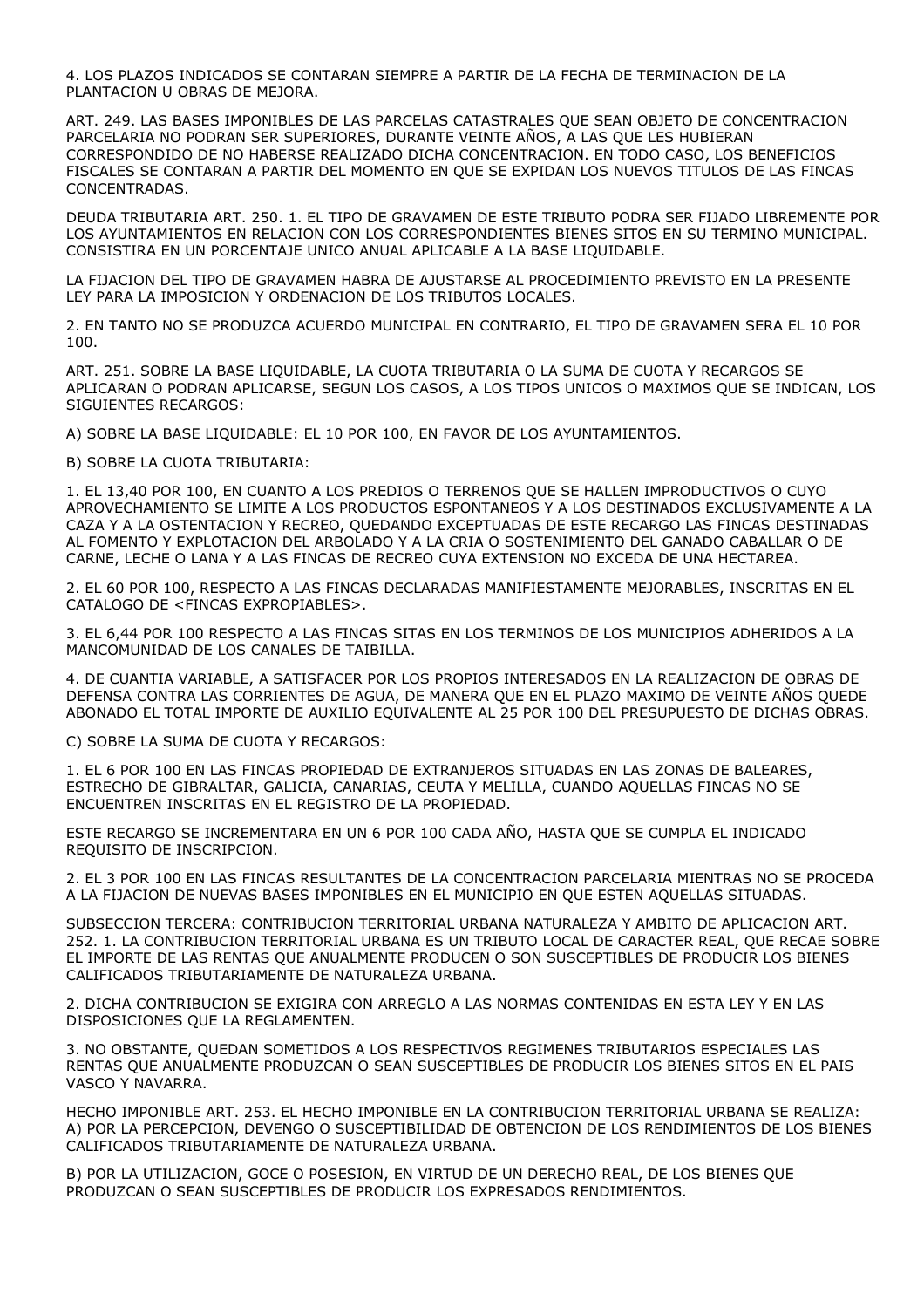ART. 254. SE CONSIDERAN BIENES DE NATURALEZA URBANA, A EFECTOS DE ESTA CONTRIBUCION: A) EL SUELO, EN LOS CASOS A QUE SE REFIERE EL ARTICULO SIGUIENTE. B) LAS CONSTRUCCIONES, CON ARREGLO A LOS CONCEPTOS QUE SE EXPRESAN EN EL ARTICULO 256.

ART. 255. 1. TENDRAN LA CONSIDERACION DE SUELO LOS TERRENOS SIGUIENTES:

1.

LOS URBANOS, ENTENDIENDOSE POR TALES:

A) EN LOS MUNICIPIOS EN QUE EXISTA PLAN GENERAL MUNICIPAL, LOS QUE ESTE INCLUYA COMO TALES POR CONTAR CON ACCESO RODADO, ABASTECIMIENTO DE AGUA, EVACUACION DE AGUAS Y SUMINISTROS DE ENERGIA ELECTRICA, O POR ESTAR COMPRENDIDOS EN AREAS CONSOLIDADAS POR LA EDIFICACION, AL MENOS EN DOS TERCERAS PARTES DE SU SUPERFICIE, EN LA FORMA QUE EL PLAN DETERMINE, Y LOS QUE, EN EJECUCION DEL PLAN, LLEGUEN A DISPONER DE LOS MISMOS ELEMENTOS DE URBANIZACION.

B) EN LOS MUNICIPIOS QUE CARECIEREN DE PLAN GENERAL MUNICIPAL LOS TERRENOS QUE POR CONTAR CON ACCESO RODADO, ABASTECIMIENTO DE AGUA, EVACUACION DE Y SUMINISTRO DE ENERGIA ELECTRICA, O POR ESTAR COMPRENDIDOS EN AREAS CONSOLIDADAS POR LA EDIFICACION, AL MENOS EN LA MITAD DE SU SUPERFICIE, SE INCLUYAN EN UN PROYECTO DE DELIMITACION APROBADO EN LA FORMA QUE LEGALMENTE SE DETERMINA.

 $\overline{2}$ 

EL TERRENO URBANIZABLE PROGRAMADO CONSTITUIDO POR AQUEL QUE DEBA SER URBANIZADO, SEGUN EL PROGRAMA DEL PROPIO PLAN GENERAL.

3.

EL TERRENO URBANIZABLE NO PROGRAMADO DESDE EL MOMENTO EN QUE POR APROBACION DE PROGRAMAS DE ACTUACION URBANISTICA PUEDA SER OBJETO DE URBANIZACION.

4.

LOS QUE, CUALQUIERA QUE SEA SU NATURALEZA, DISPONGAN DE VIAS QUE TENGAN PAVIMENTADA LA CALZADA O ENCINTADO DE ACERAS Y CUENTEN ADEMAS CON SUMINISTROS DE AGUA, SERVICIOS DE DESAGUES Y ALUMBRADO PUBLICO.

CUANDO DICHAS VIAS NO FORMEN MANZANAS CERRADAS, SE TOMARA COMO PROFUNDIDAD DE LAS PARCELAS AFECTADAS LAS CORRESPONDIENTES A UN FONDO NORMAL EDIFICABLE, DE ACUERDO CON LAS CIRCUNSTANCIAS DE LA LOCALIDAD.

5.

LOS FRACCIONADOS EN CONTRA DE LO DISPUESTO EN LA LEGISLACION AGRARIA.

6.

LOS OCUPADOS POR CONSTRUCCIONES SUJETAS A ESTA CONTRIBUCION.

2. A LOS EFECTOS DE LO DISPUESTO EN LOS NUMEROS 1. , 2. , 3.

Y CUARTO, DEL APARTADO PRECEDENTE, SE DETERMINARAN EN CADA TERMINO MUNICIPAL LOS LIMITES A QUE SE EXTIENDA EL SUELO SUJETO A ESTA CONTRIBUCION, TENIENDO EN CUENTA LOS PLANES GENERALES DE ORDENACION URBANA Y LOS PROGRAMAS DE ACTUACION URBANISTICA Y, EN SU CASO, LOS PROYECTOS DE DELIMITACION EN LA FORMA QUE LEGALMENTE SE DETERMINA.

ART. 256. SE CONSIDERARAN CONSTRUCCIONES:

A) LOS EDIFICIOS, EN EL SENTIDO MAS AMPLIO DE ESTA PALABRA, SEAN CUALESQUIERA LOS ELEMENTOS DE QUE ESTEN CONSTRUIDOS, LOS LUGARES EN QUE SE HALLEN EMPLAZADOS Y EL USO A QUE SE DESTINEN, AUN CUANDO POR LA FORMA DE SU CONSTRUCCION SEAN PERFECTAMENTE TRANSPORTABLES Y AUN CUANDO EL TERRENO SOBRE EL QUE SE HALLEN SITUADOS NO PERTENEZCA AL DUEÑO DE LA CONSTRUCCION, Y LAS INSTALACIONES COMERCIALES E INDUSTRIALES ASIMILABLES A LOS MISMOS COMO DIQUES, TANQUES Y CARGADEROS.

LAS OBRAS DE URBANIZACION Y DE MEJORA, COMO LAS EXPLANACIONES Y LAS QUE SE REALICEN PARA EL USO DE LOS ESPACIOS DESCUBIERTOS, CONSIDERANDOSE COMO TALES LOS RECINTOS DESTINADOS A MERCADOS, LOS DEPOSITOS AL AIRE LIBRE, LOS MUELLES, LOS ESTACIONAMIENTOS Y LOS ESPACIOS ANEJOS A LAS CONSTRUCCIONES.

ART. 257. NO SE CONSIDERARAN CONSTRUCCIONES A LOS EFECTOS DE LA DELIMITACION DEL HECHO IMPONIBLE EN ESTA CONTRIBUCION: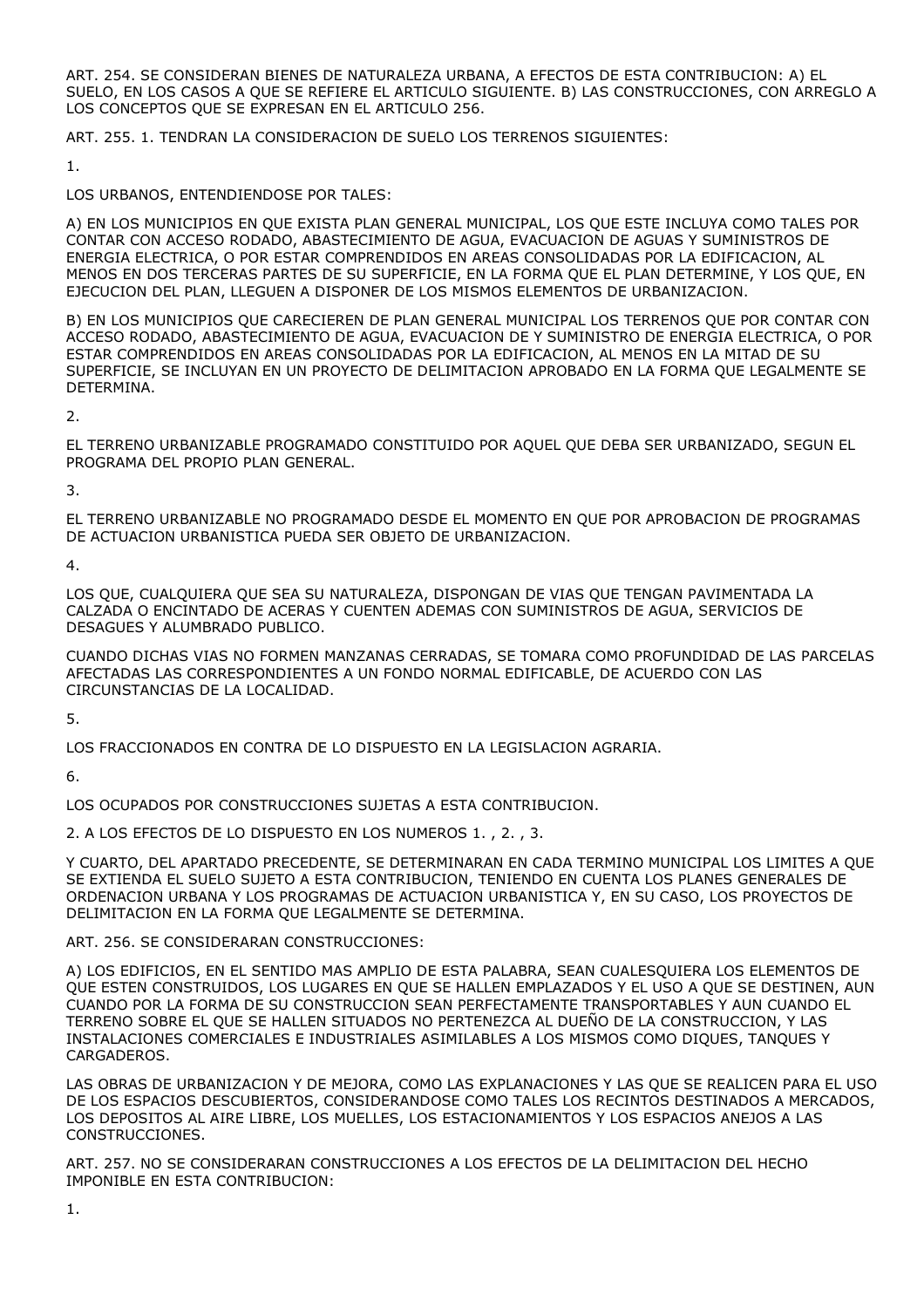LAS DE CUALQUIER NATURALEZA QUE SEAN INDISPENSABLES PARA EL DESARROLLO DE ALGUNA EXPLOTACION RUSTICA O PECUARIA.

2.

LOS SALTOS DE AGUA COMPRENDIDOS EN LAS TARIFAS DE LA LICENCIA FISCAL DE ACTIVIDADES COMERCIALES O INDUSTRIALES; Y 3.

EL MOBILIARIO, DECORADOS O INSTALACIONES ACCESORIAS PARA LA EXPLOTACION DE LOS EDIFICIOS DESTINADOS A LOCALES DE ESPECTACULOS.

EXENCIONES, REDUCCIONES Y BONIFICACIONES ART. 258. ESTARAN, SUBJETIVAMENTE EXENTOS CON CARACTER PERMANENTE:

1. LA SANTA SEDE, LA CONFERENCIA EPISCOPAL, LAS DIOCESIS, LAS PARROQUIAS Y OTRAS CIRCUNSCRIPCIONES TERRITORIALES, LAS ORDENES Y CONGREGACIONES RELIGIOSAS Y LOS INSTITUTOS DE VIDA CONSAGRADA Y SUS PROVINCIAS Y SUS CASAS, POR LOS SIGUIENTES BIENES INMUEBLES:

A) LOS TEMPLOS Y CAPILLAS DESTINADOS AL CULTO, Y ASIMISMO, SUS DEPENDENCIAS O EDIFICIOS Y LOCALES ANEJOS DESTINADOS A LA ACTIVIDAD PASTORAL.

B) LA RESIDENCIA DE LOS OBISPOS, DE LOS CANONIGOS Y DE LOS SACERDOTES CON CURA DE ALMAS.

C) LOS LOCALES DESTINADOS A OFICINAS, LA CURIA DIOCESANA Y A OFICINAS PARROQUIALES.

D) LOS SEMINARIOS DESTINADOS A LA FORMACION DEL CLERO DIOCESANO Y RELIGIOSO Y LAS UNIVERSIDADES ECLESIASTICAS EN TANTO EN CUANTO IMPARTAN ENSEÑANZAS PROPIAS DE DISCIPLINAS **ECLESIASTICAS.** 

E) LOS EDIFICIOS DESTINADOS PRIMORDIALMENTE A CASAS O CONVENTOS DE LAS ORDENES, CONGREGACIONES RELIGIOSAS E INSTITUTOS DE VIDA CONSAGRADA.

ESTAN COMPRENDIDOS EN LA EXENCION LOS HUERTOS, JARDINES Y DEPENDENCIAS DE LOS INMUEBLES ANTERIORMENTE ENUMERADOS, SIEMPRE QUE NO ESTEN DESTINADOS A INDUSTRIAS O A CUALQUIER OTRO USO DE CARACTER LUCRATIVO.

TODOS LOS DEMAS BIENES DE NATURALEZA URBANA DE ENTIDADES O PERSONAS ECLESIASTICAS QUEDARAN SUJETOS A TRIBUTACION CONFORME A LAS LEYES GENERALES DEL ESTADO, EN PARIDAD DE CONDICION CON LAS DEMAS INSTITUCIONES O PERSONAS.

2. EL SUELO Y LAS CONSTRUCCIONES DE LOS GOBIERNOS EXTRANJEROS DESTINADAS A SU REPRESENTACION DIPLOMATICA O CONSULAR, O SUS ORGANISMOS OFICIALES, A TITULO DE RECIPROCIDAD.

3. LOS BIENES DE LA CRUZ ROJA ESPAÑOLA, SIEMPRE QUE NO LE PRODUZCAN RENTA.

4. LOS BIENES A LOS QUE SEA DE APLICACION LA EXENCION EN VIRTUD DE CONVENIOS INTERNACIONALES O DE PACTOS SOLEMNES CON EL ESTADO.

5. EL BANCO DE ESPA EL INSTITUTO DE CREDITO OFICIAL Y LAS ENTIDADES OFICIALES DE CREDITO, SIEMPRE QUE OSTENTEN LA CONDICION DE CONTRIBUYENTES.

6. EL ENTE PUBLICO DE RADIOTELEVISION ESPAÑOLA, ASI COMO LAS SOCIEDADES GESTORAS DEL TERCER CANAL.

ART. 259. SIN CONSIDERACION A LA PERSONALIDAD DE SU TITULAR, ESTARAN EXENTOS CON CARACTER PERMANENTE LOS SIGUIENTES BIENES DE NATURALEZA URBANA:

1. LOS DE USO PUBLICO.

EN PARTICULAR, SE ENTENDERAN COMPRENDIDOS EN ESTA EXENCION LOS TERRENOS OCUPADOS POR CALLES, PLAZAS, CAMINOS, PASEOS, JARDINES, RONDAS, RIOS Y SUS RIBERAS, CANALES Y DEMAS VIAS FLUVIALES Y TERRESTRES QUE SEAN DE APROVECHAMIENTO PUBLICO Y GRATUITO.

2. LOS DE SERVICIO PUBLICO, SIEMPRE QUE NO PRODUZCAN RENTA, NO CONSIDERANDOSE A ESTOS EFECTOS COMO TAL LAS TASAS Y TARIFAS DE DERECHO PUBLICO. 3. LOS COMUNALES.

4. LOS DEDICADOS A HOSPICIOS, HOSPITALES, ASILOS, ESTABLECIMIENTOS PENITENCIARIOS Y CASAS DE CORRECCION, Y LOS DE BENEFICENCIA GENERAL, LOCAL O PARTICULAR Y POSITOS, SIEMPRE QUE NO PRODUZCAN A SUS DUEÑOS PARTICULARES RENTA ALGUNA. ASIMISMO, Y EN GENERAL, LOS BENEFICOS Y BENEFICO-DOCENTES QUE SE ENCUENTREN ASIMILADOS O EQUIPARADOS OBJETIVAMENTE A ESTOS POR PRECEPTO LEGAL. IGUALMENTE, LAS CAJAS GENERALES DE AHORRO POPULAR, RESPECTO DE LOS DE SU PROPIEDAD DESTINADOS A MONTES DE PIEDAD Y A OBRAS BENEFICO-SOCIALES.

5. LOS CEMENTERIOS, SIEMPRE QUE NO PRODUZCAN RENTA.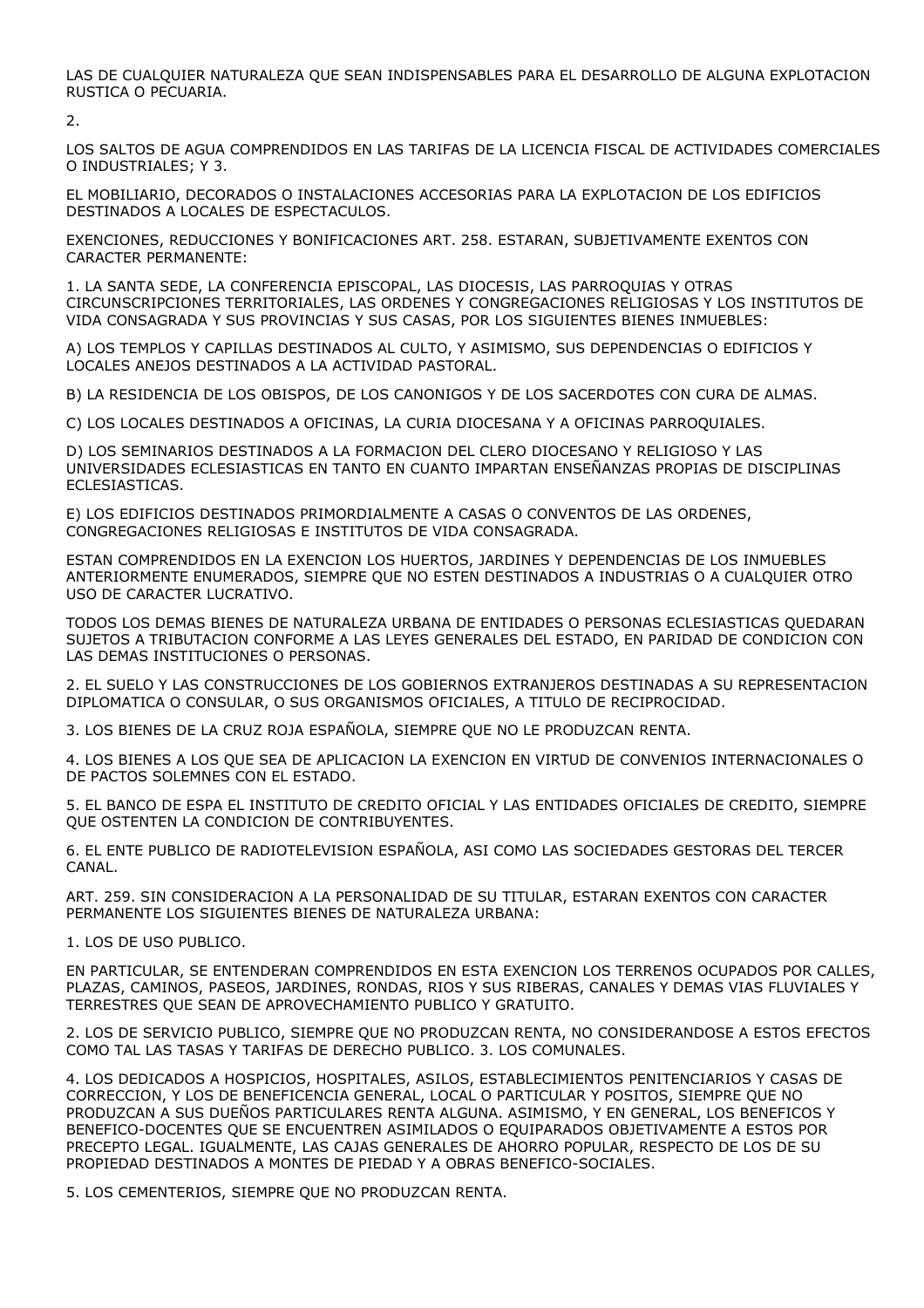6. LOS CAMINOS PUBLICOS, PUENTES Y CANALES DE NAVEGACION Y RIEGO CONSTRUIDOS POR EMPRESAS PARTICULARES, CUANDO POR CONTRATO SOLEMNE ESTEN ADJUDICADOS A DICHAS EMPRESAS LOS PRODUCTOS CON EXENCION DE CONTRIBUCIONES.

7. LOS TERRENOS OCUPADOS POR LAS LINEAS DE FERROCARRILES, Y LOS EDIFICIOS ENCLAVADOS EN LOS MISMOS TERRENOS QUE ESTEN DEDICADOS A ESTACIONES, ALMACENES O A CUALQUIER OTRO SERVICIO INDISPENSABLE PARA LA EXPLOTACION DE DICHAS LINEAS. NO ESTAN, POR CONSIGUIENTE, EXENTAS LAS FONDAS DE LAS ESTACIONES, LAS CASAS DESTINADAS A VIVIENDAS DE LOS EMPLEADOS, LAS OFICINAS DE LA DIRECCION, NI LAS INSTALACIONES FABRILES, A NO SER QUE DE UN MODO EXPRESO SE DISPONGA LO CONTRARIO EN LAS RESPECTIVAS NORMAS DE CONCESION.

8. LOS DECLARADOS EXPRESA E INDIVIDUALMENTE MONUMENTOS HISTORICO-ARTISTICOS, CONFORME A LA LEY DEL PATRIMONIO HISTORICO ESPAÑOL DE 25 DE JUNIO DE 1985.

9. LOS CONSTRUIDOS POR PROPIETARIOS DE FINCAS RUSTICAS DESTINADOS EXCLUSIVAMENTE A ESCUELAS GRATUITAS PARA LOS HIJOS DE LOS PRODUCTORES AGRICOLAS.

10. LAS CONSTRUCCIONES LEVANTADAS POR LOS CONCESIONARIOS PARA LA INVESTIGACION Y EXPLOTACION DE LOS HIDROCARBUROS.

11. EL SUELO URBANO O URBANIZABLE PROGRAMADO, OCUPADO POR MINAS, INCLUSO LAS DE SAL, SIEMPRE QUE DICHAS MINAS HAYAN SIDO OBJETO DE CONCESION CON ARREGLO A LA LEGISLACION SOBRE MINERIA; Y QUE LOS CONCESIONARIOS CUMPLAN TODAS LAS OBLIGACIONES QUE LES INCUMBAN, SEGUN LAS DISPOSICIONES QUE REGULEN LOS IMPUESTOS QUE GRAVAN LOS RENDIMIENTOS MINEROS.

ART. 260. ESTAN EXENTOS DE LA CONTRIBUCION TERRITORIAL URBANA LOS BIENES CUYA BASE IMPONIBLE NO EXCEDA DE 200 PESETAS. ART. 261. SE APLICARAN EN LA BASE IMPONIBLE LAS REDUCCIONES SIGUIENTES:

1. EN LOS EDIFICIOS QUE SE CONSTRUYAN DE NUEVA PLANTA O SE REEDIFIQUEN SE REDUCIRA, EN SU CASO, LA BASE IMPONIBLE, DURANTE EL TIEMPO DE SU CONSTRUCCION Y UN AÑO DESPUES EN LA CANTIDAD PROCEDENTE PARA QUE SU BASE LIQUIDABLE NO EXCEDA DE LA QUE CORRESPONDA AL SUELO DE LA FINCA. NO OBSTANTE, CUANDO ESTOS EDIFICIOS SE HALLEN TERMINADOS O EN DISPOSICION DE PRODUCIR RENTA ALGUNO DE CALES, PLANTAS O PISOS, NO ESTANDOLO LOS DEMAS, EMPEZARA A CONTARSE, DESDE QUE ESTO OCURRA, EL AÑO DE REDUCCION EN LA BASE IMPONIBLE DE LA PARTE TERMINADA.

2. EN LOS EDIFICIOS QUE SE REFORMEN, AUNQUE SEA PARCIALMENTE, SI LA OBRA EXIGE QUE TODO EL EDIFICIO PERMANEZCA DESHABITADO, SE REDUCIRAN SU BASE IMPONIBLE DURANTE TODO EL TIEMPO DE LA REFORMA, EN LA CANTIDAD PRECISA PARA QUE LA BASE LIQUIDABLE NO EXCEDA DE LA QUE CORRESPONDA A SU SUELO Y, DURANTE UN AÑO DESPUES, AL DE LA BASE LIQUIDABLE CON QUE FIGURABA ANTES DE LA OBRA.

3. EN LOS EDIFICIOS QUE SE REFORMEN, SI LA OBRA NO IMPIDE QUE CONTINUEN USANDOSE ALGUNAS HABITACIONES, SE REDUCIRA SU BASE IMPONIBLE, DURANTE TODO EL TIEMPO QUE DURE LA REFORMA, EN LA CANTIDAD QUE CORRESPONDA A LA PARTE DEL MISMO QUE NO PRODUZCA RENTA O NO SEA SUSCEPTIBLE DE PRODUCIRLA, Y DURANTE UN AÑO DESPUES, SU BASE LIQUIDABLE NO EXCEDERA DE LA QUE TENIA ASIGNADA ANTES DE LA OBRA.

EN LOS CASOS A QUE SE REFIERE ESTE APARTADO Y EL PRECEDENTE, LAS OBRAS DE REFORMA HABRAN DE DURAR MAS DE TRES MESES.

4. EN CEUTA Y MELILLA Y SUS DEPENDENCIAS, LAS REDUCCIONES QUE SE CONCEDAN A PARTIR DE LA TERMINACION DE LA OBRA, Y A QUE SE REFIEREN LOS APARTADOS ANTERIORES, SE APLICARAN DURANTE CINCO AÑOS.

ART. 262. 1. GOZARAN DURANTE TRES AÑOS, CONTADOS A PARTIR DE LA FECHA DE TERMINACION DE LA CONSTRUCCION, DE UNA BONIFICACION DEL 50 POR 100 DE ESTA CONTRIBUCION, LOS SIGUIENTES BIENES DE NATURALEZA URBANA:

A) LAS VIVIENDAS FAMILIARES Y COLECTIVAS CONSTRUIDAS POR IMPOSICION LEGAL POR LOS PROPIETARIOS DE PREDIOS RUSTICOS, CUYO CENTRO DE TRABAJO O CASERIO DISTE DE POBLADO MAS DE 2 KILOMETROS, SIEMPRE QUE DICHAS VIVIENDAS SE HAYAN EDIFICADO EN LOS INDICADOS PREDIOS O PROXIMAS A ESTOS Y SE CEDA SU USO GRATUITO A LOS OBREROS EMPLEADOS EN LOS MISMOS.

B) LAS VIVIENDAS CONSTRUIDAS VOLUNTARIAMENTE POR LOS PROPIETARIOS DE FINCAS RUSTICAS, CUALQUIERA QUE FUESE LA SITUACION Y CABIDA DE ESTAS, SIEMPRE QUE DICHAS VIVIENDAS SE ENCUENTREN EDIFICADAS DENTRO DEL PERIMETRO DE LA FINCA RUSTICA Y ESTEN HABITADAS GRATUITAMENTE POR LOS OBREROS AGRICOLAS EMPLEADOS EN LAS MISMAS.

C) LAS INSTALACIONES QUE SE CONSTRUYAN POR EMPRESAS INDUSTRIALES O COMERCIALES Y QUE SE DESTINEN A LA PRACTICA DEL DEPORTE DEL PERSONAL DEPENDIENTE DE LAS MISMAS CON CARACTER MERAMENTE DE AFICIONADO, SIEMPRE QUE AQUELLAS NO PRODUZCAN RENTA ALGUNA. QUEDAN COMPRENDIDAS EN ESTE BENEFICIO TRIBUTARIO Y SUJETAS A TODAS LAS CONDICIONES SEÑALADAS, LAS INSTALACIONES DEPORTIVAS PROPIEDAD DE LOS CLUBES, SOCIEDADES O ENTIDADES DE CARACTER PRIVADO. D) LOS EDIFICIOS QUE SE CONSTRUYAN SOBRE SOLARES RESULTANTES DE EXPROPIACIONES EFECTUADAS PARA LA EJECUCION DE PROYECTOS APROBADOS DE CONFORMIDAD CON LO PREVENIDO EN EL ARTICULO 13 DE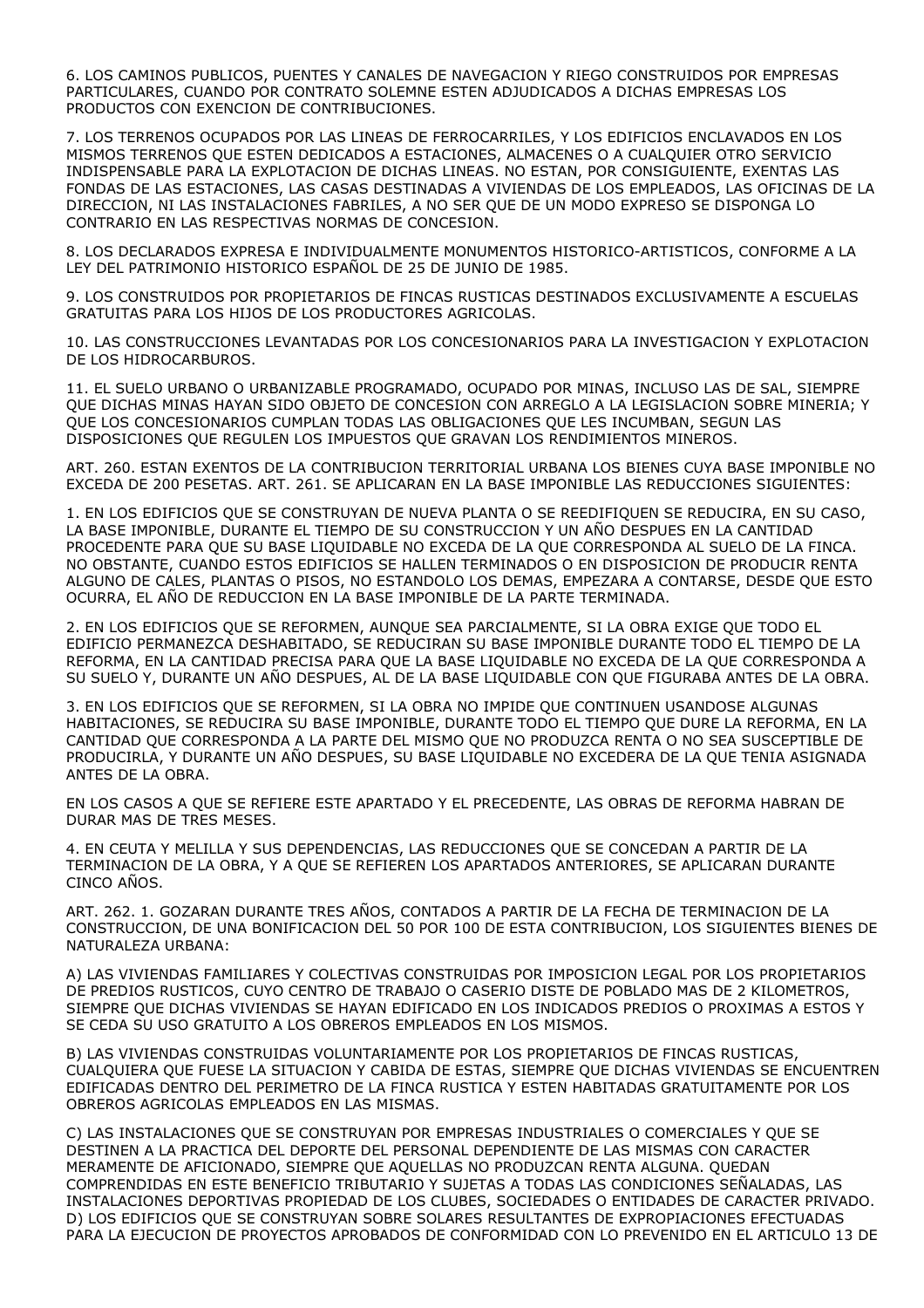LA LEY DE 18 DE MARZO DE E) LOS EDIFICIOS CONSTRUIDOS AL AMPARO DE LA LEGISLACION DE VIVIENDAS DE PROTECCION OFICIAL.

F) LAS EDIFICACIONES REALIZADAS EN LOS TERRENOS DE NUEVAS URBANIZACIONES, SUFRAGANDOLAS INTEGRA Y ANTICIPADAMENTE, EN LAS QUE SE CUMPLAN LOS PRECEPTOS DE LA LEGISLACION SOBRE REGIMEN DEL SUELO Y ORDENACION URBANA, Y EN LOS SUPUESTOS EN QUE EL COSTE DE LAS MISMAS RESULTE DESPROPORCIONADO O CUANDO EL URBANIZADOR REALIZA A SU COSTA LOS SERVICIOS O DOTACIONES DE INTERES GENERAL.

G) LAS EDIFICACIONES NUEVAS QUE SE REALICEN EN SECTORES DE REFORMA INTERIOR EN LOS QUE SE REALICEN OBRAS DE URBANIZACION, SUFRAGANDOLAS INTEGRA Y ANTICIPADAMENTE.

H) LOS BIENES DE NATURALEZA URBANA AFECTOS A PATRONATOS DE CASAS MILITARES.

2. EL DISFRUTE DE LOS BENEFICIOS FISCALES A QUE SE REFIEREN LOS APARTADOS F) Y G) PRECEDENTES ES INCOMPATIBLE CON CUALESQUIERA OTROS BENEFICIOS FISCALES CONCEDIDOS CON CARACTER GENERAL A LAS NUEVAS EDIFICACIONES Y NO SERAN, POR CONSIGUIENTE, SUSCEPTIBLES DE DISFRUTE SIMULTANEO O SUCESIVO. EN ESTOS CASOS CORRESPONDE A LOS BENEFICIARIOS EL DERECHO A OPTAR POR UNO DE LOS BENEFICIOS QUE RESULTEN APLICABLES.

3. LAS BONIFICACIONES TEMPORALES REGULADAS EN EL APARTADO PRIMERO DEL PRESENTE ARTICULO, RECONOCIDAS CON ANTERIORIDAD AL PRIMERO DE ENERO DE 1980, SE RESPETARAN HASTA COMPLETAR EL PLAZO DE DISFRUTE POR EL QUE FUERON OTORGADAS.

ART. 263. DISFRUTARAN DURANTE EL PLAZO DE LA CONCESION DE UNA BONIFICACION DEL 95 POR 100 DE LAS CUOTAS DE LA CONTRIBUCION QUE RECAIGAN SOBRE EL APROVECHAMIENTO DE LOS TERRENOS DESTINADOS A AUTOPISTAS DE PEAJE, CUANDO SE HUBIERE RECONOCIDO EXPRESAMENTE, EN VIRTUD DE PRECEPTO LEGAL, EN FAVOR DE LAS ENTIDADES CONCESIONARIAS DE LA CONSTRUCCION, CONSERVACION Y EXPLOTACION DE DICHAS AUTOPISTAS.

ART. 264. 1. DISFRUTARAN DE BONIFICACION PERMANENTE DEL 95 POR 100 DE ESTA CONTRIBUCION LOS EDIFICIOS Y TERRENOS DESTINADOS DIRECTAMENTE A LA ENSEÑANZA, SIEMPRE QUE LA TUVIERAN RECONOCIDA CON ANTERIORIDAD AL 1 DE ENERO DE 1980 Y SE TRATE DE CENTROS RECONOCIDOS O AUTORIZADOS POR LA ADMINISTRACION PUBLICA COMPETENTE Y QUE LA PROPIEDAD DE AQUELLOS PERTENEZCA A LOS TITULARES DE DICHOS CENTROS O A ENTIDADES QUE PONGAN AL SERVICIO DE ESTOS, LOS EDIFICIOS Y TERRENOS SIN RELACION ARRENDATICIA NI PERCIBO DE RENTA ALGUNA.

2. DISFRUTARAN DE BONIFICACION PERMANENTE DEL 50 POR 100 DE LA CONTRIBUCION TERRITORIAL URBANA LAS FINCAS SITUADAS EN LOS TERRITORIOS DE CEUTA Y MELILLA Y SUS DEPENDENCIAS.

SUJETO PASIVO ART. 265. 1. SON SUJETOS PASIVOS EN ESTA CONTRIBUCION LAS PERSONAS FISICAS Y JURIDICAS, LAS HERENCIAS YACENTES, COMUNIDADES DE BIENES Y DEMAS ENTIDADES QUE, AUN CARENTES DE PERSONALIDAD JURIDICA, CONSTITUYAN UNA UNIDAD ECONOMICA O UN PATRIMONIO SEPARADO SUSCEPTIBLE DE IMPOSICION, QUE SEAN TITULARES DE BIENES DE NATURALEZA URBANA.

2. EN PARTICULAR, SON SUJETOS PASIVOS DE ESTE TRIBUTO: A) LOS PROPIETARIOS.

B) LOS USUFRUCTUARIOS, POR TODO EL TIEMPO QUE DURE EL USUFRUCTO.

C) LOS ENFITEUTAS Y DEMAS CENSATARIOS, CUANDO EL CENSO SEA PERPETUO O POR TIEMPO INDEFINIDO.

D) LOS TITULARES DEL DERECHO REAL DE SUPERFICIE Y LOS TITULARES DEL DOMINIO DIRECTO CUANDO EL CENSO SEA TEMPORAL.

3. EN LOS CASOS DE BIENES URBANOS ARRENDADOS, LA PARTE DE LA CONTRIBUCION TERRITORIAL URBANA QUE CORRESPONDA A LA DIFERENCIA ENTRE LA RENTA CATASTRAL Y LA RENTA LEGAL O ADMINISTRATIVAMENTE EXIGIBLE, SE PODRA REPERCUTIR POR EL ARRENDADOR AL INQUILINO O ARRENDATARIO, EN LA FORMA REGULADA EN LAS DISPOSICIONES VIGENTES, Y SIN EXCEPCION ALGUNA POR RAZON DE LA FECHA DE CONTRATO.

BASE IMPONIBLE ART. 266. 1. LA BASE IMPONIBLE EN ESTA CONTRIBUCION SE ESTABLECERA EN FUNCION DE LOS VALORES Y RENTAS CATASTRALES DE LOS BIENES DE NATURALEZA URBANA. 2. SE ENTIENDE POR VALOR CATASTRAL EL QUE, CON ARREGLO A LOS PRECEPTOS DE ESTE TEXTO, CORRESPONDE A LOS BIENES GRAVADOS EN ESTA CONTRIBUCION.

3. SE CONSIDERARA RENTA CATASTRAL EL PRODUCTO BRUTO DE LOS BIENES AFECTADOS POR LA CONTRIBUCION ESTIMADO CON ARREGLO A LAS NORMAS DE ESTE TEXTO.

4. LA BASE IMPONIBLE ATENDERA AL RENDIMIENTO NETO QUE SE CONSIDERE OBTENIDO AL DEDUCIR DE LA RENTA CATASTRAL LOS GASTOS LEGALMENTE ESTIMADOS NECESARIOS PARA SU OBTENCION.

ART. 267. 1. EL VALOR CATASTRAL ESTARA INTEGRADO POR LOS VALORES DEL SUELO Y, EN SU CASO, DE LAS CONSTRUCCIONES, AFECTADA SU SUMA POR LOS DOS INDICES SIGUIENTES, QUE ATENDERAN: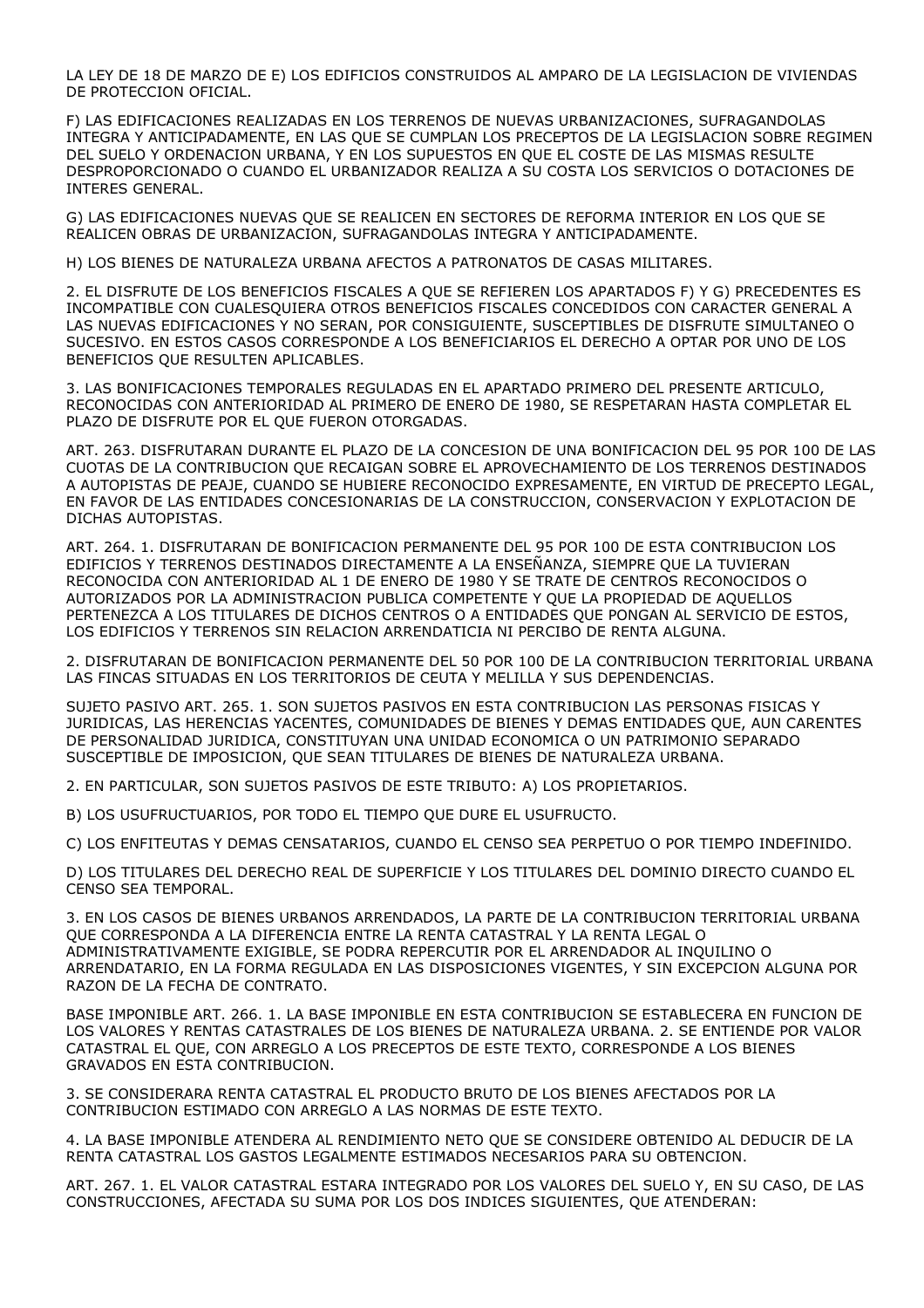A) A LA INCLUSION EN EL VALOR DE LA CONSTRUCCION DEL IMPORTE DE LOS HONORARIOS DE LOS PROFESIONALES QUE INTERVIENEN EN LA MISMA, A LOS GASTOS DE SU PROMOCION Y A LOS TRIBUTOS LOCALES QUE LA GRAVAN.

B) AL APROVECHAMIENTO MAS IDONEO DEL SUELO.

2. PARA LA DETERMINACION DEL VALOR DEL SUELO, EL TERMINO MUNICIPAL SE ORDENARA EN POLIGONOS. EN CADA UNO DE ELLOS SE TOMARA EL VALOR BASICO, DEDUCIENDO DEL QUE RESULTE DEL RENDIMIENTO OPTIMO, SEGUN LAS CONDICIONES DE USO Y VOLUMEN PERMITIDAS, EL COSTE DE LAS CONSTRUCCIONES NECESARIAS PARA CONSEGUIRLO.

PARTIENDO DEL VALOR BASICO, EL DE CADA PARCELA SE DETERMINARA APLICANDO A AQUEL LOS COEFICIENTES CORRECTORES NECESARIOS, SEGUN SU SITUACION, CARACTERISTICAS INTRINSECAS Y GRADO DE URBANIZACION DE LOS TERRENOS.

CUANDO EL VALOR BASICO DEL SUELO NO PUEDA SER DETERMINADO SEGUN LAS REGLAS PRECEDENTES, SE ESTARA AL QUE RESULTE DEL PRECIO MEDIO DEL MERCADO.

3. LA VALORACION DE LAS CONSTRUCCIONES SE REALIZARA ATENDIENDO A SU ACTUAL, CORREGIDO EN FUNCION DE SU EDAD, DESTINO, CLASE DE EDIFICACION Y POSIBILIDADES DE RENTA Y AL VALOR ACTUAL EN EL MERCADO.

ART. 268. LA RENTA CATASTRAL DE LOS BIENES URBANOS SERA, SIN EXCEPCION ALGUNA, EL 4 POR 100 DEL VALOR CATASTRAL RESPECTIVO, TANTO SI SE TRATA DE RIQUEZA REVISADA COMO NO REVISADA.

ART. 269. 1. LA BASE IMPONIBLE EN LOS EDIFICIOS SERA LA CANTIDAD RESULTANTE DE APLICAR A LA RENTA CATASTRAL EL DESCUENTO UNICO DEL 30 POR 100 EN CONCEPTO DE HUECOS, REPAROS Y SERVICIOS. EN LOS DEMAS CASOS LA BASE IMPONIBLE SERA IGUAL A LA RENTA CATASTRAL REFERIDA A CADA ANUALIDAD.

2. CUANDO DE LA APLICACION DE LOS ARTICULOS 270 Y 271 Y SIGUIENTES RESULTASE QUE LA NUEVA RENTA CATASTRAL SURTIESE EFECTOS EN EL SEGUNDO SEMESTRE NATURAL DE UN AÑO, LA BASE IMPONIBLE QUE EN SU CASO SE HUBIERE CALCULADO PARA UN PERIODO DE DOCE MESES SERA REDUCIDA A SU MITAD.

ART. 270. 1. LA ADMINISTRACION TRIBUTARIA FIJARA EL VALOR BASICO DEL SUELO POR CALLES O POLIGONOS, EL DE LAS CONSTRUCCIONES, SEGUN SUS TIPOS, Y DETERMINARA ASIMISMO LOS INDICES DE VALORACION Y CORRECCION.

2. EL PROCEDIMIENTO ADMINISTRATIVO PARA LA DETERMINACION DE LA BASE IMPONIBLE SE INICIARA CON UNA DECLARACION PREVIA DE LOS SUJETOS PASIVOS.

LA INEXACTITUD O LA FALTA DE PRESENTACION DE DICHA DECLARACION DARA LUGAR A LAS SANCIONES PREVISTAS EN LA LEY GENERAL TRIBUTARIA.

3. LA ADMINISTRACION TRIBUTARIA DETERMINARA PARA CADA FINCA O UNIDAD URBANA MEDIANTE LA APLICACION DE LOS VALORES E INDICES DE VALORACION Y CORRECCION, LOS VALORES Y RENTAS CATASTRALES, Y LAS BASES IMPONIBLES.

4. UNA VEZ DETERMINADAS LAS BASES IMPONIBLES, VALORES Y RENTAS CATASTRALES DE LAS FINCAS DE CADA POLIGONO, SE PUBLICARAN POR EDICTOS Y SE NOTIFICARAN EN FORMA INDIVIDUAL A CADA CONTRIBUYENTE, PUDIENDOSE RECURRIR EN VIA ECONOMICO-ADMINISTRATIVA.

LA BASE IMPONIBLE ASI DETERMINADA, TENDRA EFECTIVIDAD A PARTIR DE LA INICIACION DEL SEMESTRE NATURAL SIGUIENTE AL DE LA PUBLICACION POR EDICTOS DE DICHA BASE.

5. LAS VALORACIONES REALIZADAS EN LA FORMA ESTABLECIDA EN LOS APARTADOS ANTERIORES REGIRAN SIN MODIFICACION HASTA TANTO NO SE REVISEN. DICHA REVISION DE LOS VALORES CATASTRALES SE REALIZARA CADA TRES AÑOS.

6. DENTRO DE SUS FUNCIONES DE COLABORACION EN LA GESTION DE ESTA CONTRIBUCION, LOS AYUNTAMIENTOS REALIZARAN LA COMPROBACION DE LAS DECLARACIONES Y LA NOTIFICACION INDIVIDUAL A QUE HACE REFERENCIA EL APARTADO 4 PRECEDENTE.

PERIODO IMPOSITIVO Y DEVENGO DEL IMPUESTO ART. 271. 1. LA CONTRIBUCION TERRITORIAL URBANA SE DEVENGARA EL PRIMER DIA DEL PERIODO IMPOSITIVO.

2. EL PERIODO IMPOSITIVO COINCIDIRA CON EL AÑO NATURAL.

3. LAS VARIACIONES DE ORDEN FISICO, ECONOMICO O JURIDICO QUE SE PRODUZCAN EN LOS BIENES DE NATURALEZA URBANA TENDRAN EFECTIVIDAD A PARTIR DEL SEMESTRE NATURAL SIGUIENTE A AQUEL EN QUE TUVIEREN LUGAR, SALVO LAS VARIACIONES POR TRANSMISIONES DE DOMINIO QUE NO PRODUZCAN ALTERACIONES DE CUOTA TRIBUTARIA QUE SURTIRAN EFECTOS EN EL EJERCICIO SIGUIENTE AL DE SU DECLARACION.

4. LOS SUJETOS PASIVOS ESTARAN OBLIGADOS A DECLARAR CUALQUIER ALTERACION SUSTANCIAL DE ORDEN FISICO, O DE CARACTER ECONOMICO O JURIDICO, QUE SE PRODUZCA EN EL SUELO O EN LAS CONSTRUCCIONES, A LAS QUE SE APLICARAN, EN SU CASO, LOS VALORES E INDICES DE VALORACION Y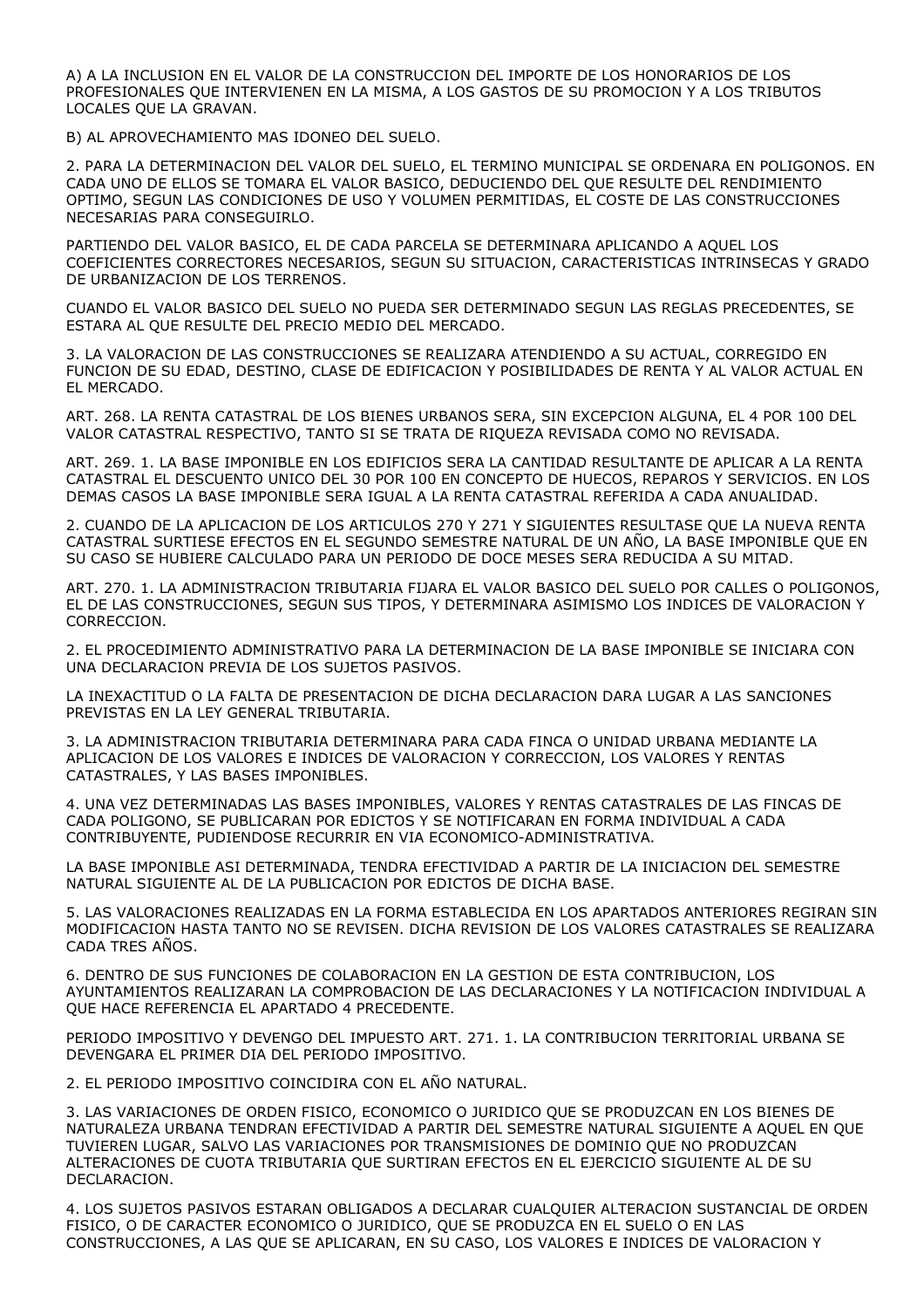CORRECCION APROBADOS POR LA ADMINISTRACION TRIBUTARIA, A LOS EFECTOS DE DETERMINACION DEL NUEVO VALOR CATASTRAL.

DUEDA TRIBUTARIA ART. 272. 1. EL TIPO DE GRAVAMEN A APLICAR SOBRE LA BASE LIQUIDABLE PARA DETERMINAR LA CUOTA TRIBUTARIA, SERA FIJADO LIBREMENTE POR LOS AYUNTAMIENTOS, EN RELACION CON LOS CORRESPONDIENTES BIENES DE NATURALEZA URBANA SITOS EN SU TERMINO MUNICIPAL.

2. LA FIJACION DEL TIPO DE GRAVAMEN HABRA DE AJUSTARSE AL PROCEDIMIENTO PREVISTO EN LA PRESENTA LEY PARA LA IMPOSICION Y ORDENACION DE TRIBUTOS LOCALES.

3. EN TANTO NO SE PRODUZCA ACUERDO MUNICIPAL EN CONTRARIO, EL TIPO DE GRAVAMEN SERA DEL 20 POR 100.

4. PODRAN APLICARSE, SEGUN LOS CASOS, A LOS TIPOS UNICOS O MAXIMOS QUE SE INDICAN, LOS SIGUIENTES RECARGOS:

A) SOBRE LA BASE, EL RECARGO A QUE SE REFIERE EL ARTICULO 414.3 DE ESTA LEY.

B) SOBRE LA CUOTA:

1.

EL 12 POR 100 SOBRE LA CORRESPONDIENTE A LAS FINCAS SITAS EN LOS TERMINOS DE LOS MUNICIPIOS QUE CONSTITUYEN LA MANCOMUNIDAD DE LOS CANALES DE TAIBILLA.

 $\overline{2}$ 

UN RECARGO CUYA CUANTIA SE FIJARA EN CADA CASO, DE MANERA QUE EN EL PLAZO MAXIMO DE VEINTE AÑOS QUEDE ABONADO EL TOTAL IMPORTE DEL AUXILIO, PARA LAS OBRAS DE DEFENSA DE POBLACIONES CONTRA CORRIENTES DE AGUA.

C) SOBRE LA SUMA DE CUOTAS Y RECARGOS:

EL 8 POR 100 EN LAS FINCAS PROPIEDAD DE EXTRANJEROS SITUADAS EN LAS ZONAS DE BALEARES, ESTRECHO DE GIBRALTAR, GALICIA, CANARIAS, CEUTA Y MELILLA, CUANDO AQUELLAS FINCAS NO SE ENCUENTREN INSCRITAS EN EL REGISTRO DE LA PROPIEDAD.

ESTE RECARGO SE INCREMENTARA EN UN 8 POR 100 CADA AÑO, HASTA QUE SE CUMPLA EL INDICADO REQUISITO DE INSCRIPCION.

SUBSECCION CUARTA: LICENCIA FISCAL DE ACTIVIDADES COMERCIALESE INDUSTRIALES NATURALEZA Y AMBITO DE APLICACION ART. 273. 1. LA LICENCIA FISCAL DE ACTIVIDADES COMERCIALES E INDUSTRIALES CONSTITUYE UN TRIBUTO LOCAL DE CARACTER REAL, QUE RECAE SOBRE LAS CITADAS ACTIVIDADES Y QUE GRAVA EL MERO EJERCICIO DE LAS MISMAS. ESTE IMPUESTO SE REGIRA POR LOS PRECEPTOS DE ESTA LEY Y SUS DISPOSICIONES REGLAMENTARIAS Y SE EXIGIRA POR LAS ACTIVIDADES EJERCIDAS EN TERRITORIO ESPAÑOL, SIN PERJUICIO DE LOS REGIMENES TRIBUTARIOS ESPECIALES Y, EN PARTICULAR, LOS DEL PAIS VASCO Y NAVARRA.

2. CUANDO UNA ACTIVIDAD DE LAS GRAVADAS AFECTARE A VARIOS TERMINOS MUNICIPALES, QUEDA AUTORIZADO EL GOBIERNO A PROPUESTA CONJUNTA DE LOS MINISTERIOS DE ECONOMIA Y HACIENDA Y DE ADMINISTRACION TERRITORIAL PARA REGULAR LA FORMA DE DISTRIBUCION ENTRE AQUELLOS DEL IMPORTE DEL IMPUESTO DE ACUERDO CON CRITERIOS OBJETIVOS Y DICHOS MINISTERIOS, CONJUNTAMENTE, A APLICAR DICHOS CRITERIOS A LAS CIRCUNSTANCIAS DE LOS DIVERSOS SUPUESTOS.

HECHO IMPONIBLE ART. 274. 1. ESTAN SUJETOS AL IMPUESTO EL MERO EJERCICIO DE CUALQUIER ACTIVIDAD EXTRACTIVA, FABRIL, ARTESANA, DE LA CONSTRUCCION, COMERCIAL Y DE SERVICIOS POR CUENTA PROPIA O EN COMISION, NO EXCEPTUADA EXPRESAMENTE, HALLESE O NO CLASIFICADA EN LAS TARIFAS DEL IMPUESTO.

2. LOS CONCEPTOS GENERICOS DE LAS ACTIVIDADES Y SUS FACULTADES SE DETERMINARAN REGLAMENTARIAMENTE.

ART. 275. SE CONSIDERARAN, EN TODO CASO, COMPRENDIDAS ENTRE LAS ACTIVIDADES ENUMERADAS EN EL ARTICULO 274, LAS SIGUIENTES:

A) LAS DE IMPORTACION DE TODA CLASE DE BIENES, EXCEPTO LAS DE ARTICULOS DESTINADOS A USO PROPIO. NO SERA DE APLICACION ESTA EXCEPCION A LOS BIENES DE CONSUMO DESTINADOS A ULTERIOR ENAJENACION NI A LAS PRIMERAS MATERIAS A EMPLEAR EN PROCESOS PRODUCTIVOS.

B) LAS DE CONSTRUCCION DE VIVIENDAS Y LOCALES DE NEGOCIOS PARA PROCEDER ULTERIORMENTE A SU VENTA EN SU TOTALIDAD POR PARTES O POR PISOS. SE ASIMILARAN A LOS CONTRATOS DE VENTAS LOS DE ARRENDAMIENTO CON OPCION DE COMPRA, O SIMPLEMENTE DE OPCION DE COMPRA, Y A LA CONSTRUCCION PARA LA VENTA, LA REALIZADA POR UNA SOCIEDAD QUE DISTRIBUYA LAS PARTES O PISOS ENTRE LOS PARTICIPES.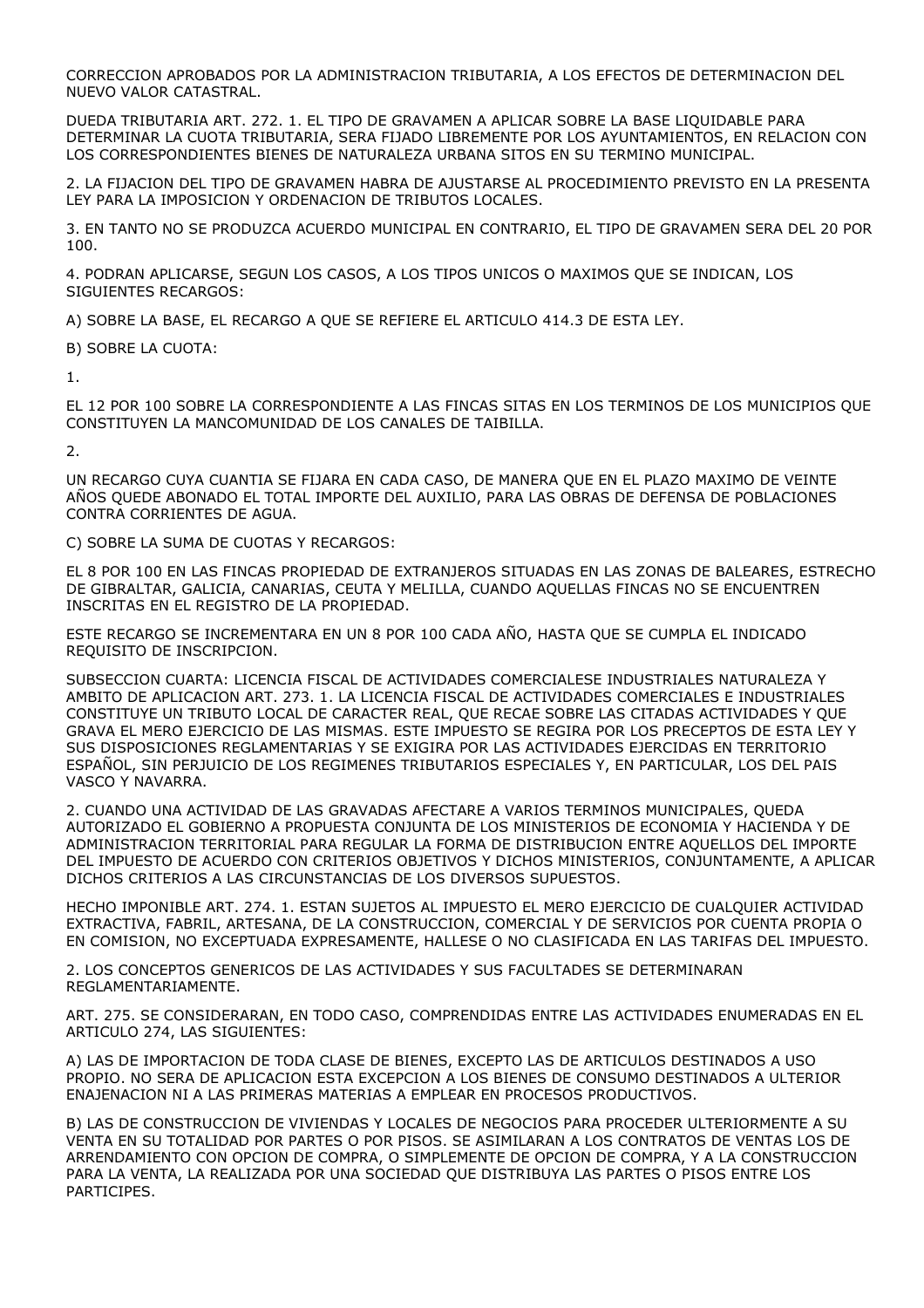C) LAS DE DIVISION O SEGREGACION Y LA ENAJENACION DE TERRENOS QUE TENGAN LA CONSIDERACION DE SUELO A EFECTOS DE LA CONTRIBUCION TERRITORIAL URBANA, Y LAS DE DIVISION O ADJUDICACION DE LOS POSEIDOS POR COMUNIDADES DE BIENES, EXCEPTO,

EN ESTE ULTIMO CASO, SI SE HAN ADQUIRIDO POR TITULO HEREDITARIO.

D) EL SERVICIO DE TRANSPORTE.

E) LAS EXPLOTACIONES MINERAS.

ART. 276. NO ESTAN SUJETAS A ESTE IMPUESTO:

A) LA ENAJENACION DE BIENES INTEGRADOS EN EL ACTIVO FIJO QUE HUBIERAN FIGURADO DEBIDAMENTE INVENTARIADOS COMO TAL INMOVILIZADO CON MAS DE DOS AÑOS DE ANTELACION A LA FECHA DE TRANSMITIRSE, Y LA VENTA DE BIENES DE USO PARTICULAR Y PRIVADO DEL VENDEDOR, SIEMPRE QUE LOS HUBIERE UTILIZADO DURANTE IGUAL PERIODO DE TIEMPO.

B) LA SALIDA MATERIAL DE MERCANCIAS DE LOS DEPOSITOS O ALMACENES QUE, CERRADOS AL PUBLICO, TENGAN EXENTOS DE LICENCIA FISCAL LOS CONTRIBUYENTES, SIEMPRE QUE AQUELLA SEA CONSECUENCIA DE OPERACIONES DE VENTA EFECTUADAS EN EL ESTABLECIMIENTO O DESPACHO ABIERTO AL EFECTO.

C) LA VENTA DE LOS PRODUCTOS QUE PUEDAN RECIBIR EN PAGO DE SUS TRABAJOS O SERVICIOS LOS MEDICOS, FARMACEUTICOS, PRACTICANTES, VETERINARIOS, HERREROS Y MAESTROS.

D) LA VENTA DEL GRANO QUE RECIBAN POR LA MAQUILA LOS INDUSTRIALES MOLINEROS SI LIMITASEN A ESTA OPERACION SU ACTIVIDAD.

E) LA VENTA, DENTRO DE LA MISMA LOCALIDAD, DE GRANOS, SEMILLAS U OTROS PRODUCTOS AGRICOLAS Y GANADEROS PROCEDENTES DEL COBRO DE SUS CREDITOS QUE PUEDAN REALIZAR LOS VENDEDORES AL POR MENOR DE TEJIDOS, COMESTIBLES Y PRODUCTOS FARMACEUTICOS, MATRICULADOS COMO TALES EN POBLACIONES MENORES DE 4.000 HABITANTES, QUE EXPENDAN A CREDITO GENEROS O ARTICULOS DE LOS QUE CONSTITUYEN SU COMERCIO.

F) LAS VENTAS AL POR MENOR O AL POR MAYOR QUE DE SUS PRODUCTOS HAGAN DIRECTAMENTE LOS AGRICULTORES Y GANADEROS EN EL LUGAR DE PRODUCCION Y LAS EFECTUADAS EN TODO EL TERRITORIO NACIONAL DIRECTAMENTE Y SIN ESTABLECIMIENTO, O A TRAVES DE ASOCIACIONES OFICIALMENTE PROTEGIDAS, QUE NO TENGAN POR FIN LA REALIZACION DE LUCRO, Y SIEMPRE QUE ESTEN INTEGRADAS POR AGRICULTORES O GANADEROS Y SE LIMITEN A LAS VENTAS DE LOS PRODUCTOS DE SUS ASOCIADOS.

G) LAS ACTIVIDADES REALIZADAS POR COMISIONISTAS O AGENTES COMERCIALES, CON RESIDENCIA FIJA O AMBULANTE, CUANDO SE LIMITEN EN SUS OPERACIONES A OFRECER AL COMERCIO O A PARTICULARES, POR MEDIO DE SU MUESTRARIO, ANUNCIOS O CIRCULARES, FACILITANDO NOTICIAS Y CATALOGOS PARA QUE SE PUEDAN REALIZAR PEDIDOS.

SE ENTENDERA, POR EL CONTRARIO, QUE NO SE LIMITAN A REALIZAR OPERACIONES PROPIAS DE AGENTES Y COMISIONISTAS CUANDO RECIBAN Y ENTREGUEN LOS GENEROS O EFECTOS QUE OFRECEN O COBREN O REEMBOLSEN SU IMPORTE.

H) CUANDO SE TRATE DE VENTA AL POR MENOR LA REALIZACION DE UN SOLO ACTO U OPERACION AISLADA.

ART. 277. 1. LAS ACTIVIDADES CONSTITUTIVAS DEL HECHO IMPONIBLE SE ESPECIFICAN EN LAS TARIFAS DEL IMPUESTO.

2. LA ACTIVIDADES NO TARIFADAS DE MODO EXPRESO TRIBUTARAN PROVISIONALMENTE EN LA FORMA QUE EN LAS TARIFAS DEL TRIBUTO SE ESTABLEZCA.

ART. 278. EL EJERCICIO DE LAS ACTIVIDADES GRAVADAS SE PROBARA POR CUALQUIER MEDIO LEGAL, Y, EN PARTICULAR, POR: A) DECLARACION DEL INTERESADO HECHA ESPONTANEAMENTE, O EN ACTA DE INSPECCION O EXPEDIENTE TRIBUTARIO.

B) ANUNCIOS, MUESTRAS, ROTULOS O CUALQUIER OTRO SIGNO QUE LO DEMUESTRE.

C) RELACIONES FACILITADAS POR LAS AUTORIDADES EN FORMA REGLAMENTARIA.

D) DOCUMENTOS FACILITADOS POR LAS DISTINTAS OFICINAS PUBLICAS.

E) RELACIONES OBTENIDAS DE LOS REGISTROS DE MERCANCIAS, DEBIDAMENTE CERTIFICADAS.

F) DECLARACIONES DE CONTRIBUYENTES DE LA MISMA ACTIVIDAD QUE OFREZCAN LAS DEBIDAS GARANTIAS DE FIDELIDAD.

G) INFORME DE CAMARAS DE COMERCIO, INDUSTRIA Y NAVEGACION, ASOCIACIONES PROFESIONALES Y DEMAS INSTITUCIONES OFICIALMENTE RECONOCIDAS.

EXENCIONES Y BONIFICACIONES ART. 279. ESTARAN EXENTOS DE LICENCIA FISCAL:

1. LA IGLESIA CATOLICA, POR LAS SIGUIENTES ACTIVIDADES: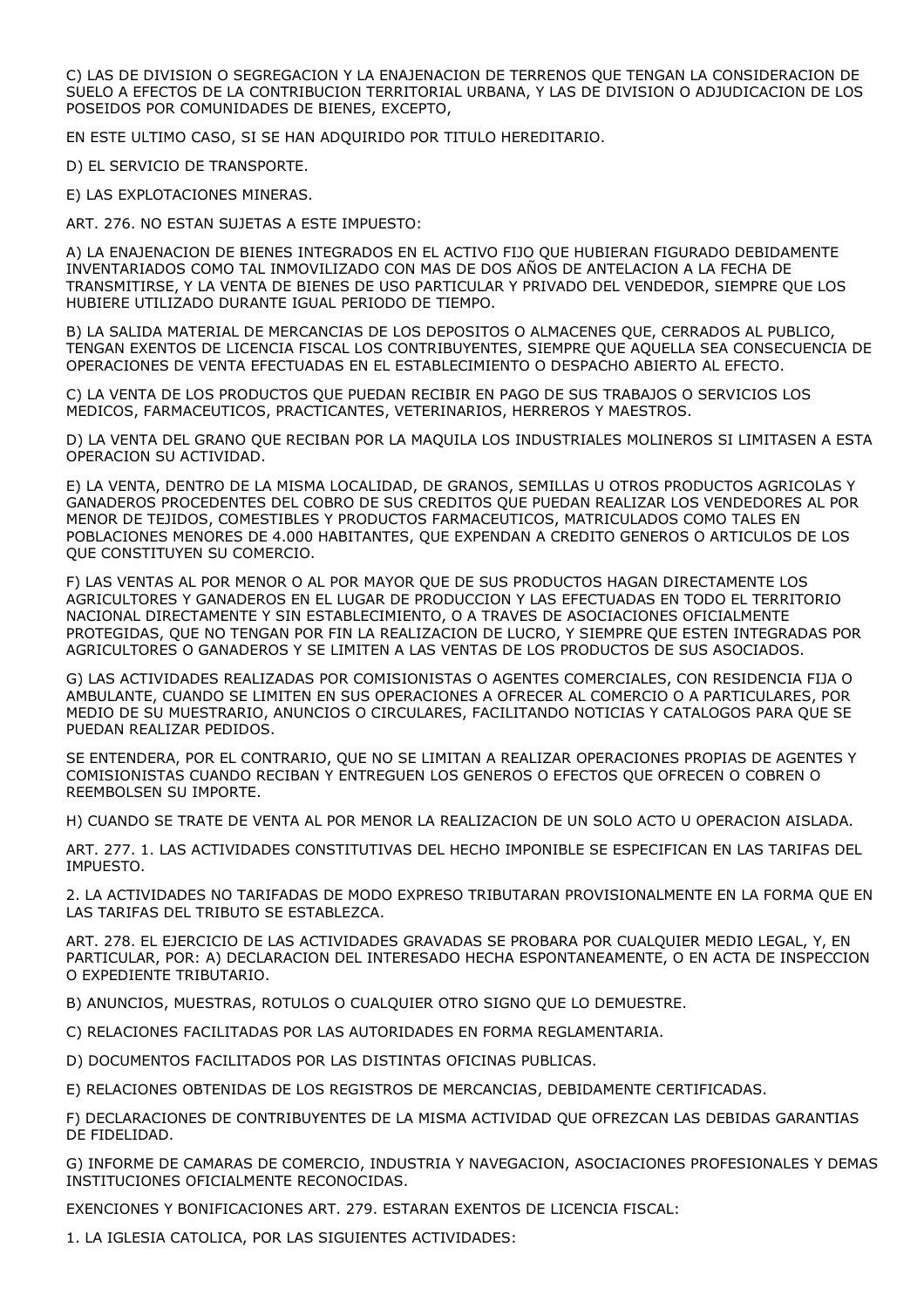A) LAS REALIZADAS POR LAS UNIVERSIDADES ECLESIASTICAS Y LOS SEMINARIOS DESTINADOS A LA FORMACION DEL CLERO.

B) LAS QUE REALICEN LOS COLEGIOS U OTROS CENTROS DE ENSEÑANZA DEPENDIENTES DE LA JERARQUIA ECLESIASTICA QUE TENGAN LA CONDICION DE BENEFICO-DOCENTES.

C) LA PUBLICACION DELAS INSTRUCCIONES, ORDENANZAS, CARTAS PASTORALES, BOLETINES DIOCESANOS Y CUALQUIER OTRO DOCUMENTO DE LAS AUTORIDADES ECLESIASTICAS COMPETENTES, REFERENTES AL GOBIERNO ESPIRITUAL DE LOS FIELES, Y TAMBIEN SU FIJACION EN LOS SITIOS DE COSTUMBRE.

TODOS LOS INGRESOS DE ENTIDADES O PERSONAS ECLESIASTICAS QUE NO PROVENGAN DEL EJERCICIO DE ACTIVIDADES RELIGIOSAS PROPIAS DE SU APOSTOLADO QUEDARAN SUJETAS A TRIBUTACION, EN PARIDAD DE CONDICION CON LAS DEMAS INSTITUCIONES O PERSONAS.

2. LAS PROVINCIAS, ISLAS, MUNICIPIOS, MANCOMUNIDADES Y DEMAS ENTIDADES LOCALES, ASI COMO LOS CONSORCIOS QUE LAS MISMAS CONSTITUYAN, EN CUANTO LAS ACTIVIDADES DETERMINANTES DEL TRIBUTO, SON DE LA ESPECIAL COMPETENCIA DE LA CORPORACION.

3. LAS ACTIVIDADES A LAS QUE SEA DE APLICACION LA EXENCION EN VIRTUD DE CONVENIOS INTERNACIONALES O DE PACTOS SOLEMNES CON EL ESTADO.

4. EL INSTITUTO NACIONAL DE LA SEGURIDAD SOCIAL Y SUS ENTIDADES GESTORAS, ASI COMO LAS MUTUALIDADES LABORALES Y SUS ORGANIZACIONES FEDERATIVAS Y DE COMPENSACION ECONOMICA, EN CUANTO COLABOREN EN LA GESTION DE LA SEGURIDAD SOCIAL.

5. LA CRUZ ROJA ESPAÑOLA.

6. LA FUNDACION DE GREMIOS-INDUSTRIAS ARTISTICAS AGRUPADAS.

7. LAS CAJAS GENERALES DE AHORRO POPULAR, POR LOS MONTES DE PIEDAD Y OBRAS BENEFICO-SOCIALES.

8. EL BANCO DE ESPAÑA, EL INSTITUTO DE CREDITO OFICIAL Y LAS ENTIDADES OFICIALES DE CREDITO.

9. LOS CONCESIONARIOS PARA LA INVESTIGACION Y EXPLOTACION DE LOS HIDROCARBUROS NATURALES, LIQUIDOS Y GASEOSOS, SIN PERJUICIO DE SU REGIMEN ESPECIAL DE TRIBUTACION.

10. LOS ALBERGUES, PARADORES Y DEMAS ESTABLECIMIENTOS DE TURISMO EXPLOTADOS POR EL ESTADO.

11. LOS ESTABLECIMIENTOS DE ENSEÑANZA COSTEADOS CON FONDOS DEL ESTADO, DE LA PROVINCIA O DEL MUNICIPIO, POR FUNDACIONES ESENCIALMENTE BENEFICAS, AUNQUE, POR EXCEPCION, VENDAN LOS PRODUCTOS DE LOS TALLERES DEDICADOS A DICHA ENSEÑANZA EN EL MISMO ESTABLECIMIENTO, SIEMPRE QUE EL IMPORTE DE LA VENTA, SIN UTILIDAD PARA NINGUN PARTICULAR O TERCERA PERSONA, SE DESTINE EXCLUSIVAMENTE A LA ADQUISICION DE PRIMERAS MATERIAS, O AL SOSTENIMIENTO DE LA ENSEÑANZA EN EL MISMO ESTABLECIMIENTO.

ESTA EXENCION SE CONCEDERA EN CADA CASO CONCRETO POR EL MINISTERIO DE ECONOMIA Y HACIENDA.

12. AQUELLAS ACTIVIDADES O MODALIDADES DE LAS MISMAS QUE, POR SU NATURALEZA O CARACTERISTICAS, SE CONSIGNAN EXPRESAMENTE EN LAS VIGENTES TARIFAS DEL TRIBUTO. ART. 280. 1. SE BONIFICARA EN EL 95 POR 100 DE LICENCIA FISCAL CORRESPONDIENTE A:

A) LAS SOCIEDADES COOPERATIVAS FISCALMENTE PROTEGIDAS, Y LAS ENTIDADES QUE, A EFECTOS TRIBUTARIOS, ESTEN EQUIPARADAS A AQUELLAS.

B) LA ACTIVIDAD DE LA ENSEÑANZA EN CUALQUIERA DE SUS GRADOS. NO ALCANZARA ESTA BONIFICACION A LOS ESTABLECIMIENTOS DEDICADOS AL ADIESTRAMIENTO DE CHOFERES, AVIADORES, GIMNASIA, BAILE, EQUITACION, ESGRIMA Y OTROS DEPORTES.

2. PODRAN GOZAR DE UNA BONIFICACION DE HASTA EL 95 POR 100 DE LA LICENCIA FISCAL, DURANTE EL PERIODO DE INSTALACION, LAS ACTIVIDADES EJERCIDAS POR EMPRESAS ENCUADRADAS EN LOS SECTORES DECLARADOS DE INTERES PREFERENTE PARA LA INSTALACION O AMPLIACION DE SUS ESTABLECIMIENTOS INDUSTRIALES.

3. SE BONIFICARA EN EL 50 POR 100 LA LICENCIA FISCAL CORRESPONDIENTE A:

A) LOS ESPECTACULOS ARTISTICOS O DEPORTIVOS ORGANIZADOS POR SOCIEDADES, CLUBES Y FEDERACIONES CONSTITUIDOS EN FORMA LEGAL Y PERMANENTE, PARA EL FOMENTO Y PERFECCION DE ACTIVIDADES ARTISTICAS, MUSICALES Y DEPORTIVAS, SI DEDICAN A ESTOS FINES EXCLUSIVOS LA TOTALIDAD DE SUS INGRESOS.

B) LOS ESPECTACULOS DEPORTIVOS DE CARACTER AFICIONADO.

ESTA BONIFICACION SERA COMPATIBLE CON LA ESTABLECIDA EN LA LETRA ANTERIOR.

C) LAS ACTIVIDADES QUE SE EJERZAN EN LOS TERRITORIOS DE CEUTA Y MELILLA Y SUS DEPENDIENCIAS.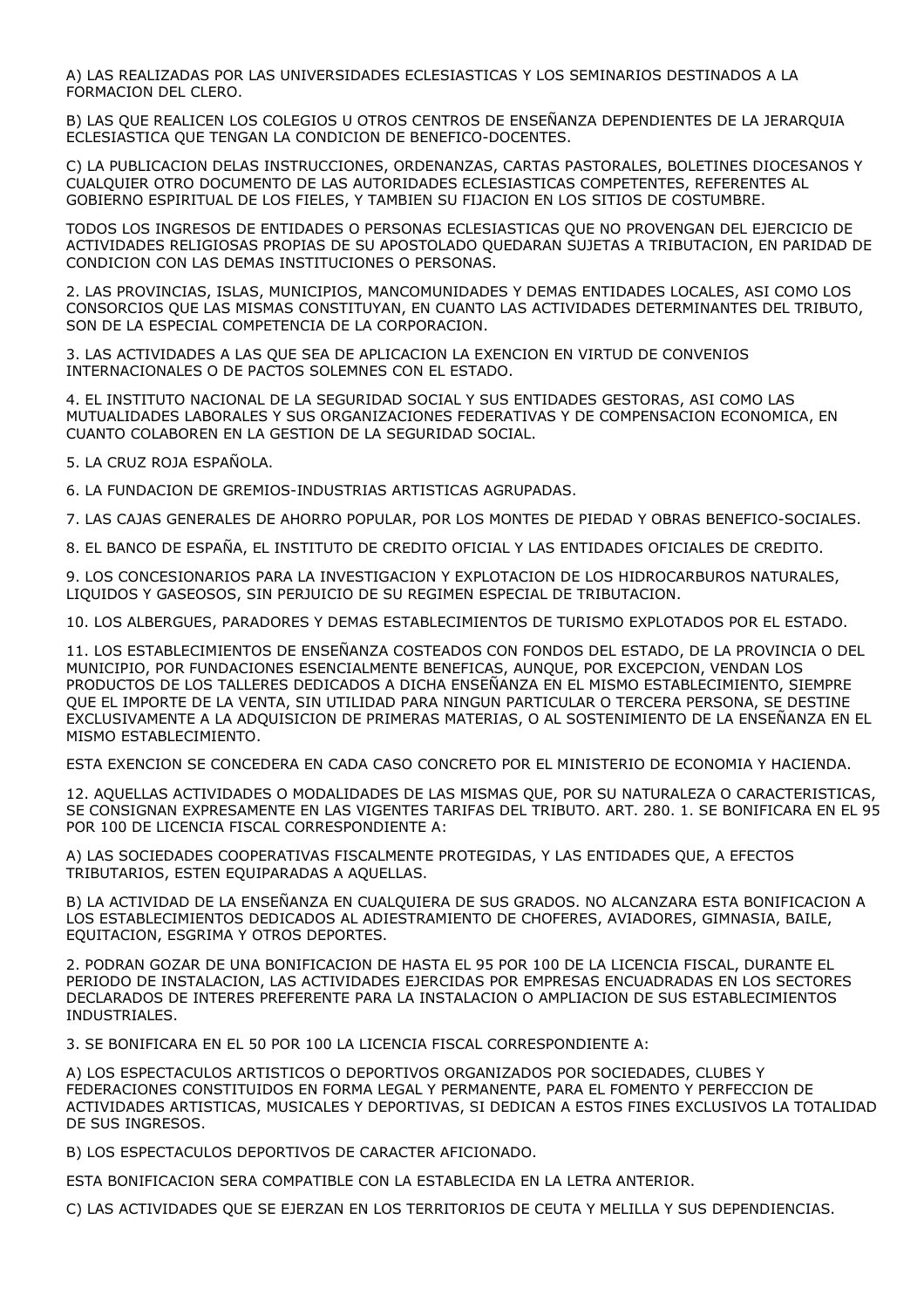LOS VENDEDORES AL POR MAYOR DOMICILIADOS Y RESIDENTES EN ESTOS TERRITORIOS PODRAN EXPORTAR AL REINO DE MARRUECOS LOS PRODUCTOS PROPIOS DE SU INDUSTRIA O COMERCIO, SIN ESTAR OBLIGADOS A SATISFACER CUOTA DE LICENCIA FISCAL POR ESTAS OPERACIONES.

4. SE BONIFICARA EN EL 25 POR 100 LA CUOTA DE LICENCIA FISCAL DE LOS ESPECTACULOS QUE SE CELEBREN EN LAS ISLAS CANARIAS, SIN PERJUICIO DE LA BONIFICACION QUE PROCEDA, EN VIRTUD DEL APARTADO ANTERIOR.

SUJETO PASIVO ART. 281. 1. SERAN SUJETOS PASIVOS DEL IMPUESTO TODAS LAS PERSONAS FISICAS Y JURIDICAS, ASI ESPAÑOLAS COMO EXTRANJERAS, QUE REALICEN EN TERRITORIO ESPAÑOL CUALQUIERA DE LAS ACTIVIDADES QUE ORIGINAN EL HECHO IMPONIBLE.

2. IGUALMENTE, TENDRAN LA CONDICION DE SUJETOS PASIVOS EN ESTA FORMA DEL IMPUESTO LAS HERENCIAS YACENTES, COMUNIDADES DE BIENES Y DEMAS ENTIDADES QUE, CARENTES DE PERSONALIDAD JURIDICA, CONSTITUYAN UNA UNIDAD ECONOMICA O UN PATRIMONIO SEPARADO SUSCEPTIBLE DE IMPOSICION.

ART. 282. EL ARRIENDO O CESION DE LOCALES DESTINADOS A CELEBRAR ESPECTACULOS IMPLICA PARA SU PROPIETARIO, ARRENDATARIO O SUBARRENDATARIO LA RESPONSABILIDAD SOLIDARIA EN EL PAGO DE LA DEUDA TRIBUTARIA DEL EMPRESARIO DE AQUELLOS, SALVO CUANDO SE HAYA COMUNICADO A LA ADMINISTRACION, EN PLAZO REGLAMENTARIO, EL ARRIENDO DE LOS MISMOS.

ART. 283. LOS COPARTICIPES O COTITULARES DE LAS ENTIDADES JURIDICAS O ECONOMICAS A QUE SE REFIERE EL ARTICULO 33 DE LA LEY GENERAL TRIBUTARIA RESPONDERAN SOLIDARIAMENTE Y EN PROPORCION A SUS RESPECTIVAS PARTICIPACIONES DE LAS OBLIGACIONES TRIBUTARIAS DE DICHAS ENTIDADES.

DEUDA TRIBUTARIA ART. 284. LAS TARIFAS CORRESPONDIENTES A LAS ACTIVIDADES COMERCIALES E INDUSTRIALES SE ACOMODARAN A LOS SIGUIENTES PRINCIPIOS:

A) LOS EPIGRAFES Y RUBRICAS QUE CLASIFIQUEN LAS ACTIVIDADES SUJETAS RESPONDERAN A LA REALIDAD ECONOMICA Y TECNICA ACTUALES, LAS CUALES SERAN ORDENADAS CON ARREGLO A LA CLASIFICACION NACIONAL DE ACTIVIDADES ECONOMICAS VIGENTES.

B) LAS CUOTAS TRIBUTARIAS RESULTANTES DE APLICAR LAS TARIFAS NO DEBERAN EXCEDER DEL 15 POR 100 DEL BENEFICIO MEDIO PRESUNTO DE LA ACTIVIDAD GRAVADA, PERO SIN QUE, EN NINGUN CASO, SEAN INFERIORES A LA CANTIDAD DE 3.960 PESETAS ANUALES POR ACTIVIDAD.

C) LAS CUOTAS SERAN DETERMINADAS EN FUNCION DE ELEMENTOS FIJOS EN EL MOMENTO DEL DEVENGO DEL TRIBUTO.

D) LA VENTA AL POR MAYOR Y LA ARTESANIA NO TRIBUTARAN CON CUOTAS DE BASES FIJAS DE POBLACION.

E) LAS VENTAS AL POR MENOR, LOS SERVICIOS DE HOSTELERIA Y ALIMENTACION Y LA CONSTRUCCION TRIBUTARAN CON ARREGLO A CUADROS SIMPLIFICADOS, SEGUN BASE DE POBLACION QUE PODRA ALTERARSE SI LO EXIGE LA INDOLE DE ALGUNA ACTIVIDAD.

F) LAS TARIFAS NO CONTENDRAN RECARGOS POR LAS OPERACIONES DE REMISION, IMPORTACION, EXPORTACION Y VENTA A PLAZOS.

G) SE ESTABLECERAN CUOTAS ESPECIALES PARA AQUELLAS ACTIVIDADES QUE SE EJERZAN CONJUNTAMENTE POR EL SUJETO PASIVO EN UN MISMO LOCAL.

H) DEBERA EXISTIR CONCORDANCIA TRIBUTARIA CON EL CONCEPTO REAL DE AMBITO GEOGRAFICO DE ACTUACION.

I) SE CONFIGURARAN DENTRO DE LA ACTIVIDAD GRAVADA AQUELLA O AQUELLAS OTRAS QUE, POR SU CARACTER PREPARATORIO, ANEJO O DERIVADO DE LA ACTIVIDAD PRINCIPAL, PUEDAN SER CONSIDERADAS COMO COMPLEMENTARIAS DE LA MISMA.

ART. 285. 1. LA INSTRUCCION Y TARIFAS DE LA LICENCIA FISCAL SERAN APROBADAS POR REAL DECRETO, A PROPUESTA DEL MINISTERIO DE ECONOMIA Y HACIENDA, DE ACUERDO CON LOS PRINCIPIOS A QUE SE REFIERE EL ARTICULO ANTERIOR, Y PREVIO INFORME DE LAS CAMARAS DE COMERCIO, INDUSTRIA Y NAVEGACION.

2. EN LAS LEYES DE PRESUPUESTOS DE CADA EJERCICIO SE PODRAN MODIFICAR LOS LIMITES DE LA CUANTIA MAXIMA Y MINIMA DE LAS CUOTAS DE LA LICENCIA FISCAL.

ART. 286. LA CUOTA TRIBUTARIA SERA LA RESULTANTE DE LA APLICACION DE LAS TARIFAS DEL IMPUESTO.

ART. 287. 1. EL SUJETO PASIVO SATISFARA LAS CUOTAS CORRESPONDIENTES A TODAS Y CADA UNA DE LAS ACTIVIDADES QUE EJERZA.

2. SE EXIGIRAN TANTAS CUOTAS COMO ACTIVIDADES SE REALICEN POR UN MISMO SUJETO PASIVO EN ESTABLECIMIENTOS O LOCALES SEPARADOS, O COMO SUJETOS PASIVOS EJERZAN LA MISMA O DISTINTA ACTIVIDAD EN ESTABLECIMIENTO O LOCAL UNICO.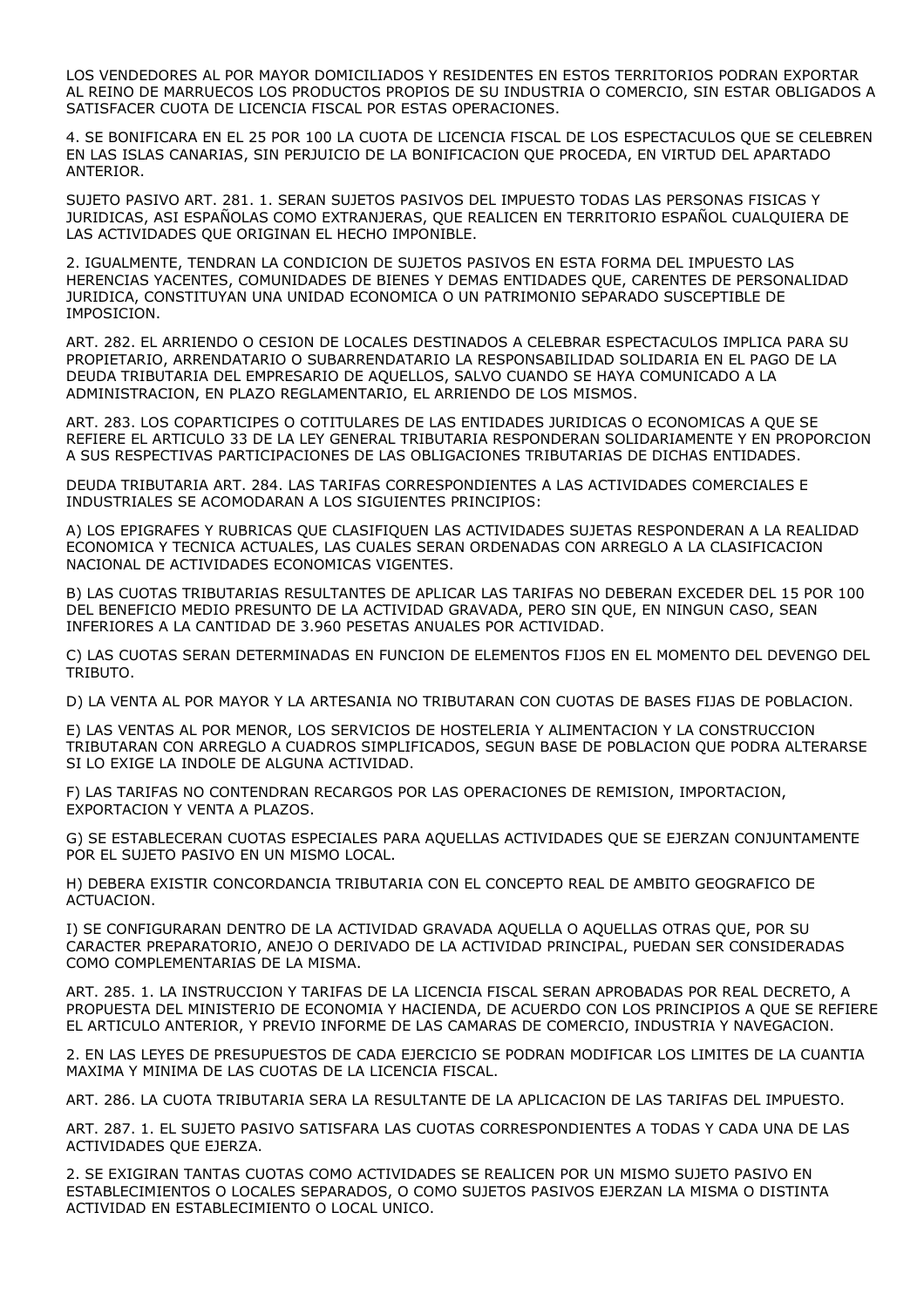3. CUANDO SE TRATE DE ACTIVIDADES COMERCIALES O FABRILES EJERCIDAS EN UN MISMO LOCAL O ESTABLECIMIENTO SE CONTENDRAN EN LAS TARIFAS O EN LA INSTRUCCION DEL IMPUESTO LAS NORMAS PARA LIMITAR, MEDIANTE REGLAS DE SIMULTANEIDAD, EL DEVENGO DE LAS CUOTAS.

DEUDA TRIBUTARIA ART. 288. SOBRE LAS CUOTAS TRIBUTARIAS SE GIRARAN LOS SIGUIENTES RECARGOS CON CARACTER OBLIGATORIO: A) 40 POR 100 PARA LAS DIPUTACIONES PROVINCIAL B) 70 POR 100 PARA LOS AYUNTAMIENTOS. NO OBSTANTE, ESTOS PODRAN ACORDAR EL AUMENTO DEL EXPRESADO RECARGO HASTA EL 100 POR 100 DE LA CUOTA TRIBUTARIA.

PERIODO IMPOSITIVO Y DEVENGO DEL IMPUESTO ART. 289. EL PERIODO IMPOSITIVO COINCIDIRA CON EL AÑO NATURAL. A EL SE REFERIRAN LAS CUOTAS SEÑALADAS EN LAS TARIFAS, EXCEPTO CUANDO SE TRATE DE INDUSTRIAS DE CAMPAÑA, PARA LAS CUALES ABARCARA TODA SU DURACION, AUNQUE COMPRENDA PARTE DE DOS AÑOS NATURALES, SIN QUE EN NINGUN CASO PUEDA EXCEDER DE DOCE MESES.

ART. 290. 1. LAS CUOTAS DE LA LICENCIA FISCAL PODRAN SER PRORRATEABLES O IRREDUCIBLES.

2. LAS CUOTAS PRORRATEABLES LO SERAN POR SEMESTRES COMPLETOS; SE EXIGIRAN POR RECIBO, Y SE DEVENGARAN POR MITAD EL PRIMER DIA DE CADA UNO DE LOS NATURALES O EL DEL COMIENZO DE LA ACTIVIDAD, CUALQUIERA QUE SEA EL NUMERO DE DIAS QUE SE EJERZA ESTA, DENTRO DE CADA SEMESTRE.

POR EXCEPCION, EN EL AÑO EN QUE SE INICIE LA ACTIVIDAD GRAVADA POR CUOTA PRORRATEABLE SE DEVENGARAN LA DEL SEMESTRE QUE COMPRENDA LA FECHA EN QUE TENGA LUGAR Y EL SIGUIENTE, HASTA FINALIZAR AQUEL, AUN CUANDO DURANTE EL SE FORMULE DECLARACION DE BAJA EN FORMA REGLAMENTARIA.

3. LAS CUOTAS IRREDUCIBLES SE DEVENGARAN INTEGRAMENTE EL PRIMER DIA DEL AÑO NATURAL, O, EN SU CASO, EL DEL COMIENZO DE LA ACTIVIDAD, CUALQUIERA QUE SEA EL TIEMPO DE DURACION DEL EJERCICIO DE ESTA, DENTRO DEL AÑO O CAMPAÑA, INFERIOR A DOCE MESES, Y SE EXIGIRAN GENERALMENTE DE UNA SOLA VEZ.

4. SI LAS TARIFAS NO SEÑALASEN UNA CUOTA FIJA, SINO UN COEFICIENTE O MODULO A GIRAR SOBRE DETERMINADOS CONCEPTOS, AQUELLAS DETERMINARAN, EN CADA CASO, EL MOMENTO DEL DEVENGO DE LAS CUOTAS.

ART. 291. 1. LAS CUOTAS IRREDUCIBLES PODRAN SER EXIGIBLES POR RECIBO O POR PATENTE.

2. LAS QUE SE RECAUDEN POR RECIBO PODRAN FRACCIONARSE POR SEMESTRES CUANDO, A PETICION DEL CONTRIBUYENTE, ASI LO ACORDASE LA ADMINISTRACION COMPETENTE PARA LA RECAUDACION, Y SIEMPRE QUE SU COBRO OFREZCA GARANTIA A LA MISMA.

3. LAS ACTIVIDADES CUYAS CUOTAS SE EXIJAN MEDIANTE PATENTE SE CONCRETARAN DEBIDAMENTE EN LAS TARIFAS DEL IMPUESTO.

SUBSECCION QUINTA. LICENCIA FISCAL DE ACTIVIDADES PROFESIONALES Y DE ARTISTAS NATURALEZA Y AMBITO DE APLICACION ART. 292. LA LICENCIA FISCAL DE ACTIVIDADES PROFESIONALES Y DE ARTISTAS CONSTITUYE UN TRIBUTO LOCAL DE CARACTER REAL, QUE RECAE SOBRE LAS CITADAS ACTIVIDADES Y GRAVA EL MERO EJERCICIO DE LAS MISMAS. HALLENSE O NO CLASIFICADAS EN LAS TARIFAS. ESTE IMPUESTO SE REGIRA POR LOS PRECEPTOS DE ESTA LEY Y SUS DISPOSICIONES REGLAMENTARIAS Y SE EXIGIRA POR LAS ACTIVIDADES EJERCIDAS EN TERRITORIO ESPAÑOL, SIN PERJUICIO DE LOS REGIMENES TRIBUTARIOS ESPECIALES DEL PAIS VASCO Y NAVARRA.

HECHO IMPONIBLE ART. 293. 1. ESTA SUJETO AL IMPUESTO EL MERO EJERCICIO DE CUALQUIER ACTIVIDAD PROFESIONAL O ARTISTICA INDEPENDIENTE.

2. LOS CONCEPTOS GENERICOS DE LAS ACTIVIDADES Y SUS FACULTADES SE DETERMINARAN REGLAMENTARIAMENTE.

ART. 294. 1. TENDRAN LA CONSIDERACION DE ARTISTAS A LOS EFECTOS DE ESTE IMPUESTO LAS PERSONAS QUE INDIVIDUALMENTE O FORMANDO PARTE DE AGRUPACIONES ACTUEN MEDIANTE RETRIBUCION EN LOCALES PUBLICOS O PRIVADOS, CONSTITUYENDO O FORMANDO PARTE DE UN ESPECTACULO O DEPORTE, ASI COMO AQUELLAS CUYAS ACTUACIONES DE CARACTER RECREATIVO SEAN TRANSMITIDAS A TRAVES DE APARATOS O MEDIOS FISICOS TALES COMO LA RADIOTELEFONIA, CINEMATOGRAFIA, TELEVISION, GRABACIONES MAGNETOFONICAS Y DISCOS GRAMOFONICOS.

2. NO TENDRAN A ESTOS EFECTOS LA CONSIDERACION DE ARTISTAS AQUELLAS PERSONAS CUYOS TRABAJOS NO TRASCIENDAN DIRECTAMENTE AL PUBLICO, POR SER MERAMENTE PREPARATORIOS O AUXILIARES DE LOS ESPECTACULOS DE DEPORTES.

ART. 295. 1. LAS ACTUACIONES DE LOS ARTISTAS A LOS SOLOS EFECTOS DE ESTE IMPUESTO SERAN CALIFICADAS DE DEPENDIENTES O INDEPENDIENTES.

2. SE CONSIDERARAN DEPENDIENTES LAS ACTUACIONES DE LOS ARTISTAS CUANDO TENGAN LUGAR EN EL TERRITORIO ESPAÑOL Y SE ENCUENTREN EL ALGUNO DE LOS SIGUIENTES CASOS:

A) QUE SE TRANSMITAN POR MEDIO DE RADIO Y TELEVISION Y ESTEN A CARGO DEL PERSONAL DE LAS PLANTILLAS DE LA MISMA.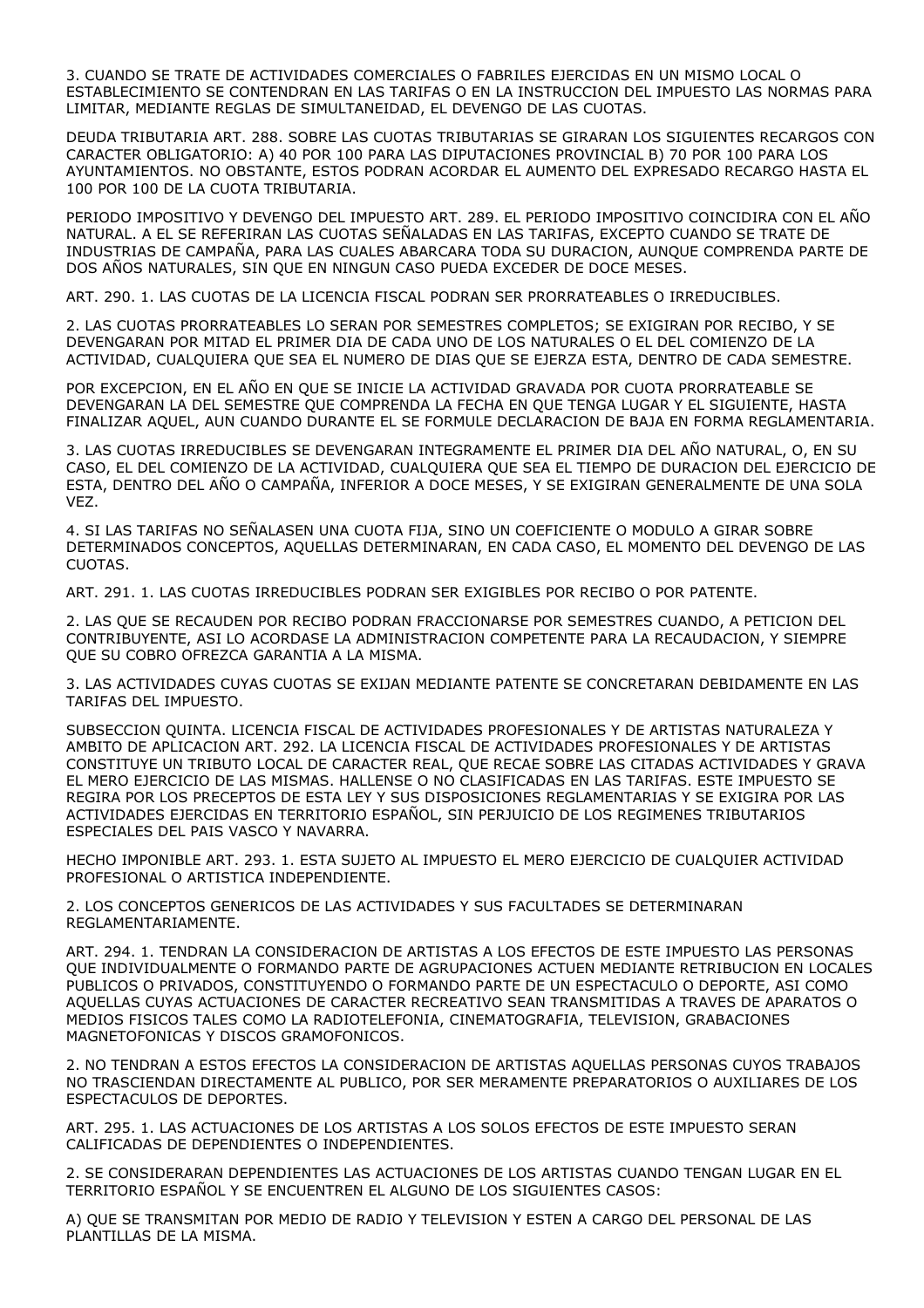B) QUE TENGAN POR OBJETO LA PRODUCCION EN SERIE PARA SU VENTA AL PUBLICO DE DISCOS, CINTAS MAGNETOFONICAS O CUALQUIER OTRO MEDIO FISICO REPRODUCTOR DE SONIDO.

C) QUE SE REALICEN A TRAVES DE AGRUPACIONES O ENTIDADES CULTURALES, DEPORTIVAS, ARTISTICAS O RECREATIVAS, SIEMPRE QUE LAS AGRUPACIONES O ENTIDADES TENGAN COMO UNICO FIN EL FOMENTO DE LAS ACTIVIDADES PARA LAS CUALES SE HAN CONSTITUIDO, QUE NO PERSIGAN LUCRO Y QUE LOS ARTISTAS ACTUANTES SEAN AFICIONADOS DESPROVISTOS DE TODO CARACTER PROFESIONAL.

D) QUE SE SATISFAGAN CON CARGO A LOS PRESUPUESTOS GENERALES DEL ESTADO O ENTIDADES ESTATALES AUTONOMAS.

E) LAS PERSONAS FISICAS QUE OBTENGAN SUS RETRIBUCIONES POR SU CONDICION DE FUNCIONARIOS DEL ESTADO DE LAS ENTIDADES EN QUE SE ORGANIZA TERRITORIALMENTE Y DE ORGANOS AUTONOMOS.

3. TODAS LAS DEMAS ACTUACIONES DE LOS ARTISTAS QUE NO SE ENCUENTREN COMPRENDIDOS EN LOS CASOS ANTERIORES TENDRAN, EN RELACION CON EL REGIMEN DE EXACCION, LA CONSIDERACION DE INDEPENDIENTES.

ART. 296. SE CONSIDERARAN, EN TODO CASO, COMPRENDIDAS ENTRE LAS ACTIVIDADES ENUMERADAS EN EL ARTICULO 293, LAS SIGUIENTES:

A) LOS PROFESIONALES, TITULADOS O NO, QUE, EJERCIENDO FUNCIONES PUBLICAS, NO PERCIBAN DIRECTAMENTE HABERES DEL ESTADO, PROVINCIA, MUNICIPIO O CORPORACIONES DE DERECHO PUBLICO.

B) LOS PROFESIONALES NO COMPRENDIDOS EN EL APARTADO ANTERIOR Y QUIENES REALICEN TRABAJOS INDEPENDIENTES.

ART. 297. 1. LAS ACTIVIDADES CONSTITUTIVAS DEL HECHO IMPONIBLE SE ESPECIFICARAN EN LAS TARIFAS DEL IMPUESTO.

2. LAS ACTIVIDADES NO TARIFADAS DE MODO EXPRESO TRIBUTARAN PROVISIONALMENTE EN LA FORMA QUE EN LAS TARIFAS DEL TRIBUTO SE ESTABLEZCA.

ART. 298. NO ESTARAN SUJETAS AL PAGO DE ESTE IMPUESTO AQUELLAS PERSONAS QUE EJERZAN O PRACTIQUEN ACTIVIDAD ARTISTICA, DEPORTIVA O RECREATIVA, SIN OBTENER POR ELLO RETRIBUCION DE ALGUNA CLASE NI BAJO NINGUN CONCEPTO, SALVO QUE LA ADMINISTRACION TRIBUTARIA APLIQUE LA PRESUNCION LEGAL DE QUE TALES ACTUACIONES SON RETRIBUIDAS.

ART. 299. EL EJERCICIO DE LAS ACTIVIDADES GRAVADAS SE PROBRARA POR CUALQUIER MEDIO LEGAL Y, EN PARTICULAR, POR:

A) DECLARACION DEL INTERESADO HECHA ESPONTANEAMENTE O EN ACTA DE INSPECCION O EXPEDIENTE TRIBUTARIO.

B) ANUNCIOS, MUESTRAS, ROTULOS O CUALQUIER OTRO SIGNO QUE LO DEMUESTRE.

C) RELACIONES FACILITADAS POR LAS AUTORIDADES EN FORMA REGLAMENTARIA.

D) DOCUMENTOS FACILITADOS POR LAS DISTINTAS OFICINAS PUBLICAS.

E) DECLARACIONES DE CONTRIBUYENTES DE LA MISMA ACTIVIDAD QUE OFREZCAN LAS DEBIDAS GARANTIAS DE FIDELIDAD.

F) INFORME DE ASOCIACIONES Y COLEGIOS PROFESIONALES Y DEMAS INSTITUCIONES OFICIALMENTE RECONOCIDAS.

ART. 300. LA ADMINISTRACION TRIBUTARIA PODRA PRESUMIR QUE LA REALIZACION DE ACTIVIDADES PROFESIONALES Y ARTISTICAS EN BENEFICIO DE TERCEROS O POR CUENTA AJENA, EN SU MAS AMPLIO SENTIDO, ES SIEMPRE RETRIBUIDA.

ESTA PRESUNCION ADMITIRA PRUEBA EN CONTRARIO, EXCEPTO QUE LAS ACTUACIONES DE LOS ARTISTAS SON SIEMPRE RETRIBUIDAS Y DEMAS CASOS EN QUE EXPRESAMENTE SE ESTABLEZCAN POR LEY.

SUJETO PASIVO ART. 301. 1. SERAN SUJETOS PASIVOS DEL IMPUESTO TODAS LAS PERSONAS FISICAS Y JURIDICAS, ASI ESPAÑOLAS COMO EXTRANJERAS, QUE REALICEN EN TERRITORIO ESPAÑOL CUALQUIERA DE LAS ACTIVIDADES QUE ORIGINAN EL HECHO IMPONIBLE.

2. IGUALMENTE TENDRAN LA CONDICION DE SUJETOS PASIVOS EN ESTA FORMA DEL IMPUESTO LAS HERENCIAS YACENTES, COMUNIDADES DE BIENES Y DEMAS ENTIDADES QUE, CARENTES DE PERSONALIDAD JURIDICA, EN CUANTO QUE EJERZAN LAS ACTIVIDADES QUE ORIGINEN EL HECHO IMPONIBLE.

ART. 302. 1. TENDRAN LA CONSIDERACION DE ACTUACIONES O MANIFESTACIONES ARTISTICAS REALIZADAS EN TERRITORIO ESPAÑOL LAS VERIFICADAS O EJECUTADAS DENTRO DEL MISMO, EN SUS AGUAS JURISDICCIONALES O ZONAS O ESPACIOS SOMETIDOS A LA SOBERANIA ESPAÑOLA. LAS QUE SE EFECTUAN POR CUENTA O A FAVOR DE PERSONAS NATURALES O JURIDICAS RESIDENTES O DOMICILIADAS EN ESPAÑA, Y LAS NO RESIDENTES O DOMICILIADAS QUE TENGAN ESTABLECIMIENTO PERMANENTE EN TERRITORIO ESPAÑOL. SI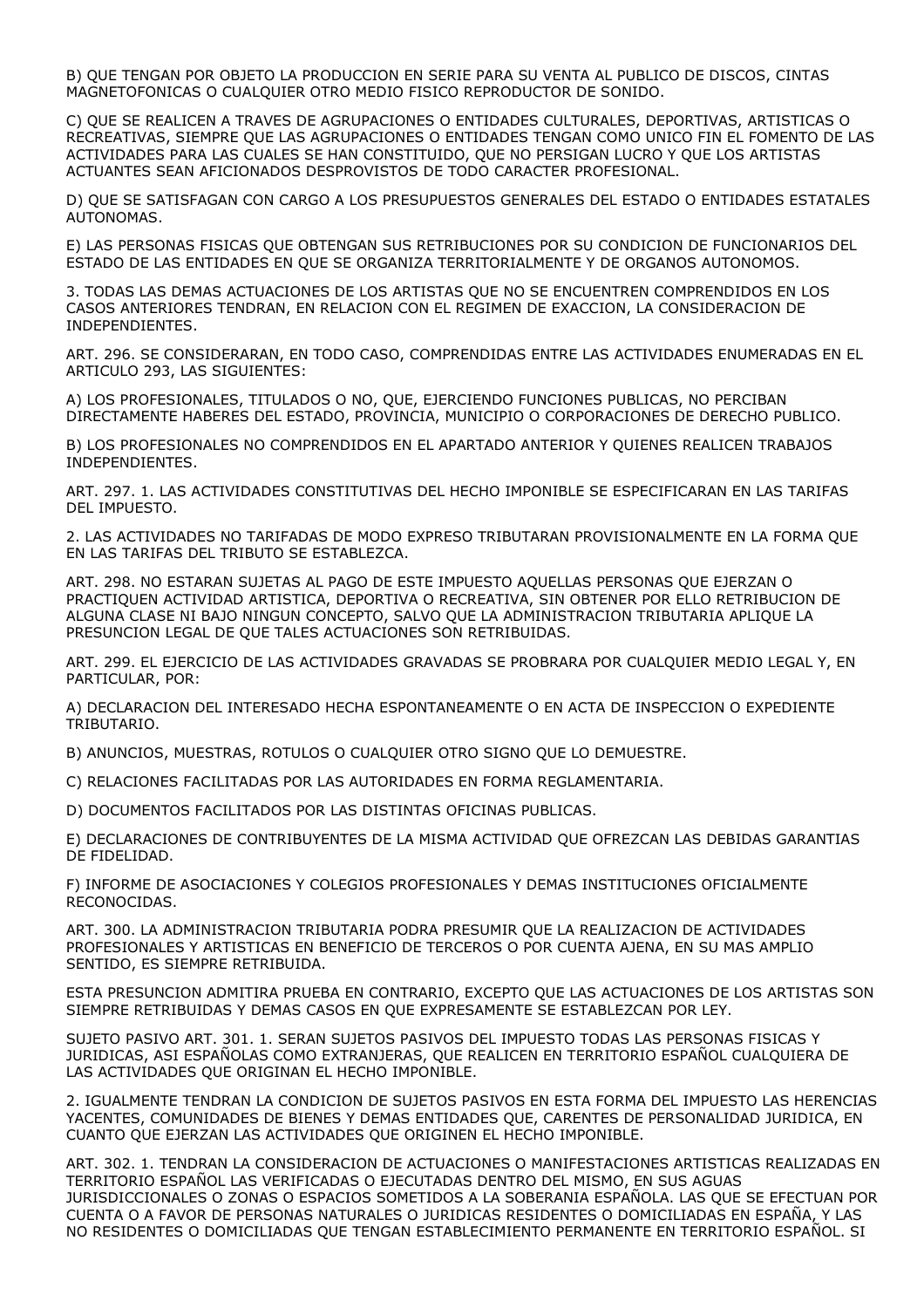EN ESTE ULTIMO CASO LAS ACTUACIONES SE RETRIBUYEN CON CARGO A DICHO ESTABLECIMIENTO, TENDRAN TAMBIEN A ESTOS EFECTOS IGUAL CONCEPTUACION.

2. LA CONDICION DE DOMICILIO O RESIDENCIA HABITUAL TANTO DE LOS ARTISTAS COMO DE LAS PERSONAS O ENTIDADES CON QUIENES CONTRATEN SUS ACTUACIONES, SE REGULARA POR LA APLICACION DE LAS NORMAS CORRESPONDIENTES A LOS IMPUESTOS SOBRE LA RENTA DE LAS PERSONAS FISICAS Y SOCIEDADES.

ART. 303. LOS COPARTICIPES O COTITULARES DE LAS ENTIDADES JURIDICAS O ECONOMICAS A QUE SE REFIERE EL ARTICULO 33 DE LA LEY GENERAL TRIBUTARIA RESPONDERAN SOLIDARIAMENTE Y EN PROPORCION A SUS RESPECTIVAS PARTICIPACIONES DE LAS OBLIGACIONES TRIBUTARIAS DE DICHAS ENTIDADES.

ART. 304. LOS ARTISTAS QUE NO TENIENDO SU DOMICILIO O RESIDENCIA EN ESPAÑA REALICEN EN EL TERRITORIO DE LA NACION ACTUACIONES QUE TENGAN LA CONSIDERACION DE INDEPENDIENTES, DESIGNARAN UNA PERSONA O ENTIDAD CON DOMICILIO EN ESPAÑA PARA QUE LAS REPRESENTE ANTE LA ADMINISTRACION TRIBUTARIA EN RELACION CON SUS OBLIGACIONES POR EL IMPUESTO. REGLAMENTARIAMENTE SE ESTABLECERA LA FORMA Y CONDICIONES DE DICHA REPRESENTACION. EL NOMBRE Y APELLIDOS O RAZON O DENOMINACION SOCIAL DE LOS REPRESENTANTES, ASI COMO SU DOMICILIO EN ESPAÑA DEBERAN CONSTAR EN LOS CONTRATOS QUE SE FORMALICEN ENTRE LAS EMPRESAS DE ESPECTACULOS Y ESTOS ARTISTAS, ASI COMO EN LOS PARTES DE ALTAS Y DEMAS DECLARACIONES QUE SE EXIJAN POR PARTE DE LA MENCIONADA ADMINISTRACION.

ART. 305. 1. LAS EMPRESAS, DUEÑOS DE LOCALES Y, EN GENERAL, TODA CLASE DE PERSONAS O ENTIDADES QUE CONTRATEN LOS SERVICIOS DE LOS ARTISTAS INDEPENDIENTES CUIDARAN DE QUE ESTOS ESTEN PROVISTOS DE LA PATENTE FISCAL DE ARTISTAS QUE CORRESPONDA A LA CLASE DE TRABAJO POR ACTUACION QUE HAYAN DE REALIZAR, TANTO SI HAN SIDO CONTRATADOS INDIVIDUALMENTE COMO FORMANDO PARTE DE COMPAÑIAS O AGRUPACIONES. LOS QUE CONSINTIEREN LA ACTUACION DE ARTISTAS NO PROVISTOS DE LA PATENTE FISCAL, SIN PONERLO EN CONOCIMIENTO DE LA ADMINISTRACION TRIBUTARIA Y DE LAS AUTORIDADES GUBERNATIVAS, SERAN RESPONSABLES SOLIDARIOS DE LA DEUDA TRIBUTARIA POR LICENCIA DE DICHOS ARTISTAS, CORRESPONDIENTE AL EJERCICIO EN CURSO.

2. EL MINISTERIO DE ECONOMIA Y HACIENDA PODRA EXIGIR DE LOS EMPRESARIOS DE ESPECTACULOS, MEDIANTE DECLARACIONES AJUSTADAS AL MODELO REGLAMENTARIO, LOS ANTECEDENTES RELATIVOS A LA IDENTIFICACION DE LAS PERSONAS QUE INTERVENGAN EN ELLOS COMO ARTISTAS, Y LAS CONDICIONES DE SU CONTRATACION.

3. LA ADMINISTRACION TRIBUTARIA PRESUMIRA, SALVO PRUEBA EN CONTRARIO, QUE LOS PROPIETARIOS O ARRENDATARIOS DE LOS LOCALES DONDE SE CELEBREN LOS ESPECTACULOS TIENEN, A EFECTOS TRIBUTARIOS, EL CARACTER DE EMPRESARIOS DE LOS MISMOS.

ART. 306. LA ADMINISTRACION TRIBUTARIA PODRA EXIGIR DE LOS ARTISTAS LOS DATOS Y ANTECEDENTES QUE SE RELACIONEN CON SU ACTIVIDAD Y PUEDAN TENER TRANSCENDENCIA TRIBUTARIA, QUEDANDO ESTOS OBLIGADOS A SUMINISTRARLOS, ASI COMO A FACILITAR LA COMPROBACION DE SU VERACIDAD ANTE LA INSPECCION DE TRIBUTOS.

ART. 307. LAS ACCIONES TRIBUTARIAS QUE SE DERIVEN DE LA PRESUNCION DE QUE LAS ACTUACIONES DE LOS ARTISTAS SON RETRIBUIDAS SE DIRIGIRAN SIEMPRE SOBRE LOS MISMOS, SIN PERJUICIO DE LA RESPONSABILIDAD SOLIDARIA O SUBSIDIARIA DE LOS EMPRESARIOS CONFORME ALARTICULO 305 DE ESTA LEY.

DEUDA TRIBUTARIA ART. 308. EN LAS TARIFAS, ADEMAS DE LA ESPECIFICACION TRIBUTARIA DE LAS ACTIVIDADES CONSTITUTIVAS DEL HECHO IMPONIBLE, SE CONSIGNARA LA CUOTA CORRESPONDIENTE A CADA UNA DE ELLAS.

ART. 309. LAS TARIFAS DE LAS ACTIVIDADES PROFESIONALES Y DE ARTISTAS DEBERAN TENER EN CUENTA LOS CRITERIOS SIGUIENTES:

A) LAS CUOTAS, EPIGRAFES Y RUBRICAS QUE CLASIFIQUEN LAS ACTIVIDADES SUJETAS RESPONDERAN AL ESTADO ACTUAL DEL EJERCICIO PROFESIONAL O ARTISTICO Y SERAN ORDENADAS CON ARREGLO A LA VIGENTE CLASIFICACION NACIONAL DE OCUPACIONES, EN CUANTO ELLO SEA POSIBLE.

B) LAS CUOTAS SERAN DETERMINADAS EN FUNCION DEL RENDIMIENTO ECONOMICO, MEDIOS DE CADA ACTIVIDAD PROFESIONAL, SIN QUE EN NINGUN CASO SEAN INFERIORES A LAS 6.600 PESETAS.

C) NO SE APLICARA EL SISTEMA DE TRIBUTACION POR BASES FIJAS DE POBLACION.

D) TODOS LOS PROFESIONALES, TANTO OFICIALES COMO LIBRES, QUEDARAN INCLUIDOS.

E) EL CONCEPTO TRIBUTARIO DE AMBITO GEOGRAFICO DE ACTUACION SERA REGULADO ADECUADAMENTE.

DELIMITACION DEL CONTENIDO DE LAS PROFESIONES EJERCIDAS DE ACUERDO CON LAS CARACTERISTICAS EN QUE SE DESENVUELVEN.

ART. 310. 1. LA INSTRUCCION Y TARIFAS DE LA LICENCIA FISCAL SERAN APROBADAS POR REAL DECRETO, A PROPUESTA DEL MINISTERIO DE ECONOMIA Y HACIENDA, DE ACUERDO CON LOS PRINCIPIOS A QUE SE REFIERE EL ARTICULO ANTERIOR Y PREVIO INFORME DE LOS COLEGIOS PROFESIONALES.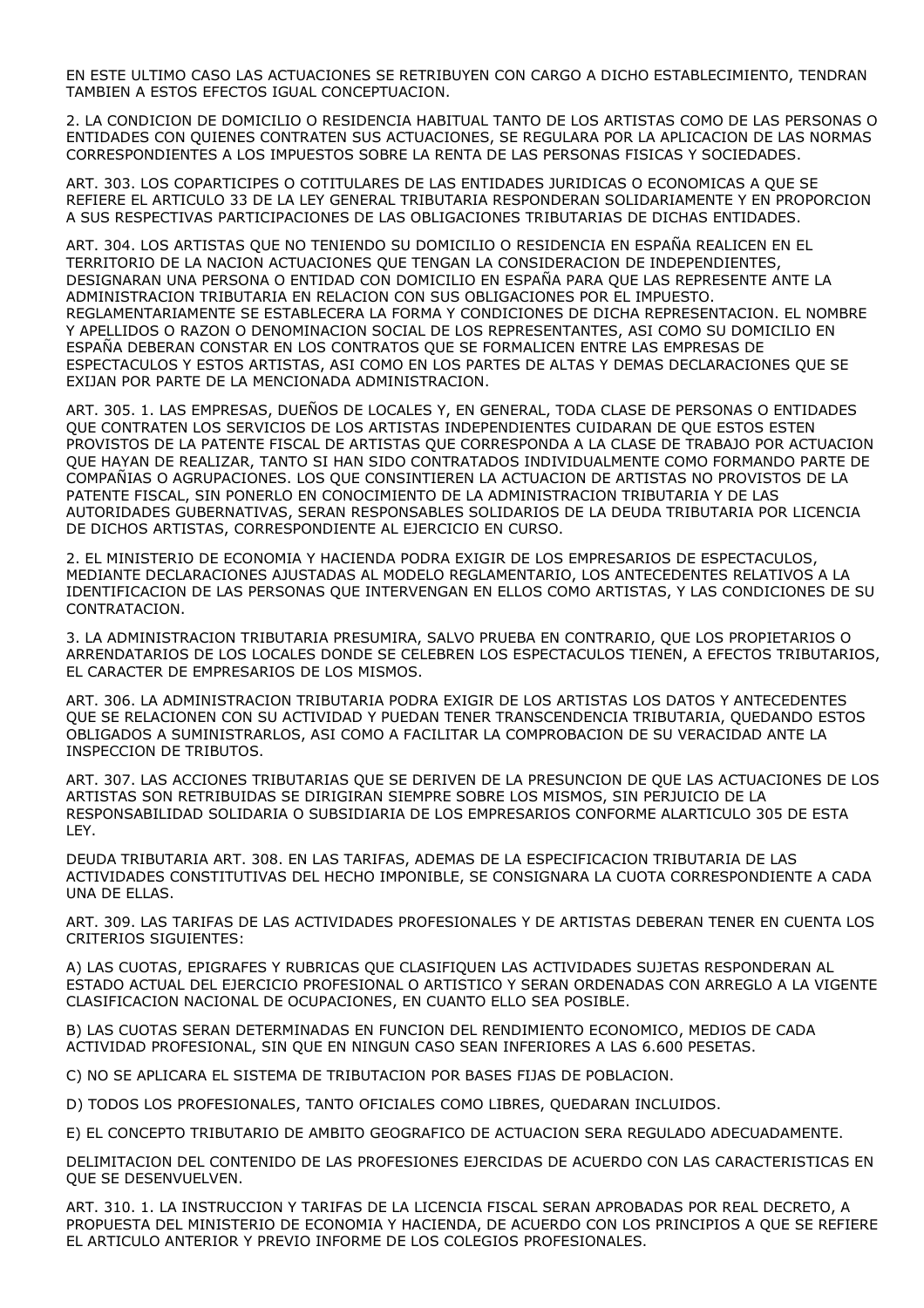2. EN LAS LEYES DE PRESUPUESTOS DE CADA EJERCICIO SE PODRAN MODIFICAR LOS LIMITES DE LA CUANTIA MAXIMA Y MINIMA DE LAS CUOTAS DE LA LICENCIA FISCAL.

ART. 311. 1. LA CUOTA TRIBUTARIA SERA LA RESULTANTE DE LA APLICACION DE LAS TARIFAS DEL IMPUESTO.

2. NO OBSTANTE, LAS CUOTAS DE LA LICENCIA DE PROFESIONALES Y ARTISTAS EN LOS DOS PRIMEROS AÑOS DE EJERCICIO EN LA PROFESION SE ENTENDERAN REDUCIDAS AL 25 POR 100 DE SU IMPORTE, EN LOS DOS SIGUIENTES AL 50 POR 100, Y EN EL QUINTO AL 75 POR 100, COMPUTANDOSE A TAL EFECTO, AÑOS NATURALES, A CONTAR DESDE AQUEL EN QUE SE INICIE EL EJERCICIO DE LA ACTIVIDAD.

3. LA CUOTA DE LICENCIA DE LOS PROFESIONALES QUE EJERZAN EN LOS TERRITORIOS DE CEUTA Y MELILLA Y SUS DEPENDENCIAS DE ALHUCEMAS, VELEZ DE LA GOMERA Y CHAFARINAS, DISFRUTARA DE UNA REDUCCION DEL 50 POR 100, SIN PERJUICIO DE LA APLICACION PREVIA DE LO PREVENIDO EN EL APARTADO ANTERIOR.

4. LA CREACION DE NUEVOS EPIGRAFES DETERMINARA LA FORMACION DE LOS EXPEDIENTES DE ADICION CORRESPONDIENTES, EN LOS QUE SE RECABARAN INFORMES DEL CONSEJO DE ESTADO, SIN PERJUICIO DE SU APROBACION POR EL GOBIERNO CONFORME AL ARTICULO ANTERIOR.

ART. 312. LA TRIBUTACION DE LOS ARTISTAS SE EXIGIRA MEDIANTE UNA CUOTA ANUAL E IRREDUCIBLE, QUE TENDRA EL CARACTER DE MINIMA, EN TODO CASO. ART. 313. SOBRE LAS CUOTAS TRIBUTARIAS SE GIRARAN LOS SIGUIENTES RECARGOS CON CARACTER OBLIGATORIO:

A) 40 POR 100 PARA LAS DIPUTACIONES PROVINCIALES.

B) 70 POR 100 PARA LOS AYUNTAMIENTOS. NO OBSTANTE, ESTOS PODRAN ACORDAR EL AUMENTO DEL EXPRESADO RECARGO HASTA EL 100 POR 100 DE LA CUOTA TRIBUTARIA.

PERIODO IMPOSITIVO Y DEVENGO DEL IMPUESTO ART. 314. EL PERIODO IMPOSITIVO COINCIDIRA CON EL AÑO NATURAL. A EL SE REFERIRAN LAS CUOTAS SEÑALADAS EN LAS TARIFAS EXCEPTO EN EL SUPUESTO DE ARTISTAS QUE OBTENGAN PATENTES PARA UN NUMERO DE DIAS LIMITADOS.

ART. 315. 1. LAS CUOTAS DE LICENCIA FISCAL PODRAN SER PRORRATEABLES O IRREDUCIBLES.

2. LAS CUOTAS PRORRATEABLES LO SERAN POR SEMESTRES COMPLETOS, SE EXIGIRAN POR RECIBO Y SE DEVENGARAN POR MITAD EL PRIMER DIA DE CADA UNO DE LOS NATURALES O EL DEL COMIENZO DE LA ACTIVIDAD, CUALQUIERA QUE SEA EL NUMERO DE DIAS QUE SE EJERZA ESTA DENTRO DE CADA SEMESTRE.

POR EXCEPCION, EN EL AÑO EN QUE SE INICIE LA ACTIVIDAD GRAVADA POR CUOTA PRORRATEABLE SE DEVENGARAN LA DEL SEMESTRE QUE COMPRENDA LA FECHA EN QUE TENGA LUGAR Y EL SIGUIENTE, HASTA FINALIZAR AQUEL, AUN CUANDO DURANTE EL SE FORMULE DECLARACION DE BAJA EN FORMA REGLAMENTARIA.

3. LAS CUOTAS IRREDUCIBLES SE DEVENGARAN INTEGRAMENTE EL PRIMER DIA DEL AÑO NATURAL O, EN SU CASO, EL DEL COMIENZO DE LA ACTIVIDAD, CUALQUIERA QUE SEA EL TIEMPO DE DURACION DEL EJERCICIO DE LA MISMA DENTRO DEL AÑO Y SE EXIGIRAN, GENERALMENTE, DE UNA SOLA VEZ.

SUBSECCION SEXTA. IMPUESTO MUNICIPAL SOBRE LA RADICACION ART. 316. 1. CONSTITUYE EL HECHO IMPONIBLE DEL IMPUESTO DE RADICACION LA UTILIZACION O DISFRUTE, PARA FINES INDUSTRIALES O COMERCIALES Y PARA EL EJERCICIO DE ACTIVIDADES PROFESIONALES, DE LOCALES DE CUALQUIER NATURALEZA SITOS EN EL TERMINO MUNICIPAL.

2. A LOS EFECTOS DE ESTE IMPUESTO, SE CONSIDERARAN LOCALES LAS EDIFICACIONES, CONSTRUCCIONES E INSTALACIONES, ASI COMO LAS SUPERFICIES, CUBIERTAS O SIN CUBRIR, ABIERTAS O NO AL PUBLICO, QUE SE UTILICEN PARA CUALESQUIERA ACTIVIDADES INDUSTRIALES, COMERCIALES O PROFESIONALES.

3. LA OBLIGACION DE CONTRIBUIR NACERA DESDE EL MOMENTO EN QUE SE INICIE LA UTILIZACION DEL LOCAL OBJETO DE IMPOSICION, HAYANSE OBTENIDO O NO LAS OPORTUNAS LICENCIAS O AUTORIZACIONES, Y AUNQUE NO SE HAYA PRESENTADO LA DECLARACION DE ALTA POR EL EJERCICIO DE LA CORRESPONDIENTE ACTIVIDAD.

ART. 317. 1. NO ESTARAN SUJETAS AL IMPUESTO LAS SUPERFICIES UTILIZADAS COMO VIVIENDA, CUALQUIERA QUE SEA EL TITULO JURIDICO DE SU OCUPACION.

2. CUANDO EL LOCAL SE DESTINE CONJUNTAMENTE A UNA ACTIVIDAD PROFESIONAL Y A VIVIENDA, SOLO ESTARAN SUJETAS A ESTE IMPUESTO LAS HABITACIONES UTILIZADAS PARA RECIBIR Y ATENDER A LA CLIENTELA O REALIZAR LOS TRABAJOS PROPIOS DE LA PROFESION.

ART. 318. 1. EL IMPUESTO DE RADICACION SOLO PODRA EXIGIRSE EN LAS CAPITALES DE PROVINCIA Y EN LOS MUNICIPIOS QUE TENGAN UNA POBLACION DE DERECHO SUPERIOR A 100.000 HABITANTES.

2. AUNQUE NO SE DEN LAS CONDICIONES SEÑALADAS EN EL NUMERO ANTERIOR, TAMBIEN PODRA ESTABLECERSE EL IMPUESTO CUANDO EL GOBIERNO ASI LO ACUERDE, A PETICION DEL AYUNTAMIENTO. LA PETICION DEL AYUNTAMIENTO HABRA DE SER MOTIVADA Y LA PROPUESTA DE RESOLUCION QUE SE ELEVE AL GOBIERNO SERA FORMULADA CONJUNTAMENTE POR LOS MINISTERIOS DE ECONOMIA Y HACIENDA Y ADMINISTRACION TERRITORIAL.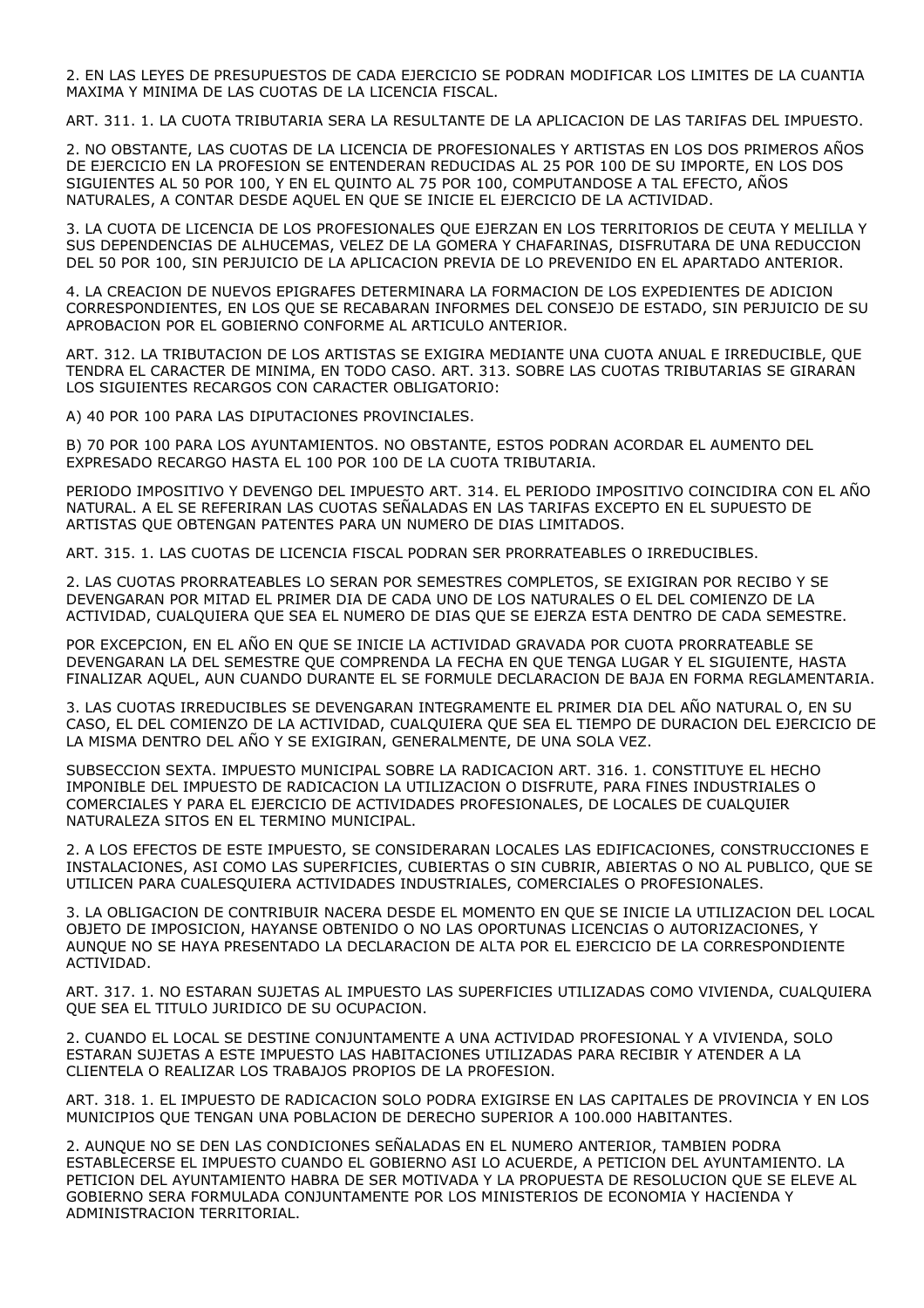3. ASIMISMO, A PROPUESTA CONJUNTA DE LOS MINISTERIOS CITADOS Y PREVIA AUDIENCIA, EN TODO CASO, DE LOS AYUNTAMIENTOS RESPECTIVOS, EL GOBIERNO PODRA ACORDAR LA IMPLANTACION OBLIGATORIA DE ESTE IMPUESTO EN AQUELLOS MUNICIPIOS EN QUE POR SU RELACION CON OTROS QUE LO TENGAN ESTABLECIDO SE ESTIME CONVENIENTE QUE ENTRE ELLOS EXISTA UNA EQUIPARACION FISCAL.

4. CUANDO SE TRATE DE MUNICIPIOS INTEGRADOS EN UN AREA METROPOLITANA, LAS ORDENANZAS FISCALES DE ESTE IMPUESTO QUE DEBAN APROBAR LOS AYUNTAMIENTOS RESPECTIVOS HABRAN DE SER INFORMADAS PREVIAMENTE POR EL PLENO DE LA CORPORACION METROPOLITANA CON EL FIN DE QUE SUS PRECEPTOS SEAN ADAPTADOS A LAS CIRCUNSTANCIAS PECULIARES DE CADA LOCALIDAD.

5. LAS FACULTADES RECONOCIDAS AL GOBIERNO DE LA NACION EN LOS NUMEROS 2 Y 3 DEL PRESENTE ARTICULO CORRESPONDERAN AL GOBIERNO DE LA COMUNIDAD AUTONOMA EN QUE RADIQUEN LOS AYUNTAMIENTOS INTERESADOS CUANDO EN EL ESTATUTO DE AUTONOMIA DE LAS MISMAS SE LE ATRIBUYAN FACULTADES DE TUTELA FINANCIERA SOBRE LOS MUNICIPIOS.

ART. 319. 1. GOZARA DE EXENCION TOTAL DEL IMPUESTO LA UTILIZACION DE LOCALES A) CENTROS DE ENSEÑANZA QUE CUENTEN CON AUTORIZACION DE LA ADMINISTRACION EDUCATIVA COMPETENTE.

B) HOSPITALES, CLINICAS Y DEMAS ESTABLECIMIENTOS SANITARIOS, EN LA PARTE QUE ESTEN DEDICADOS A FINES DE ASISTENCIA Y SEGURIDAD SOCIAL.

C) ACTIVIDADES CULTURALES, SOCIALES O DEPORTIVAS REMUNERADAS QUE EJERZAN ENTIDADES BENEFICAS O BENEFICO-DOCENTES DE CARACTER PUBLICO O PRIVADO. LAS CAJAS DE AHORRO POR LA UTILIZACION DE LOS LOCALES DESTINADOS A MONTE DE PIEDAD Y OBRAS BENEFICO-SOCIALES.

D) INSTALACIONES DEDICADAS EXCLUSIVAMENTE A LA PRACTICA DEL DEPORTE AFICIONADO, PERTENECIENTES A ENTIDADES PUBLICAS O PRIVADAS DE CARACTER NO LUCRATIVO, SIEMPRE QUE ESTAS ULTIMAS DESTINEN INTEGRAMENTE EL RENDIMIENTO ECONOMICO OBTENIDO A SUS FINES PROPIOS Y ACREDITEN, MEDIANTE CERTIFICACION DE LA ADMINISTRACION COMPETENTE, QUE SUS INSTALACIONES ESTAN COMPRENDIDAS DENTRO DE LAS CONDICIONES EXIGIDAS POR EL DECRETO DE 4 DE JULIO DE 1963, PARA GOZAR DE BENEFICIOS FISCALES.

E) INSTALACIONES DEDICADAS A LA PRACTICA DEL DEPORTE AFICIONADO PERTENECIENTES A EMPRESAS INDUSTRIALES O COMERCIALES, SIEMPRE QUE CONCURRAN LAS CONDICIONES SIGUIENTES:

1. QUE SE UTILICEN EXCLUSIVAMENTE POR LOS EMPLEADOS DE LAS RESPECTIVAS EMPRESAS.

2. QUE LA ENTIDAD SOLICITANTE DE LA EXENCION ACOMPAÑE LA CERTIFICACION DE LA ADMINISTRACION COMPETENTE A QUE SE REFIERE EL APARTADO ANTERIOR.

2. GOZARA IGUALMENTE DE EXENCION DE ESTE IMPUESTO LA UTILIZACION DE LOCALES POR EL ESTADO Y SUS ORGANISMOS AUTONOMOS, LA COMUNIDAD AUTONOMA, LA

PROVINCIA, EL MUNICIPIO DE LA IMPOSICION Y DEMAS ENTIDADES LOCALES INTEGRADAS O EN LAS QUE SE INTEGRE EL MISMO ASI COMO LOS CONSORCIOS EN QUE FORME PARTE.

ART. 320. 1. POR RAZON DE LA ACTIVIDAD DEL SUJETO PASIVO SE APLICARAN LAS SIGUIENTES BONIFICACIONES SOBRE LA CUOTA:

A) EL 80 POR 100 DE LA CORRESPONDIENTE A LAS SUPERFICIES NO CONSTRUIDAS O DESCUBIERTAS Y QUE EXCLUSIVAMENTE SE DEDIQUEN A DEPOSITOS DE MATERIAS PRIMAS O DE PRODUCTOS DE CUALQUIER CLASE, SECADEROS AL AIRE LIBRE Y DEPOSITOS DE B) EL 70 POR 100 DE LA CORRESPONDIENTE A LAS SUPERFICIES DEDICADAS A <CAMPINGS>.

C) EL 60 POR 100 DE LA CORRESPONDIENTE A LAS SUPERFICIES UTILIZADAS PARA ACTIVIDADES DE TEMPORADA MEDIANTE LA OCUPACION DE LA VIA PUBLICA CON PUESTOS Y SIMILARES.

D) EL 45 POR 100 DE LA CUOTA EN LOS EDIFICIOS DESTINADOS A ALMACEN CERRADO AL PUBLICO, SITUADOS EN LUGAR DISTINTO AL DEL ESTABLECIMIENTO PRINCIPAL. E) EL 40 POR 100 DE LA CUOTA EN LOS APARCAMIENTOS Y GARAJES.

F) EL 35 POR 100 DE LA CUOTA EN LOS ALMACENES GENERALES DE DEPOSITOS Y GUARDAMUEBLES.

G) EL 30 POR 100 DE LA CUOTA EN LOS ESTABLECIMIENTOS DEDICADOS A LA VENTA, TANTO AL POR MAYOR COMO AL POR MENOR, DE ARTICULOS QUE POR SUS CARACTERISTICAS NECESITEN GRAN SUPERFICIE DE OCUPACION, ASI COMO EN LOS ESTABLECIMIENTOS DEDICADOS EXCLUSIVAMENTE A LA VENTA DE LIBROS.

2. POR RAZONES DE INTERES SOCIAL O PUBLICO, GOZARAN DE BONIFICACION DEL 50 POR 100 DE LAS CUOTAS:

A) LA UTILIZACION DE LAS INSTALACIONES DEPORTIVAS REFERIDAS EN EL ARTICULO 319, 1, E), DE ESTA LEY, CUANDO NO SE CUMPLA LA SEGUNDA DE LAS CONDICIONES EXIGIDAS EN EL MISMO.

B) LA UTILIZACION DE LOCALES DESTINADOS A LA ENSEÑANZA OFICIAL CUANDO NO GOZAREN DE EXENCION TOTAL.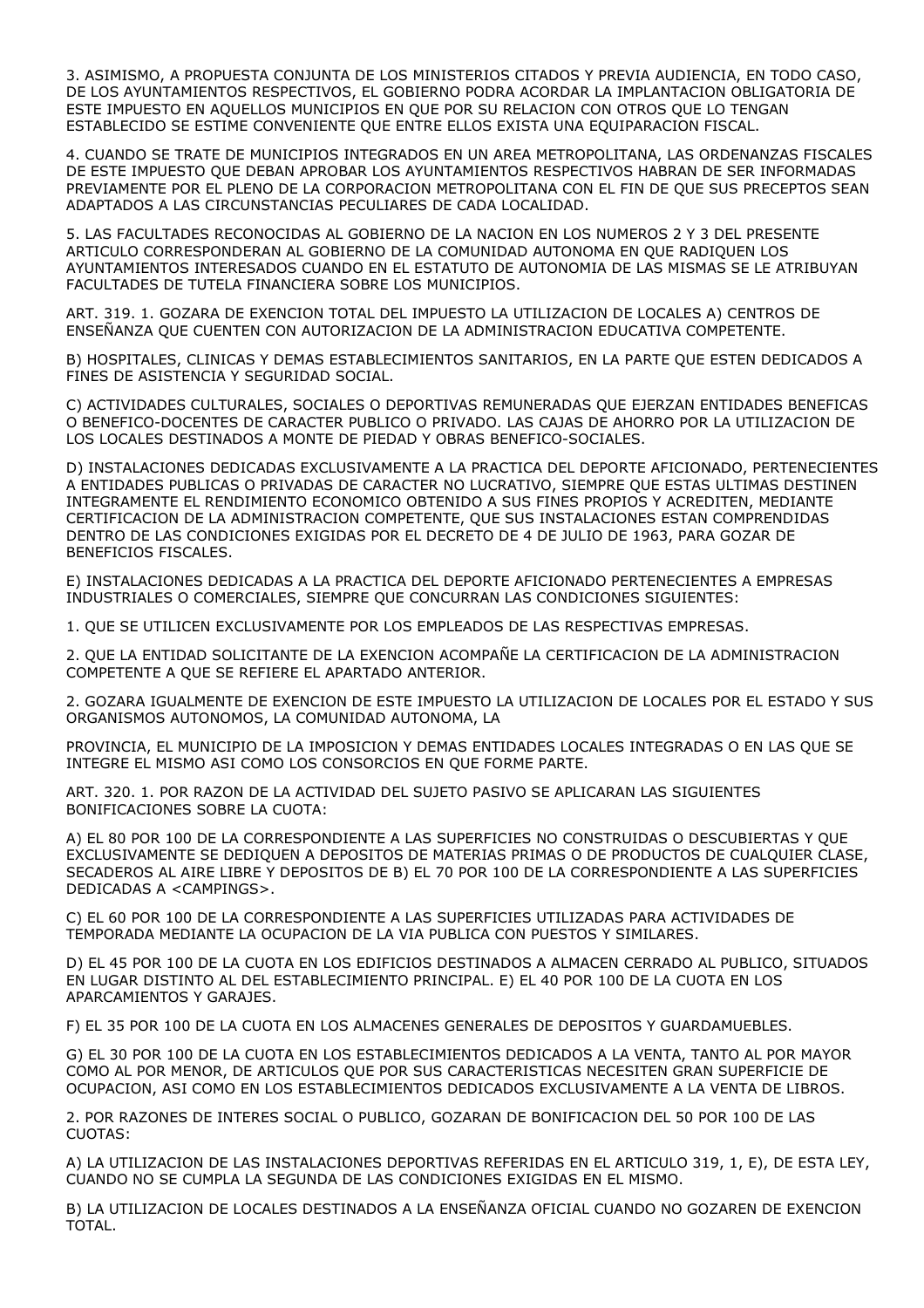3. LAS INDUSTRIAS TURISTICAS DECLARADAS COMO DE TEMPORADA POR LA ADMINISTRACION COMPETENTE GOZARAN DE UNA BONIFICACION DE LA CUOTA EQUIVALENTE A LA PROPORCION QUE REPRESENTE EL PERIODO DE CIERRE CON RESPECTO A LA TOTALIDAD DEL PERIODO IMPOSITIVO ANUAL.

4. GOZARAN DE UNA BONIFICACION DE HASTA EL 50 POR 100 DE LA CUOTA LOS SUJETOS PASIVOS QUE COADYUVEN A LA CONSECUCION DE FINES MUNICIPALES, SIEMPRE QUE ESTA COLABORACION HAYA SIDO REQUERIDA POR EL MUNICIPIO, EN VIRTUD DE ACUERDO ADOPTADO POR MAYORIA ABSOLUTA DE MIEMBROS DE LA CORPORACION. EN DICHO ACUERDO SE FIJARA LA MODALIDAD DE LA COLABORACION, LOCALES AFECTADOS Y LA CUANTIA DE LA REFERIDA BONIFICACION.

ART. 321. 1. ESTARAN OBLIGADOS AL PAGO DEL IMPUESTO LAS PERSONAS NATURALES O JURIDICAS, NACIONALES O EXTRANJERAS, QUE POR CUALQUIER TITULO DISFRUTEN O UTILICEN, DENTRO DEL TERMINO MUNICIPAL, LOS LOCALES DEFINIDOS EN EL ARTICULO 316.2 DE ESTA LEY.

2. EN LOS CASOS DE SUCESION DIRECTA EN LA UTILIZACION DEL LOCAL POR CUALQUIER TITULO, CONTINUANDO EL EJERCICIO DE LA MISMA ACTIVIDAD, EL NUEVO SUJETO PASIVO SERA RESPONSABLE SUBSIDIARIO DE LAS CUOTAS NO PRESCRITAS DE ESTE IMPUESTO.

ART. 322. 1. LA BASE IMPONIBLE ESTARA CONSTITUIDA POR LA SUPERFICIE TOTAL COMPRENDIDA DENTRO DEL POLIGONO DEL LOCAL, EXPRESADA EN METROS CUADRADOS Y, EN SU CASO, POR LA SUMA DE LA DE TODAS SUS PLANTAS, DEDUCIENDO DE DICHO TOTAL LAS SUPERFICIES NO SUJETAS AL IMPUESTO.

2. REGLAMENTARIAMENTE SE DETERMINARAN LAS SUPERFICIES QUE, POR RAZON DE SU DESTINO MERAMENTE ACCESORIO O FINALIDAD HIGIENICA O SOCIAL, DEBAN QUEDAR EXCLUIDAS PARA LA DETERMINACION DE LA BASE IMPONIBLE.

3. PARA LA DETERMINACION DE LA BASE DEBERAN TENERSE EN CUENTA LAS SIGUIENTES REGLAS: A) EL IMPUESTO SERA LIQUIDADO POR UNIDAD DE LOCAL O ESTABLECIMIENTO.

B) EN EL CASO DE SER VARIOS LOS SUJETOS PASIVOS OCUPANTES DE UN SOLO LOCAL SE COMPUTARA A CADA UNO LA SUPERFICIE UTILIZADA DIRECTAMENTE, MAS LA PARTE PROPORCIONAL QUE CORRESPONDA DEL RESTO DEL MISMO OCUPADA EN COMUN.

C) EN LOS AMBIGUS SITOS DENTRO DE LOCALES DESTINADOS A ESPECTACULOS PUBLICOS, CIRCULOS RECREATIVOS O CUALQUIER OTRA ACTIVIDAD DIFERENTE, LA SUPERFICIE COMPUTABLE SERA LA QUE REALMENTE OCUPE, MAS UNA FRANJA DE DOS METROS DE ANCHURA PARALELA AL FRENTE DE LA LINEA EXTERIOR DEL MOSTRADOR O INSTALACION QUE SE UTILICE PARA EL CORRESPONDIENTE USO O SERVICIO.

D) EN LOS RECINTOS DESTINADOS A ESPECTACULOS Y COMPETICIONES DEPORTIVAS DEBERA REALIZARSE EL COMPUTO DE LA SUPERFICIE CONSIDERANDO COMO TAL LA PROYECTADA EN PLANO HORIZONTAL POR LOS ESPACIOS QUE ESTEN DESTINADOS A SU OCUPACION POR EL PUBLICO.

ART. 323. 1. LA CUOTA DEL IMPUESTO SE DETERMINARA MULTIPLICANDO LA SUPERFICIE DETERMINADA COMO BASE IMPONIBLE POR UNA CANTIDAD FIJA POR METRO CUADRADO, SEÑALADA EN FUNCION DE LA CATEGORIA DE LA VIA PUBLICA EN QUE SE ENCUENTRE UBICADO EL LOCAL.

2. LA CANTIDAD FIJA SEÑALADA EN EL NUMERO ANTERIOR NO PODRA EXCEDER DE OCHENTA PESETAS PARA LAS CALLES DE INFERIOR CATEGORIA, Y PARA CADA UNA DE LAS CATEGORIAS SUPERIORES SE INCREMENTARA, COMO MAXIMO, EN UN 50 POR 100 EL TIPO CORRESPONDIENTE A LA CATEGORIA INMEDIATA INFERIOR.

3. A LOS EFECTOS DE LOS NUMEROS ANTERIORES, EL NUMERO DE CATEGORIAS DE CALLES NO PODRA EXCEDER DE:

NUMERO DE CATEGORIAS MUNICIPIOS CON POBLACION SUPERIOR A 1.000.000 DE HABITANTES 9 MUNICIPIOS CON POBLACION ENTRE 500.001 Y 1.000.000 DE HABITANTES 8 MUNICIPIOS CON POBLACION ENTRE 300.001 Y 500.000 HABITANTES 7 MUNICIPIOS CON POBLACION ENTRE 100.001 Y 300.000 HABITANTES 6 MUNICIPIOS CON POBLACION ENTRE 25.001 Y 100.000 HABITANTES 5 RESTANTES MUNICIPIOS 3 4. CUANDO SE TRATE DE LOCALES QUE TENGAN FACHADA A DOS O MAS VIAS PUBLICAS, CLASIFICADAS EN DISTINTA CATEGORIA, SE APLICARA LA TARIFA QUE CORRESPONDA A LA VIA DE CATEGORIA SUPERIOR, SIEMPRE QUE EN ESTA EXISTA, AUN EN FORMA DE CHAFLAN, ACCESO DIRECTO AL RECINTO Y DE NORMAL UTILIZACION.

ART. 324. 1. LAS CUOTAS DETERMINADAS CONFORME A LO ESTABLECIDO EN LOS ARTICULOS ANTERIORES SERAN CORREGIDAS, SEGUN LA ACTIVIDAD EJERCIDA EN EL LOCAL, CON ARREGLO A LOS SIGUIENTES COEFICIENTES, FIJADOS EN FUNCION DE LAS TARIFAS DE LICENCIA FISCAL QUE CORRESPONDA SATISFACER SOBRE ACTIVIDADES COMERCIALES E INDUSTRIALES Y DE PROFESIONALES Y ARTISTAS:

A) CUOTAS DE LICENCIA FISCAL SOBRE ACTIVIDADES COMERCIALES E INDUSTRIALES:

COEFICIENTES HASTA 3.960 PESETAS 0,5 DE 3.961 A 7.920 PESETAS 1 DE 7.921 A 26.400 PESETAS 1,5 DE 26.401 A 52.800 PESETAS 2 MAS DE 52.800 PESETAS 2,5 B) CUOTAS DE LICENCIA FISCAL SOBRE ACTIVIDADES DE PROFESIONALES Y ARTISTAS:

COEFICIENTES HASTA 6.600 PESETAS 0,5 DE 6.601 A 13.200 PESETAS 1 MAS DE 13.200 PESETAS 1,5 2. PARA DETERMINAR ESTOS COEFICIENTES CORRECTORES SOLO SE COMPUTARA LA CUOTA O SUMA DE CUOTAS DEVENGADAS POR LAS ACTIVIDADES EJERCIDAS EN CADA LOCAL.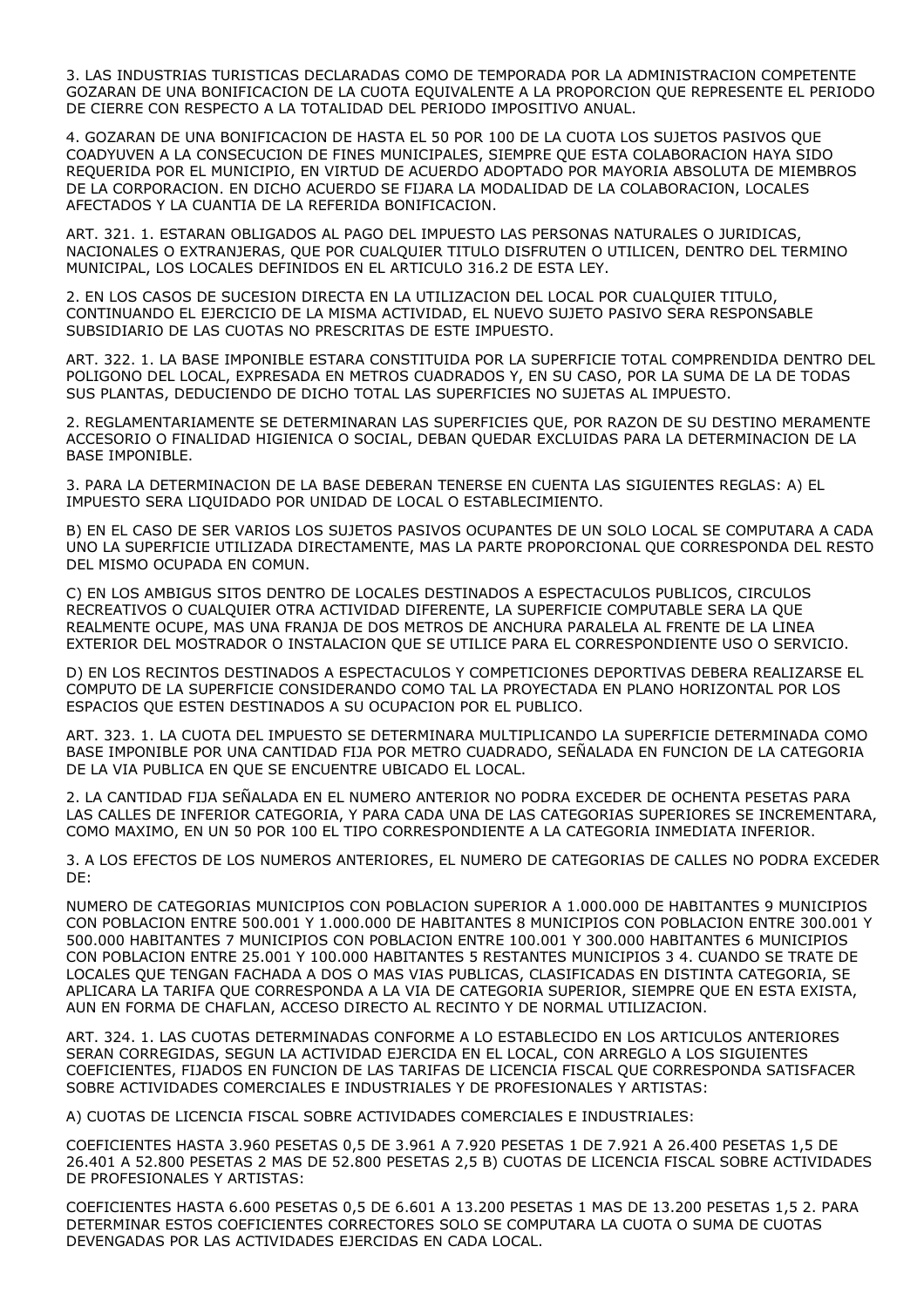3. EN LOS CASOS EN QUE SE SATISFAGAN CUOTAS DE LICENCIA QUE PERMITAN EL EJERCICIO DE LA ACTIVIDAD EN MAS DE UN MUNICIPIO, A LOS EFECTOS DE LA APLICACION DE LOS COEFICIENTES CORRECTORES, SE COMPUTARAN UNICAMENTE LAS CUOTAS QUE CORRESPONDERIA EXIGIR SI DICHO EJERCICIO SE LIMITARE AL MUNICIPIO DONDE RADIQUE EL LOCAL GRAVADO.

4. CUANDO LA CUOTA DE LICENCIA AMPARE EL EJERCICIO PROFESIONAL EN VARIOS LOCALES SITOS EN EL MISMO TERMINO MUNICIPAL, SIN PERJUICIO DE LO ESTABLECIDO EN EL NUMERO ANTERIOR, EL COEFICIENTE CORRECTOR DE LA CUOTA LIQUIDADA POR CADA UNO DE ELLOS SERA EL QUE CORRESPONDA A LA CUANTIA DE AQUELLA CUOTA.

5. EN EL CASO DE NO SATISFACERSE CUOTAS DE LICENCIA FISCAL SOBRE ACTIVIDADES COMERCIALES E INDUSTRIALES POR NO HALLARSE LA EMPRESA DE QUE SE TRATE SUJETA AL INDICADO IMPUESTO, O PORQUE GOZASE DEL BENEFICIO DE EXENCION DEL MISMO, PROCEDERA APLICAR EL INDICE CORRECTOR MINIMO CORRESPONDIENTE DE LOS SEÑALADOS EN LAS ESCALAS CONTEMPLADAS EN LAS LETRAS A) Y B) DEL NUMERO 1 DEL PRESENTE ARTICULO.

ART. 325. EN LOS CASOS DE LOCALES EN LOS QUE SE EJERZAN ACTIVIDADES COMERCIALES, A LA CUOTA DETERMINADA CON ARREGLO AL ARTICULO 323 SE APLICARAN LOS SIGUIENTES COEFICIENTES CORRECTORES:

A) POR LA SITUACION INTERIOR DEL LOCAL, RESPECTO DE LA VIA PUBLICA, EL 0,60.

ESTE COEFICIENTE NO SERA DE APLICACION A LOS LOCALES SITOS EN LOS DENOMINADOS PASAJES Y GALERIAS COMERCIALES.

B) POR LA ALTURA O PROFUNDIDAD DEL LOCAL RESPECTO DE LA VIA PUBLICA, EL 0,80, CUANDO ESTEN POR ENCIMA DE LA PLANTA BAJA, Y EL 0,70, CUANDO ESTEN POR DEBAJO DE LA PLANTA BAJA.

C) ESTE COEFICIENTE NO SERA DE APLICACION A LOS QUE ESTUVIEREN COMUNICADOS INTERIORMENTE PARA EL PUBLICO CON DICHA PLANTA.

ART. 326. PARA LOS MUNICIPIOS DE MADRID Y BARCELONA, LOS COEFICIENTES CORRECTORES RELATIVOS A LAS ACTIVIDADES COMERCIALES E INDUSTRIALES SERAN FIJADOS CON ARREGLO A SUS DISPOSICIONES ESPECIALES.

ART. 327. 1. LOS COEFICIENTES CORRECTORES ESTABLECIDOS EN LOS ARTICULOS ANTERIORES SE APLICARAN SEPARADAMENTE SOBRE LA CUOTA DETERMINADA, CON ARREGLO AL ARTICULO 323 DE ESTA LEY, DEBIENDO COMPENSARSE, EN SU CASO, LAS DIFERENCIAS QUE EN MAS O EN MENOS SE PRODUZCAN POR TALES CORRECCIONES.

2. LA ORDENANZA DEL IMPUESTO QUE APRUEBE CADA AYUNTAMIENTO PODRA PREVER LA APLICACION DE COEFICIENTES REDUCTORES DE LA CUOTA ASI FIJADA EN ATENCION A LA SUPERFICIE DEL LOCAL.

ART. 328. 1. LA APLICACION DE LOS COEFICIENTES CORRECTORES NO PERMITIRA EXIGIR CUOTAS QUE EXCEDAN DE LAS CANTIDADES MAXIMAS AUTORIZADAS EN EL ARTICULO 323 DE ESTA LEY.

2. EN NINGUN CASO, CUALQUIERA QUE SEA EL RESULTADO DE LA APLICACION DE LOS COEFICIENTES CORRECTORES, LAS CUOTAS EXIGIBLES PODRAN SER INFERIORES AL 30 POR 100 DE LAS LIQUIDADAS, CON ARREGLO AL ARTICULO 323 CITADO.

ART. 329. 1. LOS AYUNTAMIENTOS PODRAN ESTABLECER EN LAS ORDENANZAS RESPECTIVAS RECARGOS DE HASTA UN 30 POR 100 SOBRE LAS CUOTAS LIQUIDADAS POR EL IMPUESTO CUANDO LOS ESTABLECIMIENTOS INDUSTRIALES ESTUVIEREN EMPLAZADOS FUERA DE LAS ZONAS SEÑALADAS PARA TAL FIN EN LOS PLANES Y NORMAS URBANISTICAS, O EN LAS ORDENANZAS REGULADORAS DE LAS ACTIVIDADES MOLESTAS,INSALUBRES, NOCIVAS Y PELIGROSAS.

2. LA APLICACION DE ESTE RECARGO SANCIONADOR NO QUEDARA AFECTADA POR LA LIMITACION IMPUESTA EN EL ARTICULO ANTERIOR.

ART. 330. 1. EL PERIODO IMPOSITIVO COINCIDIRA CON EL AÑO NATURAL, Y A EL SE REFERIRAN LAS CUOTAS DE ESTE IMPUESTO.

2. EL IMPUESTO SE DEVENGARA POR MITAD EL PRIMER DIA NATURAL DE CADA SEMESTRE, O AQUEL EN QUE COMIENCE LA UTILIZACION DEL LOCAL, CUALQUIERA QUE SEA EL NUMERO DE DIAS DE ESTA DENTRO DE CADA SEMESTRE.

ART. 331. 1. EN LA MISMA FECHA EN QUE ENTRE EN VIGOR EL IMPUESTO QUEDARAN SUPRIMIDAS, EN EL TERMINO MUNICIPAL, Y CON REFERENCIA A LOS LOCALES GRAVADOS CON AQUEL, LAS SIGUIENTES TASAS MUNICIPALES:

A) INSPECCION DE CALDERAS DE VAPOR, MOTORES, TRANSFORMADORES, ASCENSORES, MONTACARGAS Y OTROS APARATOS O INSTALACIONES ANALOGAS.

B) DERECHOS DE LABORATORIO Y TASA DE INSPECCION DE ESTABLECIMIENTOS INDUSTRIALES Y COMERCIALES.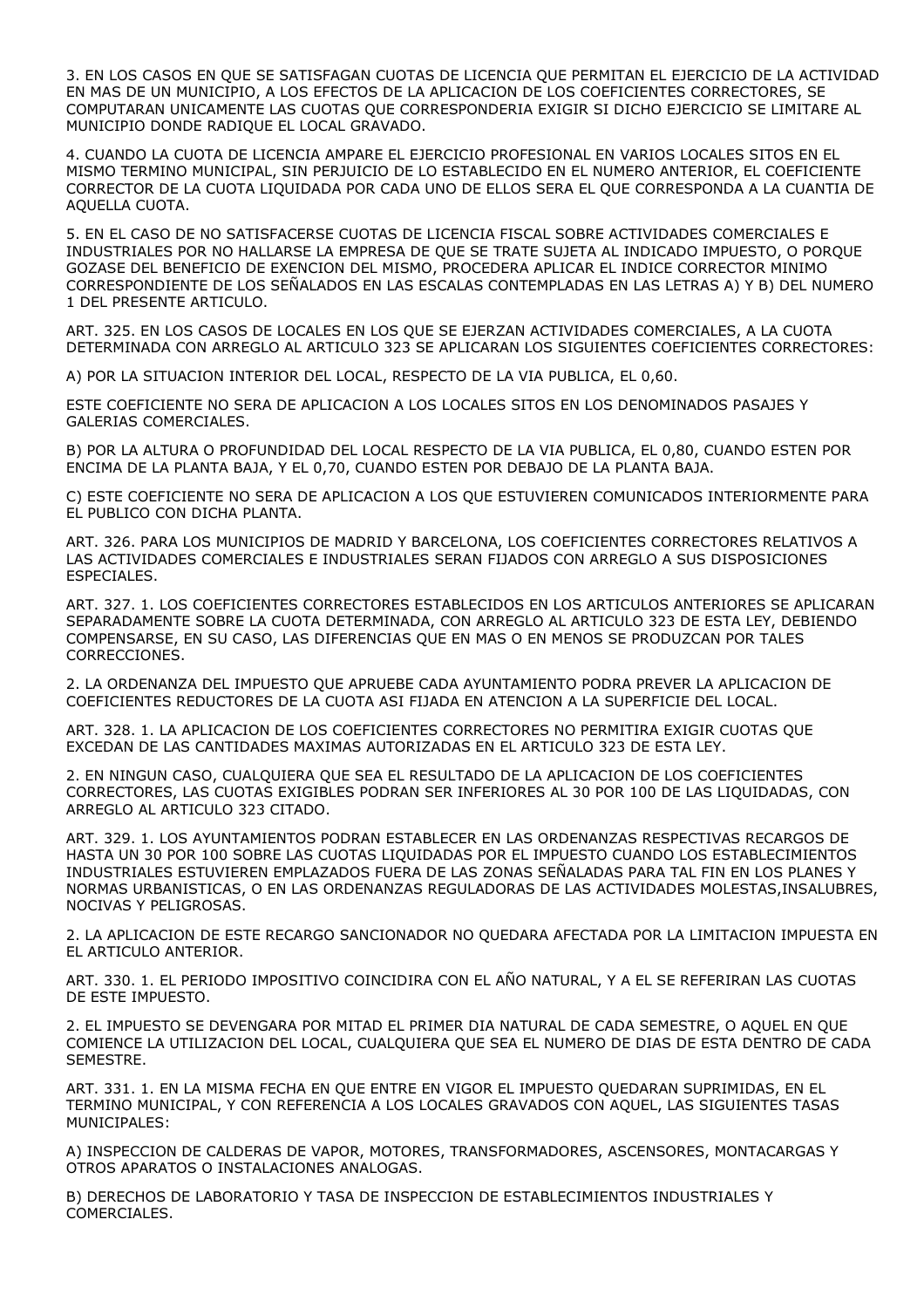C) DERECHOS POR ESCAPARATES, SIEMPRE Y CUANDO ESTEN INSTALADOS EN LOS PROPIOS LOCALES DONDE SE DESARROLLE LA ACTIVIDAD.

2. NO OBSTANTE LO PREVISTO EN EL NUMERO ANTERIOR, LOS AYUNTAMIENTOS CONTINUARAN OBLIGADOS A PRESTAR, SIN EXIGENCIA DE DEVENGO ALGUNO, LAS INSPECCIONES PERIODICAS TECNICO-SANITARIAS Y TECNICO-INDUSTRIALES QUE COMPETEN A LOS CORRESPONDIENTES SERVICIOS FACULTATIVOS MUNICIPALES.

ART. 332. 1. LAS PERSONAS OBLIGADAS AL PAGO DEL IMPUESTO DEBERAN PRESENTAR, DENTRO DEL PLAZO QUE DETERMINEN LAS ORDENANZAS, Y A CONTAR DESDE LA FECHA EN QUE NAZCA LA OBLIGACION DE CONTRIBUIR, DECLARACION SOLICITANDO LA INCLUSION EN EL PADRON DE CONTRIBUYENTES.

2. SE ENTENDERA CUMPLIDA ESTA OBLIGACION CON LA SIMPLE DECLARACION DEL EMPLAZAMIENTO DEL LOCAL, CARACTERISTICAS GENERALES DEL MISMO, ACTIVIDAD A LA QUE SE DEDICA Y DATOS DEL CONTRIBUYENTE, A FIN DE QUE LAS OFICINAS O SERVICIOS MUNICIPALES CORRESPONDIENTES PUEDAN COMPLETAR LA DETERMINACION DE LOS ELEMENTOS DE LA RELACION TRIBUTARIA COMO ACTIVIDAD NORMAL DE LA GESTION ECONOMICA.

SUBSECCION SEXTA: IMPUESTO MUNICIPAL SOBRE SOLARES 333. 1. EL IMPUESTO MUNICIPAL SOBRE SOLARES GRAVARA:

A) LOS TERRENOS QUE TENGAN LA CALIFICACION DE SOLARES, CON ARREGLO A LO DISPUESTO EN LA LEY DE REGIMEN DEL SUELO Y ORDENACION URBANA, CUANDO NO ESTEN EDIFICADOS, O SOLO EXISTAN EN ELLOS CONSTRUCCIONES INSUFICIENTES, PROVISIONALES, PARALIZADAS, RUINOSAS O DERRUIDAS.

B) LOS TERRENOS QUE ESTEN CALIFICADOS COMO URBANOS O URBANIZABLES PROGRAMADOS O QUE VAYAN ADQUIRIENDO ESTA ULTIMA CONDICION, AUN CUANDO ESTEN EDIFICADOS Y SIEMPRE QUE NO TENGAN LA CONDICION DE SOLAR.

2. LA RECAUDACION OBTENIDA POR LA MODALIDAD B) DEL NUMERO ANTERIOR SE AFECTARA A LA GESTION URBANISTICA MUNICIPAL, EN LA FORMA QUE REGLAMENTARIAMENTE SE DETERMINE.

ART. 334. TENDRAN LA CONDICION DE SOLARES:

A) EN LOS MUNICIPIOS EN QUE EXISTA PLAN GENERAL MUNICIPAL, LAS SUPERFICIES DEL SUELO URBANO APTAS PARA LA EDIFICACION, QUE REUNAN LOS SIGUIENTES REQUISITOS:

1.

QUE ESTEN URBANIZADOS CON ARREGLO A LAS NORMAS MINIMAS ESTABLECIDAS EN CADA CASO POR EL PLAN, Y SI ESTE NO LAS CONCRETARE, QUE, ADEMAS DE CONTAR CON LOS SERVICIOS DE ACCESO RODADO, ABASTECIMIENTO DE AGUA, EVACUACION DE AGUA Y SUMINISTRO DE ENERGIA ELECTRICA, LA VIA A LA QUE LA PARCELA DE FRENTE TENGA PAVIMENTADA LA CALZADA Y ENCINTADO DE ACERAS.

2.

QUE TENGAN SEÑALADAS LAS ALINEACIONES Y RASANTES.

B) EN LOS MUNICIPIOS EN QUE NO EXISTA PLAN GENERAL MUNICIPAL, LAS SUPERFICIES DEL SUELO URBANO APTAS PARA LA EDIFICACION QUE, ADEMAS DE CONTAR CON LOS SERVICIOS DE ACCESO RODADO, ABASTECIMIENTO DE AGUA, EVACUACION DE AGUA Y SUMINISTRO DE ENERGIA ELECTRICA, LA VIA A LA QUE LA PARCELA DE FRENTE TENGA PAVIMENTADA LA CALZADA Y ENCINTADO DE ACERAS.

ART. 335. 1. TENDRAN LA CONSIDERACION DE CONSTRUCCIONES INSUFICIENTES AQUELLAS CUYO VOLUMEN O ALTURA NO ALCANCEN LA DETERMINADA EN EL PLANEAMIENTO URBANISTICO O, EN SU CASO, LOS MINIMOS FIJADOS POR ESTE.

2. SE CONCEPTUAN CONSTRUCCIONES PARALIZADAS LAS OBRAS QUE, POR CAUSA NO IMPUTABLE A LA ADMINISTRACION, QUEDARAN ABANDONADAS O SUSPENDIDAS POR PLAZO SUPERIOR A SEIS MESES. PARA SUJETAR A ESTE IMPUESTO LOS TERRENOS GRAVADOS EN LOS QUE EXISTAN CONSTRUCCIONES PARALIZADAS, SERA PRECISA LA DECLARACION DE TAL SITUACION POR EL AYUNTAMIENTO, PREVIA LA INCOACION DE EXPEDIENTE, CON AUDIENCIA DEL INTERESADO.

3. SE CONCEPTUAN CONSTRUCCIONES PROVISIONALES LAS QUE NO TENGAN CARACTER PERMANENTE Y NO SEAN ADECUADAS AL USO NORMAL DEL SUELO.

4. PARA QUE LAS CONSTRUCCIONES PUEDAN SER CALIFICADAS DE RUINOSAS ES IMPRESCINDIBLE QUE EL AYUNTAMIENTO HAYA HECHO DECLARACION EN TAL SENTIDO, DE CONFORMIDAD CON LA LEGISLACION ESPECIFICA.

5. SERAN DECLARADAS CONSTRUCCIONES DERRUIDAS AQUELLAS EN QUE HAYAN DESAPARECIDO, COMO MINIMO, EL 50 POR 100 DEL VOLUMEN APROVECHABLE DE LAS MISMAS O LAS QUE SEAN INHABITABLES EN MAS DE UN 50 POR 100 DE SU CAPACIDAD COMO VIVIENDA.

ART. 336. TENDRAN LA CALIFICACION DE TERRENOS URBANOS:

A) EN LOS MUNICIPIOS EN QUE EXISTA PLAN GENERAL MUNICIPAL: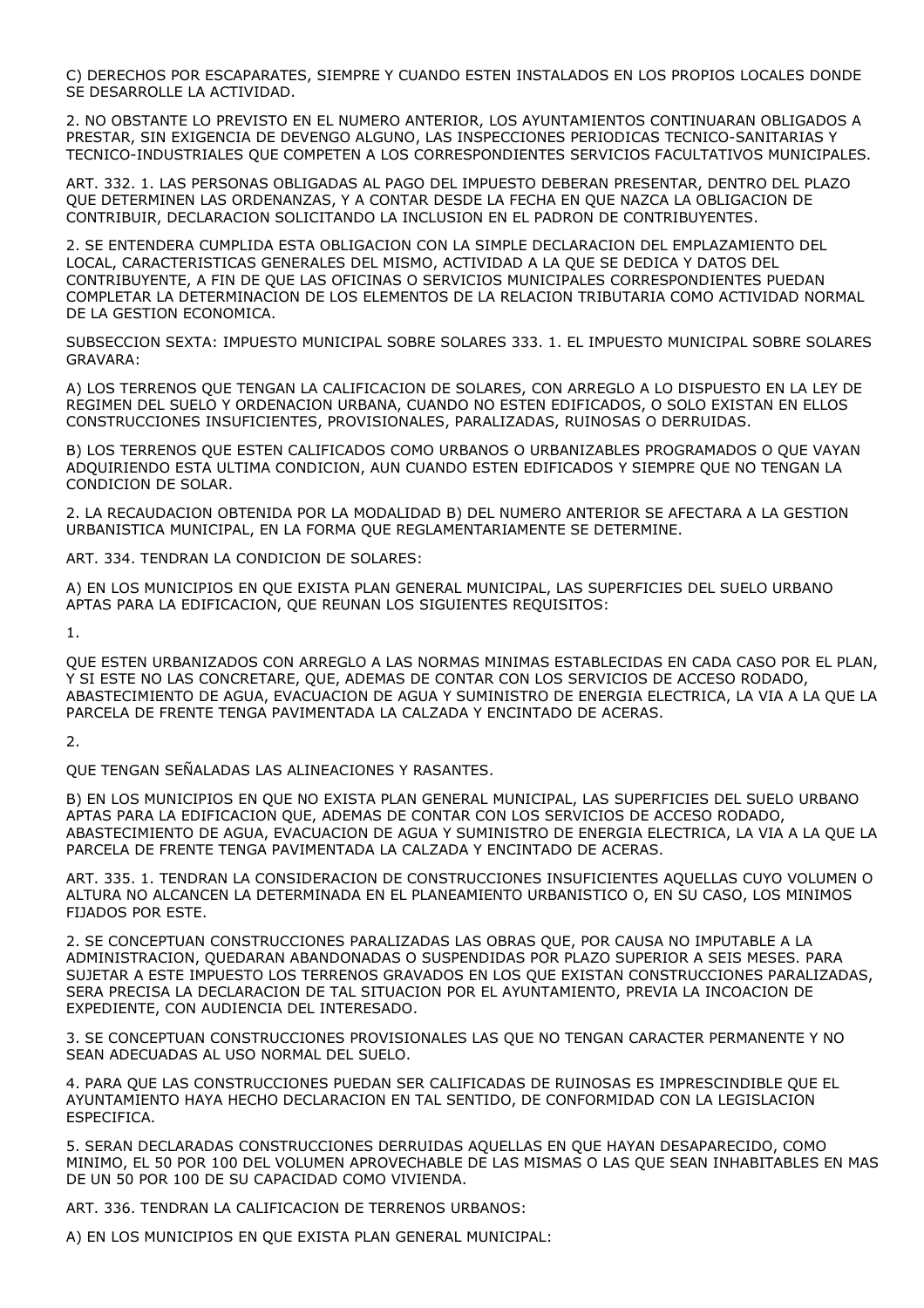1.

LOS QUE EL PROPIO PLAN INCLUYA COMO TALES POR CONTAR CON ACCESO RODADO, ABASTECIMIENTO DE AGUA, EVACUACION DE AGUAS Y SUMINISTRO DE ENERGIA ELECTRICA, O POR ESTAR COMPRENDIDOS EN AREAS CONSOLIDADAS POR LA EDIFICACION, AL MENOS, EN DOS TERCERAS PARTES DE SU SUPERFICIE, EN LA FORMA QUE EL MISMO PLAN DETERMINE.

2.

LOS QUE EN EJECUCION DEL PLAN LLEGUEN A DISPONER DE LOS MISMOS ELEMENTOS DE URBANIZACION.

B) EN LOS MUNICIPIOS QUE CARECIERAN DE PLAN GENERAL MUNICIPAL:

1.

LOS QUE, POR CONTAR CON LOS MISMOS SERVICIOS CITADOS EN EL PARRAFO PRIMERO DEL APARTADO A) DE ESTE ARTICULO, SE INCLUYAN EN UN PROYECTO DE DELIMITACION QUE, TRAMITADO POR EL AYUNTAMIENTO, HAYA SIDO APROBADO POR LA COMISION PROVINCIAL DE URBANISMO, DONDE ESTUVIERE CONSTITUIDA, O, EN SU DEFECTO, POR EL ORGANO URBANISTICO COMPETENTE DE LA COMUNIDAD AUTONOMA, PREVIO INFORME DE LA DIPUTACION PROVINCIAL.

 $\overline{2}$ 

LOS QUE, SIN CONTAR CON LOS CITADOS SERVICIOS, EL MISMO PROYECTO DE DELIMITACION LOS INCLUYA COMO TALES POR ESTAR COMPRENDIDOS EN AREAS CONSOLIDADAS POR LA EDIFICACION, AL MENOS, EN LA MITAD DE SU SUPERFICIE.

ART. 337. 1. TENDRAN LA CALIFICACION DE TERRENOS URBANIZABLES PROGRAMADOS:

A) LOS QUE EL PLAN GENERAL MUNICIPAL DECLARE APTOS EN PRINCIPIO PARA SER URBANIZADOS Y ESTEN INCLUIDOS ENTRE LOS QUE DEBAN SER URBANIZADOS SEGUN EL PROGRAMA DEL PROPIO PLAN.

B) LOS QUE DEBAN SER URBANIZADOS MEDIANTE LA APROBACION DE UN PROGRAMA DE ACTUACION URBANISTICA, UNA VEZ QUE ESTE HAYA SIDO DEFINITIVAMENTE APROBADO.

2. SE EQUIPARARAN A LOS MISMOS LOS TERRENOS CALIFICADOS DE RESERVA URBANA EN LOS PROGRAMAS DE ACTUACION O EN LOS PLANES PARCIALES QUE CONTENGAN LOS PLANES GENERALES APROBADOS CONFORME A LA LEY DEL SUELO DE 12 DE MAYO DE 1956, INCLUSO EN SUS ADICIONES Y MODIFICACIONES.

ART. 338. NO ESTARAN SUJETOS AL IMPUESTO:

A) LOS TERRENOS QUE EN EL SUELO URBANO, DE ACUERDO CON LAS NORMAS URBANISTICAS, HAYAN DE SER CEDIDOS GRATUITAMENTE A LOS AYUNTAMIENTOS PARA SER DESTINADOS A VIALES, PARQUES, JARDINES PUBLICOS Y CENTROS DE EDUCACION GENERAL BASICA.

B) LOS TERRENOS QUE EN SUELO URBANIZABLE PROGRAMADO, DE ACUERDO CON LAS NORMAS URBANISTICAS, HAYAN DE SERCEDIDOS GRATUITAMENTE, CON DESTINO A VIALES, PARQUES Y JARDINES PUBLICOS, ZONAS DEPORTIVAS PUBLICAS, DE RECREO Y EXPANSION, CENTROS CULTURALES Y DOCENTES Y DEMAS SERVICIOS PUBLICOS NECESARIOS; ASI COMO AQUELLOS EN LOS QUE SE CONCRETE EL 10 POR 100 RESTANTE DEL APROVECHAMIENTO MEDIO DEL SECTOR.

C) LOS PATIOS ANEJOS A EDIFICIOS INDUSTRIALES, SIEMPRE QUE SEAN INDISPENSABLES PARA LAS NECESIDADES DE LA INDUSTRIA A QUE ESTEN ADSCRITOS Y REUNAN LAS CONDICIONES PRESCRITAS EN LAS DISPOSICIONES LEGALES Y REGLAMENTARIAS CORRESPONDIENTES.

D) LOS PATIOS ESCOLARES, LUGARES DE RECREO Y CAMPOS DEPORTIVOS ANEJOS A LOS CENTROS DOCENTES, EN LAS EXTENSIONES Y CONDICIONES DETERMINADAS POR LAS DISPOSICIONES LEGALES Y REGLAMENTARIAS.

E) LOS OCUPADOS POR INSTALACIONES DEPORTIVAS CUANDO REUNAN LAS CONDICIONES LEGALES Y REGLAMENTARIAS DE TODO TIPO, INCLUIDAS LAS DE SITUACION, ESTABLECIDAS, EN PLANES Y ORDENACIONES URBANISTICOS.

F) LOS TERRENOS COMPLEMENTARIOS QUE NO PUEDAN SER EDIFICADOS POR HABERSE UTILIZADO EL VOLUMEN DE EDIFICACION CORRESPONDIENTE A LOS MISMOS, ESTABLECIDO EN PLANES, NORMAS DE ORDENACION Y RESOLUCIONES ADMINISTRATIVAS.

G) LOS TERRENOS DESTINADOS A UNA ACTIVIDAD AGRARIA QUE, SI EXISTE PLAN DE ORDENACION, ESTEN CALIFICADOS DE URBANIZABLES, Y SI NO EXISTIERE DICHO PLAN, SE INCLUYAN EN UN PROYECTO DE DELIMITACION, MIENTRAS NO CUENTEN, POR LO MENOS, CON ALGUN SERVICIO DE LOS QUE DEFINEN EL SUELO URBANO, SEGUN EL ARTICULO 78 DE LA LEY SOBRE EL REGIMEN DEL SUELO Y ORDENACION URBANA, A CONSECUENCIA DE LA EJECUCION DE LA OBRAS DE URBANIZACION.

ART. 339. SE APLICARAN A ESTE IMPUESTO LOS BENEFICIOS TRIBUTARIOS ESTABLECIDOS PARA LA CONTRIBUCION TERRITORIAL URBANA, SIN PERJUICIO DE LAS MODIFICACIONES QUE SE ESTABLEZCAN POR NORMA DE RANGO LEGAL. EL RECONOCIMIENTO DE DICHOS BENEFICIOS CORRESPONDERA AL AYUNTAMIENTO DE LA IMPOSICION, PREVIA SOLICITUD DEL CONTRIBUYENTE QUE HABRA DE FORMULARLA EN TODO CASO.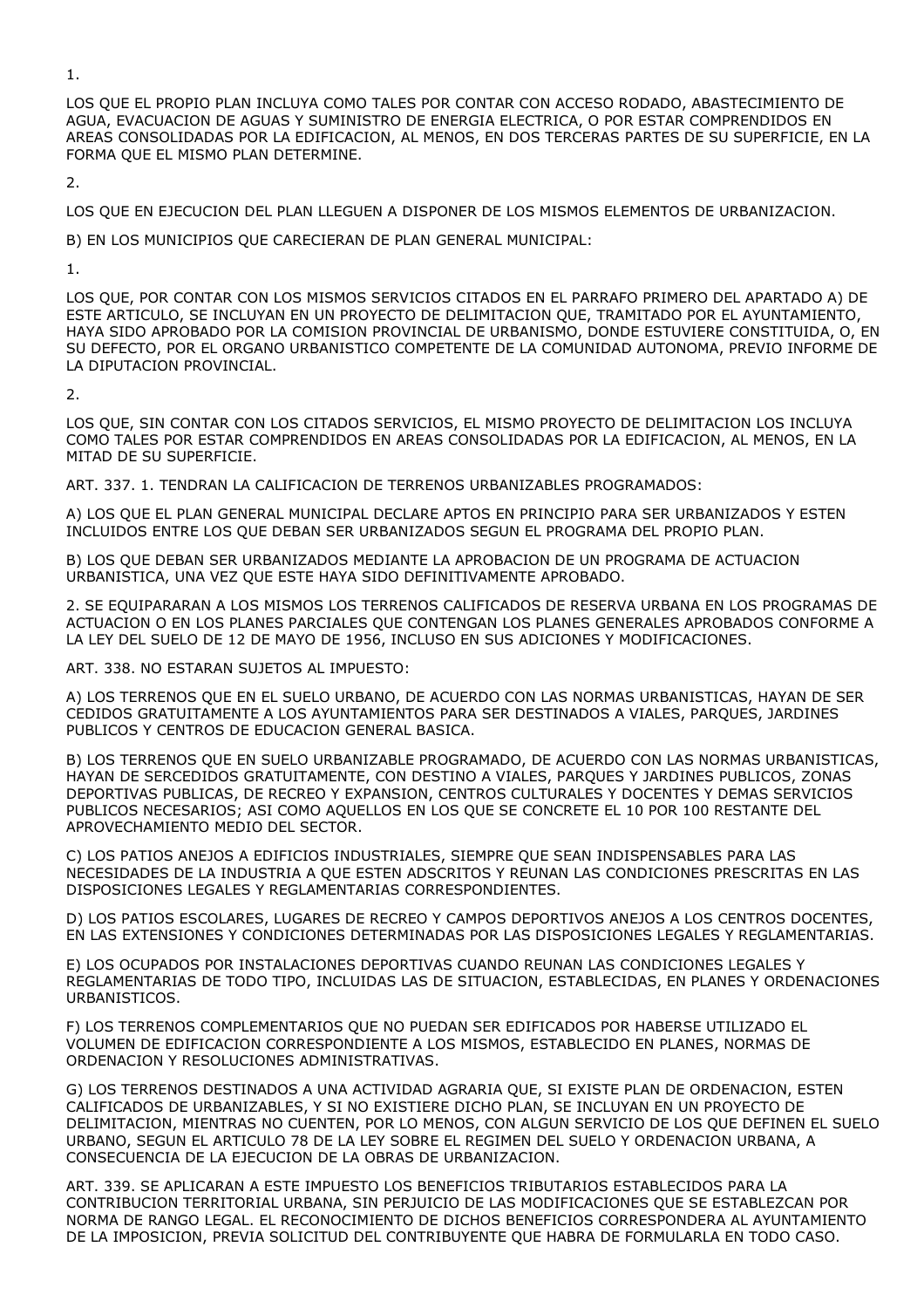ART. 340. 1. SON SUJETOS PASIVOS DE ESTE IMPUESTO LAS PERSONAS FISICAS Y JURIDICAS, LAS HERENCIAS YACENTES, COMUNIDADES DE BIENES Y DEMAS ENTIDADES QUE, AUN CARENTES DE PERSONALIDAD JURIDICA, CONSTITUYAN UNA UNIDAD ECONOMICA O UN PATRIMONIO SEPARADO SUSCEPTIBLE DE IMPOSICION, QUE SEAN TITULARES DE LOS TERRENOS GRAVADOS.

2. EN PARTICULAR, SON SUJETOS PASIVOS DE ESTE TRIBUTO: A) LOS PROPIETARIOS. B) LOS USUFRUCTUARIOS, POR TODO EL TIEMPO QUE DURE EL USUFRUCTO.

C) LOS ENFITEUTAS Y DEMAS CENSATARIOS, CUANDO EL CENSO SEA PERPETUO O POR TIEMPO INDEFINIDO.

D) LOS TITULARES DEL DERECHO REAL DE SUPERFICIE Y LOS TITULARES DEL DOMINIO DIRECTO, CUANDO EL CENSO SEA TEMPORAL.

ART. 341. 1. LA BASE IMPONIBLE DE ESTE IMPUESTO SERA EL VALOR QUE CORRESPONDA A LOS TERRENOS GRAVADOS A EFECTOS DEL IMPUESTO SOBRE EL INCREMENTO DEL VALOR DE LOS TERRENOS, EN EL MOMENTO DE PRODUCIRSE EL DEVENGO DE AQUEL.

2. CUANDO SE TRATE DE CONSTRUCCIONES INSUFICIENTES, LA BASE DE ESTE IMPUESTO SE DETERMINARA EN LA PARTE PROPORCIONAL DEL VALOR DEL TERRENO QUE CORRESPONDA A LA DIFERENCIA ENTRE LOS MINIMOS ESTABLECIDOS Y EL VOLUMEN O ALTURA CONSTRUIDOS.

ART. 342. SE ENTENDERA COMO BASE LIQUIDABLE DE ESTE IMPUESTO EL RESULTADO DE PRACTICAR EN LA BASE IMPONIBLE LAS REDUCCIONES PROCEDENTES CONFORME AL ARTICULO 339 DE ESTA LEY.

ART. 343. 1. EN LA MODALIDAD A) DEL ARTICULO 333 EL TIPO DEL IMPUESTO SERA PROGRESIVO EN FUNCION DEL TIEMPO QUE EL SOLAR PERMANEZCA SIN EDIFICAR O CON UNA EDIFICACION INSUFICIENTE, PROVISIONAL, PARALIZADA, RUINOSA O DERRUIDA, SIN QUE PUEDA SER INFERIOR AL 1,5 POR 100 NI EXCEDER DEL 6 POR 100. EN LA MODALIDAD B) DEL MISMO ARTICULO, EL TIPO DEL IMPUESTO NO PODRA SER INFERIOR AL 0,5 POR 100, NI EXCEDER DEL 6 POR 100.

2. LA GRADUACION DEL TIPO IMPOSITIVO DENTRO DE LOS INDICADOS LIMITES SE HARA SEGUN LAS SIGUIENTES REGLAS:

A) LOS PERIODOS EN QUE SE MANTENGA UN MISMO TIPO NO DEBERAN SER INFERIORES A UN AÑO NI SUPERIORES A TRES.

B) DE UNO A OTRO PERIODO LOS TIPOS NO PODRAN ELEVARSE MENOS DEL 50 POR 100 NI MAS DEL 100 POR 100 CON REFERENCIA A LOS DEL PERIODO ANTERIOR.

C) DURANTE EL PRIMER PERIODO DE SUJECION DEL SOLAR O DEL TERRENO A ESTE IMPUESTO, EL TIPO SERA DEL 1,5 O 0,5 POR 100, RESPECTIVAMENTE.

3. EN LOS TERRENOS URBANIZABLES PROGRAMADOS SE APLICARA EL TIPO MINIMO DEL 0,5 POR 100, MIENTRAS NO SEA APROBADO EL PLAN PARCIAL CORRESPONDIENTE.

ART. 344. SE APLICARAN A LAS CUOTAS LIQUIDADAS POR ESTE IMPUESTO LAS DEDUCCIONES QUE PROCEDAN CON ARREGLO A LO DISPUESTO EN EL ARTICULO 339 DE ESTA LEY.

ART. 345. EL IMPUESTO SERA ANUAL Y SE DEVENGARA EL DIA 1 DE ENERO DE CADA AÑO, SIENDO LA CUOTA IRREDUCIBLE. NO SURTIRAN EFECTO HASTA EL DIA 1 DE ENERO DEL AÑO SIGUIENTE LAS MODIFICACIONES EN LA CALIFICACION DE LOS TERRENOS QUE SE HUBIERAN PRODUCIDO DURANTE EL EJERCICIO ECONOMICO EN CURSO.

ART. 346. NO SE DEVENGARA ESTE IMPUESTO EN LOS CASOS DE SUSPENSION DE LICENCIAS PREVISTAS EN LA LEY DE REGIMEN DEL SUELO Y ORDENACION URBANA, NI TAMPOCO DURANTE EL TIEMPO FIJADO EN LA LICENCIA DE EJECUCION DE LAS OBRAS.

ART. 347. CUANDO SE AUMENTE LA ALTURA O EL VOLUMEN MINIMOS DE EDIFICACION PARA UN SECTOR, EL IMPUESTO EN LA MODALIDAD A) DEL ARTICULO 333, NO SE APLICARA A LOS SOLARES EN LOS QUE EXISTAN CONSTRUCCIONES QUE ALCANCE LA ALTURA O EL VOLUMEN MINIMOS ANTERIORMENTE EXIGIDOS HASTA QUE HAYAN TRANSCURRIDO DIEZ AÑOS DESDE LA MODIFICACION.

ART. 348. 1. LOS AYUNTAMIENTOS VENDRAN OBLIGADOS A LA FORMACION DE UN REGISTRO MUNICIPAL DE LOS SOLARES Y TERRENOS SUJETOS A ESTE IMPUESTO, CON ESPECIFICACION DEL TITULAR DE LOS MISMOS, SITUACION, CLASIFICACION URBANISTICA, EXTENSION SUPERFICIAL Y LOS VALORES BASE DE LOS MISMOS Y, EN SU CASO, LOS BENEFICIOS TRIBUTARIOS QUE LES SEAN DE APLICACION.

2. LOS SUJETOS PASIVOS ESTARAN OBLIGADOS A PRESENTAR, DE ACUERDO CON EL MODELO QUE ESTABLEZCAN LOS AYUNTAMIENTOS, DECLARACION POR CADA UNO DE LOS SOLARES Y TERRENOS QUE DEBAN INCLUIRSE EN EL REGISTRO AL ESTABLECERSE EL IMPUESTO, ASI COMO POR CUALQUIER MODIFICACION FISICA O JURIDICA DE TERRENOS QUE PUEDAN PRODUCIR INCLUSION, EXCLUSION O VARIACION EN DICHO REGISTRO. LAS DECLARACIONES SE PRESENTARAN EN EL PLAZO IMPRORROGABLE DE TREINTA 3. CUANDO LOS SUJETOS PASIVOS NO PRESENTEN LAS DECLARACIONES CITADAS EN EL NUMERO ANTERIOR, O ESTAS FUERAN DEFECTUOSAS, LOS AYUNTAMIENTOS PROCEDERAN, DE OFICIO, A INCLUIR EN EL REGISTRO LOS SOLARES Y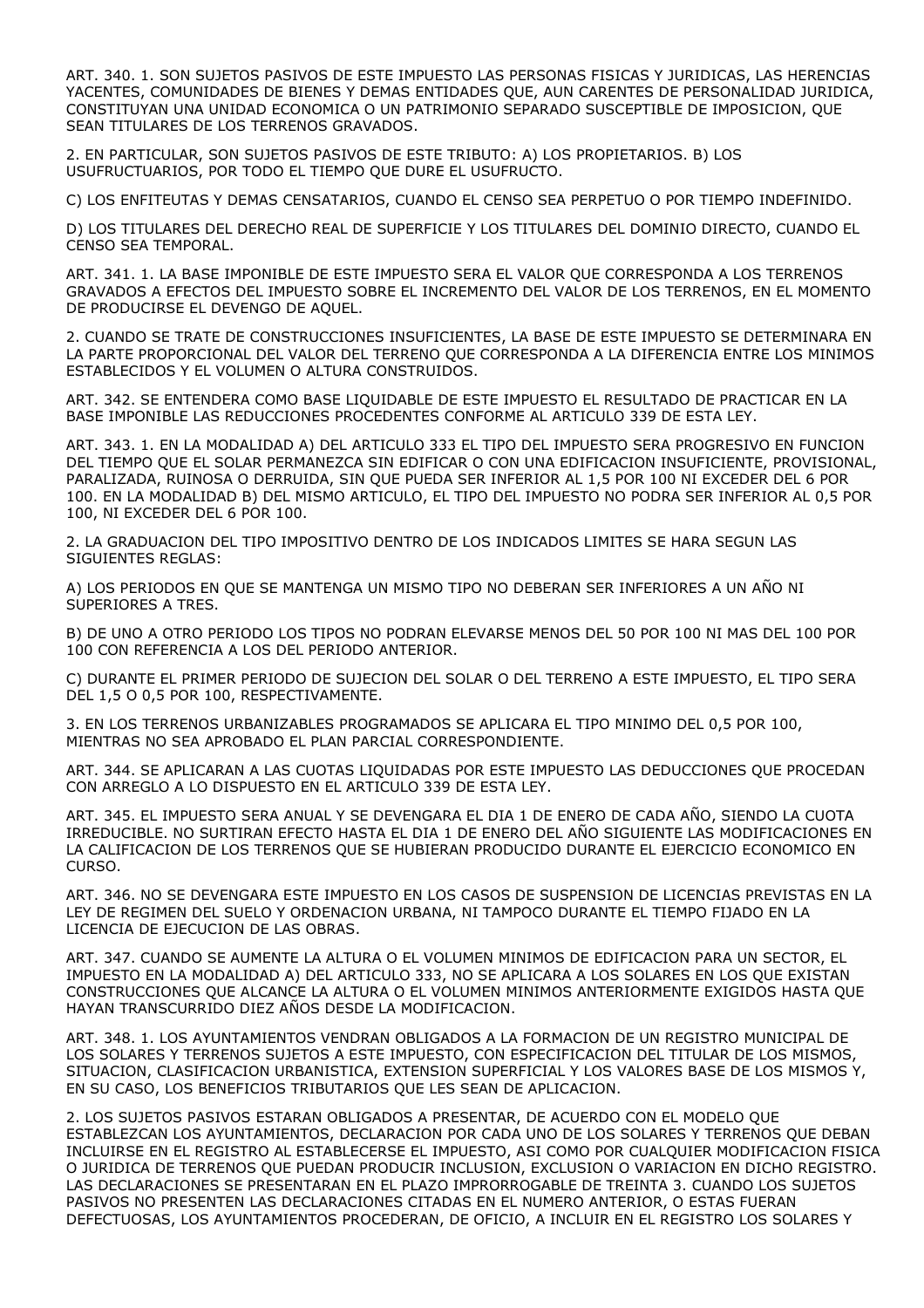TERRENOS SUJETOS O A RECTIFICAR LAS PRESENTADAS, SIN PERJUICIO DE LAS SANCIONES QUE SE DERIVEN DE LA OMISION O DEL DEFECTUOSO CUMPLIMIENTO DE LAS OBLIGACIONES IMPUESTAS.

ART. 349. 1. LOS AYUNTAMIENTOS, DE OFICIO, MODIFICARAN PERIODICAMENTE LA VALORACION DE LAS FINCAS INCLUIDAS EN EL REGISTRO PARA ADAPTARLA A LAS ESTIMACIONES UNITARIAS QUE VIENEN OBLIGADOS A FORMAR A EFECTOS DEL IMPUESTO MUNICIPAL SOBRE EL INCREMENTO DEL VALOR DE LOS TERRENOS, PARA SU APLICACION DESDE LA FECHA EN QUE TALES ESTIMACIONES ENTREN EN VIGOR.

2. NO SE ADMITIRAN MAS RECLAMACIONES CONTRA ESTAS VALORACIONES UNITARIAS QUE LAS PREVISTAS EN ESTA LEY, A LOS EFECTOS DEL IMPUESTO SOBRE EL INCREMENTO DEL VALOR DE LOS TERRENOS, DURANTE LOS TRAMITES DE APROBACION DE DICHAS ESTIMACIONES PERIODICAS.

SUBSECCION OCTAVA: IMPUESTO MUNICIPAL SOBRE EL INCREMENTO DEL VALOR DE LOS TERRENOS ART. 350. 1. CONSTITUYE EL OBJETO DEL IMPUESTO SOBRE EL INCREMENTO DEL VALOR DE LOS TERRENOS EL QUE HAYAN EXPERIMENTADO DURANTE EL PERIODO DE IMPOSICION:

A) LOS TERRENOS CUYA PROPIEDAD SE TRANSMITA POR CUALQUIER TITULO, O AQUELLOS SOBRE LOS QUE SE CONSTITUYA O TRANSMITA CUALQUIER DERECHO REAL DE GOCE, LIMITATIVO DEL DOMINIO.

B) LOS TERRENOS QUE PERTENEZCAN A PERSONAS JURIDICAS.

2. NO ESTARA SUJETO AL IMPUESTO EL INCREMENTO QUE EXPERIMENTE EL VALOR DE LOS TERRENOS DESTINADOS A UNA EXPLOTACION AGRICOLA, GANADERA, FORESTAL O MINERA, A NO SER QUE DICHOS TERRENOS TENGAN LA CONDICION DE SOLARES, O ESTEN CALIFICADOS COMO URBANOS O URBANIZABLES PROGRAMADOS, O VAYAN ADQUIRIENDO ESTA ULTIMA CONDICION CON ARREGLO A LO DISPUESTO EN LA LEY SOBRE EL REGIMEN DEL SUELO Y ORDENACION URBANA.

3. SERA DE APLICACION A ESTE IMPUESTO LA EQUIPARACION QUE SEÑALA EL NUMERO 2 DEL ARTICULO 337.

ART. 351. 1. EL IMPUESTO GRAVARA: A) CUANDO SE TRANSMITA LA PROPIEDAD DE TERRENOS O SE CONSTITUYA O TRANSMITA CUALQUIER DERECHO REAL DE GOCE, LIMITATIVO DE DOMINIO, A TITULO ONEROSO O GRATUITO, ENTRE VIVOS O POR CAUSA DE MUERTE, EL INCREMENTO DE VALOR QUE SE HAYA PRODUCIDO EN EL PERIODO DE TIEMPO TRANSCURRIDO ENTRE LA ADQUISICION DEL TERRENO O DEL DERECHO POR EL TRANSMITENTE Y LA NUEVA TRANSMISION O, EN SU CASO, LA CONSTITUCION DEL DERECHO REAL DE GOCE; CUANDO EL TRANSMITENTE SEA UNA PERSONA JURIDICA, EL IMPUESTO GRAVARA EL INCREMENTO DE VALOR QUE SE HAYA PRODUCIDO EN EL PERIDO COMPRENDIDO ENTRE EL ULTIMO DEVENGO DEL IMPUESTO EN LA MODALIDAD PREVISTA EN EL ARTICULO 350, 1, A), Y LA FECHA DE LA TRANSMISION DEL TERRENO, O, EN SU CASO, DE LA TRANSMISION O CONSTITUCION DEL DERECHO REAL DE GOCE, LIMITATIVO DEL DOMINIO.

B) CUANDO SE TRATE DE TERRENOS QUE PERTENEZCAN A PERSONAS JURIDICAS, EL INCREMENTO DE VALOR QUE SE HAYA PRODUCIDO DURANTE LOS DIEZ AÑOS TRANSCURRIDOS DESDE EL DEVENGO ANTERIOR DEL IMPUESTO O DESDE EL MOMENTO EN QUE LA PERSONA JURIDICA HAYA ADQUIRIDO LA PROPIEDAD DEL TERRENO O EL DERECHO SOBRE EL MISMO, HASTA QUE SE PRODUZCA EL DEVENGO CORRESPONDIENTE.

2. EN LA MODALIDAD DEL APARTADO A) DEL NUMERO ANTERIOR, EN NINGUN CASO, EL PERIODO IMPOSITIVO PODRA EXCEDER DE TREINTA AÑOS. SI EL PERIODO IMPOSITIVO REAL FUERA SUPERIOR, SE TOMARA EN CUENTA COMO VALOR INICIAL EL CORRESPONDIENTE A LA FECHA ANTERIOR EN TREINTA AÑOS A LA DE LA TRANSMISION O, EN SU CASO, A LA DE CONSTITUCION DEL DERECHO REAL DE GOCE, LIMITATIVO DEL DOMINIO.

ART. 352. ESTARAN EXENTOS LOS INCREMENTOS DE VALOR QUE SE MANIFIESTEN A CONSECUENCIA DE LOS SIGUIENTES ACTOS QUE DETERMINA EL ARTICULO 23 DEL DECRETO-LEY 12/1973, DE 30 DE NOVIEMBRE: A) LAS OPERACIONES DE CONCENTRACION O AGRUPACION DE EMPRESAS EN LOS TERMINOS QUE ESTABLECE EL ARTICULO 13 DE LA LEY 76/1980, DE 26 DE DICIEMBRE.

B) LAS APORTACIONES DE BIENES Y DERECHOS REALIZADAS POR LOS CONYUGES A LA SOCIEDAD CONYUGAL, LAS ADJUDICACIONES QUE A SU FAVOR Y EN PAGO DE ELLAS SE VERIFIQUEN Y LAS TRANSMISIONES QUE SE HAGAN A LOS CONYUGES EN PAGO DE SUS HABERES COMUNES.

C) LA CONSTITUCION Y TRANSMISION DE CUALESQUIERA DERECHOS DE SERVIDUMBRE.

ART. 353. 1. ESTARAN EXENTOS DE PAGO DEL IMPUESTO LOS INCREMENTOS DE VALOR CORRESPONDIENTES, CUANDO LA OBLIGACION DE SATISFACER EL IMPUESTO RECAIGA, COMO CONTRIBUYENTES, SOBRE LAS SIGUIENTES PERSONAS Y ENTIDADES:

A) EL ESTADO Y SUS ORGANISMOS AUTONOMOS Y LAS COMUNIDADES AUTONOMAS.

B) LA PROVINCIA A QUE EL MUNICIPIO PERTENEZCA.

C) EL MUNICIPIO DE LA IMPOSICION Y DEMAS ENTIDADES LOCALES INTEGRADAS O EN LAS QUE SE INTEGRE DICHO MUNICIPIO Y LOS CONSORCIOS EN QUE FORMEN PARTE.

D) LAS INSTITUCIONES QUE TENGAN LA CALIFICACION DE BENEFICAS O BENEFICO-DOCENTES.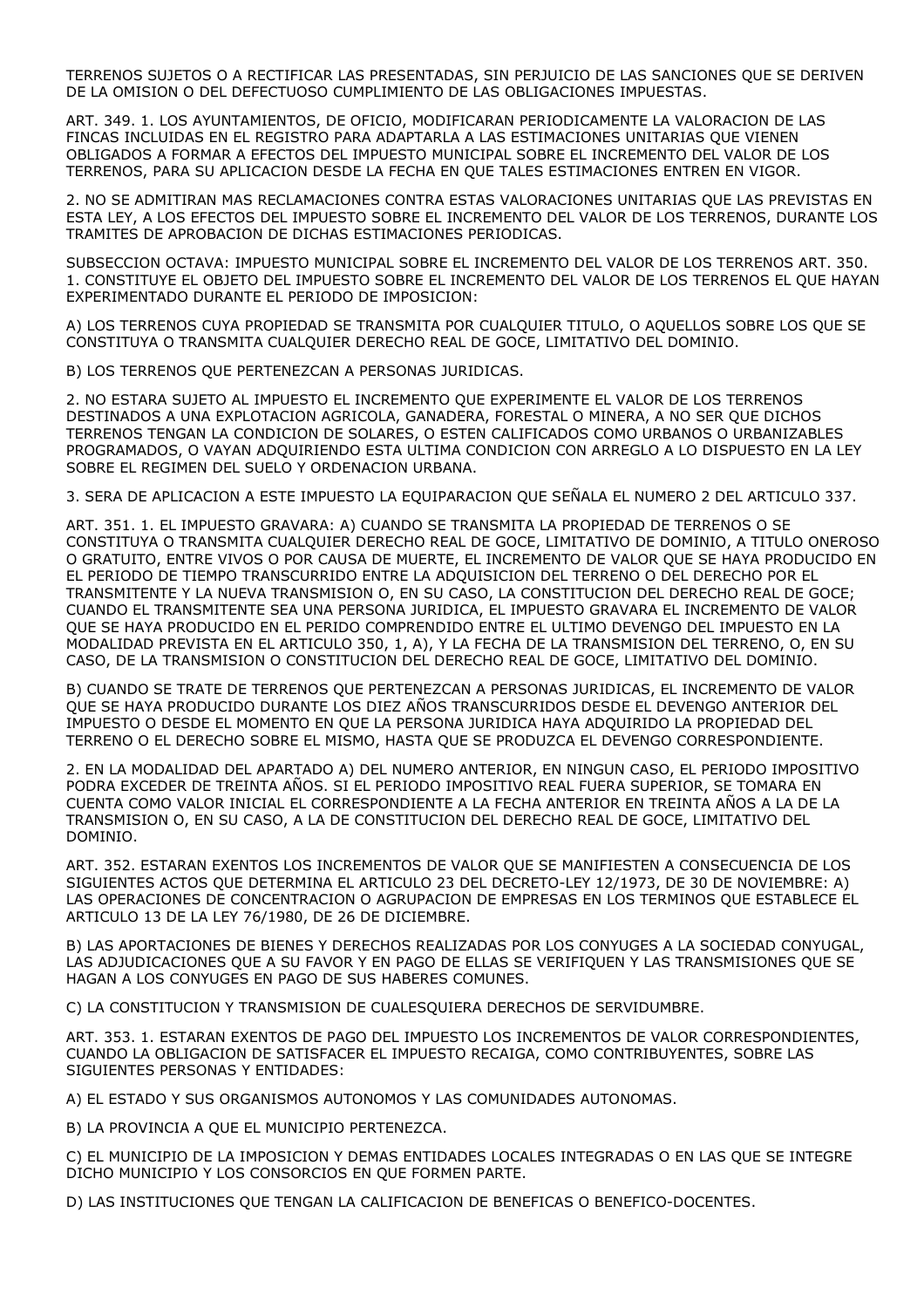E) LAS ENTIDADES GESTORAS DE LA SEGURIDAD SOCIAL Y LAS MUTUALIDADES Y MONTEPIOS QUE TENGAN EL CARACTER DE ENTIDADES DE PREVISION SOCIAL Y SE HALLEN CONSTITUIDOS E INSCRITOS POR CUMPLIR LOS REQUISITOS ESTABLECIDOS EN LA LEY 33/1984, DE 2 DE AGOSTO.

F) LAS PERSONAS O ENTIDADES A CUYO FAVOR SE HAYA RECONOCIDO LA EXENCION POR TRATADOS O CONVENIOS INTERNACIONALES.

G) LOS TITULARES DE CONCESIONES ADMINISTRATIVAS REVERTIBLES RESPECTO DE LOS TERRENOS AFECTOS A LAS MISMAS.

2. ADEMAS DE LAS EXENCIONES QUE SE MENCIONAN EN EL NUMERO ANTERIOR, GOZARAN DE EXENCION EN LA MODALIDAD PREVISTA EN EL ARTICULO 350, 1, B), LOS INCREMENTOS DEL VALOR DE:

A) LOS TERRENOS DESTINADOS A CENTROS DE ENSEÑANZA QUE CUENTEN CON AUTORIZACION DE LA ADMINISTRACION EDUCATIVA COMPETENTE.

B) LOS PERTENECIENTES A RENFE.

C) LOS PERTENECIENTES A LA IGLESIA CATOLICA A QUE SE REFIERE EL NUMERO 2 DEL ARTICULO 258.

3. GOZARAN DE UNA BONIFICACION DEL 50 POR 100 EN LA MODALIDAD PREVISTA EN EL ARTICULO 350, 1, B), LOS INCREMENTOS DE VALOR DE LOS TERRENOS PERTENECIENTES A HOSPITALES Y CLINICAS E INSTITUCIONES DECLARADAS DE INTERES SOCIAL.

4. LOS TERRENOS EXENTOS Y BONIFICADOS CONFORME A LOS NUMEROS 2 Y 3 ANTERIORES QUEDARAN SOMETIDOS AL IMPUESTO CUANDO SE PRODUZCA LA TRANSMISION DE LA PROPIEDAD O LA CONSTITUCION O TRANSMISION DE DERECHOS REALES DE GOCE SOBRE LOS MISMOS.

EN ESTOS CASOS, AL PRACTICARSE LA LIQUIDACION SE DEDUCIRA DE LAS CUOTAS CORRESPONDIENTES EL IMPORTE INTEGRO DE LAS DEVENGADAS EN LA MODALIDAD PREVISTA EN EL ARTICULO 350, 1, B), AUNQUE LAS MISMAS HAYAN SIDO OBJETO DE EXENCION O BONIFICACION.

ART. 354. 1. ESTARAN OBLIGADOS AL PAGO DEL IMPUESTO EN CONCEPTO DE CONTRIBUYENTE:

A) EN LA MODALIDAD A QUE SE REFIERE EL ARTICULO 350, 1, B), LA PERSONA JURIDICA TITULAR DE LA PROPIEDAD DEL TERRENO O DEL DERECHO REAL.

B) EN LAS TRANSMISIONES A TITULO GRATUITO, EL ADQUIRIENTE.

C) EN LAS TRANSMISIONES A TITULO ONEROSO, EL TRANSMITENTE, PERO EL ADQUIRIENTE TENDRA LA CONDICION DE SUSTITUTO DEL CONTRIBUYENTE, SALVO EN AQUELLOS CASOS EN QUE EL ADQUIRIENTE SEA UNA DE LAS PERSONAS O ENTIDADES QUE DISFRUTAN DE EXENCION SUBJETIVA, CON ARREGLO A LO DISPUESTO EN EL ARTICULO 2. CUANDO EL ADQUIRIENTE TENGA LA CONDICION DE SUSTITUTO DEL CONTRIBUYENTE CON ARREGLO A LO DISPUESTO EN EL APARTADO C) DEL NUMERO ANTERIOR, PODRA REPERCUTIR, EN TODO CASO, AL TRANSMITENTE EL IMPORTE DEL GRAVAMEN.

3. EN LOS CASOS DE ADQUISICION POR EL INQUILINO DE UNA VIVIENDA, EN EJERCICIO DE LOS DERECHOS DE TANTEO O RETRACTO, MEDIANTE CAPITALIZACION DE LA RENTA A LOS TIPOS ESTABLECIDOS EN EL ARTICULO 53 DE LA LEY DE ARRENDAMIENTOS URBANOS, LA CUOTA DEL IMPUESTO SE REPARTIRA ENTRE EL PROPIETARIO Y EL INQUILINO, SEGUN LA ANTIGUEDAD DEL ARRENDAMIENTO. LA PARTE A SUFRAGAR POR EL INQUILINO SE FIJARA CONFORME A LA SIGUIENTE ESCALA:

HASTA CINCO AÑOS DE ANTIGUEDAD DEL ARRENDAMIENTO, EL 20 POR 100.

DE MAS DE CINCO HASTA DIEZ AÑOS, EL 30 POR 100.

DE MAS DE DIEZ HASTA QUINCE AÑOS, EL 40 POR 100.

DE MAS DE QUINCE HASTA VEINTE AÑOS, EL 50 POR 100.

DE MAS DE VEINTE HASTA TREINTA AÑOS, EL 60 POR 100.

DE MAS DE TREINTA HASTA CUARENTA AÑOS, EL 70 POR 100.

DE MAS DE CUARENTA HASTA CINCUENTA AÑOS, EL 80 POR 100.

DE MAS DE CINCUENTA AÑOS, EL 90 POR 100.

ART. 355. 1. LA BASE DEL IMPUESTO SERA LA DIFERENCIA ENTRE EL VALOR CORRIENTE EN VENTA DEL TERRENO AL COMENZAR Y AL TERMINAR EL PERIODO DE IMPOSICION.

2. EL VALOR CORRIENTE EN VENTA AL TERMINAR EL PERIODO DE IMPOSICION, O VALOR FINAL, SE DETERMINARA DE CONFORMIDAD CON LAS SIGUIENTES REGLAS:

PRIMERA. LOS AYUNTAMIENTOS FIJARAN PERIODICAMENTE LOS TIPOS UNITARIOS DEL VALOR CORRIENTE EN VENTA DE LOS TERRENOS ENCLAVADOS EN EL TERMINO MUNICIPAL, EN CADA UNA DE LAS ZONAS, SECTORES, POLIGONOS, MANZANAS O CALLES QUE AL EFECTO JUZGUEN PRECISO ESTABLECER, SIN QUE EL PERIODO DE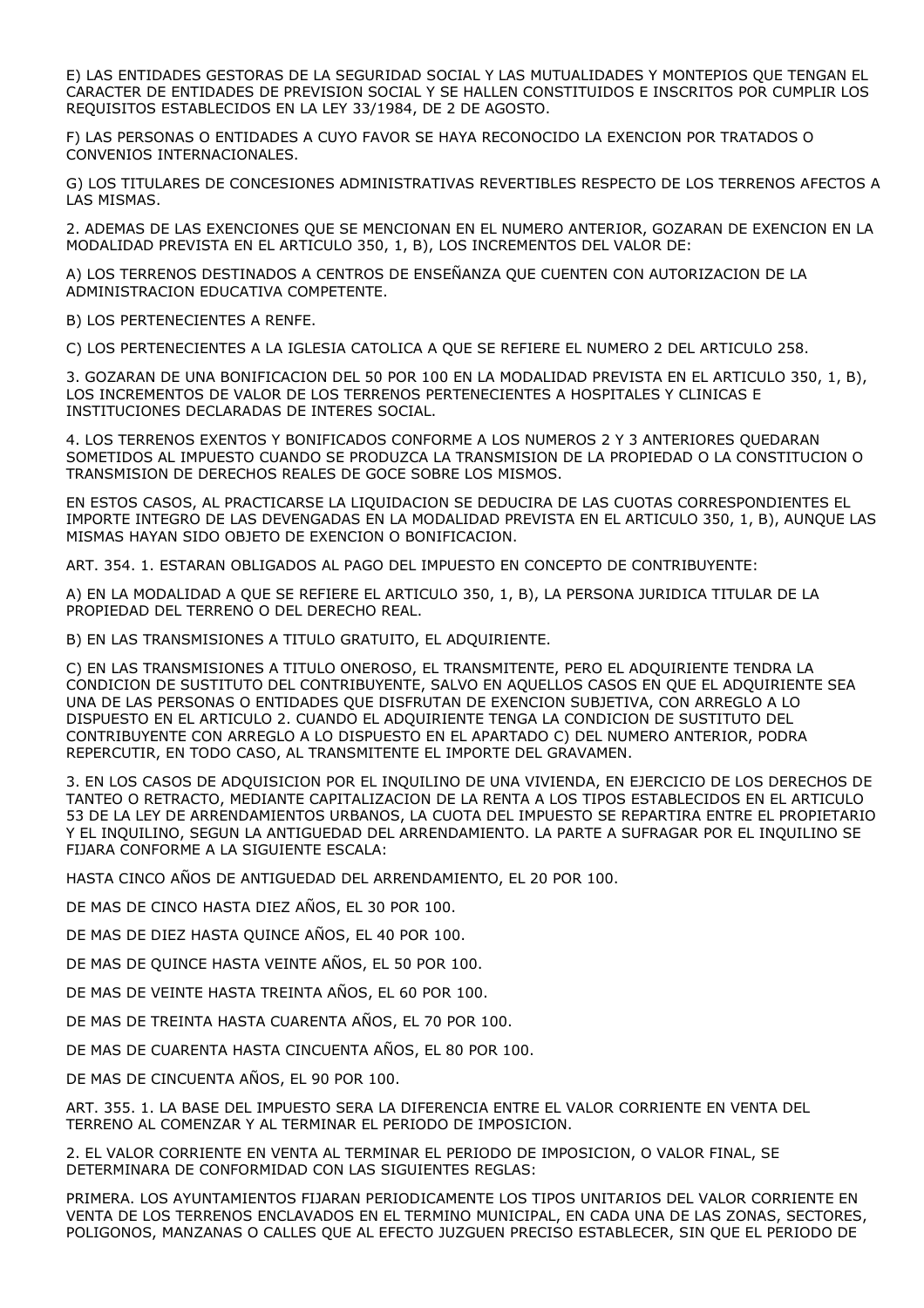VIGENCIA DE TALES TIPOS PUEDA SER INFERIOR A UN AÑO. PARA FIJAR LOS TIPOS UNITARIOS DEL VALOR CORRIENTE EN VENTA SE TENDRA EN CUENTA, EN SU CASO, EL APROVECHAMIENTO URBANISTICO QUE, SEGUN SU SITUACION, CORRESPONDA A LOS TERRENOS SUJETOS A ESTE IMPUESTO.

SEGUNDA. A LOS EFECTOS DE DETERMINAR EL VALOR FINAL, NO PODRA TOMARSE EN CONSIDERACION EL DECLARADO POR LOS INTERESADOS.

TERCERA. LA ESTIMACION HECHA DE CONFORMIDAD CON LA PRIMERA DE LAS REGLAS ANTERIORES SERA SUSCEPTIBLE, EN EL MOMENTO DE LA LIQUIDACION DEL IMPUESTO, DE UN AUMENTO O DISMINUCION HASTA EN UN 20 POR 100 SOBRE LOS TIPOS UNITARIOS FIJADOS PARA EL PERIODO RESPECTIVO, TENIENDO EN CUENTA LOS SIGUIENTES FACTORES: A) CONFIGURACION DEL TERRENO EN RELACION CON FACHADAS A VIAS PUBLICAS, PROFUNDIDAD, APROVECHAMIENTO, DISTRIBUCION DE LAS EDIFICACIONES Y OTRAS CIRCUNSTANCIAS ANALOGAS.

B) CARACTERISTICAS NATURALES DEL TERRENO Y MAYORES O MENORES GASTOS PARA LEVANTAR O CIMENTAR LAS EDIFICACIONES SOBRE EL.

3. EL VALOR INICIAL DEL TERRENO SE DETERMINARA IGUALMENTE DE ACUERDO CON LO DISPUESTO EN EL NUMERO 2 ANTERIOR. CUANDO NO EXISTAN ESTIMACIONES PERIODICAS APROBADAS POR EL AYUNTAMIENTO PARA LA FECHA DE INICIACION DEL PERIODO DE IMPOSICION, LA ADMINISTRACION GESTORA PODRA TOMAR EN CUENTA LOS QUE CONSTEN EN LOS TITULOS DE ADQUISICION DEL TRANSMITENTE O QUE RESULTEN DE VALORACIONES OFICIALES, PRACTICADAS EN AQUELLA EPOCA, EN VIRTUD DE EXPEDIENTES DE EXPROPIACION FORZOSA, COMPRA O VENTA DE FINCAS POR LA CORPORACION, ASI COMO LAS DERIVADAS DE LA COMPROBACION DEL VALOR A EFECTOS DE LA LIQUIDACION DE LOS IMPUESTOS GENERALES SOBRE SUCESIONES, TRANSMISIONES PATRIMONIALES Y ACTOS JURIDICOS DOCUMENTADOS E IMPUESTO DE DERECHOS REALES.

4. EL VALOR INICIAL ASI DETERMINADO SE INCREMENTARA CON:

A) EL VALOR DE LAS MEJORAS PERMANENTES REALIZADAS EN EL TERRENO SUJETO DURANTE EL PERIODO DE IMPOSICION Y SUBSISTENTES AL FINALIZAR EL MISMO.

B) CUANTAS CONTRIBUCIONES ESPECIALES SE HUBIERAN DEVENGADO, POR RAZON DEL TERRENO, EN EL MISMO PERIODO. A ESTOS EFECTOS, CUANDO SE TRATE DE TERRENOS EDIFICADOS, PARA DETERMINAR LA PARTE PROPORCIONAL DE CONTRIBUCIONES ESPECIALES IMPUTABLES AL TERRENO, SE TENDRAN EN CUENTA LOS SIGUIENTES PORCENTAJES, EN RELACION CON LA ANTIGUEDAD DE LA FINCA BENEFICIADA:

HASTA 10 AÑOS DE ANTIGUEDAD, EL 40 POR 100.

DE MAS DE 10 HASTA 25 AÑOS, EL 50 POR 100.

DE MAS DE 25 HASTA 50 AÑOS, EL 60 POR 100.

DE MAS DE 50 HASTA 75 AÑOS, EL 70 POR 100.

DE MAS DE 75 AÑOS, EL 80 POR 100.

5. SE AUTORIZA AL GOBIERNO PARA APLICAR, CUANDO RAZONES DE POLITICA ECONOMICA ASI LO EXIJAN, CORRECCIONES MONETARIAS EN LA DETERMINACION DEL VALOR INICIAL DEL PERIODO DE IMPOSICION Y, EN SU CASO, EL DE LAS CONTRIBUCIONES ESPECIALES Y MEJORAS PERMANENTES.

6. EN LA CONSTITUCION Y TRANSMISION DE LOS DERECHOS REALES DE GOCE LIMITATIVOS DEL DOMINIO SE TENDRAN EN CUENTA LAS SIGUIENTES REGLAS:

A) CUANDO SE CONSTITUYA EL DERECHO DE USUFRUCTO, AL INCREMENTO EXPERIMENTADO DURANTE EL PERIODO DE IMPOSICION, POR LOS TERRENOS SOBRE LOS QUE SE CONSTITUYA TAL DERECHO, SE APLICARAN PARA DETERMINAR LA BASE DEL IMPUESTO LAS REGLAS ESTABLECIDAS EN EL ARTICULO 70 DEL TEXTO REFUNDIDO DEL IMPUESTO GENERAL SOBRE SUCESIONES, Y EN EL ARTICULO 10, APARTADO 2, DEL TEXTO REFUNDIDO DEL IMPUESTO SOBRE TRANSMISIONES PATRIMONIALES Y ACTOS JURIDICOS DOCUMENTADOS, EN CUANTO A LA FIJACION DEL PORCENTAJE EN QUE SE CIFRE EL VALOR DEL DERECHO REAL DE REFERENCIA, EN RELACION CON EL PLENO DOMINIO DE LOS TERRENOS.

B) EN LA TRANSMISION DEL DERECHO DE USUFRUCTO SE ENTENDERA POR VALOR INICIAL Y FINAL DEL MISMO EL RESULTADO DE APLICAR EL PORCENTAJE EN QUE SE CIFRE EL VALOR DE DICHO DERECHO A LA FECHA DE SU CONSTITUCION, A LOS VALORES INICIAL Y FINAL, RESPECTIVAMENTE, DEL TERRENO SOBRE EL QUE SE CONSTITUYO EL USUFRUCTO.

C) EL VALOR DE LOS DERECHOS DE USO Y HABITACION SERA EL QUE RESULTE DE APLICAR EL 75 POR 100 DEL VALOR DE LOS TERRENOS SOBRE LOS QUE SE CONSTITUYAN TALES DERECHOS, LAS REGLAS FIJADAS PARA LA VALORACION DEL DERECHO DE USUFRUCTO EN EL APARTADO A) ANTERIOR.

7. CUANDO SE TRANSMITA EL DERECHO DE NUDA PROPIEDAD DE UN TERRENO, EL VALOR DE DICHO DERECHO SE FIJARA RESIDUALMENTE Y TENIENDO EN CUENTA LO ESTABLECIDO EN LOS APARTADOS A) Y B) DEL NUMERO 6 DE ESTE ARTICULO.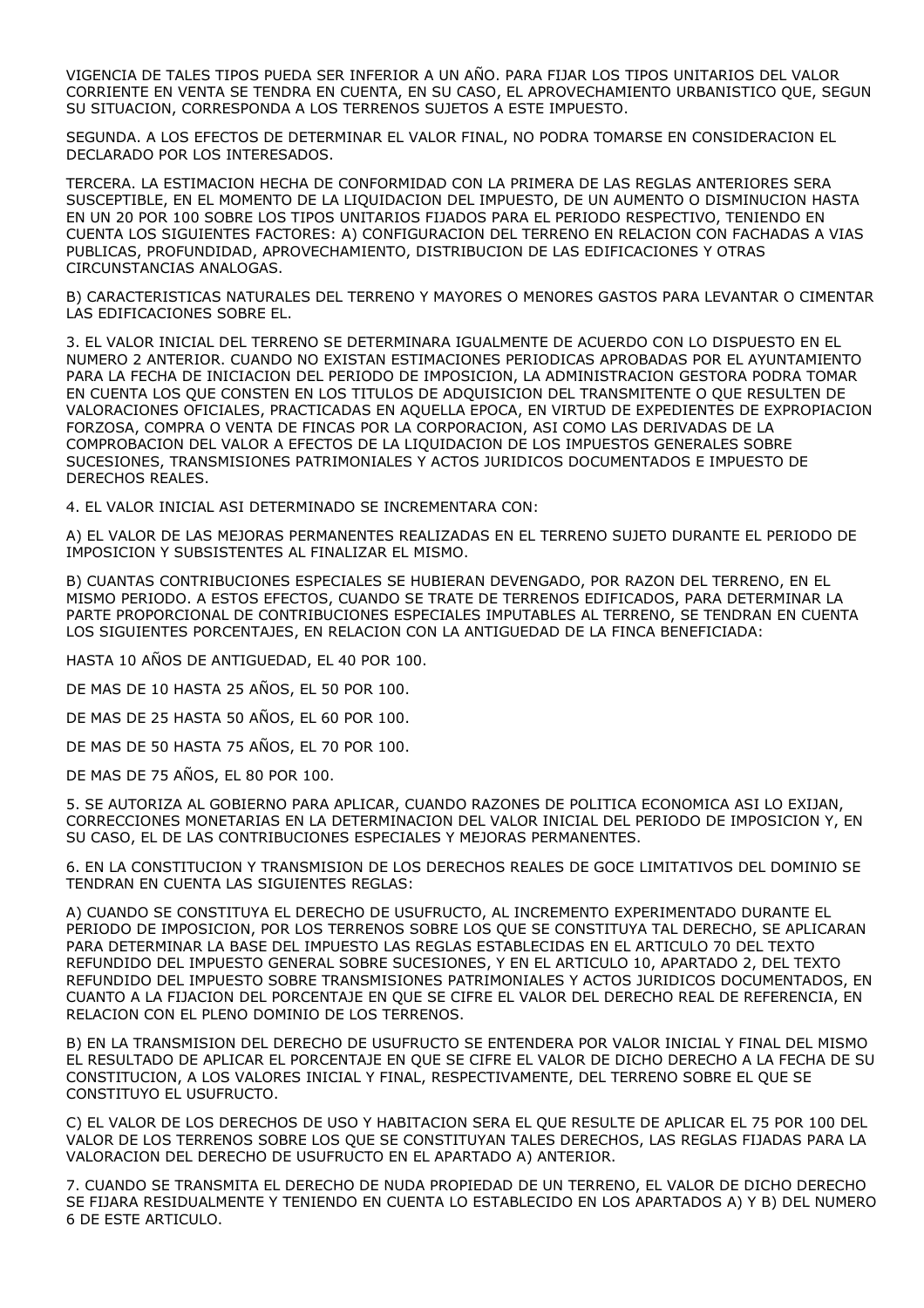8. EN LOS CENSOS ENFITEUTICOS RESERVATIVOS SE TENDRAN EN CUENTA LAS MISMAS NORMAS APLICABLES A LA TRANSMISION DEL PLENO DOMINIO, PERO DEDUCIENDO DEL VALOR FINAL DEL TERRENO EL RESULTADO DE LA CAPITALIZACION DE LA PENSION ANUAL AL 4 POR 100.

9. EL VALOR DEL DERECHO REAL DE SUPERFICIE SE DETERMINARA CONFORME A LO ESTABLECIDO EN EL APARTADO A) DEL NUMERO 6 DE ESTE ARTICULO.

10. EL VALOR DEL DERECHO A ELEVAR UNA O MAS PLANTAS SOBRE UN EDIFICIO O TERRENO, O EL DE REALIZAR LA CONSTRUCCION BAJO SU SUELO, SIN IMPLICAR LA EXISTENCIA DE UN DERECHO REAL DE SUPERFICIE, SE CALCULARA APLICANDO AL VALOR INICIAL O FINAL DEL TERRENO EL MODULO DE PROPORCIONALIDAD FIJADO EN LA ESCRITURA DE TRANSMISION Y, EN SU DEFECTO, EL QUE RESULTE DE ESTABLECER LA PROPORCION ENTRE LA SUPERFICIE O VOLUMEN DE LAS PLANTAS A CONSTRUIR EN VUELO O SUBSUELO, Y LA TOTAL SUPERFICIE O VOLUMEN EDIFICADOS UNA VEZ CONSTRUIDAS AQUELLAS.

11. EN LOS SUPUESTOS DE EXPROPIACION FORZOSA PREVISTOS EN EL TEXTO REFUNDIDO DE LA LEY SOBRE REGIMEN DEL SUELO Y ORDENACION URBANA, APROBADO POR REAL DECRETO 1346/1976, DE 9 DE ABRIL, SE ESTARA A LO DISPUESTO EN EL ARTICULO 188, 3, DE LA LEY 19/1975, DE 2 DE MAYO.

ART. 356. EN EL COMPUTO DE LAS SUPERFICIES DE LOS TERRENOS SUJETOS AL IMPUESTO NO SE INCLUIRAN LAS QUE DEBAN CEDERSE OBLIGATORIA Y GRATUITAMENTE AL AYUNTAMIENTO O, EN SU CASO, AL ORGANO URBANISTICO COMPETENTE; ASI COMO TAMPOCO LAS QUE HAYAN DE CEDERSE OBLIGATORIA Y GRATUITAMENTE EN CONCEPTO DEL 10 POR 100 DEL APROVECHAMIENTO MEDIO DEL SECTOR, TODO ELLO DE CONFORMIDAD CON LO DISPUESTO EN LA LEY SOBRE REGIMEN DEL SUELO Y ORDENACION URBANA.

ART. 357. 1. LOS TIPOS UNITARIOS DEL VALOR CORRIENTE EN VENTA FIJADOS CONFORME SE DISPONE EN EL ARTICULO 355 SERAN APROBADOS POR LOS AYUNTAMIENTOS, CON SUJECION A LOS TRAMITES ESTABLECIDOS PARA LOS ACUERDOS DE IMPOSICION Y APROBACION DE ORDENANZAS DE LOS TRIBUTOS.

2. SI AL COMIENZO DE UN NUEVO PERIODO DE VALORACION NO ESTUVIERAN APROBADOS POR EL AYUNTAMIENTO LOS TIPOS UNITARIOS, SE TOMARAN EN CONSIDERACION LOS CORRESPONDIENTES A LA ULTIMA VALORACION.

ART. 358. 1. EL IMPUESTO SE DEVENGARA:

A) CUANDO SE TRANSMITA LA PROPIEDAD DEL TERRENO, YA SEA A TITULO ONEROSO O GRATUITO, ENTRE VIVOS O POR CAUSA DE MUERTE, EN LA FECHA DE LA TRANSMISION.

B) CUANDO SE CONSTITUYA O TRANSMITA CUALQUIER DERECHO REAL DE GOCE, LIMITATIVO DEL DOMINIO, EN LA FECHA EN QUE TENGA LUGAR LA CONSTITUCION O TRANSMISION.

C) EN LA MODALIDAD A QUE SE REFIERE EL ARTICULO 350, 1, B), CADA DIEZ AÑOS, COMPUTADOS DESDE LA FECHA DE ENTRADA EN VIGOR DE LA ORDENANZA RESPECTIVA.

2. CUANDO SE DECLARE O RECONOZCA JUDICIAL O ADMINISTRATIVAMENTE POR RESOLUCION FIRME HABER TENIDO LUGAR LA NULIDAD, RESCISION O RESOLUCION DEL ACTO O CONTRATO DETERMINANTE DE LA TRANSMISION DEL TERRENO O DE LA CONSTITUCION O TRANSMISION DEL DERECHO REAL DE GOCE SOBRE EL MISMO, EL CONTRIBUYENTE TENDRA DERECHO A LA DEVOLUCION DEL IMPUESTO SATISFECHO, SIEMPRE QUE DICHO ACTO O CONTRATO NO LE HUBIERE PRODUCIDO EFECTOS LUCRATIVOS Y QUE RECLAME LA DEVOLUCION EN EL PLAZO DE CINCO AÑOS, DESDE QUE LA RESOLUCION QUEDO FIRME, ENTENDIENDOSE QUE EXISTE EFECTO LUCRATIVO CUANDO NO SE JUSTIFIQUE QUE LOS INTERESADOS DEBAN EFECTUAR LAS RECIPROCAS DEVOLUCIONES A QUE SE REFIERE EL ARTICULO 1.295 DEL CODIGO CIVIL. AUNQUE EL ACTO O CONTRATO NO HAYA PRODUCIDO EFECTOS LUCRATIVOS, SI LA RESCISION O RESOLUCION SE DECLARASE POR INCUMPLIMIENTO DE LAS OBLIGACIONES DEL CONTRATANTE QUE SEA SUJETO PASIVO DEL IMPUESTO A TITULO DE CONTRIBUYENTE, NO HABRA LUGAR A DEVOLUCION ALGUNA.

3. SI EL CONTRATO QUEDA SIN EFECTO POR MUTUO ACUERDO DE LAS PARTES CONTRATANTES, NO PROCEDERA LA DEVOLUCION DEL IMPUESTO SATISFECHO Y SE CONSIDERARA COMO UN ACTO NUEVO SUJETO A TRIBUTACION. COMO TAL MUTUO ACUERDO SE ESTIMARA LA AVENENCIA EN ACTO DE CONCILIACION Y EL SIMPLE ALLANAMIENTO A LA DEMANDA.

4. EN LOS ACTOS O CONTRATOS EN QUE MEDIE ALGUNA CONDICION, SU CALIFICACION SE HARA CON ARREGLO A LAS PRESCRIPCIONES CONTENIDAS EN EL CODIGO CIVIL. SI FUERE SUSPENSIVA, NO SE LIQUIDARA EL IMPUESTO HASTA QUE ESTA SE CUMPLA. SI LA CONDICION FUERE RESOLUTORIA SE EXIGIRA EL IMPUESTO, DESDE LUEGO, A RESERVA, CUANDO LA CONDICION SE CUMPLA, DE HACER LA OPORTUNA DEVOLUCION, SEGUN LAS REGLAS DEL NUMERO ANTERIOR.

ART. 359. 1. EL TIPO DEL IMPUESTO NO PODRA EXCEDER DEL 40 POR 100 DEL INCREMENTO DEL VALOR.

2. LOS AYUNTAMIENTOS GRADUARAN LAS TARIFAS EN FUNCION DEL RESULTADO DE IVIDIR EL TANTO POR 100 QUE REPRESENTE EL INCREMENTO RESPECTO AL VALOR INICIAL CORREGIDO DEL TERRENO, POR EL NUMERO DE AÑOS QUE COMPRENDA EL PERIODO DE LA IMPOSICION. 3. NO OBSTANTE LO DISPUESTO EN LOS NUMEROS ANTERIORES, EN LAS SUCESIONES ENTRE PADRES E HIJOS O ENTRE CONYUGES, LA CUOTA EXIGIBLE NO PODRA EXCEDER DE LA RESULTANTE DE APLICAR A LOS INCREMENTOS DE VALOR EXPERIMENTADOS POR CADA UNO DE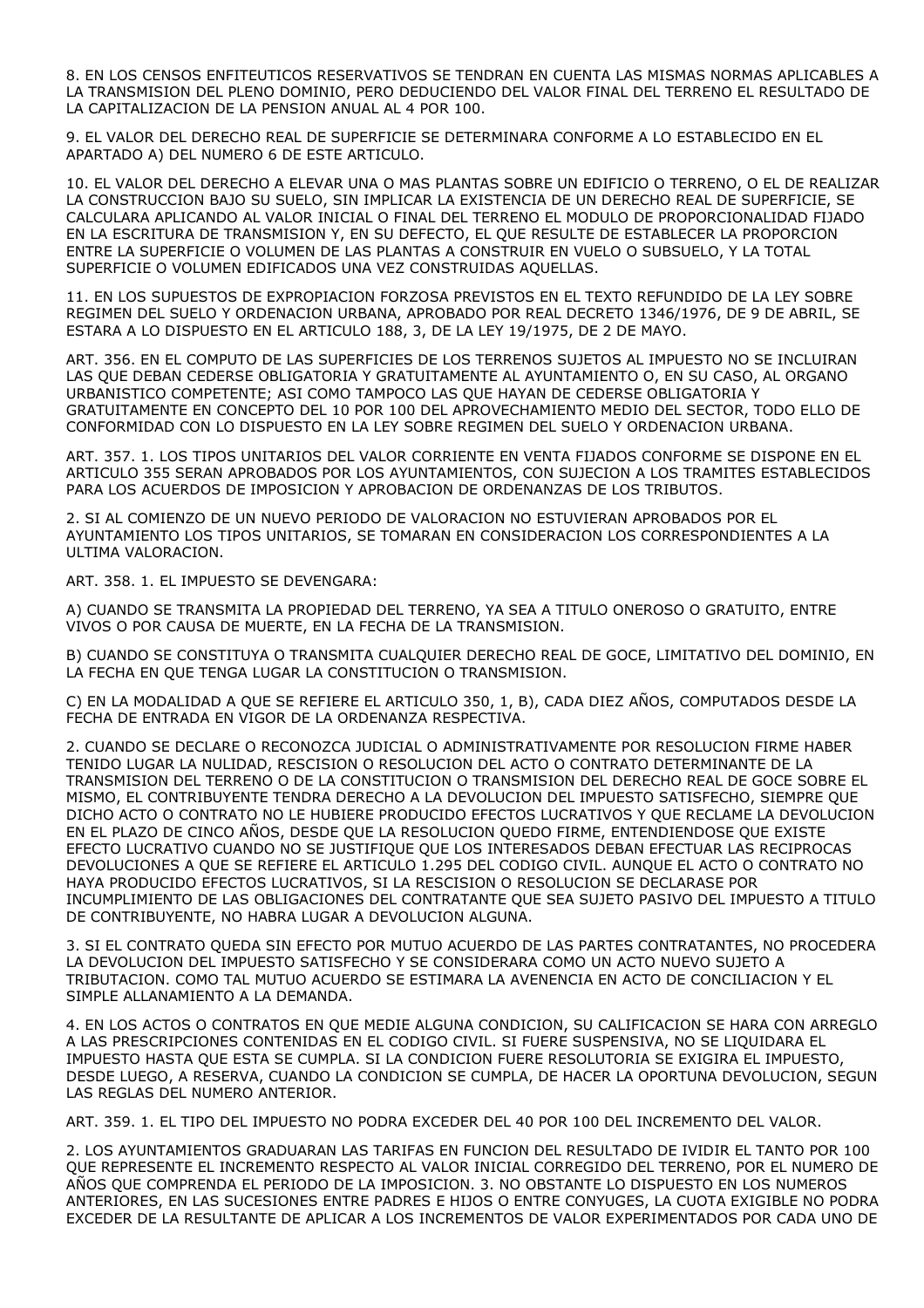LOS TERRENOS RELICTOS EL TIPO QUE CORRESPONDA A LA HERENCIA DE QUE SE TRATE EN LA LIQUIDACION DEL IMPUESTO GENERAL SOBRE SUCESIONES.

4. PARA LA MODALIDAD A QUE SE REFIERE EL ARTICULO 350, 1, B), REGIRAN LAS SIGUIENTES NORMAS: A) EL TIPO IMPOSITIVO NO PODRA EXCEDER DEL 5 POR 100.

B) LAS CANTIDADES SATISFECHAS COMO CONSECUENCIA DE LAS LIQUIDACIONES DECENALES TENDRAN EL CARACTER DE PAGO A CUENTA, QUE SE DEDUCIRAN DEL IMPORTE DE LA QUE PROCEDA CUANDO SE PRODUZCA EL DEVENGO DEL IMPUESTO EN LA MODALIDAD DEL ARTICULO 350, 1, A).

C) DICHAS LIQUIDACIONES DECENALES NO INTERRUMPIRAN EL PERIODO IMPOSITIVO, O QUE EN CASO DE TRANSMISION DE LOS TERRENOS O CONSTITUCION SOBRE LOS MISMOS DE UN DERECHO REAL DE GOCE, LIMITATIVO DEL DOMINIO, SE TOMARA COMO INICIO DEL PERIODO DE IMPOSICION EL MOMENTO DE ADQUISICION DE LOS TERRENOS POR LA PERSONA JURIDICA AFECTADA CON EL LIMITE SEÑALADO EN EL NUMERO 2 DEL ARTICULO 351.

D) A LOS EFECTOS DE LAS DEDUCCIONES PREVISTAS EN EL APARTADO B) DE ESTE NUMERO, UNICAMENTE SE CONSIDERARAN COMO PAGOS A CUENTA LAS CANTIDADES SATISFECHAS POR LIQUIDACIONES DECENALES EFECTUADAS DURANTE EL PERIODO DE IMPOSICION.

ART. 360. 1. LOS CONTRIBUYENTES O, EN SU CASO, LOS SUSTITUTOS DE ESTOS, VENDRAN OBLIGADOS A PRESENTAR ANTE LA ADMINISTRACION GESTORA LA DECLARACION QUE DETERMINE LA ORDENANZA RESPECTIVA, CONTENIENDO LOS ELEMENTOS DE LA RELACION TRIBUTARIA IMPRESCINDIBLES PARA PRACTICAR LA LIQUIDACION PROCEDENTE.

2. DICHA DECLARACION HABRA DE SER PRESENTADA EN LOS SIGUIENTES PLAZOS, A CONTAR DESDE LA FECHA EN QUE SE PRODUZCA EL DEVENGO DEL IMPUESTO:

A) CUANDO SE TRATE DE ACTOS ENTRE VIVOS Y DE LIQUIDACIONES DECENALES DE LAS PERSONAS JURIDICAS, EL PLAZO SERA DE TREINTA DIAS.

B) CUANDO SE TRATE DE ACTOS POR CAUSA DE MUERTE, EL PLAZO SERA DE UN AÑO.

3. A LA DECLARACION SE ACOMPAÑARA EL DOCUMENTO DEBIDAMENTE AUTENTIFICADO EN QUE CONSTEN LOS ACTOS O CONTRATOS QUE ORIGINAN LA IMPOSICION.

4. QUEDAN FACULTADOS LOS AYUNTAMIENTOS PARA ESTABLECER EL SISTEMA DE AUTOLIQUIDACION POR EL CONTRIBUYENTE O, EN SU CASO, POR EL SUSTITUTO, QUE LLEVARA CONSIGO EL INGRESO DE LA CUOTA RESULTANTE DE LA MISMA DENTRO DE LOS PLAZOS PREVISTOS EN EL NUMERO 2 DE ESTE ARTICULO. DICHAS AUTOLIQUIDACIONES TENDRAN EL CARACTER DE LIQUIDACIONES PROVISIONALES SUJETAS A COMPROBACION POR PARTE DE LA ADMINISTRACION GESTORA.

5. LAS LIQUIDACIONES DEL IMPUESTO SE NOTIFICARAN INTEGRAMENTE A LOS CONTRIBUYENTES CON INDICACION DEL PLAZO DE INGRESO Y EXPRESION DE LOS RECURSOS PROCEDENTES. EN LAS TRANSMISIONES A TITULO ONEROSO SE NOTIFICARAN TANTO AL SUSTITUTO COMO AL CONTRIBUYENTE.

ART. 361. 1. NO PODRA INSCRIBIRSE EN EL REGISTRO DE LA PROPIEDAD NINGUN DOCUMENTO QUE CONTENGA ACTO O CONTRATO DETERMINANTE DE LA OBLIGACION DE CONTRIBUIR POR ESTE IMPUESTO, SIN QUE SE ACREDITE POR LOS INTERESADOS HABER PRESENTADO EN EL AYUNTAMIENTO CORRESPONDIENTE LA DECLARACION A QUE SE REFIERE EL ARTICULO ANTERIOR.

2. EL REGISTRADOR HARA CONSTAR, MEDIANTE NOTA AL MARGEN DE LA INSCRIPCION, QUE LA FINCA O FINCAS QUEDAN AFECTADAS AL PAGO DEL IMPUESTO.

3. LA NOTA SE EXTENDERA DE OFICIO, QUEDANDO SIN EFECTO Y DEBIENDO SER CANCELADA CUANDO SE PRESENTE LA CARTA DE PAGO DEL IMPUESTO Y, EN TODO CASO, UNA VEZ TRANSCURRIDOS DOS AÑOS DESDE LA FECHA EN QUE SE HUBIESE EXTENDIDO.

SUBSECCION NOVENA: IMPUESTO MUNICIPAL SOBRE CIRCULACIONDE VEHICULOS ART. 362. 1. EL IMPUESTO MUNICIPAL SOBRE LA CIRCULACION GRAVARA LOS VEHICULOS DE TRACCION MECANICA APTOS PARA CIRCULAR POR LAS VIAS PUBLICAS, CUALQUIERA QUE SEA SU CLASE Y CATEGORIA.

2. SE CONSIDERARA VEHICULO APTO PARA LA CIRCULACION EL QUE HUBIERA SIDO MATRICULADO EN LOS REGISTROS PUBLICOS CORRESPONDIENTES Y MIENTRAS NO HAYA CAUSADO BAJA EN LOS MISMOS. A LOS EFECTOS DEL IMPUESTO TAMBIEN SE CONSIDERARAN APTOS LOS VEHICULOS PROVISTOS DE PERMISOS TEMPORALES Y MATRICULA TURISTICA.

3. NO ESTARAN SUJETOS A ESTE IMPUESTO LOS VEHICULOS QUE, HABIENDO SIDO DADOS DE BAJA EN LOS REGISTROS POR ANTIGUEDAD DE SU MODELO, PUEDAN SER AUTORIZADOS PARA CIRCULAR EXCEPCIONALMENTE CON OCASION DE EXHIBICIONES, CERTAMENES O CARRERAS LIMITADAS A LOS DE ESTA NATURALEZA.

ART. 363. 1. COMO CONSECUENCIA DEL CARACTER OBLIGATORIO DE ESTE IMPUESTO, SE APLICARA EL MISMO EN LOS NIVELES MINIMOS PREVISTOS EN EL ARTICULOS 366, SIN NECESIDAD DE ACUERDO MUNICIPAL ALGUNO PARA SU ESTABLECIMIENTO NI DE ORDENANZA PARA SU REGULACION.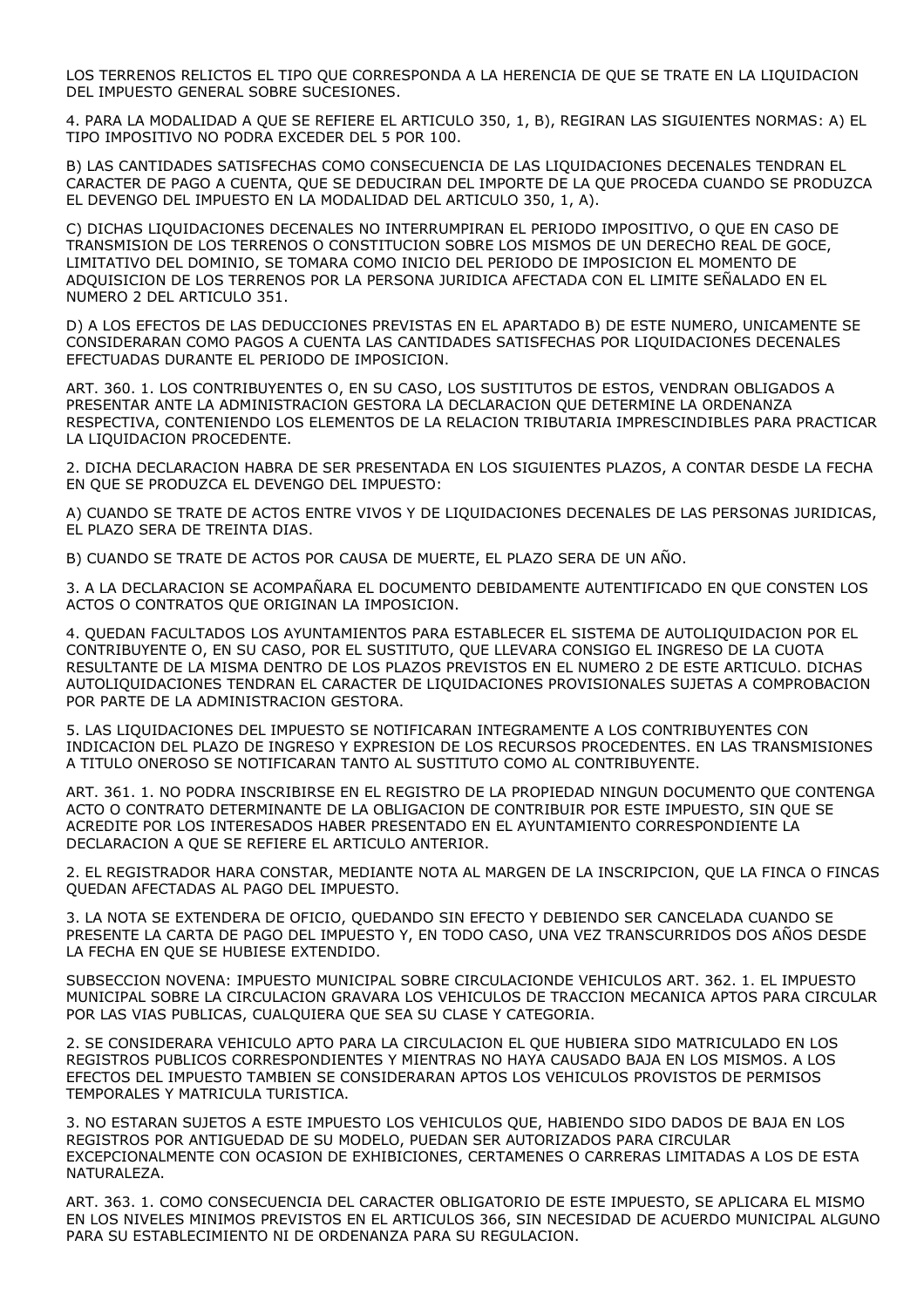2. EN LA ORDENANZA FISCAL REGULADORA DEL IMPUESTO LOS AYUNTAMIENTOS PODRAN ESTABLECER QUE LA RECAUDACION DEL IMPUESTO SE EFECTUE MEDIANTE DISTINTIVOS ADHERIDOS OBLIGATORIAMENTE AL VEHICULO, SEGUN MODELOS Y CLASES QUE SE ESTABLEZCAN.

ART. 364. 1. ESTARAN OBLIGADOS AL PAGO DEL IMPUESTO LAS PERSONAS NATURALES JURIDICAS, NACIONALES O EXTRANJERAS, A CUYO NOMBRE FIGURE INSCRITO EL VEHICULO EN EL REGISTRO PUBLICO CORRESPONDIENTE.

2. LAS PERSONAS NATURALES HABRAN DE SATISFACER EL IMPUESTO AL AYUNTAMIENTO DONDE RESIDEN HABITUALMENTE. EN CASO DE DUDA, LA RESIDENCIA HABITUAL SE DETERMINAR APOR LA ULTIMA INCRIPCION PADRONAL.

3. LAS PERSONAS JURIDICAS HABRAN DE SATISFACER EL IMPUESTO AL AYUNTAMIENTO EN QUE TENGAN SU DOMICILIO FISCAL.

4. CUANDO UNA PERSONA JURIDICA TENGA EN DISTINTO TERMINO MUNICIPAL SU DOMICILIO, OFICINAS, FABRICAS, TALLERES, INSTALACIONES, DEPOSITOS, ALMACENES, TIENDAS, ESTABLECIMIENTOS, SUCURSALES, AGENCIAS O REPRESENTACIONES AUTORIZADAS Y LOS VEHICULOS ESTEN AFECTOS DE MANERA PERMANENTE A DICHAS DEPENDENCIAS, HABRA DE PAGARSE EL IMPUESTO CORRESPONDIENTE AL AYUNTAMIENTO DEL TERMINO MUNICIPAL RESPECTIVO DONDE SE ENCUENTRE TAL DEPENDENCIA.

ART. 365. 1. CUANDO SE PRODUZCA CONFLICTO DE ATRIBUCIONES ENTRE DOS O MAS AYUNTAMIENTOS QUE SE CONSIDEREN CON DERECHO PARA LA EXACCION DEL IMPUES TO SOBRE UN MISMO VEHICULO, POR NO EXISTIR ACUERDO SOBRE EL DOMICILIO FISCAL DE SU TITULAR, EL CONTRIBUYENTE REALIZARA EL PAGO DEL IMPUESTO EN EL AYUNTAMIENTO QUE ESTIME ES EL DE SU DOMICILIO Y PODRA OPONERSE A LA LIQUIDACION QUE LE PRACTIQUE CUALQUIER OTRO AYUNTAMIENTO POR EL MISMO CONCEPTO, ACREDITANDO EL PAGO EN CUESTION.

2. EL AYUNTAMIENTO QUE SE ESTIME CON DERECHO PREFERENTE PARA EL COBRO DEL IMPUESTO PODRA PLANTEAR EL OPORTUNO CONFLICTO DE COMPETENCIAS EN LA FORMA PREVISTA EN EL ARTICULO 50.2 DE LA LEY 7/1985, REGULADORA DE LAS BASES DE REGIMEN LOCAL.

ART. 366. 1. LAS CUOTAS DEL IMPUESTO SE FIJARAN POR LOS MUNICIPIOS DENTRO DE LOS SIGUIENTES LIMITES:

MINIMO MAXIMO PESETAS PESETAS A) TURISMOS:

DE MENOS DE 8 HP FISCALES DE 8 HP HASTA 12 HP FISCALES DE MAS DE 12 HP HASTA 16 HP FISCALES DE MAS DE 16 HP FISCALES B) AUTOBUSES: DE MENOS DE 21 PLAZAS DE 21 A 50 PLAZAS MAS DE 50 PLAZAS 10.000 20.000 C) CAMIONES: DE MENOS DE 1.000 I. DE CARGA UTIL DE 1.000 A 2.999 I. DE CARGA UTIL 5.600 11.200 DE MAS DE 2.999 I. A 9.999 I. DE CARGA UTIL 8.000 16.000 DE MAS DE 9.999 I. DE CARGA UTIL 10.000 20.000 D) TRACTORES:

DE MENOS DE 16 HP FISCALES DE 16 A 25 HP FISCALES DE MAS DE 25 HP FISCALES E) REMOLQUES Y SEMIRREMOLQUES:

DE MENOS DE 1.000 I. DE CARGA UTIL DE 1.000 A 2.999 I. DE CARGA UTIL DE MAS DE 2.999 I. DE CARGA UTIL F) OTROS VEHICULOS:

CICLOMOTORES MOTOCICLETAS HASTA 125 CC.

MOTOCICLETAS DE MAS DE 125 CC. HASTA 250 CC.

500 1.000 MOTOCICLETAS DE MAS DE 250 CC.

1.500 3.000 2. PARA LA APLICACION DE LA ANTERIOR TARIFA HABRA DE ESTARSE A LO DISPUESTO EN EL CODIGO DE LA CIRCULACION SOBRE EL CONCEPTO DE LAS DIVERSAS CLASES DE VEHICULOS Y TENIENDO EN CUENTA, ADEMAS, LAS SIGUIENTES REGLAS:

A) SE ENTENDERA POR FURGONETA EL RESULTADO DE ADAPTAR UN VEHICULO DE TURISMO A TRANSPORTE MIXTO DE PERSONAS Y COSAS MEDIANTE LA SUPRESION DE ASIENTOS Y CRISTALES, ALTERACION DEL TAMAÑO O DISPOSICION DE LAS PUERTAS U OTRAS ALTERACIONES QUE NO MODIFIQUEN ESENCIALMENTE EL MODELO DEL QUE SE DERIVA. LAS FURGONETAS TRIBUTARAN COMO TURISMO, DE ACUERDO CON SU POTENCIA FISCAL, SALVO EN LOS SIGUIENTES CASOS:

1.

SI EL VEHICULO ESTUVIERE HABILITADO PARA EL TRANSPORTE DE MAS DE NUEVE PERSONAS, INCLUIDO EL CONDUCTOR, TRIBUTARA COMO AUTOBUS.

2.

SI EL VEHICULO ESTUVIESE AUTORIZADO PARA TRANSPORTAR MAS DE 525 KILOGRAMOS DE CARGA UTIL, TRIBUTARA COMO CAMION.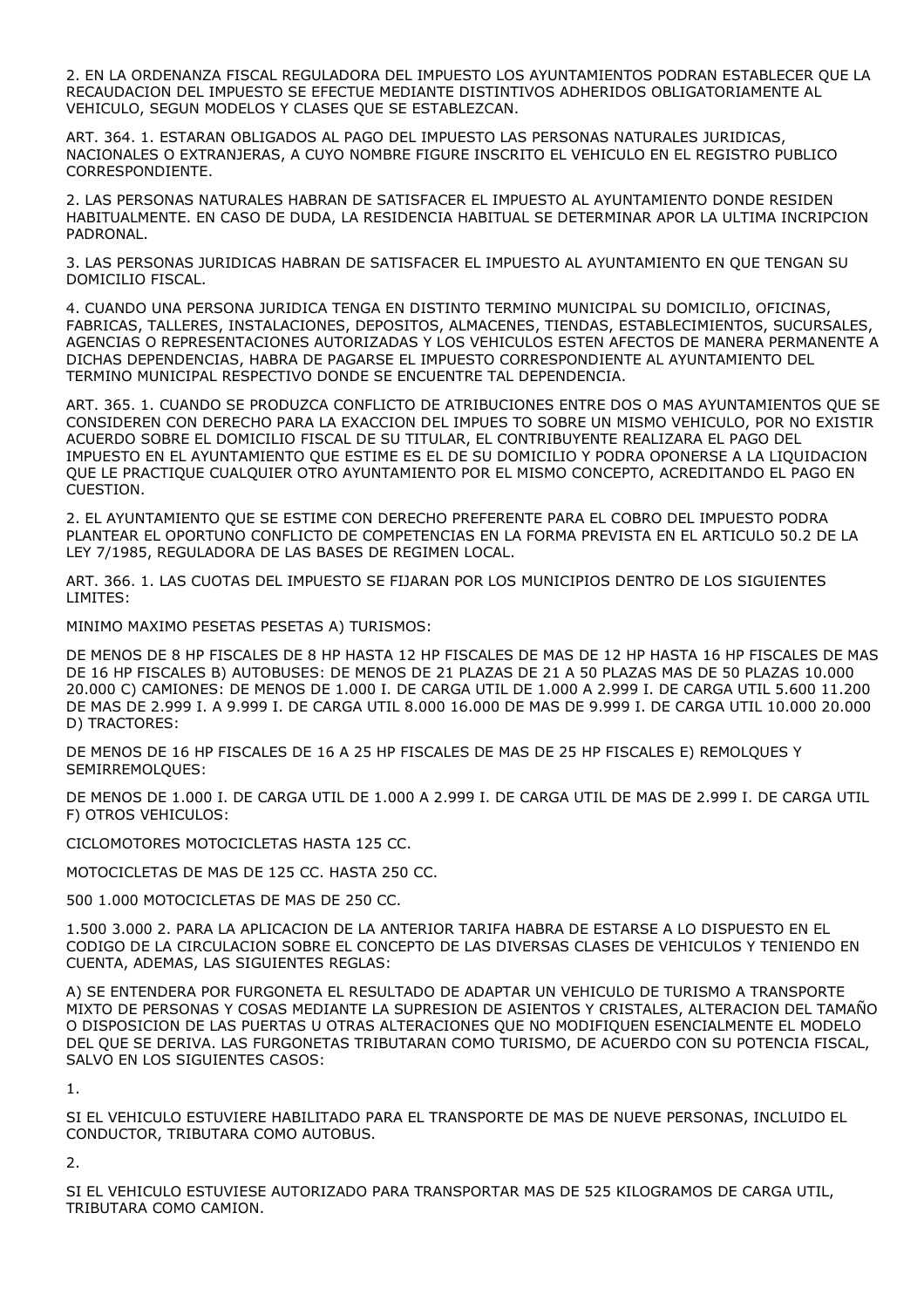B) LOS MOTOCARROS TENDRAN LA CONSIDERACION, A LOS EFECTOS DE ESTE IMPUESTO, DE MOTOCICLETAS Y, POR LO TANTO, TRIBUTARAN POR LA CAPACIDAD DE SU CILINDRADA.

C) EN EL CASO DE LOS VEHICULOS ARTICULADOS TRIBUTARAN SIMULTANEAMENTE Y POR SEPARADO EL QUE LLEVE LA POTENCIA DE ARRASTRE Y LOS REMOLQUES Y SEMIRREMOLQUES ARRASTRADOS.

D) EN EL CASO DE LOS CICLOMOTORESY REMOLQUES Y SEMIRREMOLQUES QUE POR SU CAPACIDAD NO VENGAN OBLIGADOS A SER MATRICULADOS, SE CONSIDERARAN COMO APTOS PARA LA CIRCULACION DESDE EL MOMENTO QUE SE HAYA EXPEDIDO LA CERTIFICACION CORRESPONDIENTE POR LA DELEGACION DE INDUSTRIA O, EN SU CASO, CUANDO REALMENTE ESTEN EN CIRCULACION.

E) LAS MAQUINAS AUTOPROPULSADAS QUE PUEDAN CIRCULAR POR LAS VIAS PUBLICAS SIN SER TRANSPORTADAS O ARRASTRADAS POR OTROS VEHICULOS DE TRACCION MECANICA TRIBUTARAN POR LAS TARIFAS CORRESPONDIENTES A LOS TRACTORES.

ART. 367. 1. ESTARAN EXENTOS DE ESTE IMPUESTO LOS SIGUIENTES VEHICULOS:

A) LOS TRACTORES Y MAQUINARIA AGRICOLAS. ESTA EXENCION DESAPARECERA CUANDO HABITUALMENTE EL TRACTOR SE DEDIQUE A TRANSPORTE O ARRASTRE DE PRODUCTOS Y MERCANCIAS DE CARACTER NO AGRICOLA O QUE NO SEAN NECESARIOS PARA EXPLOTACIONES DE DICHA NATURALEZA.

B) LOS MILITARES DESTINADOS AL TRANSPORTE DE TROPAS Y DE MATERIAL.

C) LOS UTILIZADOS POR LAS FUERZAS DE POLICIA Y ORDEN PUBLICO, INCLUIDOS LOS DE LA POLICIA MUNICIPAL.

D) LOS AUTOBUSES URBANOS ADSCRITOS AL SERVICIO DE TRANSPORTE PUBLICO EN REGIMEN DE CONCESION ADMINISTRATIVA, OTORGADA POR EL MUNICIPIO DE LA IMPOSICION.

2. TAMBIEN ESTARAN EXENTOS POR RAZON DE INTERES PUBLICO O SOCIAL:

A) LOS VEHICULOS QUE, SIENDO PROPIEDAD DEL ESTADO O DE LAS ENTIDADES LOCALES, ESTUVIEREN DESTINADOS, DIRECTA Y EXCLUSIVAMENTE, A LA PRESTACION DE LOS SERVICIOS PUBLICOS DE SU COMPETENCIA. ESTA EXENCION NO ALCANZARA A LOS VEHICULOS QUE, SIENDO PROPIEDAD PARTICULAR DE LAS PERSONAS INVESTIDAS DE AUTORIDAD O CARGO, SON UTILIZADOS POR ESTAS EN EL EJERCICIO DE SUS FUNCIONES, NI A LOS AUTOMOVILES ALQUILADOS O ARRENDADOS CON LA MISMA FINALIDAD.

B) LOS AUTOMOVILES DE CUALQUIER CLASE PERTENECIENTES A LOS AGENTES DIPLOMATICOS Y A LOS FUNCIONARIOS CONSULARES DE CARRERA ACREDITADOS EN ESPAÑA, QUE SEAN SUBDITOS DE LOS RESPECTIVOS PAISES. ESTA EXENCION SE CONDICIONARA A LA MAS ESTRICTA RECIPROCIDAD, EN SU EXTENSION Y GRADO.

C) LOS COCHES DE INVALIDOS O LOS ADAPTADOS PARA SU CONDUCCION POR DISMINUIDOS FISICOS, SIEMPRE QUE NO ALCANCEN LOS 9 CABALLOS FISCALES Y PERTENEZCAN A PERSONAS INVALIDAS O DISMINUIDAS FISICAMENTE.

D) LAS AMBULANCIAS Y DEMAS VEHICULOS DIRECTAMENTE DESTINADOS A LA ASISTENCIA SANITARIA, QUE PERTENEZCAN A LA SEGURIDAD SOCIAL O A LA CRUZ ROJA, Y LOS VEHICULOS DE INSTITUCIONES DECLARADAS BENEFICAS O BENEFICO-DOCENTES ADSCRITOS A SUS FINES, SIEMPRE QUE, EN TODOS LOS CASOS INDICADOS, PRESTEN EXCLUSIVAMENTE SERVICIOS SIN REMUNERACION ALGUNA.

3. TENDRAN UNA BONIFICACION DEL 25 POR 100 DE LA CUOTA CORRESPONDIENTE:

A) LOS AUTOBUSES DE SERVICIO PUBLICO REGULAR DE VIAJEROS EN REGIMEN DE CONCESION ESTATAL, PERO NO LOS DE SERVICIO DISCRECIONAL.

B) LOS CAMIONES ADSCRITOS AL SERVICIO PUBLICO REGULAR O DISCRECIONAL DE MERCANCIAS, CON AUTORIZACION ADMINISTRATIVA.

C) LOS TURISMOS DE SERVICIO PUBLICO DE AUTO-TAXI, CON TARJETA DE TRANSPORTE VT, PERO NO LOS DE ALQUILER CON O SIN CONDUCTOR.

4. PARA PODER GOZAR DE LAS ANTERIORES EXENCIONES O BONIFICACIONES LOS INTERESADOS DEBERAN INSTAR SU CONCESION INDICANDO LAS CARACTERISTICAS DEL VEHICULO, SU MATRICULA Y CAUSA DE EXENCION O BONIFICACION. DECLARADA ESTA, POR LA ADMINISTRACION MUNICIPAL SE EXPEDIRA UN DOCUMENTO QUE ACREDITE SU CONCESION.

ART. 368. 1. EL IMPUESTO SE DEVENGARA POR PRIMERA VEZ CUANDO SE MATRICULE EL VEHICULO O CUANDO SE AUTORICE SU CIRCULACION.

2. POSTERIORMENTE, EL IMPUESTO SE DEVENGARA CON EFECTOS DEL DIA 1 DE ENERO DE CADA AÑO.

3. EL IMPORTE DE LA CUOTA DEL IMPUESTO PODRA PRORRATEARSE POR TRIMESTRES NATURALES EN LOS CASOS DE MATRICULACION, TRANSFERENCIA O BAJA DEL VEHICULO.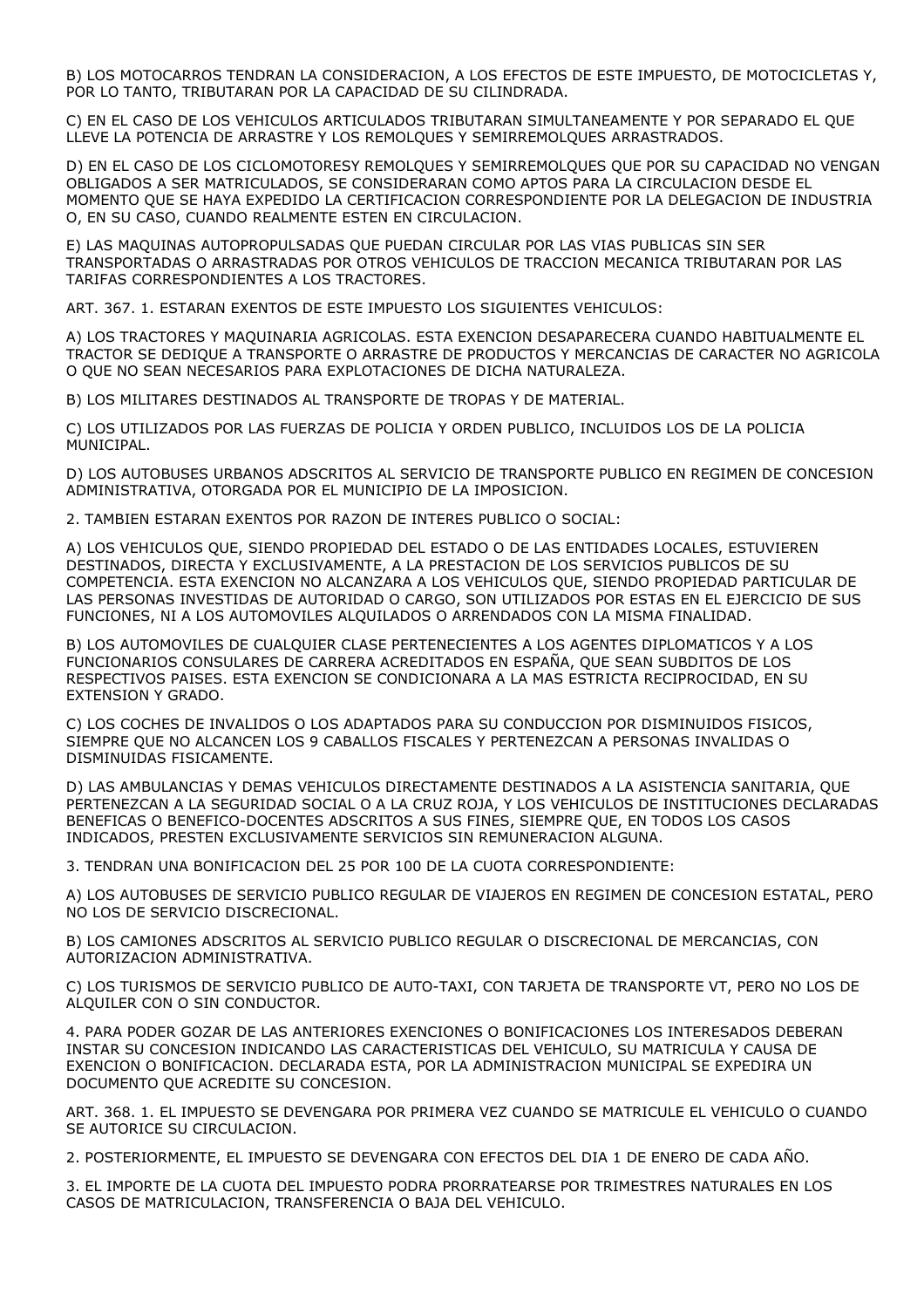ART. 369. EL PAGO DEL IMPUESTO DEBERA REALIZARSE DENTRO DEL PRIMER TRIMESTRE DE CADA EJERCICIO PARA LOS VEHICULOS QUE YA ESTUVIEREN MATRICULADOS O DECLARADOS APTOS PARA LA CIRCULACION. EN CASO DE NUEVA MATRICULACION O DE MODIFICACION EN EL VEHICULO QUE ALTERE SU CLASIFICACION A EFECTOS TRIBUTARIOS, EL PLAZO DEL PAGO DEL IMPUESTO O DE LA LIQUIDACION COMPLEMENTARIA SERA DE TREINTA DIAS A PARTIR DEL SIGUIENTE AL DE LA MATRICULACION O RECTIFICACION.

ART. 370. 1. QUIENES SOLICITEN LA MATRICULACION O CERTIFICACION DE APTITUD PARA CIRCULAR UN VEHICULO O LA BAJA DEFINITIVA DEL MISMO, DEBERAN PRESENTAR AL PROPIO TIEMPO EN LA JEFATURA PROVINCIAL DE TRAFICO CORRESPONDIENTE, EN DUPLICADO EJEMPLAR, Y CON ARREGLO AL MODELO ESTABLECIO O QUE SE ESTABLEZCA EN EL FUTURO, LA OPORTUNA DECLARACION A EFECTOS DE ESTE IMPUESTO MUNICIPAL.

2. A LA MISMA OBLIGACION ESTARAN SUJETOS LOS TITULARES DE LOS VEHICULOS CUANDO COMUNIQUEN A LA JEFATURA PROVINCIAL DE TRAFICO LA REFORMA DE LOS MISMOS, SIEMPRE QUE ALTERE SU CLASIFICACION A EFECTOS DE ESTE IMPUESTO, ASI COMO TAMBIEN EN LOS CASOS DE TRANSFERENCIA Y DE CAMBIO DE DOMICILIO DEL TITULAR.

3. EL INCUMPLIMIENTO DE LAS ANTERIORES OBLIGACIONES SE REPUTARA COMO INFRACCION FISCAL.

4. REGLAMENTARIAMENTE SE DETERMINARA EL PROCEDIMIENTO PARA QUE LAS DECLARACIONES PRESENTADAS EN LA JEFATURA PROVINCIAL DE TRAFICO HAYAN DE TRASLADARSE AL AYUNTAMIENTO DE LA IMPOSICION, A LOS EFECTOS TRIBUTARIOS RRESPONDIENTES.

5. LAS JEFATURAS PROVINCIALES DE TRAFICO NO TRAMITARAN EXPEDIENTES DE BAJA O TRANSFERENCIA DE VEHICULOS, SI NO SE ACREDITA PREVIAMENTE EL PAGO DEL IMPUESTO MUNICIPAL DE CIRCULACION.

ART. 371. 1. ESTE IMPUESTO SUSTITUIRA, EN TODO EL TERRITORIO NACIONAL, A LOS IMPUESTOS, ARBITRIOS, TASAS O CUALQUIER OTRA EXACCION DE CARACTER MUNICIPAL SOBRE LA CIRCULACION EN LA VIA PUBLICA Y RODAJE DE LOS VEHICULOS GRAVADOS POR EL MISMO. EN CONSECUENCIA, SOBRE LOS ACTOS DE CIRCULACION Y RODAJE DE LOS MISMOS, LOS AYUNTAMIENTOS NO PODRAN ESTABLECER NINGUN OTRO TRIBUTO.

2. EN LA SUSTITUCION ORDENADA EN EL NUMERO ANTERIOR NO SE ENCONTRARAN INCLUIDAS LAS TASAS POR PRESTACION DEL SERVICIO DE APARCAMIENTO VIGILADO, SIEMPRE QUE TAL SERVICIO NO ESTE LIMITADO A LA SIMPLE OCUPACION DE LA VIA PUBLICA. SUBSECCION DECIMA: IMPUESTO MUNICIPAL SOBRE GASTOS SUNTUARIOS ART. 372. EL IMPUESTO MUNICIPAL SOBRE GASTOS SUNTUARIOS GRAVARA:

A) EL IMPORTE DE LAS GANANCIAS OBTENIDAS COMO CONSECUENCIA DE APUESTAS CRUZADAS EN ESPECTACULOS PUBLICOS.

B) LAS CUOTAS DE ENTRADA DE SOCIOS EN SOCIEDADES O CIRCULOS DEPORTIVOS O DE RECREO, SIEMPRE QUE LAS MISMAS SEAN SUPERIORES A 10.000 PESETAS.

C) EL DISFRUTE DE TODA CLASE DE VIVIENDAS CUYO VALOR CATASTRAL EXCEDA DE DIEZ MILLONES DE PESETAS. D) EL APROVECHAMIENTO DE LOS COTOS PRIVADOS DE CAZA Y PESCA, CUALQUIERA QUE SEA LA FORMA DE EXPLOTACION O DISFRUTE DE DICHOS APROVECHAMIENTOS. PARA LOS CONCEPTOS DE COTO PRIVADO DE CAZA Y PESCA SE ESTARA A LO QUE DISPONE LA LEGISLACION ADMINISTRATIVA ESPECIFICA EN DICHA MATERIA.

ART. 373. ESTARAN OBLIGADOS AL PAGO DEL IMPUESTO EN CONCEPTO DE CONTRIBUYENTES:

A) EL GANADOR DE LAS APUESTAS, TENIENDO EL CARACTER DE SUSTITUTO EL ORGANIZADOR DE LAS MISMAS.

B) QUIENES SATISFAGAN LA CUOTA DE ENTRADA, TENIENDO CARACTER DE SUSTITUTOS DEL CONTRIBUYENTE LAS SOCIEDADES O CIRCULOS QUE PERCIBAN ESTOS IMPORTES.

C) QUIENES DISFRUTEN DE LAS VIVIENDAS, CUALQUIERA QUE SEA EL TITULO, INCLUIDO EL PRECARIO.

D) LOS TITULARES DE LOS COTOS O LAS PERSONAS A LAS QUE CORRESPONDA POR CUALQUIER TITULO EL APROVECHAMIENTO DE CAZA O PESCA EN EL MOMENTO DE DEVENGARSE EL IMPUESTO. TENIENDO LA CONDICION DE SUSTITUTO DEL CONTRIBUYENTE EL PROPIETARIO DE LOS BIENES ACOTADOS, A CUYO EFECTO TENDRA DERECHO A EXIGIR DEL TITULAR DEL APROVECHAMIENTO EL IMPORTE DEL IMPUESTO PARA HACERLO EFECTIVO AL MUNICIPIO EN CUYO TERMINO RADIQUE EL COTO DE CAZA, PESCA O LA MAYOR PARTE ART. 374. LA BASE DEL IMPUESTO SERA:

A) EN LAS APUESTAS, EL IMPORTE DE LAS GANANCIAS BRUTAS, SIN DEDUCCION DE PERDIDAS NI DE COMISIONES, EXCEPTO EN LAS DENOMINADAS TRAVIESAS, HECHAS CON INTERVENCION DE AGENTES O CORREDORES, EN CUYO CASO LA BASE SERA UNICAMENTE DEL IMPORTE DE LAS APUESTAS GANANCIOSAS.

B) EN LAS CUOTAS DE ENTRADA EN SOCIEDADES O EN CIRCULOS DEPORTIVOS O DE RECREO, EL IMPORTE TOTAL DE LAS MISMAS. CUANDO HAYAN DE SATISFACERSE EN FORMA FRACCIONADA O APLAZADA SE TOMARA COMO BASE EL IMPORTE TOTAL RESULTANTE DE LA SUMA DE LAS CUOTAS INICIAL Y APLAZADA O FRACCIONADA. EN EL CASO DE QUE ADQUISICION O DESEMBOLSO DE ACCIONES U OTROS TITULOS DE PARTICIPACION EN EL CAPITAL DE LA ENTIDAD DE DERECHO A FORMAR PARTE DE LA MISMA, SE ENTENDERA COMO CUOTA DE ENTRADA EL IMPORTE DE DICHAS ACCIONES O TITULOS DE PARTICIPACION. C) EN EL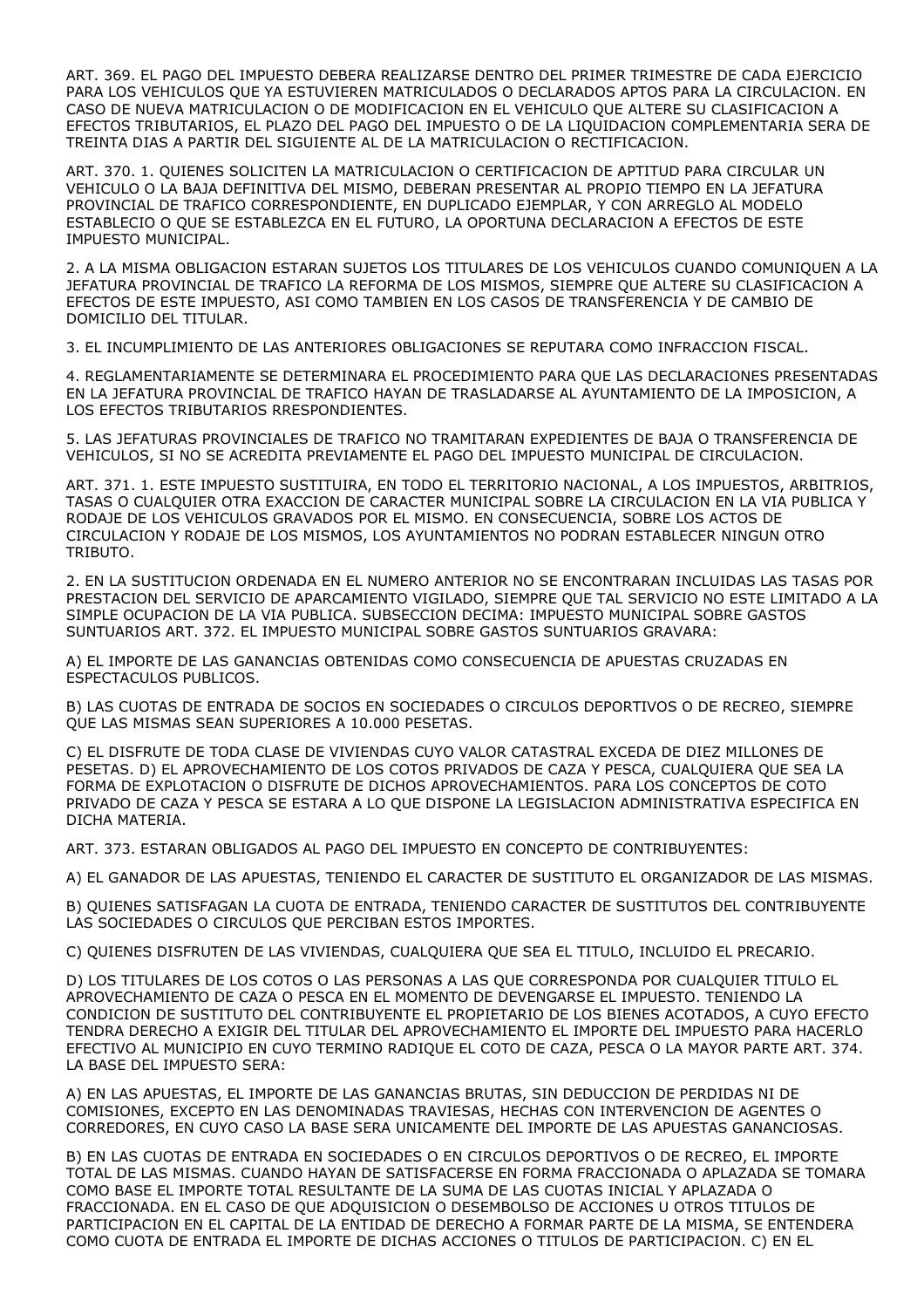DISFRUTE DE LAS VIVIENDAS, EL EXCESO SOBRE 10.000.000 DE PESETAS DEL VALOR CATASTRAL DE LA VIVIENDA O VIVIENDAS DISFRUTADAS POR EL CONTRIBUYENTE EN EL TERMINO MUNICIPAL.

D) EN EL DISFRUTE DE COTOS PRIVADOS DE CAZA Y PESCA, EL VALOR DEL APROVECHAMIENTO CINEGETICO O PISCICOLA. LOS AYUNTAMIENTOS, CON SUJECION AL PROCEDIMIENTO ESTABLECIDO PARA LA APROBACION DE LAS ORDENANZAS FISCALES FIJARAN EL VALOR DE DICHOS APROVECHAMIENTOS, DETERMINADOS MEDIANTE TIPOS O MODULOS, QUE ATIENDAN A LA CLASIFICACION DE FINCAS EN DISTINTOS GRUPOS, SEGUN SEA SU RENDIMIENTO MEDIO POR UNIDAD DE SUPERFICIE. ESTOS GRUPOS DE CLASIFICACION Y EL VALOR ASIGNABLE SE FIJARAN MEDIANTE ORDEN CONJUNTA DE LOS MINISTERIOS DE ECONOMIA Y HACIENDA, Y ADMINISTRACION TERRITORIAL, OYENDO PREVIAMENTE AL DE AGRICULTURA, PESCA Y ALIMENTACION.

ART. 375. EL TIPO DEL IMPUESTO NO PODRA EXCEDER DE LOS SIGUIENTES LIMITES: A) DEL 15 POR 100 PARA LAS APUESTAS A QUE SE REFIERE EL APARTADO A) ARTICULO 372.

B) DEL 20 POR 100 PARA LAS CUOTAS DE ENTRADA DE SOCIOS EN SOCIEDADES O CIRCULOS DEPORTIVOS O DE RECREO.

C) DEL 0,60 POR 100 PARA EL DISFRUTE DE VIVIENDAS.

D) DEL 20 POR 100 PARA EL APROVECHAMIENTO DE COTOS PRIVADOS DE CAZA Y ART. 376. EL IMPUESTO SE DEVENGARA:

A) AL PERCIBIR LA GANANCIA DE LAS APUESTAS.

B) AL SATISFACER LAS CUOTAS DE ENTRADA EN SOCIEDADES O CIRCULOS DEPORTIVOS O DE RECREO.

C) EL 31 DE DICIEMBRE DE CADA AÑO, EN LO QUE SE REFIERE AL DISFRUTE DE VIVIENDAS Y APROVECHAMIENTO DE COTOS PRIVADOS DE CAZA Y PESCA.

ART. 377. EN LAS ORDENANZAS FISCALES CORRESPONDIENTES, LOS AYUNTAMIENTOS REGULARAN LA FORMA EN QUE LOS SUSTITUTOS DEL CONTRIBUYENTE HABRAN DE EFECTUAR LAS DECLARACIONES TRIBUTARIAS Y LA PERIODICIDAD Y FORMAS DE LIQUIDACION Y PAGO DE LAS CANTIDADES RETENIDAS, ASI COMO LAS OBLIGACIONES CONTABLES Y DE SOMETIMIENTO A INSPECCIONES Y COMPROBACIONES DE DICHOS SUSTITUTOS.

SUBSECCION UNDECIMA: IMPUESTO MUNICIPAL SOBRE LA PUBLICIDAD ART. 378. EL IMPUESTO MUNICIPAL SOBRE LA PUBLICIDAD GRAVARA LA EXHIBICION O DISTRIBUCION DE ROTULOS Y CARTELES QUE TENGAN POR OBJETO DAR A CONOCER ARTICULOS, PRODUCTOS O ACTIVIDADES DE CARACTER INDUSTRIAL, COMERCIAL O PROFESIONAL.

ART. 379. 1. A LOS EFECTOS DE ESTE IMPUESTO SE CONSIDERAN ROTULOS LOS ANUNCIOS FIJOS O MOVILES, POR MEDIO DE PINTURA, AZULEJOS, CRISTAL, HIERRO, HOJALATA LITOGRAFIADA, TELA O CUALQUIER OTRA MATERIA QUE ASEGURE SU LARGA DURACION.

2. A LOS MISMOS EFECTOS SE CONSIDERAN CARTELES LOS ANUNCIOS LITOGRAFIADOS O IMPRESOS POR CUALQUIER PROCEDIMIENTO SOBRE PAPEL, CARTULINA, CARTON U OTRA MATERIA DE ESCASA CONSISTENCIA Y CORTA DURACION.

3. NO OBSTANTE, TENDRAN LA CONSIDERACION FISCAL DE ROTULOS:

A) LOS CARTELES QUE SE HALLEN PROTEGIDOS DE ALGUNA FORMA QUE ASEGURE SU CONSERVACION, ENTENDIENDOSE QUE CUMPLEN ESTA CONDICION LOS QUE SE FIJEN EN CARTELERAS U OTROS LUGARES A PROPOSITO, CON LA DEBIDA PROTECCION PARA SU EXPOSICION DURANTE QUINCE DIAS O PERIODO SUPERIOR, Y LOS QUE HAYAN SIDO CONTRATADOS O PERMANECIERAN EXPUESTOS POR LOS MISMOS PLAZOS Y CON SIMILAR PROTECCION.

B) LOS ANUNCIOS LUMINOSOS Y LOS PROYECTADOS EN PANTALLA. ART. 380. 1. SE CONSIDERARAN ANUNCIOS LUMINOSOS LOS QUE DISPONGAN DE LUZ PROPIA POR LLEVAR ADOSADOS ELEMENTOS LUMINICOS DE CUALQUIER CLASE Y LOS QUE, CARECIENDO DE AQUELLA, LA RECIBEN DIRECTAMENTE Y A EFECTOS DE SU ILUMINACION.

2. SE CONSIDERARAN ANUNCIOS PROYECTADOS EN PANTALLA LAS DIAPOSITIVAS, PELICULAS Y CUALQUIER OTRA MANIFESTACION PUBLICITARIA ANALOGA.

ART. 381. 1. NO ESTARA SUJETA A ESTE IMPUESTO LA EXHIBICION DE CARTELES QUE ESTEN SITUADOS EN LOS ESCAPARATES O COLOCADOS EN EL INTERIOR DE ESTABLECIMIENTOS, CUANDO SE REFIERA A LOS ARTICULOS O PRODUCTOS QUE EN ELLOS SE VENDAN.

2. TAMPOCO ESTARA SUJETA A ESTE IMPUESTO LA EXHIBICION DE CARTELES O ROTULOS QUE SIRVAN SOLO COMO INDICACION DEL EJERCICIO DE UNA ACTIVIDAD PROFESIONAL, SIEMPRE QUE REUNAN LAS CARACTERISTICAS TECNICAS SIGUIENTES:

A) QUE ESTEN SITUADOS EN PORTALES O EN PUERTAS DE DESPACHOS, ESTUDIOS, CONSULTAS, CLINICAS Y, EN GENERAL, CENTROS DE TRABAJO EN DONDE SE EJERZA LA PROFESION.

B) QUE SU SUPERFICIE NO EXCEDA DE 600 CENTIMETROS CUADRADOS.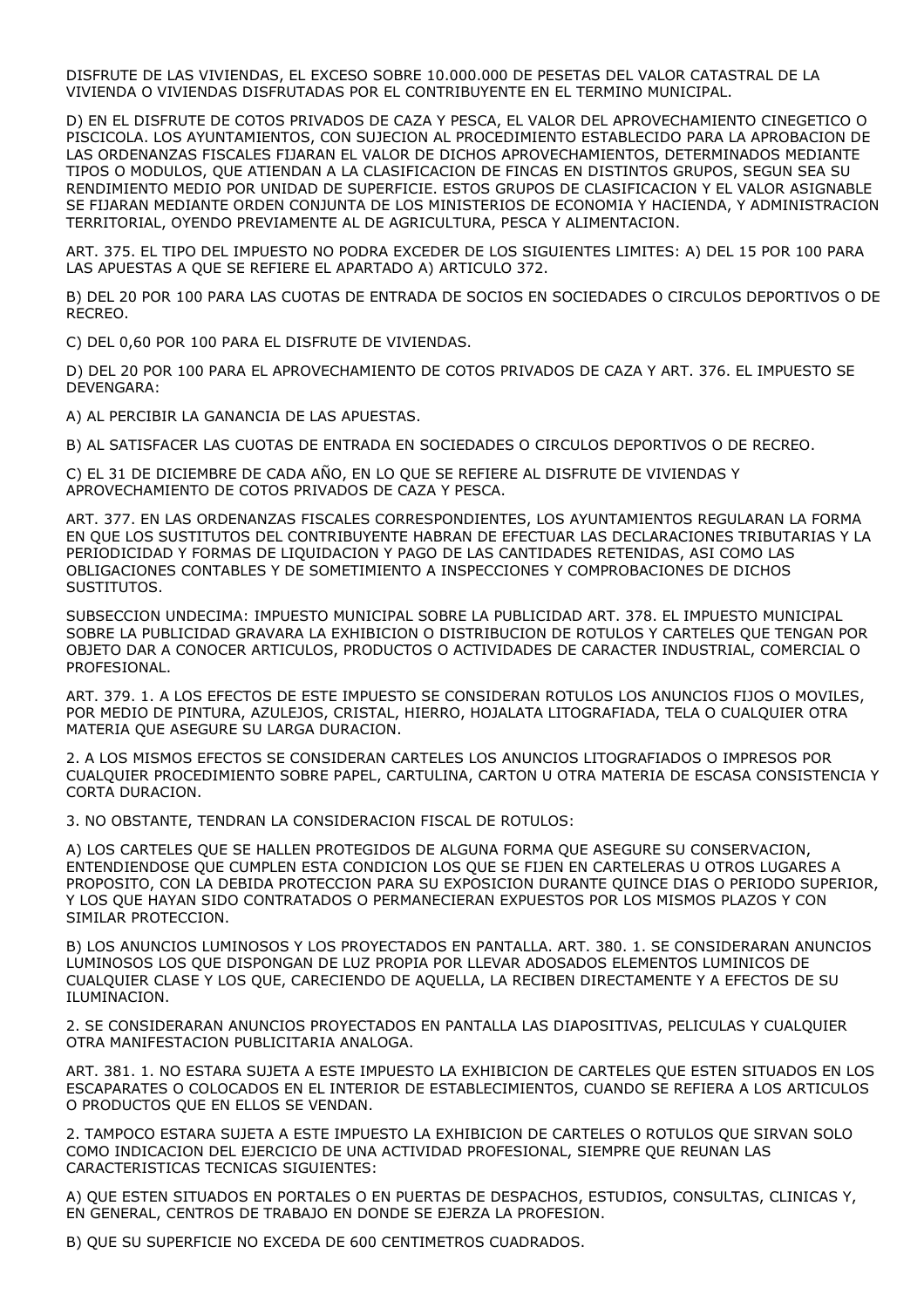C) QUE SU CONTENIDO SE LIMITE AL NOMBRE O RAZON SOCIAL DEL BENEFICIARIO DE LA PUBLICIDAD, HORARIO Y ACTIVIDAD PROFESIONAL.

ART. 382. 1. ESTAN EXENTOS DE ESTE IMPUESTO LOS ROTULOS Y CARTELES RELATIVOS A PUBLICIDAD DE: A) ENTIDADES BENEFICAS O BENEFICO-DOCENTES.

B) ORGANISMOS DE LA ADMINISTRACION PUBLICA, INCLUIDAS LAS CORPORACIONES LOCALES.

C) LAS ASOCIACIONES SINDICALES.

D) EL NOMBRE O RAZON SOCIAL, HORARIO Y ACTIVIDAD EJERCIDA, COLOCADOS EXCLUSIVAMENTE EN LAS FACHADAS DE LOS LOCALES POR LOS QUE SE SATISFAGA IMPUESTO DE RADICACION POR EL BENEFICIARIO DE LA PUBLICIDAD O EN VEHICULOS DE LA PROPIA EMPRESA.

2. LOS AYUNTAMIENTOS PODRAN ESTABLECER EN LA ORDENANZA FISCAL REGULADORA DEL IMPUESTO UNA REDUCCION DE HASTA EL 50 POR 100 DE LA CUOTA PARA LA PUBLICIDAD EXTERIOR QUE TENGA CARACTER OFICIAL, SEA DE INTERES SOCIAL O CULTURAL, O SE REALICE CON OCASION DE FERIAS Y FIESTAS TRADICIONALES.

ART. 383. 1. SON SUJETOS PASIVOS, EN CONCEPTO DE CONTRIBUYENTES, LOS BENEFICIARIOS DE LA PUBLICIDAD, CONSIDERANDOSE COMO TALES LOS INDUSTRIALES, COMERCIANTES O PROFESIONALES CUYOS ARTICULOS, PRODUCTOS O ACTIVIDADES SE DEN A CONOCER POR ROTULOS O CARTELES CUYA EXHIBICION O DISTRIBUCION ESTE GRAVADA POR ESTE IMPUESTO.

2. TENDRAN LA CONDICION DE SUSTITUTOS LAS EMPRESAS DE PUBLICIDAD, CONSIDERANDOSE COMO TALES, A EFECTOS DE ESTE IMPUESTO, LAS QUE PROFESIONALMENTE EJECUTEN O DISTRIBUYAN CAMPAÑAS PUBLICITARIAS A TRAVES DE CARTELES O ROTULOS QUE TENGAN POR OBJETO DAR A CONOCER LOS ARTICULOS, PRODUCTOS O ACTIVIDADES DE LAS PERSONAS O ENTIDADES QUE LAS CONTRATEN PARA DICHA FINALIDAD.

3. NO TENDRAN LA EXPRESADA CONSIDERACION QUIENES SE LIMITEN A LA ELABORACION DE CARTELES O ROTULOS EMPLEADOS PARA LA PUBLICIDAD.

ART. 384. 1. LAS TARIFAS DE ESTE IMPUESTO PARA LA PUBLICIDAD EXTERIOR SERAN, COMO MAXIMO, LAS SIGUIENTES: A) POR EXHIBICION DE ROTULOS:

EN MUNICIPIOS DE HASTA 10.000 HABITANTES, 500 PESETAS METRO CUADRADO O FRACCION AL TRIMESTRE.

EN MUNICIPIOS DE 10.001 A 50.000 HABITANTES, 1.000 PESETAS METRO CUADRADO O FRACCION AL TRIMESTRE.

EN MUNICIPIOS DE 50.001 A 1.000.000 DE HABITANTES, 2.500 PESETAS METRO CUADRADO O FRACCION AL TRIMESTRE.

EN MUNICIPIOS DE MAS DE 1.000.000 DE HABITANTES, 5.000 PESETAS METRO CUADRADO O FRACCION AL TRIMESTRE.

LOS ANUNCIOS PROYECTADOS EN PANTALLA TRIBUTARAN POR LA SUPERFICIE RESULTANTE DE LA PROYECCION.

B) POR EXHIBICION DE CARTELES: 2,50 PESETAS, Y POR UNA SOLA VEZ, POR DECIMETRO CUADRADO O FRACCION, SIN QUE PUEDA EXCEDER DE 75 PESETAS POR UNIDAD.

C) POR DISTRIBUCION DE PUBLICIDAD: EN LA PUBLICIDAD REPARTIDA Y EN LOS CARTELES DE MANO, LA TARIFA NO PODRA EXCEDER DE 100 PESETAS EL CENTENAR DE EJEMPLARES O FRACCION Y POR UNA SOLA VEZ.

2. PARA LA PUBLICIDAD INTERIOR LAS TARIFAS NO PODRAN SER SUPERIORES AL 50 POR 100 DE LAS FIJADAS EN EL NUMERO ANTERIOR.

ART. 385. A EFECTOS DE LO ESTABLECIDO EN EL ARTICULO ANTERIOR, SE REPUTARA PUBLICIDAD EXTERIOR LA REALIZADA MEDIANTE ROTULOS O CARTELES SITUADOS EN LAS FACHADAS, MEDIANERIAS, CERRAMIENTOS, POSTES, FAROLES O COLUMNAS DE LOS CENTROS URBANOS O EN EL CAMPO; EN EL INTERIOR O EXTERIOR DE VEHICULOS DE

SERVICIOS PUBLICOS; EN LAS ZONAS DE UTILIZACION GENERAL DE ESTACIONES DE FERROCARRIL, METROPOLITANOS, EMPRESAS DE TRANSPORTE TERRESTRE, AEROPUERTOS Y PUERTOS, APARCAMIENTOS, CAMPOS DE FUTBOL, INSTALACIONES DEPORTIVAS, <CAMPINGS> Y PLAZAS DE TOROS.

ART. 386. 1. EN LOS CASOS DE ANUNCIOS LUMINOSOS, SOBRE LAS CUOTAS RESULTANTES DE LA APLICACION DE LAS TARIFAS ENUMERADAS EN EL ARTICULO 384 PODRA ESTABLECERSE UN RECARGO DE HASTA EL 100 POR 100, DISTINGUIENDOSE, EN TODO CASO, SEGUN QUE LOS ROTULOS ESTEN COLOCADOS O NO DENTRO DEL CASCO DE LA POBLACION.

2. SE ENTENDERA POR CASCO EL NUCLEO PRINCIPAL DE POBLACION AGRUPADA, AUNQUE NO LO SEA DE MANERA CONTINUA, CONSIDERANDOSE QUE ESTA FUERA DEL CASCO EL NUCLEO O NUCLEOS DISTANTES DEL MISMO 1.000 METROS, CONTADOS DESDE LA ULTIMA CASA DE AQUEL EN LINEA RECTA. SIN EMBARGO, CUANDO LOS NUCLEOS DE POBLACION ESTEN UNIDOS, AUNQUE NO SEA DE MANERA CONTINUA, POR LINEAS DEL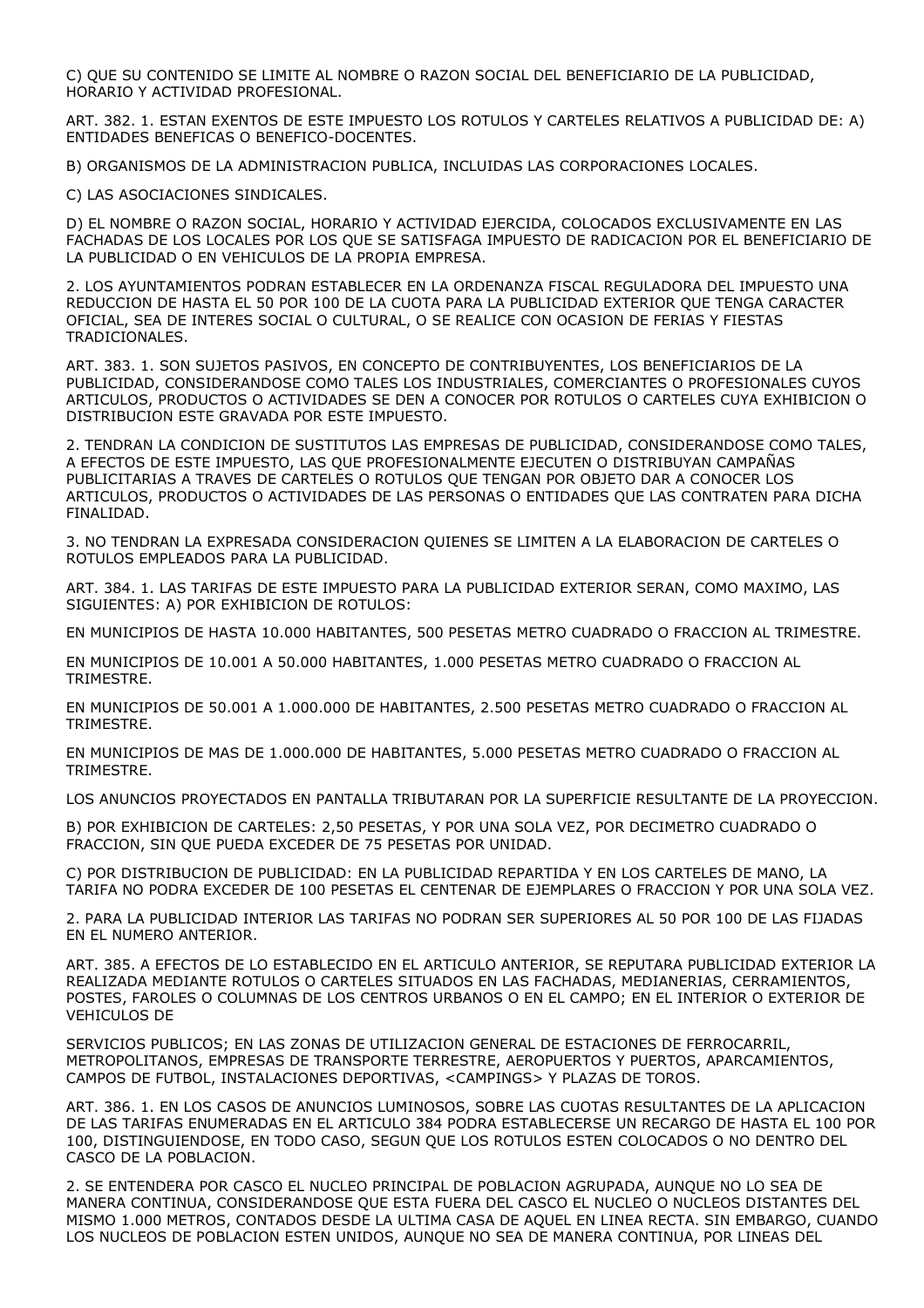<METRO> O POR CALLES URBANIZADAS O CAMINOS EN LOS QUE HAYA ESTABLECIDOS SERVICIOS REGULARES PERMANENTES DE TRANSPORTE PUBLICO, SE ENTENDERA QUE FORMAN PARTE DEL CASCO, AUNQUE SE REBASE LA DISTANCIA ANTES CITADA.

ART. 387. 1. EL IMPUESTO SE DEVENGARA POR PRIMERA O UNICA VEZ, SEGUN LOS CASOS, EN EL MOMENTO DE CONCEDERSE LA OPORTUNA AUTORIZACION MUNICIPAL PARA LA COLOCACION, DISTRIBUCION O EXHIBICION DE LOS ROTULOS O CARTELES.

2. CUANDO LA AUTORIZACION A QUE SE REFIERE EL NUMERO ANTERIOR NO FUERA PRECEPTIVA O NO SE HUBIERA OBTENIDO, EL IMPUESTO SE DEVENGARA DESDE QUE LOS ROTULOS O CARTELES SE EXHIBEN O DISTRIBUYEN AL PUBLICO.

3. CUANDO EL IMPUESTO SE DEVENGUE POR TRIMESTRES, SE ENTENDERA QUE ESTOS SON NATURALES Y LA CUOTA SERA IRREDUCIBLE.

ART. 388. EL IMPUESTO SE EXIGIRA, EN CUANTO A LOS ROTULOS INSTALADOS EN VEHICULOS, POR EL MUNICIPIO EN QUE AQUELLOS ESTEN OBLIGADOS A TRIBUTAR POR EL IMPUESTO DE CIRCULACION.

ART. 389. NO PODRAN ESTABLECERSE TASAS POR EL APROVECHAMIENTO ESPECIAL EN LAS VIAS PUBLICAS MEDIANTE ROTULOS O CARTELES GRAVADOS POR ESTE IMPUESTO.

SECCION SEXTA: TRIBUTOS CON FINES NO FISCALES ART. 390. 1. LOS AYUNTAMIENTOS PODRAN ESTABLECER TRIBUTOS CON FINES NO FISCALES.

2. TENDRAN ESTE CARACTER AQUELLOS QUE, NO PERSIGUIENDO UNA FINALIDAD NETAMENTE FISCAL NI FIGURANDO ENTRE LOS AUTORIZADOS EXPRESAMENTE POR ESTA LEY, HAYAN DE SERVIR AL AYUNTAMIENTO QUE LOS IMPONGA COMO MEDIO PARA EVITAR FRAUDES, MISTIFICACIONES O ADULTERACIONES EN LA VENTA DE ARTICULOS DE PRIMERA NECESIDAD, PARA COADYUVAR AL CUMPLIMIENTO DE LAS ORDENANZAS DE POLICIA URBANA Y RURAL, O DE DISPOSICIONES EN MATERIA SANITARIA, PARA CONTRIBUIR A LA CORRECCION DE LAS COSTUMBRES, PARA PREVENIR PERJUICIOS A LOS INTERESES GENERALES.

3. NO PODRAN ESTABLECERSE ARBITRIOS CON FINES NO FISCALES CUANDO LOS AYUNTAMIENTOS DISPONGAN LEGALMENTE DE OTROS MEDIOS COERCITIVOS PARA LOGRAR LA FINALIDAD DEL ARBITRIO MISMO.

4. SE CONCEPTUARAN ARBITRIOS CON FINES NO FISCALES, ENTRE OTROS, LOS RELATIVOS A LA LIMPIEZA Y DECORO DE FACHADAS, PATIOS INTERIORES, MEDIANERIAS Y PUERTAS QUE SE ABRAN HACIA EL EXTERIOR.

5. LOS ACUERDOS QUE ADOPTEN LOS AYUNTAMIENTOS SOBRE EL ESTABLECIMIENTO DE ARBITRIOS CON FINES NO FISCALES SERAN MOTIVADOS.

6. LOS ACUERDOS A QUE SE REFIERE ESTE ARTICULO SERAN IMPUGNABLES:

A) POR NO SER DE LA COMPETENCIA MUNICIPAL LOS FINES PERSEGUIDOS POR EL AYUNTAMIENTO.

B) POR MANIFIESTA INCONGRUENCIA ENTRE LOS FINES PERSEGUIDOS Y EL ARBITRIO C) POR INFRINGIR LA LIMITACION ESTABLECIDA EN EL NUMERO 3 DE ESTE ARTICULO.

SECCION SEPTIMA: DE LA PRESTACION PERSONALY DE TRANSPORTES ART. 391. 1. LOS AYUNTAMIENTOS EN MUNICIPIOS DE HASTA 10.000 HABITANTES IMPONER LA PRESTACION PERSONAL Y DE TRANSPORTES, COMO RECURSO DE CARACTER ORDINARIO, CON LOS SIGUIENTES FINES:

A) APERTURA, RECONSTRUCCION, CONSERVACION, REPARACION Y LIMPIEZA DE SUS VIAS PUBLICAS, URBANAS Y RURALES.

B) CONSTRUCCION, CONSERVACION Y MEJORA DE FUENTES Y ABREVADEROS, Y C) FOMENTO Y CONSTRUCCION DE OBRAS PUBLICAS A CARGO DE LAS ENTIDADES MUNICIPALES.

2. TAMBIEN PODRA ESTABLECERSE LA PRESTACION EN LOS MUNICIPIOS DE MAS DE 10.000 HABITANTES, PARA CONSEGUIR IGUALES FINES EN LOS NUCLEOS RURALES DE SUS RESPECTIVOS TERMINOS, SIEMPRE QUE LA POBLACION DE DICHOS NUCLEOS NO EXCEDA DEL LIMITE SEÑALADO EN EL PARRAFO ANTERIOR.

3. ESTARAN SUJETOS A LA PRESTACION PERSONAL LOS RESIDENTES EN LA ENTIDAD LOCAL RESPECTIVA, EXCEPTO LOS SIGUIENTES:

A) MENORES DE 18 AÑOS Y MAYORES DE 55.

- B) IMPOSIBILITADOS FISICAMENTE.
- C) RECLUSOS EN ESTABLECIMIENTOS PENITENCIARIOS.
- D) AUTORIDADES CIVILES Y MILITARES.
- E) CLERIGOS Y RELIGIOSOS DEL CULTO CATOLICO.

F) MAESTROS DE INSTRUCCION PRIMARIA, Y G) MILITARES Y MARINOS MIENTRAS PERMANEZCAN EN FILAS.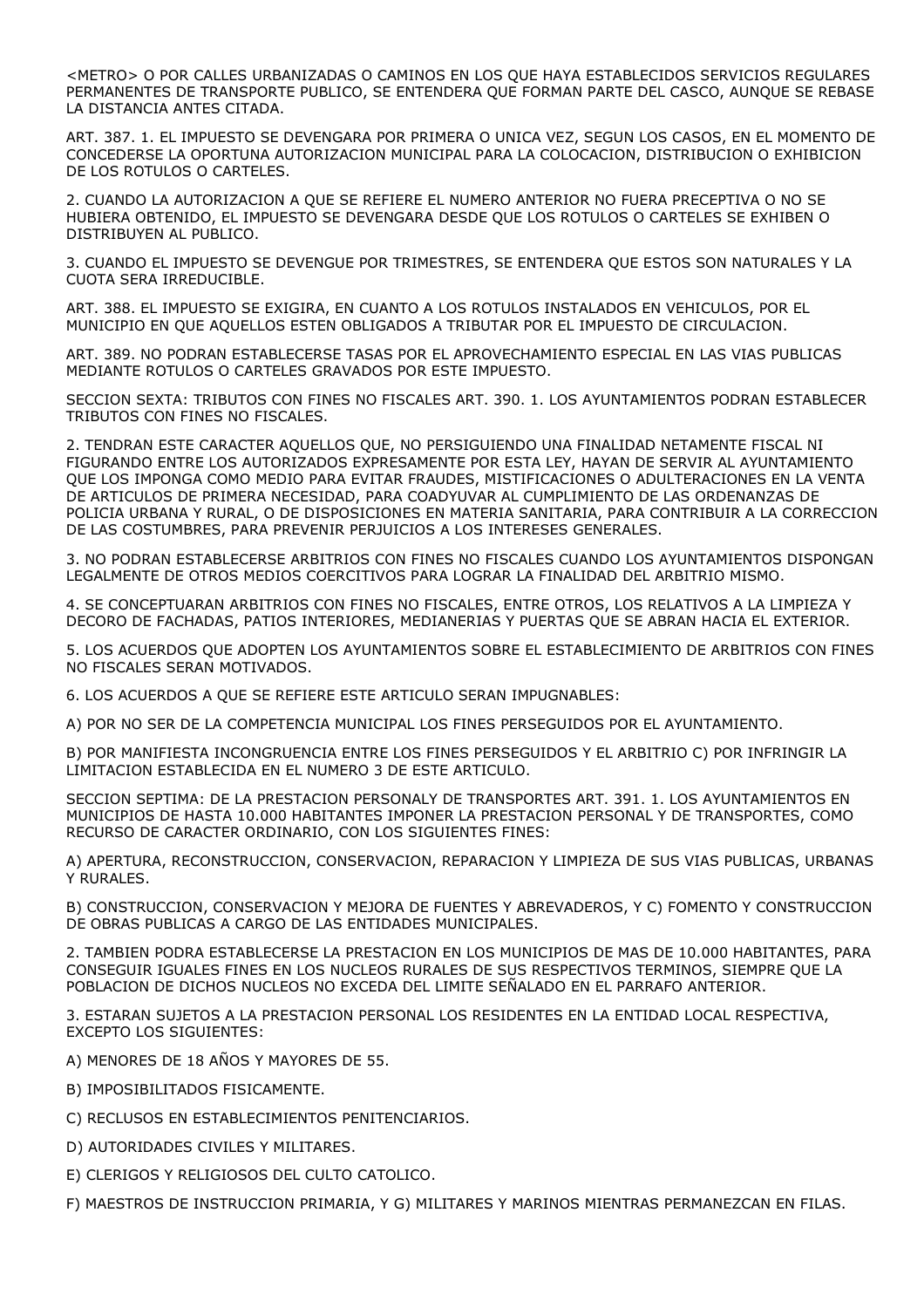4. LA PRESTACION PERSONAL NO EXCEDERA DE QUINCE DIAS AL AÑO, NI DE TRES CONSECUTIVOS, Y PODRA SER REDIMIDA A METALICO, AL TIPO DEL SALARIO MINIMO INTERPROFESIONAL VIGENTE.

ART. 392. 1. LA OBLIGACION DE LA PRESTACION DE TRANSPORTES ALCANZARA:

A) A LAS PERSONAS RESIDENTES EN EL TERMINO MUNICIPAL QUE SEAN DUEÑAS DE GANADO MAYOR Y MENOR DE TIRO Y CARGA, DE CARROS Y VEHICULOS MECANICOS DE TRANSPORTE Y ACARREO.

B) A LAS EMPRESAS Y SOCIEDADES QUE SEAN DUEÑAS DE IGUALES ELEMENTOS Y TENGAN EXPLOTACIONES AGRICOLAS, MINERAS, INDUSTRIALES O COMERCIALES EN EL TERMINO MUNICIPAL, Y C) A LOS HACENDADOS NO RESIDENTES EN EL MUNICIPIO DUEÑOS DE GANADOS, CARROS Y VEHICULOS MECANICOS, QUE LOS UTILICEN EN EXPLOTACIONES RADICADAS EN EL TERMINO, DURANTE TRES MESES AL AÑO, POR LO MENOS.

2. LA PRESTACION DE TRANSPORTES NO EXCEDERA, PARA EL GANADO Y CARROS, DE DIEZ DIAS AL AÑO, NI DE DOS CONSECUTIVOS, Y PARA LOS VEHICULOS MECANICOS, DE CINCO DIAS AL AÑO, SIN QUE PUEDA SERCONSECUTIVO NINGUNO DE ELLOS.

3. PODRA SER REDIMIDA EN METALICO POR LAS CANTIDADES QUE EL SERVICIO IMPORTE EN LA LOCALIDAD.

ART. 393. 1. LAS PRESTACIONES PERSONAL Y DE TRANSPORTES, SON COMPATIBLES ENTRES SI, PUDIENDO SER APLICADAS SIMULTANEAMENTE.

2. LOS OBLIGADOS A LA DE TRANSPORTES PODRAN REALIZAR LA PERSONAL CON SUS MISMOS GANADOS, CARROS O VEHICULOS CUANDO SE DIERE LA SIMULTANEIDAD AUTORIZADA. 3. LA FALTA DE CONCURRENCIA A LAS PRESTACIONES, SIN LA PREVIA REDENCION, OBLIGARA AL PAGO DEL IMPORTE DE ESTA, MAS UNA MULTA DE IGUAL CUANTIA, EXACCIONANDOSE AMBOS CONCEPTOS POR LA VIA DE APREMIO ADMINISTRATIVO.

4. LOS AYUNTAMIENTOS A QUE SE REFIERE EL ARTICULO 391 PODRAN UTILIZAR LA PRESTACION PERSONAL Y DE TRANSPORTES SIN SUJETARSE A LOS ARTICULOS ANTERIORES, SIEMPRE QUE RESPONDAN A FORMAS TRADICIONALES ADMITIDAS EN LAS LOCALIDADES.

SECCION OCTAVA: RECARGOS Y PARTICIPACIONES MUNICIPALES EN TRIBUTOS DEL ESTADO Y DE LAS COMUNIDADES AUTONOMAS ART. 394. 1. LOS MUNICIPIOS PARTICIPARAN EN LOS TRIBUTOS DEL ESTADO NO SUSCEPTIBLES DE CESION A LAS COMUNIDADES AUTONOMAS A TRAVES DE LA CORRESPONDIENTE DOTACION DEL FONDO NACIONAL DE COOPERACION MUNICIPAL EN LOS PRESUPUESTOS GENERALES DEL ESTADO.

2. POR REAL DECRETO, A PROPUESTA DE LOS MINISTROS DE ECONOMIA Y HACIENDA Y DE ADMINISTRACION TERRITORIAL, PREVIO INFORME DE LA COMISION NACIONAL DE ADMINISTRACION LOCAL, SE FIJARAN LOS CRITERIOS PARA LA DISTRIBUCION DEL FONDO NACIONAL DE COOPERACION MUNICIPAL.

3. EL GOBIERNO A PROPUESTA DE LOS MINISTERIOS DE ECONOMIA Y HACIENDA Y DE ADMINISTRACION TERRITORIAL, PODRA ESTABLECER LIMITACIONES EN LAS PARTICIPACIONES EN LOS IMPUESTOS DEL ESTADO PARA LAS CORPORACIONES QUE NO UTILICEN TODOS LOS TRIBUTOS AUTORIZADOS.

4. LAS CANTIDADES RESULTANTES DE LAS LIMITACIONES SEÑALADAS EN EL APARTADO ANTERIOR SERAN DISTRIBUIDAS ENTRE LOS MUNICIPIOS DE LA MISMA PROVINCIA, DE ACUERDO CON LAS NORMAS QUE EL GOBIERNO APRUEBE, A PROPUESTA CONJUNTA DE LOS MINISTERIOS DE ECONOMIA Y HACIENDA Y DE ADMINISTRACION TERRITORIAL.

5. LOS MINISTERIOS DE ECONOMIA Y HACIENDA Y DE ADMINISTRACION TERRITORIAL ARTICULARAN UN SISTEMA QUE PERMITA EL PAGO A LAS CORPORACIONES LOCALES DE CUANTOS RECURSOS, CREDITOS Y PARTICIPACIONES LES CORRESPONDAN, UTILIZANDO EL PROCEDIMIENTO DE ENTREGAS A CUENTA, DE PERIODICIDAD TRIMESTRAL, QUE SE COMPLEMENTARA CON UNA LIQUIDACION DEFINITIVA, A PRACTICAR DENTRO DE LOS TRES PRIMEROS MESES DEL EJERCICIO SIGUIENTE.

6. EL MINISTERIO DE ECONOMIA Y HACIENDA REALIZARA LAS ENTREGAS A CUENTA Y PRACTICARA LA LIQUIDACION DEFINITIVA A QUE SE REFIERE EL NUMERO ANTERIOR.

CONTRA DICHA LIQUIDACION PODRA RECLAMARSE EN VIA ECONOMICO-ADMINISTRATIVA.

SECCION NOVENA: SUBVENCIONES Y OTROS INGRESOS DE DERECHO PUBLICO ART. 395. 1. LAS SUBVENCIONES DE TODA INDOLE QUE EL MUNICIPIO OBTENGA CON DESTINO A OBRAS Y SERVICIOS MUNICIPALES NO PODRAN SER APLICADAS A ATENCIONES DISTINTAS DE AQUELLAS PARA LAS QUE FUERON OTORGADAS, SALVO, EN SU CASO, LOS SOBRANTES NO REINTEGRABLES CUYA UTILIZACION NO ESTUVIESE PREVISTA EN LA CONCESION.

PARA QUE ESTOS RECURSOS PUEDAN CONSIGNARSE PRESUPUESTARIAMENTE COMO INGRESOS ES NECESARIO QUE PREVIAMENTE ESTEN CONCEDIDOS Y ACEPTADOS POR EL MUNICIPIO.

CAPITULO IV DE LOS INGRESOS PROVINCIALES SECCION PRIMERA: DE LOS INGRESOS PROVINCIALES EN GENERAL ART. 396. LA HACIENDA DE LAS PROVINCIAS ESTARA CONSTITUIDA POR LOS SIGUIENTES RECURSOS: A) INGRESOS DE DERECHO PRIVADO.

B) TASAS.

C) CONTRIBUCIONES ESPECIALES.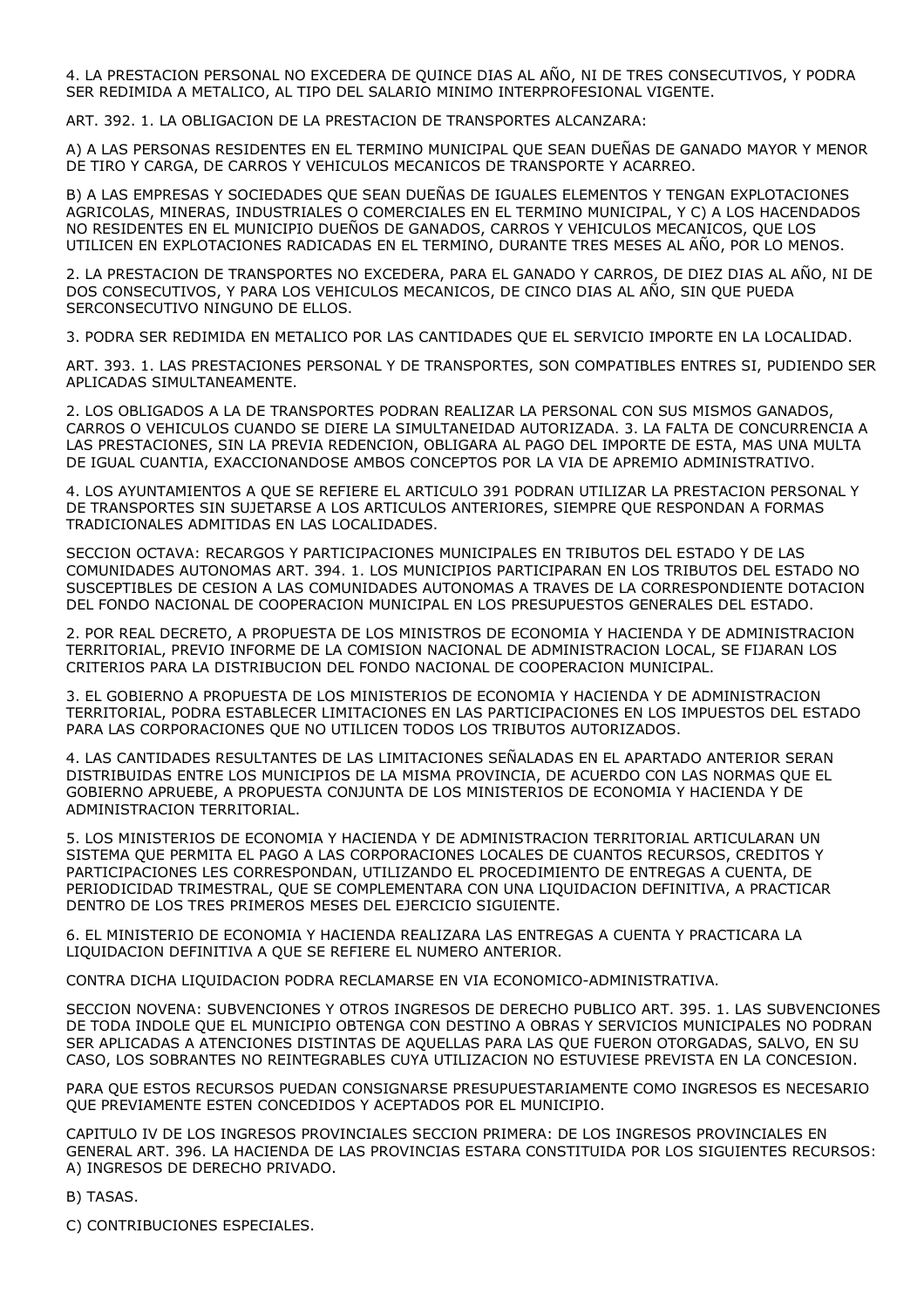D) RECARGOS SOBRE IMPUESTOS MUNICIPALES Y PARTICIPACIONES EN LOS INGRESOS DEL ESTADO Y DE LAS COMUNIDADES AUTONOMAS.

E) SUBVENCIONES Y OTROS INGRESOS DE DERECHO PUBLICO.

F) INGRESOS PROCEDENTES DE OPERACIONES DE CREDITO.

G) TRIBUTOS CON FINES NO FISCALES.

H) MULTAS.

SECCION SEGUNDA: INGRESOS DE DERECHO PRIVADO ART. 397. 1. TENDRAN LA CONSIDERACION DE INGRESOS DE DERECHO PRIVADO:

A) LOS FRUTOS, RENTAS O INTERESES DE LOS BIENES Y DERECHOS DE CUALQUIER CLASE QUE TENGAN LA CONDICION DE PATRIMONIALES CON ARREGLO A LA LEY, ASI COMO TAMBIEN LOS INGRESOS PROCEDENTES DE LA ENAJENACION Y GRAVAMENES DE DICHOS BIENES Y DERECHOS.

B) LOS RENDIMIENTOS, INGRESOS, PARTICIPACIONES Y BENEFICIOS LIQUIDOS PROCEDENTES DE CENTROS, ESTABLECIMIENTOS, BIENES, ACTIVIDADES Y SERVICIOS.

C) LAS DONACIONES, HERENCIAS, LEGADOS Y AUXILIOS DE TODA INDOLE PROCEDENTES DE PARTICULARES, ACEPTADOS POR LA DIPUTACION.

2. EN NINGUN CASO TENDRAN LA CONSIDERACION DE INGRESOS PATRIMONIALES LOS QUE PROCEDAN POR CUALQUIER CONDUCTO, DE LOS BIENES DE DOMINIO PUBLICO PROVINCIAL.

3. LOS INGRESOS DERIVADOS DE LA ENEJENACION O GRAVAMEN DE BIENES O DE DERECHOS QUE TENGAN LA CONDICION DE PATRIMONIALES NO PODRAN DESTINARSE A LA FINANCIACION DE GASTOS CORRIENTES, SALVO QUE SE TRATE DE PARCELAS SOBRANTES DE VIAS PUBLICAS PROVINCIALES, NO EDIFICABLES, O DE EFECTOS NO UTILIZABLES EN SERVICIOS PROVINCIALES.

SECCION TERCERA: TASAS PROVINCIALES ART. 398. LAS DIPUTACIONES PODRAN ESTABLECER TASAS:

A) POR LA UTILIZACION PRIVATIVA O POR EL APROVECHAMIENTO ESPECIAL DE BIENES O INSTALACIONES DE USO PUBLICO PROVINCIAL.

B) POR LA PRESTACION DE SERVICIOS O LA REALIZACION DE ACTIVIDADES DE LA COMPETENCIA PROVINCIAL, QUE BENEFICIEN ESPECIALMENTE A PERSONAS DETERMINADAS O, AUNQUE NO LAS BENEFICIEN, LES AFECTEN DE MODO PARTICULAR, SIEMPRE QUE, EN ESTE ULTIMO CASO, LA ACTIVIDAD PROVINCIAL HAYA SIDO MOTIVADA POR DICHAS PERSONAS, DIRECTA O INDIRECTAMENTE.

ART. 399. 1. EL ESTABLECIMIENTO DE TASAS POR APROVECHAMIENTO ESPECIAL EXIGIRA QUE SE DE ALGUNA DE LAS CONDICIONES SIGUIENTES:

A) QUE EL APROVECHAMIENTO PRODUZCA RESTRICCIONES DEL USO PUBLICO O ESPECIAL DEPRECIACION DE LOS BIENES E INSTALACIONES.

B) QUE EL APROVECHAMIENTO TENGA POR FIN UN BENEFICIO PARTICULAR, AUNQUE NO PRODUZCA RESTRICCIONES DE USO PUBLICO NI DEPRECIACION ESPECIAL DE BIENES O INSTALACIONES.

2. EN LAS TASAS A QUE SE REFIERE EL APARTADO B) DEL ARTICULO ANTERIOR SE ENTENDERA QUE EXISTE MOTIVACION DIRECTA O INDIRECTA POR PARTE DE LOS PARTICULARES CUANDO, CON SUS ACTUACIONES O NEGLIGENCIAS, OBLIGUEN A LAS DIPUTACIONES A REALIZAR DE OFICIO ACTIVIDADES O A PRESTAR SERVICIOS POR RAZONES DE SEGURIDAD, SALUBRIDAD O MORALIDAD, DE ABASTECIMIENTO U ORDEN URBANISTICO.

ART. 400. NO ESTARAN SUJETAS LAS UTILIZACIONES PRIVATIVAS O LOS APROVECHAMIENTOS ESPECIALES DE BIENES O INSTALACIONES DE USO PUBLICO PROVINCIAL QUE EFECTUEN LOS TITULARES DE CONCESIONES DE SERVICIOS DE TRANSPORTES COLECTIVOS INTERURBANOS, SIEMPRE QUE ESTEN DIRECTAMENTE RELACIONADOS CON DICHOS SERVICIOS.

ART. 401. SE ENTENDERAN COMPRENDIDOS EN EL ARTICULO 398, A) LAS UTILIZACIONES PRIVATIVAS Y LOS APROVECHAMIENTOS ESPECIALES SIGUIENTES:

A) INSTALACION DE REJAS DE PISO, LUCERNARIOS, RESPIRADEROS, PUERTAS DE ENTRADA, BOCAS DE CARGA O ELEMENTOS ANALOGOS QUE OCUPEN EL SUELO O SUBSUELO DE LAS CARRETERAS, CAMINOS Y DEMAS VIAS PUBLICAS PROVINCIALES.

B) OCUPACION DEL VUELO DE LAS CARRETERAS, CAMINOS Y DEMAS VIAS PUBLICAS PROVINCIALES CON ELEMENTOS CONSTRUCTIVOS CERRADOS, TERRAZAS, MIRADORES, BALCONES, MARQUESINAS, TOLDOS Y OTRAS INSTALACIONES SEMEJANTES VOLADIZAS SOBRE LA VIA PUBLICA.

C) VERTIDO Y DESAGUE DE CANALONES Y OTRAS INSTALACIONES ANALOGAS EN TERRENOS DE USO PUBLICO PROVINCIAL.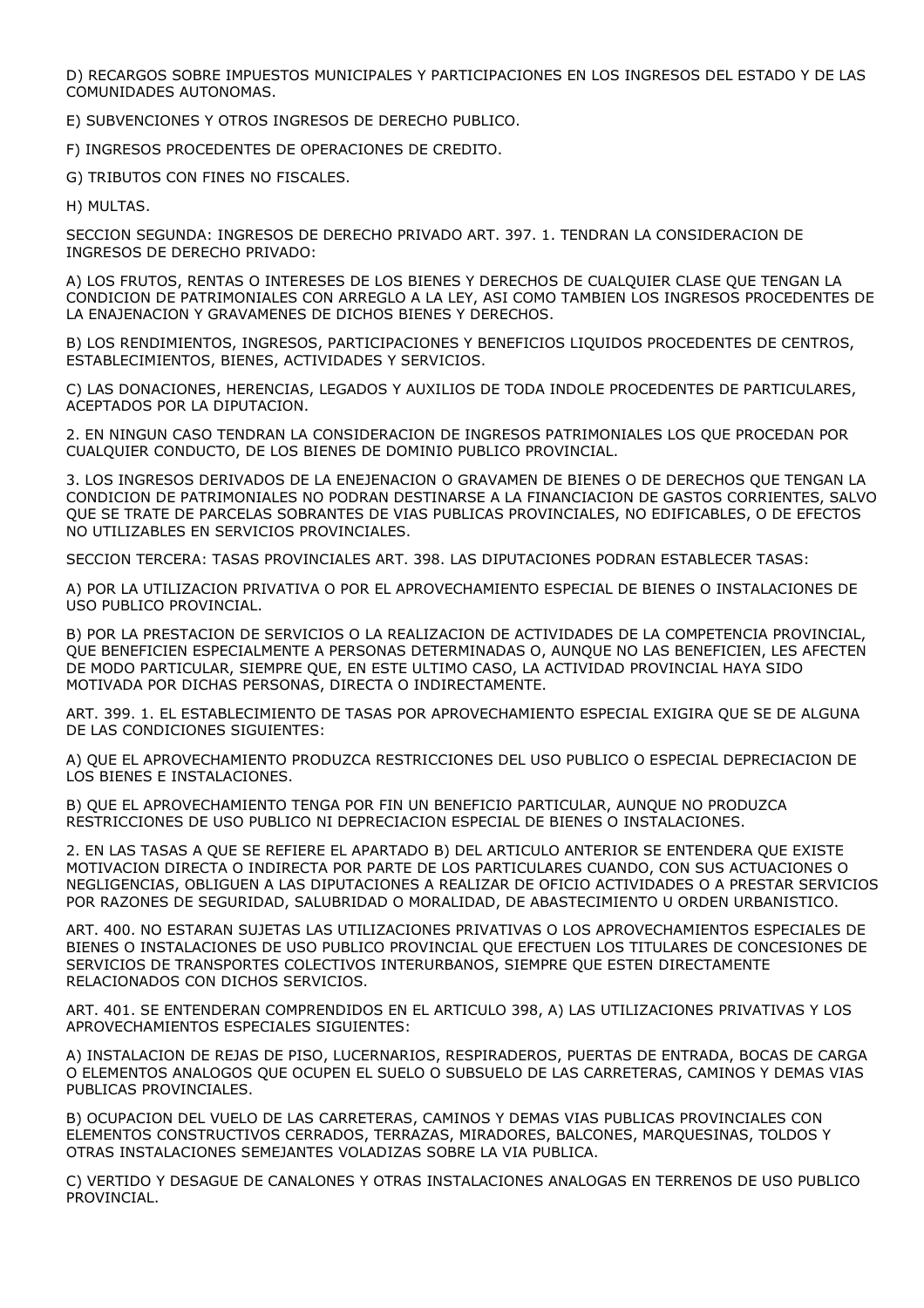D) CONSTRUCCION EN CARRETERAS, CAMINOS Y DEMAS VIAS PUBLICAS PROVINCIALES, DE ATARJEAS Y PASOS SOBRE CUNETAS Y EN TERRAPLENES PARA VEHICULOS DE CUALQUIER CLASE, ASI COMO PARA EL PASO DE GANADO.

E) MUROS DE CONTENCION O SOSTENIMIENTO DE TIERRAS, EDIFICACIONES O CERCAS, YA SEAN ESTAS DEFINITIVAS O PROVISIONALES, EN VIAS PUBLICAS PROVINCIALES.

F) RESERVA ESPECIAL DE PARADA DE VEHICULOS Y DE CARGA O DESCARGA DE MERCANCIAS DE CUALQUIER CLASE NO COMPRENDIDAS EN LA EXCEPCION PREVISTA EN EL ARTICULO 400.

G) CONSTRUCCION DE CISTERNAS O ALJIBES EN TERRENOS DE USO PUBLICO PROVINCIAL DONDE SE RECOJAN AGUAS PLUVIALES.

H) DEPOSITOS Y APARATOS DISTRIBUIDORES DE COMBUSTIBLES Y, EN GENERAL, DE CUALQUIER ARTICULO O MERCANCIA EN TERRENOS DE USO PUBLICO PROVINCIAL.

I) TENDIDOS, TUBERIAS Y GALERIAS PARA LAS CONDUCCIONES DE ENERGIA ELECTRICA, AGUA, GAS O CUALQUIER OTRO FLUIDO, INCLUIDOS LOS POSTES PARA LINEAS, CAJAS DE AMARRE, DE DISTRIBUCION, DE REGISTRO, ETCETERA, EN TERRENOS DE USO PUBLICO PROVINCIAL.

J) INSTALACION DE TRANSFORMADORES EN QUIOSCOS O CAMARAS SUBTERRANEAS OCUPANDO TERRENOS DE USO PUBLICO PROVINCIAL, ASI COMO BASCULAS Y OTROS APARATOS DE MEDIR O PESAR.

K) INSTALACION DE ANUNCIOS OCUPANDO TERRENOS DE DOMINIO PUBLICO PROVINCIAL O VISIBLES DESDE LAS CARRETERAS, CAMINOS VECINALES Y DEMAS VIAS PUBLICAS PROVINCIALES.

L) COLOCACION DE SILLAS, TRIBUNAS, MESAS Y OTROS ELEMENTOS ANALOGOS EN TERRENOS DE USO PUBLICO PROVINCIAL.

M) INSTALACION DE PUESTOS, BARRACAS Y CASETAS DE VENTA, ESPECTACULOS O RECREO EN TERRENOS DE USO PUBLICO PROVINCIAL.

N) APERTURA DE ZANJAS Y CALAS EN LAS CARRETERAS, CAMINOS Y DEMAS VIAS PUBLICAS PROVINCIALES, PARA LA INSTALACION O REPARACION DE CAÑERIAS, CONDUCCIONES Y OTRAS INSTALACIONES.

O) SACA DE ARENAS Y DEMAS MATERIALES DE CONSTRUCCION EN TERRENOS DE DOMINIO PUBLICO PROVINCIAL.

P) CUALESQUIERA OTRAS UTILIZACIONES PRIVATIVAS Y APROVECHAMIENTO ESPECIAL DE NATURALEZA ANALOGA.

ART. 402. 1. SE ENTENDERAN COMPRENDIDOS EN EL ARTICULO 398,B) LOS SERVICIOS O ACTIVIDADES SIGUIENTES:

A) AUTORIZACION PARA UTILIZAR EN PLACAS, PATENTES Y OTROS DISTINTIVOS ANALOGOS EL ESCUDO DE LA PROVINCIA.

B) DOCUMENTOS QUE EXPIDA O DE QUE ENTIENDA LA ADMINISTRACION PROVINCIAL O SUS AUTORIDADES A INSTANCIA DE PARTE.

C) SERVICIO DE EXTINCION DE INCENDIOS, ASI COMO DE PROTECCION DE PERSONAS Y BIENES, COMPRENDIENDOSE TAMBIEN LA CESION DEL USO DE MAQUINARIA Y EQUIPOS ADSCRITOS A ESTOS SERVICIOS, TALES COMO ESCALAS, CUBAS, MOTOBOMBAS, BARCAS, ETCETERA.

D) SERVICIOS DE LABORATORIOS PROVINCIALES O CUALQUIER OTRO ESTABLECIMIENTO DE SANIDAD E HIGIENE.

E) ASISTENCIA Y ESTANCIA EN HOSPITALES MEDICO-QUIRURGICOS, PSIQUIATRICOS Y ESPECIALES, DISPENSARIOS Y DEMAS ESTABLECIMIENTOS BENEFICO-ASISTENCIALES PROVINCIALES, INCLUSO CUANDO LOS GASTOS DEBAN SUFRAGARSE POR OTRAS ENTIDADES DE CUALQUIER NATURALEZA.

F) ASISTENCIAS Y ESTANCIAS EN RESIDENCIAS DE ANCIANOS, GUARDERIAS INFANTILES, CENTROS DE RECUPERACION O REHABILITACION, ALBERGUES U OTROS ESTABLECIMIENTOS DE NATURALEZA ANALOGA.

G) ENSEÑANZAS ESPECIALES EN ESTABLECIMIENTOS DOCENTES PROVINCIALES.

H) VISITAS A MUSEOS Y EXPOSICIONES, PARQUES ZOOLOGICOS, BIBLIOTECAS Y OTROS CENTROS ANALOGOS.

I) SUMINISTRO DE AGUA A DOMICILIO, ENERGIA ELECTRICA Y OTROS ABASTECIMIENTOS PUBLICOS, INCLUIDOS LOS DERECHOS DE ENGANCHE DE LINEAS Y COLOCACION Y UTILIZACION DE CONTADORES E INSTALACIONES ANALOGAS, CUANDO DICHOS SERVICIOS SEAN PRESTADOS POR LA DIPUTACION.

J) CUALESQUIERA OTROS SERVICIOS O ACTIVIDADES DE NATURALEZA ANALOGA A LOS ANTERIORES.

2. LAS TASAS POR PRESTACION DE LOS SERVICIOS ENUMERADOS EN LOS APARTADOS E), F) Y G) DEL NUMERO 1 DE ESTE ARTICULO NO SE EXIGIRAN A LAS PERSONAS INCLUIDAS EN LA BENEFICENCIA DE CUALQUIERA DE LOS MUNICIPIOS DE LA PROVINCIA RESPECTIVA.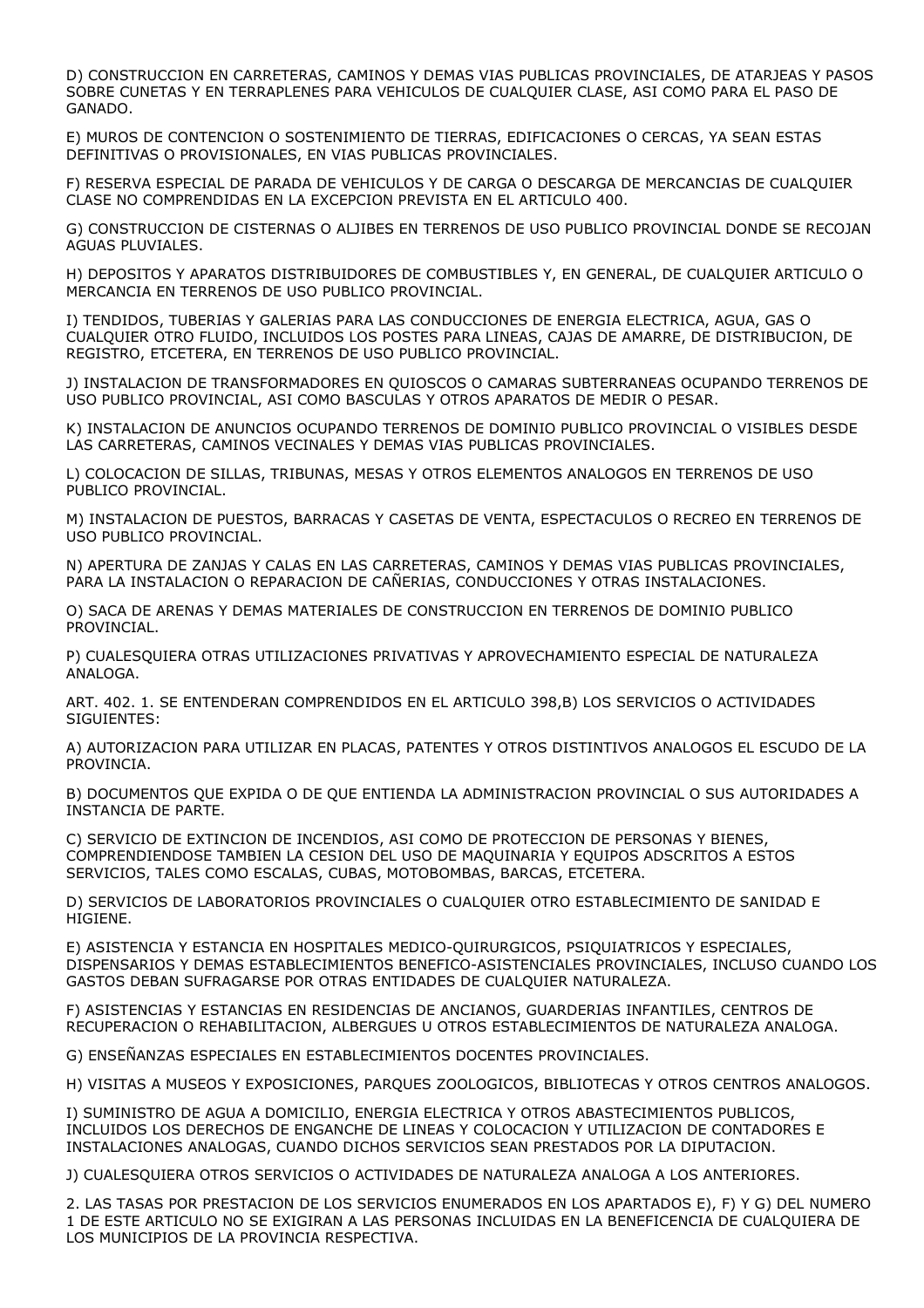ART. 403. SERA DE APLICACION ANALOGICA A LAS TASAS PROVINCIALES, EN TODO LO QUE NO ESTE ESPECIALMENTE DETERMINADO EN LA PRESENTE SECCION, LO DISPUESTO PARA LAS TASAS MUNICIPALES EN LA SECCION CORRESPONDIENTE.

SECCION CUARTA: CONTRIBUCIONES ESPECIALES PROVINCIALES ART. 404. 1. LAS DIPUTACIONES PROVINCIALES PODRAN ESTABLECER CONTRIBUCIONES ESPECIALES PARA LA EJECUCION DE OBRAS O PARA EL ESTABLECIMIENTO, AMPLIACION O MEJORA DE SERVICIOS PROVINCIALES, SIEMPRE QUE, A CONSECUENCIA DE AQUELLAS O DE ESTOS, ADEMAS DE ATENDER AL INTERES COMUN O GENERAL, SE BENEFICIE ESPECIALMENTE A PERSONAS DETERMINADAS, AUNQUE DICHO BENEFICIO NO PUEDA FIJARSE EN UNA CANTIDAD CONCRETA.

2. EL AUMENTO DEL VALOR DE DETERMINADAS FINCAS COMO CONSECUENCIA DE TALES OBRAS O SERVICIOS TENDRA A ESTOS EFECTOS, LA CONSIDERACION DE BENEFICIO ESPECIAL.

ART. 405. TENDRAN LA CONSIDERACION DE OBRAS Y SERVICIOS PROVINCIALES:

A) LOS QUE REALICEN LAS PROVINCIAS DENTRO DEL AMBITO DE SU COMPETENCIA PARA CUMPLIR LOS FINES QUE LES ESTEN ATRIBUIDOS, EXCEPCION HECHA DE LOS QUE AQUELLAS EJECUTEN EN CONCEPTO DE DUEÑOS DE SUS BIENES PATRIMONIALES.

B) LOS QUE REALICEN LAS PROVINCIAS POR HABERLE SIDO CONCEDIDOS O DELEGADOS POR OTRAS ADMINISTRACIONES PUBLICAS Y CUALQUIER OTRO CUYA TITULARIDAD HAYAN ASUMIDO DE ACUERDO CON LA LEY.

C) LOS QUE REALICEN OTRAS ADMINISTRACIONES PUBLICAS CON APORTACIONES DE LAS DIPUTACIONES PROVINCIALES. EN ESTE SUPUESTO SE CONSIDERARAN OBRAS O SERVICIOS PROVINCIALES LA PARTE DE ESTOS CUYA FINANCIACION SEA CUBIERTA CON FONDOS PROCEDENTES DE LAS MISMAS.

ART. 406. 1. PODRAN IMPONERSE CONTRIBUCIONES ESPECIALES PARA LAS OBRAS Y SERVICIOS SIGUIENTES:

A) ESTABLECIMIENTO Y MEJORA DEL SERVICIO DE EXTINCION DE INCENDIOS.

B) CONSTRUCCION DE EMBALSES, CANALES Y OTRAS OBRAS PARA LA IRRIGACION DE FINCAS.

C) OBRAS DE CAPTACION, EMBALSE, DEPOSITO, CONDUCCION Y DEPURACION DE AGUAS PARA EL ABASTECIMIENTO.

D) ESTACIONES DEPURADORAS DE AGUAS RESIDUALES Y COLECTORES GENERALES.

E) DESMONTE, TERRAPLENADO Y CONSTRUCCION DE MUROS DE CONTENCION.

F) OBRAS DE DESECACION Y SANEAMIENTO, DE DEFENSA DE TERRENOS CONTRA AVENIDAS E INUNDACIONES, ASI COMO LA REGULACION Y DESVIACION DE CURSOS DE AGUA.

CONSTRUCCION Y CONSERVACION DE CAMINOS, VIAS LOCALES Y COMARCALES.

H) CUANDO POR DELEGACION DE OBRAS O SERVICIOS DE COMPETENCIA MUNICIPAL EJECUTEN ALGUNAS DE LAS COMPRENDIDAS EN EL ARTICULO 231.1.

I) ASIMISMO, TRATANDOSE DE OBRAS O SERVICIOS REALIZADOS POR OTRAS ADMINISTRACIONES PUBLICAS CON AYUDAS ECONOMICAS DE LAS DIPUTACIONES PROVINCIALES, PODRAN ACORDAR ESTAS LA IMPOSICION DE CONTRIBUCIONES ESPECIALES, CUANDO AQUELLAS OBRAS O SERVICIOS, A SU VEZ, DEVENGARON ESTA MISMA CLASE DE TRIBUTOS A FAVOR DE LA ADMINISTRACION EJECUTANTE.

2. LAS DIPUTACIONES PODRAN ACORDAR TAMBIEN LA IMPOSICION DE CONTRIBUCIONES ESPECIALES POR CUALQUIER OTRA CLASE DE OBRAS O SERVICIOS, SIEMPRE QUE SE DEN LAS CIRCUNSTANCIAS PREVISTAS EN EL ARTICULO 404.1.

ART. 407. CUANDO LAS OBRAS O SERVICIOS DE LA COMPETENCIA MUNICIPAL O PROVINCIAL SEAN REALIZADOS O PRESTADOS, BIEN POR LOS AYUNTAMIENTOS CON LA COLABORACION ECONOMICA DE LAS DIPUTACIONES, O BIEN POR ESTAS CON APORTACIONES DE AQUELLOS, Y SIEMPRE QUE SE IMPONGAN CONTRIBUCIONES ESPECIALES CON ARREGLO A LO DISPUESTO EN LOS ARTICULOS 231 Y 406 DE ESTA LEY, LA TRAMITACION Y GESTION DEL EXPEDIENTE DE APLICACION DE CONTRIBUCIONES ESPECIALES Y LA RECAUDACION DE LAS MISMAS SE HARA POR LA ADMINISTRACION QUE TOME A SU CARGO LA REALIZACION DE LA OBRA O PRESTACION DEL SERVICIO, SIN PERJUICIO DE QUE CADA CORPORACION CONSERVE SU COMPETENCIA RESPECTIVA EN ORDEN A LOS ACUERDOS DE IMPOSICION, EN SU CASO, Y DE APROBACION DEL EXPEDIENTE DE APLICACION. EN EL SUPUESTO DE QUE EL EXPEDIENTE DE APLICACION NO FUERA APROBADO POR UNA DE DICHAS ADMINISTRACIONES, QUEDARA SIN EFECTO LA UNIDAD DE EXPEDIENTE, TRAMITANDO SEPARADAMENTE CADA UNA DE ELLAS LAS ACTUACIONES QUE PROCEDAN.

ART. 408. SERA DE APLICACION ANALOGICA A LAS CONTRIBUCIONES ESPECIALES IMPUESTAS POR LAS DIPUTACIONES PROVINCIALES, EN TODO LO QUE NO ESTE ESPECIALMENTE DETERMINADO EN LA PRESENTE SECCION, LO DISPUESTO PARA LAS CONTRIBUCIONES ESPECIALES EN LA SECCION CORRESPONDIENTE DE LOS INGRESOS MUNICIPALES.

SECCION QUINTA: RECARGOS Y PARTICIPACIONES PROVINCIALES EN INGRESOS DEL ESTADO, COMUNIDADES AUTONOMAS Y MUNICIPIOS SUBSECCION PRIMERA. RECARGOS PROVINCIALES SOBRE IMPUESTOS MUNICIPALES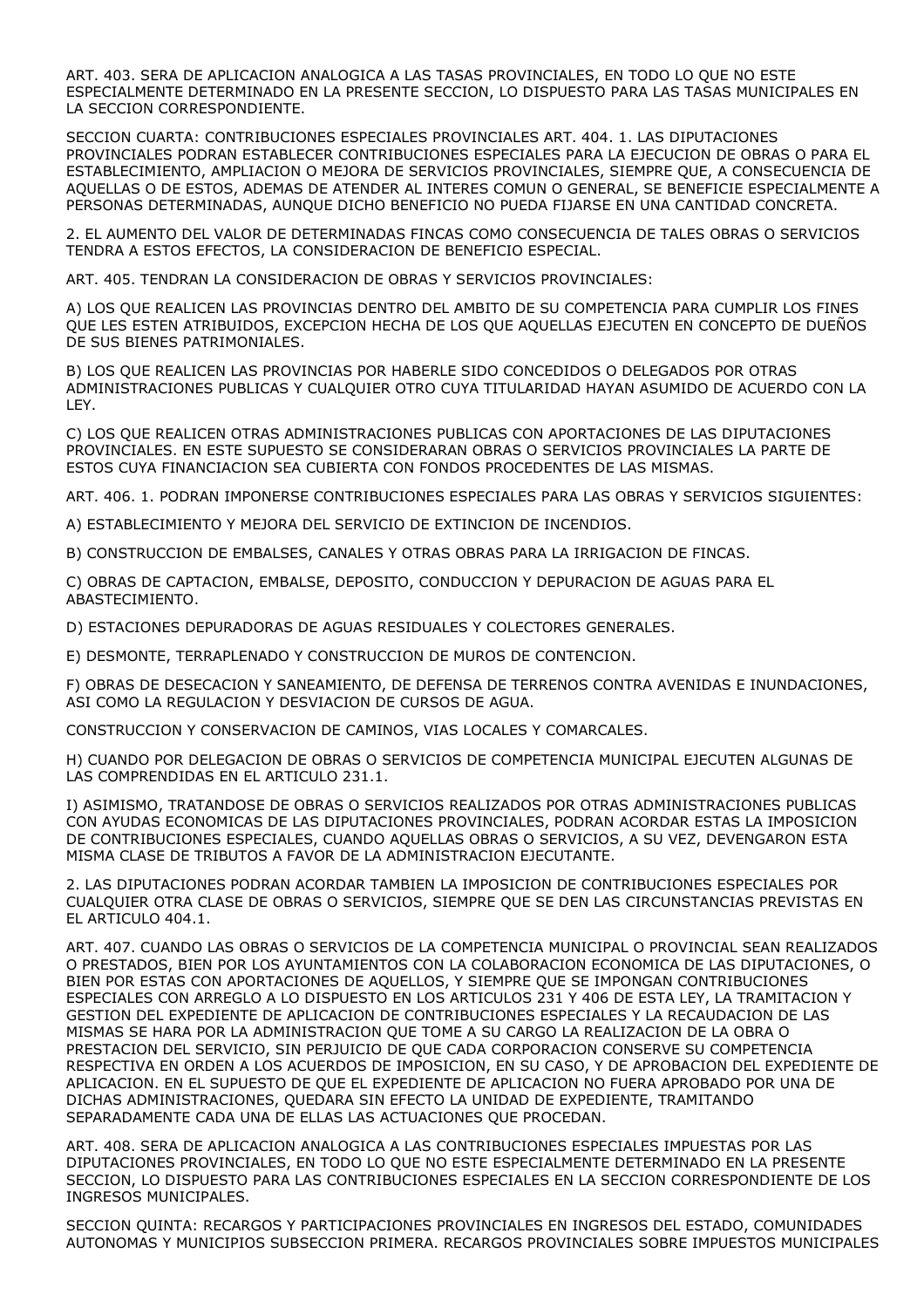ART. 409. 1. SE APLICARA UN RECARGO PROVINCIAL DEL 40 POR 100 SOBRE LAS CUOTAS DE LICENCIA FISCAL DE ACTIVIDADES COMERCIALES E INDUSTRIALES Y DE PROFESIONALES Y ARTISTAS.

2. DICHOS RECARGOS CORRESPONDERAN A LAS DIPUTACIONES O, EN SU CASO, CABILDOS INSULARES, EN CUYO TERRITORIO SE EJERZA LA PROFESION, INDUSTRIA, COMERCIO, ARTE O ACTIVIDAD GRAVADOS.

3. LA GESTION SE REALIZARA EN LA FORMA ESTABLECIDA EN EL ARTICULO 315.

SUBSECCION SEGUNDA. PARTICIPACIONES PROVINCIALES DE INGRESOS ESTATALES ART. 410. 1. LAS DIPUTACIONES PROVINCIALES Y LOS CABILDOS INSULARES PARTICIPARAN EN LOS TRIBUTOS DEL ESTADO NO SUSCEPTIBLES DE CESION A LAS COMUNIDADES AUTONOMAS A TRAVES DE LA CORRESPONDIENTE CONSIGNACION EN LOS PRESUPUESTOS GENERALES DEL ESTADO.

2. LA PARTICIPACION ESTABLECIDA EN EL NUMERO 1 DE ESTE ARTICULO SE DISTRIBUIRA POR EL MINISTERIO DE ECONOMIA Y HACIENDA ENTRE LAS DIPUTACIONES Y CABILDOS INSULARES EN PROPORCION AL NUMERO DE HABITANTES DE DERECHO DE LA RESPECTIVA PROVINCIA O ISLA, SEGUN CORRESPONDA, ASI COMO DE CUALQUIER OTRO CRITERIO QUE SE ESTABLEZCA.

3. LA PARTICIPACION DE LAS DIPUTACIONES FORALES DEL PAIS VASCO EN LOS TRIBUTOS DEL ESTADO NO CONCERTADOS SE REGIRA POR LO DISPUESTO EN EL ARTICULO 45 DE LA LEY 12/1981, DE 13 DE MAYO, DE CONCIERTO ECONOMICO.

4. A LOS EFECTOS DE DETERMINAR LA CANTIDAD A PERCIBIR POR LOS CABILDOS INSULARES DE LAS PROVINCIAS DE SANTA CRUZ DE TENERIFE Y LAS PALMAS, SE SEGUIRA EL MISMO CRITERIO QUE SE ESTABLECE PARA LOS MUNICIPIOS DEL ARCHIPIELAGO EN RELACION CON EL FONDO NACIONAL DE COOPERACION MUNICIPAL.

5. LOS AYUNTAMIENTOS DE CEUTA Y MELILLA PARTICIPARAN EN LA DISTRIBUCION COMO SI SE TRATARA DE DIPUTACIONES PROVINCIALES EN PROPORCION AL NUMERO DE HABITANTES DE DERECHO DEL MUNICIPIO RESPECTIVO.

SECCION SEXTA: SUBVENCIONES Y OTROS INGRESOS DE DERECHO PUBLICO ART. 411. SON DE APLICACION A LOS INGRESOS OBTENIDOS POR LAS DIPUTACIONES POR RAZON DE TRIBUTOS CON FINES NO FISCALES Y SUBVENCIONES LAS MISMAS NORMAS ESTABLECIDAS POR LOS INGRESOS MUNICIPALES DE LA MISMA NATURALEZA.

CAPITULO V DE LAS HACIENDAS DE LAS DEMAS ENTIDADES LOCALES SECCION PRIMERA: DE LOS INGRESOS DE LAS ENTIDADES DE AMBITO TERRITORIAL INFERIOR AL MUNICIPAL ART. 412. 1. LA HACIENDA DE LAS ENTIDADES DE AMBITO TERRITORIAL INFERIOR AL MUNICIPAL ESTARA CONSTITUIDA POR LOS SIGUIENTES RECURSOS:

A) INGRESOS DE DERECHO PRIVADO.

B) TASAS.

C) CONTRIBUCIONES ESPECIALES.

D) SUBVENCIONES Y OTROS INGRESOS DE DERECHO PUBLICO.

E) INGRESOS PROCEDENTES DE OPERACIONES DE CREDITO.

F) TRIBUTOS CON FINES NO FISCALES.

G) MULTAS.

2. SERAN APLICABLES A LOS RECURSOS RELACIONADOS EN EL NUMERO ANTERIOR LAS DISPOSICIONES DEL CAPITULO CORRESPONDIENTE A LOS INGRESOS MUNICIPALES, CON LAS ADAPTACIONES DERIVADAS DEL CARACTER DE INGRESOS PROPIOS DE LAS ENTIDADES DE AMBITO INFERIOR AL MUNICIPAL QUE TIENEN LOS MISMOS.

3. ESTAS ENTIDADES PODRAN IMPONER LA PRESTACION PERSONAL Y DE TRANSPORTE DE ACUERDO CON LAS MISMAS NORMAS ESTABLECIDAS PARA LOS AYUNTAMIENTOS.

4. NO PROCEDERA TAL IMPOSICION POR LAS ENTIDADES LOCALES DE AMBITO INFERIOR AL MUNICIPAL CUANDO LA TUVIERE ACORDADA EL AYUNTAMIENTO CON CARACTER DE GENERALIDAD.

SECCION SEGUNDA:DE LOS INGRESOS DE LA ENTIDADES SUPRAMUNICIPALES ART. 413. 1. LA HACIENDA DE LAS MANCOMUNIDADES ESTARA CONSTITUIDA POR LOS SIGUIENTES RECURSOS: A) INGRESOS DE DERECHO PRIVADO.

B) TASAS POR LA PRESTACION DE SERVICIOS O LA REALIZACION DE ACTIVIDADES DE SU COMPETENCIA.

C) CONTRIBUCIONES ESPECIALES PARA LA EJECUCION DE OBRAS O PARA EL ESTABLECIMIENTO, AMPLIACION O MEJORA DE SERVICIOS DE LA COMPETENCIA DE DICHAS ENTIDADES.

D) PARTICIPACIONES EN LOS IMPUESTOS DEL ESTADO Y DE LAS COMUNIDADES AUTONOMAS QUE SE ESTABLEZCAN A SU FAVOR.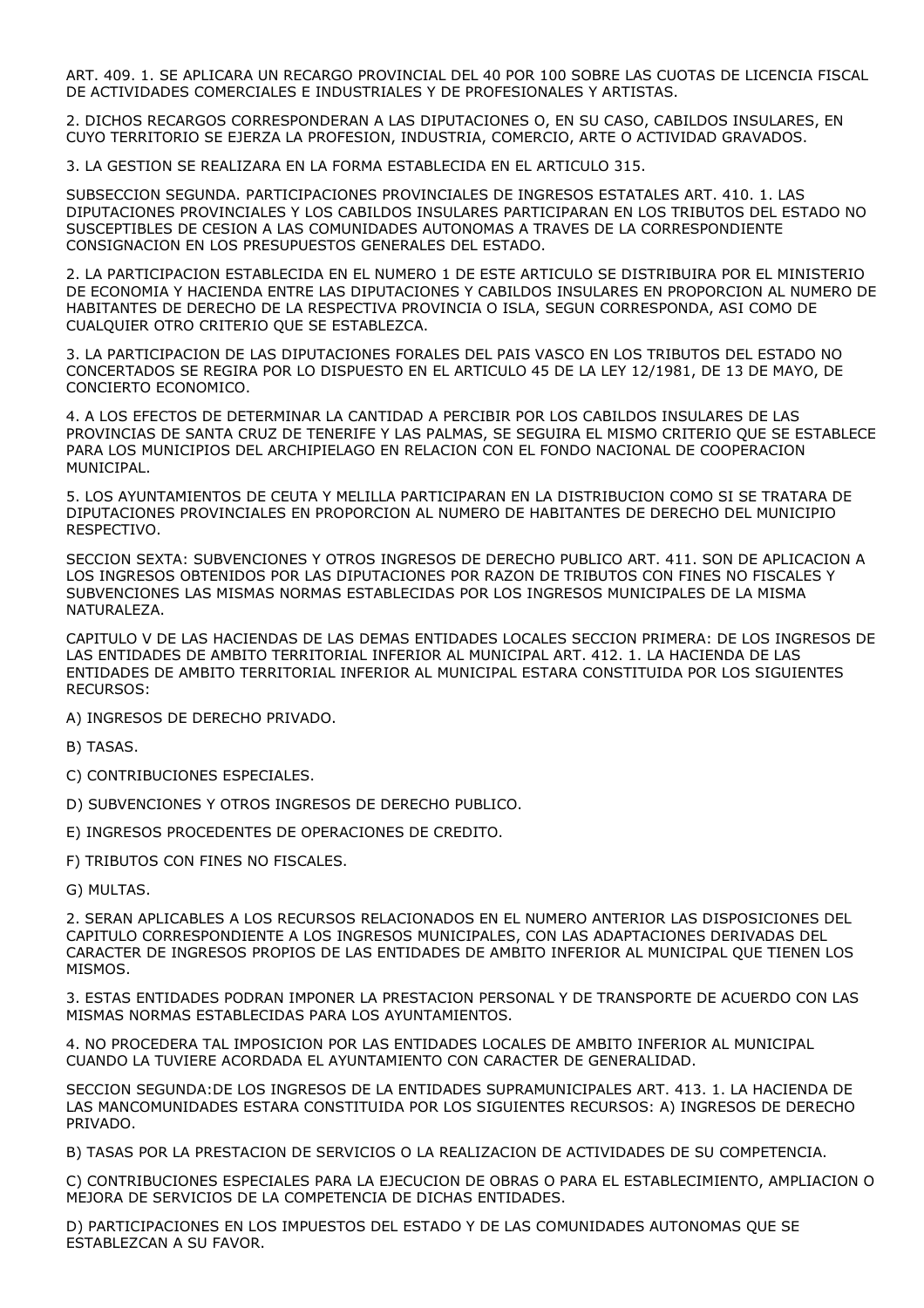E) SUBVENCIONES Y OTROS INGRESOS DE DERECHO PUBLICO.

F) LOS PROCEDENTES DE OPERACIONES DE CREDITO.

G) MULTAS.

2. SERA DE APLICACION A LAS MENCIONADAS ENTIDADES LO PREVISTO PARA LOS INGRESOS DE LOS MUNICIPIOS RESPECTO A LOS QUE SE REFIERE EL NUMERO ANTERIOR.

3. TAMBIEN CONSTITUIRAN RECURSOS DE ESTAS ENTIDADES, LAS APORTACIONES DE LOS MUNICIPIOS QUE INTEGREN O FORMEN PARTE DE LAS MISMAS, ASI COMO LAS QUE, EN SU CASO, REALICEN LAS DIPUTACIONES. DICHAS APORTACIONES SERAN DETERMINADAS DE ACUERDO CON LO ESTABLECIDO EN LOS ESTATUTOS RESPECTIVOS.

ART. 414. 1. POR LAS LEYES DE LAS COMUNIDADES AUTONOMAS, EN EL MARCO Y DE CONFORMIDAD CON LA LEGISLACION TRIBUTARIA DEL ESTADO Y LA PRESENTE LEY, SE DETERMINARA EL REGIMEN ECONOMICO Y RECURSOS QUE, EN TODO CASO, SE ASIGNEN A LAS AREAS METROPOLITANAS Y COMARCAS U OTRAS ENTIDADES QUE AGRUPEN VARIOS MUNICIPIOS Y SEGUN CON LO DISPUESTO EN LOS ARTICULOS 5.E), 42.3 Y 43.3 DE LA LEY 7/1985, DE 2 DE ABRIL.

2. A TAL EFECTO LAS HACIENDAS DE LAS REFERIDAS ENTIDADES PODRAN CONTAR CON LOS RECURSOS PREVISTOS EN EL ARTICULO ANTERIOR.

3. ASIMISMO, EN EL CASO DE PRESTAR DICHAS ENTIDADES EL SERVICIO DE TRANSPORTE COLECTIVO URBANO E INTERURBANO, TANTO DE SUPERFICIE COMO SUBTERRANEO Y CUALQUIERA QUE SEA LA FORMA DE GESTION UTILIZADA, PARA LA FINANCIACION DE DICHO SERVICIO DE TRANSPORTE, PODRAN DISPONER DE UN RECARGO SOBRE LA BASE LIQUIDABLE DE LA CONTRIBUCION TERRITORIAL URBANA QUE SERA EXACCIONADA CONJUNTAMENTE CON ESTA. LA APLICACION DE ESTE RECURSO ESTARA SUPEDITADA, EN SU CASO, A LO QUE ESTABLEZCAN LAS COMUNIDADES AUTONOMAS EN EJERCICIO DE SUS COMPETENCIAS.

CAPITULO VI DISPOSICIONES COMUNES A LAS HACIENDAS LOCALES SECCION PRIMERA: DEL CREDITO LOCAL ART. 415. 1. EL ESTADO FAVORECERA EL ACCESO DE LAS CORPORACIONES LOCALES AL CREDITO OFICIAL Y PRIVADO.

2. LAS CORPORACIONES LOCALES PODRAN CONCERTAR OPERACIONES DE CREDITO CON:

- A) ENTIDADES OFICIALES DE CREDITO.
- B) CAJAS DE AHORRO.
- C) BANCA PRIVADA.
- D) SOCIEDADES COOPERATIVAS DE CREDITO.

E) LAS DEMAS ENTIDADES DE CREDITO PRIVADO SOMETIDAS A LA FISCALIZACION DEL BANCO DE ESPAÑA.

ART. 416. SIN PERJUICIO DE LO ESTABLECIDO EN ESTA LEY, REGLAMENTARIAMENTE SE REGULARAN Y FOMENTARAN CUANTAS TECNICAS O MEDIOS PERMITAN FACILITAR A LAS CORPORACIONES LOCALES LOS RECURSOS FINANCIEROS PRECISOS PARA ATENDER SUS NECESIDADES.

ART. 417. LAS ENTIDADES LOCALES PODRAN UTILIZAR CUALESQUIERA DE LAS SIGUIENTES FORMAS DE OBTENCION DE CREDITO: A) EMISION DE EMPRESTITOS.

B) CONVERSIONES TOTALES O PARCIALES DE SU DEUDA.

- C) CONTRATOS DE PRESTAMO.
- D) CONVENIOS PARA EL PAGO DE SUS DEUDAS FINANCIERAS.
- E) OPERACIONES DE TESORERIA.

ART. 418. 1. LAS ENTIDADES LOCALES PODRAN EMITIR EMPRESTITOS O CONCERTAR PRESTAMOS PARA FINANCIAR LAS SIGUIENTES ATENCIONES:

A) CUBRIR LOS GASTOS EXTRAORDINARIOS DE INVERSION CONSIGNADOS EN LOS PRESUPUESTOS APROBADOS LEGALMENTE, INCLUIDO EL PAGO DE HONORARIOS A TECNICOS POR REDACCION DE PROYECTOS Y DIRECCION DE OBRAS.

B) MUNICIPALIZAR O PROVINCIALIZAR SERVICIOS EN LA FORMA Y CONDICIONES ESTABLECIDAS LEGALMENTE.

C) DOTAR A LOS ORGANISMOS AUTONOMOS, SOCIEDADES MERCANTILES Y DEMAS PERSONAS JURIDICAS QUE TENGAN A SU CARGO LA GESTION DE DETERMINADOS SERVICIOS. LA DOTACION DE QUE SE TRATA SOLO PODRA DESTINARSE AL ESTABLECIMIENTO O AMPLIACION DE LOS ELEMENTOS DE SU ACTIVO, O BIEN A AUMENTO DE CAPITAL O DE LAS RESERVAS, PERO EN NINGUN CASO PODRA APLICARSE A COMPENSAR LA DESCAPITALIZACION DERIVADA DE LAS PERDIDAS SUFRIDAS.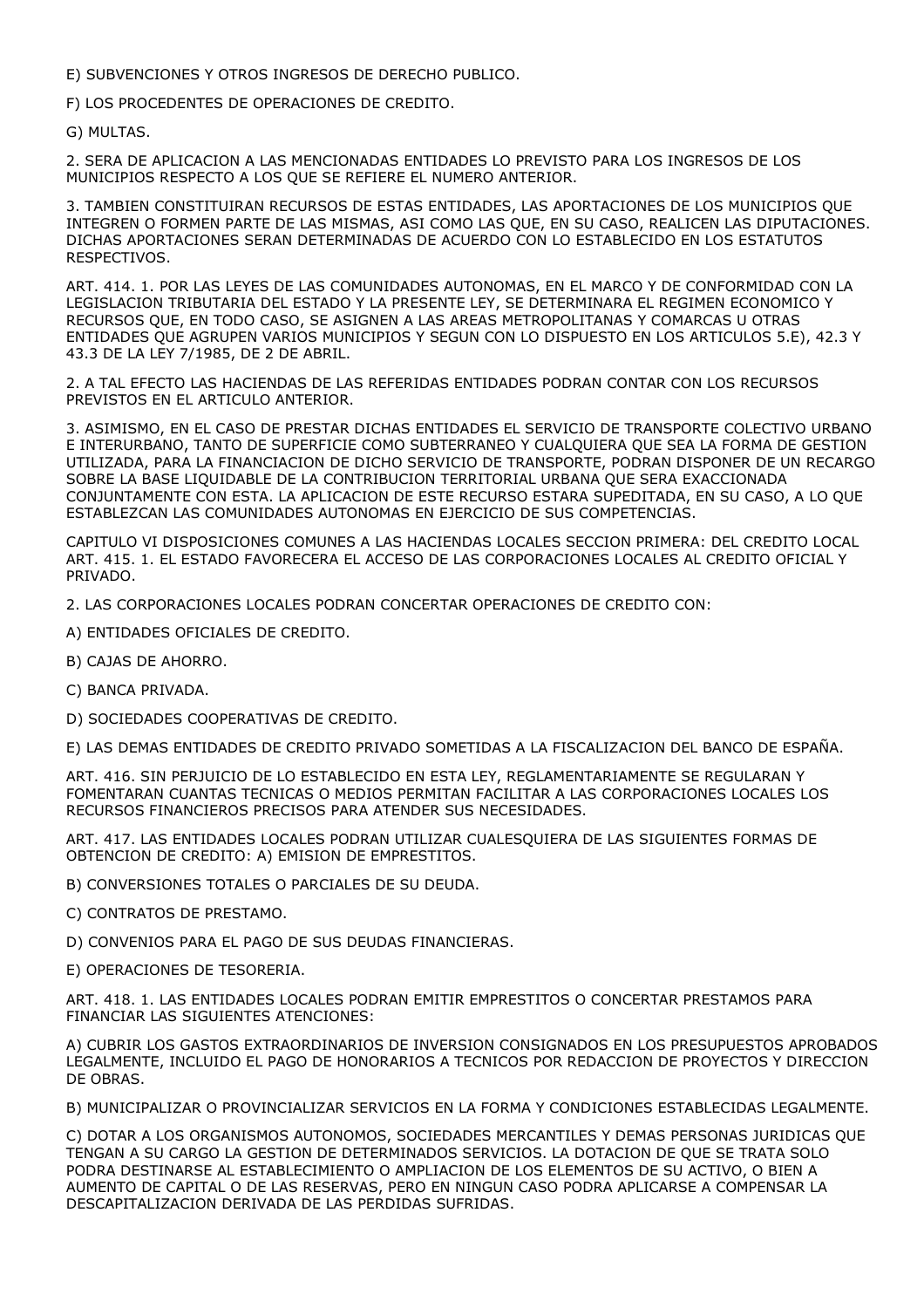D) DOTAR LOS GASTOS ORIGINADOS A CONSECUENCIA DE EPIDEMIAS, INUNDACIONES, INCENDIOS U OTRAS CALAMIDADES PUBLICAS, SIEMPRE QUE ASI LO REQUIERAN LAS CIRCUNSTANCIAS DE NOTORIA ANORMALIDAD O URGENCIA, ASI COMO EL CUMPLIMIENTO DE LAS RESOLUCIONES FIRMES DE AUTORIDADES Y TRIBUNALES DE LAS QUE SE DERIVEN RESPONSABILIDADES Y OBLIGACIONES ECONOMICAS A CARGO DE LAS HACIENDAS LOCALES.

E) PARA CUBRIR EL ANTICIPO DEL IMPORTE, TOTAL O PARCIAL, DE LAS DEUDAS TRIBUTARIAS QUE HUBIERAN SIDO OBJETO DE PAGO APLAZADO O FRACCIONADO, ESPECIALMENTE EN LOS CASOS DE CONTRIBUCIONES ESPECIALES, E IGUALMENTE RESPECTO A LOS RECURSOS PROCEDENTES DE SUBVENCIONES CONCEDIDAS POR ENTES PUBLICOS Y ACEPTADOS POR LAS ENTIDADES LOCALES, O DE LAS ENAJENACIONES DE BIENES DE SU PATRIMONIO IGUALMENTE AUTORIZADAS LEGALMENTE.

2. SALVO LAS OPERACIONES DE TESORERIA PREVISTAS EN EL APARTADO E) DEL ARTICULO 417, EN NINGUN CASO EL IMPORTE DE LAS OPERACIONES DE CREDITO PODRA DESTINARSE A SATISFACER OBLIGACIONES DE CARACTER ORDINARIO NI A SUFRAGAR AQUELLA PARTE DEL GASTO QUE DEBA SER CUBIERTA POR CONTRIBUCIONES ESPECIALES.

ART. 419. LOS PRODUCTOS DE LOS EMPRESTITOS, PRESTAMOS U OPERACIONES DE CREDITO DEBERAN SER OBJETO DE CONTABILIDAD DETALLADA DE SU APLICACION, CONFORME A LAS NORMAS QUE REGLAMENTARIAMENTE SE ESTABLEZCAN.

ART. 420. PARA FACILITAR EL CUMPLIMIENTO DE LAS OBLIGACIONES FINANCIERAS QUE CONTRAIGAN LAS ENTIDADES LOCALES POR LOS EMPRESTITOS O PRESTAMOS QUE CONCIERTEN PODRAN AUTORIZAR A SUS ACREEDORES A PERCIBIR, VENCIDOS LOS CREDITOS, EL IMPORTE DE LOS MISMOS CON CARGO A LOS RECURSOS QUE AQUELLAS ESPECIFICAMENTE SEÑALEN.

ART. 421. 1. LA DURACION DE LOS EMPRESTITOS, PRESTAMOS O CREDITOS NO PODRA EXCEDER DE VEINTE AÑOS.

2. LAS OPERACIONES DE TESORERIA DEBERAN CANCELARSE EN TODO CASO EN LA FECHA DE LIQUIDACION DEL PRESUPUESTO QUE LE SIRVIERA DE BASE.

ART. 422. 1. EN EL CASO DE EMISION DE TITULOS DE DEUDA, LAS CORPORACIONES LOCALES FIJARAN, DENTRO DE LOS LIMITES DE LA AUTORIZACION DISPENSADA, LAS CARACTERISTICAS FINANCIERAS DE LOS QUE HAYAN DE EMITIR, ATENDIENDO A LA SITUACION DEL MERCADO, PUDIENDO ESTABLECER UN TIPO DE INTERES VARIABLE.

2. LA COLOCACION DE LOS TITULOS DEL EMPRESTITO PODRA REALIZARSE, A LO NO PREVISTO EN LA CITADA AUTORIZACION, UTILIZANDO ALGUNO DE LOS SIGUIENTES PROCEDIMIENTOS: A) VENTA EN FIRME, MEDIANTE SUBASTA PUBLICA EN BOLSA.

B) SUSCRIPCION PUBLICA, ASEGURADA O NO POR BANCOS, CAJAS DE AHORRO U OTRAS ENTIDADES DE CREDITO, PREVIO CONCURSO PUBLICO PARA LA DETERMINACION DEL GRUPO ASEGURADOR.

ART. 423. 1. LAS CORPORACIONES LOCALES PODRAN CONVERTIR A UN NUEVO SIGNO DE

DEUDA TODOS O ALGUNOS DE SUS TITULOS EN CIRCULACION.

2. LA CONVERSION SERA VOLUNTARIA PARA LOS TITULARES DE AQUELLOS, DEBIENDO LA CORPORACION EMISORA AMORTIZAR EN TALES CASOS EL CAPITAL DE LOS TITULOS DE QUIENES NO ACEPTEN LAS NUEVAS CONDICIONES EN LOS PLAZOS Y A LOS TIPOS ESTABLECIDOS EN LAS BASES DE EMISION. LA AMORTIZACION DE DICHO CAPITAL PODRA FINANCIARSE MEDIANTE PRESTAMO.

ART. 424. 1. LAS ENTIDADES LOCALES NO PRECISARAN AUTORIZACION PARA CONCERTAR PRESTAMOS EN LOS SIGUIENTES SUPUESTOS:

A) PARA OPERACIONES DE CREDITO DESTINADAS A GASTOS DE INVERSION CUYA CUANTIA NO REBASE EL 5 POR 100 DEL PRESUPUESTO DE LA ENTIDAD LOCAL DE QUE SE TRATE.

B) CUANDO EL CREDITO SE DESTINE A FINANCIAR OBRAS Y SERVICIOS INCLUIDOS EN PLANES PROVINCIALES DEBIDAMENTE APROBADOS.

2. PARA QUE LA AUTORIZACION NO SEA NECESARIA SE PRECISARA, EN TODO CASO, QUE LA CARGA FINANCIERA ANUAL DERIVADA DE LA SUMA DE LAS OPERACIONES VIGENTES CONCERTADAS POR LA ENTIDAD LOCAL NO EXCEDA DEL PORCENTAJE QUE PERIODICAMENTE FIJE EL GOBIERNO, A PROPUESTA DE LOS MINISTERIOS DE ECONOMIA Y HACIENDA Y DE ADMINISTRACION TERRITORIAL. DICHO PORCENTAJE SERA DEL 25 POR 100, EN TANTO QUE EL GOBIERNO NO LO MODIFIQUE.

3. LOS TANTOS POR CIENTOS SEÑALADOS EN LOS NUMEROS ANTERIORES SE APLICARAN SOBRE EL IMPORTE DE LOS RECURSOS ORDINARIOS QUE DOTEN EL PRESUPUESTO DE LA ENTIDAD, PREVIA DEDUCCION DE LAS CARGAS FINANCIERAS CONSIGNADAS EN EL MISMO.

4. EN LOS SUPUESTOS NO COMPRENDIDOS EN LOS PUNTOS 1 Y 2 DE ESTE ARTICULO LA AUTORIZACION CORRESPONDERA AL MINISTERIO DE ECONOMIA Y HACIENDA, SALVO QUE LA COMUNIDAD AUTONOMA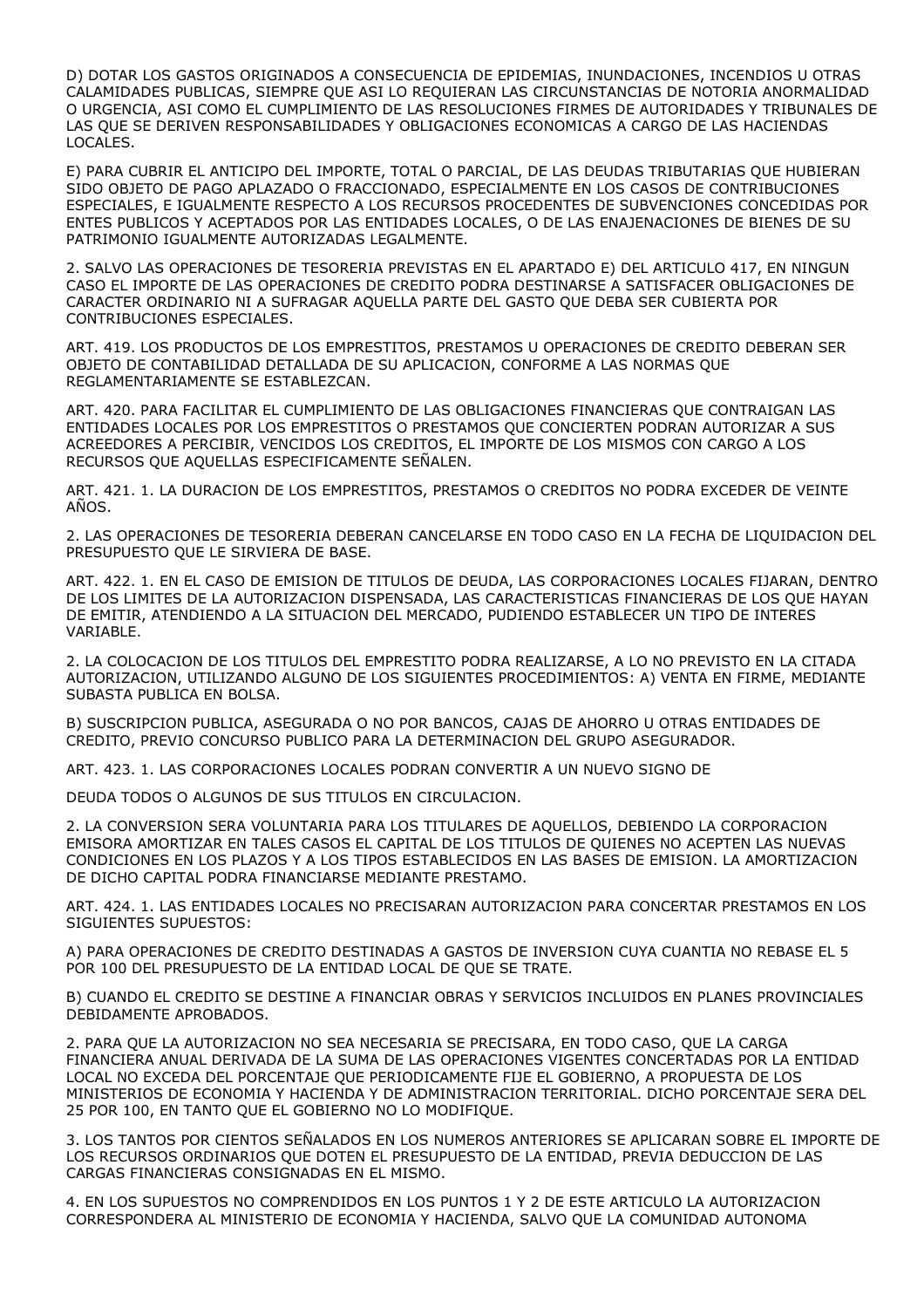RESPECTIVA TENGA ATRIBUIDA EN SU ESTATUTO LA TUTELA FINANCIERA DE LAS ENTIDADES LOCALES, EN CUYO CASO CORRESPONDERA A LA MISMA.

LAS COMPETENCIAS DEL MINISTERIO DE ECONOMIA Y HACIENDA QUEDARAN DESCONCENTRADAS EN LOS DELEGADOS DE HACIENDA EN LOS SIGUIENTES CASOS:

A) CUANDO SE TRATE DE PRESTAMOS A CONCEDER POR LAS ENTIDADES OFICIALES DE CREDITO, ASI COMO CUALESQUIERA OTROS CONCEDIDOS CON ARREGLO A LAS CONDICIONES-TIPO APROBADAS REGLAMENTARIAMENTE PARA CONCERTAR CREDITOS CON LAS CORPORACIONES LOCALES SIEMPRE QUE, SUPERANDO EL LIMITE ESTABLECIDO EN EL O 1, A) DE ESTE ARTICULO, NO SE SOBREPASE EL LIMITE NUMERO 2.

B) CUANDO SE TRATE DE PRESTAMOS PARA GASTOS OCASIONADOS POR CALAMIDADES PUBLICAS O EN CUMPLIMIENTO DE SENTENCIAS JUDICIALES.

5. LO DISPUESTO EN ESTE ARTICULO SE ENTIENDE SIN PERJUICIO DE LA COMPETENCIA QUE CON CARACTER GENERAL CORRESPONDE AL MINISTERIO DE ECONOMIA Y HACIENDA EN EL CASO DE EMISIONES DE EMPRESTITOS.

ART. 425. CUANDO SE TRATE DE OPERACIONES DE CREDITO QUE PRECISEN AUTORIZACION PREVIA, EL DELEGADO DE HACIENDA O LA COMUNIDAD AUTONOMA RESOLVERAN SOBRE LAS QUE SEAN DE SU COMPETENCIA EN EL PLAZO DE QUINCE DIAS.

EN EL CASO DE QUE LA AUTORIZACION CORRESPONDA AL MINISTERIO DE ECONOMIA Y HACIENDA SE TRAMITARA A TRAVES DEL DELEGADO DE HACIENDA, QUIEN ELEVARA EL EXPEDIENTE EN EL MISMO PLAZO PARA LA RESOLUCION PROCEDENTE. EN TODOS LOS SUPUESTOS, LA CONCESION O DENEGACION DE LA AUTORIZACION PREVIA SERA DISCRECIONAL.

ART. 426. EN LA FORMALIZACION DE LOS PRESTAMOS LA POLIZA DE CREDITO INTERVENIDA POR AGENTE DE CAMBIO Y BOLSA O CORREDOR DE COMERCIO COLEGIADO PODRA SUSTITUIR A LA ESCRITURA PUBLICA. NO OBSTANTE, LOS CONTRATOS DE PRESTAMO CONCEDIDOS POR ENTIDADES OFICIALES DE CREDITO, CUALQUIERA QUE SEA SU CUANTIA, NO NECESITARAN FORMALIZARE EN ESCRITURA PUBLICA, SIENDO SUFICIENTE EL DOCUMENTO PRIVADO.

ART. 427. 1. LOS PRESUPUESTOS DE LAS ENTIDADES LOCALES O SUS MODIFICACIONES QUE CONTENGAN PRESTAMOS O EMPRESTITOS, HARAN MENCION EXPRESA DE LAS CARACTERISTICAS DE LOS MISMOS Y DE LA INVERSION A QUE SE DESTINAN. TODA RECLAMACION RELATIVA A LA OPERACION DE CREDITO HABRA DE ENTABLARSE CONTRA EL PRESUPUESTO O LA MODIFICACION DEL MISMO QUE LA INCORPORE.

2. EN TANTO NO SEA DEFINITIVA LA APROBACION DEL PRESUPUESTO O SU MODIFICACION, CUANDO COMPRENDA UNA NUEVA OPERACION DE CREDITO, NO SE PODRA DISPONER DEL MISMO O EMITIR LOS TITULOS DEL EMPRESTITO.

3. LA APROBACION DEFINITIVA DE UN PRESUPUESTO O SU MODIFICACION, EN EL CASO DE QUE ESTUVIERA DOTADO CON UNA OPERACION DE CREDITO, SOLO SERA EJECUTIVA EN CUANTO A ESTA UNA VEZ QUE SE HAYA OBTENIDO LA AUTORIZACION PREVIA DEL MINISTERIO DE ECONOMIA Y HACIENDA O LA DE LA RESPECTIVA COMUNIDAD AUTONOMA, CUANDO SE REQUIERAN.

ART. 428. 1. EL PRODUCTO DE LOS PRESTAMOS Y EMPRESTITOS PODRA FINANCIAR DENTRO DE LAS ATENCIONES PREVISTAS EN EL ARTICULO 418:

A) UN PROGRAMA DE ACTUACION.

B) UN PROYECTO O GRUPO DE PROYECTOS.

C) DETERMINADAS ANUALIDADES DEL PROGRAMA DE ACTUACION DE LOS PROYECTOS.

2. LOS PROGRAMAS DE ACTUACION INCLUIRAN UN PLAN FINANCIERO QUE ESPECIFIQUE LA CUANTIA DE LAS DISTINTAS FUENTES DE COBERTURA DE LA INVERSION DISTRIBUIDAS POR AÑOS, EN CORRESPONDENCIA CON LA ANUALIDAD A EJECUTAR EN CADA EJERCICIO, APOYANDOSE EN LA PREVISION DE LOS GASTOS ORDINARIOS QUE DEBAN AFRONTARSE EN LOS RESPECTIVOS PERIODOS Y LOS INGRESOS ORDINARIOS SUSCEPTIBLES DE OBTENCION PARA DEDUCIR, POR CONTRAPOSICION DE UNOS Y OTROS, LA PARTE DE ESTOS ULTIMOS QUE PUEDA SER DESTINADA A FINANCIAR LA INVERSION Y, TENIENDO EN CUENTA LOS RESTANTES INGRESOS EXTRAORDINARIOS, LA CIFRA DE CREDITO PRECISA PARA LA EJECUCION DEL PROGRAMA.

3. A EFECTOS DE DETERMINAR LA NECESIDAD DE AUTORIZACION PREVIA, EN RELACION CON LOS LIMITES QUE SEÑALA EL ARTICULO 424, DEBERA TENERSE EN CUENTA LA CARGA FINANCIERA ANUAL MAXIMA QUE LA ENTIDAD LOCAL PUEDA LLEGAR A CONTRAER POR RAZON DEL IMPORTE TOTAL DEL CREDITO CALCULADO PARA FINANCIAR EL PROYECTO, PROYECTOS O PROGRAMAS DE ACTUACION, SIN PERJUICIO DE INCLUIR EN CADA PRESUPUESTO LA PARTE IMPUTABLE A LA ANUALIDAD A EJECUTAR EN EL EJERCICIO.

4. LA AUTORIZACION SE REFERIRA A LA CIFRA DE CREDITO COMO CUANTIA MAXIMA A CONCERTAR, AUNQUE SU IMPORTE PUEDA REDUCIRSE, EN CADA AÑO, COMO CONSECUENCIA DE LA APLICACION PRIORITARIA DE LOS DEMAS RECURSOS, DADO EL CARACTER SUBSIDARIO DEL CREDITO.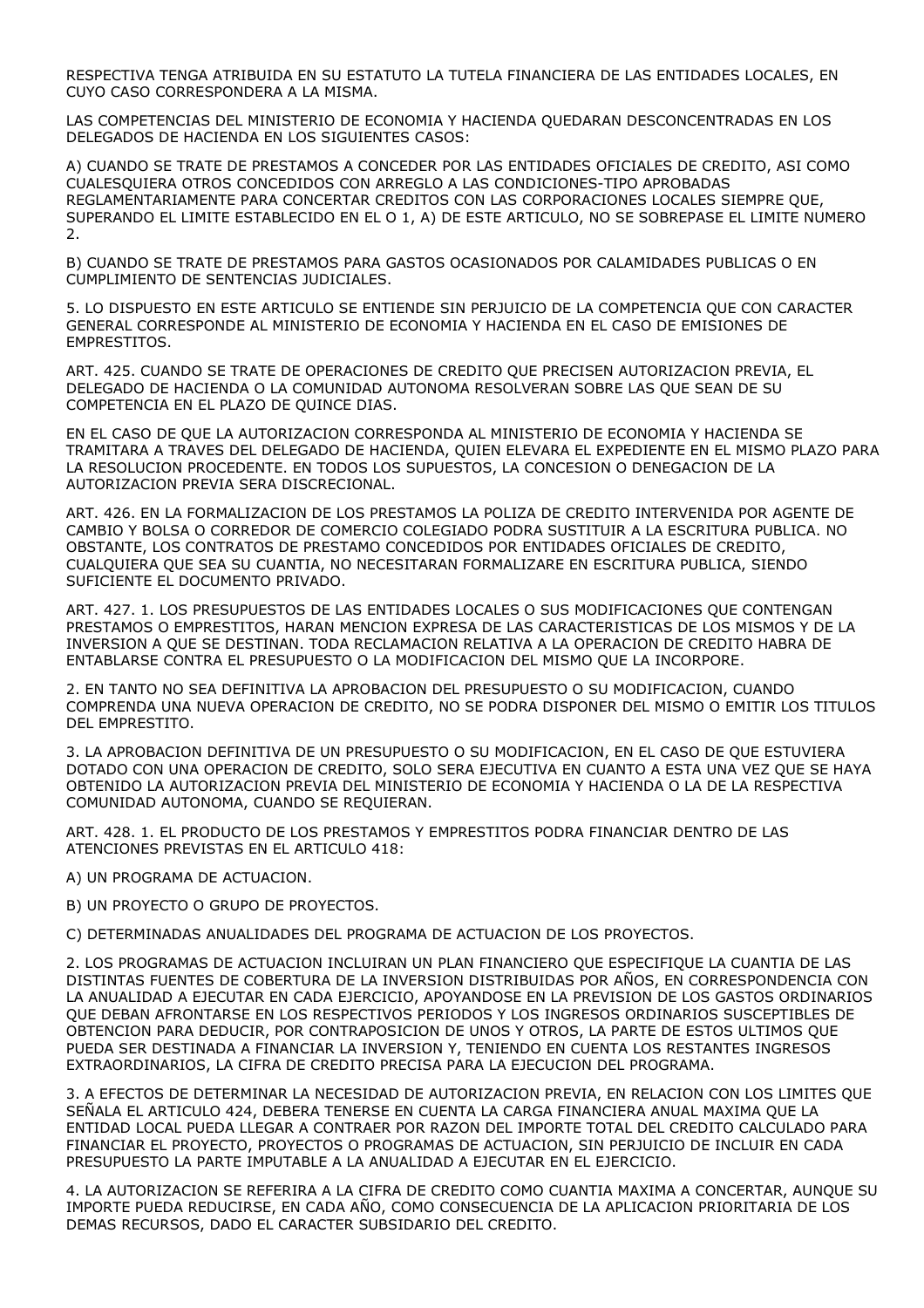5. CUANDO HABIENDO SIDO AUTORIZADO UN CREDITO EN DETERMINADAS CONDICIONES POR EL MINISTERIO DE ECONOMIA Y HACIENDA O LA RESPECTIVA COMUNIDAD AUTONOMA, SE PRODUZCAN VARIACIONES EN TALES CONDICIONES, DISPUESTAS POR LAS AUTORIDADES FINANCIERAS, NO SERA PRECISA UNA NUEVA AUTORIZACION DE AQUEL.

ART. 429. 1. LAS OPERACIONES DE TESORERIA DE LAS ENTIDADES LOCALES SOLO PODRAN TENER COMO FIN CUBRIR UN DEFICIT MOMENTANEO DE TESORERIA, Y SU IMPORTE DEBERA ESTAR CALCULADO DE FORMA TAL QUE EL PRESUPUESTO RESPECTIVO PUEDA CUBRIR EL SERVICIO DE INTERESES, ADEMAS DEL REEMBOLSO, SIN QUE EN NINGUN MOMENTO DICHO IMPORTE PUEDA SER SUPERIOR A LA CUARTA PARTE DE LOS INGRESOS ORDINARIOS DEL PRESUPUESTO ANUAL.

2. LAS OPERACIONES DE TESORERIA PODRAN INSTRUMENTARSE A TRAVES DE:

A) CONTRATOS DE ANTICIPOS DE INGRESOS ORDINARIOS.

B) CUENTAS DE CREDITO FORMALIZADAS MEDIANTE LA CORRESPONDIENTE POLIZA LEGALMENTE INTERVENIDA.

C) LETRAS DE CAMBIO O PAGARES A LA ORDEN LIBRADOS CON LA CAJA DE LA CORPORACION.

3. LA AUTORIZACION DE CREDITO PARA ESTAS OPERACIONES DE TESORERIA SERA ACORDADA POR LA CORPORACION, PREVIO INFORME DE LA INTERVENCION.

ART. 430. 1. LAS ENTIDADES LOCALES PODRAN, CUANDO LO ESTIMEN CONVENIENTE A SUS INTERESES Y A LOS EFECTOS DE FACILITAR LA EJECUCION DE OBRAS Y PRESTACION DE SERVICIOS DE SU COMPETENCIA, CONCEDER SU AVAL A LAS OPERACIONES DE PRESTAMO, CUALQUIERA QUE SEA SU NATURALEZA, QUE CONCIERTEN PERSONAS O ENTIDADES CON LAS QUE AQUELLAS CONTRATEN OBRAS O SERVICIOS O QUE EXPLOTEN CONCESIONES QUE HAYAN DE REVERTIR A LA ENTIDAD RESPECTIVA. EL IMPORTE DEL PRESTAMO GARANTIZADO NO PODRA SER SUPERIOR AL QUE HUBIERA SUPUESTO LA FINANCIACION DIRECTA MEDIANTE CREDITO DE LA OBRA O DEL SERVICIO POR LA PROPIA CORPORACION.

2. IGUALMENTE PODRAN LAS ENTIDADES LOCALES PRESTAR SU AVAL A CUALQUIER OPERACION DE PRESTAMO QUE CONCIERTEN LAS ENTIDADES EN CUYO CAPITAL PARCITIPEN AQUELLAS.

3. LAS OPERACIONES DE AVAL SE CONSIDERARAN COMO OPERACIONES DE CREDITO A LOS EFECTOS DE LOS LIMITES ESTABLECIDOS EN EL ARTICULO 424.

4. LA RESPONSABILIDAD DE LAS ENTIDADES LOCALES DERIVADA DE LA PRESTACION DE AVALES SERA SUBSIDIARIA, QUEDANDO FACULTADAS LAS CORPORACIONES PARA CONVENIR LA RENUNCIA AL BENEFICIO DE EXCUSION DE BIENES DEL DEUDOR PRINCIPAL.

ART. 431. 1. LOS ACUERDOS RELATIVOS AL CONCIERTO DE OPERACIONES DE CREDITO Y PRESTACION DE AVAL SERAN ADOPTADOS POR EL PLENO DE LA CORPORACION. SE EXIGIRA EL VOTO FAVORABLE DE LA MAYORIA ABSOLUTA DEL NUMERO LEGAL DE SUS MIEMBROS CUANDO SU IMPORTE EXCEDA DEL 5 POR 100 DE LOS RECURSOS ORDINARIOS DEL PRESUPUESTO DE LA ENTIDAD LOCAL.

2. CUANDO LAS CARACTERISTICAS DE LA OPERACION DIFIERAN DE LAS CONTEMPLADAS EN EL ARTICULO 427.1, TALES ACUERDOS DEBERAN SER EXPUESTOS AL PUBLICO, A EFECTOS DE RECLAMACION, POR ESPACIO DE QUINCE DIAS.

3. EL BANCO DE CREDITO LOCAL MANTENDRA UNA CENTRAL DE INFORMACION DE RIESGOS EN RELACION CON LAS OPERACIONES DE CREDITO QUE LA BANCA, CAJAS DE AHORRO Y DEMAS ENTIDADES DE CREDITO CONCIERTEN CON LAS CORPORACIONES LOCALES. LOS BANCOS Y DEMAS ENTIDADES DE CREDITO REMITIRAN AL BANCO DE CREDITO LOCAL TODOS LOS DATOS RELATIVOS A LA CONCESION DE CREDITOS A LAS CORPORACIONES LOCALES.

SECCION SEGUNDA: DE LA ORDENACION DE LOS GASTOS Y PAGOS ART. 432. 1. SON GASTOS ORDINARIOS LOS QUE SE REPITEN DE UNA MANERA REGULAR Y CONSTANTE EN CADA EJERCICIO ECONOMICO, AUNQUE EXPERIMENTEN VARIACION.

2. SON GASTOS EXTRAORDINARIOS LOS DE NATURALEZA IRREGULAR, NO PERIODICA Y, EN PARTICULAR, LOS SIGUIENTES:

A) LOS DE PRIMER ESTABLECIMIENTO RELATIVOS A OBRAS Y SERVICIOS, CON ABSOLUTA EXCLUSION DE TODO GASTO ORDINARIO DE ENTRETENIMIENTO, CONSERVACION Y EXPLOTACION, Y LOS DEMAS DE NATURALEZA ANALOGA, Y B) LOS DE CALAMIDADES PUBLICAS.

ART. 433. 1. SON GASTOS OBLIGATORIOS:

A) LAS DEUDAS EXIGIBLES A LA ENTIDAD LOCAL, POR CUALQUIER CAUSA, CENSOS, PENSIONES Y CARGAS, INTERESES DEBIDOS, INDEMNIZACIONES, COSTAS Y CUALESQUIERA OTROS DE NATURALEZA ANALOGA.

B) LOS DE PRESTACION DE SERVICIOS QUE PARA LOS DISTINTOS GRUPOS DE MUNICIPIOS SEÑALA COMO OBLIGATORIOS EL ARTICULO 26 DE LA LEY 7/1985, DE 2 DE ABRIL.

C) LOS DE PERSONAL Y MATERIAL DE TODAS LAS OFICINAS Y DEPENDENCIAS DE LA ENTIDAD LOCAL.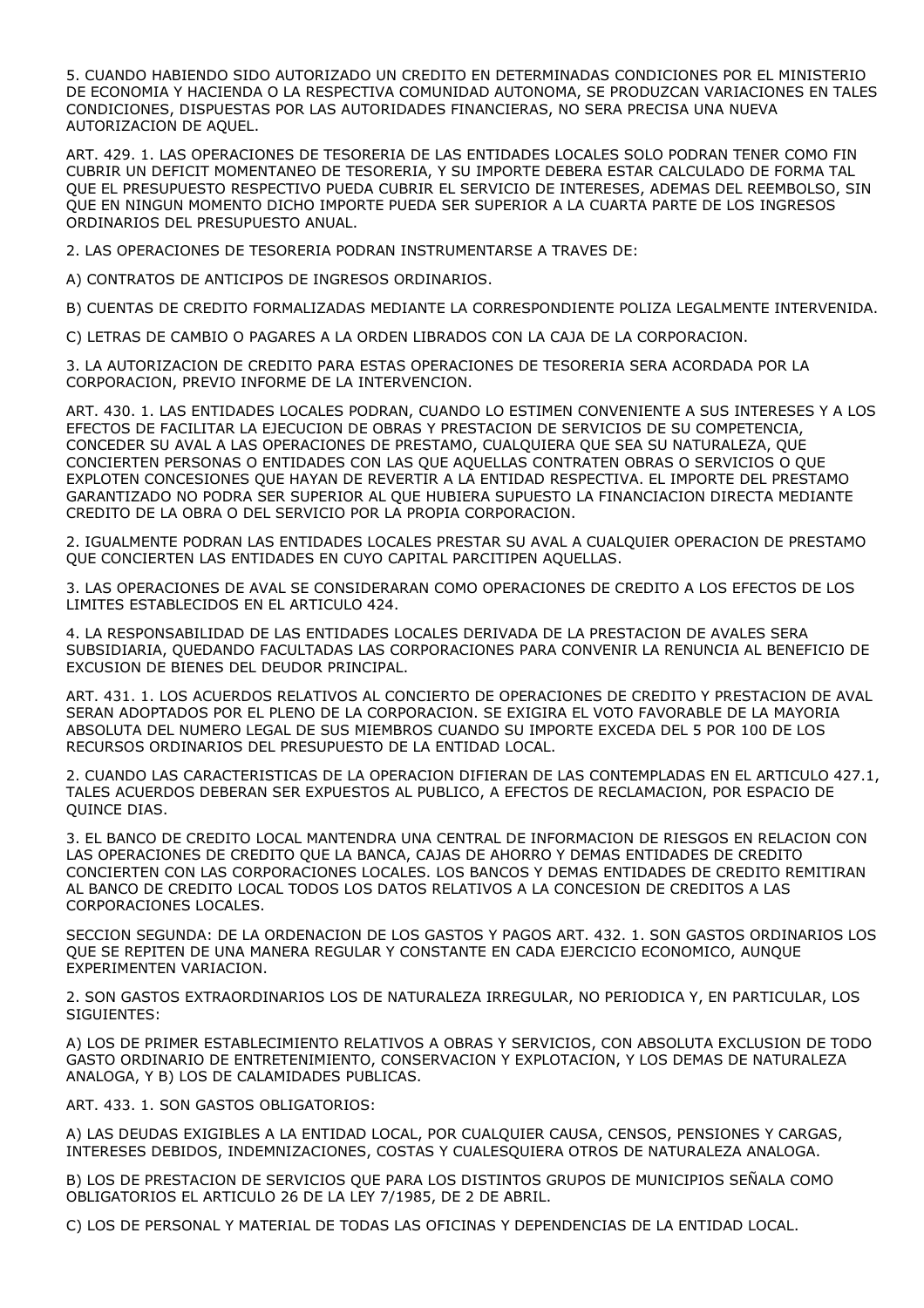D) LOS DE RECAUDACION DE RECURSOS LEGALMENTE ESTABLECIDOS.

E) LOS DESTINADOS A COSTEAR SERVICIOS IMPUESTOS A LAS ENTIDADES LOCALES POR LEY, CON ARREGLO A LO DISPUESTO EN EL ARTICULO 60 DE LA LEY 7/1985, DE 2 DE F) LOS QUE DERIVEN DE LA INTEGRACION EN ENTIDADES LOCALES DE AMBITO TERRITORIAL SUPERIOR, CONSORCIOS O DE CONVENIOS INTERADMINISTRATIVOS.

G) LOS OCASIONADOS POR CALAMIDADES PUBLICAS Y LOS DESTINADOS A EJECUCION DE OBRAS E INSTALACIONES DE NOTORIA NECESIDAD Y URGENCIA.

2. SON GASTOS VOLUNTARIOS TODOS LOS NO COMPRENDIDOS EN EL NUMERO ANTERIOR QUE, EXCEDIENDO DE LAS PRESTACIONES MINIMAS QUE LES EXIGE ESTA LEY, PUEDEN REALIZAR DISCRECIONAL Y LIBREMENTE LAS ENTIDADES LOCALES, CON EL FIN DE MEJORAR Y CREAR SERVICIOS Y ATENCIONES DE SU COMPETENCIA.

ART. 434. 1. DENTRO DEL IMPORTE DE LOS CREDITOS AUTORIZADOS EN LOS PRESUPUESTOS, CORRESPONDERA LA DISPOSICION DE LOS GASTOS:

A) AL PRESIDENTE DE LA ENTIDAD, LOS DE CARACTER ORDINARIO Y LOS DEMAS PRECISOS PARA LA CONTRATACION DE OBRAS, SERVICIOS Y SUMINISTROS, SIEMPRE QUE SU CUANTIA NO EXCEDA DE LOS LIMITES SEÑALADOS EN EL ARTICULO 21.1, 1) DE LA LEY 7/1985, DE 2 DE ABRIL, ASI COMO LOS QUE DERIVEN DE LA ADOPCION DE MEDIDAS EN EJERCICIO DE LAS COMPETENCIAS QUE LE ATRIBUYEN LOS APARTADOS J) Y M) DEL MISMO ARTICULO.

B) EL PLENO DE LA ENTIDAD, EN LO QUE REBASE LOS LIMITES DEL APARTADO ANTERIOR O CUANDO LA LEY LE ATRIBUYA EXPRESAMENTE LA COMPETENCIA.

2. EN TODO CASO, CORRESPONDERA AL PRESIDENTE DE LA CORPORACION LA LIQUIDACION DE OBLIGACIONES DERIVADAS DE COMPROMISOS DE GASTO LEGALMENTE CONTRAIDOS Y AL PLENO EL RECONOCIMIENTO DE OBLIGACIONES CORRESPONDIENTES A HECHOS O ACTOS PRODUCIDOS EN EJERCICIOS CERRADOS.

ART. 435. 1. LA INTERVENCION INFORMARA PREVIAMENTE TODA PROPUESTA DE GASTO O RECONOCIMIENTO DE OBLIGACIONES.

2. SERAN NULOS DE PLENO DERECHO LOS ACUERDOS, RESOLUCIONES Y ACTOS ADMINISTRATIVOS EN GENERAL QUE SE ADOPTEN CARECIENDO DE CREDITO PRESUPUESTARIO SUFICIENTE PARA LA FINALIDAD ESPECIFICA DE QUE SE TRATE, SIN PERJUICIO DE LAS RESPONSABILIDADES CIVILES, PENALES Y ADMINISTRATIVAS A QUE HAYA LUGAR.

3. LOS INTERVENTORES, EN ESTOS CASOS, HARAN CONSTAR EN SU INFORME LA ADVERTENCIA DE NULIDAD.

4. LA ORDENACION DE GASTOS Y LA LIQUIDACION DE OBLIGACIONES SE COMUNICARAN A LA EXPRESADA DEPENDENCIA, A LOS EFECTOS CONTABLES OPORTUNOS.

ART. 436. CORRESPONDERA LA ORDENACION DE PAGOS A LOS PRESIDENTES DE LAS RESPECTIVAS CORPORACIONES, SUJETANDOSE EN SU EJERCICIO:

1. A LOS CREDITOS PRESUPUESTARIOS.

2. A LOS ACUERDOS O RESOLUCIONES DE ORDENACION DEL GASTO.

3. A LAS PRIORIDADES ESTABLECIDAS EN LOS ARTICULOS SIGUIENTES.

ART. 437. 1. A LOS EFECTOS DE ORDENACION DE PAGOS SE CLASIFICARAN ESTOS EN PREFERENTES, OBLIGATORIOS Y VOLUNTARIOS.

2. SON PAGOS DE CARACTER PREFERENTE: A) LOS DE PERSONAL DE TODAS LAS OFICINAS Y DEPENDENCIAS DE LA ENTIDAD LOCAL, Y B) LOS DE OBLIGACIONES RECONOCIDAS Y LIQUIDADAS DE EJERCICIOS ANTERIORES, INCLUIDAS EN RELACION NOMINAL DE ACREEDORES.

3. SON PAGOS OBLIGATORIOS LOS QUE DIMANEN DEL RECONOCIMIENTO Y LIQUIDACION DE OBLIGACIONES DE TAL CARACTER, A TENOR DEL ARTICULO 433.1.

4. SON PAGOS VOLUNTARIOS LOS QUE DERIVEN DE RECONOCIMIENTO Y LIQUIDACION DE OBLIGACIONES CONSIDERADAS TAMBIEN COMO VOLUNTARIAS, CONFORME AL ARTICULO ART. 438. 1. SERAN PERSONALMENTE RESPONSABLES DEL REINTEGRO DE TODO PAGO INDEBIDO LOS JEFES Y FUNCIONARIOS DE LA CORPORACION QUE LO HUBIESEN OCASIONADO AL LIQUIDAR OBLIGACIONES O AL EXPEDIR DOCUMENTOS EN VIRTUD DE LAS FUNCIONES QUE LE ESTEN ENCOMENDADAS, SIN PERJUICIO DE LA RESPONSABILIDAD CRIMINAL A QUE HUBIERE LUGAR. APARTE DE ESTA RESPONSABILIDAD, SE PROCEDERA INMEDIATAMENTE CONTRA LOS PARTICULARES PARA EL REINTEGRO DE LAS CANTIDADES INDEBIDAMENTE PERCIBIDAS.

2. LOS INTERVENTORES SERAN PERSONALMENTE RESPONSABLES DE TODA OBLIGACION QUE SE RECONOZCA Y LIQUIDE O PAGUE SIN CREDITO PREVIO SUFICIENTE A NO SER QUE, HABIENDO EXPUESTO POR ESCRITO SU IMPROCEDENCIA Y LAS RAZONES EN QUE SE FUNDEN, EL ORDENADOR DE PAGOS DISPONGA LA LIQUIDACION O EL ABONO, QUE SE REALIZARA BAJO LA EXCLUSIVA RESPONSABILIDAD DEL PRESIDENTE DE LA CORPORACION.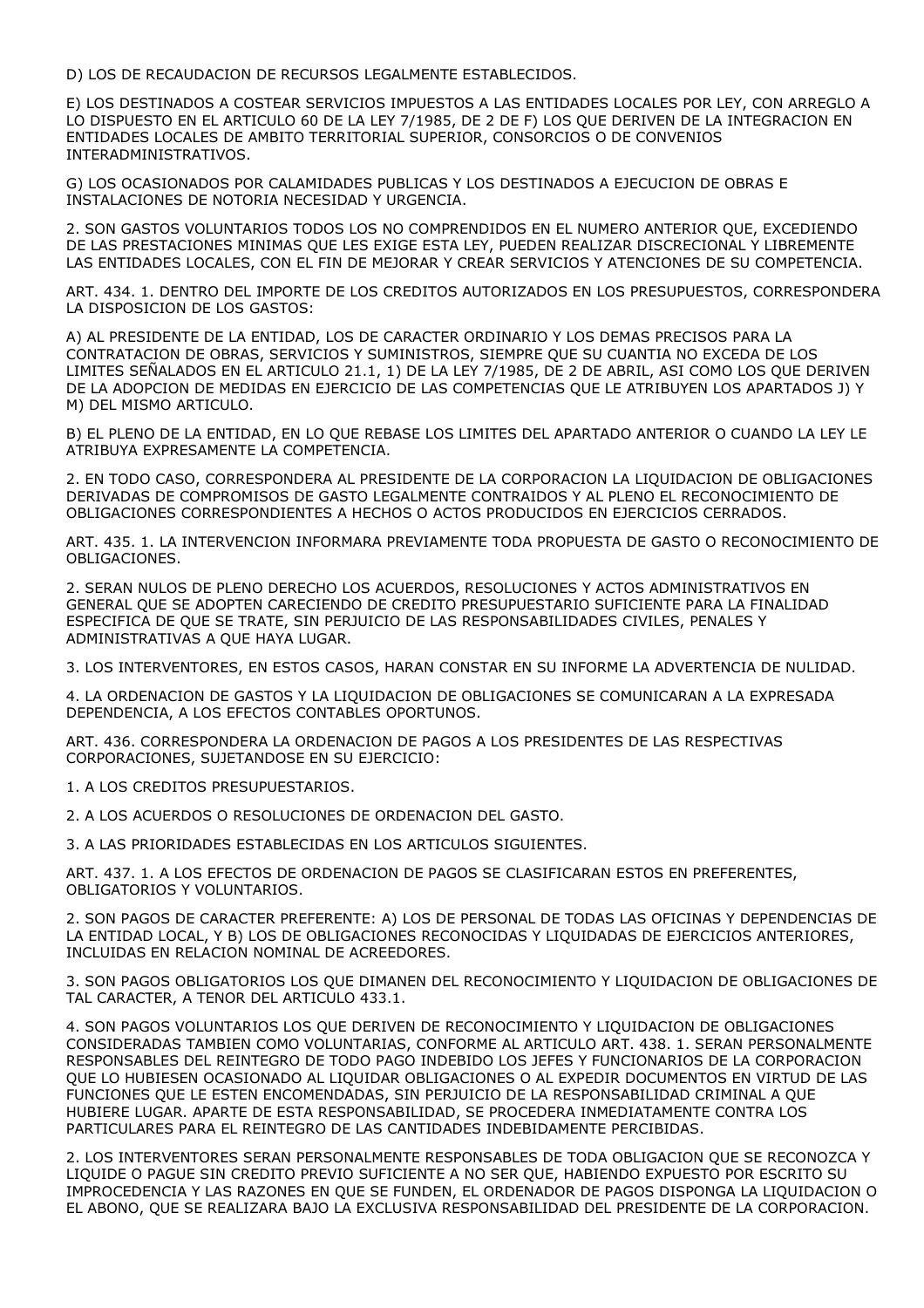ART. 439. 1. NO SE PODRA EXPEDIR MANDAMIENTO DE PAGO SIN LA PREVIA O SINMULTANEA ORDENACION DEL GASTO Y LA DEBIDA JUSTIFICACION DE LA OBLIGACION A QUE EL MISMO SE REFIERE.

2. NO SE EXPEDIRAN MANDAMIENTOS CON APLICACION A MAS DE UN CONCEPTO, AUNQUE SE TRATE DE UN MISMO PERCEPTOR.

3. SE LIBRARAN Y CONSIDERARAN COMO PAGOS A JUSTIFICAR LAS CANTIDADES QUE DEBAN SATISFACERSE PARA LA EJECUCION DE SERVICIOS CUYOS COMPROBANTES NO PUEDEN OBTENERSE AL TIEMPO DE HACER LOS PAGOS, CIRCUNSTANCIA QUE APRECIARAN EN CADA CASO EL ORDENADOR Y EL INTERVENTOR.

4. LOS MANDAMIENTOS QUE SE EXPIDAN EN ESTAS CONDICIONES SE APLICARAN A LOS CAPITULOS, ARTICULOS, CONCEPTOS Y PARTIDAS CORRESPONDIENTES, QUEDANDO LOS PERCEPTORES OBLIGADOS A JUSTIFICAR SU INVERSION EN EL PLAZO QUE SEÑALE EL ORDENADOR Y QUE NO PODRA EXCEDER DE TRES MESES.

5. LOS PERCEPTORES DE FONDOS A QUE SE REFIERE EL NUMERO ANTERIOR SERAN PERSONALMENTE RESPONSABLES DE LAS DEUDAS QUE CONTRAIGAN POR DAR A LOS SERVICIOS MAYOR EXTENSION DE LAS SUMAS LIBRADAS.

ART. 440. 1. LOS ORDENADORES DE PAGOS, INTERVENTORES Y TESOREROS SERAN DIRECTA Y SOLIDARIAMENTE RESPONSABLES SI ORDENAREN, INTERVINIEREN O EFECTUAREN CUALQUIER PAGO SIN QUE ESTEN PREVIAMENTE LIQUIDADAS TODAS LAS OBLIGACIONES DE PERSONAL, YA SE TRATE DE HABERES ACTIVOS O PASIVOS.

2. NO PODRA LIBRARSE CANTIDAD ALGUNA PARA GASTOS OBLIGATORIOS SIN ESTAR SATISFECHAS TODAS LAS OBLIGACIONES DE CARACTER PREFERENTE, NI LIBRARSE PARA GASTOS VOLUNTARIOS SIN QUE LO ESTEN LOS OBLIGATORIOS.

3. DENTRO DE CADA GRUPO, LA ORDENACION DE PAGOS TENDRA EN CONSIDERACION EL ORDEN CRONOLOGICO CON QUE LAS RESPECTIVAS CUENTAS FUERON APROBADAS O EN QUE SE PRODUJO LA CORRESPONDIENTE OBLIGACION.

4. CUANDO LA INTERVENCION FORMULARE ADVERTENCIA DE ILEGALIDAD O NULIDAD, EL PRESIDENTE DE LA CORPORACION, SIN PERJUICIO DE LAS RESPONSABILIDADES EXCLUSIVAS A QUE SE REFIERE EL APARTADO 2 DEL ARTICULO 438, DEBERA DAR CUENTA AL PLENO DEL ACUERDO, RESOLUCION U ORDENACION DEL GASTO O PAGO EN LA SESION MAS INMEDIATA POSIBLE QUE SE CELEBRE.

SECCION TERCERA: DE LA TESORERIA ART. 441. 1. TODOS LOS FONDOS, VALORES Y EFECTOS DE LAS ENTIDADES LOCALES, TANTO POR OPERACIONES PRESUPUESTARIAS COMO EXTRAPRESUPUESTARIAS, CONSTITUYENDO LA TESORERIA DE LA RESPECTIVA ENTIDAD LOCAL.

2. LA TESORERIA DE LAS ENTIDADES LOCALES SE REGIRAN EN CUANTO LES SEA DE APLICACION POR LAS NORMAS DEL TITULO V DE LA LEY GENERAL PRESUPUESTARIA.

ART. 442. 1. LA TESORERIA SE INGRESARA Y CUSTODIARA EN LA CAJA DE LA CORPORACION, DE LA CUAL SERAN CLAVEROS EL ORDENADOR DE PAGOS, EL INTERVENTOR Y EL TESORERO.

2. QUEDA PROHIBIDA LA EXISTENCIA DE CAJAS ESPECIALES, NO CONSIDERANDOSE COMO TALES LAS CUENTAS EN ENTIDADES DE CREDITO Y AHORRO LEGALMENTE AUTORIZADAS NI LAS CAJAS AUXILIARES DE LA EXCLUSIVA RESPONSABILIDAD DEL TESORERO, PARA LOS FONDOS Y VALORES DE LAS OPERACIONES DIARIAS, LAS CUALES ESTARAN SUJETAS A LAS LIMITACIONES EN CUANTO A CUSTODIA DE FONDOS QUE ACUERDE EL ORDENADOR DE PAGOS, PREVIO INFORME DEL INTERVENTOR Y DEL TESORERO.

3. PARA EL INGRESO EN CAJA DEL PRODUCTO DE LA RECAUDACION DE LOS RECURSOS ORDINARIOS, LAS CORPORACIONES PODRAN DICTAR REGLAS ESPECIALES.

4. NO SE PODRA EFECTUAR NINGUNA ENTRADA DE FONDOS DE PRESUPUESTOS O DE VALORES INDEPENDIENTES Y AUXILIARES, SINO MEDIANTE LA EXPEDICION DEL CORRESPONDIENTE MANDAMIENTO, CON LA DEBIDA APLICACION.

5. TAMPOCO SE PODRA EFECTUAR POR LA TESORERIA PAGO ALGUNO O DAR SALIDA A LOS FONDOS O VALORES, AUNQUE SEA EN CONCEPTO DE FORMALIZACION DE OPERACIONES DE TESORERIA, SINO MEDIANTE EL OPORTUNO MANDAMIENTO, Y ATENDIENDO A LAS PRIORIDADES LEGALMENTE ESTABLECIDAS.

6. LOS DOCUMENTOS NECESARIOS PARA DISPONER FONDOS DE CUENTA CORRIENTE SERAN FIRMADOS CONJUNTAMENTE POR EL ORDENADOR, EL INTERVENTOR Y EL TESORERO, Y DIARIAMENTE SE DARA CUENTA AL ORDENADOR DE PAGOS DEL IMPORTE DE LOS DOCUMENTOS EXPEDIDOS Y SITUACION DE LAS CUENTAS CORRIENTES RESPECTIVAS.

SECCION CUARTA: DEL PRESUPUESTO ART. 443. 1. LAS CORPORACIONES LOCALES ELABORARAN Y APROBARAN ANUALMENTE UN PRESUPUESTO GENERAL, EN EL QUE SE INTEGREN:

A) EL PRESUPUESTO DE LA PROPIA ENTIDAD.

B) LOS DE LOS ORGANISMOS AUTONOMOS DEPENDIENTES DE LA MISMA.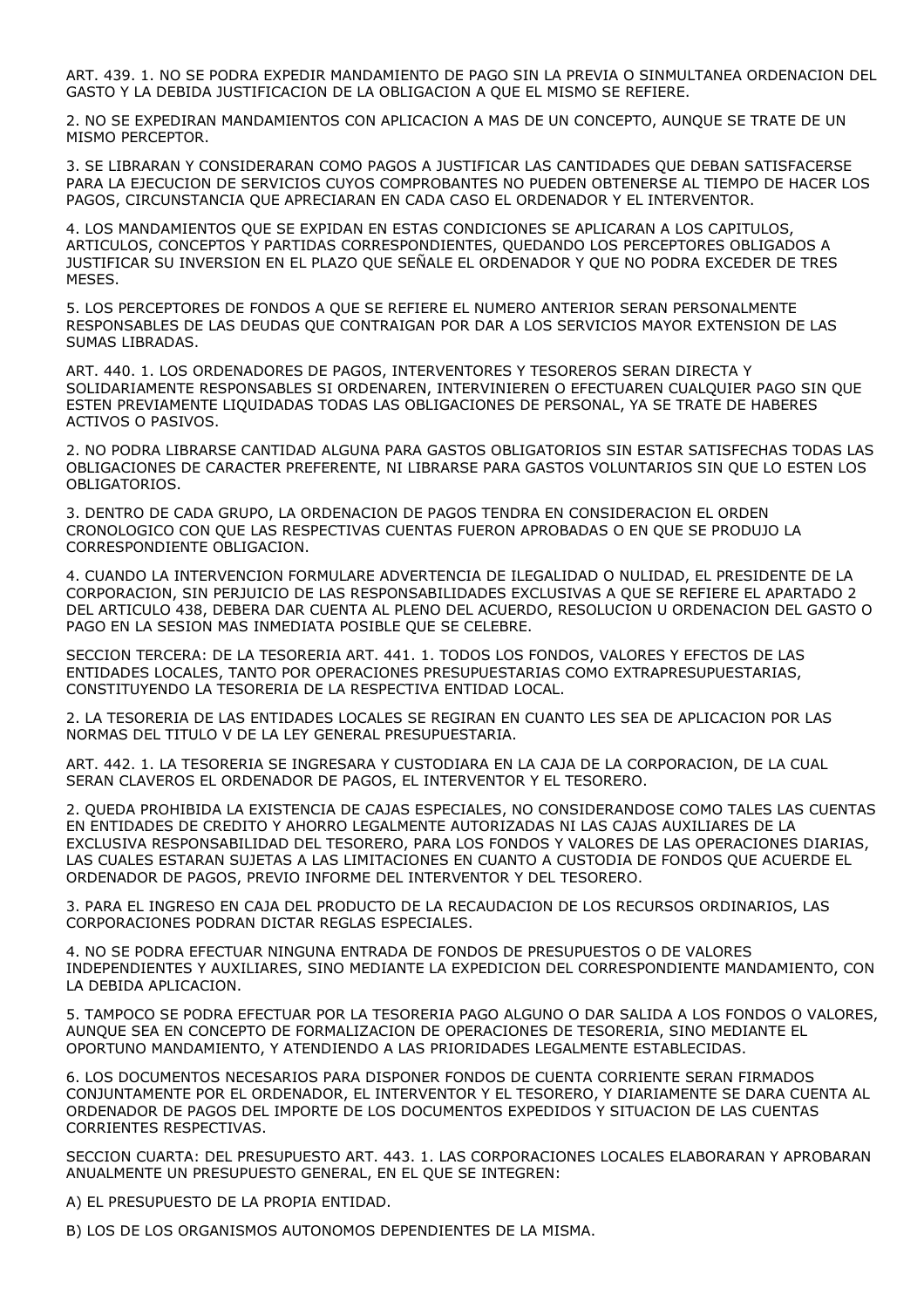C) LOS DE LAS SOCIEDADES MERCANTILES DE ELLA DEPENDIENTES.

2. AL PRESUPUESTO GENERAL SE UNIRAN COMO ANEXOS:

A) LOS PLANES Y PROGRAMAS DE INVERSION Y FINANCIACION, TENGAN O NO CARACTER PLURIANUAL.

B) LOS PRESUPUESTOS Y PROGRAMAS DE LAS SOCIEDADES MERCANTILES, EN CUYO CAPITAL SEA MAYORITARIA LA PARTICIPACION DE LAS ENTIDADES LOCALES, Y ELABORADOS DE ACUERDO CON SU NORMATIVA ESPECIFICA.

C) EL ESTADO DE CONSOLIDACION DEL PRESUPUESTO DE LA ENTIDAD LOCAL, CON EL DE TODOS LOS ORGANISMOS AUTONOMOS Y SOCIEDADES MERCANTILES EN QUE PARTICIPE MAYORITARIAMENTE.

ART. 444. 1. LOS PRESUPUESTOS DE LAS ENTIDADES LOCALES SE AJUSTARAN A LA ESTRUCTURA QUE ESTABLEZCA LA ADMINISTRACION DEL ESTADO, QUE, EN TODO CASO, CLASIFICARA LOS GASTOS E INGRESOS DE ACUERDO CON SU NATURALEZA ECONOMICA.

2. EL ESTADO DE GASTOS SE AJUSTARA EN SU CONTENIDO Y FORMA A LAS PREVENCIONES SIGUIENTES:

A) COMPRENDERA, CON LA DEBIDA ESPECIFICACION, LOS CREDITOS PRECISOS PARA SATISFACER EL IMPORTE DE LAS DEUDAS EXIGIBLES EN EL AÑO Y DEMAS CARGAS QUE GRAVAN LOS FONDOS LOCALES; LOS INTERESES DEBIDOS, SUSCRIPCIONES, INDEMNIZACIONES Y COSTAS; LAS NECESARIAS PARA ATENDER LOS SERVICIOS OBLIGATORIOS Y LOS DEMAS DE LA COMPETENCIA DE LA CORPORACION ESTABLECIDOS, O QUE SE ESTABLEZCAN; PARA SATISFACER LOS GASTOS DE RECAUDACION, LOS DE PERSONAL Y MATERIAL DE OFICINAS; PARA CUMPLIR LOS PACTOS Y COMPROMISOS QUE LA ENTIDAD CONTRAIGA CON EL ESTADO, COMUNIDAD AUTONOMA Y OTRAS ENTIDADES, Y, EN GENERAL, CUANTOS GASTOS VENGA OBLIGADA A SUFRAGAR DURANTE EL EJERCICIO, DERIVADOS DE DISPOSICIONES LEGALES, RESOLUCIONES JUDICIALES, CONTRATOS O CUALQUIER OTRO TITULO LEGITIMO.

B) EL IMPORTE DE LOS CREDITOS SERA, EN LOS DE CUANTIA FIJA, IGUAL A LA OBLIGACION A SATISFACER; EN LOS DE CARACTER VARIABLE, SE DETERMINARA CONFORME A LOS PROYECTOS E INFORMES QUE LES SIRVAN DE BASE, QUEDANDO PROHIBIDO, EN CONSECUENCIA, DOTAR INSUFICIENTEMENTE LOS SERVICIOS A REBASAR LA NORMAL PREVISION DE SU COSTE.

3. EL ESTADO DE INGRESOS SE ACOMODARA A LAS SIGUIENTES PRESCRIPCIONES:

A) CONTENDRA LAS ESTIMACIONES DE TODOS LOS RECURSOS ECONOMICOS QUE, AUTORIZADOS POR LA LEY, SE CALCULEN OBTENER DURANTE EL EJERCICIO.

B) LA ENUNCIACION DE LOS TRIBUTOS U OTROS RECURSOS APARECERA EN LOS MISMOS TERMINOS QUE EXPRESE LA LEY, QUEDANDO PROHIBIDO EL EMPLEO DE PALABRAS QUE ALTEREN EL VERDADERO CONCEPTO FISCAL DE AQUELLAS.

C) LOS INGRESOS QUE EN LOS AÑOS ANTERIORES HAYAN DOTADO UN PRESUPUESTO DEBERAN EVALUARSE EN EL NUEVO EN CANTIDAD NO SUPERIOR A SU RENDIMIENTO EN EL ULTIMO EJERCICIO LIQUIDADO, A MENOS QUE SE ALTEREN LAS TARIFAS, LAS BASES IMPONIBLES, O SE DEN OTRAS CAUSAS QUE JUSTIFIQUEN LA PREVISION DE UN MAYOR IMPORTE, DEBIENDO JUSTIFICARSE PLENAMENTE LOS INCREMENTOS DE INGRESOS QUE SE CALCULEN, CUANDO HUBIERE RESULTADO DEFICIT EN LA LIQUIDACION DEL PRESUPUESTO ANTERIOR.

4. EL PRESUPUESTO DEBERA APROBARSE SIN DEFICIT INICIAL, Y NO PODRA CONTENER CREDITOS DESTINADOS A OBLIGACIONES DE CARACTER ORDINARIO QUE EXCEDAN AL IMPORTE DE SUS INGRESOS, ASIMISMO, ORDINARIOS.

5. LAS BASES DE EJECUCION DEL PRESUPUESTO CONTENDRAN LA ADAPTACION DE LAS DISPOSICIONES GENERALES EN MATERIA PRESUPUESTARIA A LA ORGANIZACION Y CIRCUNSTANCIAS DE LA PROPIA ENTIDAD, ASI COMO AQUELLAS OTRAS NECESARIAS PARA SU ACERTADA GESTION, ESTABLECIENDO CUANTAS PREVENCIONES SE CONSIDERAN OPORTUNAS O CONVENIENTES PARA LA MEJOR REALIZACION DE LOS GASTOS Y RECAUDACION DE LOS RECURSOS, SIN QUE, EN NINGUN CASO, PUEDAN MODIFICAR LO LEGISLADO PARA LA ADMINISTRACION ECONOMICA, NI COMPRENDER PRECEPTOS DE ORDEN ADMINISTRATIVO QUE REQUIERAN LEGALMENTE PROCEDIMIENTO Y SOLEMNIDADES DISTINTAS AL PRESUPUESTO.

ART. 445. FORMARA EL PROYECTO DE PRESUPUESTO EL PRESIDENTE DE LA CORPORACION, Y LO ELEVARA AL PLENO CON TIEMPO SUFICIENTE PARA QUE ENTRE EN VIGOR AL INICIO DEL EJERCICIO, DEBIENDO IR ACOMPAÑADO DE UNA MEMORIA EXPLICATIVA Y DE LOS DOCUMENTOS SIGUIENTES:

A) RELACION DE PUESTOS DE TRABAJO QUE SE PROPONE INTEGREN LA PLANTILLA DE LA ENTIDAD LOCAL, CON SUS RETRIBUCIONES.

B) CERTIFICACION DE LOS CONCEPTOS E IMPORTE DE LAS DEUDAS QUE SEAN EXIGIBLES A LA ENTIDAD LOCAL EN EL EJERCICIO Y CUALESQUIERA OTROS GASTOS FORZOSOS.

C) CERTIFICACION DE LOS INGRESOS PERCIBIDOS EN EL AÑO ANTERIOR, Y EN UN PERIODO COMPRENSIVO AL MENOS DE LOS SEIS PRIMEROS MESES DEL CORRIENTE, POR CADA UNO DE LOS RECURSOS COMPRENDIDOS EN EL PROYECTO.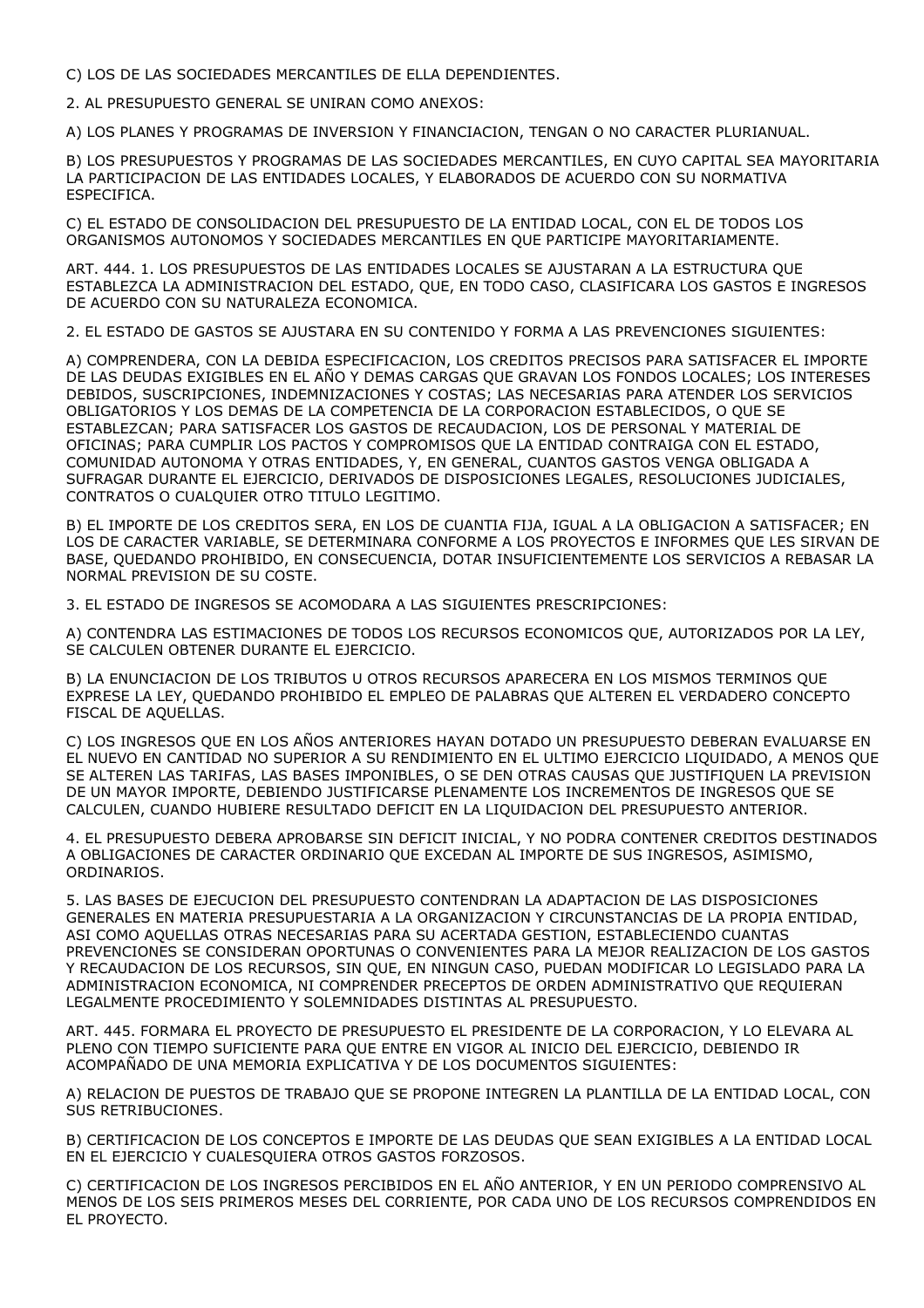D) CERTIFICACION DE LOS INGRESOS Y CREDITOS ANULADOS Y LAS HABILITACIONES Y SUPLEMENTOS DE CREDITOS ACORDADOS EN EL EJERCICIO ANTERIOR.

E) BASES UTILIZADAS PARA EL CALCULO DEL RENDIMIENTO DE LOS RECURSOS QUE SE ARBITREN POR VEZ PRIMERA.

F) ESTADO DETALLADO DE LOS ELEMENTOS DE COSTE DE AQUELLAS ACTIVIDADES O SERVICIOS QUE SE FINANCIEN MEDIANTE TASAS.

G) DETALLE DE LAS CARACTERISTICAS DE LAS OPERACIONES DE CREDITO QUE SE PREVEAN, CONFORME A LO DISPUESTO EN EL ARTICULO 437.1.

H) INFORME DE LA INTERVENCION.

ART. 446. 1. APROBADO INICIALMENTE EL PRESUPUESTO, SE EXPONDRA AL PUBLICO, POR PLAZO DE QUINCE DIAS HABILES, DURANTE LOS CUALES SE ADMITIRAN RECLAMACIONES Y SUGERENCIAS ANTE EL PLENO, QUE DISPONDRA PARA RESOLVERLAS DE UN PLAZO DE TREINTA DIAS. EL PRESUPUESTO SE CONSIDERARA DEFINITIVAMENTE APROBADO SI AL TERMINO DEL PERIODO DE EXPOSICION NO SE HUBIERAN PRESENTADO RECLAMACIONES; EN OTRO CASO SE REQUERIRA ACUERDO EXPRESO POR EL QUE SE RESUELVAN LAS FORMULADAS Y SE APRUEBE DEFINITIVAMENTE.

2. LA APROBACION DEL PRESUPUESTO CORRESPONDE A LA CORPORACION EN PLENO.

3. UNA VEZ APROBADOS DEFINITIVAMENTE CADA UNO DE LOS PRESUPUESTOS INTEGRANTES DEL GENERAL DE LA CORPORACION, Y EL CONSOLIDADO, SE INSERTARAN, RESUMIDOS POR CAPITULOS, EN EL TABLON DE ANUNCIOS Y EN EL <BOLETIN OFICIAL> DE LA PROVINCIA, SIN PERJUICIO DE LA PUBLICACION EN EL PROPIO DE LA CORPORACION CUANDO EXISTIESE.

4. EL PRESUPUESTO ENTRARA EN VIGOR, EN EL EJERCICIO CORRESPONDIENTE, UNA VEZ PUBLICADO Y TRANSCURRIDO EL PLAZO PREVISTO EN EL ARTICULO 70.2 DE LA LEY 7/1985.

5. CONTRA LA APROBACION DEFINITIVA, A REALIZAR ANTES DE LA FECHA SEÑALADA EN EL ARTICULO 112.4 DE LA LEY 7/1985, DE 2 DE ABRIL, PODRA INTERPONERSE DIRECTAMENTE RECURSO CONTENCIOSO-ADMINISTRATIVO, EL CUAL NO SUSPENDERA POR SI SOLO LA APLICACION DEL PRESUPUESTO APROBADO.

6. SI INICIADO EL EJERCICIO ECONOMICO NO HUBIERA ENTRADO EN VIGOR EL PRESUPUESTO, SE CONSIDERARAN AUTOMATICAMENTE PRORROGADOS LOS CREDITOS INICIALES DEL PRESUPUESTO DEL EJERCICIO ANTERIOR. LA PRORROGA NO AFECTARA A LOS CREDITOS PARA SERVICIOS O PROGRAMAS QUE DEBAN CONCLUIR EN EL EJERCICIO ANTERIOR, O QUE SE FINANCIARON CON INGRESOS EXTRAORDINARIOS.

ART. 447. 1. ESTAN LEGITIMADOS PARA ENTABLAR RECURSO CONTRA LOS PRESUPUESTOS DE LAS ENTIDADES LOCALES, ADEMAS DE LOS ESPECIFICADOS EN EL NUMERO 1 DEL ARTICULO 63 DE LA LEY 7/1985, DE 2 DE ABRIL:

A) LOS HABITANTES EN EL TERRITORIO DE LA RESPECTIVA ENTIDAD LOCAL.

B) LAS PERSONAS INTERESADAS DIRECTAMENTE, AUNQUE NO HABITEN EN EL TERRITORIO DE LA ENTIDAD LOCAL, Y C) LAS CORPORACIONES, ASOCIACIONES Y PERSONAS JURIDICAS EN GENERAL, RADIQUEN O NO EN EL TERRITORIO DE LA ENTIDAD, CUANDO EL PRESUPUESTO AFECTE A SUS INTERESES SOCIALES O A LOS INDIVIDUALES DE ALGUNO DE SUS ASOCIADOS, SIEMPRE QUE, EN ESTE ULTIMO CASO, TUVIEREN LA FACULTAD DE GESTIONARLOS O DEFENDERLOS, CON ARREGLO A LAS NORMAS LEGALES, O A LAS DISPOSICIONES DE SUS ESTATUTOS.

2. UNICAMENTE PODRAN ENTABLARSE RECURSOS CONTRA LOS PRESUPUESTOS:

A) POR NO HABERSE AJUSTADO SU ELABORACION Y APROBACION A LOS TRAMITES ESTABLECIDOS EN ESTA LEY.

B) POR OMITIR EL CREDITO NECESARIO PARA EL CUMPLIMIENTO DE OBLIGACIONES EXIGIBLES A LA ENTIDAD LOCAL, A VIRTUD DE PRECEPTO LEGAL O DE CUALQUIER OTRO TITULO LEGITIMO, O CONSIGNARSE PARA EL DE ATENCIONES QUE NO SEAN DE COMPETENCIA DE AQUELLA.

C) POR SER DE MANIFIESTA INSUFICIENCIA LOS INGRESOS CON RELACION A LOS GASTOS PRESUPUESTADOS.

3. NO SE ADMITIRAN CONTRA EL PRESUPUESTO RECLAMACIONES, PETICIONES NI OBSERVACIONES SOBRE TARIFAS U ORDENANZAS DE RECURSOS DE LAS ENTIDADES LOCALES, AUN CUANDO CONSTITUYAN LA BASE DE LOS INGRESOS CONSIGNADOS EN AQUEL, POR SER OBJETO DEL PROCEDIMIENTO ESTABLECIDO PARA LA APROBACION DE TALES ORDENANZAS.

ART. 448.1 LOS CREDITOS PARA GASTOS SE DESTINARAN EXCLUSIVAMENTE A LA FINALIDAD ESPECIFICA PARA LA CUAL FUERON APROBADOS, Y TENDRAN CARACTER LIMITATIVO, SIN QUE PUEDAN AUTORIZARSE O ADQUIRIRSE COMPROMISOS DE GASTO U OBLIGACIONES POR CUANTIA SUPERIOR A SU IMPORTE.

2. LOS DERECHOS LIQUIDADOS Y LAS OBLIGACIONES RECONOCIDAS SE APLICARAN A LOS PRESUPUESTOS POR SU IMPORTE INTEGRO, QUEDANDO PROHIBIDO ATENDER OBLIGACIONES MEDIANTE MINORACION DE LOS DERECHOS A LIQUIDAR O YA INGRESADOS.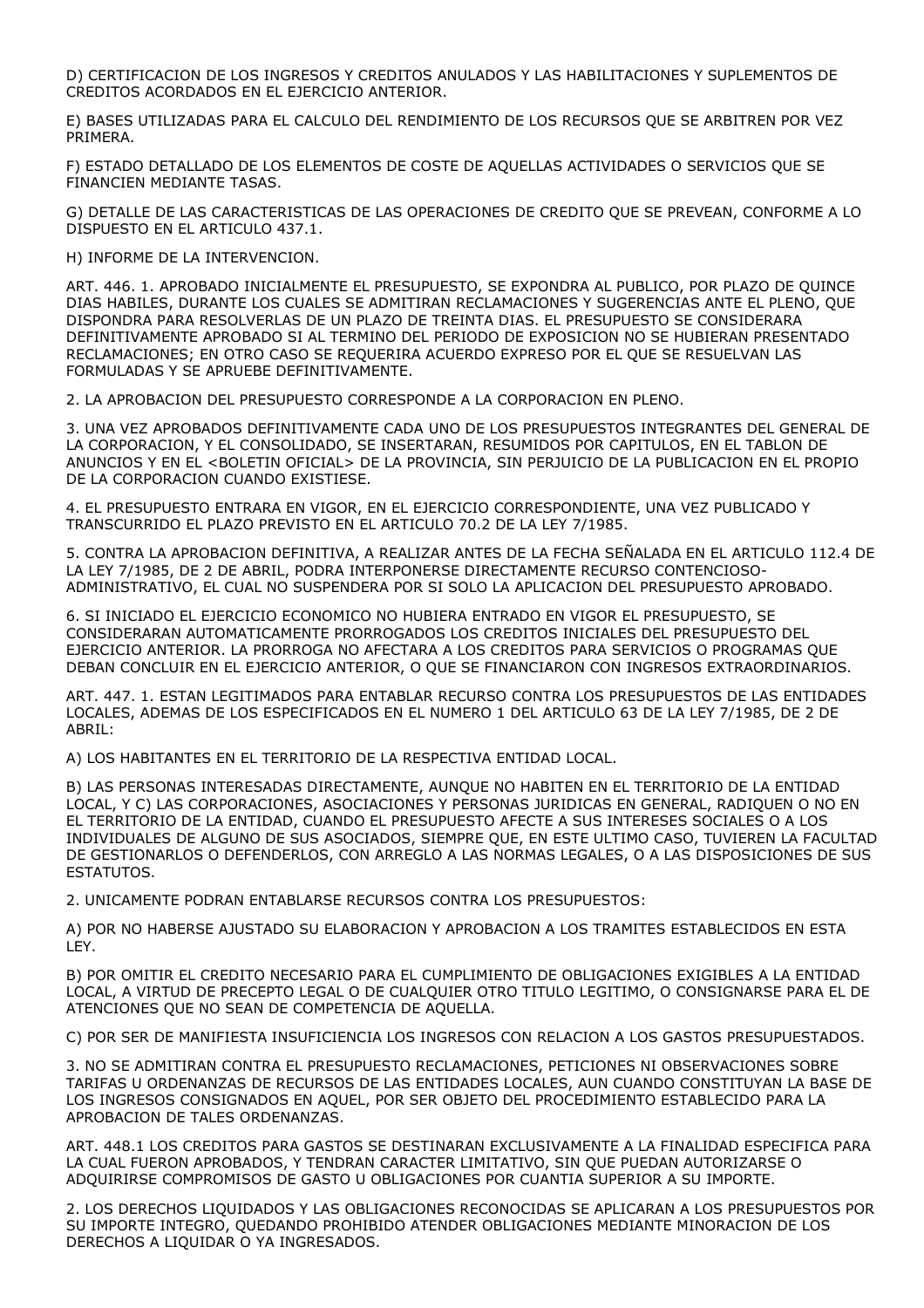3. CON CARGO A LOS CREDITOS DEL ESTADO DE GASTOS DE CADA PRESUPUESTO, SOLO PODRAN CONTRAERSE OBLIGACIONES DERIVADAS DE ADQUISICIONES, OBRAS, SERVICIOS Y DEMAS PRESTACIONES O GASTOS QUE SE REALICEN EN EL AÑO NATURAL DEL PROPIO EJERCICIO PRESUPUESTARIO. EXCEPCIONALMENTE PODRAN IMPUTARSE AL PRESUPUESTO EN VIGOR OBLIGACIONES CORRESPONDIENTES A EJERCICIOS ANTERIORES, PREVIO RECONOCIMIENTO DE LAS MISMAS, Y ADOPCION DEL CORRESPONDIENTE ACUERDO DE HABILITACION O SUPLEMENTO DE CREDITO POR EL PLENO DE LA CORPORACION.

ART. 449. 1. LA AUTORIZACION O REALIZACION DE LOS GASTOS DE CARACTER PLURIANUAL SE SUBORDINARA AL CREDITO QUE PARA CADA EJERCICIO AUTORICE EL RESPECTIVO PRESUPUESTO.

2. PODRAN ADQUIRIRSE COMPROMISOS POR GASTOS QUE HAYAN DE EXTENDERSE A EJERCICIOS POSTERIORES A AQUEL EN QUE SE AUTORICEN, SIEMPRE QUE SU EJECUCION SE INICIE EN EL PROPIO EJERCICIO, Y QUE, ADEMAS, SE ENCUENTRE EN ALGUNO DE LOS CASOS SIGUIENTES:

A) INVERSIONES, TRANSFERENCIAS DE CAPITAL Y CONTRATOS DE ARRENDAMIENTO DE EQUIPOS, QUE NO PUEDAN SER ESTIPULADOS, O RESULTEN ANTIECONOMICOS POR PLAZO DE UN AÑO.

B) ARRENDAMIENTO DE BIENES INMUEBLES, CONTRATOS DE PRESTACION DE SERVICIOS Y SUMINISTROS Y DE EJECUCION DE OBRAS DE MANTENIMIENTO.

3. EL NUMERO DE EJERCICIOS A QUE PUEDAN APLICARSE LOS GASTOS REFERIDOS EN EL APARTADO A) ANTERIOR, NO PODRA SER SUPERIOR A CUATRO. ASIMISMO, EL GASTO QUE EN TALES CASOS SE IMPUTE A CADA UNO DE LOS EJERCICIOS FUTUROS AUTORIZADOS, NO PODRA EXCEDER DE LA CANTIDAD QUE RESULTE DE APLICAR AL CREDITO CORRESPONDIENTE DEL AÑO EN QUE LA OPERACION SE COMPROMETIO LOS SIGUIENTES PORCENTAJES: EN EL EJERCICIO INMEDIATO SIGUIENTE, EL 70 POR 100; EN EL SEGUNDO EJERCICIO, EL 60 POR 100, Y EN EL TERCERO Y CUARTO, EL 50 POR 100.

SOS EXCEPCIONALES EL PLENO DE LA CORPORACION PODRA AMPLIAR EL NUMERO DE ANUALIDADES SEÑALADO EN EL NUMERO ANTERIOR.

ART. 450. 1. CUANDO HAYA DE REALIZARSE ALGUN GASTO QUE NO PUEDA DEMORARSE HASTA EL EJERCICIO SIGUIENTE, Y NO EXISTIERA EN EL PRESUPUESTO DE LA CORPORACION CREDITO O EL CONSIGNADO FUERA INSUFICIENTE, EL PRESIDENTE DE LA MISMA ORDENARA LA INCOACION DEL EXPEDIENTE DE HABILITACION DE CREDITO EXTRAORDINARIO, EN EL PRIMER CASO, O DE SUPLEMENTO DE CREDITO, EN EL SEGUNDO.

2. LAS HABILITACIONES Y SUPLEMENTOS DE CREDITO QUE SE ACUERDEN EN EL TRANSCURSO DE CADA EJERCICIO SE FINANCIARAN, EN LA FORMA QUE REGLAMENTARIAMENTE SE DETERMINE, CON EL SOBRANTE DE LIQUIDACION DEL PRESUPUESTO ANTERIOR, CON MAYORES INGRESOS RECAUDADOS SOBRE LOS TOTALES PREVISTOS EN EL PRESUPUESTO CORRIENTE, O MEDIANTE TRANSFERENCIA DE CREDITOS DE GASTO DE OTRAS PARTIDAS DEL PRESUPUESTO VIGENTE NO COMPROMETIDAS, CUYAS DOTACIONES SE ESTIMEN REDUCIBLES, SIN PERTURBACION DEL RESPECTIVO SERVICIO.

NO PODRAN TRANSFERIRSE LAS CONSIGNACIONES QUE ESTEN COMPENSADAS CON INGRESOS ESPECIALES QUE NO HAYAN SIDO PREVIAMENTE REALIZADOS. PARA LAS DEMAS TRANSFERENCIAS SERA PRECISO QUE LOS INGRESOS PREVISTOS EN EL PRESUPUESTO VENGAN EFECTUANDOSE CON NORMALIDAD.

3. EL EXPEDIENTE, QUE HABRA DE SER PREVIAMENTE INFORMADO POR EL INTERVENTOR SE SOMETERA, SALVO LOS SUPUESTOS EN QUE LA LEGISLACION PRESUPUESTARIA PREVEA OTRA COSA, A LA APROBACION DEL PLENO DE LA CORPORACION, CON SUJECION A LOS MISMOS TRAMITES Y REQUISITOS QUE LOS PRESUPUESTOS. SERAN, ASIMISMO, DE APLICACION LAS NORMAS SOBRE INFORMACION, RECLAMACIONES Y PUBLICIDAD A QUE SE REFIERE EL ARTICULO 446 DE LA PRESENTE LEY.

4. LOS ACUERDOS DE LAS ENTIDADES LOCALES QUE TENGAN POR OBJETO LA HABILITACION O SUPLEMENTO DE CREDITOS EN CASOS DE CALAMIDADES PUBLICAS O DE NATURALEZA ANALOGA DE EXCEPCIONAL INTERES GENERAL, SERAN INMEDIATAMENTE EJECUTIVOS, SIN PERJUICIO DE LAS RECLAMACIONES QUE CONTRA LOS MISMOS SE PROMOVIERAN, LAS CUALES DEBERAN SUSTANCIARSE DENTRO DE LOS OCHO DIAS SIGUIENTES A LA PRESENTACION, ENTENDIENDOSE DESESTIMADAS DE NO NOTIFICARSE DENTRO DE DICHO PLAZO RESOLUCION ALGUNA AL RECURRENTE.

ART. 451. 1. A FIN DE CADA EJERCICIO QUEDARAN ANULADOS LOS CREDITOS ABIERTOS NO INVERTIDOS DURANTE LA VIGENCIA DEL PRESUPUESTO.

2. LOS REMANENTES DE LOS CREDITOS PARA INVERSIONES DE UN EJERCICIO PODRAN INCORPORARSE AL PRESUPUESTO DEL EJERCICIO SIGUIENTE.

3. DENTRO DEL PRIMER MES DEL AÑO ECONOMICO SE FORMULARA POR LA INTERVENCION LA LIQUIDACION DE GASTOS E INGRESOS PENDIENTES DEL AÑO ANTERIOR, QUE HAN DE INCORPORARSE AL PRESUPUESTO REFUNDIDO EN CONCEPTO DE RESULTAS. FIGURARAN COMO RESULTAS DE GASTOS LAS OBLIGACIONES RECONOCIDAS Y LIQUIDADAS NO SATISFECHAS EL ULTIMO DIA DEL EJERCICIO ANTERIOR. EN LAS RESULTAS DE INGRESOS SE INCLUIRAN TODOS LOS CREDITOS PENDIENTES DE COBRO Y LA EXISTENCIA EN CAJA EN 31 DE DICIEMBRE ANTERIOR.

4. LA APROBACION DE LA LIQUIDACION O INCORPORACION DE CREDITOS CORRESPONDE AL PRESIDENTE DE LA ENTIDAD LOCAL.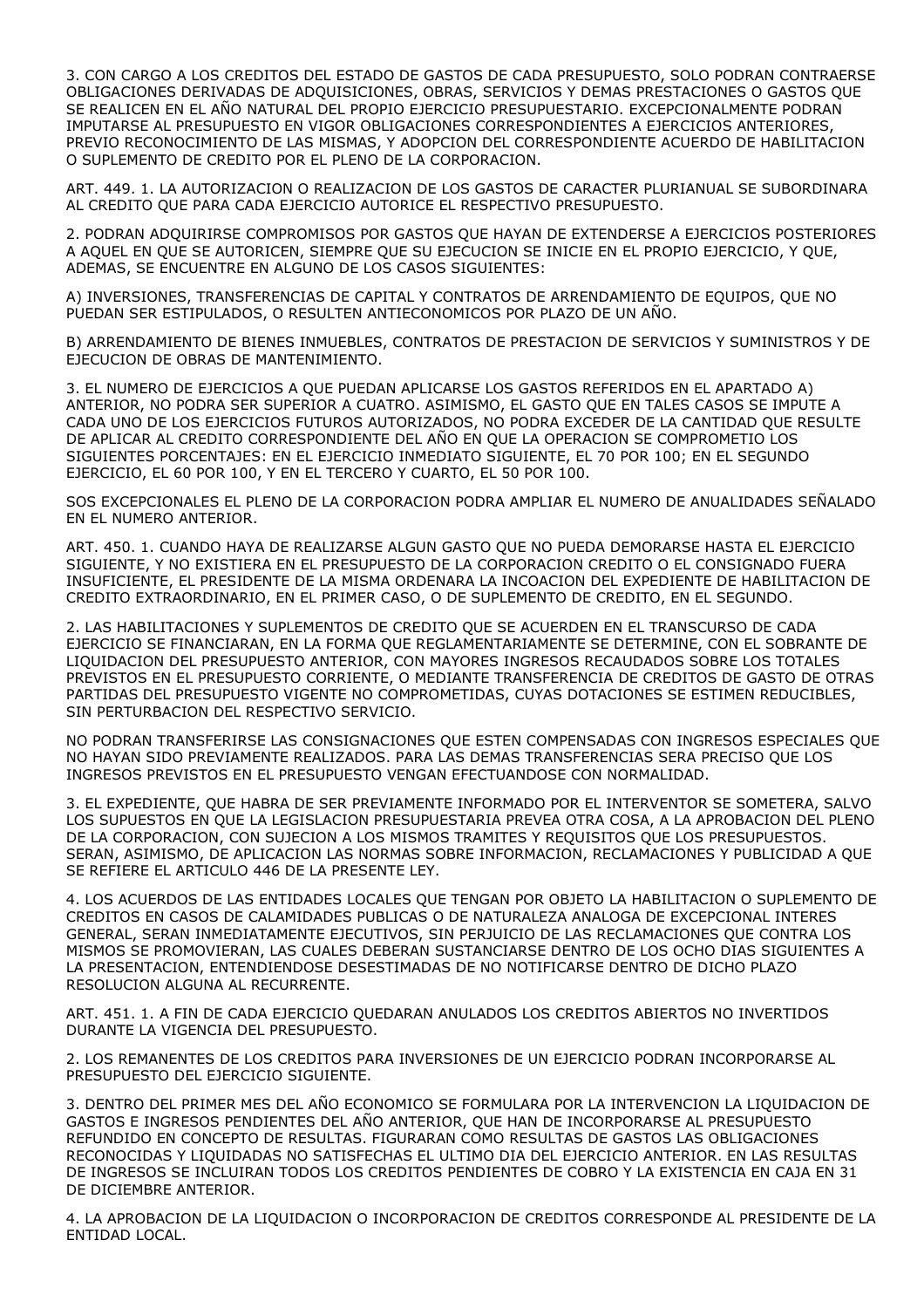ART. 452. 1. SI INCORPORADOS AL PRESUPUESTO APROBADO LOS REMANENTES Y LAS RESULTAS DE LOS EJERCICIOS ANTERIORES, ESTA INCORPORACION PRODUJERA DEFICIT EN EL PRESUPUESTO REFUNDIDO, LAS CORPORACIONES VENDRAN OBLIGADAS A PRESCINDIR DE LOS GASTOS AUTORIZADOS EN EL PRESUPUESTO QUE TENGAN EL CARACTER DE VOLUNTARIOS, EN UNA CANTIDAD IGUAL AL DEFICIT OCASIONADO, NO PUDIENDO AUTORIZARSE NINGUN GASTO DE ESTA NATURALEZA EN TANTO NO SE ADOPTE EL ACUERDO DE REFERENCIA. SI LA CANTIDAD REBAJABLE NO ALCANZASE A CUBRIR EL DEFICIT, LA DIFERENCIA SE TENDRA EN CUENTA PARA CUBRIRLA AL FORMULAR NUEVO PRESUPUESTO.

2. EL INTERVENTOR HARA LOS OPORTUNOS REPAROS ESCRITOS A LAS ORDENACIONES DE GASTOS VOLUNTARIOS QUE CONTRAVENGAN ESTA DISPOSICION.

ART. 453. 1. DE LOS PRESUPUESTOS APROBADOS, DE SUS MODIFICACIONES, LIQUIDACION, Y, EN SU CASO, DE LAS RECLAMACIONES O RECURSOS FORMULADOS Y DE SU RESOLUCION, SE REMITIRA COPIA A LA ADMINISTRACION DEL ESTADO Y A LA COMUNIDAD AUTONOMA CORRESPONDIENTE, DENTRO DE LOS TREINTA DIAS SIGUIENTES A LA APROBACION.

2. LAS ENTIDADES LOCALES, CAPITALES DE PROVINCIA O CON POBLACION SUPERIOR A 100.000 HABITANTES, PUBLICARAN EN EL <BOLETIN OFICIAL> DE LA PROVINCIA, TRIMESTRALMENTE, UN ESTADO DETALLADO DE LA EJECUCION DE SUS PRESUPUESTOS. LA

PUBLICACION DE DICHO INFORME TRIMESTRAL SERA REQUISITO INDISPENSABLE PARA LA AUTORIZACION DE EXPEDIENTES DE EMISION DE DEUDA, ASI COMO PARA LA PERCEPCION DE LAS ENTREGAS CORRESPONDIENTES AL FONDO NACIONAL DE COOPERACION MUNICIPAL.

SECCION QUINTA. DE LA INTERVENCION DE LA GESTION ECONOMICA ART. 454. 1. LAS ENTIDADES LOCALES EJERCEN LAS FUNCIONES DE CONTROL Y FISCALIZACION INTERNA SEÑALADAS EN LOS ARTICULOS 16 Y 17 Y CONCORDANTES DE LA LEY GENERAL PRESUPUESTARIA RESPECTO DE LA GESTION ECONOMICA DE LAS MISMAS, Y DE LOS ORGANISMOS AUTONOMOS Y SOCIEDADES MERCANTILES DE ELLAS DEPENDIENTES.

2. TODOS LOS ACTOS DE GESTION ECONOMICA, CUALQUIERA QUE SEA SU INDOLE, SERAN INTERVENIDOS Y CONTABILIZADOS.

3. LA FUNCION FISCALIZADORA COMPRENDE:

A) LA FISCALIZACION PREVIA DE TODO ACTO, DOCUMENTO O RECLAMACION QUE PRODUZCA DERECHOS U OBLIGACIONES, INGRESOS O PAGOS, ENTRADAS O SALIDAS DE TODA CLASE DE VALORES, ARTICULOS Y EFECTOS DE LAS CAJAS, ALMACENES Y ESTABLECIMIENTOS DE LA ENTIDAD LOCAL, ASI COMO LA DE TODO ACTO ADMINISTRATIVO QUE IMPLIQUE EL RECONOCIMIENTO DE UNA OBLIGACION, Y SE EJERCERA PREVIO INFORME, EN TODO EXPEDIENTE O LIQUIDACION EN QUE SE TRATE DEL EXPRESADO RECONOCIMIENTO; B) EL EXAMEN Y CENSURA DE TODA CUENTA O JUSTIFICANTE DE LOS MANDAMIENTOS DE C) LA INTERVENCION FORMAL Y MATERIAL DEL PAGO; D) LA INTERVENCION DE LA INVERSION DE CANTIDADES DESTINADAS A REALIZAR SERVICIOS, OBRAS, ADQUISICIONES Y SU RECEPCION; E) EL DICTAMEN SOBRE PROCEDENCIA DE NUEVOS SERVICIOS O REFORMA DE LOS EXISTENTES; F) LA FISCALIZACION DE TODOS LOS ACTOS ADMINISTRATIVOS DE GESTION DE INGRESOS, DANDO CUENTA A LA CORPORACION DE LAS FALTAS, RETRASOS O DEFICIENCIAS QUE SE OBSERVEN, PROPONIENDO LAS MEDIDAS MAS OPORTUNAS PARA CORREGIRLAS Y PARA PROPULSAR EL DESCUBRIMIENTO DE LA RIQUEZA OCULTA; G) LA EXPEDICION DE CERTIFICACIONES DE DESCUBIERTO CONTRA LOS DEUDORES POR RECURSOS, ALCANCES O DESCUBIERTOS, Y H) LA FISCALIZACION O INTERVENCION DE CUALQUIER OTRO ACTO ADMINISTRATIVO DE GESTION ECONOMICA REALIZADO POR LOS CENTROS O DEPENDENCIAS DE LA ENTIDAD ART. 455. 1. EL INFORME DEL INTERVENTOR SERA EMITIDO ANTES DE LA ADOPCION DE LOS ACUERDOS, Y PODRA SER TAN AMPLIO COMO LO EXIJAN LOS REPAROS QUE DEBA OPONER AL DOCUMENTO O DOCUMENTOS QUE, POR PRECEPTO DE ESTA LEY, DEBAN SER SOMETIDOS A SU FISCALIZACION. SI EL INTERVENTOR SE MANIFESTASE EN DESACUERDO CON EL FONDO O LA FORMA DEL EXPEDIENTE O DOCUMENTOS EXAMINADOS DEBERA FORMULAR SU REPARO POR ESCRITO.

2. DE TODO ACUERDO CON REPERCUSION ECONOMICA QUE HAYA SIDO ADOPTADO SIN EL PREVIO INFORME O CONOCIMIENTO DEL INTERVENTOR NO PODRA IMPUTARSE A RESPONSABILIDAD ALGUNA.

3. EL PLENO DE LA CORPORACION PODRA AUTORIZAR EL EJERCICIO DE LA FUNCION INTERVENTORA A TRAVES DE TECNICAS DE MUESTREO, EN IGUALES TERMINOS A LOS APLICADOS POR EL ESTADO.

SECCION SEXTA: DE LA CONTABILIDAD Y RENDICION DE CUENTAS ART. 456. 1. LAS CORPORACIONES LOCALES LLEVARAN CONTABILIDAD DE LA SITUACION Y GESTION ECONOMICA EN LIBROS Y REGISTROS ADECUADOS, A FIN DE QUE EN TODO MOMENTO PUEDA DARSE RAZON DE LAS OPERACIONES PRESUPUESTARIAS, PATRIMONIALES Y DE VALORES INDEPENDIENTES O AUXILIARES, DEDUCIENDOSE DE ELLOS LAS CUENTAS GENERALES QUE HAN DE RENDIRSE.

2. LA FUNCION CONTABLE SE MANIFESTARA EN LA TOMA DE RAZON:

A) DE LOS GASTOS ORDENADOS, DE LOS COMPROMISOS ADQUIRIDOS, DE LOS DERECHOS Y OBLIGACIONES RECONOCIDOS Y LIQUIDADOS Y SUS ALTERACIONES, DE LOS INGRESOS Y PAGOS, DEVOLUCIONES Y REINTEGROS DE LOS FONDOS PRESUPUESTARIOS.

B) DE LAS ENTRADAS Y SALIDAS DE METALICO O VALORES DE LOS FONDOS INDEPENDIENTES Y AUXILIARES DEL PRESUPUESTO.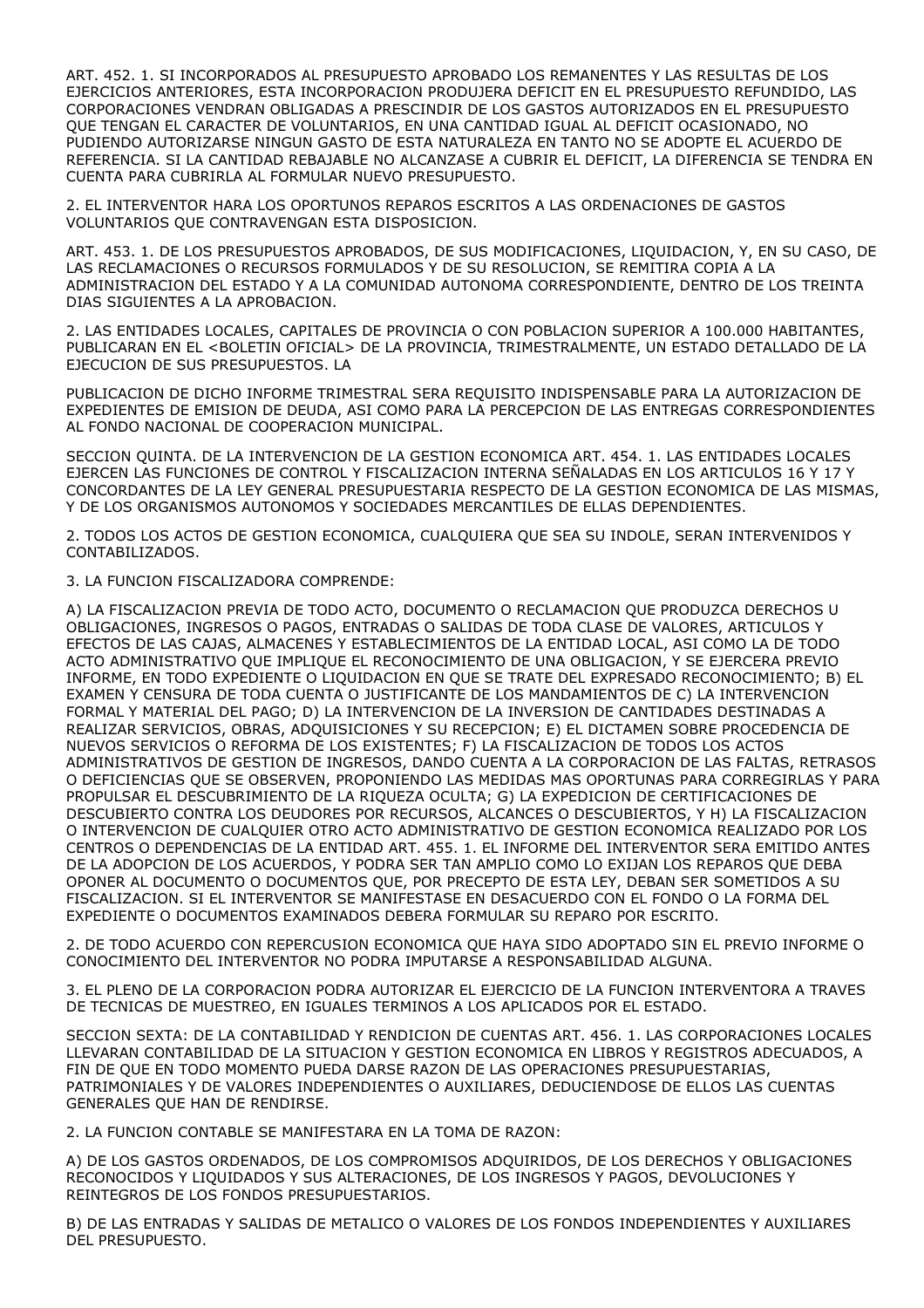C) DE LOS BIENES, DERECHOS Y OBLIGACIONES INTEGRANTES DEL PATRIMONIO.

D) DE LAS OPERACIONES DE LA TESORERIA Y DE LA RECAUDACION.

E) DE LAS OPERACIONES DE LOS ALMACENES Y ESTABLECIMIENTOS DE LA ENTIDAD 3. LA INTERVENCION COORDINARA LA FUNCION CONTABLE, CON ARREGLO AL PLAN DE CUENTAS ESTABLECIDO POR LA ADMINISTRACION DEL ESTADO, CON CARACTER GENERAL PARA TODAS LAS ENTIDADES LOCALES.

ART. 457. 1. LOS LIBROS QUE, COMO REGLA GENERAL Y CON CARACTER OBLIGATORIO, SE LLEVARAN POR LA INTERVENCION DE LAS ENTIDADES LOCALES, SERAN LOS SIGUIENTES: 1.

DE INVENTARIOS Y BALANCES.

 $\mathcal{L}$ 

GENERAL DE RENTAS Y EXACCIONES.

3.

GENERAL DE GASTOS.

4.

DE VALORES INDEPENDIENTES Y AUXILIARES DEL PRESUPUESTO.

5.

DE ARQUEO.

6.

DIARIO GENERAL DE INTERVENCION DE INGRESOS.

7.

DIARIO GENERAL DE INTERVENCION DE PAGOS.

2. EN LOS MUNICIPIOS DE HASTA 2.000 HABITANTES, EL NUMERO DE LIBROS OBLIGATORIOS SE REDUCIRA AL DE INTERVENTORES, DE CAJA, DE ARQUEO Y DIARIOS DE INTERVENCION DE INGRESOS Y PAGOS, SUSTITUYENDOSE LOS GENERALES DE INGRESOS Y GASTOS POR OTRO DE CONCEPTOS Y PARTIDAS, QUE TENDRAN IGUALMENTE EL CARACTER DE PRINCIPALES.

3. PARA LAS ENTIDADES DE AMBITO TERRITORIAL INFERIOR AL MUNICIPAL, LA ADMINISTRACION DEL ESTADO FIJARA EL NUMERO MINIMO DE LIBROS DE CONTABILIDAD QUE HABRAN DE LLEVAR, SIN QUE PUEDAN PRESCINDIR DE UNO DE INVENTARIOS Y OTRO DE CAJA.

4. LOS INTERVENTORES PODRAN ESTABLECER CUANTOS LIBROS AUXILIARES Y REGISTROS CONSIDEREN NECESARIOS.

ART. 458. 1. LA TESORERIA DE LAS CORPORACIONES LOCALES LLEVARAN LOS LIBROS DE CAJA Y ARQUEOS Y LOS DEMAS AUXILIARES QUE SE ESTIMEN NECESARIOS PARA MAYOR DETALLE DE LAS OPERACIONES REALIZADAS Y PARA LA RENDICION DE CUENTAS.

2. ASIMISMO Y PARA EL SERVICIO DE RECAUDACION, LLEVARA LOS SIGUIENTES LIBROS:

AUXILIAR DE CUENTAS CORRIENTES, POR LA RECAUDACION EN PERIODO VOLUNTARIO.

AUXILIAR DE CUENTAS CORRIENTES, POR LA RECAUDACION EN PERIODO EJECUTIVO.

REGISTRO GENERAL DE LAS CERTIFICACIONES DE DEBITOS POR TODOS LOS CONCEPTOS, PARA LA INCOACION DEL PROCEDIMIENTO DE APREMIO.

REGISTRO GENERAL DE LOS EXPEDIENTES DE FALLIDOS.

REGISTRO GENERAL DE EXPEDIENTES DE ADJUDICACION DE FINCAS A FAVOR DE CORPORACION.

ART. 459. PARA EL CONOCIMIENTO, EXAMEN Y FISCALIZACION DE LA GESTION ECONOMICA DE LAS ENTIDADES LOCALES, SE RENDIRAN LAS SIGUIENTES CUENTAS:

A) GENERAL DE PRESUPUESTOS.

B) DE LA ADMINISTRACION DEL PATRIMONIO.

C) DE LA TESORERIA.

D) DE VALORES INDEPENDIENTES Y AUXILIARES DEL PRESUPUESTO.

ART. 460. 1. LOS PRESIDENTES DE LAS CORPORACIONES LOCALES RENDIRAN, A LA TERMINACION DE CADA EJERCICIO ECONOMICO, LA CUENTA GENERAL DE PRESUPUESTOS, A LA QUE SE ACOMPAÑARA LA LIQUIDACION DE LOS MISMOS, ASI COMO LA CUENTA DE ADMINISTRACION DEL PATRIMONIO DE LA ENTIDAD.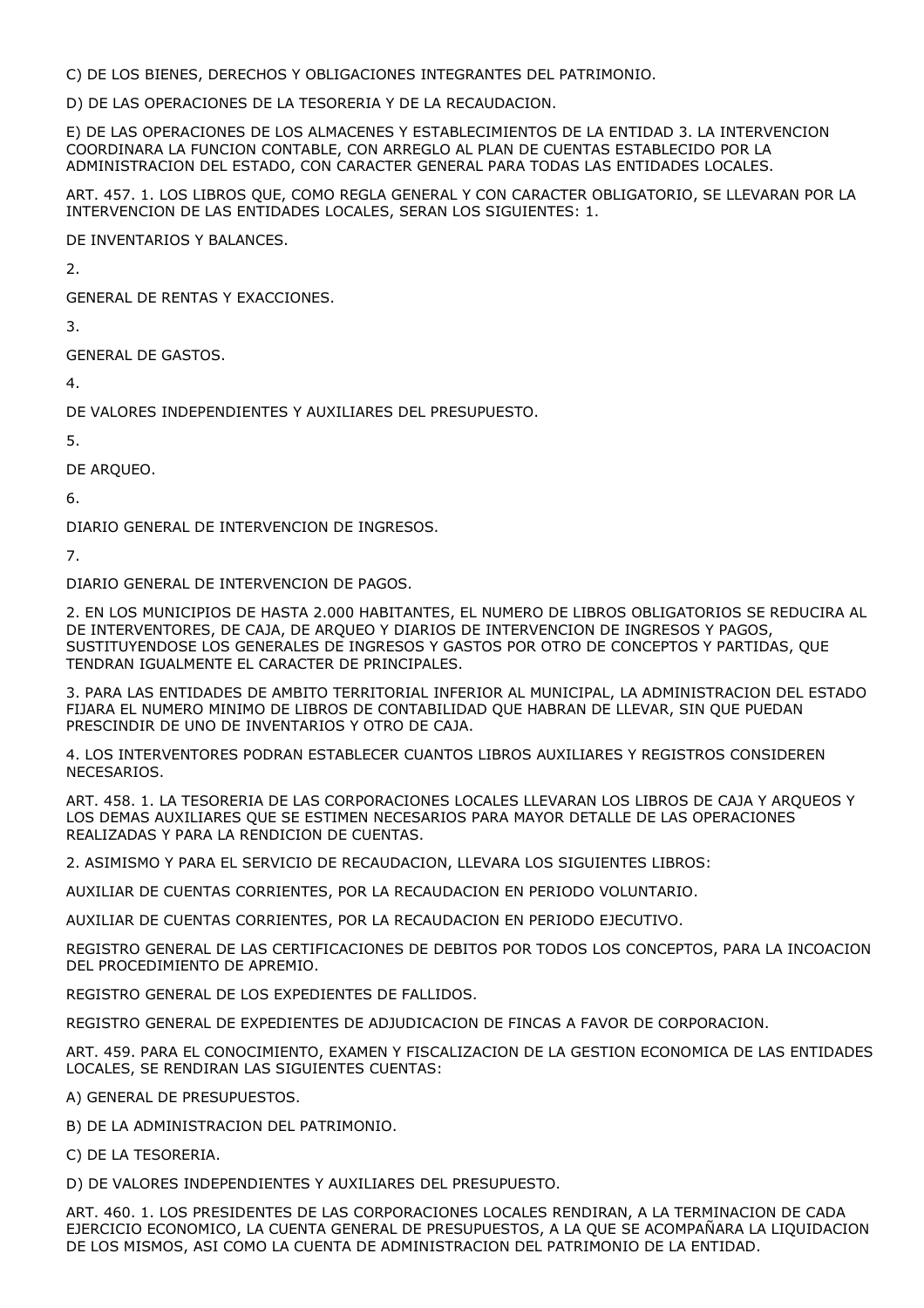2. ESTAS CUENTAS SE PREPARARAN Y REDACTARAN POR LA INTERVENCION Y SERAN SOMETIDAS JUNTO CON SUS JUSTIFICANTES, ANTES DEL PRIMERO DE JUNIO, A INFORME DE LA COMISION ESPECIAL DE CUENTAS DE LA ENTIDAD LOCAL, LA CUAL, DE ACUERDO CON EL ARTICULO 116 DE LA LEY 7/1985, ESTARA CONSTITUIDA POR MIEMBROS DE LOS DISTINTOS GRUPOS POLITICOS INTEGRANTES DE LA CORPORACION.

3. TALES CUENTAS SE EXPONDRAN AL PUBLICO, JUNTO CON SUS JUSTIFICANTES Y EL INFORME DE LA COMISION ESPECIAL, DURANTE QUINCE DIAS. EN ESTE PLAZO Y OCHO DIAS MAS SE ADMITIRAN LOS REPAROS Y OBSERVACIONES QUE PUEDAN FORMULARSE POR ESCRITO, LOS CUALES SERAN EXAMINADOS POR DICHA COMISION QUE PRACTICARA CUANTAS COMPROBACIONES CREA NECESARIAS, EMITIENDO NUEVO INFORME.

4. ACOMPAÑADAS DE LOS INFORMES DE LA COMISION Y DE LAS RECLAMACIONES Y REPAROS HECHOS, SE SOMETERAN LAS CUENTAS AL PLENO DE LA CORPORACION, PARA QUE PUEDAN SER EXAMINADAS Y, EN SU CASO, APROBADAS, CON EL VOTO FAVORABLE DE LA MAYORIA ABSOLUTA DEL NUMERO LEGAL DE SUS MIEMBROS ANTES DEL 1 DE SEPTIEMBRE.

5. LOS ACUERDOS DE APROBACION DE LAS CUENTAS O DE ADOPCION DE PROCEDIMIENTO PARA CORREGIR DEFECTOS, SUBSANAR ERRORES Y SOLVENTAR REPAROS SERAN EJECUTIVOS. LAS CUENTAS, AUNQUE NO HUBIERE RECAIDO ACUERDO DE APROBACION, QUEDARAN SOMETIDAS A LA FISCALIZACION EXTERNA DEL TRIBUNAL DE CUENTAS.

ART. 461. 1. LOS TESOREROS RENDIRAN, EN LOS QUINCE PRIMEROS DIAS DE CADA TRIMESTRE, CUENTA DE TESORERIA CORRESPONDIENTES AL ANTERIOR, A LA QUE SERVIRAN DE BASE LAS RELACIONES DE CARGO Y DATA.

2. RENDIRAN TAMBIEN LOS TESOREROS, EN EL MES DE ENERO SIGUIENTE A CADA EJERCICIO, LA CUENTA ANUAL DE VALORES INDEPENDIENTES Y AUXILIARES DEL PRESUPUESTO, QUE SE JUSTIFICARA CON LAS RELACIONES DE CARGO Y DATA Y LOS MANDAMIENTOS RESPECTIVOS DE ENTRADAS Y SALIDAS DURANTE EL AÑO.

3. EL EXAMEN Y APROBACION DE LAS CUENTAS A QUE SE REFIEREN LOS APARTADOS ANTERIORES CORRESPONDE AL PRESIDENTE DE LA CORPORACION, SIENDO REQUISITO PREVIO INDISPENSABLE QUE EL INTERVENTOR LAS EXAMINE Y EMITA EL INFORME CORRESPONDIENTE.

DISPOSICIONES TRANSITORIAS PRIMERA. DE ACUERDO CON LA DISPOSICION TRANSITORIA SEGUNDA DE LA LEY 7/1985, DE 2 DE ABRIL, REGULADORA DE LA BASE DE REGIMEN LOCAL Y EN TANTO LAS LEYES SECTORIALES NO DISPONGAN OTRA COSA, LOS MUNICIPIOS, LAS PROVINCIAS Y LAS ISLAS CONSERVARAN LAS COMPETENCIAS QUE LES ATRIBUYAN DICHAS DISPOSICIONES SECTORIALES.

SEGUNDA. LA COMISION PROVINCIAL DE COLABORACION DEL ESTADO CON LAS CORPORACIONES LOCALES SERA EL ORGANO ENCARGADO DE COORDINAR LOS ORGANOS DE LA ADMINISTRACION PERIFERICA DEL ESTADO EN LA PROVINCIA EN TODO LO RELATIVO A LA OOPERACION ENTRE LA ADMINISTRACION ESTATAL Y LA LOCAL, SIN PERJUICIO DE LAS FUNCIONES ATRIBUIDAS A LAS DIPUTACIONES PROVINCIALES.

TERCERA. EN TANTO NO SE DESAROLLE REGLAMENTARIAMENTE EL REGIMEN ESTATUTARIO DE LOS FUNCIONARIOS CON HABILITACION DE CARACTER NACIONAL, A QUE SE REFIERE LOS ARTICULOS 92.3, 98 Y 99 DE LA LEY 7/1985, DE 2 DE ABRIL, SERAN DE APLICACION LAS SIGUIENTES REGLAS:

1. LA HABILITACION DE CARACTER NACIONAL PREVISTA EN LA LEY 7/1985, DE 2 DE ABRIL, TIENE LAS SIGUIENTES ESPECIALIDADES: A) SECRETARIA.

B) INTERVENCION.

C) DEPOSITARIA.

2. LA HABILITACION DE CARACTER NACIONAL EN SU ESPECIALIDAD DE SECRETARIA ESTA DIVIDIDA EN TRES CATEGORIAS:

1. CORRESPONDERA A LOS SECRETARIOS DE PRIMERA CATEGORIA EL DESEMPEÑO DE LOS PUESTOS DE TRABAJO A QUE SE REFIERE EL ARTICULO 161 EXISTENTES EN LAS DIPUTACIONES PROVINCIALES, CABILDOS Y CONSEJOS INSULARES, AYUNTAMIENTOS, CAPITALES DE PROVINCIA Y MUNICIPIOS CON POBLACION SUPERIOR A 20.000 HABITANTES. 2. CORRESPONDERA A LOS DE SEGUNDA CATEGORIA EL DESEMPEÑO DE LOS EXISTENTES EN AYUNTAMIENTOS DE MUNICIPIOS CON POBLACION COMPRENDIDA ENTRE 5.001 Y 20.000 HABITANTES.

3. CORRESPONDERA A LOS DE TERCERA CATEGORIA EL DESEMPEÑO DE LOS AYUNTAMIENTOS DE MUNICIPIOS CON POBLACION HASTA 5.000 HABITANTES.

4. CUANDO SE TRATE DE AGRUPACIONES DE MUNICIPIOS PARA SOSTENIMIENTO EN COMUN DEL PUESTO DE TRABAJO, LA CATEGORIA SE FIJARA POR LA DIRECCION GENERAL DE ADMINISTRACION LOCAL, CONFORME A LA POBLACION DE LOS MUNICIPIOS AGRUPADOS. EN ESTOS CASOS PODRA SER COMUN EL PERSONAL ADMINISTRATIVO.

5. LOS LIMITES DE POBLACION ESTABLECIDOS EN LOS CUATRO NUMEROS ANTERIORES SE ENTENDERAN SIN PERJUICIO DE LA POSIBILIDAD DE QUE LOS PUESTOS DE TRABAJO DE LOS AYUNTAMIENTOS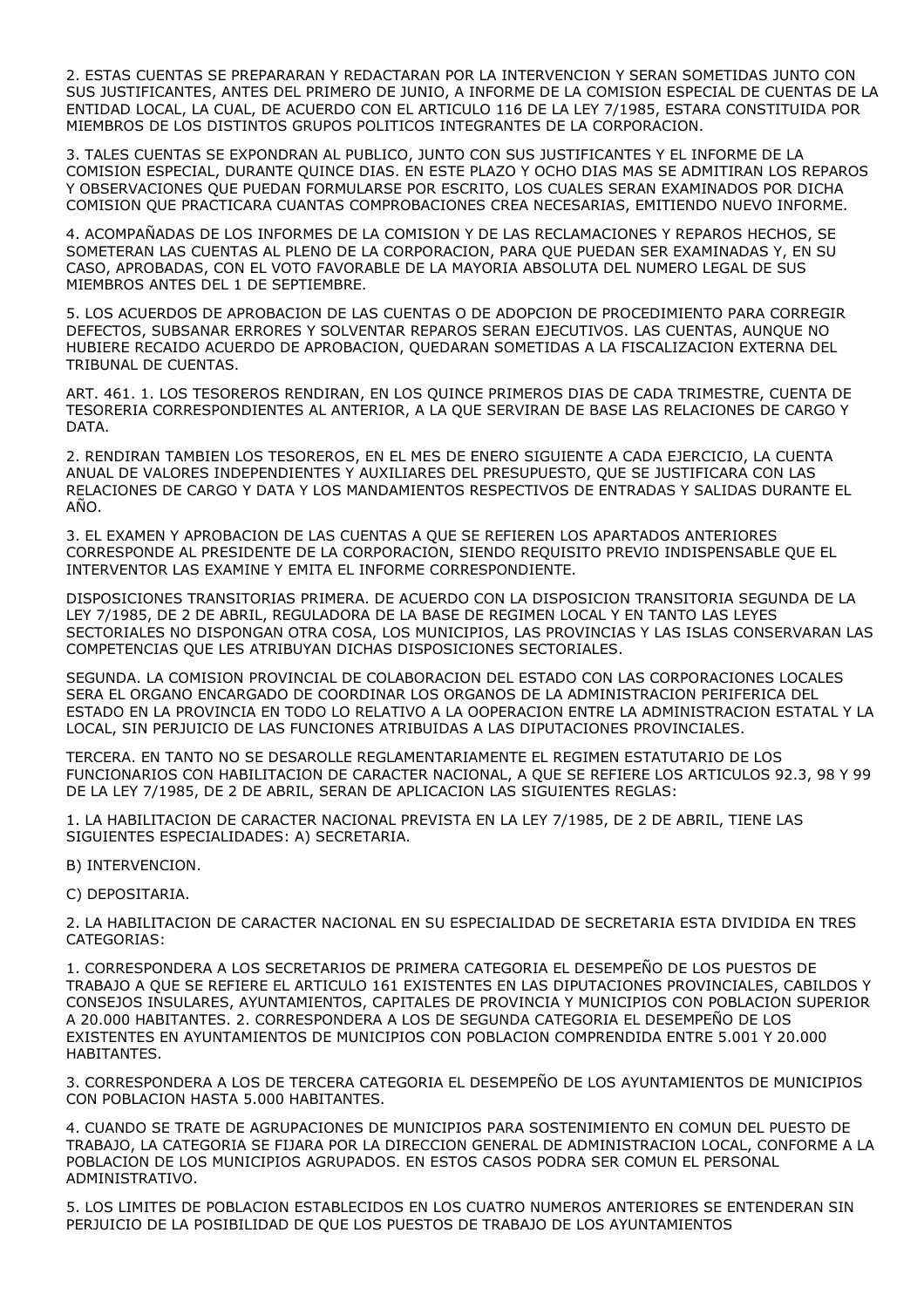CORRESPONDIENTES SEAN CLASIFICADOS EN CATEGORIA DISTINTA A LA QUE CORRESPONDA POR EL CENSO DE POBLACION, CON ARREGLO A LO DISPUESTO EN ESTA LEY.

6. SE ATRIBUIRAN POR ANALOGIA A LAS DISTINTAS CATEGORIAS LOS PUESTOS DE TRABAJO DE LAS MANCOMUNIDADES, AREAS METROPOLITANAS, COMARCAS U OTRAS AGRUPACIONES DE MUNICIPIOS DISTINTOS DE LAS PROVINCIAS QUE PUDIERAN CREARSE POR LAS COMUNIDADES AUTONOMAS.

3. LA SECRETARIA DE LAS ENTIDADES DE AMBITO TERRITORIAL INFERIOR AL MUNICIPIO CORRESPONDERA A QUIEN DESEMPEÑE LA DEL AYUNTAMIENTO O AGRUPACION A QUE PERTENEZCAN AQUELLAS.

4. EN LAS ENTIDADES LOCALES EN QUE LA RESPONSABILIDAD ADMINISTRATIVA DE LA FUNCION DE SECRETARIA CORRESPONDE A LOS SECRETARIOS DE PRIMERA CATEGORIA, PODRAN CREARSE OTRO U OTROS PUESTOS DE TRABAJO QUE, CON LAS DENOMINACIONES DE VICESECRETARIA, ADJUNTIA, OFICIALIA MAYOR, SECRETARIA DE DISTRITO U OTRAS ANALOGAS, TENGAN ATRIBUIDO EL DESEMPEÑO DE FUNCIONES DE COLABORACION INMEDIATA EN LAS TAREAS DEL SECRETARIO Y LA SUSTITUCION DE ESTE EN LOS CASOS DE VACANTE, AUSENCIA, ENFERMEDAD O ABSTENCION LEGAL O REGLAMENTARIA.

ESTOS PUESTOS QUEDAN IGUALMENTE RESERVADOS A FUNCIONARIOS CON HABILITACION DE CARACTER NACIONAL EN LA ESPECIALIDAD DE SECRETARIA Y SU CLASIFICACION, A EFECTOS DE LA CATEGORIA NECESARIA PARA SU DESEMPEÑO, CORRESPONDERA AL MINISTERIO DE ADMINISTRACION TERRITORIAL.

SU PROVISION SE RIGE POR LO DISPUESTO EN EL ARTICULO 99 DE LA LEY 7/1985, DE 2 DE ABRIL, Y SUS NORMAS DE DESARROLLO.

5.

EN TODAS LAS ENTIDADES LOCALES EN QUE LA RESPONSABILIDAD ADMINISTRATIVA DE LAS FUNCIONES DE LA SECRETARIA CORRESPONDE A SECRETARIOS DE PRIMERA CATEGORIA, EXISTIRA AL MENOS UN PUESTO DE TRABAJO QUE TENGA ATRIBUIDA LA RESPONSABILIDAD ADMINISTRATIVA DE LAS FUNCIONES DE CONTROL Y FISCALIZACION INTERNA DE LA GESTION ECONOMICO-FINANCIERA Y PRESUPUESTARIA Y DE LA CONTABILIDAD DE LA ENTIDAD LOCAL.

LA DIRECCION GENERAL DE ADMINISTRACION LOCAL, A PETICION DE LA ENTIDAD LOCAL INTERESADA, PODRA APROBAR ASIMISMO LA CREACION DE ESTE TIPO DE PUESTO DE TRABAJO EN OTRAS ENTIDADES LOCALES O AGRUPACIONES DE LAS MISMAS AUTORIZADAS A TAL EFECTO POR LAS COMUNIDADES AUTONOMAS, CUANDO EL VOLUMEN DE SU PRESUPUESTO ASI LO ACONSEJE.

EL DESEMPEÑO DE LOS PUESTOS DE TRABAJO A QUE SE REFIEREN LOS DOS PARRAFOS ANTERIORES CORRESPONDE A FUNCIONARIOS CON HABILITACION DE CARACTER NACIONAL DE LA ESPECIALIDAD DE INTERVENCION.

6.

EN LAS ENTIDADES LOCALES EN QUE LA RESPONSABILIDAD ADMINISTRATIVA DE LA FUNCION DE SECRETARIA CORRESPONDE A LOS SECRETARIOS DE PRIMERA CATEGORIA, PODRAN CREARSE OTRO U OTROS PUESTOS DE TRABAJO QUE, CON DENOMINACIONES DE VICEINTERVENTOR, ADJUNTIA Y OTRAS ANALOGAS, TENGAN ATRIBUIDO EL DESEMPEÑO DE FUNCIONES DE COLABORACION INMEDIATA EN LAS TAREAS A QUE SE REFIERE EL PARRAFO 1.

DE LA REGLA 5.

Y LA SUSTITUCION DE SU RESPONSABLE ADMINISTRATIVO, EN LOS CASOS DE VACANTE, AUSENCIA, ENFERMEDAD O ABSTENCION LEGAL O REGLAMENTARIA.

ESTOS PUESTOS QUEDAN IGUALMENTE RESERVADOS A FUNCIONARIOS CON HABILITACION DE CARACTER NACIONAL EN LA ESPECIALIDAD DE INTERVENCION Y SU CLASIFICAA CORRESPONDERA AL MINISTERIO DE ADMINISTRACION TERRITORIAL.

SU PROVISION SE RIGE POR LO DISPUESTO EN EL ARTICULO 99 DE LA LEY 7/1985, DE 2 DE ABRIL, Y SUS NORMAS DE DESARROLLO.

7.

EL PUESTO DE TRABAJO A QUE SE REFIERE EL NUMERO 1 DEL ARTICULO 164 DE ESTA LEY EXISTIRA EN TODAS LAS CORPORACIONES EN QUE LA SECRETARIA DEBA SER DESEMPEÑADA POR SECRETARIO DE PRIMERA CATEGORIA, SALVO QUE LA ESPECIFICA RESPONSABILIDAD ALLI MENCIONADA ESTE ATRIBUIDA A ALGUNO DE LOS PUESTOS DE TRABAJO A QUE SE REFIERE LA REGLA SEXTA. EN EL PRIMER SUPUESTO SU DESEMPEÑO ESTA RESERVADO A FUNCIONARIOS CON HABILITACION DE CARACTER NACIONAL DE LA ESPECIALIDAD DE DEPOSITARIA. 8.

EN TANTO SE DICTEN LAS NORMAS REGLAMENTARIAS PREVISTAS EN EL ARTICULO 98.1 DE LA LEY 7/1985, DE 2 DE ABRIL, LA OBTENCION DE LA HABILITACION DE CARACTER NACIONAL EN CUALQUIERA DE SUS MODALIDADES SE EFECTUARA POR OPOSICION LIBRE SEGUIDA DE CURSO SELECTIVO, RESERVANDOSE UN 10 POR 100 DE LAS VACANTES CONVOCADAS EN CADA CATEGORIA PARA PROMOCION INTERNA DE LOS FUNCIONARIOS QUE POSEAN LA HABILITACION NACIONAL EN LA CATEGORIA INMEDIATA INFERIOR Y CUENTEN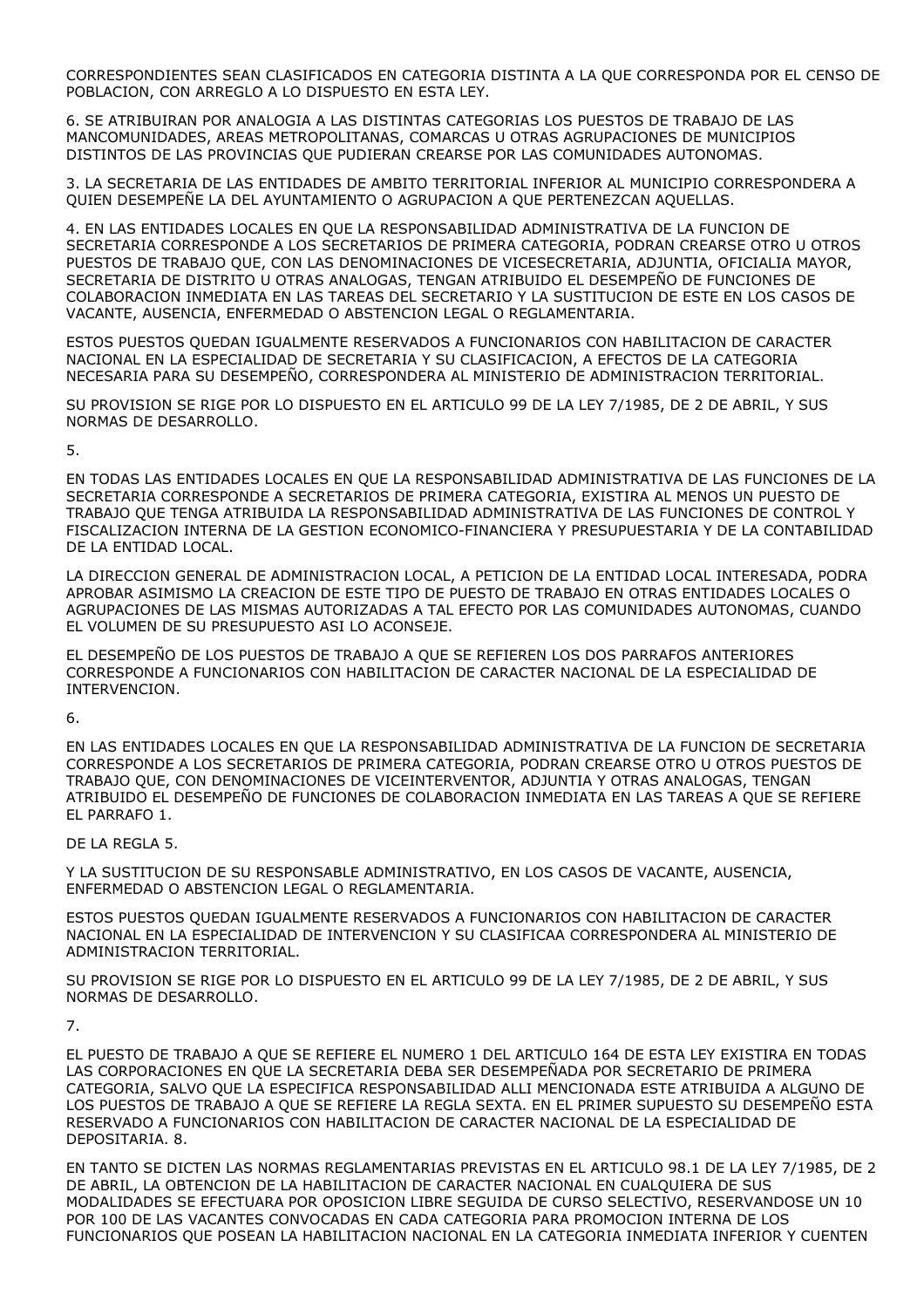CON TRES AÑOS, AL MENOS, DE SERVICIOS EFECTIVOS EN ELLA, SIEMPRE QUE POSEAN LA TITULACION EXIGIDA.

PARA CONCURRIR A LAS OPOSICIONES SERA PRECISO ESTAR EN POSESION DE LOS SIGUIENTES TITULOS:

A) PARA LOS SECRETARIOS DE PRIMERA Y SEGUNDA CATEGORIA, EL DE LICENCIADO EN DERECHO O CIENCIAS POLITICAS.

B) PARA LOS SECRETARIOS DE TERCERA CATEGORIA, EL DE BACHILLER SUPERIOR O EQUIVALENTE.

C) PARA LOS INTERVENTORES Y PARA LOS DEPOSITARIOS, EL DE LICENCIADO EN DERECHO O EN CIENCIAS ECONOMICAS O EMPRESARIALES, INTENDENTE MERCANTIL O ACTUARIO.

LA DIRECCION GENERAL DE ADMINISTRACION LOCAL AUTORIZARA LAS OPORTUNAS CONVOCATORIAS DE OPOSICIONES PARA EL ACCESO A LOS CURSOS, QUE REALIZARA EL INSTITUTO DE ESTUDIOS DE ADMINISTRACION LOCAL CONFORME A LAS BASES Y PROGRAMAS ACTUALMENTE VIGENTES.

CUARTA. EN TANTO SE APRUEBEN LAS NORMAS ESTATUTARIAS DE LOS CUERPOS DE POLICIA LOCAL, DE ACUERDO CON LO DISPUESTO EN LA LEY 7/1985, DE 2 DE ABRIL, Y EN LA LEY ORGANICA 2/1986, DE 13 DE MARZO, DE FUERZAS Y CUERPOS DE SEGURIDAD SERAN DE APLICACION LAS SIGUIENTES NORMAS:

1. LA POLICIA LOCAL SOLO EXISTIRA EN LOS MUNICIPIOS CON POBLACION SUPERIOR A 5.000 HABITANTES, SALVO QUE EL MINISTERIO DE ADMINISTRACION TERRITORIAL AUTORICE SU CREACION EN LOS DE CENSO INFERIOR. DONDE NO EXISTAN, SU MISION SE LLEVARA A CABO POR LOS AUXILIARES DE LA POLICIA LOCAL, QUE COMPRENDERA EL PERSONAL QUE DESEMPEÑE FUNCIONES DE CUSTODIA Y VIGILANCIA DE BIENES, SERVICIOS E INSTALACIONES, CON LA DENOMINACION DE GUARDAS, VIGILANTES, AGENTES, ALGUACILES O ANALOGAS.

2. DENTRO DE CADA MUNICIPIO, LA POLICIA SE INTEGRARA EN UN CUERPO UNICO, AUNQUE PUEDAN EXISTIR ESPECIALIDADES DE ACUERDO CON LAS NECESIDADES. BAJO LA SUPERIOR AUTORIDAD Y DEPENDENCIA DIRECTA DEL ALCALDE, EL MANDO INMEDIATO DE LA POLICIA LOCAL CORRESPONDERA EN CADA ENTIDAD AL JEFE DEL CUERPO. 3.

ORGANICAMENTE, LA POLICIA LOCAL ESTARA INTEGRADA POR UNA ESCALA TECNICA O DE MANDO Y OTRA EJECUTIVA. EN LA ESCALA TECNICA PODRAN EXISTIR LOS EMPLEOS DE INSPECTOR, SUBINSPECTOR Y OFICIAL, PERO LOS DOS PRIMEROS SOLO PODRAN CREARSE EN LOS MUNICIPIOS DE MAS DE 100.000 HABITANTES; EN LA EJECUTIVA LOS DE SUBOFICIAL, SARGENTO, CABO Y GUARDIA.

4. EL INGRESO COMO GUARDIA DE LA POLICIA MUNICIPAL SE HARA POR OPOSICION, EXIGIENDOSE NO EXCEDER DE TREINTA AÑOS DE EDAD Y ACREDITAR LAS CONDICIONES FISICAS QUE SE DETERMINEN.

5. LOS MIEMBROS DE LOS CUERPOS DE POLICIA LOCAL, EN EL EJERCICIO DE SUS FUNCIONES, TENDRAN A TODOS LOS EFECTOS LEGALES EL CARACTER DE AGENTES DE LA AUTORIDAD.

QUINTA. EN TANTO SE APRUEBA EL ESTATUTO ESPECIFICO DE LOS CUERPOS DE BOMBEROS A QUE SE REFIERE LA DISPOSICION FINAL TERCERA DE LA LEY 7/1985, DE 2 DE ABRIL, EL REGIMEN DEL PERSONAL DE LOS SERVICIOS DE EXTINCION DE INCENDIOS ESTABLECIDOS POR LAS CORPORACIONES LOCALES SE ACOMODARA A LAS SIGUIENTES REGLAS:

A) CUANDO LOS PUESTOS DE TRABAJO CORRESPONDIENTES A DICHO SERVICIO HAYAN DE SER DESEMPEÑADOS POR FUNCIONARIOS A LOS QUE SE EXIJA ESTAR EN POSESION DE TITULO SUPERIOR UNIVERSITARIO O DE ENSEÑANZA MEDIA, PODRAN INTEGRARSE EN LA SUBESCALA DE TECNICOS DE ADMINISTRACION ESPECIAL.

B) DENTRO DEL PERSONAL DEL SERVICIO DE EXTINCION DE INCENDIOS EXISTIRAN LAS SIGUIENTES CATEGORIAS: OFICIALES, SUBOFICIALES, SARGENTOS, CABOS Y BOMBEROS.

SEXTA. LA INTEGRACION DE LOS FUNCIONARIOS DEL EXTINGUIDO CUERPO NACIONAL DE DIRECTORES DE BANDA DE MUSICA CIVILES ENTRE EL PERSONAL DE COMETIDOS ESPECIALES A QUE SE REFIERE EL ARTICULO 180 DE ESTA LEY SE HARA TENIENDO EN CUENTA LO ESTABLECIDO EN LA DISPOSICION TRANSITORIA SEPTIMA, NUMERO 3, DE LA LEY 7/1985, DE 2 DE ABRIL.

SEPTIMA. LA APLICACION DE LA JUBILACION A LA EDAD DE SESENTA Y CINCO AÑOS SE HARA CONFORME AL DERECHO TRANSITORIO ESTABLECIDO POR LA LEY 30/1984, DE 2 DE AGOSTO.

OCTAVA. REGIMEN TRANSITORIO DE LA CONTRIBUCION TERRITORIAL URBANA.

REGLA 1.

EN AQUELLOS TERMINOS MUNICIPALES O SECTORES DE LOS MISMOS EN QUE NO HAYA LLEGADO A IMPLANTARSE EL REGIMEN DE LA CONTRIBUCION TERRITORIAL URBANA PREVISTO EN LOS ARTICULOS 252 A 272 DE ESTA LEY, SE EXIGIRA DE ACUERDO CON LAS NORMAS QUE A CONTINUACION SE CONSIGNAN.

LA ENTRADA EN VIGOR DEL REGIMEN DE REFERENCIA EN UNA ZONA DETERMINARA LA CESACION EN LA MISMA DE ESTE REGIMEN TRANSITORIO, QUE QUEDARA TOTALMENTE DEROGADO EN EL MOMENTO EN QUE AQUEL SEA DE APLICACION EN TODO EL TERRITORIO NACIONAL.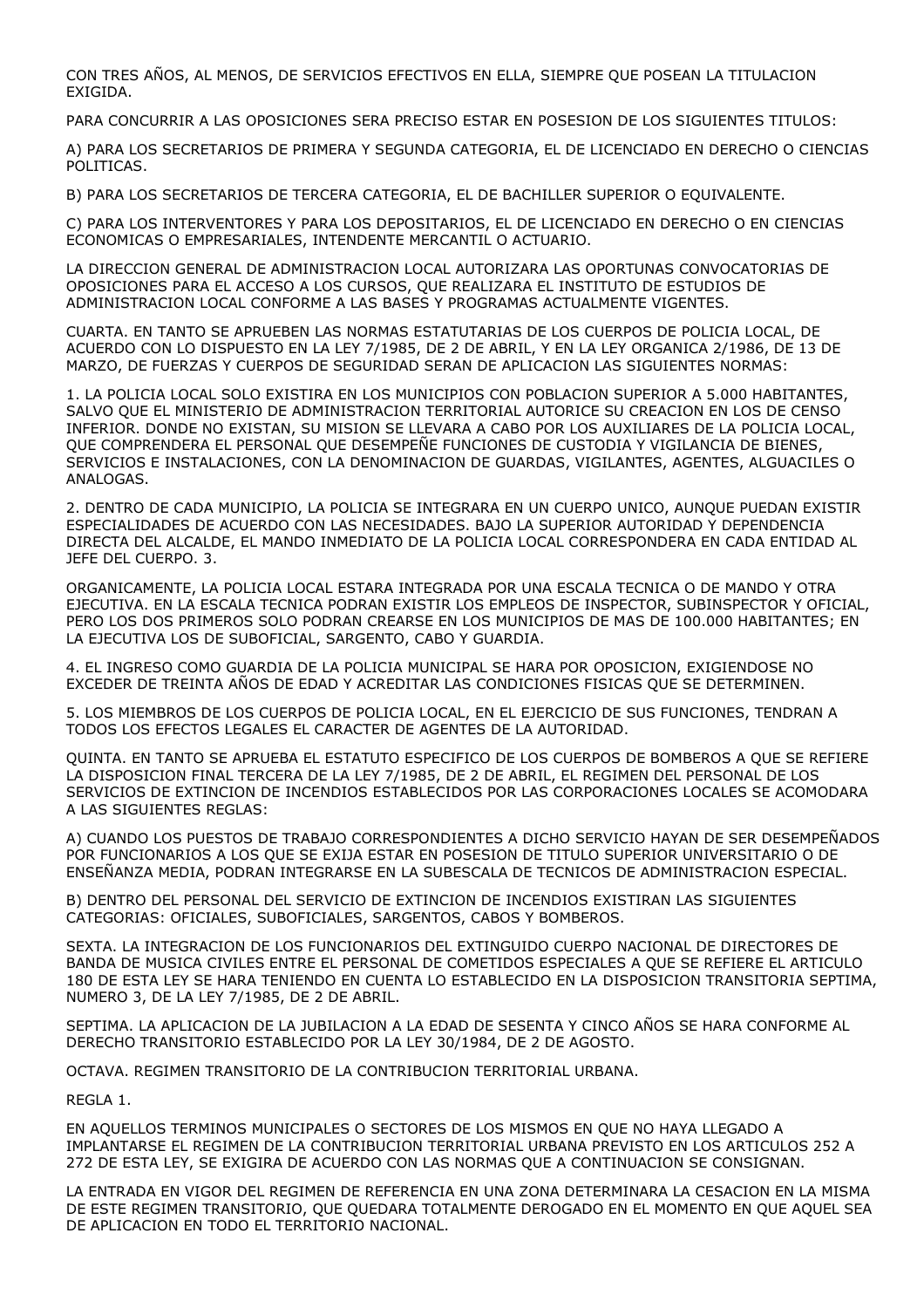BIENES CALIFICADOS TRIBUTARIAMENTE DE NATURALEZA URBANA REGLA 2.

SE CONSIDERARAN BIENES DE NATURALEZA URBANA EN ESTE REGIMEN TRANSITORIO: A) LOS EDIFICIOS.

B) LOS SOLARES.

C) LOS CENSOS, FOROS, SUBFOROS, PENSIONES Y TODOS LOS GRAVAMENES SOBRE LOS EDIFICIOS URBANOS EXENTOS DE ESTE TRIBUTO, SEA CUALESQUIERA LA PERSONA O ENTIDAD OBLIGADA A SATISFACERLOS, Y D) LOS MUELLES DE PROPIEDAD PARTICULAR EXISTENTES EN LOS PUERTOS ESPAÑOLES.

#### REGLA 3.

1. SE ENTENDERAN COMPRENDIDAS EN LA LETRA A) DE LA REGLA ANTERIOR LOS EDIFICIOS EN EL SENTIDO MAS AMPLIO DE ESTA PALABRA, SEAN CUALESQUIERA LOS ELEMENTOS CON QUE ESTEN CONSTRUIDOS, LOS LUGARES EN QUE SE HALLEN EMPLAZADOS Y EL USO A QUE SE DESTINEN, AUN CUANDO POR LA FORMA DE SU CONSTRUCCION SEAN TRANSPORTABLES Y AUN CUANDO EL TERRENO SOBRE EL QUE SE HALLEN SITUADOS NO PERTENEZCA AL DUEÑO DE LA CONSTRUCCION Y LAS INSTALACIONES INDUSTRIALES O COMERCIALES ASIMILABLES A LOS MISMOS.

2. POR EL CONTRARIO, NO ESTARAN SUJETOS A ESTA CONTRIBUCION LOS RENDIMIENTOS DE LOS EDIFICIOS O CONSTRUCCIONES ENCLAVADOS EN PREDIOS RUSTICOS INDISPENSABLES PARA LA EXPLOTACION DE ESTOS, EXCEPTUANDOSE ASIMISMO LOS SALTOS DE AGUA COMPRENDIDOS EN LAS TARIFAS DE LA LICENCIA FISCAL DE ACTIVIDADES COMERCIALES E INDUSTRIALES.

REGLA 4.

SE ENTENDERAN COMPRENDIDOS EN LA LETRA B) DE LA REGLA SEGUNDA:

A) LOS TERRENOS EDIFICABLES QUE ESTEN ENCLAVADOS DENTRO DE LA LINEA PERIMETRAL DEL CASCO DE LAS POBLACIONES, SEGUN PLANOS LEVANTADOS POR EL INSTITUTO GEOGRAFICO NACIONAL, SIEMPRE QUE TENGAN UNO O MAS DE SUS LADOS FORMANDO LINEA DE FACHADA A UNA O MAS VIAS PUBLICAS O PARTICULARES O TROZOS DE LAS MISMAS QUE ESTEN URBANIZADOS, CONSIDERANDOSE COMO TALES AQUELLOS QUE TENGAN, POR LO MENOS, LOS SERVICIOS DE ALUMBRADO O ENCINTADO DE ACERAS O AFIRMADO.

B) LOS TERRENOS ENCLAVADOS EN LA ZONA DE ENSANCHE DE LAS POBLACIONES Y ESTEN EN LAS CIRCUNSTANCIAS DEL APARTADO ANTERIOR. EN LAS MANZANAS CUYAS CALLES CIRCUNDANTES NO ESTEN TODAS ABIERTAS Y URBANIZADAS SOLO TRIBUTARA COMO SOLAR UNA FAJA DE TERRENO CUYA LINEA SERA LA DE FACHADA A LA VIA O TROZO DE VIA QUE ESTE URBANIZADO CON UN FONDO IGUAL DE LA MANZANA EN PROYECTO.

C) LOS TERRENOS QUE EN LA MISMA SITUACION QUE LOS ANTERIORES ESTEN DEDICADOS A PARQUES, JARDINES, HUERTOS, TALLERES DE CANTERIA, ENCIERRO Y PASTOS DE GANADO O CUALQUIER OTRO APROVECHAMIENTO ANALOGO.

EXENCIONES Y BONIFICACIONES REGLA 5.

SERAN DE APLICACION EN ESTE REGIMEN TRANSITORIO LAS EXENCIONES Y BONIFICACIONES TRIBUTARIAS CONTENIDAS EN LOS ARTICULOS 271 AL 277, AMBOS INCLUSIVE, DE ESTE TEXTO REFUNDIDO.

LA BASE IMPONIBLE REGLA 6.

LA BASE IMPONIBLE POR ESTA CONTRIBUCION ES LA CANTIDAD RESULTANTE DE DEDUCIR DEL PRODUCTO INTEGRO DE LOS BIENES CALIFICADOS TRIBUTARIAMENTE COMO URBANOS, LOS DESCUENTOS PROCEDENTES POR HUECOS, REPAROS, SERVICIOS Y SUMINISTROS.

REGLA 7.

1. EL PRODUCTO INTEGRO DE LOS EDIFICIOS Y DEMAS CONSTRUCCIONES, A EXCEPCION DE LOS REFERIDOS EN EL ARTICULO SIGUIENTE, SE ESTIMARA CONFORME A LAS NORMAS CONTENIDAS EN ESTE ARTICULO, Y SU IMPORTE SE DETERMINARA: A) POR EL PRECIO DE ARRENDAMIENTO CONTRATADO.

B) POR EL VALOR CORRIENTE DE LOS ALQUILERES EN LA LOCALIDAD, SEGUN LAS CONDICIONES Y SITUACION DE LAS FINCAS.

C) POR EL 4 POR 100 DEL CAPITAL REPRESENTADO POR SU VALOR EN VENTA.

2. EL PROCEDIMIENTO ESTABLECIDO EN LA LETRA C) DEL APARTADO ANTERIOR TENDRA SIEMPRE CARACTER SUBSIDIARIO Y, EN CONSECUENCIA, SOLO DEBERA EMPLEARSE POR LA ADMINISTRACION PUBLICA CUANDO NO SEA POSIBLE APLICAR ALGUNO DE LOS SEÑALADOS EN LAS LETRAS A) Y B) DEL MISMO APARTADO.

LA ELECCION ENTRE ESTOS DOS PROCEDIMIENTOS SERA SIEMPRE FACULTAD DE LA ADMINISTRACION.

DARA PREFERENCIA AL PRECIO DEL ARRENDAMIENTO SEGUN CONTRATO, SI LO HUBIERE, SALVO QUE EL PRECIO ESTIPULADO DIFIRIESE DEL PRODUCTO INTEGRO DE LOS EDIFICIOS DE ANALOGAS CONDICIONES O DEL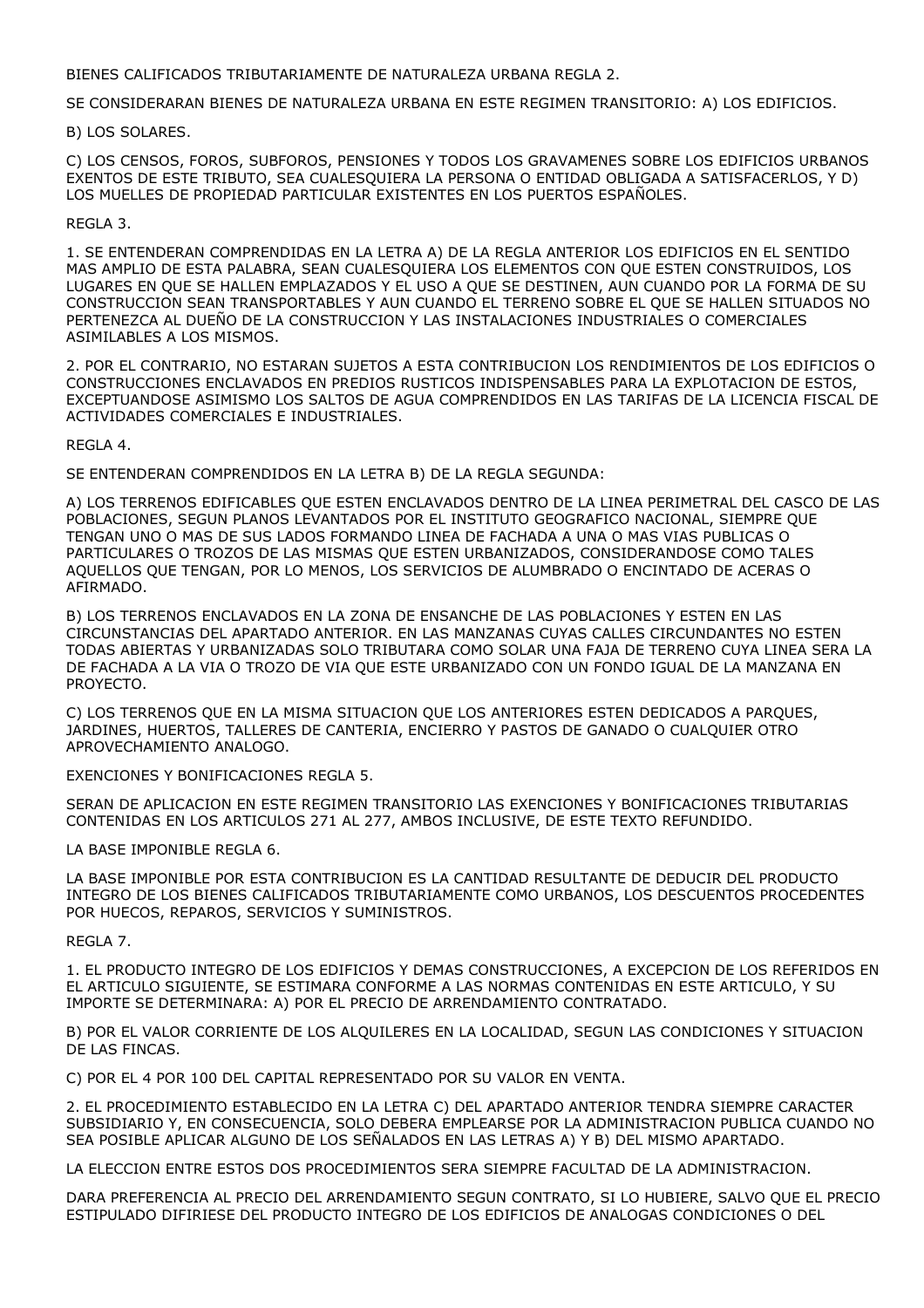IMPORTE DE OTROS CONTRATOS RECONOCIDOS COMO EXACTOS, SEA DE LA MISMA FINCA O DE OTRAS DE CONDICIONES ANALOGAS.

4. PARA LA FIJACION DEL PRODUCTO INTEGRO, LA ADMINISTRACION DEBERA ATENDER A LOS RENDIMIENTOS QUE PRODUZCA O DEBA PRODUCIR NORMALMENTE LA FINCA CUANDO SEA SUSCEPTIBLE DE ARRENDAMIENTOS O DISFRUTES QUE NOTORIAMENTE APAREZCAN DESDEÑADOS O MAL ESTABLECIDOS POR EL PROPIETARIO.

### REGLA 8.

POR EL PRODUCTO INTEGRO DE LOS EDIFICIOS AISLADOS, CASAS DE RECREO Y DEMAS CONSTRUCCIONES SITUADAS EN EL CAMPO, DISTANTES MAS DE CUATRO KILOMETROS DEL CASCO DE LA POBLACION SE ENTENDERA EL INTERES A LA TASA LEGAL DEL CAPITAL, REPRESENTADO POR SU VALOR EN VENTA INCLUYENDO LAS CONSTRUCCIONES ACCESORIAS, PARQUES, JARDINES, ETC.

### REGLA 9.

1. EL PRODUCTO INTEGRO DE LOS SOLARES SE ESTIMARA EN EL 4 POR 100 DE SU VALOR EN VENTA, SALVO QUE SE TRATE DE SOLARES CON PRODUCTOS SUPERIORES A ESTE LIMITE, EN CUYO CASO SERA LA CANTIDAD QUE EFECTIVAMENTE PRODUZCAN.

2. NO OBSTANTE, EL PRODUCTO INTEGRO ASIGNADO A UN SOLAR NO PODRA SER INFERIOR A LA BASE IMPONIBLE QUE LE CORRESPONDERIA EN LA CONTRIBUCION TERRITORIAL RUSTICA Y PECUARIA COMO TIERRA DE LABOR DE LA MEJOR CLASE DEL TERMINO MUNICIPAL.

REGLA 10. SE ENTENDERA POR VALOR REAL O NORMAL, A EFECTOS DE REGIMEN TRIBUTARIO:

A) EN LOS SOLARES, LA CIFRA PROCEDENTE SEGUN SU EXTENSION SUPERFICIAL Y EL PRECIO DE COTIZACION DE LA UNIDAD.

B) EN LOS EDIFICIOS Y DEMAS CONSTRUCCIONES, LA SUMA DE LOS VALORES ACTUALES DE SOLAR Y CONSTRUCCION, DEDUCIENDO EL COSTE NORMAL DE EDIFICACION, LA DEPRECIACION CORRESPONDIENTE A SU ESTADO DE VIDA Y CIRCUNSTANCIAS ESPECIALES DE SU CONSTRUCCION.

REGLA 11. LOS DESCUENTOS POR HUECOS Y REPAROS SE APLICARAN SOBRE EL PRODUCTO INTEGRO DEL RESPECTIVO INMUEBLE Y SERAN LOS SIGUIENTES:

A) 6 POR 100 EN LOS SOLARES CON PRODUCTOS.

15 POR 100 EN HIPODROMOS, VELODROMOS, AUTODROMOS, AERODROMOS, ESTADIOS Y PARQUES DE RECREO.

C) 20 POR 100 EN EDIFICIOS DESTINADOS A VIVIENDAS Y OCUPADOS TOTALMENTE POR SUS PROPIETARIOS. ASIMISMO, EN MUELLES PARTICULARES.

D) 25 POR 100 EN EDIFICIOS DESTINADOS A VIVIENDA Y QUE SE ENCUENTREN ARRENDADOS. ASIMISMO, EN MERCADOS, GARAJES, COCHERAS, CUADRAS, VAQUERIAS, PLAZAS DE TOROS Y FRONTONES DESCUBIERTOS.

E) 30 POR 100 EN MANICOMIOS, SANATORIOS, BALNEARIOS, GRANDES HOTELES DE VIAJEROS, BANCOS, BAZARES, EDIFICIOS DE ENSEÑANZA, CASAS SOCIALES, CONVENTOS Y TEMPLOS.

F) 33 POR 100 EN EDIFICIOS AFECTOS A EXPLOTACIONES FABRILES O INDUSTRIALES.

G) 35 POR 100 EN ALMACENES.

H) 50 POR 100 EN EDIFICIOS CUBIERTOS PARA ESPECTACULOS PUBLICOS.

REGLA 12. SIEMPRE QUE LOS SERVICIOS Y SUMINISTROS QUE A CONTINUACION SE INDICAN ESTEN COMPRENDIDOS EN EL PRECIO DEL ARRENDAMIENTO, SE DEDUCIRAN DEL IMPORTE DEL PRODUCTO INTEGRO LOS SIGUIENTES PORCENTAJES:

A) 3 POR 100 POR EL AGUA.

B) 2 POR 100 POR EL ASCENSOR.

C) 12 POR 100 POR EL DE CALEFACCION.

REGLA 13. CUANDO UN MISMO EDIFICIO TENGA DISTINTOS APROVECHAMIENTOS, LA BASE IMPONIBLE TOTAL SERA LA SUMA DE LAS PARCIALES QUE A AQUELLOS CORRESPONDA.

REGLA 14. 1. LA BASE IMPONIBLE DE LOS SOLARES SIN RENTA IGUAL A SU PRODUCTO INTEGRO. SIN EMBARGO, EN NINGUN CASO PODRA ASIGNARSE A LOS SOLARES MENOR BASE IMPONIBLE DE LA QUE SE FIJE A UNA TIERRA DE LABOR DE IGUAL CABIDA Y DE LA MEJOR CLASE DEL TERMINO MUNICIPAL.

2. LA BASE IMPONIBLE DE LOS SOLARES CON PRODUCTOS SE OBTENDRA APLICANDO AL PRODUCTO INTEGRO EL DESCUENTO A QUE SE REFIERE LA LETRA A) DE LA REGLA 11, CON LA MISMA LIMITACION EXPUESTA EN EL APARTADO ANTERIOR.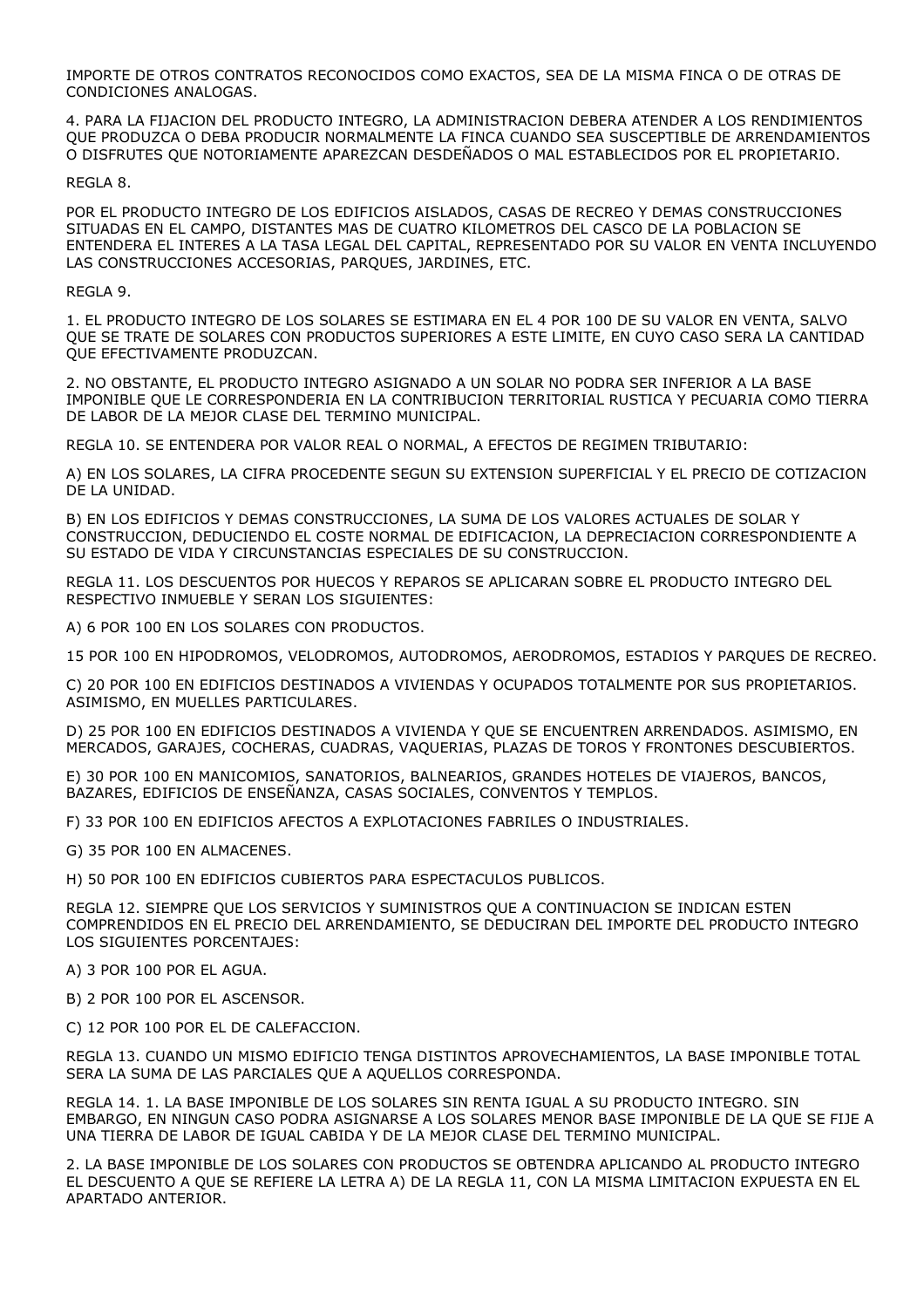LA DEUDA TRIBUTARIA REGLA 15. 1. EL TIPO DE GRAVAMEN DE LA CONTRIBUCION TERRITORIAL URBANA EN ESTE REGIMEN TRANSITORIO, DE APLICACION GENERAL, ES EL 5 POR 100 DE LA BASE LIQUIDABLE ASIGNADA A CADA FINCA.

2. NO OBSTANTE, EL TIPO DE GRAVAMEN PODRA SER FIJADO LIBREMENTE POR LOS AYUNTAMIENTOS EN RELACION CON LOS CORRESPONDIENTES BIENES DE NATURALEZA URBANA SITOS EN SU TERMINO MUNICIPAL, AJUSTANDOSE AL PROCEDIMIENTO PREVISTO EN EL PRESENTE TEXTO REFUNDIDO PARA LA IMPOSICION Y ORDENACION DE TRIBUTOS LOCALES.

TAL TIPO DE GRAVAMEN REGIRA EN TANTO NO SE PRODUZCA ACUERDO MUNICIPAL EN CONTRARIO, ADOPTADO CONFORME AL MISMO PROCEDIMIENTO.

REGLA 16. SOBRE LA BASE LIQUIDABLE, LA CUOTA ESTATAL O LA SUMA DE CUOTAS Y RECARGOS SE APLICARAN O PODRAN APLICARSE, SEGUN LOS CASOS, A LOS TIPOS UNICOS O MAXIMOS QUE SE INDICAN, LOS SIGUIENTES RECARGOS: A) SOBRE LA BASE LIQUIDABLE: 1. EL 4 POR 100 DURANTE VEINTICINCO AÑOS DE LA CORRESPONDIENTE A LOS EDIFICIOS DE LOS POLIGONOS DE NUEVA URBANIZACION A QUE SE REFIERE LA LEY SOBRE REGIMEN DEL SUELO Y ORDENACION URBANA.

2. UN RECARGO PARA FINANCIACION DEL TRANSPORTE COLECTIVO URBANO E INTERURBANO. TAL RECARGO NO SERA APLICABLE EN AQUELLAS COMUNIDADES AUTONOMAS CUYOS ESTATUTOS LES ATRIBUYAN LA COMPETENCIA EXCLUSIVA SOBRE EL TRANSPORTE TERRESTRE.

B) SOBRE LA CUOTA: 1. EL TRANSITORIO DEL 40 POR 100, PARA EL TESORO.

2. EL 10 POR 100 PARA AMORTIZACION DE EMPRESTITOS MUNICIPALES.

3. EL 10 POR 100 PARA LA PREVENCION DEL PARO OBRERO.

4. EL 10 POR 100 PARA OBRAS Y MEJORAS URBANAS QUE PROYECTEN LOS AYUNTAMIENTOS. 5. EL 10 POR 100 PARA EJECUCION DE OBRAS DE ABASTECIMIENTO DE AGUAS Y ALCANTARILLADO. PARA QUE ESTE RECARGO PUEDA ESTABLECERSE SERA CONDICION INDISPENSABLE QUE EL RESPECTIVO AYUNTAMIENTO TENGA AUTORIZADO Y COMPROMETIDO EN OTRAS OPERACIONES EL RECARGO QUE, SOBRE LA PROPIA CONTRIBUCION URBANA, AUTORIZA EL APARTADO 2 PRECEDENTE.

6. UN RECARGO, CUYA CUANTIA SE FIJARA EN CADA CASO, DE MANERA QUE, EN EL PLAZO MAXIMO DE VEINTE AÑOS, QUEDE ABONADO EL TOTAL IMPORTE DEL AUXILIO, PARA OBRAS DE DEFENSA DE POBLACIONES CONTRA CORRIENTES DE AGUAS.

7. EL 10 POR 100, COMO MAXIMO, Y EL 5 POR 100, COMO MINIMO, PARA LA CONSTRUCCION DE CAMINOS VECINALES.

C) SOBRE LA SUMA DE CUOTA Y RECARGOS:

EL 10 POR 100 EN LAS FINCAS PROPIEDAD DE EXTRANJEROS SITUADAS EN LAS ZONAS DE BALEARES, ESTRECHO DE GIBRALTAR, GALICIA Y CANARIAS, CUANDO AQUELLAS FINCAS NO SE ENCUENTREN INSCRITAS EN EL REGISTRO DE LA PROPIEDAD. ESTE RECARGO SE INCREMENTARA EN UN 10 POR 100 CADA AÑO, HASTA QUE SE CUMPLA EL INDICADO REQUISITO DE INSCRIPCION.

REGLA 17. EL TIPO MAXIMO DEL ARBITRIO MUNICIPAL SOBRE LA RIQUEZA URBANA SERA EL DEL 17,20 POR 100. ESTE ARBITRIO SERA EXIGIDO CON ARREGLO A LAS NORMAS QUE LO REGULABAN EN LA LEY DE REGIMEN LOCAL DE 24 DE JUNIO DE 1955 Y CON ENTERA INDEPENDENCIA DE ESTA CONTRIBUCION.

NOVENA. LOS ACTUALES RECAUDADORES CONTRATADOS PODRAN CONTINUAR EN EL EJERCICIO DE SUS FUNCIONES DE AGENTES EJECUTIVOS DURANTE LA VIGENCIA DE LOS CONTRATOS ESTABLECIDOS, LOS CUALES PODRAN SER PRORROGADOS, DE MUTUO ACUERDO, EN TANTO LAS ENTIDADES LOCALES NO TENGAN ESTABLECIDO EL SERVICIO CON ARREGLO A LO PREVISTO EN ESTA LEY, O BIEN, TRATANDOSE DE MUNICIPIOS, MANCOMUNIDADES U OTRAS ENTIDADES LOCALES O CONSORCIOS, NO LO TENGA ESTABLECIDO LA DIPUTACION COMO FORMA DE COOPERACION AL EJERCICIO DE LAS FUNCIONES MUNICIPALES.

DISPOSICIONES FINALES PRIMERA. 1. LOS TERRITORIOS HISTORICOS DEL PAIS VASCO CONTINUARAN CONSERVANDO SU REGIMEN MUNICIPAL ESPECIAL EN LO QUE AFECTA A LA MATERIA ECONOMICO-FINANCIERA; SUS RELACIONES CON LA ADMINISTRACION DEL ESTADO EN MATERIA DE HACIENDA Y EL EJERCICIO DE SUS COMPETENCIAS SE AJUSTARAN A LO DISPUESTO EN LA LEY DE CONCIERTO ECONOMICO Y EN LAS DEMAS DISPOSICIONES QUE LES SEAN DE APLICACION. LA PARTICIPACION DE LAS CORPORACIONES LOCALES DEL PAIS VASCO EN LOS TRIBUTOS DEL ESTADO SE DETERMINARA TENIENDO EN CUENTA SU REGIMEN DE CONCIERTO ECONOMICO.

2. SE APLICARA EN NAVARRA EN MATERIA DE HACIENDA LOCAL EL REGIMEN ESTABLECIDO EN LA LEY ORGANICA 13/1982, DE 10 DE AGOSTO, DE REINTEGRACION Y AMEJORAMIENTO DEL REGIMEN FORAL DE NAVARRA, EN EL DECRETO-LEY DE 24 DE JUNIO DE 1969, Y EN LAS DEMAS NORMAS DICTADAS A SU AMPARO. LA PARTICIPACION DE LAS CORPORACIONES LOCALES DE NAVARRA EN LOS TRIBUTOS DEL ESTADO SE DETERMINARA TENIENDO EN CUENTA SU REGIMEN DE CONVENIO ECONOMICO.

3. EN EL ARCHIPIELAGO CANARIO SE APLICARA EN MATERIA DE HACIENDA EL REGIMEN LOCAL ESPECIAL ESTABLECIDO EN LA LEY 30/1972, DE 22 DE JULIO, Y DEMAS DISPOSICIONES DICTADAS A SU AMPARO.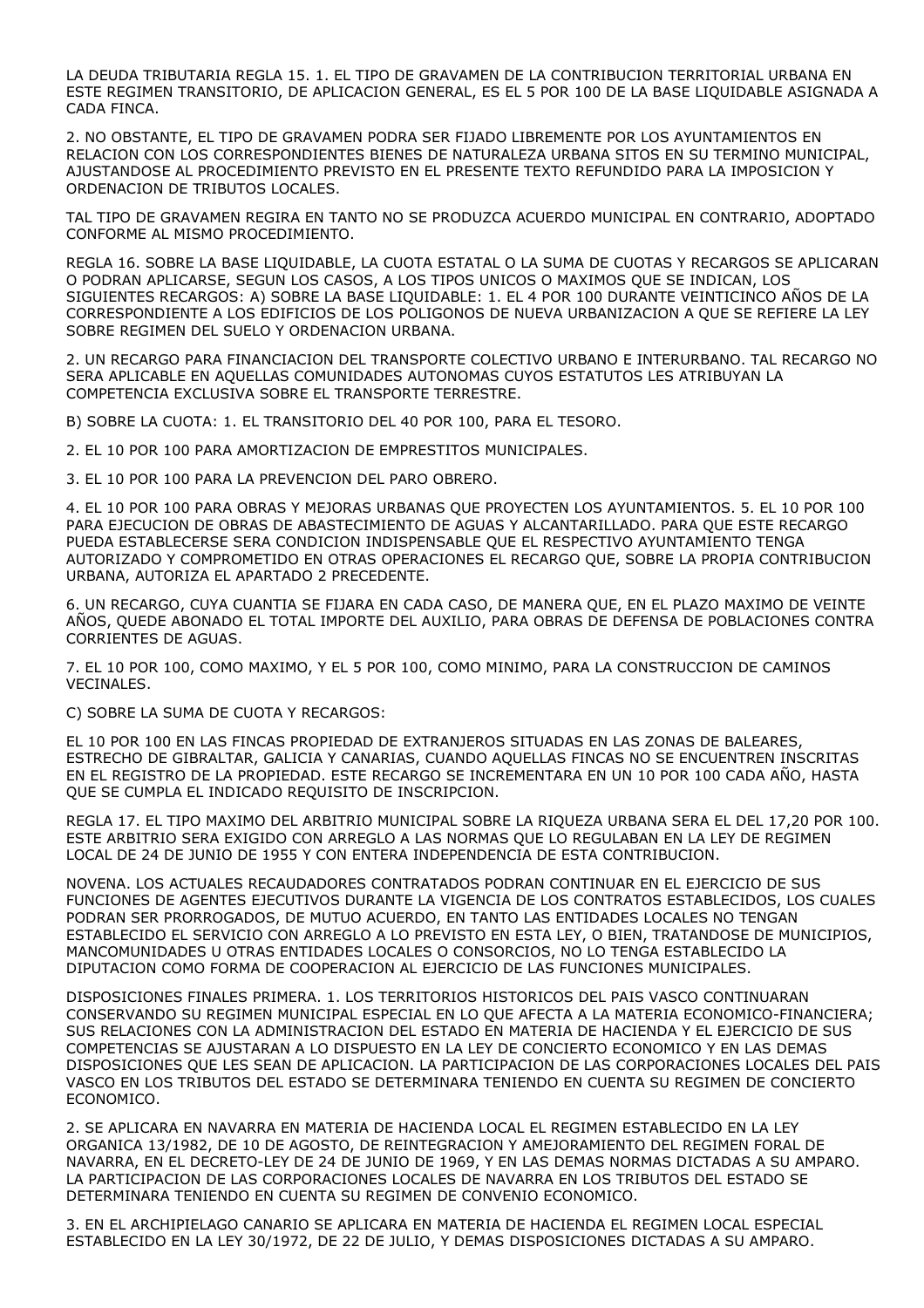4. EN CEUTA Y MELILLA SE APLICARA EL REGIMEN MUNICIPAL EN MATERIA DE HACIENDA ESTABLECIDO EN LAS LEYES QUE REGULAN SUS ESPECIALIDADES ECONOMICO-FISCALES.

5. LOS MUNICIPIOS DE MADRID Y BARCELONA CONSERVARAN EL REGIMEN IMPOSITIVO RESULTANTE DE LA LEGISLACION GENERAL ANTERIOR EN CUANTO A IMPUESTOS SOBRE EL INCREMENTO DEL VALOR DE LOS TERRENOS Y SOBRE SOLARES Y EL DE LAS LEYES ESPECIALES VIGENTES, CON LAS SINGULARIDADES PREVISTAS EN ESTA LEY PARA EL IMPUESTO DE RADICACION.

SEGUNDA. LAS DIPUTACIONES Y CABILDOS INSULARES PARTICIPARAN EN LOS INGRESOS

DE LAS APUESTAS MUTUAS DEPORTIVO-BENEFICAS, QUE SE APLICARAN DE MANERA EXCLUSIVA A FINALIDADES DEPORTIVAS, DE CONFORMIDAD CON LO DISPUESTO EN LA LEY GENERAL DE LA CULTURA FISICA Y DEL DEPORTE.

TERCERA. EL GOBIERNO INFORMARA PERIODICAMENTE A LAS CORTES GENERALES DE LOS GASTOS CONTRAIDOS Y OBRAS REALIZADAS CON CARGO A LOS CREDITOS A DISTRIBUIR POR ACUERDO DEL CONSEJO DE MINISTROS PARA PROGRAMAS DE PLANES PROVINCIALES Y COMARCAS DE ACCION ESPECIAL.

CUARTA. QUEDA AUTORIZADO EL GOBIERNO A PROPUESTA DEL MINISTERIO DE HACIENDA PARA REGULAR UN PROCEDIMIENTO DE AUTOLIQUIDACION DE LAS ALTAS POR CONTRIBUCION TERRITORIAL URBANA, CORRESPONDIENTE A NUEVAS CONSTRUCCIONES, CONSTITUYENDO LOS VALORES RESPECTIVOS AQUELLOS QUE SE DETERMINAN A LOS EFECTOS DEL IMPUESTO DE TRANSMISIONES PATRIMONIALES Y ACTOS JURIDICOS DOCUMENTADOS, SIN PERJUICIO DE LA LIQUIDACION DEFINITIVA QUE SE PRACTIQUE, DE ACUERDO CON LOS VALORES SEÑALADOS CONFORME A ESTA LEY.

QUINTA. A LA VISTA DE LOS DATOS Y RESULTADOS QUE SUMINISTRE LA EXPERIENCIA EN LA APLICACION DE LOS PRECEPTOS DE ESTA LEY, EL MINISTRO DE ADMINISTRACION TERRITORIAL INFORMARA AL GOBIERNO Y LE PROPONDRA, EN SU CASO, LAS REFORMAS QUE CONVENGA INTRODUCIR EN LOS MISMOS. EN MATERIA DE HACIENDA, LA PROPUESTA HABRA DE SER CONJUNTA CON EL MINISTERIO DE ECONOMIA Y HACIENDA. SEXTA. LOS FUNCIONARIOS DE LA ADMINISTRACION LOCAL QUE, DE CONFORMIDAD CON LO ESTABLECIDO EN LA DISPOSICION FINAL CUARTA, 3, DE LA LEY 7/1985, DE 2 DE ABRIL, RESULTEN ADSCRITOS A SERVICIOS DE LA ADMINISTRACION DEL ESTADO, QUEDARAN SOMETIDOS A LA LEGISLACION APLICABLE A LOS FUNCIONARIOS DE LA ADMINISTRACION CIVIL DEL ESTADO, SIN PERJUICIO DE QUE LA SANCION DE SEPARACION DEFINITIVA DEL SERVICIO DEBA SER, EN SU CASO, ACORDADA POR LOS ORGANOS PREVISTOS EN LA LEY 7/1985, DE 2 DE ABRIL.

SEPTIMA. 1. DE CONFORMIDAD CON LA DISPOSICION TRANSITORIA PRIMERA DE LA LEY 7/1985, DE 2 DE ABRIL:

A) TIENEN CARACTER BASICO LAS MATERIAS REGULADAS POR LOS CINCO PRIMEROS TITULOS, EN LOS ARTICULOS 1; 2; 3.2; 12; 13; 14; 15; 16; 18; 22, INCISO PRIMERO; 25; 26; 34; 48; 49; 50; 52; 54; 56; 57; 58; 59;69, Y 71.

B) EN LAS MATERIAS REGULADAS POR LOS TITULOS VI Y VII SE INFERIRA EL CARACTER BASICO DE SUS PRECEPTOS CONFORME A SU NATURALEZA O SEGUN DISPONGA LA LEGISLACION ESTATAL VIGENTE EN AQUELLAS.

2. LA REGULACION CONTENIDA EN EL TITULO VIII CONSTITUYE LA LEGISLACION ESTATAL PREVENIDA EN EL ARTICULO 5. E). A), DE LA LEY 7/1985, DE 2 DE OCTAVA. LAS MENCIONES DEL <BOLETIN OFICIAL> DE LA PROVINCIA QUE SE HACEN EN ESTA LEY DEBEN ENTENDERSE REFERIDAS, EN EL CASO DE LAS PROVINCIAS INTEGRADAS EN COMUNIDADES AUTONOMAS UNIPROVINCIALES, AL <BOLETIN OFICIAL> DE LA RESPECTIVA COMUNIDAD AUTONOMA.

DISPOSICION DEROGATORIA 1. QUEDAN DEROGADAS LAS SIGUIENTES DISPOSICIONES:

PRIMERA. LA LEY DE REGIMEN LOCAL, TEXTO ARTICULADO Y REFUNDIDO APROBADO POR DECRETO DE 24 DE JUNIO DE 1955.

SEGUNDA. TEXTO ARTICULADO PARCIAL DE LA LEY 41/1975, DE BASES DEL ESTATUTO DE REGIMEN LOCAL, APROBADO POR REAL DECRETO 3046/1977, DE 6 DE OCTUBRE.

TERCERA. LA LEY 40/1981, DE 28 DE OCTUBRE, SOBRE REGIMEN JURIDICO DE LAS CORPORACIONES LOCALES.

CUARTA. LA LEY 11/1960, DE 12 DE MAYO, POR LA QUE SE REGULA Y CREA LA MUTUALIDAD NACIONAL DE PREVISION DE LA ADMINISTRACION LOCAL.

QUINTA. EL ARTICULO 3.

DE LA LEY 70/1980, DE 16 DE DICIEMBRE, SOBRE FORMACION DEL PADRON MUNICIPAL.

SEXTA. ARTICULOS 18, 19, 20 Y 23 DE LA LEY 48/1966, DE 23 DE JULIO, DE MODIFICACION PARCIAL DEL REGIMEN LOCAL (HACIENDAS LOCALES).

SEPTIMA. REAL DECRETO 3250/1976, DE 30 DE DICIEMBRE, POR EL QUE SE APRUEBAN LAS NORMAS PROVISIONALES PARA LA APLICACION DE LAS BASES 21 A 34 DE LA LEY 41/1975, DE 19 DE NOVIEMBRE, SOBRE INGRESOS DE LAS CORPORACIONES LOCALES.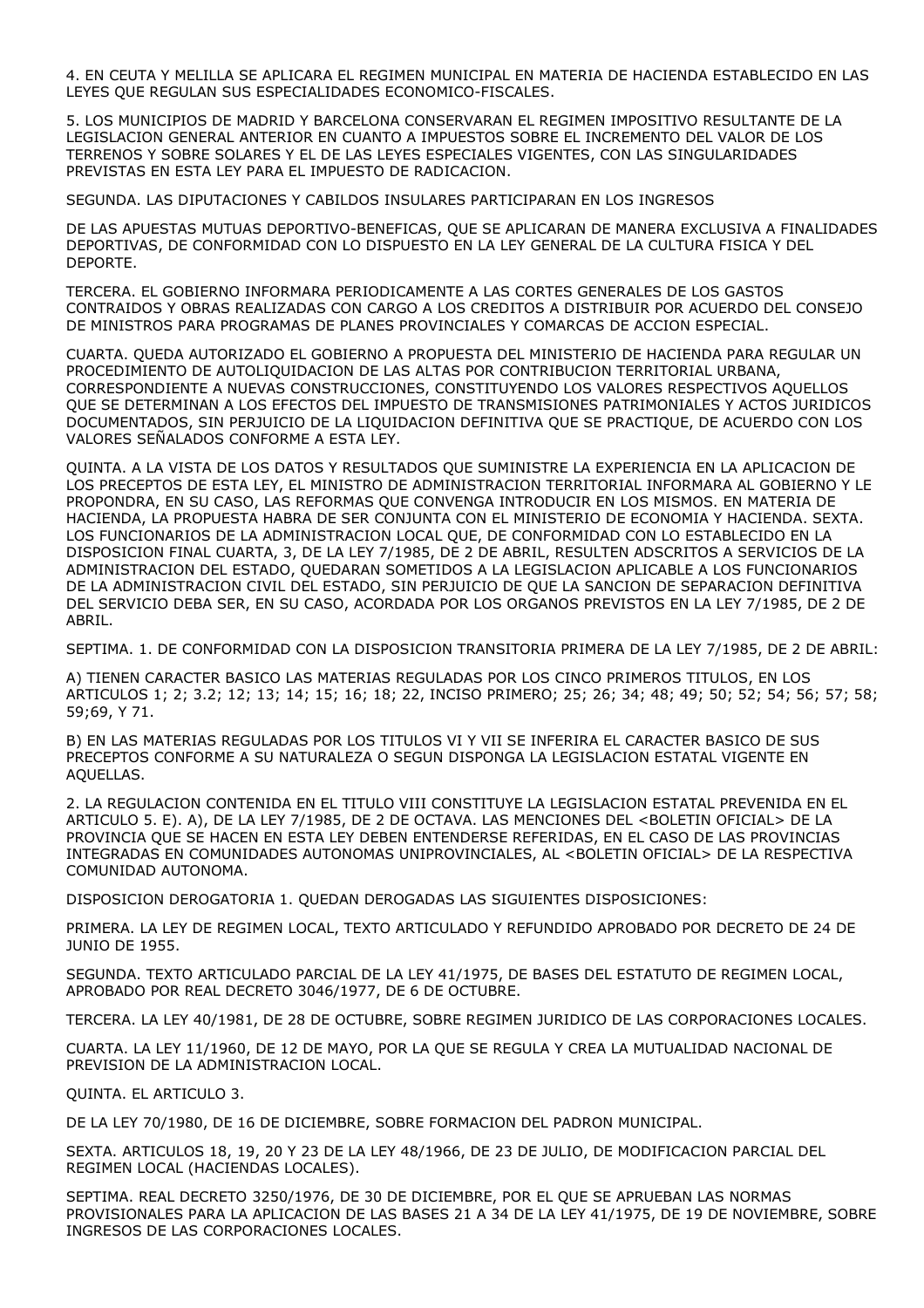OCTAVA. REAL DECRETO-LEY 34/1977, DE 2 DE JUNIO, POR EL QUE SE CREA EL FONDO NACIONAL DE COOPERACION MUNICIPAL Y ARBITRA OTRAS MEDIDAS DE REORDENACION DE LA COOPERACION DEL ESTADO CON LAS CORPORACIONES LOCALES.

NOVENA. REAL DECRETO-LEY 11/1979, DE 20 DE JULIO, SOBRE MEDIDAS URGENTES DE FINANCIACION DE LAS CORPORACIONES LOCALES.

DECIMA. ARTICULO 13 DE LA LEY 24/1983, DE 21 DE DICIEMBRE, SOBRE MEDIDAS URGENTES DE SANEAMIENTO Y REGULACION DE LAS HACIENDAS LOCALES.

UNDECIMA. TEXTO REFUNDIDO DE LA CONTRIBUCION TERRITORIAL RUSTICA, APROBADO POR DECRETO DE 23 DE JULIO DE 1966, EL DEL IMPUESTO SOBRE ACTIVIDADES Y BENEFICIOS COMERCIALES E INDUSTRIALES, APROBADO POR DECRETO DE 29 DE DICIEMBRE DE 1966, Y EL DE IMPUESTO SOBRE EL TRABAJO PERSONAL, APROBADO POR DECRETO DE 2 DE MARZO DE 1967, EN LA PARTE NO DEROGADA POR LA DISPOSICION TRANSITORIA PRIMERA DE LA LEY 44/1978, DE 8 DE SEPTIEMBRE.

DUODECIMA. EL TEXTO REFUNDIDO DE LA CONTRIBUCION TERRITORIAL URBANA, APROBADO POR DECRETO DE 12 DE MAYO DE 1966.

DECIMOTERCERA. REAL DECRETO-LEY 15/1978, DE 7 DE JUNIO, DE APLICACION DE LOS IMPUESTOS SOBRE SOLARES E INCREMENTO DEL VALOR DE LOS TERRENOS Y DOTACIONES DE LOS PRESUPUESTOS ESPECIALES DE URBANISMO EN 1978.

DECIMOCUARTA. DECRETO-LEY 13/1970, DE 12 DE NOVIEMBRE, SOBRE BENEFICIOS FISCALES A LOS CONSORCIOS DE LAS CORPORACIONES LOCALES.

2. CUANTAS OTRAS DISPOSICIONES DE IGUAL O INFERIOR RANGO SE OPONGAN A LOS ESTABLECIDO EN ESTA LEY.

DISPOSICION ADICIONAL LA LEY 11/1980, DE 12 DE MAYO, SOBRE CREACION DE LA MUTUALIDAD NACIONAL DE PREVISION DE LA ADMINISTRACION LOCAL, QUEDA REDACTADA EN LOS SIGUIENTES TERMINOS.

CAPITULO PRIMERO DE LA MUTUALIDAD NACIONAL DE PREVISION DE LA ADMINISTRACION LOCAL Y SUS FINES ARTICULO 1.

SE CREA LA MUTUALIDAD DE PREVISION DE LA ADMINISTRACION LOCAL PARA LA GESTION DE LA SEGURIDAD SOCIAL DE LOS FUNCIONARIOS DE LAS CORPORACIONES LOCALES.

ART. 2.

1. LA MUTUALIDAD NACIONAL DE PREVISION DE LA ADMINISTRACION LOCAL TENDRA PERSONALIDAD JURIDICA INDEPENDIENTE, CAPACIDAD PLENA Y PATRIMONIO PROPIO Y SE REGIRA POR LO DISPUESTO EN LA LEY 7/1985, DE 2 DE ABRIL, LA PRESENTE LEY, SUS ESTATUTOS, LAS NORMAS REGLAMENTARIAS DICTADAS EN DESARROLLO DE AQUELLAS Y, EN SU DEFECTO, POR LAS NORMAS DEL DERECHO ADMINISTRATIVO. A LOS EFECTOS DE LA APLICACION DE LA LEY 11/1977, DE 4 DE ENERO, A LOS PRESUPUESTOS GENERALES DEL ESTADO SE UNIRA EL PRESUPUESTO-RESUMEN DE LA MUTUALIDAD Y LAS FUNCIONES DE LA INTERVENCION GENERAL DE LA ADMINISTRACION DEL ESTADO SE EJERCERAN EN DICHA ENTIDAD POR LA INTERVENCION DELEGADA EN EL MINISTERIO DE ADMINISTRACION TERRITORIAL.

2. GOZARA DE LOS MISMOS BENEFICIOS DE JUSTICIA GRATUITA, FRANQUICIA POSTAL Y TELEGRAFICA Y EXENCIONES TRIBUTARIAS RECONOCIDAS A LAS ENTIDADES GESTORAS DE LA SEGURIDAD SOCIAL.

CAPITULO II DE LOS MIEMBROS DE LA MUTUALIDAD ART. 3.

SERAN OBLIGATORIAMENTE AFILIADOS A LA MUTUALIDAD NACIONAL DE PREVISION DE LA ADMINISTRACION LOCAL:

A) TODAS LAS ENTIDADES LOCALES QUE TENGAN A SU SERVICIO PERSONAL QUE CUMPLA LAS CONDICIONES ESTABLECIDAS EN ESTA LEY PARA SER ASEGURADO EN LA MISMA.

B) LOS DEMAS ORGANISMOS Y DEPENDENCIAS DE LAS ADMINISTRACIONES PUBLICAS CUANDO TENGAN ADSCRITOS A SU SERVICIO FUNCIONARIOS DE LA ADMINISTRACION LOCAL POR SU CONDICION DE TALES, Y UNICAMENTE POR LO QUE SE REFIERE A LOS MISMOS.

ART. 4.

SE CONSIDERARAN OBLIGATORIAMENTE ASEGURADOS A LA MUTUALIDAD NACIONAL DE PREVISION DE LA ADMINISTRACION LOCAL:

A) LOS FUNCIONARIOS AL SERVICIO DE LAS CORPORACIONES LOCALES.

B) LOS FUNCIONARIOS DE ADMINISTRACION LOCAL QUE EN VIRTUD DE TAL CARACTER SE ENCUENTREN PRESTANDO SERVICIO ACTIVO ADSCRITOS A ORGANISMOS Y DEPENDENCIAS DE LAS ADMINISTRACIONES PUBLICAS.

C) LOS FUNCIONARIOS DE LA PROPIA MUTUALIDAD ART. 5.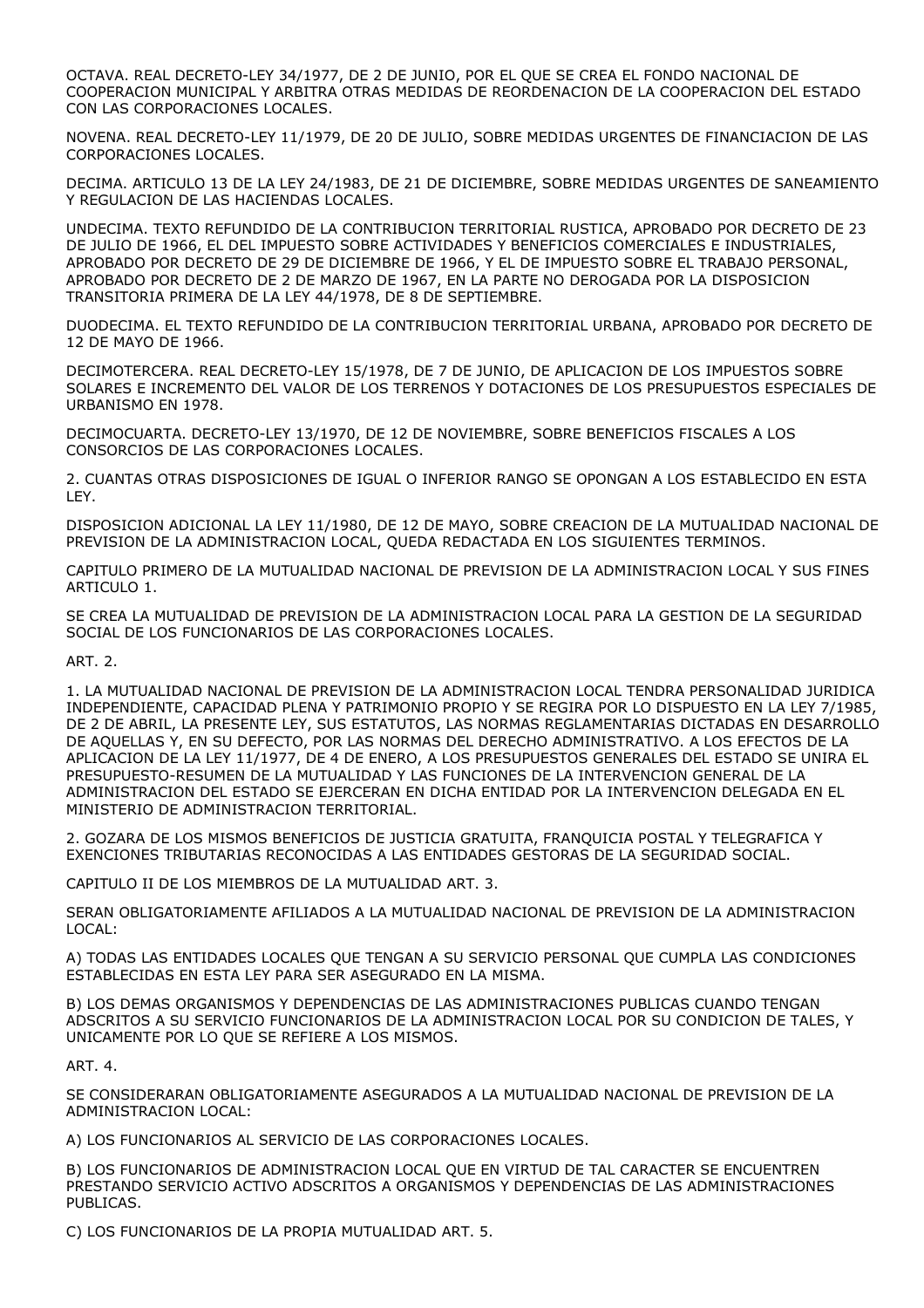PODRAN ASEGURARSE CON CARACTER VOLUNTARIO EN LA MUTUALIDAD NACIONAL DE PREVISION DE LA ADMINISTRACION LOCAL AQUELLAS PERSONAS QUE, NO TENIENDO EL CARACTER DE FUNCIONARIOS DE LA ADMINISTRACION LOCAL, PRESTEN SERVICIOS EN PROPIEDAD EN ORGANISMOS Y DEPENDENCIAS DE LAS ADMINISTRACIONES PUBLICAS CUANDO SUS FUNCIONES GUARDEN RELACION INMEDIATA CON LA ADMINISTRACION LOCAL Y SIEMPRE QUE CUMPLAN LOS REQUISITOS QUE LOS ESTATUTOS DE LA MUTUALIDAD ESTABLEZCAN.

CAPITULO TERCERO DEL GOBIERNO Y ADMINISTRACION DE LA MUTUALIDAD ART. 6.

LA MUTUALIDAD, BAJO LA SUPERIOR DIRECCION Y TUTELA DEL MINISTERIO DE ADMINISTRACION TERRITORIAL, AL QUE ESTARA ADSCRITA ORGANICAMENTE, SE ESTRUCTURA EN UN CONSEJO GENERAL Y UNA COMISION PERMANENTE, COMO ORGANOS DE PARTICIPACION EN EL CONTROL Y VIGILANCIA DE LA GESTION, Y UNA DIRECCION TECNICA, COMO ORGANO DE DIRECCION Y GESTION, CON LA COMPOSICION, FORMA DE DESIGNACION, ATRIBUCIONES Y REGIMEN DE FUNCIONAMIENTO QUE SE DETERMINEN POR EL GOBIERNO, MEDIANTE REAL DECRETO APROBADO A PROPUESTA DEL MINISTERIO DE ADMINISTRACION TERRITORIAL.

CAPITULO CUARTO DE LAS PRESTACIONES ART. 7.

LAS PRESTACIONES QUE CONCEDERA LA MUTUALIDAD NACIONAL DE PREVISION DE LA ADMINISTRACION LOCAL SERAN DE LAS SIGUIENTES CLASES: A) BASICAS.

B) COMPLEMENTARIAS.

C) ESPECIALES.

ART. 8.

LAS PRESTACIONES BASICAS DE LA MUTUALIDAD A LAS QUE TENDRAN DERECHO LOS ASEGURADOS O SUS FAMILIARES BENEFICIARIOS QUE CUMPLAN LAS CONDICIONES QUE PARA CADA CASO SE ESTABLEZCAN, SON LAS SIGUIENTES:

A) PENSION DE JUBILACION POR EDAD; B) PENSION DE JUBILACION POR INVALIDEZ; C) PENSION DE JUBILACION VOLUNTARIA; D) PENSION DE VIUDEDAD; E) PENSION DE ORFANDAD, Y F) PENSION A FAVOR DE LOS PADRES EN CONCEPTO LEGAL.

ART. 9.

LA CUANTIA DE LAS PRESTACIONES QUE SE DETERMINARAN EN LOS ESTATUTOS DE LA MUTUALIDAD SERA ACTUALIZADA EN LA FORMA QUE SE DETERMINE, EN CADA CASO, POR LAS DISPOSICIONES LEGALES PERTINENTES.

ART. 10. LAS PRESTACIONES COMPLEMENTARIAS DE LA MUTUALIDAD NACIONAL DE PREVISION DE LA ADMINISTRACION LOCAL QUE SE CONCEDERAN EN LOS CASOS Y LAS CONDICIONES QUE SE ESTABLEZCAN EN SUS ESTATUTOS A SUS ASEGURADOS Y BENEFICIARIOS SON LAS SIGUIENTES: A) AYUDA POR NUPCIALIDAD.

B) AYUDA POR NATALIDAD.

C) SUBSIDIO POR GASTOS DE SEPELIO.

D) CAPITAL SEGURO DE VIDA.

ART. 11. SERAN PRESTACIONES ESPECIALES LAS DE ASISTENCIA SANITARIA. TAMBIEN TENDRAN ESTE CARACTER CUALESQUIERA OTRAS QUE EL CONSEJO ACUERDE.

CAPITULO QUINTO DEL REGIMEN ECONOMICO-FINANCIERO ART. 12. LOS RECURSOS DE LA MUTUALIDAD NACIONAL DE PREVISION DE LA ADMINISTRACION LOCAL ESTARAN CONSTITUIDOS POR:

A) LAS CUOTAS DE LAS ENTIDADES, ORGANISMOS Y DEPENDENCIAS AFILIADOS.

B) LAS CUOTAS DE LOS ASEGURADOS.

C) LOS BIENES Y RESERVAS DE OTRAS MUTUALIDADES O MONTEPIOS QUE CON ARREGLO A ESTA LEY SE LE TRANSFIEREN.

D) LAS RENTAS E INTERESES DE SUS BIENES.

E) LAS SUBVENCIONES, DONATIVOS, LEGADOS, MANDAS Y CUALESQUIERA OTROS RECURSOS QUE SE DESTINEN A SUS FINES.

ART. 13. 1. LA SUMA DE LA CUOTA DEL AFILIADO Y DEL ASEGURADO CONSTITUYE LA CUOTA INTEGRA.

2. LOS TIPOS DE COTIZACION Y LAS BASES SOBRE LAS QUE RECAIGAN ESTOS SE DETERMINARAN POR EL GOBIERNO, A PROPUESTA DEL MINISTRO DE ADMINISTRACION TERRITORIAL.

ART. 14. 1. LAS ENTIDADES, ORGANISMOS Y DEPENDENCIAS AFILIADOS ESTAN OBLIGADOS A INGRESAR EN LA MUTUALIDAD, EN LA FORMA Y PLAZOS QUE SE ESTABLEZCAN REGLAMENTARIAMENTE, LA CUOTA INTEGRA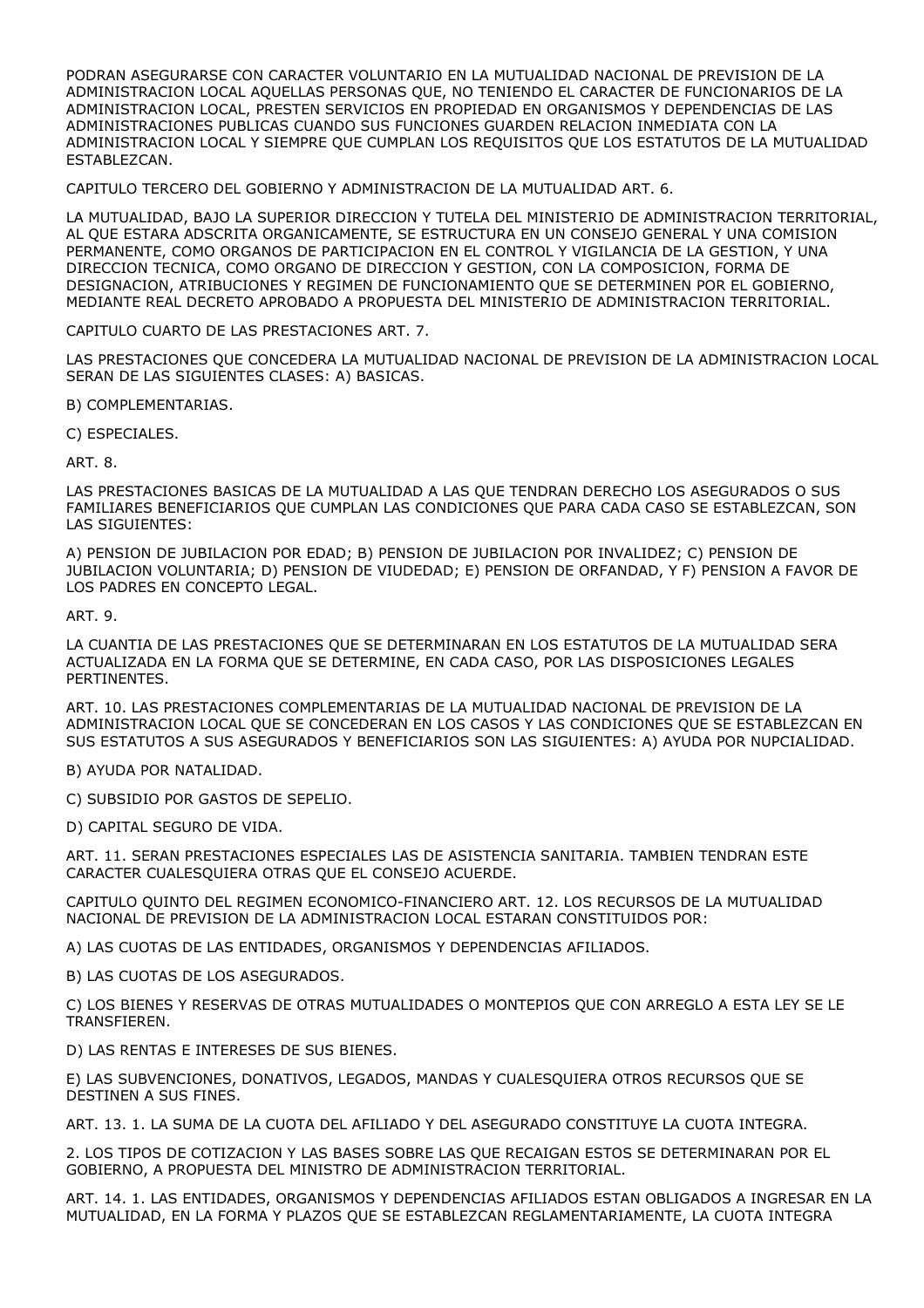CORRESPONDIENTE A SU PERSONAL ASEGURADO, DESCONTANDO A ESTE EL IMPORTE DE LA PARTE QUE CORRE A SU CARGO EN CONCEPTO DE CUOTA DE ASEGURADO.

2. LAS CORPORACIONES LOCALES PODRAN ENCARGARSE DEL PAGO DIRECTO A SUS PENSIONISTAS, Y SI LO HACEN PRESENTARAN LA OPORTUNA LIQUIDACION A LA MUTUALIDAD.

ART. 15. 1. LA OBLIGACION DE PAGO DE LA CUOTA INTEGRA TENDRA CARACTER DE PREFERENCIA ABSOLUTA.

2. LA CONTRAVERSION DE LO DISPUESTO EN ESTE ARTICULO LLEVARA APAREJADA LAS RESPONSABILIDADES QUE SE DETERMINEN REGLAMENTARIAMENTE.

ART. 16. 1. EL REGIMEN FINANCIERO DE LA MUTUALIDAD SE DETERMINARA POR EL SISTEMA CONVENIENTE PARA GARANTIZARLA COBERTURA DE LAS PRESTACIONES CON EL MENOR VOLUMEN DE CUOTAS Y GASTOS DE GESTION Y PODRA UTILIZARSE EL DE PRIMA MEDIA OBTENIDA POR REPARTO SIMPLE PROGRESIVO.

2. LOS GASTOS DE GESTION NO PODRAN EXCEDER DEL 2 POR 100 DEL VOLUMEN DE LAS CUOTAS LIQUIDADAS.

ART. 17. EL BANCO DE CREDITO LOCAL PODRA CONCERTAR SU CONCURSO FINANCIERO CON LA MUTUALIDAD.

CAPITULO SEXTO DE LAS INVERSIONES ART. 18. EL CONSEJO DE LA MUTUALIDAD FORMULARA CADA AÑO UN PLAN DE INVERSIONES PARA EL EJERCICIO SIGUIENTE. EN DICHO PLAN SE CONSIGNARAN SEPARADAMENTE LAS INVERSIONES QUE EXIJAN UNA FACIL LIQUIDEZ Y QUE HABRAN DE EFECTUARSE EN VALORES MOBILIARIOS Y AQUELLAS OTRAS QUE, REUNIENDO LAS NECESARIAS CONDICIONES DE SEGURIDAD Y RENTABILIDAD, SE APLIQUEN A FINES SOCIALES DE DIRECTA UTILIDAD PARA LOS ASEGURADOS.

ART. 19. EL CONSEJO DE LA MUTUALIDAD SOMETERA ANUALMENTE A LA JUNTA DE INVERSIONES DEL MINISTERIO DE HACIENDA, DE ACUERDO CON LAS DISPOSICIONES VIGENTES EN LA MATERIA, EL PLAN ANUAL DE INVERSIONES CORRESPONDIENTE AL CICIO SIGUIENTE. SI TRANSCURRIDO EL PLAZO DE UN MES, A CONTAR DE LA FECHA DE PRESENTACION DEL PLAN, LA JUNTA DE INVERSIONES NO OPONE REPARO ALGUNO, SE CONSIDERARA AUTOMATICAMENTE APROBADO Y EL CONSEJO DE LA MUTUALIDAD PROCEDERA A SU EJECUCION.

CAPITULO SEPTIMO DEL PROCEDIMIENTO Y REGIMEN JURIDICO ART. 20. 1. CORRESPONDERA A LAS ENTIDADES LOCALES, A LA DIRECCION GENERAL DE ADMINISTRACION LOCAL O AL ORGANISMO COMPETENTE EN CADA CASO, SEGUN LA LEGISLACION VIGENTE, ADOPTAR LOS ACUERDOS PREVIOS QUE ESTIMEN PERTINENTES SOBRE LA JUBILACION DE LOS FUNCIONARIOS.

2. DICHOS ACUERDOS SERVIRAN DE BASE A LA MUTUALIDAD NACIONAL DE PREVISION DE LA ADMINISTRACION LOCAL PARA LA INCOACION Y TRAMITACION DEL OPORTUNO EXPEDIENTE A LOS EFECTOS DE LA DECLARACION DE LOS DERECHOS QUE, DE ACUERDO CON LA PRESENTE LEY Y CON EL REGLAMENTO DE LA MUTUALIDAD, PUEDAN CORRESPONDER AL INTERESADO. LA RESOLUCION SERA DE EXCLUSIVA COMPETENCIA DE LA MUTUALIDAD.

ART. 21. LAS RESOLUCIONES DE LA MUTUALIDAD NACIONAL DE PREVISION DE LA ADMINISTRACION LOCAL PODRAN SER RECURRIDAS EN ALZADA ANTE EL MINISTERIO DE ADMINISTRACION TERRITORIAL, DE ACUERDO CON LA LEY DE PROCEDIMIENTO ADMINISTRATIVO.

EN TODO CASO Y CON CARACTER PREVIO Y POTESTATIVO, PODRA INTERPONERSE EL RECURSO DE REPOSICION ANTE EL DIRECTOR TECNICO DE LA MUTUALIDAD.

DISPOSICIONES ADICIONALES PRIMERA. 1. EL REGIMEN DE LA MUTUALIDAD NACIONAL DE PREVISION DE LA ADMINISTRACION LOCAL NO SERA APLICABLE A LAS CORPORACIONES Y ENTIDADES LOCALES DE NAVARRA, CUYO PERSONAL SEGUIRA SOMETIDO A SU REGIMEN PECULIAR.

2. PARA LOS ASEGURADOS A LA MUTUALIDAD QUE HAYAN PRESTADO SERVICIO EN NAVARRA SE ESTARA A LO QUE SE ESTABLEZCA EN LAS DISPOSICIONES DE CARACTER GENERAL QUE REGULAN LA COMPENSACION DE CUOTAS ENTRE LOS DISTINTOS REGIMENES DE PREVISION SOCIAL.

SEGUNDA. TODO FUNCIONARIO QUE INGRESE AL SERVICIO DE LA ADMINISTRACION LOCAL CON POSTERIORIDAD A LA PUBLICACION DE LOS ESTATUTOS, PARA APLICACION DE ESTA LEY, QUEDARA SOMETIDO A LO DISPUESTO EN ELLA,SIN QUE LAS ENTIDADES LOCALES PUEDAN EXTENDER A LOS MISMOS AQUELLOS DERECHOS RECONOCIDOS PARA LOS INGRESADOS CON ANTERIORIDAD.

TERCERA. 1. A PARTIR DE LA ENTRADA EN VIGOR DE LA PRESENTE LEY, LAS ENTIDADES LOCALES, ORGANISMOS, DEPENDENCIAS Y SERVICIOS QUE SEGUN LA MISMA HAYAN DE SER OBLIGATORIAMENTE AFILIADOS, NO PODRAN ADOPTAR, RESPECTO AL PERSONAL A SU SERVICIO QUE HAYA DE TENER EL CARACTER DE ASEGURADO, ACUERDO ALGUNO EN MATERIA DE RECONOCIMIENTO DE DERECHOS PASIVOS NI MODIFICAR EL REGIMEN DE ESTOS, VIGENTE EN DICHA FECHA.

2. SE REPUTARAN NULAS, EN TODO CASO, LAS MODIFICACIONES ADOPTADAS EN EL REGIMEN DE DERECHOS PASIVOS CON POSTERIORIDAD AL DECRETO DE 30 DE NOVIEMBRE DE 1956, QUE NO SE HUBIERAN AJUSTADO A LO DISPUESTO EN EL ARTICULO 8.

DEL MISMO.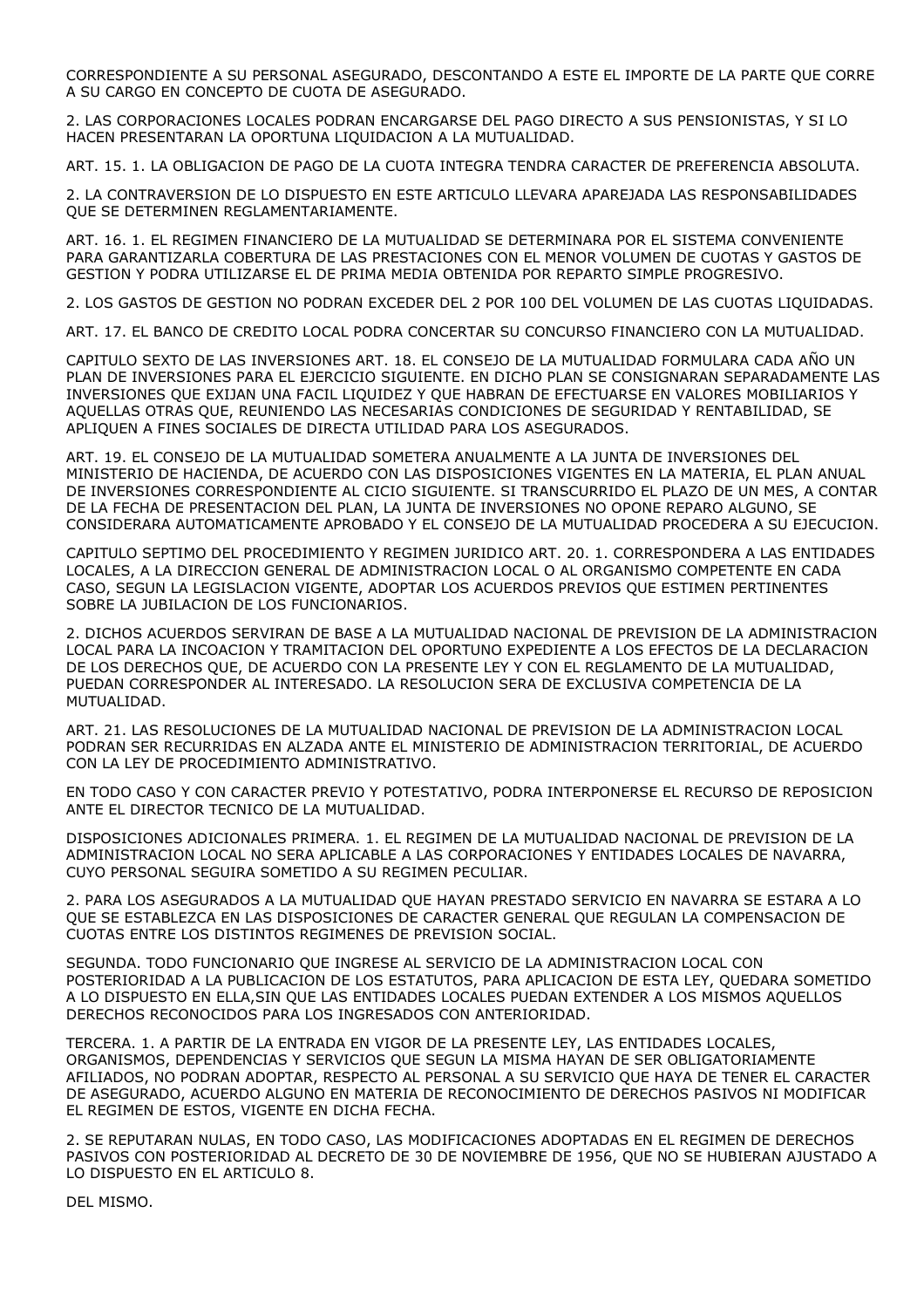CUARTA. LAS CORPORACIONES LOCALES NO PODRAN EN LO SUCESIVO CONCEDER APORTACIONES, SUBVENCIONES O AYUDAS DE CUALQUIER GENERO PARA FINES DE PREVISION DE SUS FUNCIONARIOS Y OBREROS DE PLANTILLA. SERAN NULOS LOS CREDITOS QUE SE CONCEDAN CON INFRACCION DE ESTE PRECEPTO Y SU PAGO ENGENDRARA LAS RESPONSABILIDADES PERTINENTES.

QUINTA. LOS FUNCIONARIOS AL SERVICIO DE LA ADMINISTRACION LOCAL QUE DESEEN CONSTITUIR UNA ENTIDAD DE PREVISION DE CARACTER VOLUNTARIO, A FIN DE MEJORAR LOS BENEFICIOS ESTABLECIDOS EN ESTA LEY Y EN LOS ESTATUTOS DE LA MUTUALIDAD NACIONAL DE PREVISION DE LA ADMINISTRACION LOCAL, PODRAN HACERLO DE CONFORMIDAD CON LAS DISPOSICIONES LEGALES CORRESPONDIENTES Y SIEMPRE QUE LAS APORTACIONES Y CUOTAS SEAN EXCLUSIVAMENTE A SU CARGO.

DISPOSICIONES TRANSITORIAS PRIMERA. CON ARREGLO A LOS PRINCIPIOS ESTABLECIDOS EN ESTA LEY Y CONDICIONES QUE REGLAMENTARIAMENTE SE DETERMINEN, LA MUTUALIDAD NACIONAL SE HARA CARGO DEL PAGO DEL TOTAL DE PERCEPCIONES DE LAS CLASES PASIVAS DE LA ADMINISTRACION LOCAL QUE HUBIESEN ADQUIRIDO TAL CONDICION CON ANTERIORIDAD A LA FECHA DE ENTRADA EN VIGOR DE ESTA LEY.

LA OBLIGACION DE PAGO POR PARTE DE LA MUTUALIDAD NACIONAL SOLO ALCANZARA, SIN EMBARGO, A LA CUANTIA ESTRICTA DE LA PENSION ABONABLE CON ARREGLO A LEGISLACION COMUN.

SEGUNDA. LA MUTUALIDAD PODRA CONCERTAR, EN CASO NECESARIO, CON LAS DEMAS ENTIDADES PUBLICAS DE PREVISION LA FORMA PARA EL TRASPASO, COMPENSACION O RECONOCIMIENTO RECIPROCO DE LAS CUOTAS SATISFECHAS.

## Análisis

## REFERENCIAS ANTERIORES

- DEROGA
- LEY de Bases de Regimen Local, texto articulado aprobado por DECRETO de 24 de junio de 1955 (GAZETA) (Ref. 1955/9871)
- REAL DECRETO 3046/1977, de 6 de octubre (Ref. 1977/28230)
- LEY 40/1981, de 28 de octubre (Ref. 1981/26083)
- Art. 3 de la LEY 70/1980, de 16 de septiembre (Ref. 1980/27705)
- Arts. 18, 19, 20 y 23 de la LEY 48/1966, de 23 de julio (Ref. 1966/10372)
- REAL DECRETO 3250/1976, de 30 de diciembre (Ref. 1977/2691)
- REAL DECRETO-LEY 34/1977, de 2 de junio (Ref. 1977/13806)
- REAL DECRETO-LEY 11/1979,de 20 de julio (Ref. 1979/18105)
- Art. 13 DE LA LEY 24/1983, de 21 de diciembre (Ref. 1983/33665)
- DECRETO 2230/1966, de 23 de julio (Ref. 1966/14850)
- DECRETO 3313/1966, de 29 de diciembre (Ref. 1967/2010)
- DECRETO 1251/1966, de 12 de mayo (Ref. 1966/7618)
- REAL DECRETO-LEY 15/1978, de 7 de junio (Ref. 1978/14529)
- DECRETO-LEY 13/1970, de 12 de noviembre (Ref. 1970/1243)
- en la forma indicada la LEY 11/1960, de 12 de mayo (Ref. 1960/7015)
- en la forma indicada el DECRETO 512/1967, de 2 de marzo (Ref. 1967/4045)
- DE CONFORMIDAD con la LEY 7/1985, de 2 de abril (Ref. 1985/5392)

## REFERENCIAS POSTERIORES

- SE DECLARA en la CUESTIÓN 4124/1996 (Ref. 1997/1284), la inconstitucionalidad del último inciso del art. 135.b), por SENTENICA 37/2004, de 11 de marzo (Ref. 2004/6131)
- SE MODIFICA el art. 135, por LEY 62/2003, de 30 de diciembre (Ref. 2003/23936)
- SE MODIFICA los arts. 151, 167, 169 y disposición final 7, por LEY 53/2002, de 30 de diciembre (Ref. 2002/25412)
- SE DEROGA los arts. 12 a 16, por LEY 4/1996, de 10 de enero (Ref. 1996/753)
- SE MODIFICA los arts. 129.2.b) y 159.1, por LEY 42/1994, de 30 de diciembre (Ref. 1994/28968)
- SE MODIFICA los arts. 129.2.b), 159, 160, 161 y 165.1, por REAL DECRETO LEGISLATIVO 2/1994, de 25 de junio (Ref. 1994/14961)
- SE DECLARA en los RECURSOS 826/1986, 839/1986 y 842/1986 (Ref. 1986/21079, 1986/21690 y 1986/25701) la inconstitucionalidad de lo indicado de la disposición final 7, por SENTENCIA 385/1993, de 23 de diciembre (Ref. 1994/1905)
- SE DECLARA la INADMISIÓN de la CUESTIÓN 69/1989 (Ref. 1989/2524) en relación con el art. 390, por SENTENCIA 332/1993, de 12 de noviembre (Ref. 1993/29239)
- SE DEROGA los núm. 5 y 6 del art. 129.2.b), por LEY 10/1993, de 21 de abril (Ref. 1993/10455)
- SE DECLARA en la CUESTIÓN 2191/1990 (Ref. 1990/27300), la constitucionalidad del art. 355.5, por SENTENCIA 221/1992, de 11 de diciembre (Ref. 1993/1242)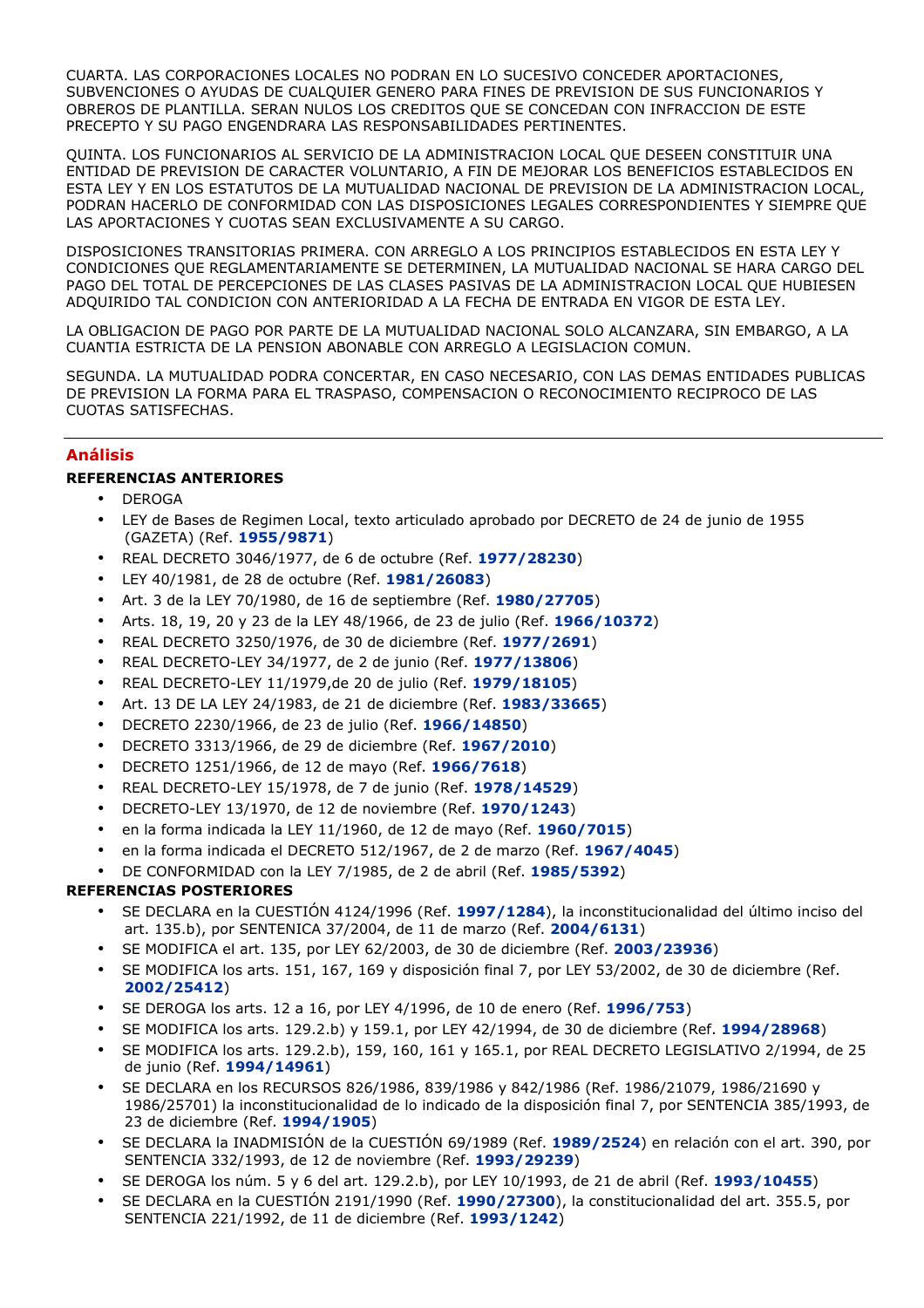- SE DEROGA en cuanto se oponga los núm. 5 y 6 del art. 129.2.b), por LEY 31/1991, de 30 de diciembre (Ref. 1991/30903)
- SE PRORROGA la aplicación de los arts. 372 y siguientes, por LEY 5/1990, de 29 de junio (Ref. 1990/15348)
- SE MODIFICA el art. 13, por LEY 4/1990, de 29 de junio (Ref. 1990/15347)
- SE DICTA DE CONFORMIDAD con el art. 285, aprobando refundición de tarifas de la licencia fiscal de actividades comerciales e industriales: REAL DECRETO 1027/1989, de 21 de julio (Ref. 1989/18992)
- SE DICTA DE CONFORMIDAD con el art. 310, aprobando refundición de tarifas de la licencia fiscal de actividades profesionales y de artistas: REAL DECRETO 1020/1989, de 21 de julio (Ref. 1989/18905)
- SE DEROGA el Título VIII y disposiciones transitoria 8 y finales 1 a 4, inciso final de la 5 y la 7.2, por LEY 39/1988, de 28 de diciembre (Ref. 1988/29623)
- SE MODIFICA Art. 367.2.c), por LEY 33/1987, de 23 de diciembre (Ref. 1987/28404)
- SE DEROGA los arts. 250 Y 272.1 a 272.3 : por LEY 26/1987, de 11 de diciembre (Ref. 1987/27595)
- CORRECCIÓN de errores en BOE núm. 282, de 25 de noviembre de 1986 (Ref. 1986/31004)
- CORRECCIÓN de errores en BOE núm. 165, de 11 de julio de 1986 (Ref. 1986/18436)

# NOTAS

- Publicado en BOE núms. 96 a 97, de 22 a 23 de abril de 1986:
- 97, páginas 14472 a 14507.

# MATERIAS

- ADMINISTRACION LOCAL
- ALCALDE
- APUESTAS MUTUAS DEPORTIVAS BENEFICAS
- ARRENDAMIENTOS URBANOS
- AYUNTAMIENTOS
- BANCA
- BANCO DE CREDITO LOCAL
- BIENES DE LAS ENTIDADES LOCALES
- CABILDOS INSULARES
- CAJAS DE AHORRO
- CANARIAS
- CAZA
- CEUTA
- COMISION NACIONAL DE COLABORACION DEL ESTADO CON LAS CORPORACIONES LOCALES
- COMISIONES PROVINCIALES DE COLABORACION DEL ESTADO CON LAS CORPORACIONES LOCALES
- COMUNIDADES AUTONOMAS
- CONSEJOS INSULARES
- CONSTRUCCIONES
- CONTRATACION DE LA ADMINISTRACION LOCAL
- CONTRIBUCION TERRITORIAL RUSTICA Y PECUARIA
- CONTRIBUCION TERRITORIAL URBANA
- CREDITO OFICIAL
- **CREDITOS**
- DEMARCACION TERRITORIAL DE LAS ENTIDADES LOCALES
- DIPUTACIONES PROVINCIALES
- DIRECCION GENERAL DE ADMINISTRACION LOCAL
- ENTIDADES LOCALES MENORES
- **ESTADISTICA**
- FUNCIONARIOS DE LA ADMINISTRACION LOCAL
- HACIENDAS LOCALES
- HOSTELERIA
- IMPUESTO SOBRE LOS RENDIMIENTOS DEL TRABAJO PERSONAL
- INVERSIONES
- ISLAS
- JUEGO
- JURISDICCION CONTENCIOSO-ADMINISTRATIVA
- MANCOMUNIDADES INTERINSULARES
- MELILLA
- MINISTERIO DE LA ADMINISTRACION TERRITORIAL